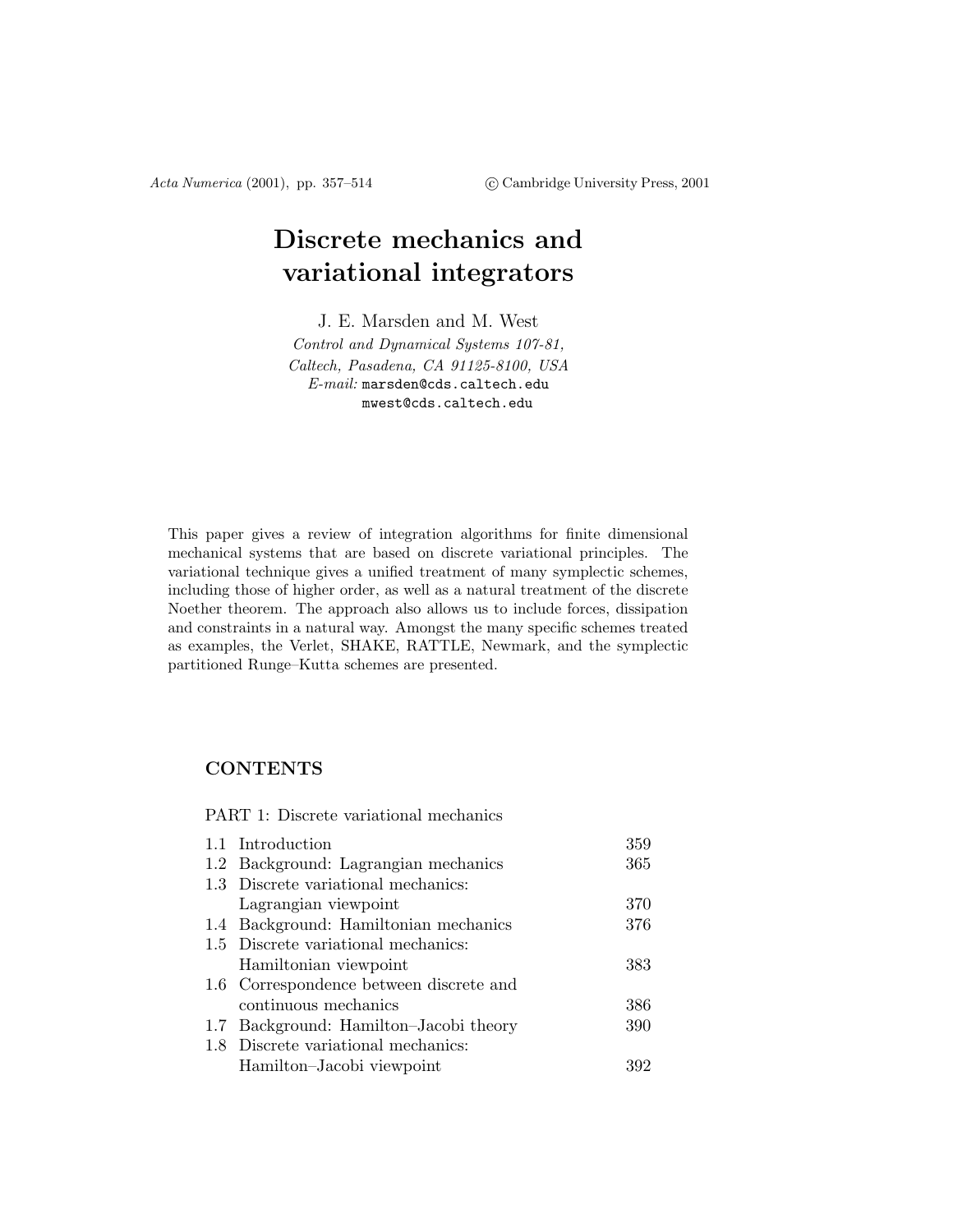### PART 2: Variational integrators

| 2.1 Introduction                                  | 394  |
|---------------------------------------------------|------|
| 2.2 Background: Error analysis                    | 397  |
| 2.3 Variational error analysis                    | 399  |
| 2.4 The adjoint of a method and symmetric methods | 402  |
| 2.5 Composition methods                           | 405  |
| 2.6 Examples of variational integrators           | 408. |

# PART 3: Forcing and constraints

| 3.1 Background: Forced systems                      | 421  |
|-----------------------------------------------------|------|
| 3.2 Discrete variational mechanics with forces      | 423  |
| 3.3 Background: Constrained systems                 | 430  |
| 3.4 Discrete variational mechanics with constraints | 438  |
| 3.5 Constrained variational integrators             | 444  |
| 3.6 Background: Forced and constrained systems      | 452  |
| 3.7 Discrete variational mechanics with forces      |      |
| and constraints                                     | 456. |

# PART 4: Time-dependent mechanics

| 4.1 Introduction                                | 463 |
|-------------------------------------------------|-----|
| 4.2 Background: Extended Lagrangian mechanics   | 464 |
| 4.3 Discrete variational mechanics:             |     |
| Lagrangian viewpoint                            | 472 |
| 4.4 Background: Extended Hamiltonian mechanics  | 480 |
| 4.5 Discrete variational mechanics:             |     |
| Hamiltonian viewpoint                           | 486 |
| 4.6 Correspondence between discrete and         |     |
| continuous mechanics                            | 490 |
| 4.7 Background: Extended Hamilton-Jacobi theory | 494 |
| 4.8 Discrete variational mechanics:             |     |
| Hamilton-Jacobi viewpoint                       | 496 |
| 4.9 Time-dependent variational integrators      | 497 |
|                                                 |     |
| PART 5: Further topics                          |     |
| 5.1 Discrete symmetry reduction                 | 503 |
| 5.2 Multisymplectic integrators for PDEs        | 503 |
| 5.3 Open problems                               | 504 |
|                                                 |     |
|                                                 |     |

## $\begin{tabular}{c} References \end{tabular} \begin{tabular}{c} \includegraphics[width=0.35\textwidth]{figs/1000}} \end{tabular}$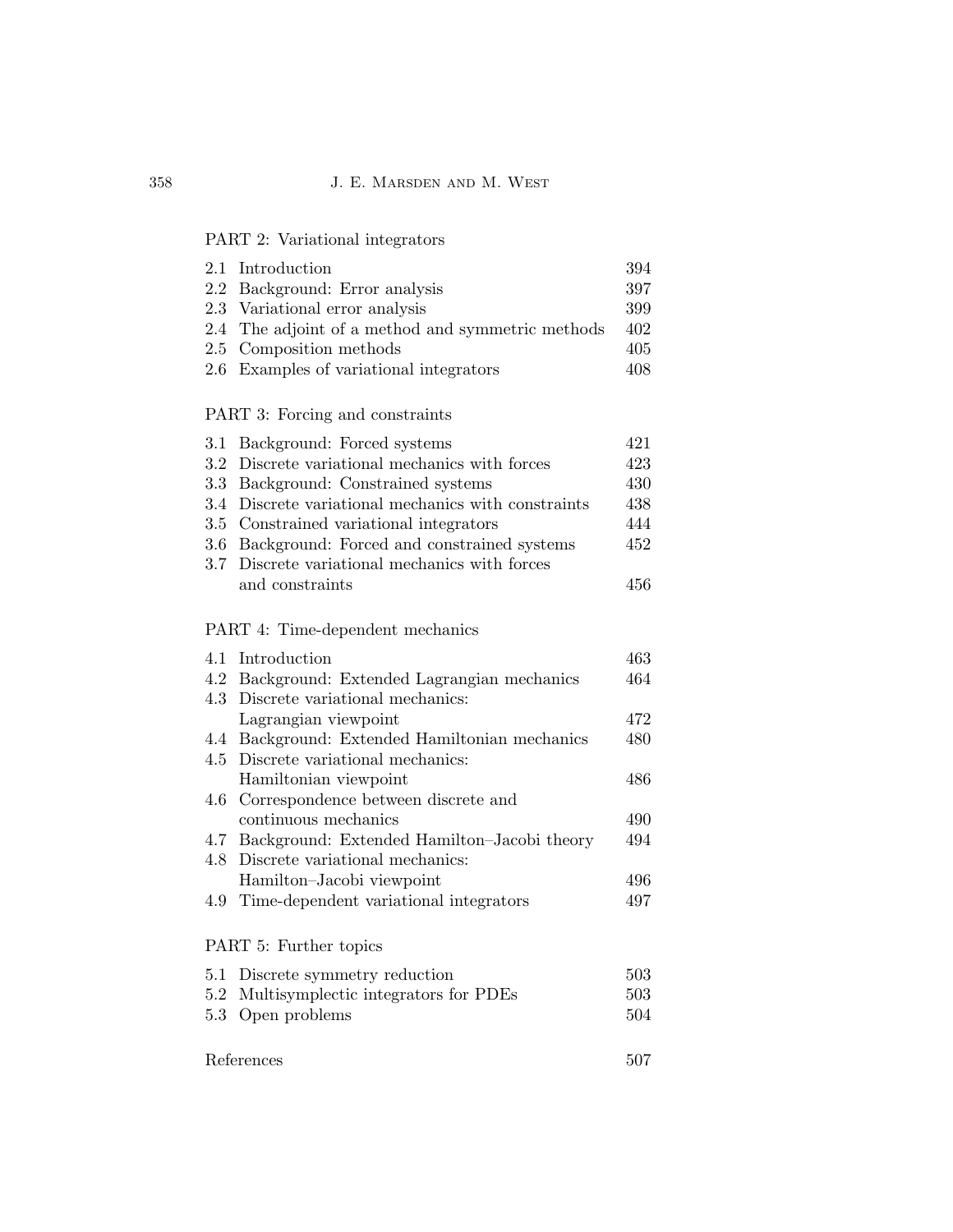## PART ONE Discrete variational mechanics

#### 1.1. Introduction

This paper gives a survey of the variational approach to discrete mechanics and to mechanical integrators. This point of view is not confined to conservative systems, but also applies to forced and dissipative systems, so is useful for control problems (for instance) as well as traditional conservative problems in mechanics. As we shall show, the variational approach gives a comprehensive and unified view of much of the literature on both discrete mechanics as well as integration methods for mechanical systems and we view these as closely allied subjects.

Some of the important topics that come out naturally from this method are symplectic–energy-momentum methods, error analysis, constraints, forcing, and Newmark algorithms. Besides giving an account of methods such as these, we connect these techniques to other recent and exciting developments, including the PDE setting of multisymplectic spacetime integrators (also called AVI, or asynchronous variational integrators), which are being used for problems such as nonlinear wave equations and nonlinear shell dynamics. In fact, one of our points is that by basing the integrators on fundamental mechanical concepts and methods from the outset, one eases the way to other areas, such as continuum mechanics and systems with forcing and constraints.

In the last few years this subject has grown to be very large and an active area of research, with many points of view and many topics. We shall focus here on our own point of view, namely the variational view. Naturally we must omit a number of important topics, but include several of our own. We do make contact with some, but not all, of other topics in the final part of this article and in the brief history below.

As in standard mechanics, some things are easier from a Hamiltonian perspective and others are easier from a Lagrangian perspective. Regarding symplectic integrators from both viewpoints gives greater insight into their properties and derivations. We have tried to give a balanced perspective in this article.

We will assume that the configuration manifold is finite-dimensional. This means that at the outset, we will deal with the context of ordinary differential equations. However, as we have indicated, our approach is closely tied with the variational spacetime multisymplectic approach, which is the approach that is suitable for the infinite-dimensional, PDE context, so an investment in the methodology of this article eases the transition to the corresponding PDE context.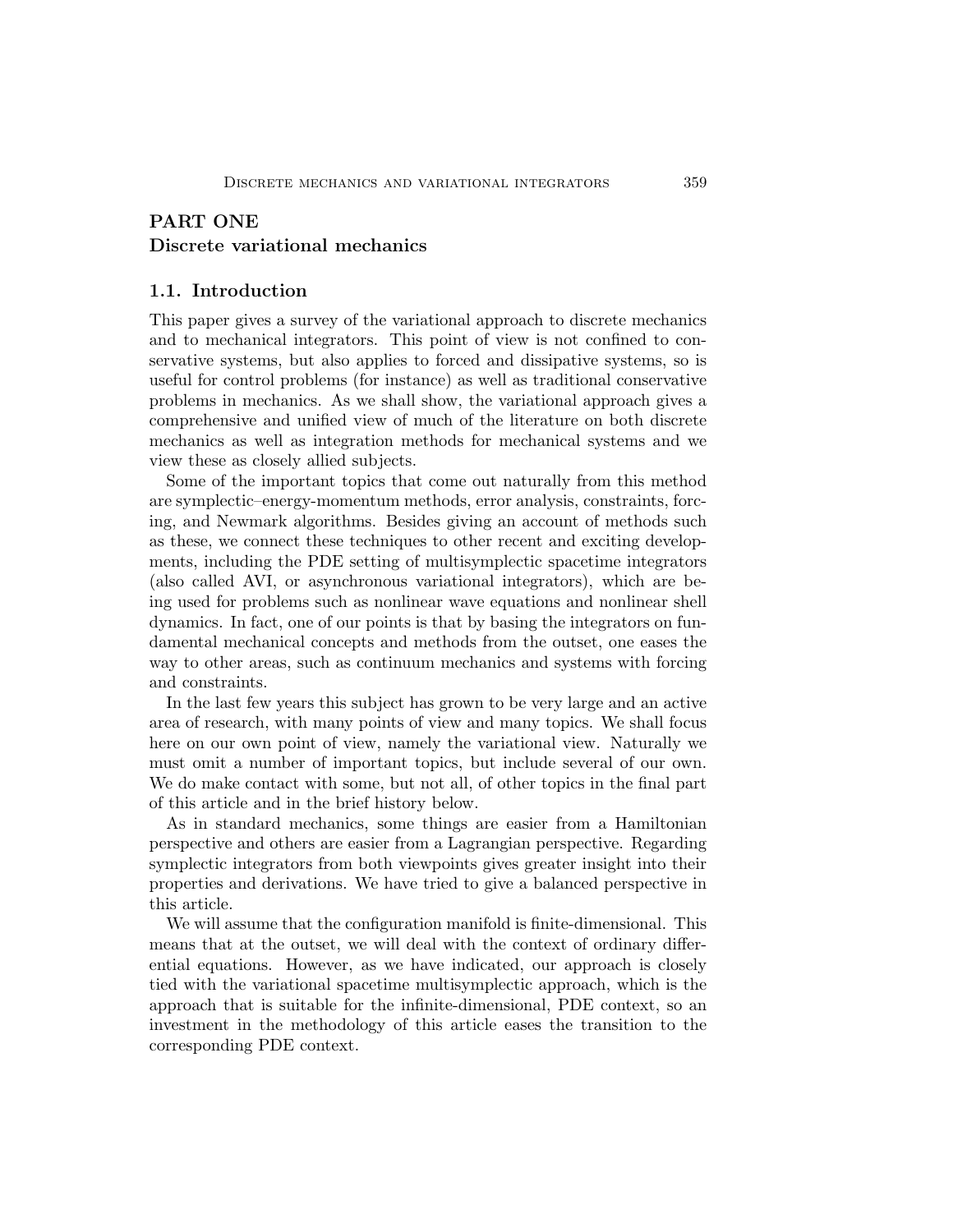#### 360 J. E. MARSDEN AND M. WEST

One of the simple, but important ideas in discrete mechanics is easiest to say from the Lagrangian point of view. Namely, consider a mechanical system with configuration manifold  $Q$ . The velocity phase space is then  $TQ$  and the Lagrangian is a map  $L: TQ \to \mathbb{R}$ . In discrete mechanics, the starting point is to replace  $TQ$  with  $Q \times Q$  and we regard, intuitively, two nearby points as being the discrete analogue of a velocity vector.

There is an important note about constraints that we would like to say at the outset. Recall from basic geometric mechanics (as in Marsden and Ratiu (1999) for instance) that specifying a constraint manifold Q means that one may already have specified constraints: for example, Q may already be a submanifold of a linear space that is specified by constraints. However, when constructing integrators in Section 2.1 we will take  $Q$  to be linear, although this is only for simplicity. One way of handling a nonlinear Q is to embed it within a linear space and use the theory of constrained systems: this point of view is developed in Section 3. This approach has computational advantages, but we will also discuss implementations of variational integrators on arbitrary configuration manifolds Q.

#### 1.1.1. History and literature

Of course, the variational view of mechanics goes back to Euler, Lagrange and Hamilton. The form of the variational principle most important for continuous mechanics we use in this article is due, of course, to Hamilton (1834). We refer to Marsden and Ratiu (1999) for additional history, references and background on geometric mechanics.

There have been many attempts at the development of a discrete mechanics and corresponding integrators that we will not attempt to survey in any systematic fashion. The theory of discrete variational mechanics in the form we shall use it (that uses  $Q \times Q$  for the discrete analogue of the velocity phase space) has its roots in the optimal control literature of the 1960s: see, for example, Jordan and Polak (1964), Hwang and Fan (1967) and Cadzow (1970). In the context of mechanics early work was done, often independently, by Cadzow (1973), Logan (1973), Maeda (1980, 1981a, 1981b), and Lee (1983, 1987), by which point the discrete action sum, the discrete Euler–Lagrange equations and the discrete Noether's theorem were clearly understood. This theory was then pursued further in the context of integrable systems in Veselov (1988, 1991) and Moser and Veselov (1991), and in the context of quantum mechanics in Jaroszkiewicz and Norton (1997a, 1997b) and Norton and Jaroszkiewicz (1998).

The variational view of discrete mechanics and its numerical implementation is further developed in Wendlandt and Marsden (1997a) and (1997b) and then extended in Kane, Marsden and Ortiz (1999a), Marsden, Pekarsky and Shkoller (1999a, 1999b), Bobenko and Suris (1999a, 1999b) and Kane,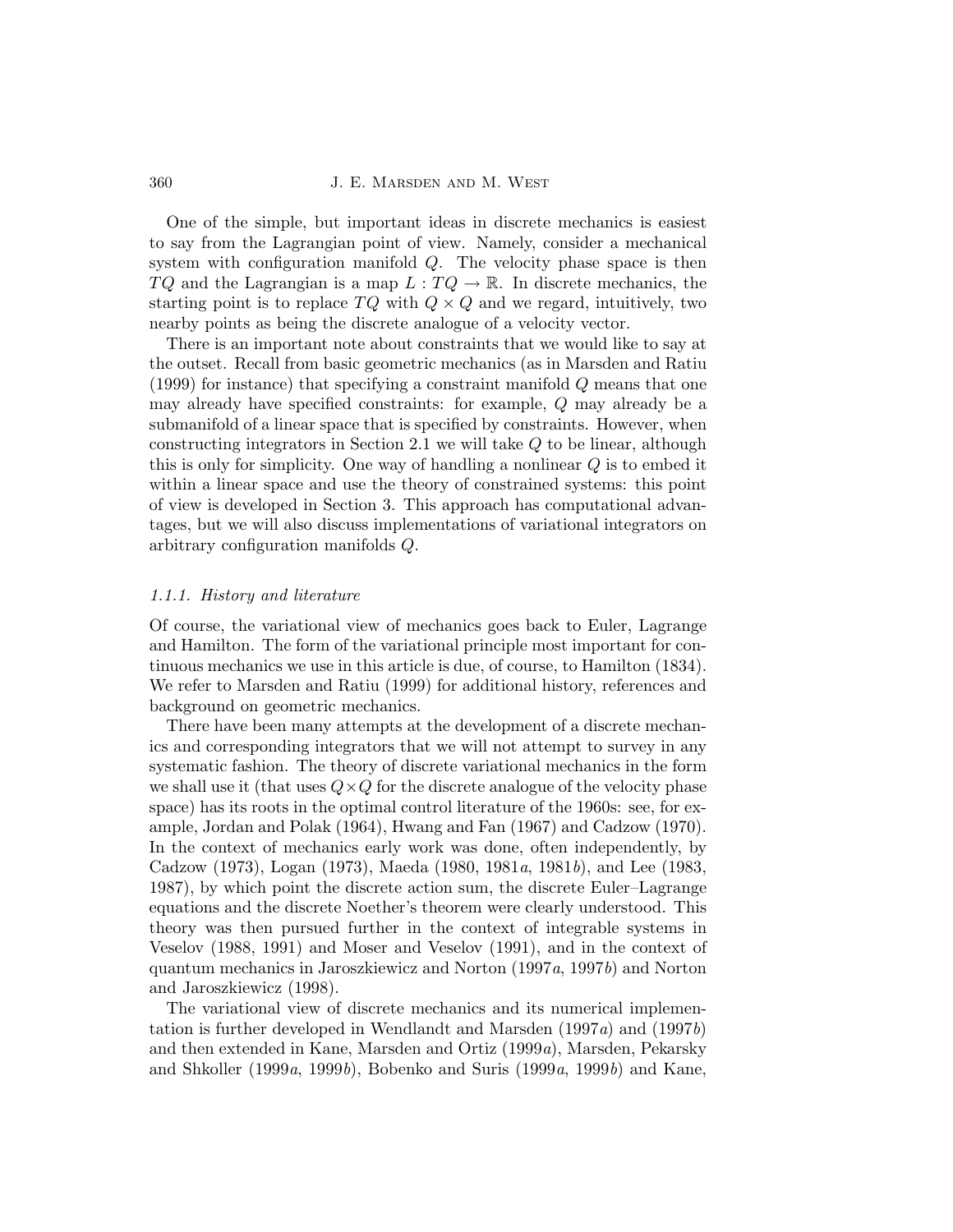Marsden, Ortiz and West (2000). The beginnings of an extension of these ideas to a nonsmooth framework is given in Kane, Repetto, Ortiz and Marsden (1999b), and is carried further in Fetecau, Marsden, Ortiz and West (2001).

Other discretizations of Hamilton's principle are given in Mutze (1998), Cano and Lewis (1998) and Shibberu (1994). Other versions of discrete mechanics (not necessarily discrete Hamilton's principles) are given in (for instance) Itoh and Abe (1988), Labudde and Greenspan (1974, 1976 $a$ , 1976 $b$ ), and MacKay (1992).

Of course, there have been many works on symplectic integration, largely done from other points of view than that developed here. We will not attempt to survey this in any systematic fashion, as the literature is simply too large with too many points of view and too many intricate subtleties. We give a few highlights and give further references in the body of the paper. For instance, we shall connect the variational view with the generating function point of view that was begun in De Vogelaere (1956). Generating function methods were developed and used in, for example, Ruth (1983), Forest and Ruth (1990) and in Channell and Scovel (1990). See also Berg, Warnock, Ruth and Forest (1994), and Warnock and Ruth (1991, 1992). For an overview of symplectic integration, see Sanz-Serna (1992b) and Sanz-Serna and Calvo (1994). Qualitative properties of symplectic integration of Hamiltonian systems are given in Gonzalez, Higham and Stuart (1999) and Cano and Sanz-Serna (1997). Long-time energy behaviour for oscillatory systems is studied in Hairer and Lubich (2000). Long-time behaviour of symplectic methods for systems with dissipation is given in Hairer and Lubich (1999). A numerical study of preservation of adiabatic invariants is given in Reich (1999b) and Shimada and Yoshida (1996). Backward error analysis is studied in Benettin and Giorgilli (1994), Hairer (1994), Hairer and Lubich (1997) and Reich (1999a). Other ideas connected to the above literature include those of Baez and Gilliam (1994), Gilliam (1996), Gillilan and Wilson (1992). For other references see the large literature on symplectic methods in molecular dynamics, such as Schlick, Skeel et al. (1999), and for various applications, see Hardy, Okunbor and Skeel (1999), Leimkuhler and Skeel (1994), Barth and Leimkuhler (1996) and references therein.

A single-step variational idea that is relevant for our approach is given in Ortiz and Stainier (1998), and developed further in Radovitzky and Ortiz (1999), and Kane et al. (1999b, 2000).

Direct discretizations on the Hamiltonian side, where one discretizes the Hamiltonian and the symplectic structure, are developed in Gonzalez (1996b) and  $(1996a)$  and further in Gonzalez (1999) and Gonzalez *et al.* (1999). This is developed and generalized much further in McLachlan, Quispel and Robidoux (1998) and (1999).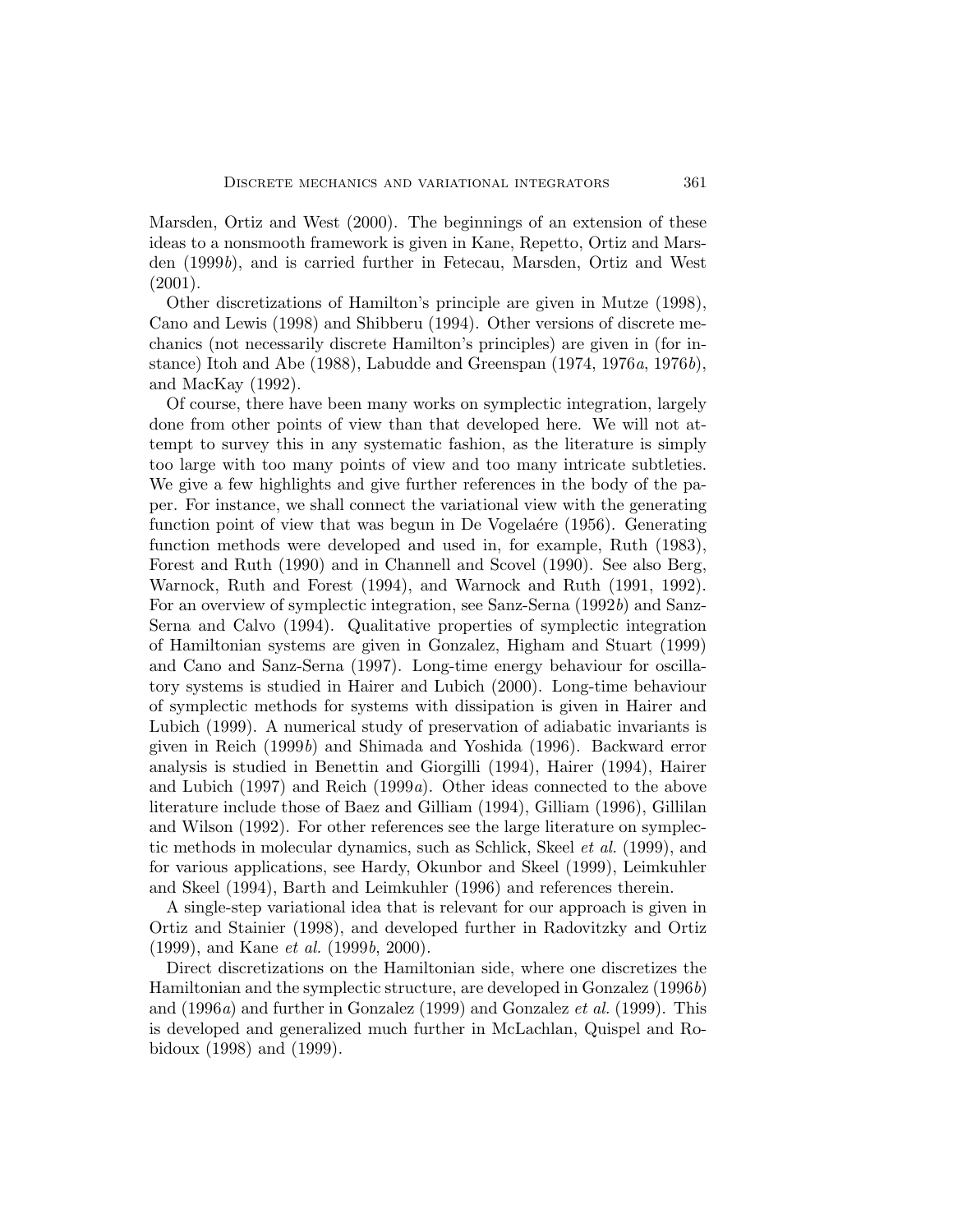#### 362 J. E. MARSDEN AND M. WEST

Finally, we mention that techniques of geometric integration in the sense of preserving manifold or Lie group structures, as given in Budd and Iserles (1999), Iserles, Munthe-Kaas and Zanna (2000) and references therein, presumably could, and probably should, be combined with the techniques described herein for a more efficient treatment of certain classes of constraints in mechanical systems. Such an enterprise is for the future.

#### 1.1.2. A simplified introduction

In this section we give a brief overview of how discrete variational mechanics can be used to derive variational integrators. We begin by reviewing the derivation of the Euler–Lagrange equations, and then show how to mimic this process on a discrete level.

For concreteness, consider the Lagrangian system  $L(q, \dot{q}) = \frac{1}{2}$  $\frac{1}{2}\dot{q}^T M \dot{q}$  –  $V(q)$ , where M is a symmetric positive-definite mass matrix and V is a potential function. We work in  $\mathbb{R}^n$  or in generalized coordinates and will use vector notation for simplicity, so  $q = (q^1, q^2, \dots, q^n)$ . In the standard approach of Lagrangian mechanics, we form the action function by integrating L along a curve  $q(t)$  and then compute variations of the action while holding the endpoints of the curve  $q(t)$  fixed. This gives

$$
\delta \int_0^T L(q(t), \dot{q}(t)) dt = \int_0^T \left[ \frac{\partial L}{\partial q} \cdot \delta q + \frac{\partial L}{\partial \dot{q}} \cdot \delta \dot{q} \right] dt
$$
  
= 
$$
\int_0^T \left[ \frac{\partial L}{\partial q} - \frac{d}{dt} \left( \frac{\partial L}{\partial \dot{q}} \right) \right] \cdot \delta q dt,
$$

where we have used integration by parts and the condition  $\delta q(T) = \delta q(0)$ 0. Requiring that the variations of the action be zero for all  $\delta q$  implies that the integrand must be zero for each time  $t$ , giving the well-known Euler-Lagrange equations

$$
\frac{\partial L}{\partial q}(q,\dot{q})-\frac{\mathrm{d}}{\mathrm{d} t}\left(\frac{\partial L}{\partial \dot{q}}(q,\dot{q})\right)=0.
$$

For the particular form of the Lagrangian chosen above, this is just

$$
M\ddot{q} = -\nabla V(q),
$$

which is Newton's equation: mass times acceleration equals force. It is well known that the system described by the Euler–Lagrange equations has many special properties. In particular, the flow on state space is symplectic, meaning that it conserves a particular two-form, and if there are symmetry actions on phase space then there are corresponding conserved quantities of the flow, known as momentum maps.

We will now see how discrete variational mechanics performs an analogue of the above derivation. Rather than taking a position q and velocity  $\dot{q}$ ,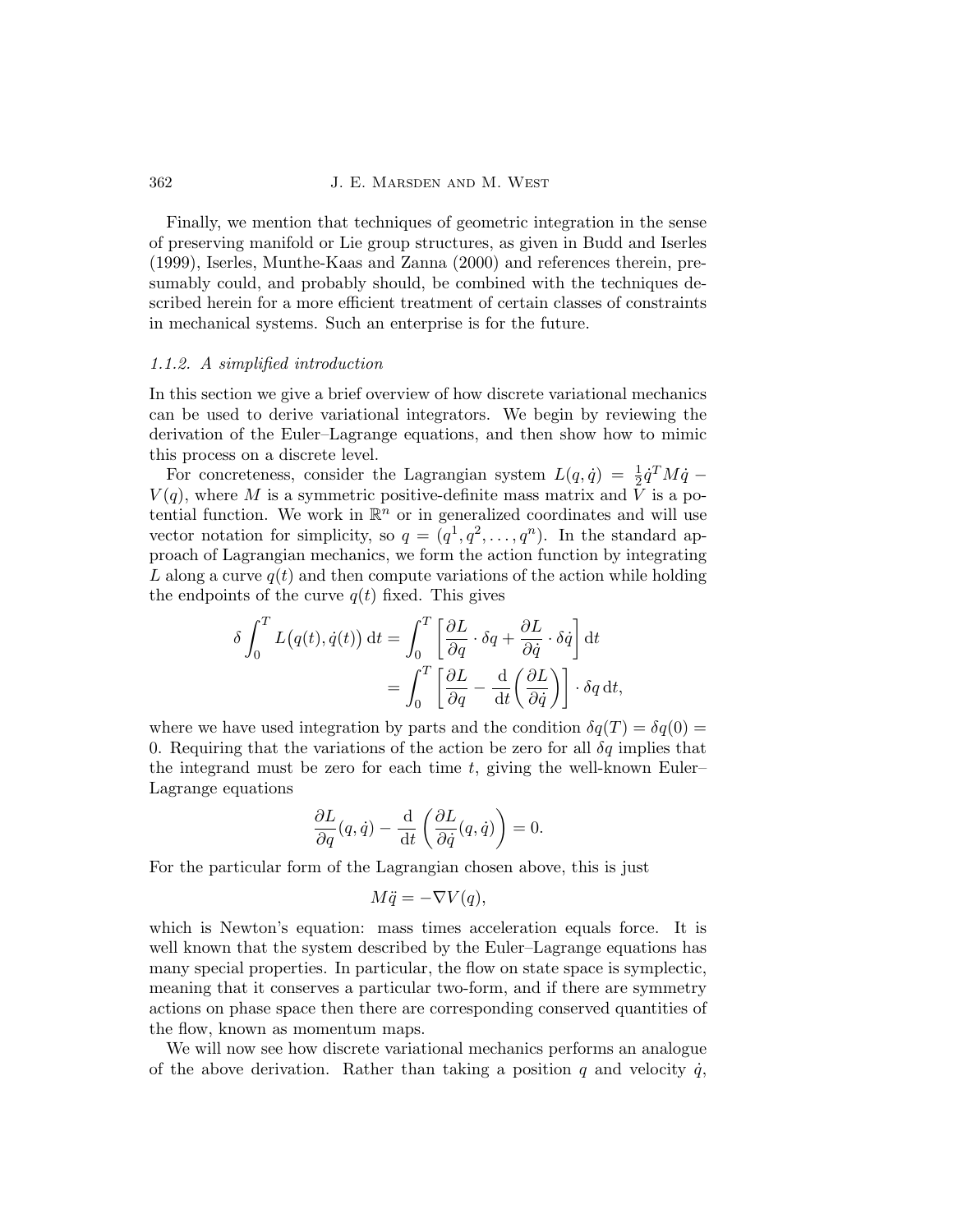consider now two positions  $q_0$  and  $q_1$  and a time-step  $h \in \mathbb{R}$ . These positions should be thought of as being two points on a curve at time  $h$  apart, so that  $q_0 \approx q(0)$  and  $q_1 \approx q(h)$ .

We now consider a discrete Lagrangian  $L_d(q_0, q_1, h)$ , which we think of as approximating the action integral along the curve segment between  $q_0$  and  $q_1$ . For concreteness, consider the very simple approximation to the integral  $\int_0^T L dt$  given by using the rectangle rule<sup>1</sup> (the length of the interval times the value of the integrand with the velocity vector replaced by  $(q_1 - q_0)/h$ :

$$
L_d(q_0, q_1, h) = h \left[ \left( \frac{q_1 - q_0}{h} \right)^T M \left( \frac{q_1 - q_0}{h} \right) - V(q_0) \right].
$$

Next consider a discrete curve of points  ${q_k}_{k=0}^N$  and calculate the discrete action along this sequence by summing the discrete Lagrangian on each adjacent pair. Following the continuous derivation above, we compute variations of this action sum with the boundary points  $q_0$  and  $q_N$  held fixed. This gives

$$
\delta \sum_{k=0}^{N-1} L_d(q_k, q_{k+1}, h)
$$
  
= 
$$
\sum_{k=0}^{N-1} [D_1 L_d(q_k, q_{k+1}, h) \cdot \delta q_k + D_2 L_d(q_k, q_{k+1}, h) \cdot \delta q_{k+1}]
$$
  
= 
$$
\sum_{k=1}^{N-1} [D_2 L_d(q_{k-1}, q_k, h) + D_1 L_d(q_k, q_{k+1}, h)] \cdot \delta q_k,
$$

where we have used a discrete integration by parts (rearranging the summation) and the fact that  $\delta q_0 = \delta q_N = 0$ . If we now require that the variations of the action be zero for any choice of  $\delta q_k$ , then we obtain the *discrete* Euler–Lagrange equations

$$
D_2L_d(q_{k-1}, q_k, h) + D_1L_d(q_k, q_{k+1}, h) = 0,
$$

which must hold for each  $k$ . For the particular  $L_d$  chosen above, we compute

$$
D_2L_d(q_{k-1}, q_k, h) = M\left(\frac{q_k - q_{k-1}}{h}\right)
$$
  

$$
D_1L_d(q_k, q_{k+1}, h) = -\left[M\left(\frac{q_{k+1} - q_k}{h}\right) + h\nabla V(q_k)\right],
$$

and so the discrete Euler–Lagrange equations are

$$
M\left(\frac{q_{k+1}-2q_k+q_{k-1}}{h^2}\right) = -\nabla V(q_k).
$$

 $1$  As we shall see later, more sophisticated quadrature rules lead to higher-order accurate integrators.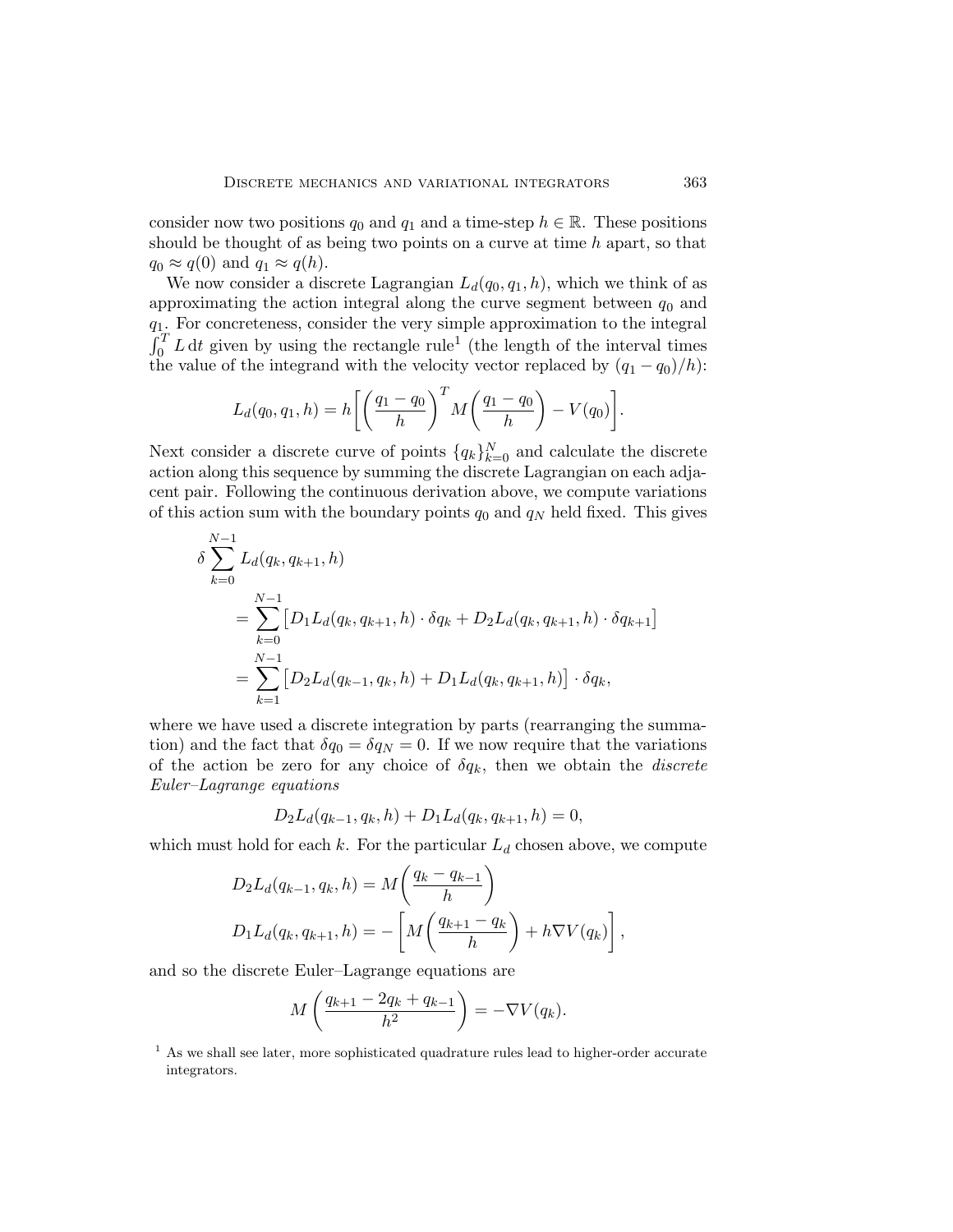

Fig. 1. Energy computed with variational Newmark (solid line) and Runge–Kutta (dashed line). Note that the variational method does not artificially dissipate energy

This is clearly a discretization of Newton's equations, using a simple finite difference rule for the derivative.

If we take initial conditions  $(q_0, q_1)$  then the discrete Euler–Lagrange equations define a recursive rule for calculating the sequence  ${q_k}_{k=0}^N$ . Regarded in this way, they define a map  $F_{L_d} : (q_k, q_{k+1}) \mapsto (q_{k+1}, q_{k+2})$  which we can think of as a one-step integrator for the system defined by the continuous Euler–Lagrange equations.

Indeed, as we will see later, many standard one-step methods can be derived by such a procedure. An example of this is the well-known Newmark method, which for the parameter settings  $\gamma = \frac{1}{2}$  $\frac{1}{2}$  and  $\beta = 0$  is derived by choosing the discrete Lagrangian

$$
L_d(q_0, q_1, h) = h \left[ \left( \frac{q_1 - q_0}{h} \right)^T M \left( \frac{q_1 - q_0}{h} \right) - \left( \frac{V(q_0) + V(q_1)}{2} \right) \right].
$$

If we use this variational Newmark method to simulate a model system and plot the energy versus time, then we obtain a graph like that in Figure 1. For comparison, this graph also shows the energy curve for a simulation with a standard stable method such as RK4 (the common fourth-order Runge– Kutta method).

The system being simulated here is purely conservative and so there should be no loss of energy over time. The striking aspect of this graph is that while the energy associated with a standard method decays due to numerical damping, for the Newmark method the energy error remains bounded. This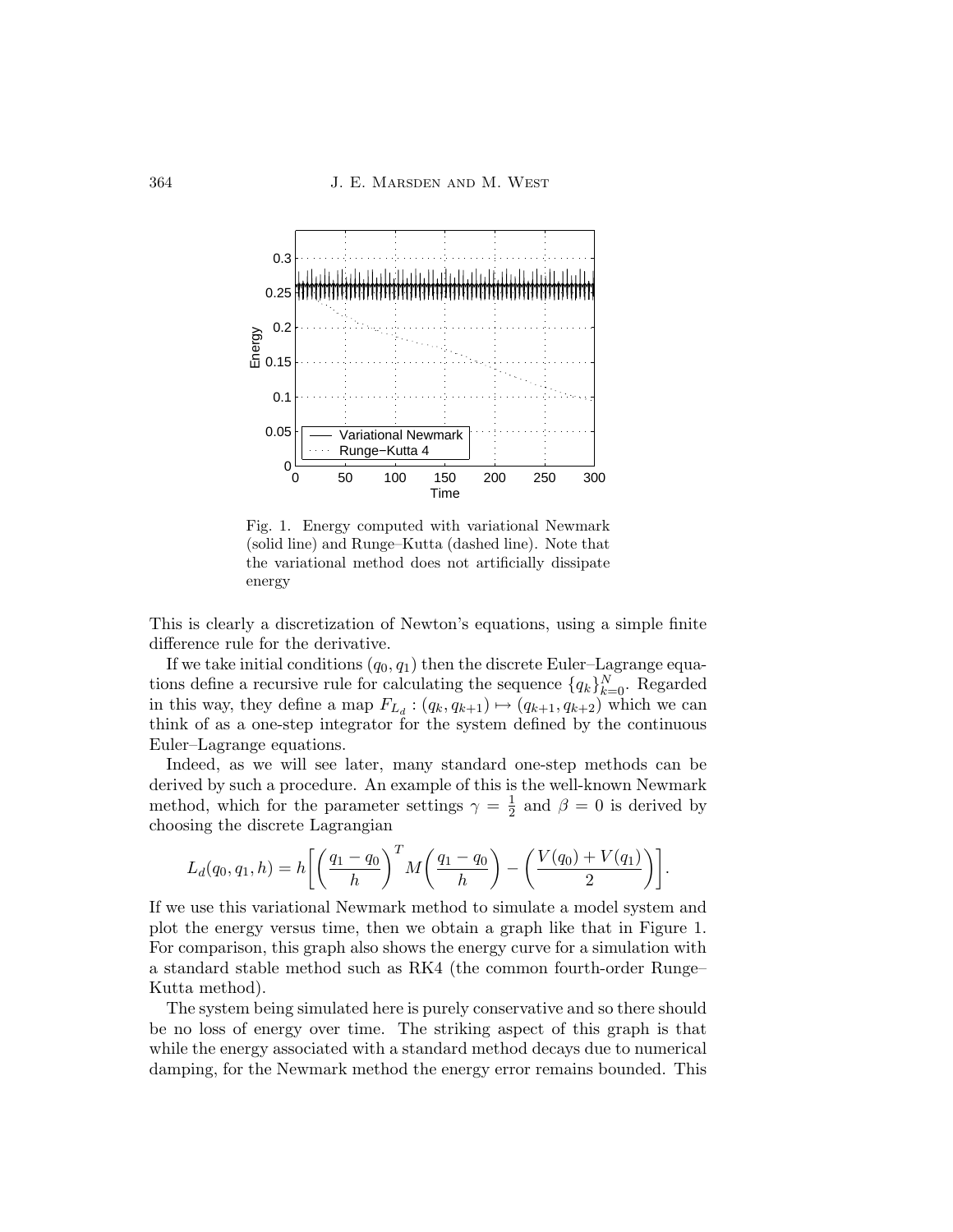may be understood by recognizing that the integrator is symplectic, that is, it preserves the same two-form on state space as the true system.

In fact, all variational integrators have this property, as it is a consequence of the variational method of derivation, just as it is for continuous Lagrangian systems. In addition, they will also have the property of conserving momentum maps arising from symmetry actions, again due to the variational derivation. To understand this behaviour more deeply, however, we must first return to the beginning and consider in more detail the geometric structures underlying both continuous and discrete variational mechanics.

Of course, such sweeping statements as above have to be interpreted and used with great care, as in the precise statements in the text that follows. For example, if the integration step size is too large, then sometimes energy can behave very badly, even for a symplectic integrator (see, for example, Gonzalez and Simo (1996)). It is likewise well known that energy conservation does not guarantee accuracy (Ortiz 1986).

#### 1.2. Background: Lagrangian mechanics

#### 1.2.1. Basic definitions

Consider a *configuration manifold*  $Q$ , with associated *state space* given by the tangent bundle  $TQ$ , and a Lagrangian  $L: TQ \to \mathbb{R}$ .

Given an interval  $[0, T]$ , define the *path space* to be

$$
\mathcal{C}(Q) = \mathcal{C}([0, T], Q) = \{q \colon [0, T] \to Q \mid q \text{ is a } C^2 \text{ curve}\}
$$

and the *action map*  $\mathfrak{G} : \mathcal{C}(Q) \to \mathbb{R}$  to be

$$
\mathfrak{G}(q) \equiv \int_0^T L(q(t), \dot{q}(t)) dt.
$$
 (1.2.1)

It can be proved that  $\mathcal{C}(Q)$  is a smooth manifold (Abraham, Marsden and Ratiu 1988), and  $\mathfrak{G}$  is as smooth as L.

The tangent space  $T_qC(Q)$  to  $C(Q)$  at the point q is the set of  $C^2$  maps  $v_q : [0, T] \to TQ$  such that  $\pi_Q \circ v_q = q$ , where  $\pi_Q : TQ \to Q$  is the canonical projection.

Define the *second-order submanifold* of  $T(TQ)$  to be

$$
\ddot{Q} \equiv \{w \in T(TQ) \mid T\pi_Q(w) = \pi_{TQ}(w)\} \subset T(TQ)
$$

where  $\pi_{TQ}: T(TQ) \to TQ$  and  $\pi_Q: TQ \to Q$  are the canonical projections.  $\ddot{Q}$  is simply the set of second derivatives  $d^2q/dt^2(0)$  of curves  $q : \mathbb{R} \to Q$ , which are elements of the form  $((q, \dot{q}),(\dot{q}, \ddot{q})) \in T(TQ)$ .

**Theorem 1.2.1.** Given a  $C^k$  Lagrangian  $L, k \geq 2$ , there exists a unique  $C^{k-2}$  mapping  $D_{\text{EL}}L : \ddot{Q} \to T^*Q$  and a unique  $C^{k-1}$  one-form  $\Theta_L$  on  $TQ$ ,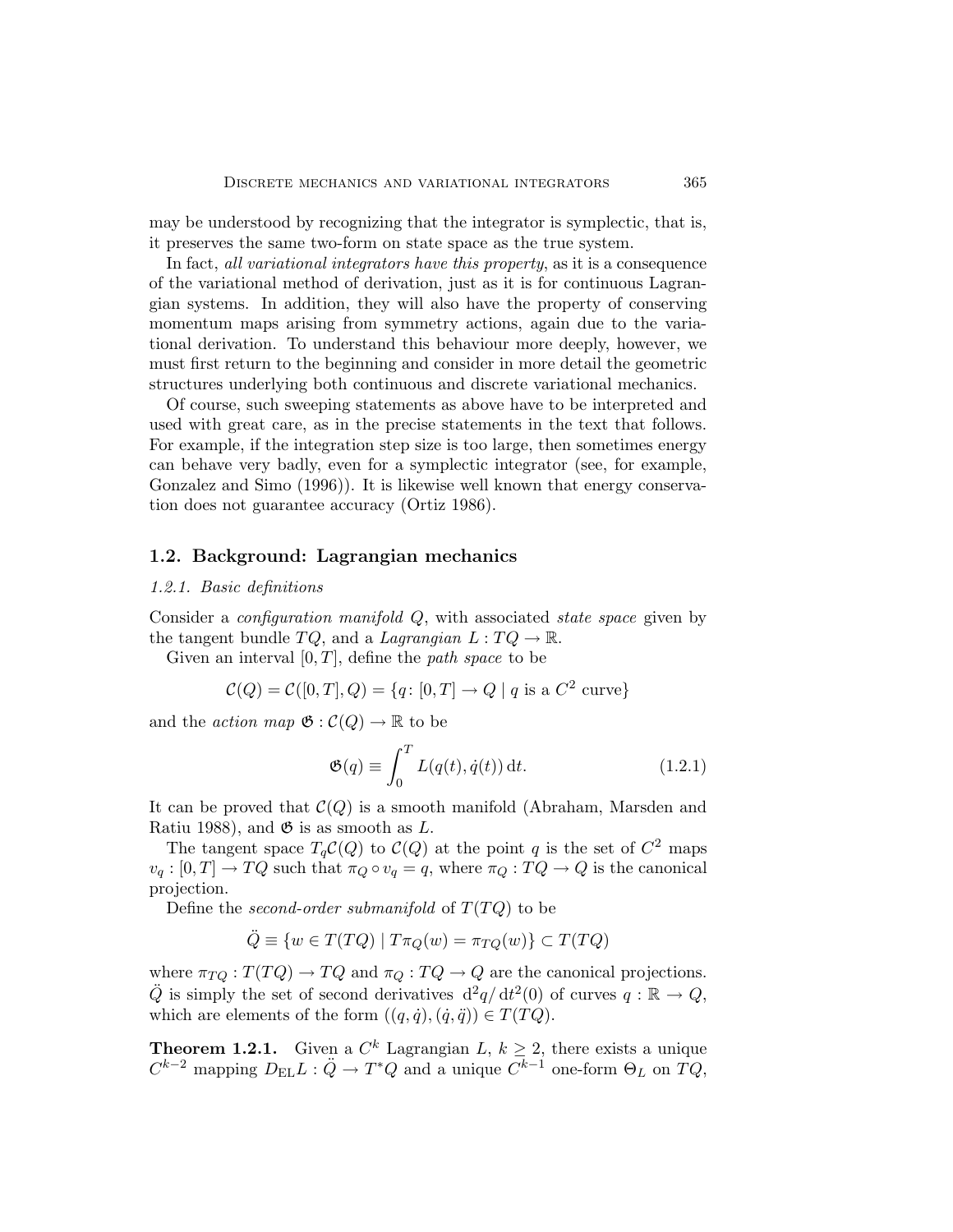such that, for all variations  $\delta q \in T_q\mathcal{C}(Q)$  of  $q(t)$ , we have

$$
\mathbf{d}\mathfrak{G}(q) \cdot \delta q = \int_0^T D_{\rm EL} L(\ddot{q}) \cdot \delta q \, \mathrm{d}t + \Theta_L(\dot{q}) \cdot \hat{\delta q} \Big|_0^T, \tag{1.2.2}
$$

where

$$
\hat{\delta q}(t) = \left( \left( q(t), \frac{\partial q}{\partial t}(t) \right), \left( \delta q(t), \frac{\partial \delta q}{\partial t}(t) \right) \right).
$$

The mapping  $D_{EL}L$  is called the *Euler–Lagrange map* and has the coordinate expression

$$
(D_{\rm EL}L)_i = \frac{\partial L}{\partial q^i} - \frac{\mathrm{d}}{\mathrm{d} t} \frac{\partial L}{\partial \dot{q}^i}.
$$

The one-form  $\Theta_L$  is called the *Lagrangian one-form* and in coordinates is given by

$$
\Theta_L = \frac{\partial L}{\partial \dot{q}^i} \mathbf{d} q^i. \tag{1.2.3}
$$

Proof. Computing the variation of the action map gives

$$
\mathbf{d}\mathfrak{G}(q) \cdot \delta q = \int_0^T \left[ \frac{\partial L}{\partial q^i} \delta q^i + \frac{\partial L}{\partial \dot{q}^i} \frac{\mathrm{d}}{\mathrm{d}t} \delta q^i \right] dt
$$
  
= 
$$
\int_0^T \left[ \frac{\partial L}{\partial q^i} - \frac{\mathrm{d}}{\mathrm{d}t} \frac{\partial L}{\partial \dot{q}^i} \right] \cdot \delta q^i dt + \left[ \frac{\partial L}{\partial \dot{q}^i} \delta q^i \right]_0^T
$$

using integration by parts, and the terms of this expression can be identified as the Euler–Lagrange map and the Lagrangian one-form.  $\Box$ 

#### 1.2.2. Lagrangian vector fields and flows

The Lagrangian vector field  $X_L : TQ \to T(TQ)$  is a second-order vector field on  $TQ$  satisfying

$$
D_{\rm EL} L \circ X_L = 0 \tag{1.2.4}
$$

and the Lagrangian flow  $F_L: TQ \times \mathbb{R} \to TQ$  is the flow of  $X_L$  (we shall ignore issues related to global versus local flows, which are easily dealt with by restricting the domains of the flows). We shall write  $F_L^t: TQ \to TQ$  for the map  $F_L$  at the frozen time t.

For an arbitrary Lagrangian, equation (1.2.4) may not uniquely define the vector field  $X_L$  and hence the flow map  $F_L$  may not exist. For now we will assume that  $L$  is such that these objects exist and are unique, and in Section 1.4.3 we will see under what conditions this is true.

A curve  $q \in \mathcal{C}(Q)$  is said to be a *solution of the Euler–Lagrange equations* if the first term on the right-hand side of (1.2.2) vanishes for all variations  $\delta q \in T_qC(Q)$ . This is equivalent to  $(q, \dot{q})$  being an integral curve of  $X_L$ , and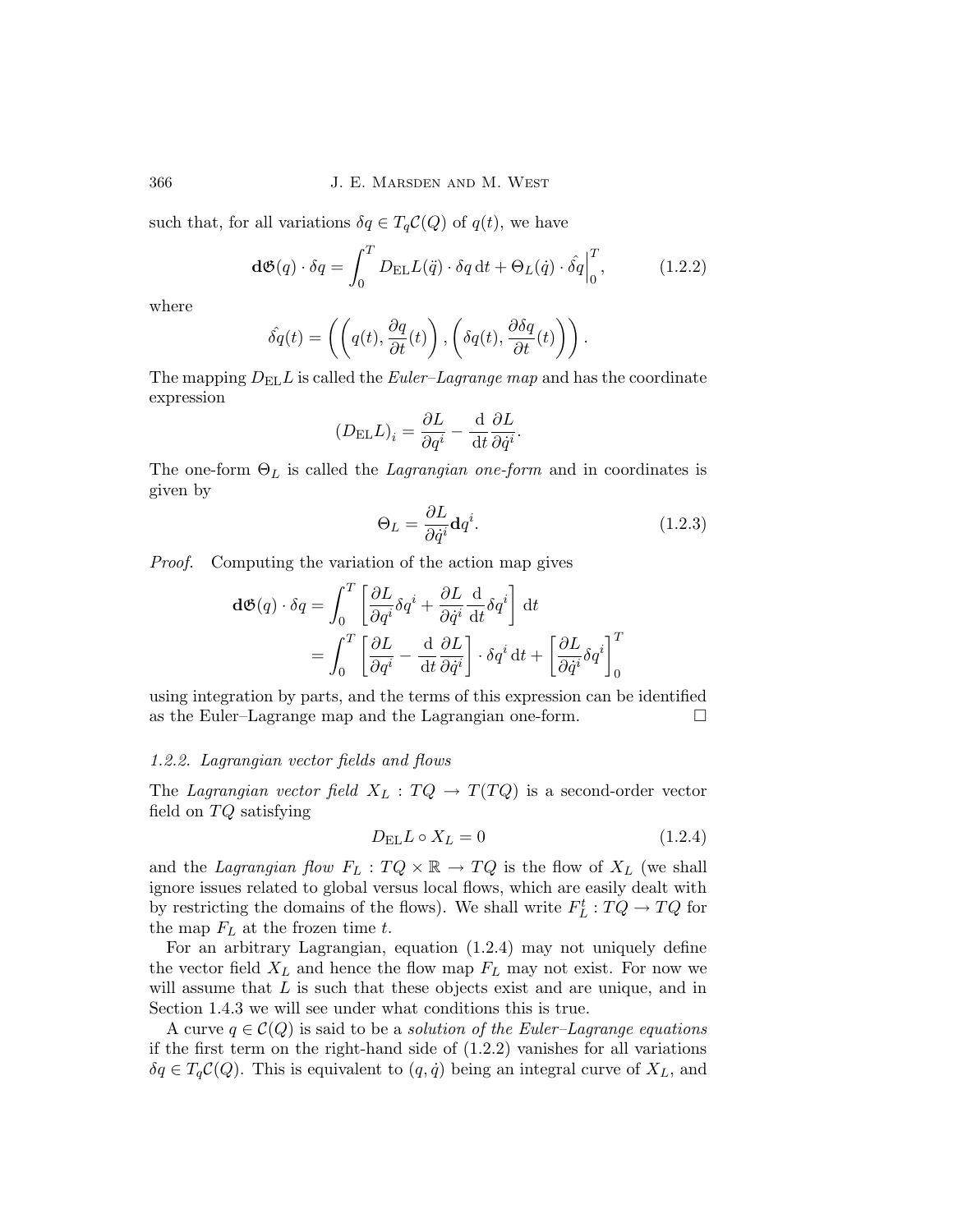means that  $q$  must satisfy the *Euler–Lagrange equations* 

$$
\frac{\partial L}{\partial q^i}(q, \dot{q}) - \frac{\mathrm{d}}{\mathrm{d}t} \left( \frac{\partial L}{\partial \dot{q}^i}(q, \dot{q}) \right) = 0 \tag{1.2.5}
$$

for all  $t \in (0, T)$ .

#### 1.2.3. Lagrangian flows are symplectic

Define the *solution space*  $\mathcal{C}_L(Q) \subset \mathcal{C}(Q)$  to be the set of solutions of the Euler–Lagrange equations. As an element  $q \in C<sub>L</sub>(Q)$  is an integral curve of  $X_L$ , it is uniquely determined by the initial condition  $(q(0), \dot{q}(0)) \in TQ$  and we can thus identify  $C<sub>L</sub>(Q)$  with the space of initial conditions  $TQ$ .

Defining the *restricted action map*  $\mathfrak{G}: TQ \to \mathbb{R}$  to be

$$
\hat{\mathfrak{G}}(v_q) = \mathfrak{G}(q), \quad q \in \mathcal{C}_L(Q) \text{ and } (q(0), \dot{q}(0)) = v_q,
$$

we see that (1.2.2) reduces to

$$
\mathbf{d}\hat{\mathfrak{G}}(v_q) \cdot w_{v_q} = \Theta_L(\dot{q}(T))((F_L^T)_*(w_{v_q})) - \Theta_L(v_q)(w_{v_q})
$$
  
= ((F\_L^T)^\*(\Theta\_L))(v\_q)(w\_{v\_q}) - \Theta\_L(v\_q)(w\_{v\_q}) \t(1.2.6)

for all  $w_{v_q} \in T_{v_q}(TQ)$ . Taking a further derivative of this expression, and using the fact that  $\mathbf{d}^2\hat{\mathbf{\mathscr{C}}} = 0$ , we obtain

$$
(F_L^T)^*(\Omega_L) = \Omega_L,
$$

where  $\Omega_L = d\Theta_L$  is the Lagrangian symplectic form, given in coordinates by

$$
\Omega_L(q,\dot{q})=\frac{\partial^2 L}{\partial q^i\partial \dot{q}^j}{\bf d} q^i\wedge {\bf d} q^j+\frac{\partial^2 L}{\partial \dot{q}^i\partial \dot{q}^j}{\bf d} \dot{q}^i\wedge {\bf d} q^j.
$$

#### 1.2.4. Lagrangian flows preserve momentum maps

Suppose that a Lie group G, with Lie algebra  $\mathfrak{g}$ , acts on Q by the (left or right) action  $\Phi: G \times Q \to Q$ . Consider the tangent lift of this action to  $\Phi^{TQ}: G \times TQ \to TQ$  given by  $\Phi_g^{TQ}(v_q) = T(\Phi_g) \cdot v_q$ , which is

$$
\Phi^{TQ}(g,(q,\dot{q})) = \left(\Phi^{i}(g,q), \frac{\partial \Phi^{i}}{\partial q^{j}}(g,q) \dot{q}^{j}\right).
$$

For  $\xi \in \mathfrak{g}$  define the *infinitesimal generators*  $\xi_Q : Q \to TQ$  and  $\xi_{TQ} : TQ \to$  $T(TQ)$  by

$$
\xi_Q(q) = \frac{\mathrm{d}}{\mathrm{d}g} \Big( \Phi_g(q) \Big) \cdot \xi,
$$
  

$$
\xi_{TQ}(v_q) = \frac{\mathrm{d}}{\mathrm{d}g} \Big( \Phi_g^{TQ}(v_q) \Big) \cdot \xi.
$$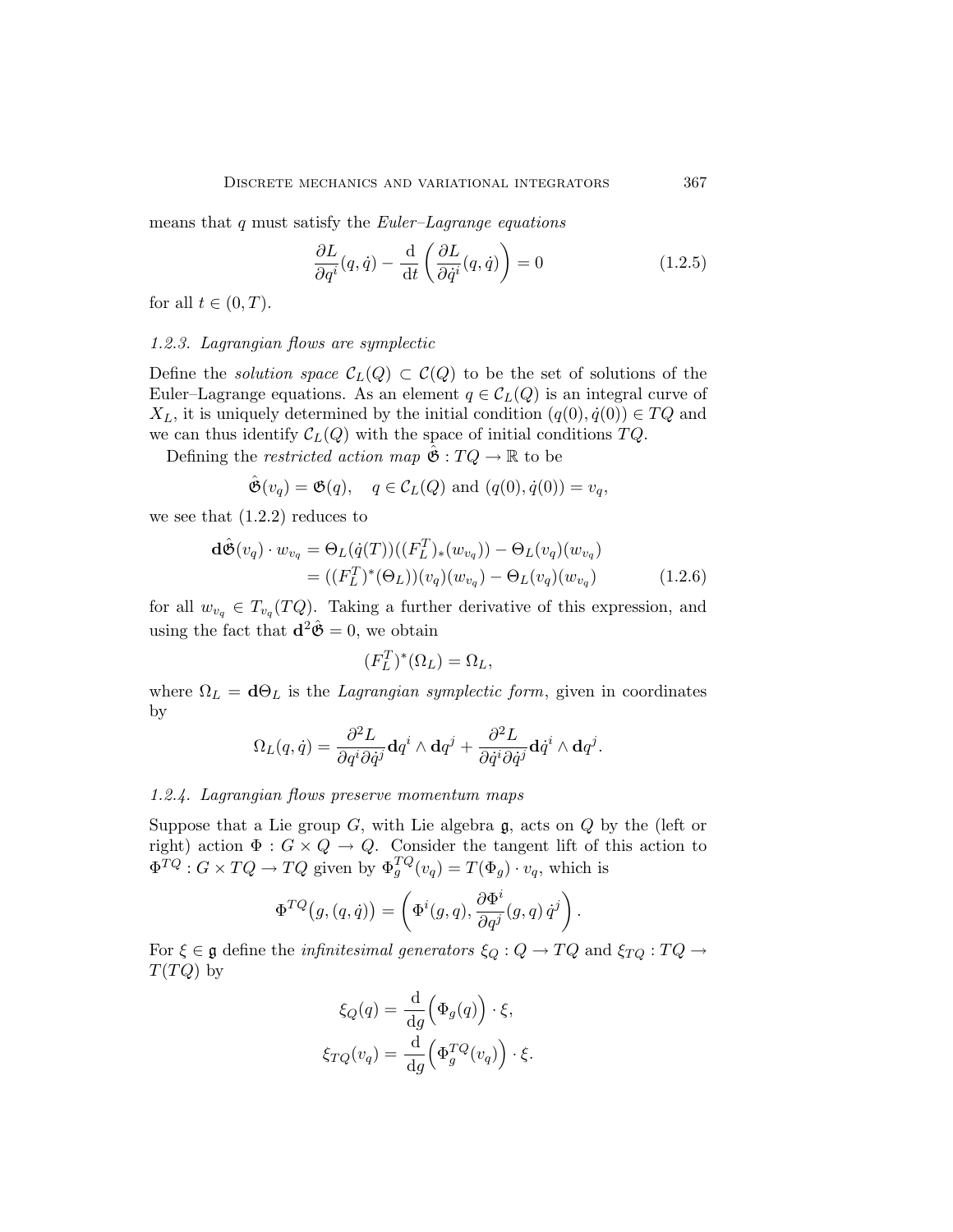In coordinates these are given by

$$
\xi_Q(q) = \left(q^i, \frac{\partial \Phi^i}{\partial g^m}(e, q)\xi^m\right),
$$
  
\n
$$
\xi_{TQ}(q, \dot{q}) = \left(q^i, \dot{q}^i, \frac{\partial \Phi^i}{\partial g^m}(e, q)\xi^m, \frac{\partial^2 \Phi^i}{\partial g^m \partial q^j}(e, q)\dot{q}^j\xi^m\right).
$$

We now define the Lagrangian momentum map  $J_L: TQ \to \mathfrak{g}^*$  to be

$$
J_L(v_q) \cdot \xi = \Theta_L \cdot \xi_{TQ}(v_q). \tag{1.2.7}
$$

It can be checked that an equivalent expression for  $J_L$  is

$$
J_L(v_q) \cdot \xi = \left\langle \frac{\partial L}{\partial \dot{q}}, \xi_Q(q) \right\rangle,
$$

where  $\partial L/\partial \dot{q}$  represents the Legendre transformation, discussed shortly. This equation is convenient for computing momentum maps in examples: see Marsden and Ratiu (1999).

The traditional linear and angular momenta are momentum maps, with the linear momentum  $J_L: T\mathbb{R}^n \to \mathbb{R}^n$  arising from the additive action of  $\mathbb{R}^n$ on itself, and the angular momentum  $J_L: T\mathbb{R}^n \to \mathfrak{so}(n)^*$  coming from the action of  $SO(n)$  on  $\mathbb{R}^n$ .

An important property of momentum maps is *equivariance*, which is the condition that the following diagram commutes.

$$
TQ \xrightarrow{J_L} \mathfrak{g}^*
$$
  
\n
$$
\Phi_g^{TQ} \downarrow \qquad \qquad \downarrow \text{Ad}^*_{g-1}
$$
  
\n
$$
TQ \xrightarrow{J_L} \mathfrak{g}^*
$$
\n(1.2.8)

In general, Lagrangian momentum maps are not equivariant, but we give here a simple sufficient condition for this property to be satisfied. Recall that a map  $f: TQ \to TQ$  is said to be *symplectic* if  $f^* \Omega_L = \Omega_L$ . If, furthermore, f is such that  $f^*\Theta_L = \Theta_L$ , then f is said to be a special symplectic map. Clearly a special symplectic map is also symplectic, but the converse does not hold.

**Theorem 1.2.2.** Consider a Lagrangian system  $L: TQ \to \mathbb{R}$  with a left action  $\Phi: G \times Q \to Q$ . If the lifted action  $\Phi^{TQ}: G \times TQ \to TQ$  acts by special canonical transformations, then the Lagrangian momentum map  $J_L: TQ \to \mathfrak{g}^*$  is equivariant.

*Proof.* Observing that  $(\Phi_g^{TQ})^{-1} = \Phi_{g-1}^{TQ}$  $\frac{d}{g}$ , we see that equivariance is equivalent to

$$
J_L(v_q) \cdot \xi = J_L \circ T\Phi_{g^{-1}}(v_q) \cdot \mathrm{Ad}_{g^{-1}}\xi.
$$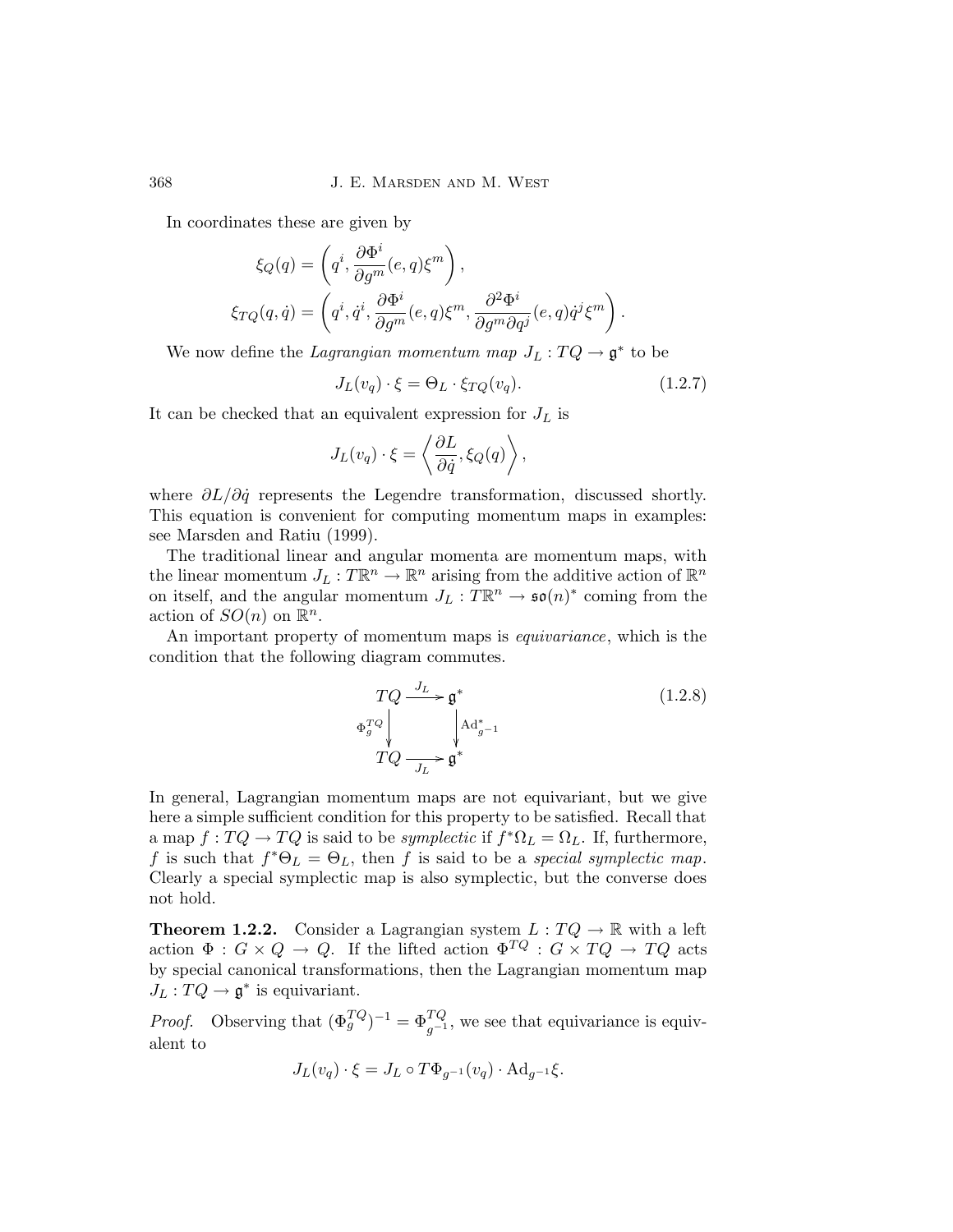We now compute the right-hand side of this expression to give

$$
J_L \circ \Phi_{g^{-1}}^{TQ}(v_q) \cdot \mathrm{Ad}_{g^{-1}}\xi = \left\langle \Theta_L\big(\Phi_{g^{-1}}^{TQ}(v_q)\big), (\mathrm{Ad}_{g^{-1}}\xi)_{TQ}\big(\Phi_{g^{-1}}^{TQ}(v_q)\big) \right\rangle
$$
  
\n
$$
= \left\langle \Theta_L\big(\Phi_{g^{-1}}^{TQ}(v_q)\big), T\big(\Phi_{g^{-1}}^{TQ}\big) \cdot \xi_{TQ}(v_q) \right\rangle
$$
  
\n
$$
= \left\langle \big((\Phi_{g^{-1}}^{TQ})^* \Theta_L\big)(v_q), \xi_{TQ}(v_q) \right\rangle
$$
  
\n
$$
= \left\langle \Theta_L(v_q), \xi_{TQ}(v_q) \right\rangle,
$$

which is just  $J_L(v_q) \cdot \xi$ , as desired. Here we used the identity  $(\text{Ad}_g \xi)_M =$  $\Phi_{g^{-1}}^*\xi_M$  (Marsden and Ratiu 1999) to pass from the first to the second line. ¤

A Lagrangian  $L: TQ \to \mathbb{R}$  is said to be *invariant* under the lift of the action  $\Phi: \tilde{G} \times Q \to Q$  if  $L \circ \Phi_g^{TQ} = L$  for all  $g \in G$ , and in this case the group action is said to be a *symmetry* of the Lagrangian. Differentiating this expression implies that the Lagrangian is *infinitesimally invariant*, which is the statement  $\mathbf{d}L \cdot \xi_{TQ} = 0$  for all  $\xi \in \mathfrak{g}$ .

Observe that if L is invariant then this implies that  $\Phi^{TQ}$  acts by special symplectic transformations, and so the Lagrangian momentum map is equivariant. To see this, we write  $L \circ \Phi_g^{TQ} = L$  in coordinates to obtain  $L(\Phi_q(q), \partial_q \Phi_q(q) \cdot \dot{q}) = L(q, \dot{q})$ , and now differentiating this with respect to  $\dot{q}$  in the direction  $\delta q$  gives

$$
\frac{\partial L}{\partial \dot{q}}\left(\Phi_g(q),\partial_q\Phi_g(q)\cdot\dot{q}\right)\cdot\partial_q\Phi_g(q)\cdot\delta q=\frac{\partial L}{\partial \dot{q}}(q,\dot{q})\cdot\delta q.
$$

But the left- and right-hand sides are simply  $(\Phi_g^{TQ})^* \Theta_L$  and  $\Theta_L$ , respectively, evaluated on  $((q, \dot{q}), (\delta q, \delta \dot{q}))$ , and thus we have  $(\Phi_g^{TQ})^* \Theta_L = \Theta_L$ .

We will now show that, when the group action is a symmetry of the Lagrangian, then the momentum maps are preserved by the Lagrangian flow. This result was originally due to Noether (1918), using a technique similar to the one given below.

Theorem 1.2.3. (Noether's theorem) Consider a Lagrangian system  $L: TQ \to \mathbb{R}$  which is invariant under the lift of the (left or right) action  $\Phi: G \times Q \to Q$ . Then the corresponding Lagrangian momentum map  $J_L: TQ \to \mathfrak{g}^*$  is a conserved quantity of the flow, so that  $J_L \circ F_L^t = J_L$  for all times t.

*Proof.* The action of G on Q induces an action of G on the space of paths  $\mathcal{C}(Q)$  by pointwise action, so that  $\Phi_q : \mathcal{C}(Q) \to \mathcal{C}(Q)$  is given by  $\Phi_q(q)(t) =$  $\Phi_q(q(t))$ . As the action is just the integral of the Lagrangian, invariance of L implies invariance of  $\mathfrak{G}$  and the differential of this gives

$$
\mathbf{d}\mathfrak{G}(q) \cdot \xi_{\mathcal{C}(Q)}(q) = \int_0^T \mathbf{d}L \cdot \xi_{TQ} dt = 0.
$$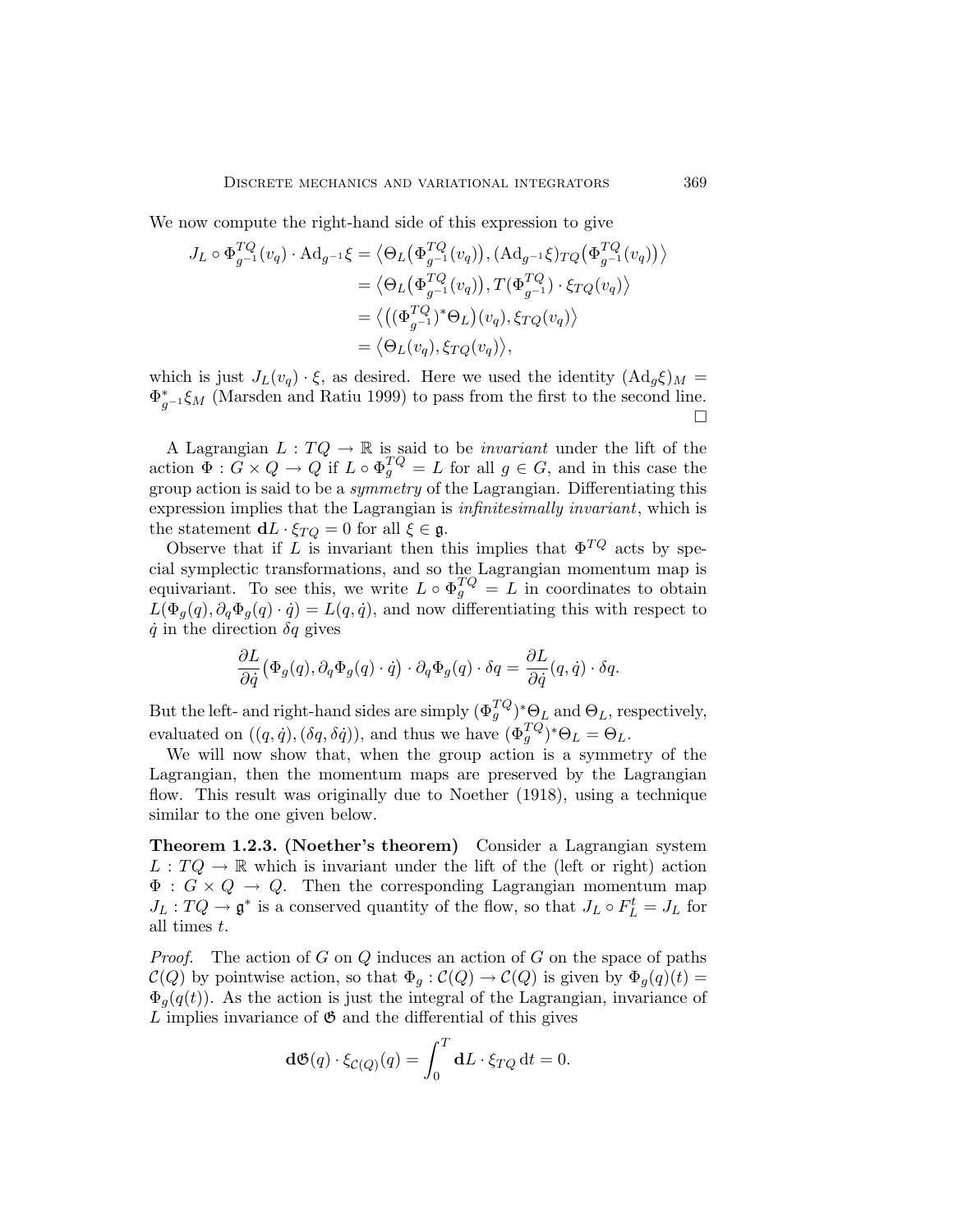Invariance of  $\mathfrak G$  also implies that  $\Phi_q$  maps solution curves to solution curves and thus  $\xi_{\mathcal{C}(Q)}(q) \in T_q\mathcal{C}_L$ , which is the corresponding infinitesimal version. We can thus restrict  $\mathbf{d}\mathfrak{G} \cdot \xi_{\mathcal{C}(Q)}$  to the space of solutions  $\mathcal{C}_L$  to obtain

$$
0 = \hat{\mathfrak{G}}(v_q) \cdot \xi_{TQ}(v_q) = \Theta_L(\dot{q}(T)) \cdot \xi_{TQ}(\dot{q}(T)) - \Theta_L(v_q) \cdot \xi_{TQ}(v_q).
$$

Substituting in the definition of the Lagrangian momentum map  $J_L$ , however, shows that this is just  $0 = J_L(F_L^T(v_q)) \cdot \xi - J_L(v_q) \cdot \xi$ , which gives the desired result.  $\Box$ 

We have thus seen that conservation of momentum maps is a direct consequence of the invariance of the variational principle under a symmetry action. The fact that the symmetry maps solution curves to solution curves will extend directly to discrete mechanics.

In fact, only infinitesimal invariance is needed for the momentum map to be conserved by the Lagrangian flow, as a careful reading of the above proof will show. This is because it is only necessary that the Lagrangian be invariant in a neighbourhood of a given trajectory, and so the global statement of invariance is stronger than necessary.

#### 1.3. Discrete variational mechanics: Lagrangian viewpoint

Take again a configuration manifold  $Q$ , but now define the *discrete state* space to be  $Q \times Q$ . This contains the same amount of information as (is locally isomorphic to) TQ. A discrete Lagrangian is a function  $L_d: Q \times$  $Q \rightarrow \mathbb{R}$ .

To relate discrete and continuous mechanics it is necessary to introduce a time-step  $h \in \mathbb{R}$ , and to take  $L_d$  to depend on this time-step. For the moment, we will take  $L_d: Q \times Q \times \mathbb{R} \to \mathbb{R}$ , and will neglect the h dependence except where it is important. We shall come back to this point later when we discuss the context of time-dependent mechanics and adaptive algorithms. However, the idea behind this was explained in the introduction.

Construct the increasing sequence of times  $\{t_k = kh \mid k = 0, \ldots, N\} \subset \mathbb{R}$ from the time-step  $h$ , and define the *discrete path space* to be

$$
C_d(Q) = C_d({t_k}_{k=0}^N, Q) = {q_d: {t_k}_{k=0}^N \to Q}.
$$

We will identify a discrete trajectory  $q_d \in C_d(Q)$  with its image  $q_d = \{q_k\}_{k=0}^N$ , where  $q_k = q_d(t_k)$ . The discrete action map  $\mathfrak{G}_d : C_d(Q) \to \mathbb{R}$  is defined by

$$
\mathfrak{G}_d(q_d) = \sum_{k=0}^{N-1} L_d(q_k, q_{k+1}).
$$

As the discrete path space  $C_d$  is isomorphic to  $Q \times \cdots \times Q$  ( $N+1$  copies), it can be given a smooth product manifold structure. The discrete action  $\mathfrak{G}_d$ clearly inherits the smoothness of the discrete Lagrangian  $L_d$ .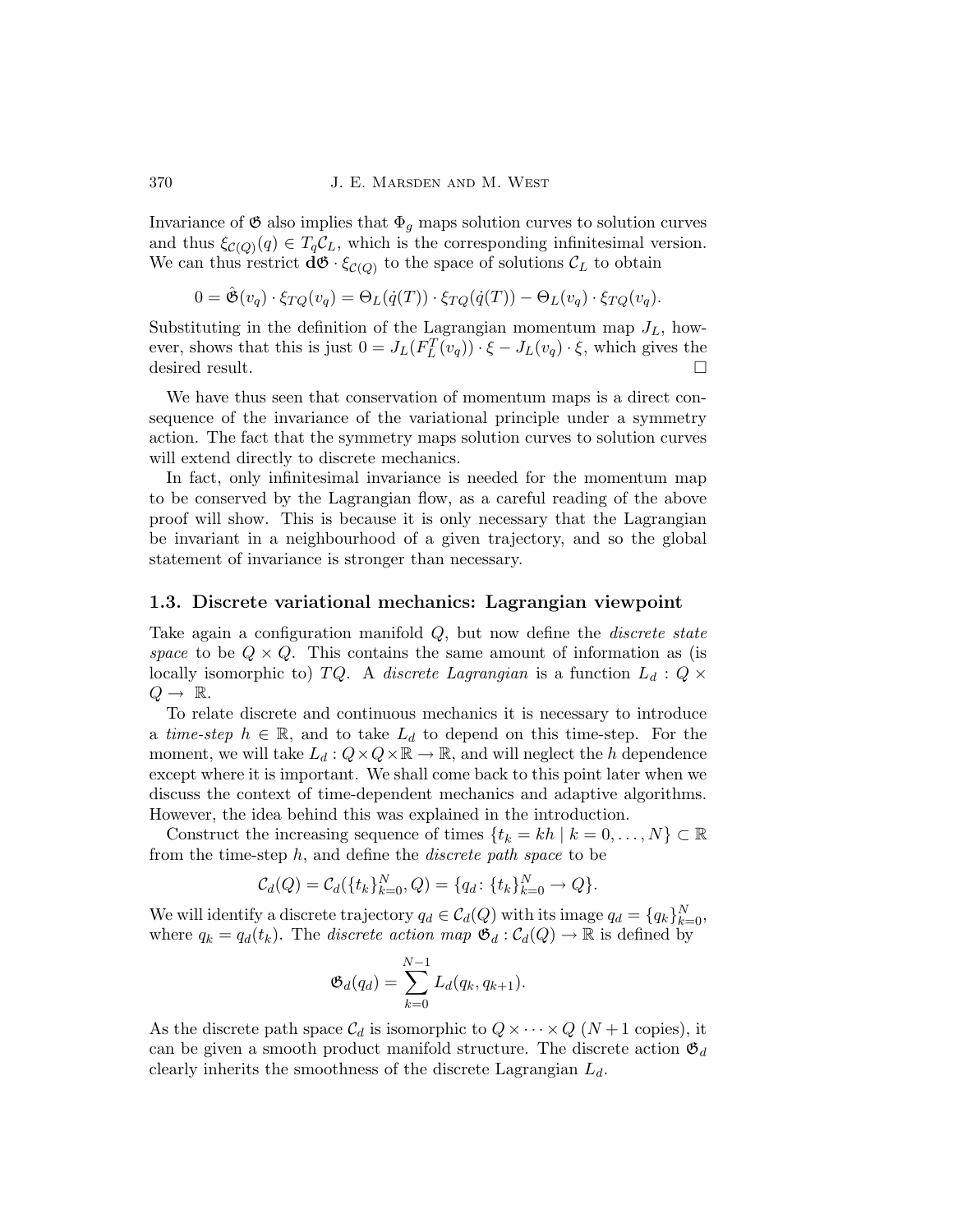The tangent space  $T_{q_d} C_d(Q)$  to  $C_d(Q)$  at  $q_d$  is the set of maps  $v_{q_d}$ :  ${t_k}_{k=0}^N \rightarrow TQ$  such that  $\pi_Q \circ v_{q_d} = q_d$ , which we will denote by  $v_{q_d} =$  $\{(q_k, v_k)\}_{k=0}^N$ .

The discrete object corresponding to  $T(TQ)$  is the set  $(Q \times Q) \times (Q \times Q)$ . We define the projection operator  $\pi$  and the translation operator  $\sigma$  to be

$$
\pi: ((q_0, q_1), (q'_0, q'_1)) \mapsto (q_0, q_1),
$$
  

$$
\sigma: ((q_0, q_1), (q'_0, q'_1)) \mapsto (q'_0, q'_1).
$$

The *discrete second-order submanifold* of  $(Q \times Q) \times (Q \times Q)$  is defined to be

$$
\ddot{Q}_d \equiv \{w_d \in (Q \times Q) \times (Q \times Q) \mid \pi_1 \circ \sigma(w_d) = \pi_2 \circ \pi(w_d)\},
$$

which has the same information content as (is locally isomorphic to)  $\ddot{Q}$ . Concretely, the discrete second-order submanifold is the set of pairs of the form  $((q_0, q_1), (q_1, q_2)).$ 

**Theorem 1.3.1.** Given a  $C^k$  discrete Lagrangian  $L_d$ ,  $k \geq 1$ , there exists a unique  $C^{k-1}$  mapping  $D_{\mathrm{DEL}} L_d : \ddot{Q}_d \to T^*Q$  and unique  $C^{k-1}$  one-forms  $\Theta_L^+$  $_{L_d}^+$  and  $\Theta_{L_d}^ L_d$  on  $Q \times Q$ , such that, for all variations  $\delta q_d \in T_{q_d} C(Q)$  of  $q_d$ , we have  $\lambda \tau = 1$ 

$$
\mathbf{d}\mathfrak{G}_d(q_d) \cdot \delta q_d = \sum_{k=1}^{N-1} D_{\text{DEL}}L_d((q_{k-1}, q_k), (q_k, q_{k+1})) \cdot \delta q_k
$$
  
+  $\Theta_{L_d}^+(q_{N-1}, q_N) \cdot (\delta q_{N-1}, \delta q_N) - \Theta_{L_d}^-(q_0, q_1) \cdot (\delta q_0, \delta q_1).$  (1.3.1)

The mapping  $D<sub>DEL</sub>L<sub>d</sub>$  is called the *discrete Euler–Lagrange map* and has coordinate expression

$$
D_{\text{DEL}}L_d((q_{k-1}, q_k), (q_k, q_{k+1})) = D_2L_d(q_{k-1}, q_k) + D_1L_d(q_k, q_{k+1}).
$$

The one-forms  $\Theta_L^+$  $_{L_d}^+$  and  $\Theta_{L_d}^ L_d$  are called the *discrete Lagrangian one-forms* and in coordinates are

$$
\Theta_{L_d}^+(q_0, q_1) = D_2 L_d(q_0, q_1) \mathbf{d} q_1 = \frac{\partial L_d}{\partial q_1^i} dq_1^i,
$$
\n(1.3.2a)

$$
\Theta_{L_d}^-(q_0, q_1) = -D_1 L_d(q_0, q_1) \mathbf{d}q_0 = -\frac{\partial L_d}{\partial q_0^i} dq_0^i.
$$
 (1.3.2b)

Proof. Computing the derivative of the discrete action map gives

$$
\mathbf{d}\mathfrak{G}_d(q_d) \cdot \delta q_d = \sum_{k=0}^{N-1} \left[ D_1 L_d(q_k, q_{k+1}) \cdot \delta q_k + D_2 L_d(q_k, q_{k+1}) \cdot \delta q_{k+1} \right]
$$
  
= 
$$
\sum_{k=1}^{N-1} \left[ D_1 L_d(q_k, q_{k+1}) + D_2 L_d(q_{k-1}, q_k) \right] \cdot \delta q_k
$$
  
+ 
$$
D_1 L_d(q_0, q_1) \cdot \delta q_0 + D_2 L_d(q_{N-1}, q_N) \cdot \delta q_N
$$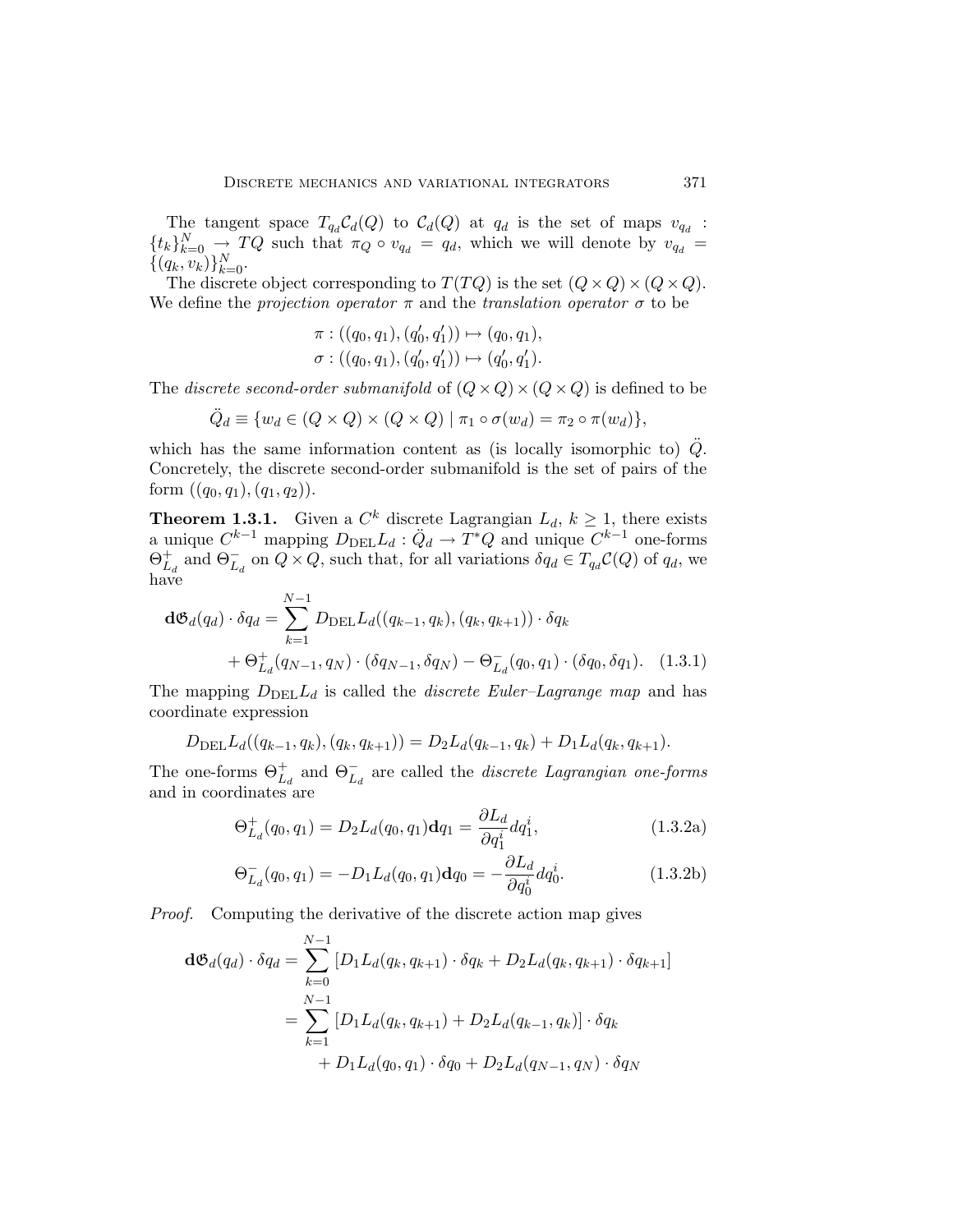using a discrete integration by parts (rearrangement of the summation). Identifying the terms with the discrete Euler–Lagrange map and the discrete Lagrangian one-forms now gives the desired result.  $\Box$ 

Unlike the continuous case, in the discrete case there are two one-forms that arise from the boundary terms. Observe, however, that  $dL_d = \Theta_L^+$  $^+_{L_d}$   $\Theta_L^ \bar{L}_d$  and so using  $\mathbf{d}^2 = 0$  shows that

$$
\mathbf{d} \Theta^+_{L_d} = \mathbf{d} \Theta^-_{L_d}.
$$

This will be reflected below in the fact that there is only a single discrete two-form, which is the same as the continuous situation and is important for symplecticity.

#### 1.3.1. Discrete Lagrangian evolution operator and mappings

A discrete evolution operator X plays the same role as a continuous vector field, and is defined to be any map  $X: Q \times Q \to (Q \times Q) \times (Q \times Q)$  satisfying  $\pi \circ X = id$ . The discrete object corresponding to the flow is the *discrete map*  $F: Q \times Q \to Q \times Q$  defined by  $F = \sigma \circ X$ . In coordinates, if the discrete evolution operator maps  $X: (q_0, q_1) \mapsto (q_0, q_1, q'_0, q'_1)$ , then the discrete map will be  $F: (q_0, q_1) \mapsto (q'_0, q'_1).$ 

We will be mainly interested in discrete evolution operators which are second-order, which is the requirement that  $X(Q \times Q) \subset \ddot{Q}_d$ . This implies that they have the form  $X : (q_0, q_1) \mapsto (q_0, q_1, q_1, q_2)$ , and so the corresponding discrete map will be  $F : (q_0, q_1) \mapsto (q_1, q_2)$ . We now consider the particular case of a discrete Lagrangian system.

The *discrete Lagrangian evolution operator*  $X_{L_d}$  is a second-order discrete evolution operator satisfying

$$
D_{\mathrm{DEL}}L_d \circ X_{L_d} = 0
$$

and the *discrete Lagrangian map*  $F_{L_d}$  :  $Q \times Q \rightarrow Q \times Q$  is defined by  $F_{L_d} = \sigma \circ X_{L_d}.$ 

As in the continuous case, the discrete Lagrangian evolution operator and discrete Lagrangian map are not well-defined for arbitrary choices of discrete Lagrangian. We will henceforth assume that  $L_d$  is chosen so as to make these structures well-defined, and in Section 1.5 we will give a condition on  $L_d$  which ensures that this is true.

A discrete path  $q_d \in C_d(Q)$  is said to be a *solution of the discrete Euler–* Lagrange equations if the first term on the right-hand side of  $(1.3.1)$  vanishes for all variations  $\delta q_d \in T_{q_d} C_d(Q)$ . This means that the points  $\{q_k\}$  satisfy  $F_{L_d}(q_{k-1}, q_k) = (q_k, q_{k+1})$  or, equivalently, that they satisfy the *discrete* Euler–Lagrange equations

$$
D_2L_d(q_{k-1}, q_k) + D_1L_d(q_k, q_{k+1}) = 0, \text{ for all } k = 1, ..., N-1.
$$
 (1.3.3)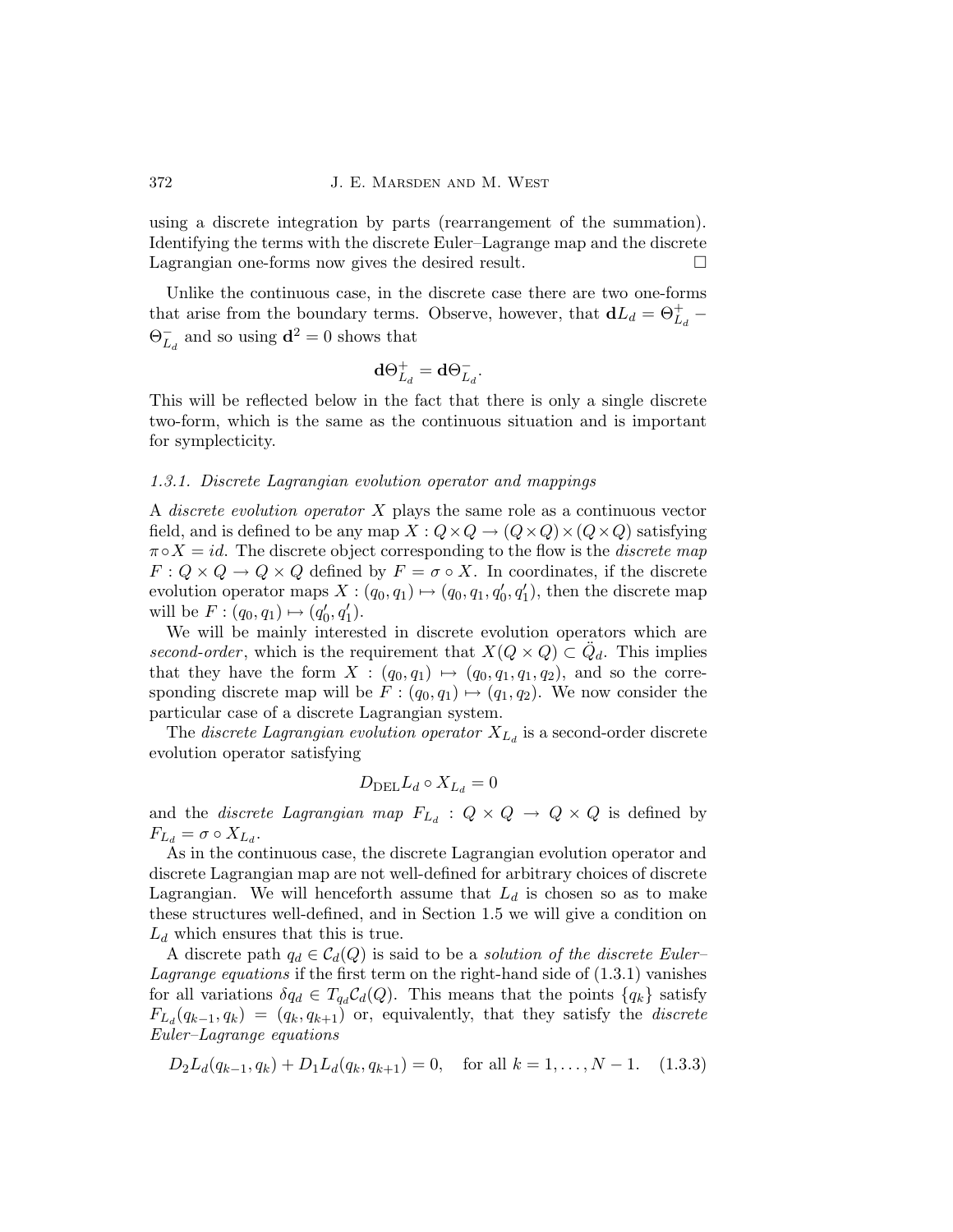#### 1.3.2. Discrete Lagrangian maps are symplectic

Define the *discrete solution space*  $\mathcal{C}_{L_d}(Q) \subset \mathcal{C}_d(Q)$  to be the set of solutions of the discrete Euler–Lagrange equations. Since an element  $q_d \in C_{L_d}(Q)$  is formed by iteration of the map  $F_{L_d}$ , it is uniquely determined by the initial condition  $(q_0, q_1) \in Q \times Q$ . We can thus identify  $\mathcal{C}_{L_d}(Q)$  with the space of initial conditions  $Q \times Q$ .

Defining the *restricted discrete action map*  $\hat{\mathfrak{G}}_d : Q \times Q \to \mathbb{R}$  to be

$$
\hat{\mathfrak{G}}_d(q_0,q_1)=\mathfrak{G}_d(q_d); \quad q_d\in \mathcal{C}_{L_d}(Q) \text{ and } (q_d(t_0),q_d(t_1))=(q_0,q_1),
$$

we see that (1.3.1) reduces to

$$
\mathbf{d}\hat{\mathfrak{G}}_{d}(v_{d}) \cdot w_{v_{d}} = \Theta_{L_{d}}^{+}(F_{L_{d}}^{N-1}(v_{d}))((F_{L_{d}}^{N-1})_{*}(w_{v_{d}})) - \Theta_{L_{d}}^{-}(v_{d})(w_{v_{d}})
$$

$$
= ((F_{L_{d}}^{N-1})^{*}(\Theta_{L_{d}}^{+}))(v_{d})(w_{v_{d}}) - \Theta_{L_{d}}^{-}(v_{d})(w_{v_{d}})
$$
(1.3.4)

for all  $w_{v_d} \in T_{v_d}(Q \times Q)$  and  $v_d = (q_0, q_1) \in Q \times Q$ . Taking a further derivative of this expression, and using the fact that  $\mathbf{d}^2 \hat{\mathbf{\mathcal{B}}}_d = 0$ , we obtain

$$
(F_{L_d}^{N-1})^*(\Omega_{L_d}) = \Omega_{L_d}
$$

where  $\Omega_{L_d} = \mathbf{d}\Theta_{L_d}^+$  $_{L_d}^+=\mathbf{d}\Theta_L^ \bar{L}_d$  is the *discrete Lagrangian symplectic form*, with coordinate expression

$$
\Omega_{L_d}(q_0,q_1)=\frac{\partial^2 L_d}{\partial q_0^i \partial q_1^j}\mathbf{d} q_0^i \wedge \mathbf{d} q_1^j.
$$

This argument also holds if we take any subinterval of  $0, \ldots, N$  and so the statement is true for any number of steps of  $F_{L_d}$ . For a single step we have  $(F_{L_d})^* \Omega_{L_d} = \Omega_{L_d}.$ 

Given a map  $f: Q \times Q \to Q \times Q$ , we will say that f is discretely symplectic if  $f^* \Omega_{L_d} = \Omega_{L_d}$ . The above calculations thus prove that the discrete Lagrangian map  $F_{L_d}$  is discretely symplectic, just as we saw in the last section that the Lagrangian flow map is symplectic on  $TQ$ .

#### 1.3.3. Discrete Noether's theorem

Consider the (left or right) action  $\Phi: G \times Q \to Q$  of a Lie group G on Q, with infinitesimal generator as defined in Section 1.2. This action can be lifted to  $Q \times Q$  by the product  $\Phi_g^{Q \times Q}(q_0, q_1) = (\Phi_g(q_0), \Phi_g(q_1)),$  which has an infinitesimal generator  $\xi_{Q\times Q}: Q\times Q\to T(Q\times Q)$  given by

$$
\xi_{Q\times Q}(q_0,q_1)=(\xi_Q(q_0),\xi_Q(q_1)).
$$

The two discrete Lagrangian momentum maps  $J_L^+$  $L_d^+, J_{L_d}^ L_d: Q \times Q \rightarrow \mathfrak{g}^*$  are

$$
J_{L_d}^+(q_0, q_1) \cdot \xi = \Theta_{L_d}^+ \cdot \xi_{Q \times Q}(q_0, q_1),
$$
  

$$
J_{L_d}^-(q_0, q_1) \cdot \xi = \Theta_{L_d}^- \cdot \xi_{Q \times Q}(q_0, q_1).
$$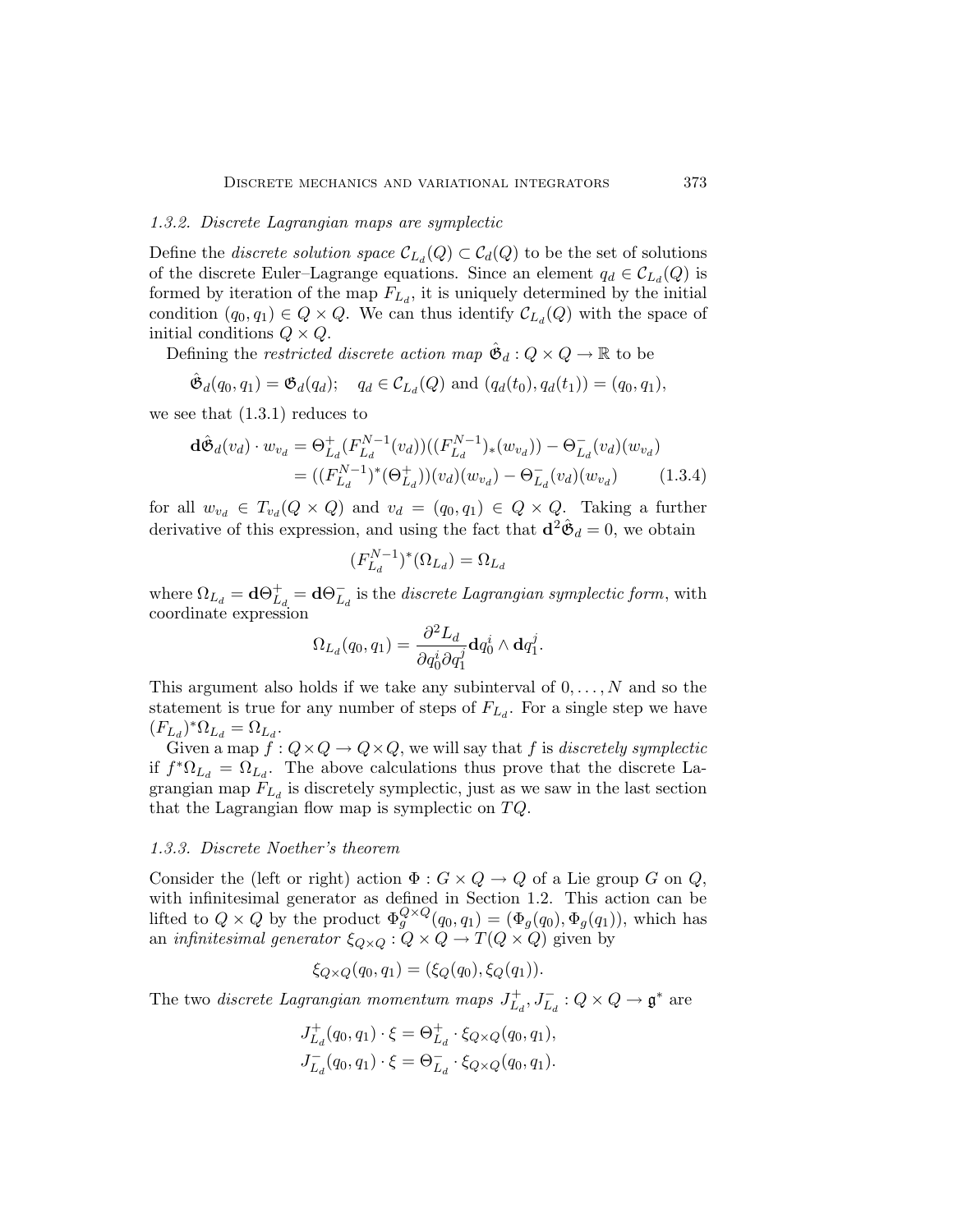Using the expressions for  $\Theta_L^{\pm}$  $\mathcal{L}_d$  allows the discrete momentum maps to be alternatively written as

$$
J_{L_d}^+(q_0, q_1) \cdot \xi = \langle D_2 L_d(q_0, q_1), \xi_Q(q_1) \rangle ,
$$
  

$$
J_{L_d}^-(q_0, q_1) \cdot \xi = \langle -D_1 L_d(q_0, q_1), \xi_Q(q_0) \rangle ,
$$

which are computationally useful formulations.

As in the continuous case, it is interesting to consider when the discrete momentum maps are equivariant. This is the conditions

$$
\begin{aligned} J_{L_d}^+ \circ \Phi_g^{Q \times Q} &= \mathrm{Ad}_{g^{-1}}^* \circ J_{L_d}^+, \\ J_{L_d}^- \circ \Phi_g^{Q \times Q} &= \mathrm{Ad}_{g^{-1}}^* \circ J_{L_d}^-.\end{aligned}
$$

In general these equations will not be satisfied; however, there is a simple sufficient condition, similar to the condition in the continuous case.

Recall that we have defined a map  $f: Q \times Q \to Q \times Q$  to be discretely symplectic if  $f^* \Omega_{L_d} = \Omega_{L_d}$ . We now define f to be a special discrete symplectic map if  $f^*\Theta_L^+$  $\mathcal{L}_d^{\mathfrak{p}} = \Theta_L^{\mathfrak{p}}$  $L_d$  and  $f^*\Theta_L^ L_d = \Theta_L^ \bar{L}_d$ . This clearly means that f is also discretely symplectic, but the reverse is not true.

**Theorem 1.3.2.** Take a discrete Lagrangian system  $L_d: Q \times Q \to \mathbb{R}$  with a (left or right) group action  $\Phi: G \times Q \to Q$ . If the product lifted action  $\Phi^{Q\times Q}: G\times Q\times Q\to Q\times Q$  acts by special discrete symplectic maps, then the discrete Lagrangian momentum maps are equivariant.

Proof. The proof used in Theorem 1.2.2 for the continuous case can also be used here, with  $J_L^+$  $L_d^+$  and  $J_L^ \overline{L}_d$  being considered separately.  $\Box$ 

If the lifted action only preserves one of  $\Theta_L^+$  $^+_{L_d}$  or  $\Theta^-_{L_d}$  $\overline{L}_d$  then only the corresponding momentum map will necessarily be equivariant.<sup>2</sup>

If a discrete Lagrangian  $L_d: Q \times Q \to \mathbb{R}$  is such that  $L_d \circ \Phi_g^{Q \times Q} = L_d$ for all  $g \in G$ , then  $L_d$  is said to be *invariant* under the lifted action, and  $\Phi$ is said to be a symmetry of the discrete Lagrangian. Note that invariance implies infinitesimal invariance, which is  $dL_d \cdot \xi_{Q\times Q} = 0$  for all  $\xi \in \mathfrak{g}$ . Also note that

$$
\mathbf{d}L_d = \Theta_{L_d}^+ - \Theta_{L_d}^-,
$$

and so when  $L_d$  is infinitesimally invariant under the lifted action the two discrete momentum maps are equal. In such cases we will use the notation  $J_{L_d}: Q \times Q \to \mathfrak{g}^*$  for the unique single *discrete Lagrangian momentum map*.

<sup>&</sup>lt;sup>2</sup> As in the continuous case, equivariance plays an important role in reduction theory and, in the Hamiltonian context, equivariance guarantees that the momentum map is Poisson, which is often useful.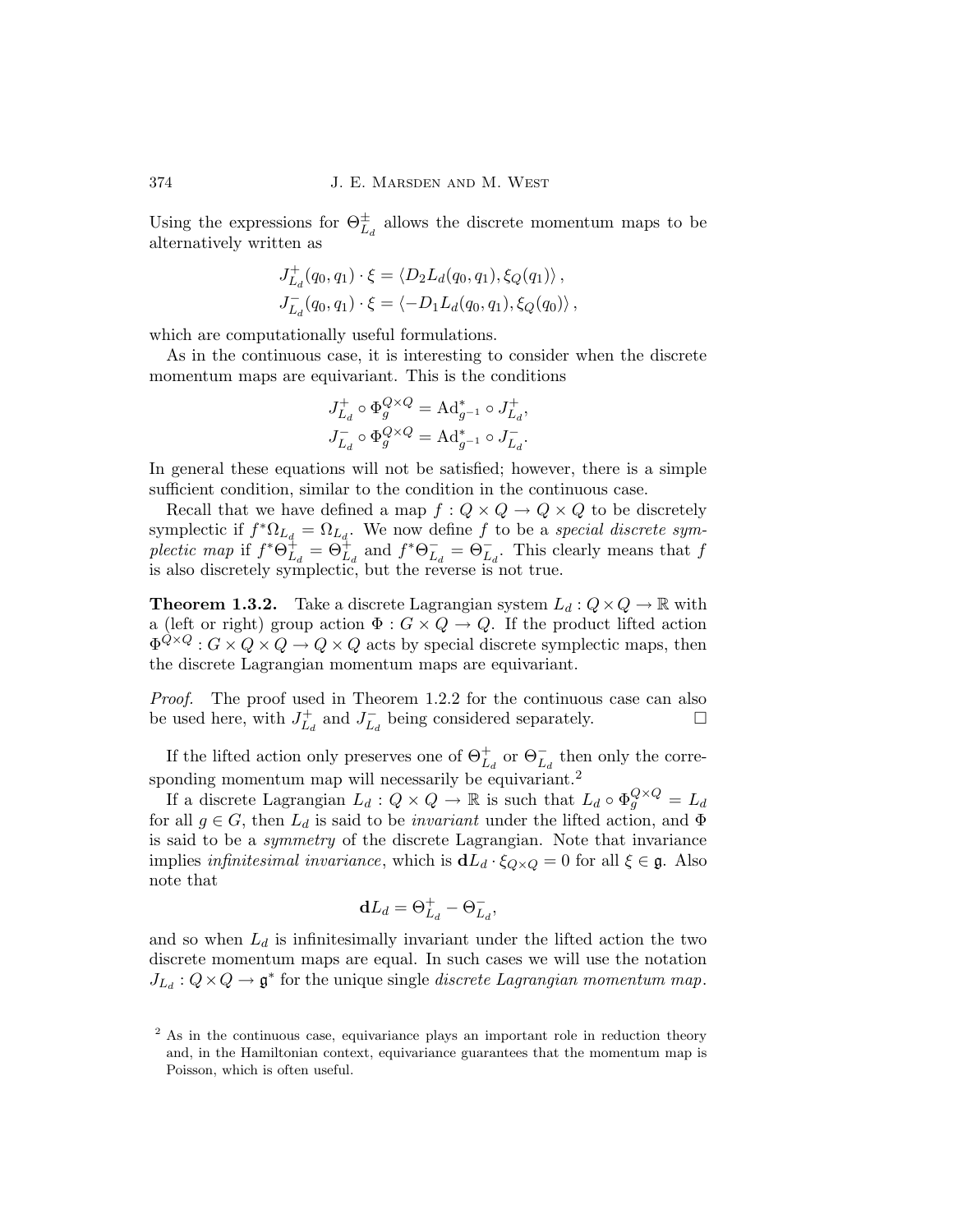Note that invariance of  $L_d$  under the lifted action implies that  $\Phi_g^{Q\times Q}$ is a special discrete symplectic map. This can be seen by differentiating  $L_d \circ \tilde{\Phi}_g^{Q \times Q} = L_d$  with respect to  $q_1$  to obtain

$$
D_2L_d(\Phi_g^{Q\times Q}(q_0,q_1))\cdot \partial_q\Phi_g(q_1)\cdot \delta q_1=D_2L_d(q_0,q_1)\cdot \delta q_1,
$$

and observing that the left- and right-hand sides are just  $(\Phi_g^{Q\times Q})^*\Theta_L^+$  $_{L_d}^+$  and  $\Theta_L^+$ <sup>+</sup><sub>L<sub>d</sub></sub>, respectively, applied to  $(q_0, q_1, \delta q_0, \delta q_1)$ . Hence  $(\Phi_g^{Q \times Q})^* \Theta_L^+$  $L_d^+ = \Theta_{L_d}^+$  $_{L_d}^+$ and a similar calculation gives the result for  $\Theta_L^ L_d$ .

We now give the discrete analogue of Noether's theorem, Theorem 1.2.3, which states that momentum maps of symmetries are constants of the motion.

Theorem 1.3.3. (Discrete Noether's theorem) Consider a given discrete Lagrangian system  $L_d: Q \times Q \to \mathbb{R}$  which is invariant under the lift of the (left or right) action  $\Phi: G \times Q \to Q$ . Then the corresponding discrete Lagrangian momentum map  $J_{L_d}: Q \times Q \to \mathfrak{g}^*$  is a conserved quantity of the discrete Lagrangian map  $F_{L_d}: Q \times Q \to Q \times Q$ , so that  $J_{L_d} \circ F_{L_d} = J_{L_d}$ .

Proof. We will use the same idea as in the proof of the continuous Noether's theorem, based on the fact that the variational principle is invariant under the symmetry action.

Begin by inducing an action of G on the discrete path space  $\mathcal{C}_d(Q)$  by using the pointwise action. Then

$$
\mathbf{d} \mathfrak{G}_d(q_d) \cdot \xi_{\mathcal{C}_d(Q)}(q_d) = \sum_{k=0}^{N-1} \mathbf{d} L_d \cdot \xi_{Q \times Q},
$$

and so the space of solutions  $\mathcal{C}_{L_d}(Q)$  of the discrete Euler–Lagrange equations is invariant under the lifted action of  $G$ , and the discrete Lagrangian map  $F_{L_d}: Q \times Q \to Q \times Q$  commutes with the lifted action  $\Phi_g: Q \times Q \to Q$  $Q \times Q$ .

Identifying  $\mathcal{C}_{L_d}(Q)$  with the space of initial conditions  $Q \times Q$  and using equation (1.3.4) gives

$$
\begin{aligned} \mathbf{d} \mathfrak{G}_d(q_d) \cdot \xi_{\mathcal{C}(Q)}(q_d) &= \mathbf{d} \hat{\mathfrak{G}}_d(q_0, q_1) \cdot \xi_{Q \times Q}(q_0, q_1) \\ &= \left( \left( F_{L_d}^N \right)^* \left( \Theta_{L_d}^+ \right) - \Theta_{L_d}^- \right) (q_0, q_1) \cdot \xi_{Q \times Q}(q_0, q_1). \end{aligned}
$$

For symmetries the left-hand side is zero, and so we have

$$
(\Theta^+_{L_d}\cdot \xi_{Q\times Q})\circ F^N_{L_d}=\Theta^-_{L_d}\cdot \xi_{Q\times Q},
$$

which is simply the statement of preservation of the discrete momentum map, given that for symmetry actions there is only a single momentum map and that the above argument holds for all subintervals, including a single  $time\text{-step}$ .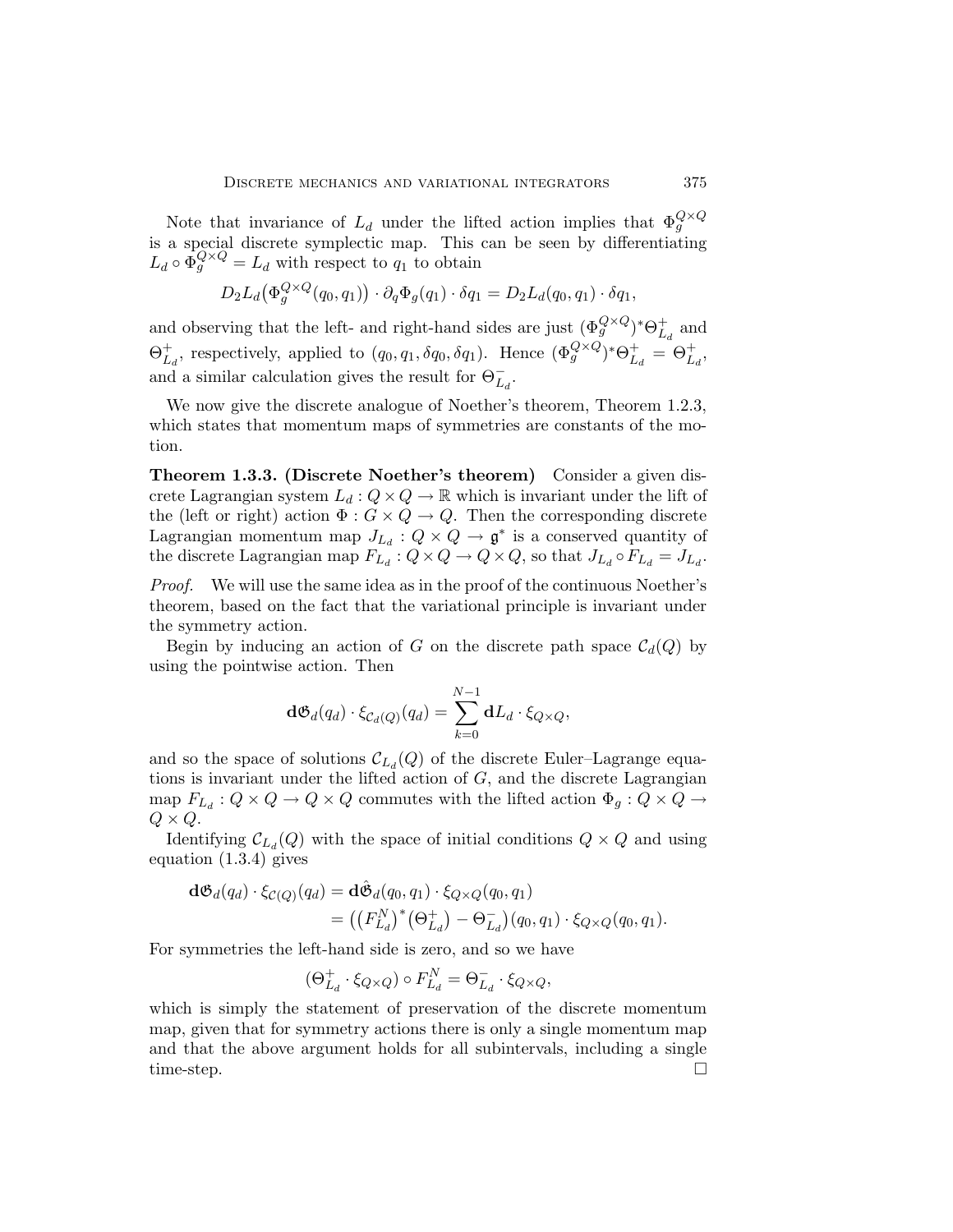As in the continuous case, only infinitesimal invariance of the discrete Lagrangian is actually required for the discrete momentum maps to be conserved. This is due to the fact that only local invariance is used in the proof above, and global invariance is not necessary.

Note that if G is not a symmetry of  $L_d$  then the two discrete momentum maps will not be equal, and it is precisely the difference  $J_L^+$  $L_d^+ - J_{L_d}^ \overline{L}_d$  which describes the evolution of either momentum map during the time-step. To see this, define

$$
J_{L_d}^{\Delta}(q_k, q_{k+1}) = J_{L_d}^+(q_k, q_{k+1}) - J_{L_d}^-(q_k, q_{k+1})
$$

and observe that the discrete Euler–Lagrange equations imply

$$
J_{L_d}^+(q_{k-1}, q_k) = J_{L_d}^-(q_k, q_{k+1}).
$$

Combining the two above expressions shows that the two discrete momentum maps evolve according to

$$
J_{L_d}^+(q_k, q_{k+1}) = J_{L_d}^+(q_{k-1}, q_k) + J_{L_d}^{\Delta}(q_k, q_{k+1}),
$$
  

$$
J_{L_d}^-(q_k, q_{k+1}) = J_{L_d}^-(q_{k-1}, q_k) + J_{L_d}^{\Delta}(q_{k-1}, q_k).
$$

Clearly, if  $L_d$  is invariant then  $J_{L_d}^{\Delta} = 0$ , and so the momentum maps are equal and they are conserved. If not, then these equations describe how the momentum maps evolve.

### 1.4. Background: Hamiltonian mechanics

#### 1.4.1. Hamiltonian mechanics

We will only concern ourselves here with the case of a phase space that is the cotangent bundle of a configuration manifold. Although some of the elegance and power of the Hamiltonian formalism is lost in this restriction, it is simpler for our purposes, and of course is the most important case for applications.

Consider then a configuration manifold Q, and define the phase space to be the cotangent bundle  $T^*Q$ . The *Hamiltonian* is a function  $H: T^*Q \to \mathbb{R}$ . We will take local coordinates on  $T^*Q$  to be  $(q, p)$ .

Define the *canonical one-form*  $\Theta$  on  $T^*Q$  by

$$
\Theta(p_q) \cdot u_{p_q} = \langle p_q, T\pi_{T^*Q} \cdot u_{p_q} \rangle, \qquad (1.4.1)
$$

where  $\pi_{T^*Q}: T^*Q \to Q$  is the standard projection and  $\langle \cdot, \cdot \rangle$  denotes the natural pairing between vectors and covectors. In coordinates,  $\Theta(q, p)$  =  $p_i dq^i$ . The *canonical two-form*  $\Omega$  on  $T^*Q$  is defined to be

$$
\Omega = -\mathbf{d}\Theta,
$$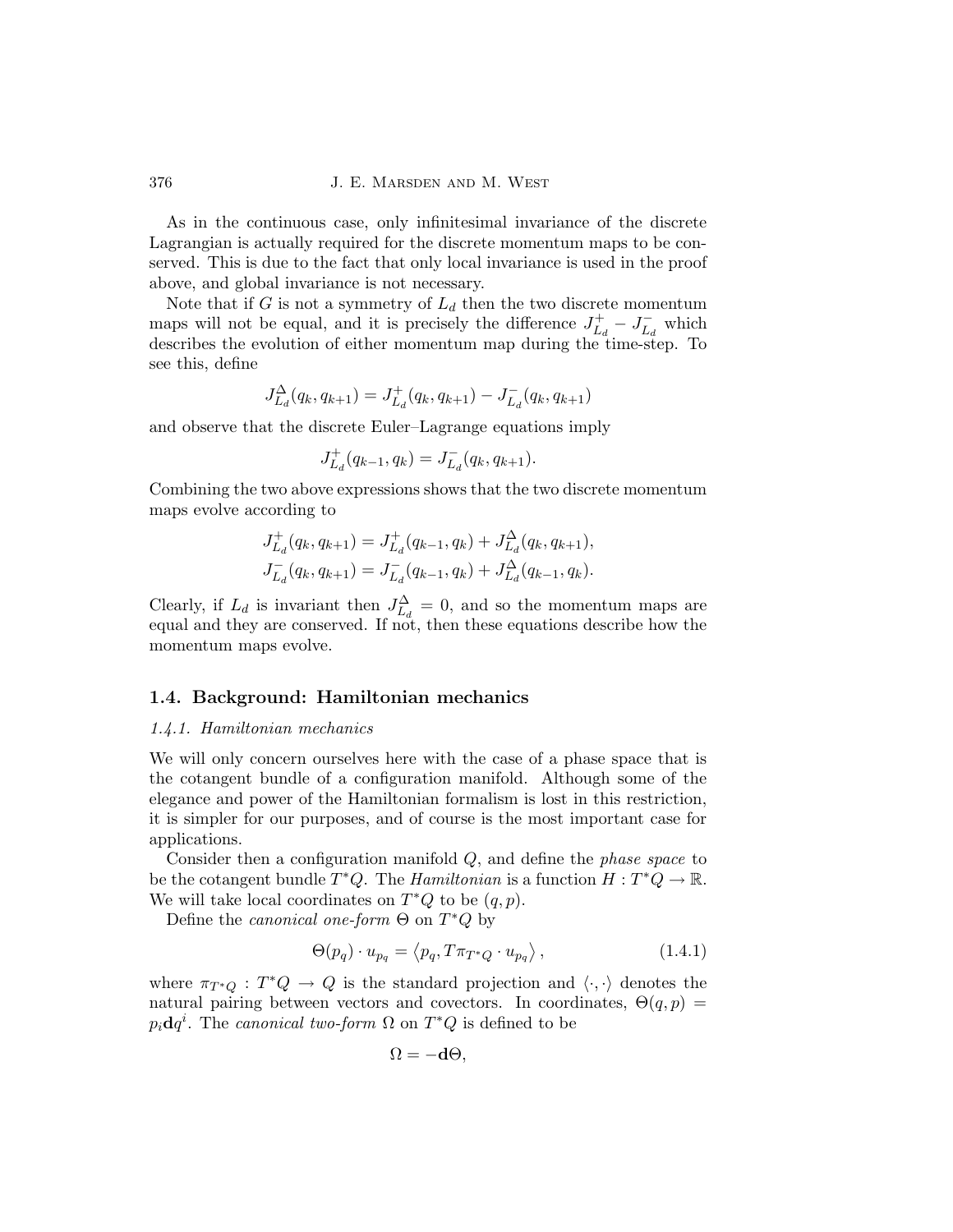which has coordinate expression  $\Omega(q, p) = \mathbf{d}q^{i} \wedge \mathbf{d}p^{i}$ . The pair  $(T^{*}Q, \Omega)$  is an example of a *symplectic manifold* and a mapping  $F: T^*Q \to T^*Q$  is said to be *canonical* or *symplectic* if  $F^*\Omega = \Omega$ . If  $F^*\Theta = \Theta$  then F is said to be a special symplectic map, which clearly implies that it is also symplectic. Note that a particular case of special symplectic maps is given by cotangent lifts of maps  $Q \to Q$ , which automatically preserve the canonical one-form on T <sup>∗</sup>Q (see Marsden and Ratiu (1999) for details).

Given a Hamiltonian  $H$ , define the corresponding  $Hamiltonian vector field$  $X_H$  to be the unique vector field on  $T^*Q$  satisfying

$$
\mathbf{i}_{X_H} \Omega = \mathbf{d}H. \tag{1.4.2}
$$

Writing  $X_H = (X_q, X_p)$  in coordinates, we see that the above expression is

$$
-X_{p_i}\mathbf{d} q^i + X_{q^i}\mathbf{d} p_i = \frac{\partial H}{\partial q^i}\mathbf{d} q^i + \frac{\partial H}{\partial p_i}\mathbf{d} p_i,
$$

which gives the familiar *Hamilton's equations* for the components of  $X_H$ , namely

$$
X_{q^{i}}(q,p) = \frac{\partial H}{\partial p_{i}}(q,p),
$$
\n(1.4.3a)

$$
X_{p_i}(q, p) = -\frac{\partial H}{\partial q^i}(q, p). \tag{1.4.3b}
$$

The Hamiltonian flow  $F_H: T^*Q \times \mathbb{R} \to T^*Q$  is the flow of the Hamiltonian vector field  $X_H$ . Note that, unlike the Lagrangian situation, the Hamiltonian vector field  $X_H$  and flow map  $F_H$  are always well-defined for any Hamiltonian.

For any fixed  $t \in \mathbb{R}$ , the flow map  $F_H^t : T^*Q \to T^*Q$  is symplectic, as can be seen by differentiating to obtain

$$
\frac{\partial}{\partial t}\bigg|_{t=0} (F_H^t)^*\Omega = \mathcal{L}_{X_H}\Omega = \mathbf{di}_{X_H}\Omega + \mathbf{i}_{X_H}\mathbf{d}\Omega
$$

$$
= \mathbf{d}^2 H - \mathbf{i}_{X_H}\mathbf{d}^2\Theta = 0,
$$

where we have used Cartan's magic formula  $\mathcal{L}_X\alpha = \mathbf{di}_X\alpha + \mathbf{i}_X\mathbf{d}\alpha$  for the Lie derivative and the fact that  $\mathbf{d}^2 = 0$ .

#### 1.4.2. Hamiltonian form of Noether's theorem

Consider a (left or right) action  $\Phi : G \times Q \rightarrow Q$  of G on Q, as in Section 1.2. The cotangent lift of this action is  $\Phi^{T*Q}: G \times T^*Q \to T^*Q$  given by  $\Phi_g^{T^*Q}(p_q) = \Phi_{g^{-1}}^*(p_q)$ , which in coordinates is

$$
\Phi^{T^*Q}\bigl(g,(q,p)\bigr)=\biggl((\Phi_g^{-1})^i(q),p_j\frac{\partial\Phi_g^j}{\partial q^i}(q)\biggr).
$$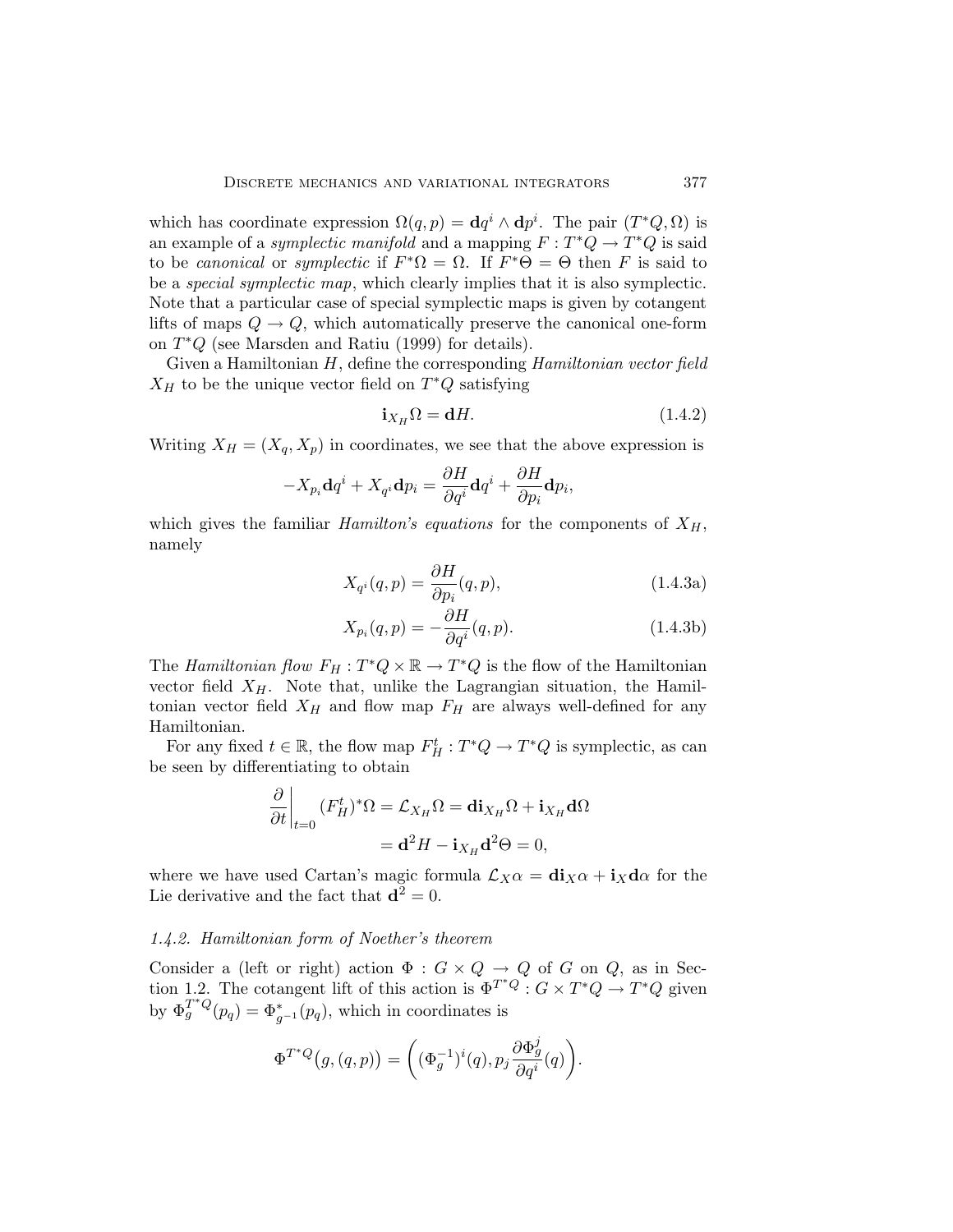This has the corresponding *infinitesimal generator*  $\xi_{T^*Q} : T^*Q \to T(T^*Q)$ defined by

$$
\xi_{T^*Q}(p_q) = \frac{\mathrm{d}}{\mathrm{d}g} (\Phi_g^{T^*Q}(p_q)) \cdot \xi
$$

which has coordinate form

$$
\begin{split} \xi_{T^*Q}(q,p) = \bigg(q^i,p_i,-\bigg[\bigg(\frac{\partial\Phi}{\partial q}\bigg)^{-1}\bigg]_j^i\frac{\partial\Phi^j}{\partial g^m}\xi^m,\\ p_j\frac{\partial^2\Phi^j}{\partial q^i\partial g^m}\xi^m-p_j\frac{\partial^2\Phi_j}{\partial q^i\partial q^j}\bigg[\bigg(\frac{\partial\Phi}{\partial q}\bigg)^{-1}\bigg]_k^j\frac{\partial\Phi^k}{\partial g^m}\xi^m\bigg), \end{split}
$$

where the derivatives of  $\Phi$  are all evaluated at  $(e, q)$ .

The Hamiltonian momentum map  $J_H: T^*Q \to \mathfrak{g}^*$  is defined by

$$
J_H(p_q) \cdot \xi = \Theta(p_q) \cdot \xi_{T^*Q}(p_q).
$$

For each  $\xi \in \mathfrak{g}$  we define  $J_H^{\xi}: T^*Q \to \mathbb{R}$  by  $J_H^{\xi}(p_q) = J_H(p_q) \cdot \xi$ , which has the expression  $J_H^{\xi} = \mathbf{i}_{\xi_{T^*Q}} \Theta$ . Note that the Hamiltonian map is also given by the expression

$$
J_H(p_q) \cdot \xi = \langle p_q, \xi_Q(q) \rangle,
$$

which is useful for computing it in applications.

Writing the requirement for equivariance of a Hamiltonian momentum map gives the equation

$$
J_H \circ \Phi_g^{T^*Q} = \mathrm{Ad}^*_{g^{-1}} \circ J_H.
$$

Unlike the Lagrangian setting, however, cotangent lifted actions are always special symplectic maps, and so we have  $(\Phi_g^{T*Q})^* \Theta = \Theta$  irrespective of the Hamiltonian. This gives the following result.

**Theorem 1.4.1.** Consider a Hamiltonian system  $H : T^*Q \to \mathbb{R}$  with a (left or right) group action  $\Phi: G \times Q \to Q$ . Then the Hamiltonian momentum map  $J_H: T^*Q \to \mathfrak{g}^*$  is always equivariant with respect to the cotangent lifted action  $\Phi^{T*Q}: G \times T^*Q \to T^*Q$ .

Proof. Once again, we can use exactly the same proof as for Theorem 1.2.2 in the continuous case. The only difference is that  $H$  need not be restricted to ensure that the lifted action is a special symplectic map. ¤

A Hamiltonian  $H: T^*Q \to \mathbb{R}$  is said to be *invariant* under the cotangent lift of the action  $\Phi: G \times Q \to Q$  if  $H \circ \Phi_g^{T^*Q} = H$  for all  $g \in G$ , in which case the action is said to be a symmetry for the Hamiltonian. The derivative of this expression implies that such a Hamiltonian is also infinitesimally *invariant*, which is the requirement  $dH \cdot \xi_{T^*Q} = 0$  for all  $\xi \in \mathfrak{g}$ , although the converse is not generally true.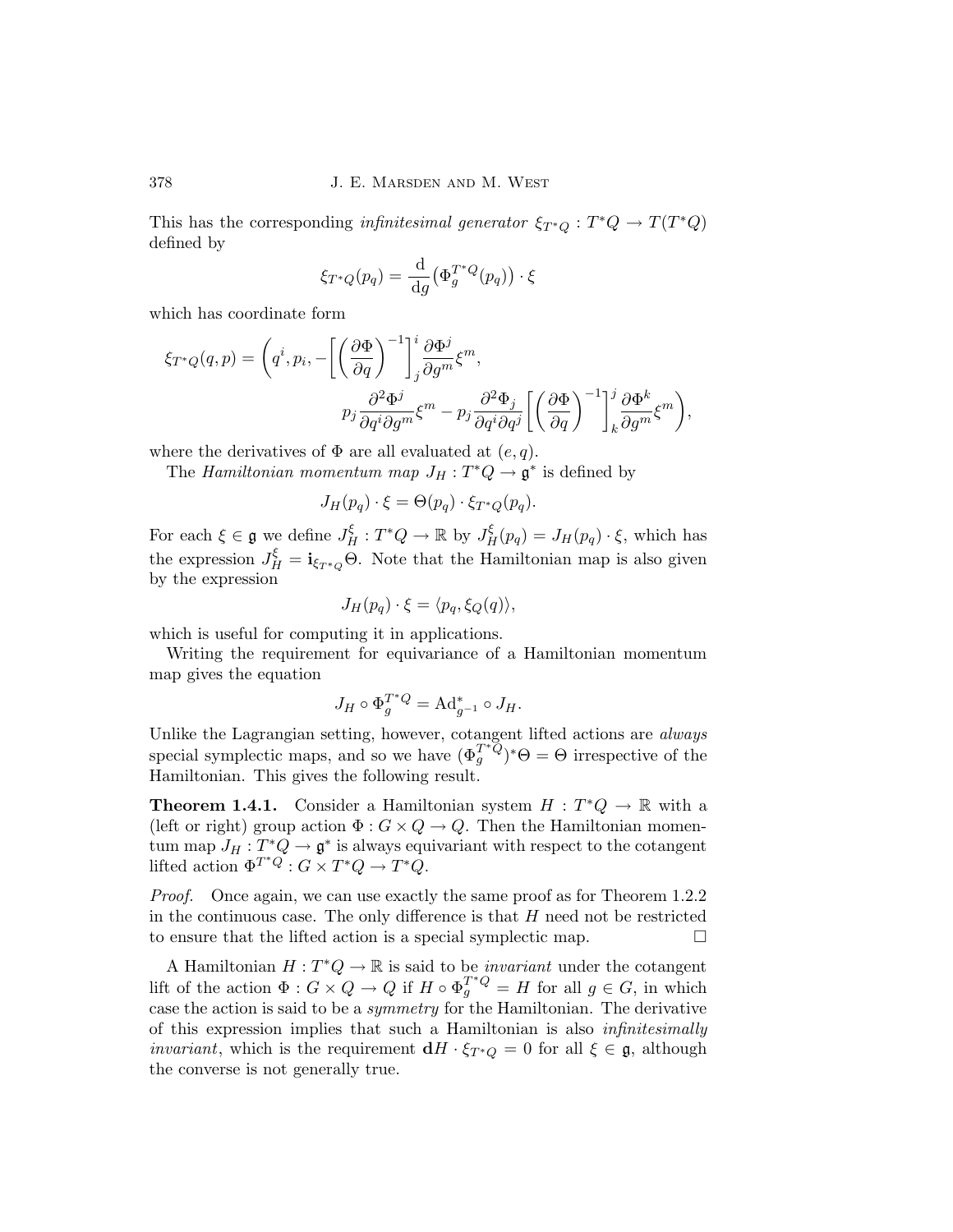Theorem 1.4.2. (Hamiltonian Noether's theorem) Let  $H: T^*Q \to \mathbb{R}$ be a Hamiltonian which is invariant under the lift of the (left or right) action  $\Phi: G \times Q \to Q$ . Then the corresponding Hamiltonian momentum map  $J_H: T^*Q \to \mathfrak{g}^*$  is a conserved quantity of the flow; that is,  $J_H \circ F_H^t = J_H$ for all times t.

*Proof.* Recall that  $(\Phi_g^{T^*Q})^* \Theta = \Theta$  for all  $g \in G$  as the action is a cotangent lift, and hence  $\mathcal{L}_{\xi_{T} *_{Q}} \Theta = 0$ . Now computing the derivative of  $J_H^{\xi}$  in the direction given by the Hamiltonian vector field  $X_H$  gives

$$
\begin{aligned} \mathbf{d}J_H^{\xi} \cdot X_H &= \mathbf{d}(\mathbf{i}_{\xi_T *_{Q}} \Theta) \cdot X_H \\ &= \mathcal{L}_{\xi_T *_{Q}} \Theta \cdot X_H - \mathbf{i}_{\xi_T *_{Q}} \mathbf{d} \Theta \cdot X_H \\ &= -\mathbf{i}_{X_H} \Omega \cdot \xi_{T^*Q} \\ &= -\mathbf{d}H \cdot \xi_{T^*Q} = 0 \end{aligned}
$$

using Cartan's magic formula  $\mathcal{L}_X \alpha = \mathbf{di}_X \alpha + \mathbf{i}_X \mathbf{d} \alpha$  and (1.4.2). As  $F_H^t$  is the flow map for  $X_H$  this gives the desired result.

Noether's theorem still holds even if the Hamiltonian is only infinitesimally invariant, as it is only this local statement which is used in the proof.

#### 1.4.3. Legendre transforms

To relate Lagrangian mechanics to Hamiltonian mechanics we define the Legendre transform or fibre derivative  $\mathbb{F}L: TQ \to T^*Q$  by

$$
\mathbb{F}L(v_q) \cdot w_q = \left. \frac{\mathrm{d}}{\mathrm{d}\epsilon} \right|_{\epsilon=0} L(v_q + \epsilon w_q),
$$

which has coordinate form

$$
\mathbb{F}L : (q, \dot{q}) \mapsto (q, p) = \left( q, \frac{\partial L}{\partial \dot{q}}(q, \dot{q}) \right).
$$

If the fibre derivative of  $L$  is locally an isomorphism then we say that L is regular, and if it is a global isomorphism then L is said to be hyperregular. We will generally assume that we are working with hyperregular Lagrangians.

The *fibre derivative* of a Hamiltonian is the map  $\mathbb{F}H : T^*Q \to TQ$  defined by

$$
\alpha_q \cdot \mathbb{F}H(\beta_q) = \left. \frac{\mathrm{d}}{\mathrm{d}\epsilon} \right|_{\epsilon=0} H(\beta_q + \epsilon \alpha_q),
$$

which in coordinates is

$$
\mathbb{F}H:(q,p)\mapsto(q,\dot{q})=\left(q,\frac{\partial H}{\partial p}(q,p)\right).
$$

Similarly to the situations for Lagrangians, we say that H is regular if  $\mathbb{F}H$  is a local isomorphism, and that  $H$  is *hyperregular* if  $\mathbb{F}H$  is a global isomorphism.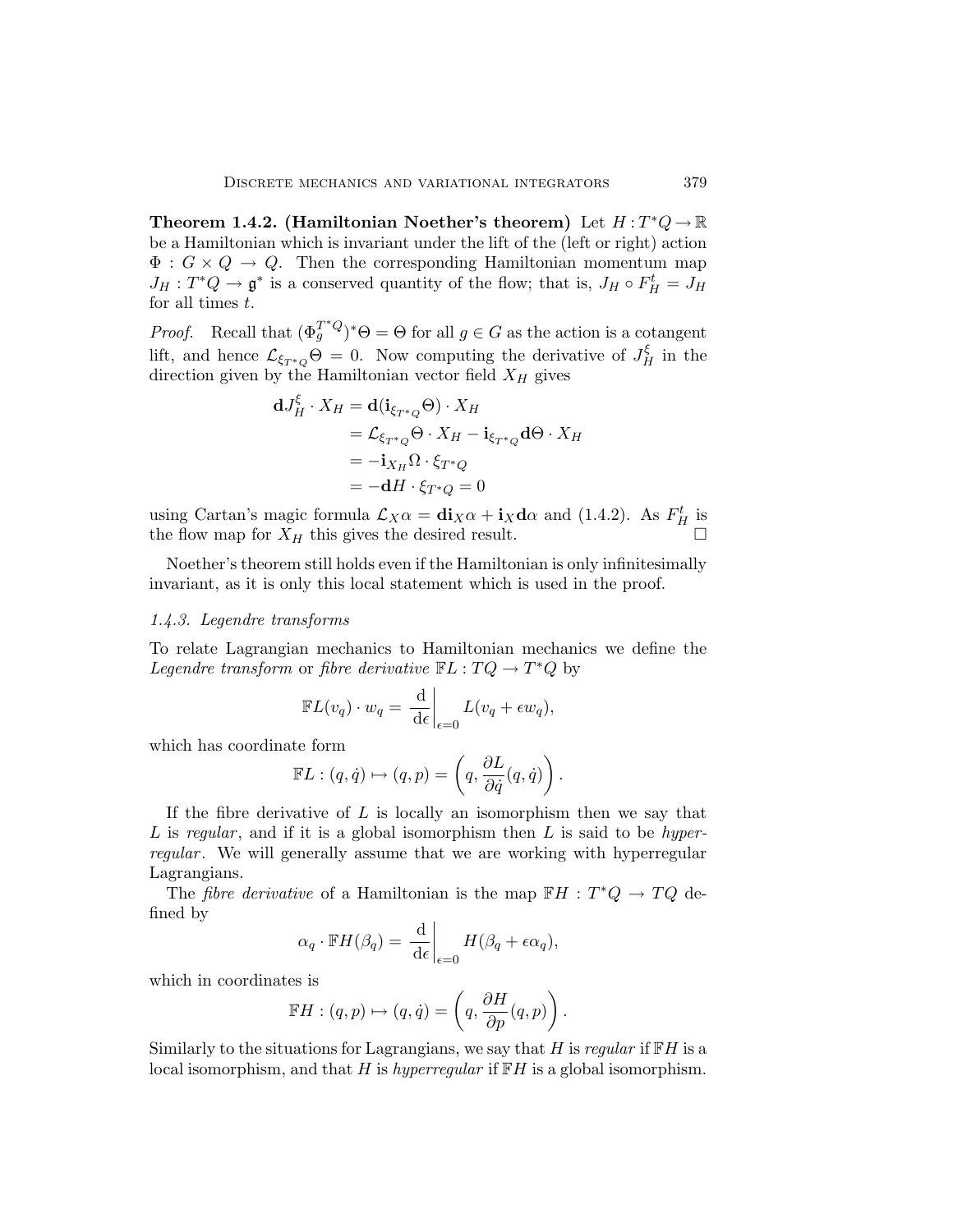The canonical one- and two-forms and the Hamiltonian momentum maps are related to the Lagrangian one- and two-forms and the Lagrangian momentum maps by pullback under the fibre derivative, so that

$$
\Theta_L = (\mathbb{F}L)^*\Theta
$$
,  $\Omega_L = (\mathbb{F}L)^*\Omega$ , and  $J_L = (\mathbb{F}L)^*J_H$ .

If we additionally relate the Hamiltonian to the Lagrangian by

$$
H(q, p) = \mathbb{F}L(q, \dot{q}) \cdot \dot{q} - L(q, \dot{q}), \qquad (1.4.4)
$$

where  $(q, p)$  and  $(q, \dot{q})$  are related by the Legendre transform, then the Hamiltonian and Lagrangian vector fields and their associated flow maps will also be related by pullback to give

$$
X_L = (\mathbb{F}L)^* X_H; \quad F_L^t = (\mathbb{F}L)^{-1} \circ F_H^t \circ \mathbb{F}L.
$$

In coordinates this means that Hamilton's equations (1.4.3) are equivalent to the Euler–Lagrange equations (1.3.3). To see this, we compute the derivatives of (1.4.4) to give

$$
\frac{\partial H}{\partial q}(q, p) = p \cdot \frac{\partial \dot{q}}{\partial q} - \frac{\partial L}{\partial q}(q, \dot{q}) - \frac{\partial L}{\partial \dot{q}}(q, \dot{q})\frac{\partial \dot{q}}{\partial q} \n= \frac{\partial L}{\partial q}(q, \dot{q}) \qquad (1.4.5a) \n= -\frac{d}{dt}\left(\frac{\partial L}{\partial \dot{q}}(q, \dot{q})\right) \n= -\dot{p}, \qquad (1.4.5b) \n\frac{\partial H}{\partial \dot{q}}(q, p) = \dot{q} + p \cdot \frac{\partial \dot{q}}{\partial p} - \frac{\partial L}{\partial \dot{q}}(q, \dot{q})\frac{\partial \dot{q}}{\partial p} \n= \dot{q}, \qquad (1.4.5c)
$$

where  $p = \mathbb{F}L(q, \dot{q})$  defines  $\dot{q}$  as a function of  $(q, p)$ .

A similar calculation to the above also shows that if L is hyperregular and  $H$  is defined by  $(1.4.4)$  then  $H$  will also be hyperregular and the fibre derivatives will satisfy  $\mathbb{F}H = (\mathbb{F}L)^{-1}$ . The converse statement also holds (see Marsden and Ratiu (1999) for more details).

The above relationship between the Hamiltonian and Lagrangian flows can be summarized by the following commutative diagram, where we recall that the symplectic forms and momentum maps are also preserved under each map.

$$
TQ \xrightarrow{F_L^t} TQ
$$
  
\n
$$
\mathbb{E}L \downarrow \qquad \qquad \downarrow \mathbb{E}L
$$
  
\n
$$
T^*Q \xrightarrow{F_H^t} T^*Q
$$
\n(1.4.6)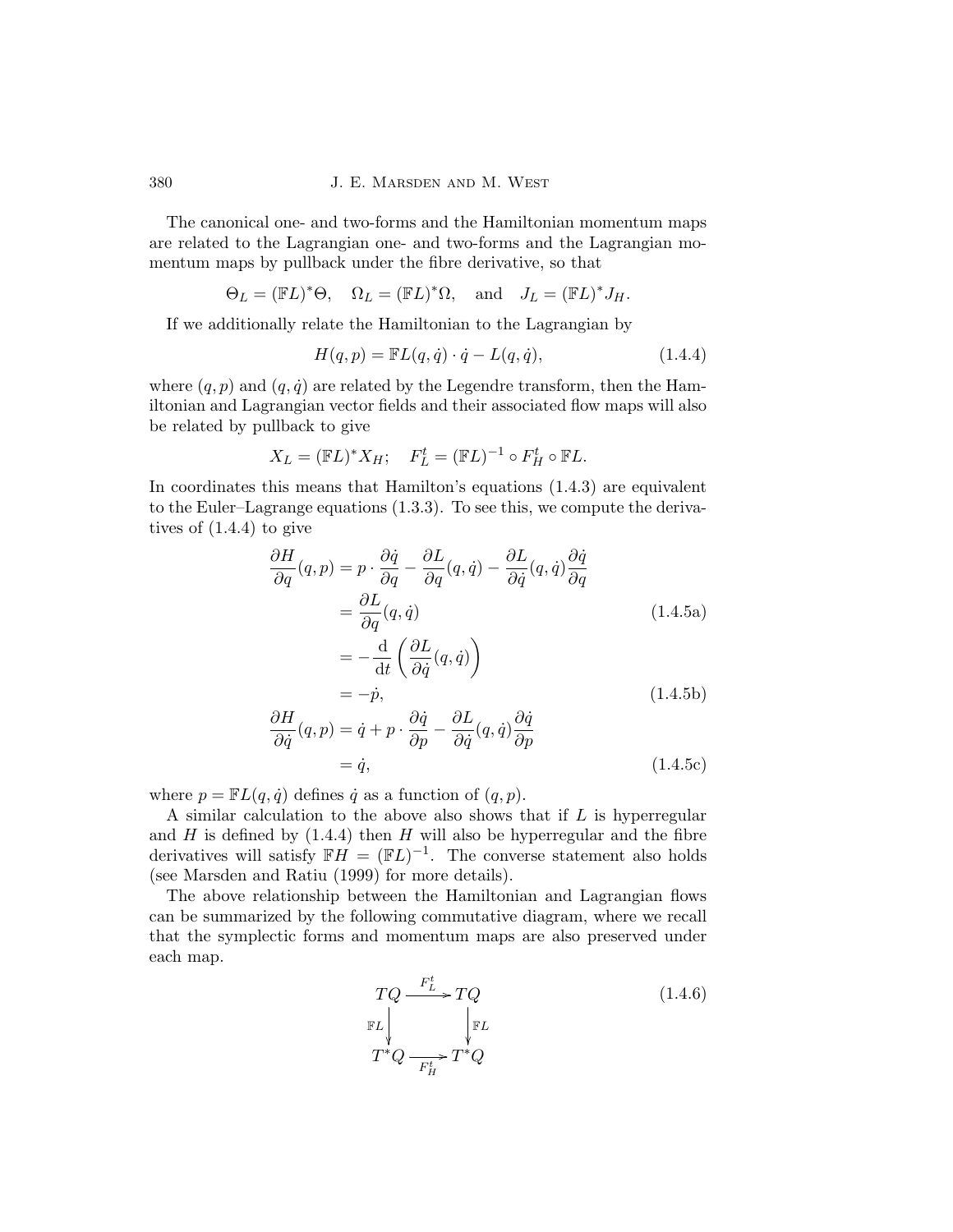One consequence of this relationship between the Lagrangian and Hamiltonian flow maps is a condition for when the Lagrangian vector field and flow map are well-defined.

**Theorem 1.4.3.** Given a Lagrangian  $L: TQ \to \mathbb{R}$ , the Lagrangian vector field  $X_L$ , and hence the Lagrangian flow map  $F_L$ , are well-defined if and only if the Lagrangian is regular.

Proof. This can be seen by relating the Hamiltonian and Lagrangian settings with  $\mathbb{F}L$ , or by computing the Euler–Lagrange equations in coordinates to give

$$
0 = D_1 L(q, \dot{q}) - \frac{d}{dt} D_2 L(q, \dot{q})
$$
  
=  $D_1 L(q, \dot{q}) - D_1 D_2 L(q, \dot{q}) \cdot \dot{q} - D_2 D_2 L(q, \dot{q}) \cdot \ddot{q}.$ 

Thus,  $\ddot{q}$  is well-defined as a function of  $(q, \dot{q})$  if and only if  $D_2D_2L$  is invertible, which by the implicit function theorem is equivalent to  $\mathbb{F}L$  being  $\Box$  locally invertible.  $\Box$ 

#### 1.4.4. Generating functions

As with Hamiltonian mechanics, a useful general context for discussing canonical transformations and generating functions is that of symplectic manifolds. Here we limit ourselves, as above, to the case of  $T^*Q$  with the canonical symplectic form Ω.

Let  $F: T^*Q \to T^*Q$  be a transformation from  $T^*Q$  to itself and let  $\Gamma(F) \subset T^*Q \times T^*Q$  be the graph of F. Consider the one-form on  $T^*Q \times T^*Q$ defined by

$$
\hat{\Theta} = \pi_2^* \Theta - \pi_1^* \Theta.
$$

where  $\pi_i : T^*Q \times T^*Q$  are the projections onto the two components. The corresponding two-form is then

$$
\hat{\Omega} = -\mathbf{d}\hat{\Theta} = \pi_2^* \Omega - \pi_1^* \Omega.
$$

Denoting the inclusion map by  $i_F : \Gamma(F) \to T^*Q \times T^*Q$ , we see that we have the identities

$$
\pi_1 \circ i_F = \pi_1|_{\Gamma(F)}
$$
, and  $\pi_2 \circ i_F = F \circ \pi_1$  on  $\Gamma(F)$ .

Using these relations, we have

$$
i_F^*\hat{\Omega} = i_F^*(\pi_2^*\Omega - \pi_1^*\Omega)
$$
  
=  $(\pi_2 \circ i_F)^*\Omega - (\pi_1 \circ i_F)^*\Omega$   
=  $(\pi_1|_{\Gamma(F)})^*(F^*\Omega - \Omega).$ 

Using this last equality, it is clear that  $F$  is a canonical transformation if and only if  $i_F^*\hat{\Omega} = 0$  or, equivalently, if and only if  $\mathbf{d}(i_F^*\hat{\Theta}) = 0$ . By the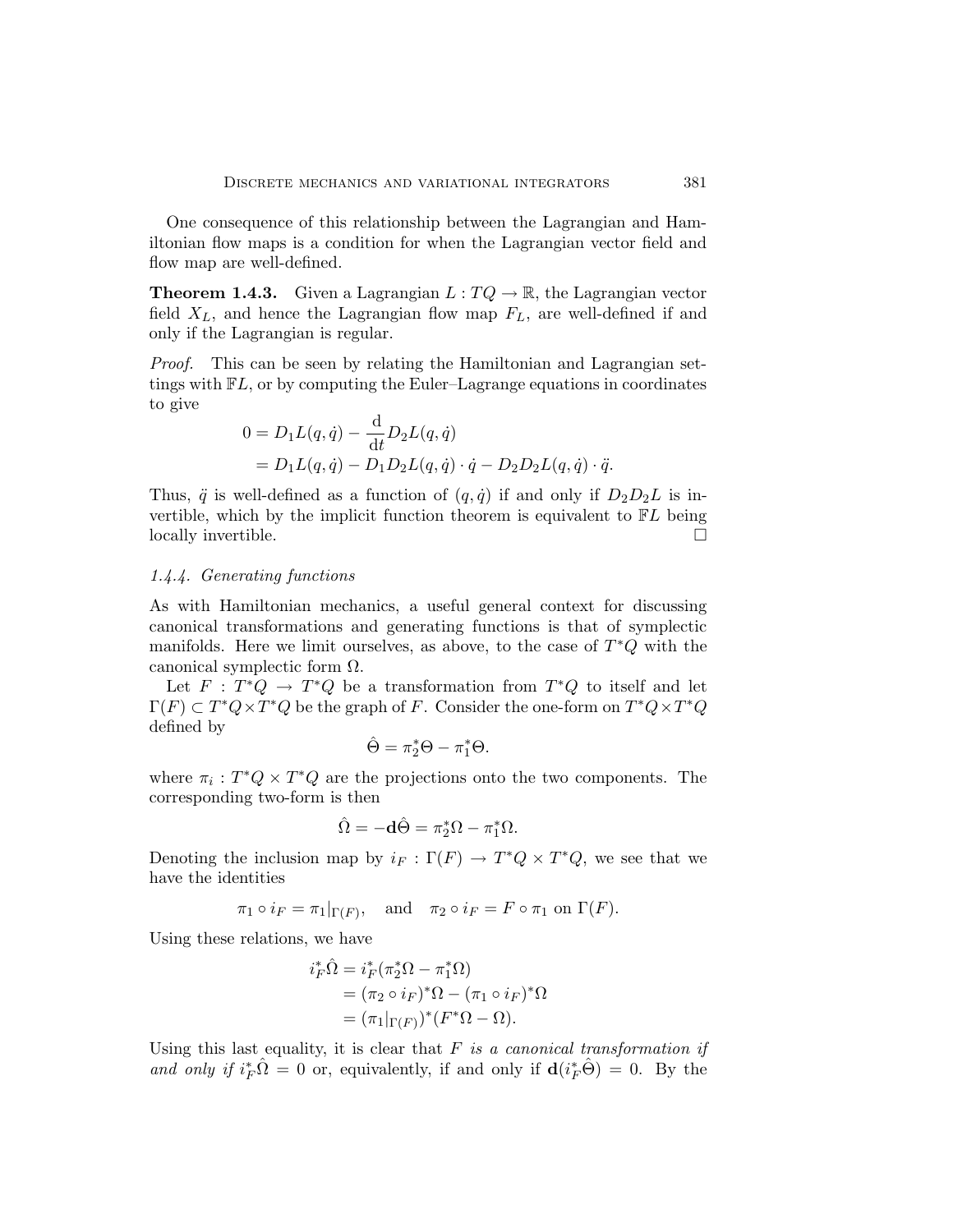Poincaré lemma, this last statement is equivalent to there existing, at least locally, a function  $S: \Gamma(F) \to \mathbb{R}$  such that  $i_F^* \hat{\Theta} = \mathbf{d}S$ . Such a function S is known as the *generating function* of the symplectic transformation  $F$ . Note that  $S$  is not unique.

The generating function S is specified on the graph  $\Gamma(F)$ , and so can be expressed in any local coordinate system on  $\Gamma(F)$ . The standard choices, for coordinates  $(q_0, p_0, q_1, p_1)$  on  $T^*Q \times T^*Q$ , are any two of the four quantities  $q_0, p_0, q_1$  and  $p_1$ ; note that  $\Gamma(F)$  has the same dimension as  $T^*Q$ .

#### 1.4.5. Coordinate expression

We will be particularly interested in the choice  $(q_0, q_1)$  as local coordinates on  $\Gamma(F)$ , and so we give the coordinate expressions for the above general generating function derivation for this particular case. This choice results in generating functions of the so-called first kind (Goldstein 1980).

Consider a function  $S: Q \times Q \to \mathbb{R}$ . Its differential is

$$
\label{eq:1D1V:G} \mathbf{d}S = \frac{\partial S}{\partial q_0}\mathbf{d}q_0 + \frac{\partial S}{\partial q_1}\mathbf{d}q_1.
$$

Let  $F: T^*Q \to T^*Q$  be the canonical transformation generated by S. In coordinates, the quantity  $i_F^*\hat{\Theta}$  is

$$
i_F^*\hat{\Theta} = -p_0\mathbf{d}q_0 + p_1\mathbf{d}q_1,
$$

and so the condition  $i_F^* \hat{\Theta} = \mathbf{d}S$  reduces to the equations

$$
p_0 = -\frac{\partial S}{\partial q_0}(q_0, q_1),\tag{1.4.7a}
$$

$$
p_1 = \frac{\partial S}{\partial q_1}(q_0, q_1),\tag{1.4.7b}
$$

which are an implicit definition of the transformation  $F : (q_0, p_0) \mapsto (q_1, p_1)$ . From the above general theory, we know that such a transformation is automatically symplectic, and that all symplectic transformations have such a representation, at least locally.

Note that there is not a one-to-one correspondence between symplectic transformations and real-valued functions on  $Q \times Q$ , because for some functions the above equations either have no solutions or multiple solutions, and so there is no well-defined map  $(q_0, p_0) \mapsto (q_1, p_1)$ . For example, taking  $S(q_0, q_1) = 0$  forces  $p_0$  to be zero, and so there is no corresponding map  $\varphi$ . In addition, one has to be careful about the special case of generating the identity transformation, as was noted in Channell and Scovel (1990) and Ge and Marsden (1988). As we will see later, this situation is identical to the existence of solutions to the discrete Euler–Lagrange equations, and, as in that case, we will assume for now that we choose generating functions and time-steps so that the equations (1.4.7) do indeed have solutions.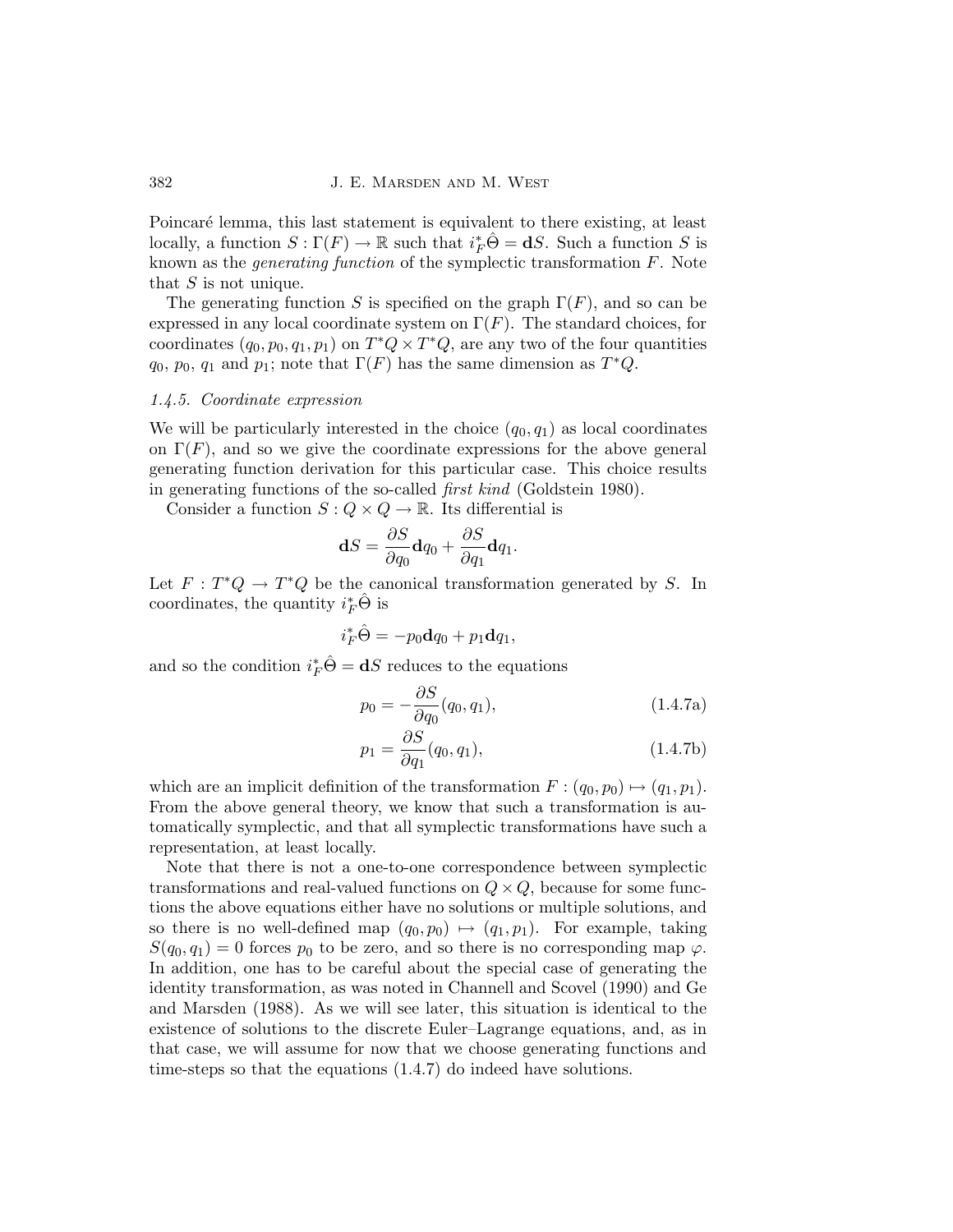#### 1.5. Discrete variational mechanics: Hamiltonian viewpoint

#### 1.5.1. Discrete Legendre transforms

Just as the standard Legendre transform maps the Lagrangian state space  $TQ$  to the Hamiltonian phase space  $T^*Q$ , we can define *discrete Legendre* transforms or discrete fibre derivatives  $\mathbb{F}^{\dagger}L_d, \mathbb{F}^{\dagger}L_d : Q \times Q \rightarrow T^*Q$ , which map the discrete state space  $Q \times Q$  to  $T^*Q$ . These are given by

$$
\mathbb{F}^+ L_d(q_0, q_1) \cdot \delta q_1 = D_2 L_d(q_0, q_1) \cdot \delta q_1,
$$
  

$$
\mathbb{F}^- L_d(q_0, q_1) \cdot \delta q_0 = -D_1 L_d(q_0, q_1) \cdot \delta q_0,
$$

which can be written

$$
\mathbb{F}^+ L_d : (q_0, q_1) \mapsto (q_1, p_1) = (q_1, D_2 L_d(q_0, q_1)),
$$
  

$$
\mathbb{F}^- L_d : (q_0, q_1) \mapsto (q_0, p_0) = (q_0, -D_1 L_d(q_0, q_1)).
$$

If both discrete fibre derivatives are locally isomorphisms (for nearby  $q_0$  and  $q_1$ ), then we say that  $L_d$  is regular. We will generally assume that we are working with regular discrete Lagrangians. In some special cases, such as if Q is a vector space, it may be that both discrete fibre derivatives are global isomorphisms. In that case we say that  $L_d$  is hyperregular.

Using the discrete fibre derivatives it can be seen that the canonical oneand two-forms and Hamiltonian momentum maps are related to the discrete Lagrangian forms and discrete momentum maps by pullback, so that

$$
\Theta_{L_d}^{\pm} = (\mathbb{F}^{\pm} L_d)^* \Theta, \quad \Omega_{L_d} = (\mathbb{F}^{\pm} L_d)^* \Omega, \quad \text{and} \quad J_{L_d}^{\pm} = (\mathbb{F}^{\pm} L_d)^* J_H.
$$

When the discrete momentum maps arise from a symmetry action, the pullback of the Hamiltonian momentum map by either discrete Legendre transform gives the unique discrete momentum map  $J_{L_d} = (\mathbb{F}^{\pm} L_d)^* J_H$ .

In the continuous case there is a particular relationship between a Lagrangian and a Hamiltonian so that the corresponding vector fields and flow maps are related by pullback under the Legendre transform. Indeed, we rarely consider pairs of Lagrangian and Hamiltonian systems which are not related in this way. In the discrete case a similar relationship exists, as will be shown in Section 1.6.

Unlike the continuous case, however, we will generally be interested in discrete Lagrangian systems that do not exactly correspond to a given Hamiltonian system. In this case, the symplectic structures and momentum maps are related by pullback under the discrete Legendre transforms, but the flow maps are not. As we will see later, this is a reflection of the fact that discrete Lagrangian systems can be regarded as symplectic-momentum integrators. The relationship between the energies of a discrete Lagrangian system and a Hamiltonian system is investigated in Part 4.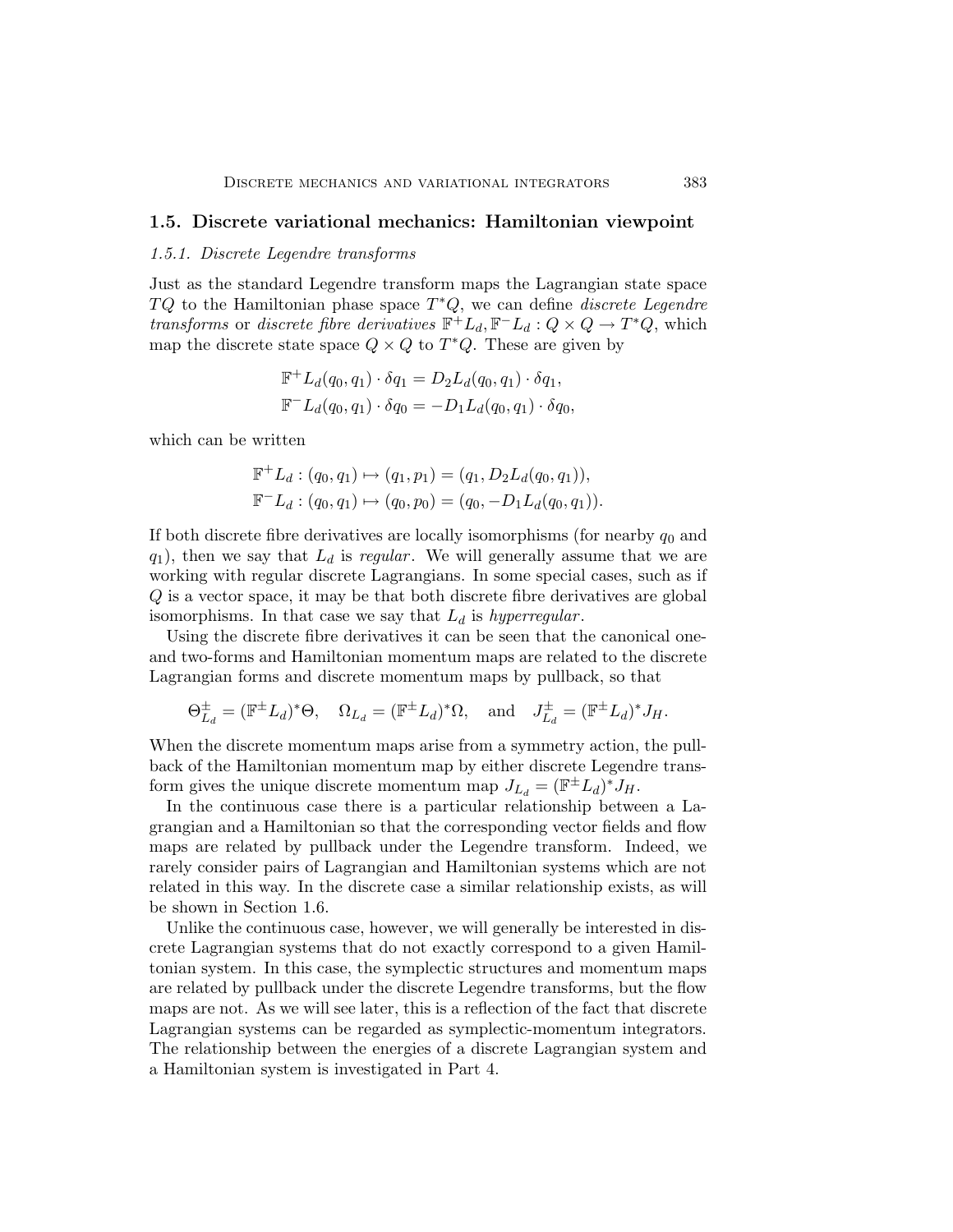#### 1.5.2. Momentum matching

The discrete fibre derivatives also permit a new interpretation of the discrete Euler–Lagrange equations. To see this, we introduce the notation

$$
p_{k,k+1}^+ = p^+(q_k, q_{k+1}) = \mathbb{F}^+ L_d(q_k, q_{k+1}),
$$
  

$$
p_{k,k+1}^- = p^-(q_k, q_{k+1}) = \mathbb{F}^- L_d(q_k, q_{k+1}),
$$

for the momentum at the two endpoints of each interval  $[k, k + 1]$ . Now observe that the discrete Euler–Lagrange equations are

$$
D_2L_d(q_{k-1}, q_k) = -D_1L_d(q_k, q_{k+1}),
$$

which can be written as

$$
\mathbb{F}^+ L_d(q_{k-1}, q_k) = \mathbb{F}^- L_d(q_k, q_{k+1}), \tag{1.5.1}
$$

or simply

$$
p_{k-1,k}^+ = p_{k,k+1}^-.
$$

That is, the discrete Euler–Lagrange equations are simply enforcing the condition that the momentum at time  $k$  should be the same when evaluated from the lower interval  $[k-1, k]$  or the upper interval  $[k, k+1]$ . This means that along a solution curve there is a unique momentum at each time  $k$ , which we denote by

$$
p_k = p_{k-1,k}^+ = p_{k,k+1}^-.
$$

A discrete trajectory  ${q_k}_{k=0}^N$  in Q can thus also be regarded as either a trajectory  $\{(q_k, q_{k+1})\}_{k=0}^{N-1}$  in  $Q \times Q$  or, equivalently, as a trajectory  $\{(q_k, p_k)\}_{k=0}^N$ in  $T^*Q$ .

It will be useful to note that (1.5.1) can be written as

$$
\mathbb{F}^+ L_d = \mathbb{F}^- L_d \circ F_{L_d}.\tag{1.5.2}
$$

A consequence of viewing the discrete Euler–Lagrange equations as a matching of momenta is that it gives a condition for when the discrete Lagrangian evolution operator and discrete Lagrangian map are well-defined.

**Theorem 1.5.1.** Given a discrete Lagrangian system  $L_d: Q \times Q \to \mathbb{R}$ , the discrete Lagrangian evolution operator  $X_{L_d}$  and the discrete Lagrange map  $F_{L_d}$  are well-defined if and only if  $\mathbb{F}^-L_d$  is locally an isomorphism. The discrete Lagrange map is well-defined and invertible if and only if the discrete Lagrangian is regular.

*Proof.* Given  $(q_0, q_1) \in Q \times Q$ , the point  $q_2 \in Q$  required to satisfy

$$
X_{L_d}(q_0, q_1) = (q_0, q_1, q_1, q_2)
$$

is defined by equation (1.5.1), and so  $q_2$  is uniquely defined as a function of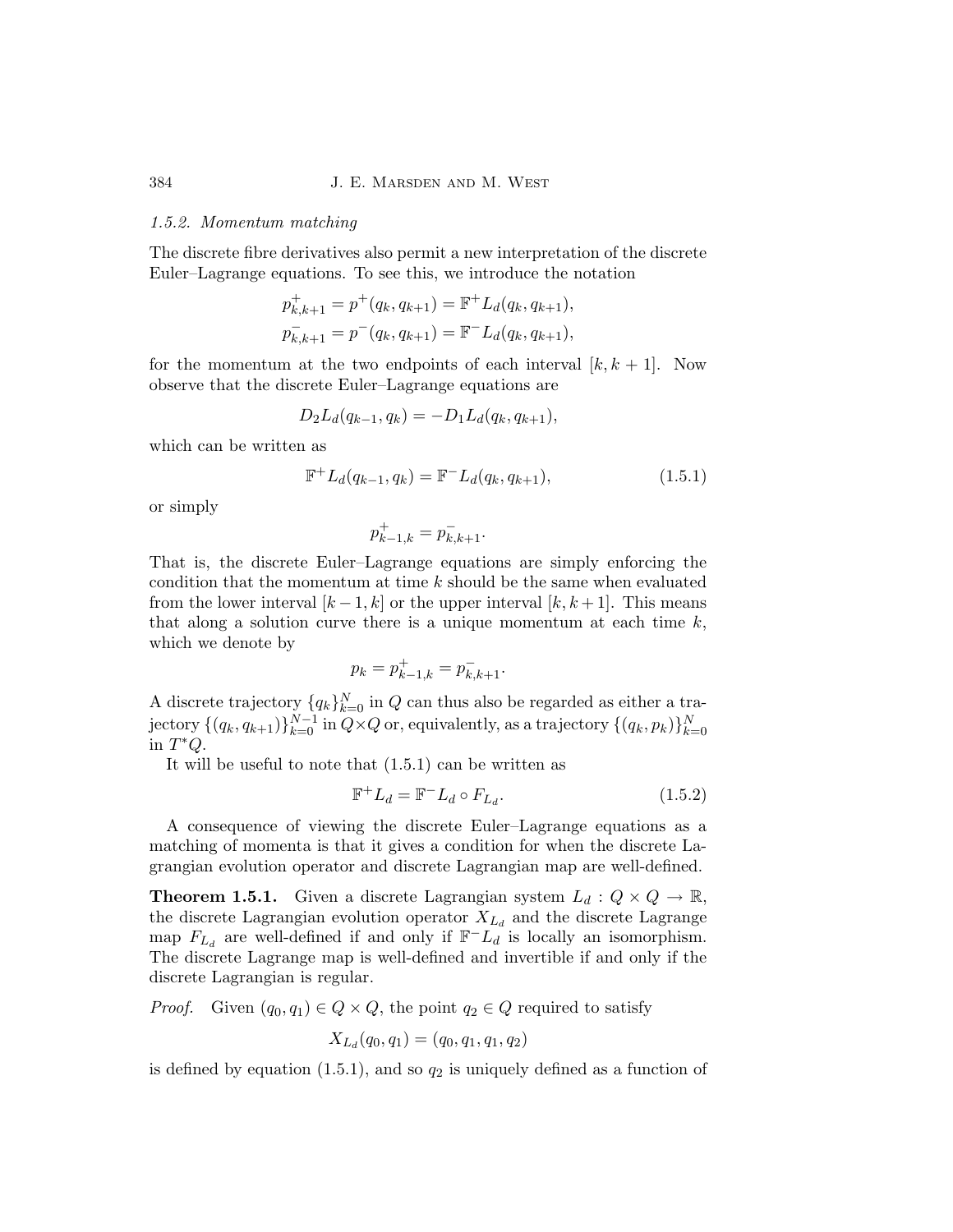$q_0$  and  $q_1$  if and only if  $\mathbb{F}^-L_d$  is locally an isomorphism. From the definition of  $F_{L_d}$  it is well-defined if and only if  $X_{L_d}$  is.

The above argument only implies that  $F_{L_d}$  is well-defined as a map, however, meaning that it can be applied to map forward in time. For it to be invertible, equation (1.5.1) shows that it is necessary and sufficient for  $\mathbb{F}^{\dagger}L_d$ also to be a local isomorphism, which is equivalent to regularity of  $L_d$ .  $\Box$ 

#### 1.5.3. Discrete Hamiltonian maps

Using the discrete fibre derivatives also enables us to push the discrete Lagrangian map  $F_{L_d}: Q \times Q \to Q \times Q$  forward to  $T^*Q$ . We define the *discrete Hamiltonian map*  $\tilde{F}_{L_d}: T^*Q \to T^*Q$  by  $\tilde{F}_{L_d} = \mathbb{F}^{\pm}L_d \circ F_{L_d} \circ (\mathbb{F}^{\pm}L_d)^{-1}$ . The fact that the discrete Hamiltonian map can be equivalently defined with either discrete Legendre transform is a consequence of the following theorem.

**Theorem 1.5.2.** The following diagram commutes.



Proof. The central triangle is simply (1.5.2). Assume that we define the discrete Hamiltonian map by  $\tilde{F}_{L_d} = \mathbb{F}^{\dagger} L_d \circ F_{L_d} \circ (\mathbb{F}^{\dagger} L_d)^{-1}$ , which gives the right-hand parallelogram. Replicating the right-hand triangle on the left-hand side completes the diagram. If we choose to use the other discrete Legendre transform then the reverse argument applies.  $\Box$ 

Corollary 1.5.3. The following three definitions of the discrete Hamiltonian map,

$$
\tilde{F}_{L_d} = \mathbb{F}^+ L_d \circ F_{L_d} \circ (\mathbb{F}^+ L_d)^{-1},
$$
  
\n
$$
\tilde{F}_{L_d} = \mathbb{F}^- L_d \circ F_{L_d} \circ (\mathbb{F}^- L_d)^{-1},
$$
  
\n
$$
\tilde{F}_{L_d} = \mathbb{F}^+ L_d \circ (\mathbb{F}^- L_d)^{-1},
$$

are equivalent and have coordinate expression  $\tilde{F}_{L_d}$  :  $(q_0, p_0) \mapsto (q_1, p_1)$ , where

$$
p_0 = -D_1 L_d(q_0, q_1), \qquad (1.5.4a)
$$

$$
p_1 = D_2 L_d(q_0, q_1). \tag{1.5.4b}
$$

Proof. The equivalence of the three definitions can be read directly from the diagram in Theorem 1.5.2.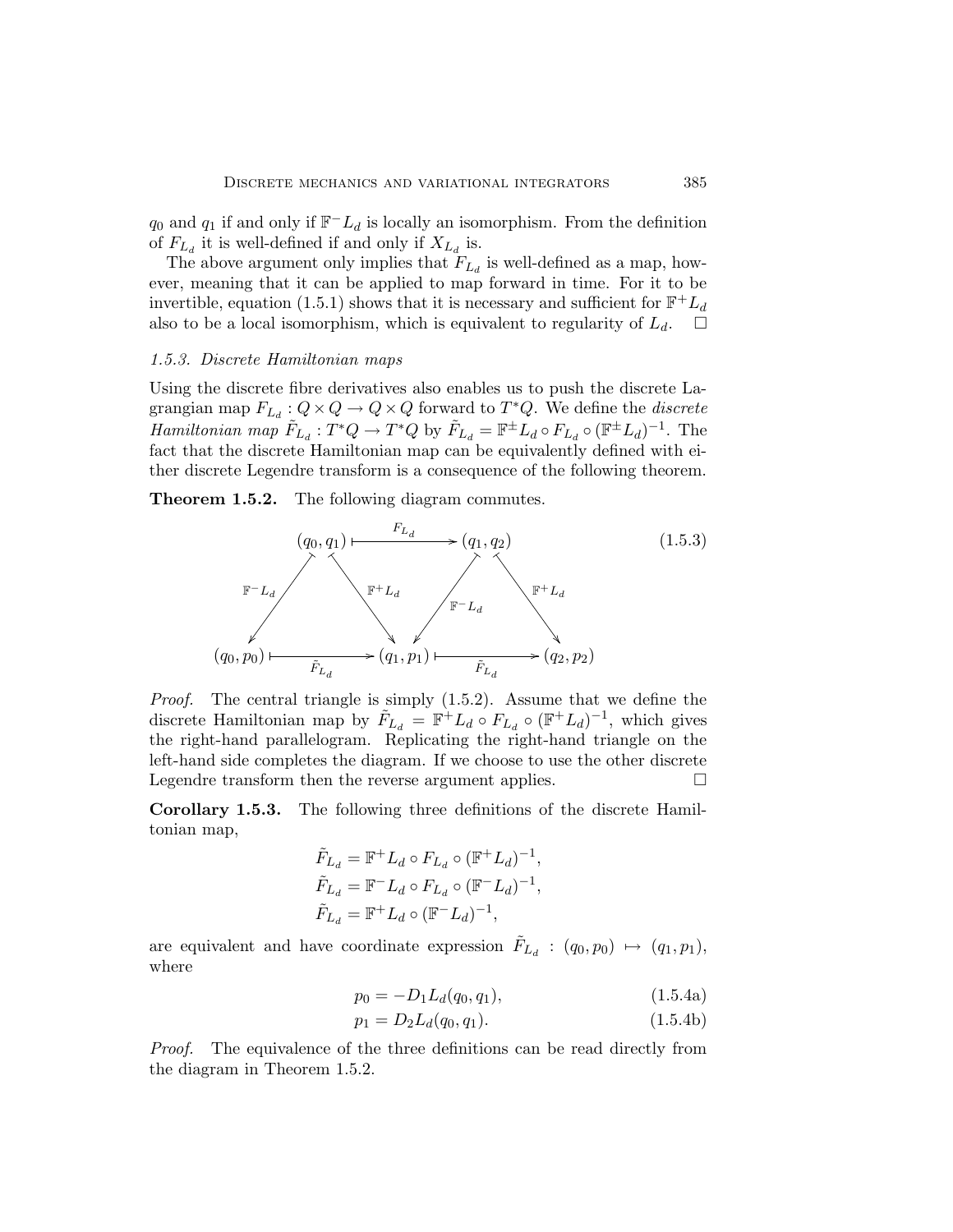The coordinate expression for  $\tilde{F}_{L_d}$ :  $(q_0, p_0) \mapsto (q_1, p_1)$  can be readily seen from the definition  $\tilde{F}_{L_d} = \mathbb{F}^{\dagger} L_d \circ (\mathbb{F}^{-} L_d)^{-1}$ . Taking initial condition  $(q_0, p_0) \in T^*Q$  and setting  $(q_0, q_1) = (\mathbb{F}^{-}L_d)^{-1}(q_0, p_0)$  implies that  $p_0 =$  $-D_1L_d(q_0, q_1)$ , which is (1.5.4a). Now, letting  $(q_1, p_1) = \mathbb{F}^+L_d(q_0, q_1)$  gives  $p_1 = D_2L_d(q_0, q_1)$ , which is (1.5.4b).

As the discrete Lagrangian map preserves the discrete symplectic form and discrete momentum maps on  $Q \times Q$ , the discrete Hamiltonian map will preserve the pushforwards of these structures. As we saw above, however, these are simply the canonical symplectic form and canonical momentum maps on T<sup>\*</sup>Q, and so the discrete Hamiltonian map is symplectic and momentumpreserving.

We can summarize the relationship between the discrete and continuous systems in the following diagram, where the dashed arrows represent the discretization.

$$
TQ, F_L -- ~ > Q \times Q, F_{L_d}
$$
\n
$$
\begin{array}{c}\n\mathbb{F}_L \Big| \\
T^*Q, F_H -- ~ > T^*Q, \tilde{F}_{L_d}\n\end{array}
$$
\n(1.5.5)

#### 1.5.4. Discrete Lagrangians are generating functions

As we have seen above, a discrete Lagrangian is a real-valued function on  $Q \times Q$  which defines a map  $\tilde{F}_{L_d}: T^*Q \to T^*Q$ . In fact, a discrete Lagrangian is simply a generating function of the first kind for the map  $\tilde{F}_{L_d}$ , in the sense defined in Section 1.4. This is seen by comparing the coordinate expression (1.5.4) for the discrete Hamiltonian map with the expression (1.4.7) for the map generated by a generating function of the first kind.

### 1.6. Correspondence between discrete and continuous mechanics

We will now define a particular choice of discrete Lagrangian which gives an exact correspondence between discrete and continuous systems. To do this, we must firstly recall the following fact.

**Theorem 1.6.1.** Consider a regular Lagrangian  $L$  for a configuration manifold Q, two points  $q_0, q_1 \in Q$  and a time  $h \in \mathbb{R}$ . If  $||q_1 - q_0||$  and  $|h|$  are sufficiently small then there exists a unique solution  $q : \mathbb{R} \to Q$  of the Euler–Lagrange equations for L satisfying  $q(0) = q_0$  and  $q(h) = q_1$ .

*Proof.* See Marsden and Ratiu (1999).  $\Box$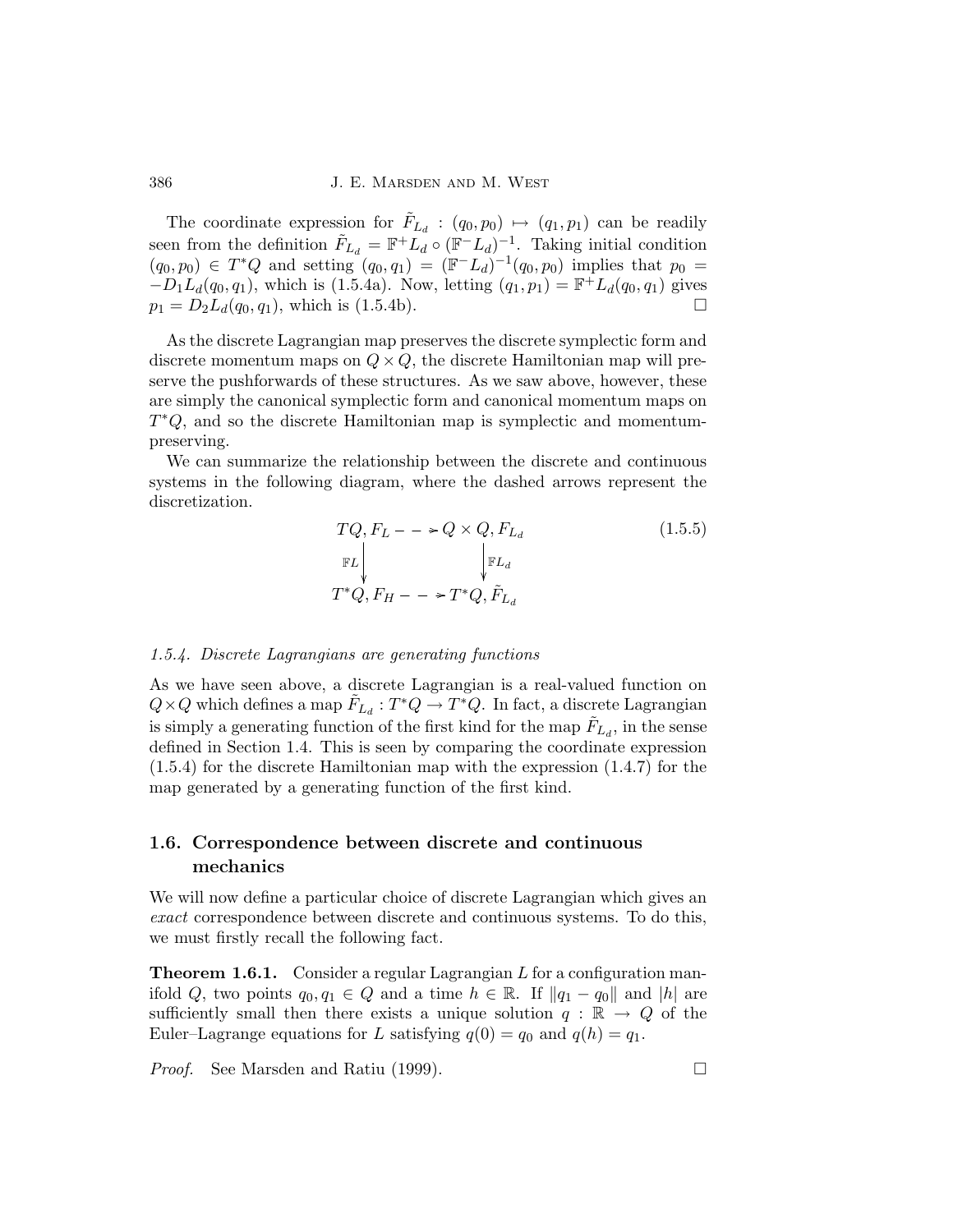For some regular Lagrangian L we now define the exact discrete Lagrangian to be

$$
L_d^E(q_0, q_1, h) = \int_0^h L(q_{0,1}(t), \dot{q}_{0,1}(t)) dt
$$
\n(1.6.1)

for sufficiently small h and close  $q_0$  and  $q_1$ . Here  $q_{0,1}(t)$  is the unique solution of the Euler–Lagrange equations for  $L$  which satisfies the boundary conditions  $q_{0,1}(0) = q_0$  and  $q_{0,1}(h) = q_1$ , and whose existence is guaranteed by Theorem 1.6.1.

We will now see that with this exact discrete Lagrangian there is an exact correspondence between the discrete and continuous systems. To do this, we will first establish that there is a special relationship between the Legendre transforms of a regular Lagrangian and its corresponding exact discrete Lagrangian. This result will also prove that exact discrete Lagrangians are automatically regular.

**Lemma 1.6.2.** A regular Lagrangian  $L$  and the corresponding exact discrete Lagrangian  $L_d^E$  have Legendre transforms related by

$$
\mathbb{F}^+ L_d^E(q_0, q_1, h) = \mathbb{F}L(q_{0,1}(h), \dot{q}_{0,1}(h)),
$$
  

$$
\mathbb{F}^- L_d^E(q_0, q_1, h) = \mathbb{F}L(q_{0,1}(0), \dot{q}_{0,1}(0)),
$$

for sufficiently small h and close  $q_0, q_1 \in Q$ .

*Proof.* We begin with  $\mathbb{F}$ <sup>-</sup> $L_d^E$  and compute

$$
\mathbb{F}^{-}L_{d}^{E}(q_{0},q_{1},h) = -\int_{0}^{h} \left[ \frac{\partial L}{\partial q} \cdot \frac{\partial q_{0,1}}{\partial q_{0}} + \frac{\partial L}{\partial \dot{q}} \cdot \frac{\partial \dot{q}_{0,1}}{\partial q_{0}} \right] dt
$$
  
= 
$$
-\int_{0}^{h} \left[ \frac{\partial L}{\partial q} - \frac{d}{dt} \frac{\partial L}{\partial \dot{q}} \right] \cdot \frac{\partial q_{0,1}}{\partial q_{0}} dt - \left[ \frac{\partial L}{\partial \dot{q}} \cdot \frac{\partial q_{0,1}}{\partial q_{0}} \right]_{0}^{h},
$$

using integration by parts. The fact that  $q_{0,1}(t)$  is a solution of the Euler– Lagrange equations shows that the first term is zero. To compute the second term we recall that  $q_{0,1}(0) = q_0$  and  $q_{0,1}(h) = q_1$ , so that

$$
\frac{\partial q_{0,1}}{\partial q_0}(0) = \text{Id} \quad \text{and} \quad \frac{\partial q_{0,1}}{\partial q_0}(h) = 0.
$$

Substituting these into the above expression for  $\mathbb{F}$ <sup>-</sup> $L_d^E$  now gives

$$
\mathbb{F}^{-}L_{d}^{E}(q_{0},q_{1},h)=\frac{\partial L}{\partial \dot{q}}(q_{0,1}(0),\dot{q}_{0,1}(0)),
$$

which is simply the definition of  $\mathbb{F}L(q_{0,1}(0), \dot{q}_{0,1}(0)).$ 

The result for  $\mathbb{F}^{\dagger} L_d^E$  can be established by a similar computation.  $\square$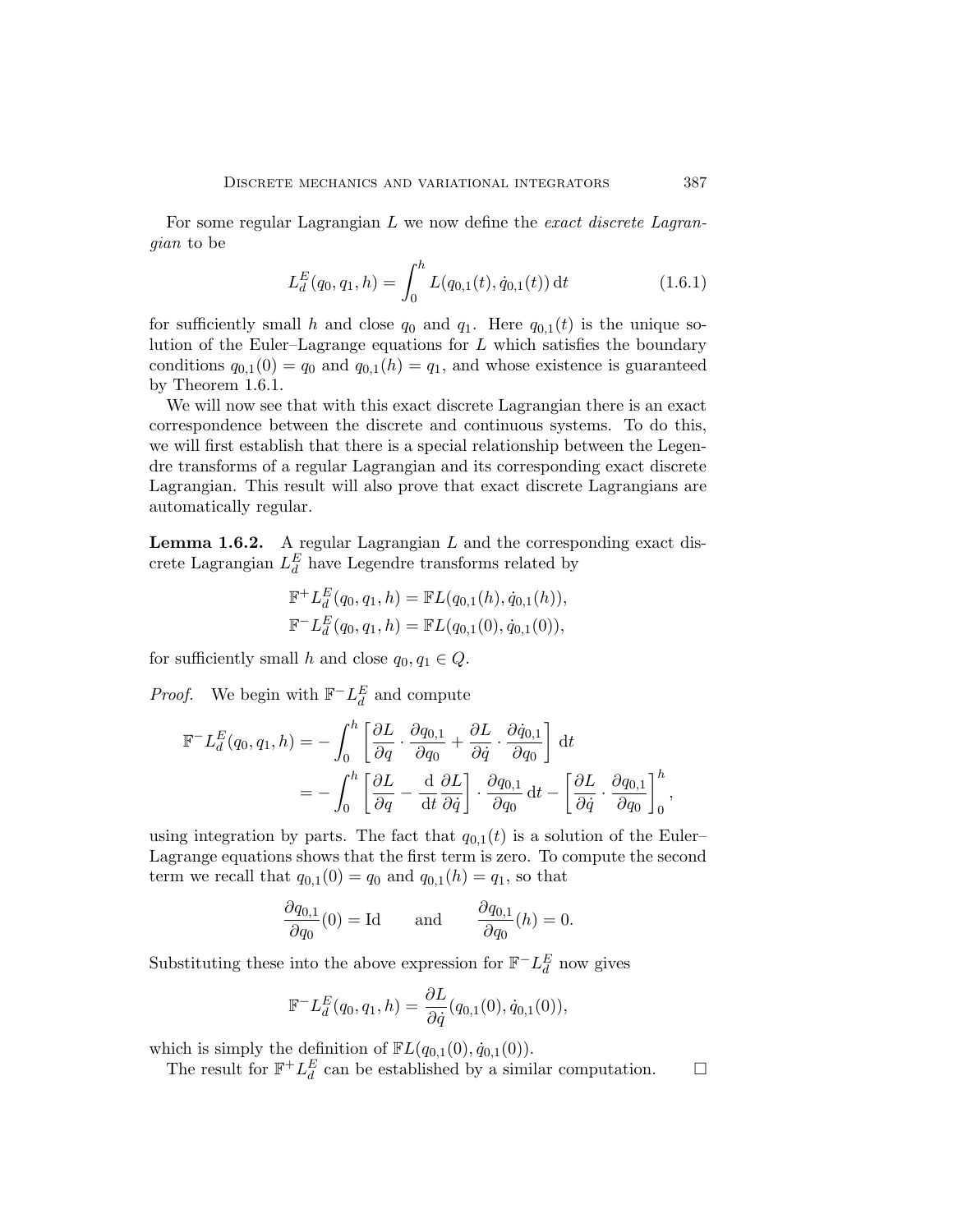Since  $(q_{0,1}(h), \dot{q}_{0,1}(h)) = F_L^h(q_{0,1}(0), \dot{q}_{0,1}(0))$ , Lemma 1.6.2 is equivalent to the following commutative diagram.



Combining this diagram with  $(1.4.6)$  and  $(1.5.3)$  gives the following commutative diagram for the exact discrete Lagrangian.



This proves the following theorem.

**Theorem 1.6.3.** Consider a regular Lagrangian  $L$ , its corresponding exact discrete Lagrangian  $L_d^E$ , and the pushforward of both the continuous and discrete Lagrangian  $L_d$ , and the pushion ward of both the continuous and discrete systems to  $T^*Q$ , yielding a Hamiltonian system with Hamiltonian H and a discrete Hamiltonian map  $\tilde{F}_{L_{d}^{E}}$ , respectively. Then, for a sufficiently small time-step  $h \in \mathbb{R}$ , the Hamiltonian flow map equals the pushforward discrete Lagrangian map:

$$
F_H^h = \tilde{F}_{L_d^E}.
$$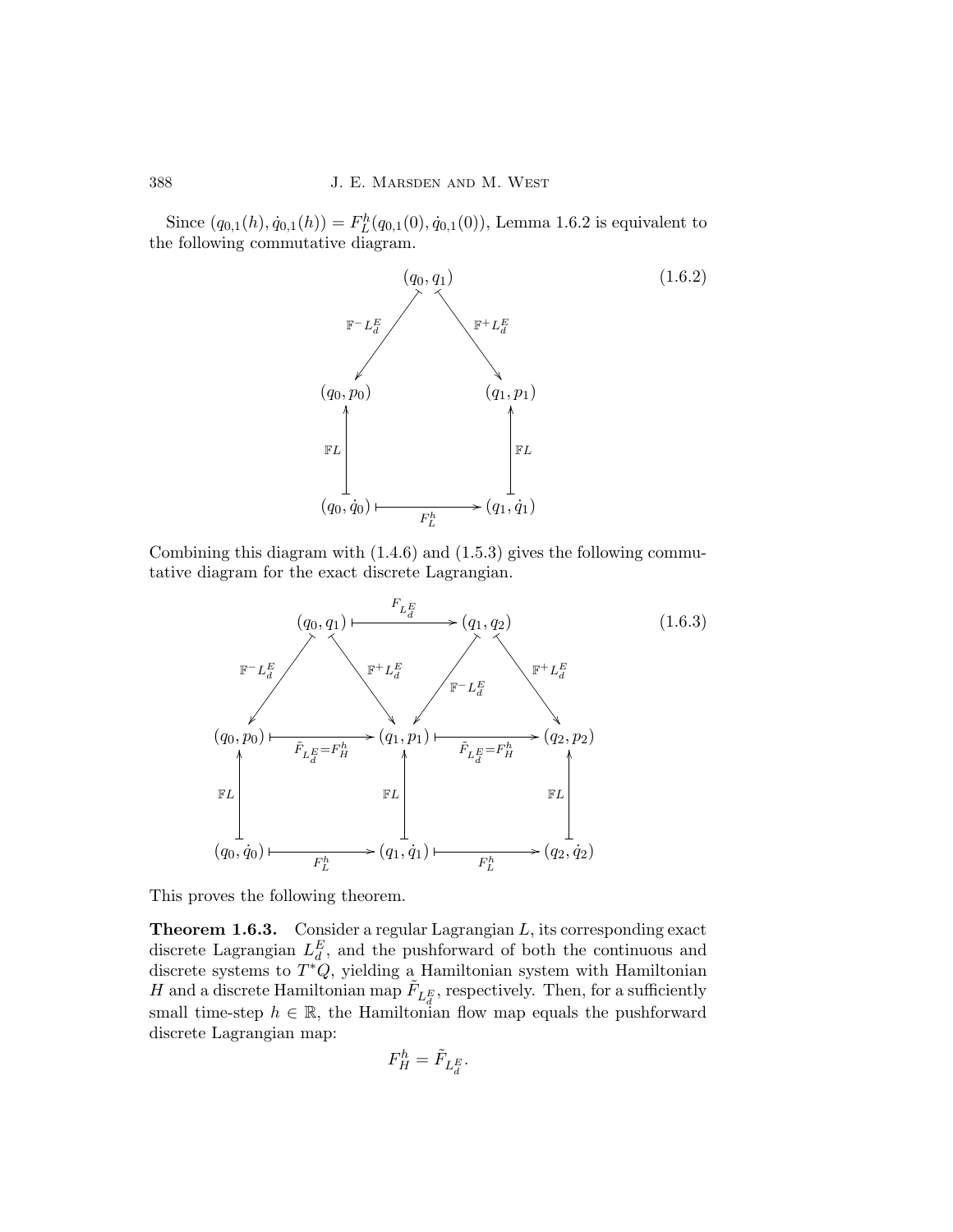This theorem is a statement about the time evolution of the system, and can also be interpreted as saying that the diagram (1.5.5) commutes with the dashed arrows understood as samples at times  $\{t_k\}_{k=0}^N$ , rather than merely as discretizations.

We can also interpret the equivalence of the discrete and continuous systems as a statement about trajectories. On the Lagrangian side, this gives the following theorem.

**Theorem 1.6.4.** Take a series of times  $\{t_k = kh, k = 0, \ldots, N\}$  for a sufficiently small time-step  $h$ , and a regular Lagrangian  $L$  and its corresponding exact discrete Lagrangian  $L_d^E$ . Then solutions  $q: [0, t_N] \to Q$  of the Euler–Lagrange equations for L and solutions  $\{q_k\}_{k=0}^N$  of the discrete Euler–Lagrange equations for  $L_d^E$  are related by

$$
q_k = q(t_k)
$$
 for  $k = 0, ..., N,$  (1.6.4a)

$$
q(t) = q_{k,k+1}(t) \text{ for } t \in [t_k, t_{k+1}]. \tag{1.6.4b}
$$

Here the curves  $q_{k,k+1} : [t_k, t_{k+1}] \to Q$  are the unique solutions of the Euler– Lagrange equations for L satisfying  $q_{k,k+1}(kh) = q_k$  and  $q_{k,k+1}((k+1)h) =$  $q_{k+1}.$ 

*Proof.* The main non-obvious issue is smoothness. Let  $q(t)$  be a solution of the Euler–Lagrange equations for L and define  $\{q_k\}_{k=0}^N$  by (1.6.4a). Now the discrete Euler–Lagrange equations at time  $k$  are simply a matching of discrete Legendre transforms, as in (1.5.1), but by construction and Lemma 1.6.2 both sides of this expression are equal to  $\mathbb{F}L(q(t_k), \dot{q}(t_k))$ . We thus see that  $\{q_k\}_{k=0}^N$  is a solution of the discrete Euler–Lagrange equations.

Conversely, let  $\{q_k\}_{k=0}^N$  be a solution of the discrete Euler–Lagrange equations for  $L_d^E$  and define  $q: [0, t_N] \to Q$  by (1.6.4b). Clearly  $q(t)$  is  $C^2$  and a solution of the Euler–Lagrange equations on each open interval  $(t_k, t_{k+1}),$ and so we must only establish that it is also  $C^2$  at each  $t_k$ , from which it will follow that it is  $C^2$  and a solution on the entire interval  $[0, t_N]$ .

At time  $t_k$  the discrete Euler–Lagrange equations in the form  $(1.5.1)$  together with Lemma 1.6.2 reduce to

$$
\mathbb{F}L(q_{k-1,k}(t_k), \dot{q}_{k-1,k}(t_k)) = \mathbb{F}L(q_{k,k+1}(t_k), \dot{q}_{k,k+1}(t_k)),
$$

and, as  $FL$  is a local isomorphism (due to the regularity of  $L$ ), we see that  $q(t)$  is  $C^1$  on  $[0, t_N]$ . The regularity of L also implies that

$$
\ddot{q}(t) = (D_2 D_2 L)^{-1} (D_1 L - D_1 D_2 L \cdot \dot{q}(t))
$$

on each open interval  $(t_k,t_{k+1})$ , and as the right-hand side only depends on  $q(t)$  and  $\dot{q}(t)$  this expression is continuous at each  $t_k$ , giving that  $q(t)$  is indeed  $C^2$  on  $[0, t_N]$ .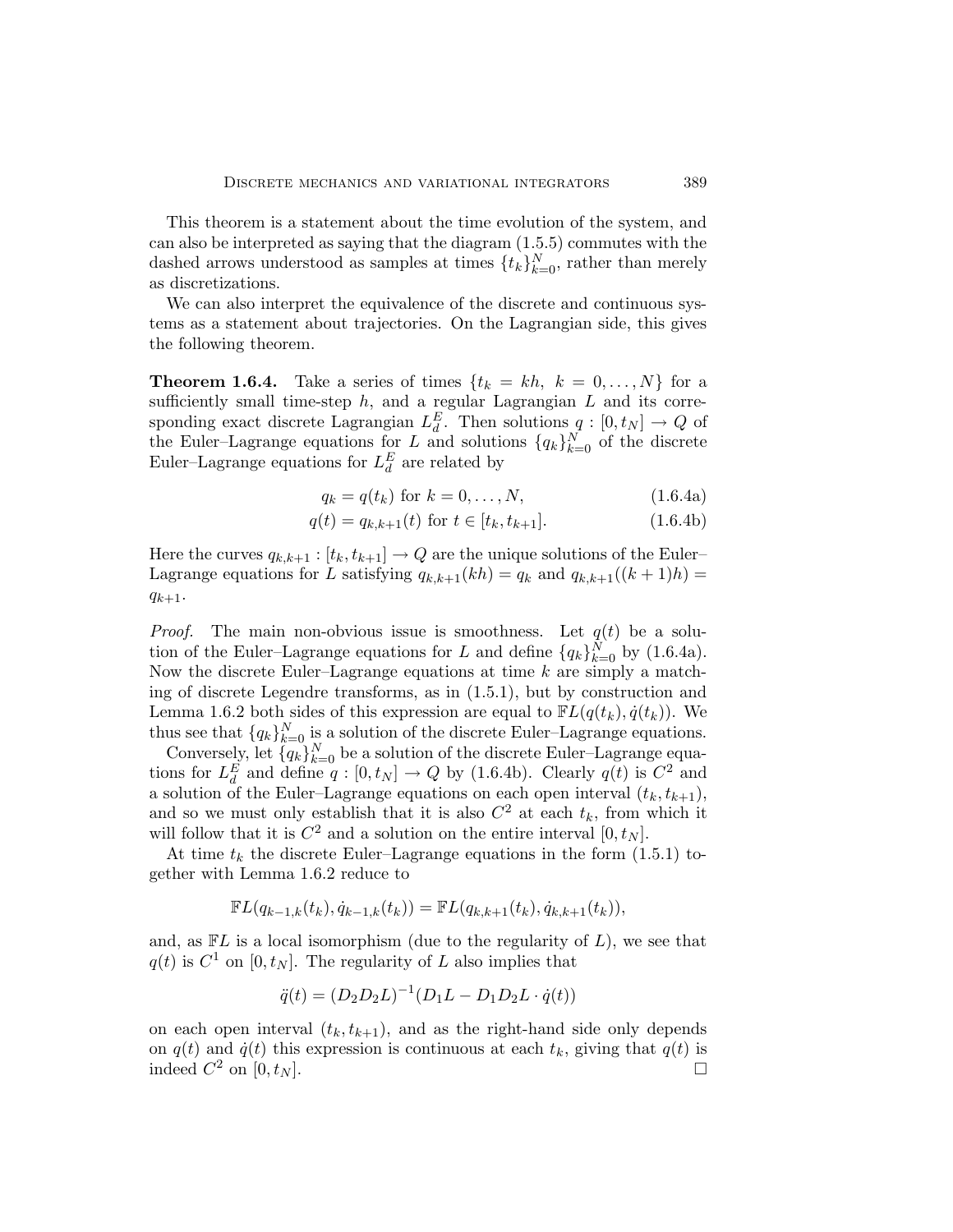To summarize, given Lagrangian and Hamiltonian systems with the Legendre transform mapping between them, the symplectic forms and momentum maps are always related by pullback under  $\mathbb{F}L$ . If, in addition, L and H satisfy the special relationship  $(1.4.4)$ , then the flow maps and energy functions will also be related by pullback.

Exactly the same statements hold for the relationship between a discrete Lagrangian system and a Hamiltonian system. However, when discussing continuous systems we almost always assume that  $L$  and  $H$  are related by  $(1.4.4)$ , whereas for discrete systems we generally do not assume that  $L_d$  and L or H are related by  $(1.6.1)$ . This is because we are interested in using the discrete mechanics to derive integrators, and the exact discrete Lagrangian is generally not computable.

#### 1.7. Background: Hamilton–Jacobi theory

#### 1.7.1. Generating function for the flow

As discussed in Section 1.4, it is a standard result that the flow map  $F_H^t$ of a Hamiltonian system is a canonical map for each fixed time  $t$ . From the generating function theory, it must therefore have a generating function  $S(q_0, q_1, t)$ . We will now derive a partial differential equation which S must satisfy.

Consider first the time-preserving extension of  $F_H$  to the map

$$
\hat{F}_H: T^*Q \times \mathbb{R} \to T^*Q \times \mathbb{R}, \quad (p_q, t) \mapsto (F^t_H(p_q), t).
$$

Let  $\pi_{T^*Q}: T^*Q \times \mathbb{R} \to T^*Q$  be the projection, and define the *extended* canonical one-form and the extended canonical two-form to be

$$
\Theta_H = i_{T^*Q}^* \Theta - i_{T^*Q}^* H \wedge \mathbf{d}t,
$$
  
\n
$$
\Omega_H = -\mathbf{d}\Theta_H = i_{T^*Q}^* \Omega - i_{T^*Q}^* \mathbf{d}H \wedge \mathbf{d}t.
$$

We now calculate

$$
T\hat{F}_H \cdot \left(\delta p_q, \delta t\right) = \left(TF_H^t \cdot \delta p_q + \frac{\partial}{\partial t}F_H^t(p_q) \cdot \delta t, \delta t\right)
$$

$$
= \left(TF_H^t \cdot \delta p_q + X_H \circ F_H^t \cdot \delta t, \delta t\right),
$$

using that  $F_H^t$  is the flow map of the vector field  $X_H$ , and so

$$
\hat{F}_H^* \Omega_H = (i_{T^*Q} \circ \hat{F}_H)^* \Omega - ((i_{T^*Q} \circ \hat{F}_H)^* \mathbf{d}H) \wedge (\hat{F}_H^* \mathbf{d}t)
$$
\n
$$
= i_{T^*Q}^* (F_H^t)^* \Omega + (i_{T^*Q}^* (F_H^t)^* \mathbf{d}H) \wedge \mathbf{d}t - ((i_{T^*Q} \circ \hat{F}_H)^* \mathbf{d}H) \wedge \mathbf{d}t
$$
\n
$$
= (i_{T^*Q})^* (F_H^t)^* \Omega = i_{T^*Q}^* \Omega
$$

as  $F_H^t$  preserves  $\Omega$  for fixed t. This identity essentially states that the extended flow map pulls back the extended symplectic form to the standard symplectic form.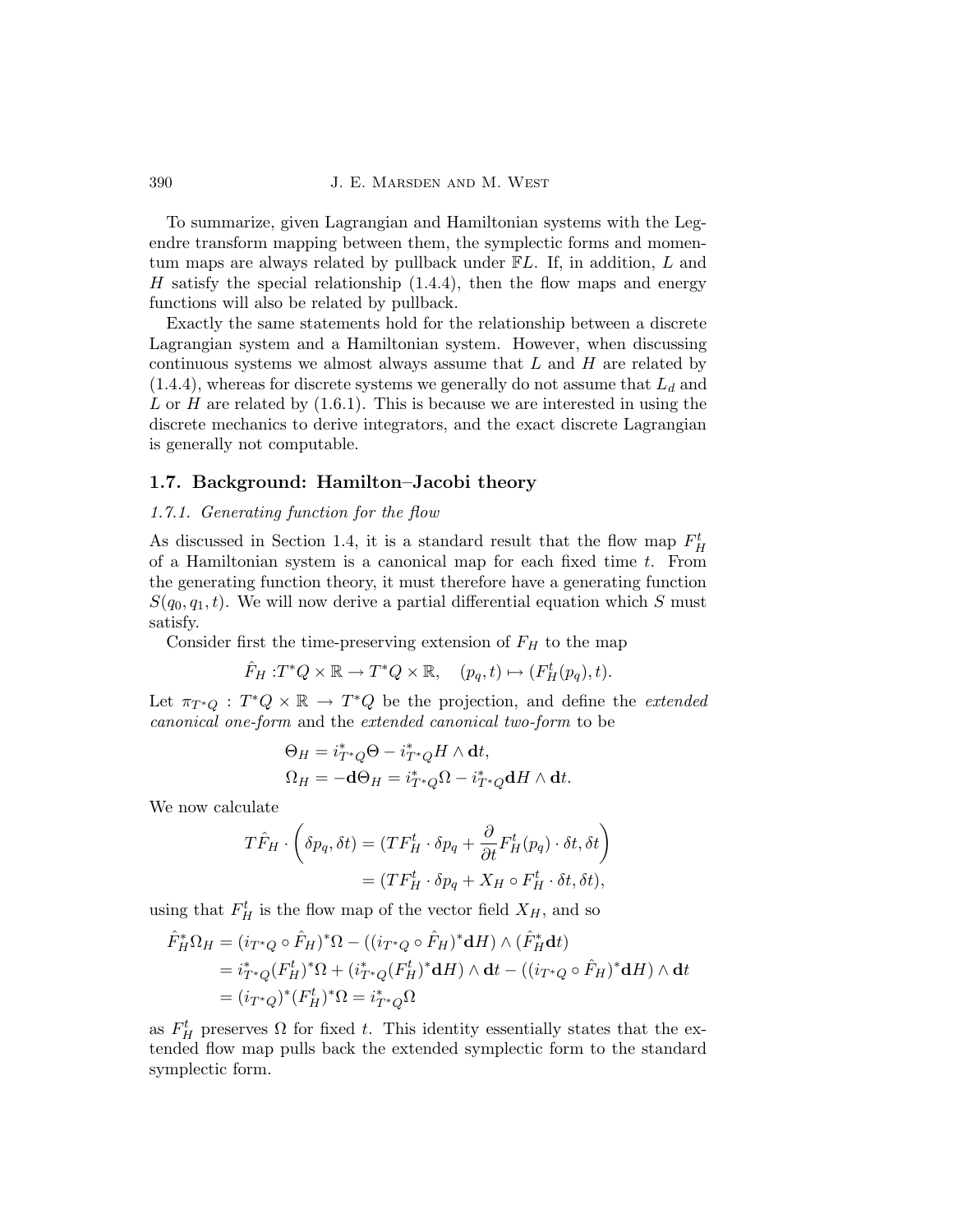Consider now the space  $T^*Q \times \mathbb{R} \times T^*Q$  and the projection  $\pi_1 : T^*Q \times \mathbb{R} \times T^*Q$  $T^*Q \to T^*Q \times \mathbb{R}$  onto the first two components and  $\pi_2: T^*Q \times \mathbb{R} \times T^*Q \to$  $T^*Q\times \mathbb{R}$  onto the last two components. Define the one-form

$$
\hat{\Theta} = \pi_2^* \Theta_H - \pi_1^* i_{T^*Q}^* \Theta,
$$

and let the corresponding two-form be

$$
\hat{\Omega} = -\mathbf{d}\hat{\Theta} = \pi_2^*\Omega_H - \pi_1^*i_{T^*Q}^*\Omega.
$$

The flow map of the Hamiltonian system acts as  $F_H : T^*Q \times \mathbb{R} \to T^*Q$ and so the graph of  $F_H$  is a subset  $\Gamma(F_H) \subset T^*Q \times \mathbb{R} \times T^*Q$ . Denote the inclusion map by  $i_{F_H}: \Gamma(F_H) \to T^*Q \times \mathbb{R} \times T^*Q$ . We now observe that

$$
\pi_1 \circ i_{F_H} = \pi_1|_{\Gamma(F_H)},
$$
  
\n
$$
\pi_2 \circ i_{F_H} = \hat{F}_H \circ \pi_1 \text{ on } \Gamma(F_H),
$$

and using these relations calculate

$$
i_{F_H}^* \hat{\Omega} = i_{F_H}^* \pi_2^* \Omega_H - i_{F_H}^* \pi_1^* i_{T^*Q}^* \Omega
$$
  
=  $(\pi_2 \circ i_{F_H})^* \Omega_H - (\pi_1 \circ i_{F_H})^* i_{T^*Q}^* \Omega$   
=  $(\pi_1|_{\Gamma(F_H)})^* (\hat{F}_H^* \Omega_H - i_{T^*Q}^* \Omega)$   
= 0.

We have thus established that  $\mathbf{d}(i_{F_H}^*\hat{\Theta}) = 0$  and so, by the Poincaré lemma, there must locally exist a function  $S: \Gamma(F_H) \to \mathbb{R}$  so that  $i_{F_H}^* \hat{\Theta} = \mathbf{d}S$ . It is clear that restricting the above derivations to a section with fixed  $t$  simply reproduces the earlier derivation of generating functions for symplectic maps, and so the restriction  $S^t : \Gamma(F_H^t) \to \mathbb{R}$  is a generating function for the map  $F_H^t: T^*Q \to T^*Q$ . The additional information contained in the statement  $i_{F_H}^* \hat{\Theta} = \mathbf{d}S$  dictates how S depends on t.

#### 1.7.2. Hamilton–Jacobi equation

As for the case of general generating functions discussed in Section 1.4 we will now choose a particular set of coordinates on  $\Gamma F_H$  and investigate the implications of  $i_{F_H}^* \hat{\Theta} = dS$ .

Consistent with our earlier choice, we will take coordinates  $(q_0, q_1, t)$  for  $\Gamma(F_H)$  and thus regard the generating function as a map  $S: Q \times Q \times \mathbb{R} \to \mathbb{R}$ . The differential is thus

$$
\mathbf{d}S = \frac{\partial S}{\partial q_0}\mathbf{d}q_0 + \frac{\partial S}{\partial q_1}\mathbf{d}q_1 + \frac{\partial S}{\partial t}\mathbf{d}t,
$$

and we also get

$$
\hat{\Theta} = -p_0 \mathbf{d}q_0 + p_1 \mathbf{d}q_1 - H(q_1, p_1) \mathbf{d}t,
$$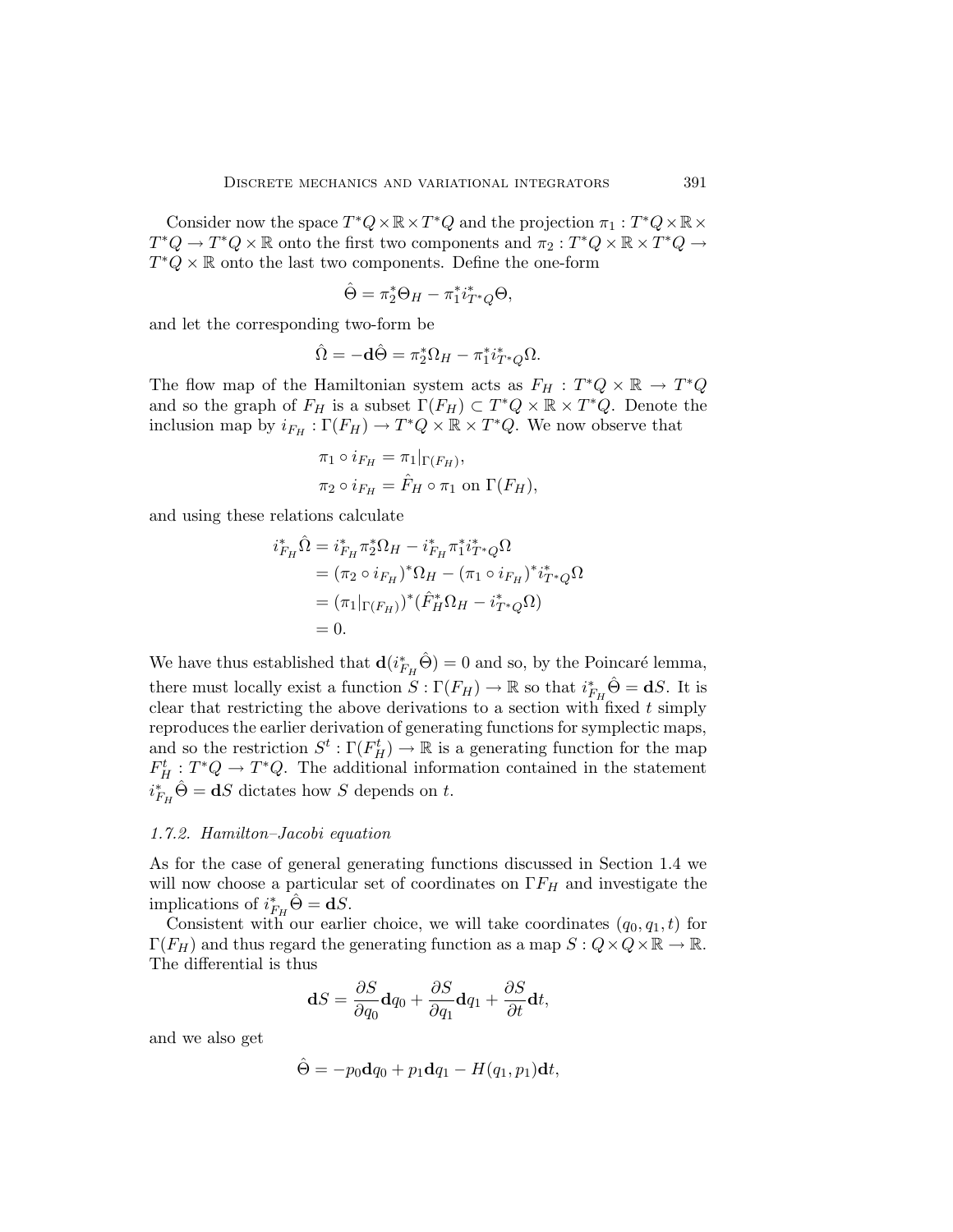so the condition  $i_{F_H}^* \hat{\Theta} = \mathbf{d}S$  is

$$
p_0 = -\frac{\partial S}{\partial q_0}(q_0, q_1, t),
$$

$$
p_1 = \frac{\partial S}{\partial q_1}(q_0, q_1, t),
$$

$$
H\left(q_1, \frac{\partial S}{\partial q_1}(q_0, q_1, t)\right) = \frac{\partial S}{\partial t}(q_0, q_1, t).
$$

The first two equations are simply the standard relations which implicitly specify the map  $F_H^t$  from the generating function  $S^t$ . The third equation specifies the time-dependence of  $S$  and is known as the  $Hamilton-Jacobi$ PDE, and can be regarded as a partial-differential equation to be solved for S.

To fully specify the Hamilton–Jacobi PDE it is necessary also to provide boundary conditions. As it is first-order in  $t$ , it is clear that specifying S as a function of  $q_0$  and  $q_1$  at some time t will define the solution in a neighbourhood of that time. This is equivalent to specifying the map generated by S at some time, up to an arbitrary function of t. Taking this to be the flow map for some fixed time, we see that the unique solution of the Hamilton–Jacobi PDE must be the flow map for nearby  $t$ .

#### 1.7.3. Jacobi's solution

While it is possible in principle to solve the Hamilton–Jacobi PDE directly for S, it is generally nonlinear and a closed form solution is not normally possible. By 1840, however, Jacobi had realized that the solution is simply the action of the trajectory joining  $q_0$  and  $q_1$  in time t: see Jacobi (1866). This is known as *Jacobi's solution*,

$$
S(q_0, q_1, t) = \int_0^t L(q_{0,1}(\tau), \dot{q}_{0,1}(\tau)) d\tau,
$$
\n(1.7.1)

where  $q_{0,1}(t)$  is a solution of the Euler–Lagrange equations for L satisfying the boundary conditions  $q(0) = q_0$  and  $q(t) = q_1$ , and where L and H are related by the Legendre transform (assumed to be regular). This can be proved in the same way as Lemma 1.6.2.

### 1.8. Discrete variational mechanics: Hamilton–Jacobi viewpoint

As was discussed in Section 1.5, a discrete Lagrangian can be regarded as the generating function for the discrete Hamiltonian map  $\tilde{F}_{L_d}: T^*Q \to T^*Q$ . We then showed in Section 1.6 that there is a particular choice of discrete Lagrangian, the so-called exact discrete Lagrangian, which exactly generates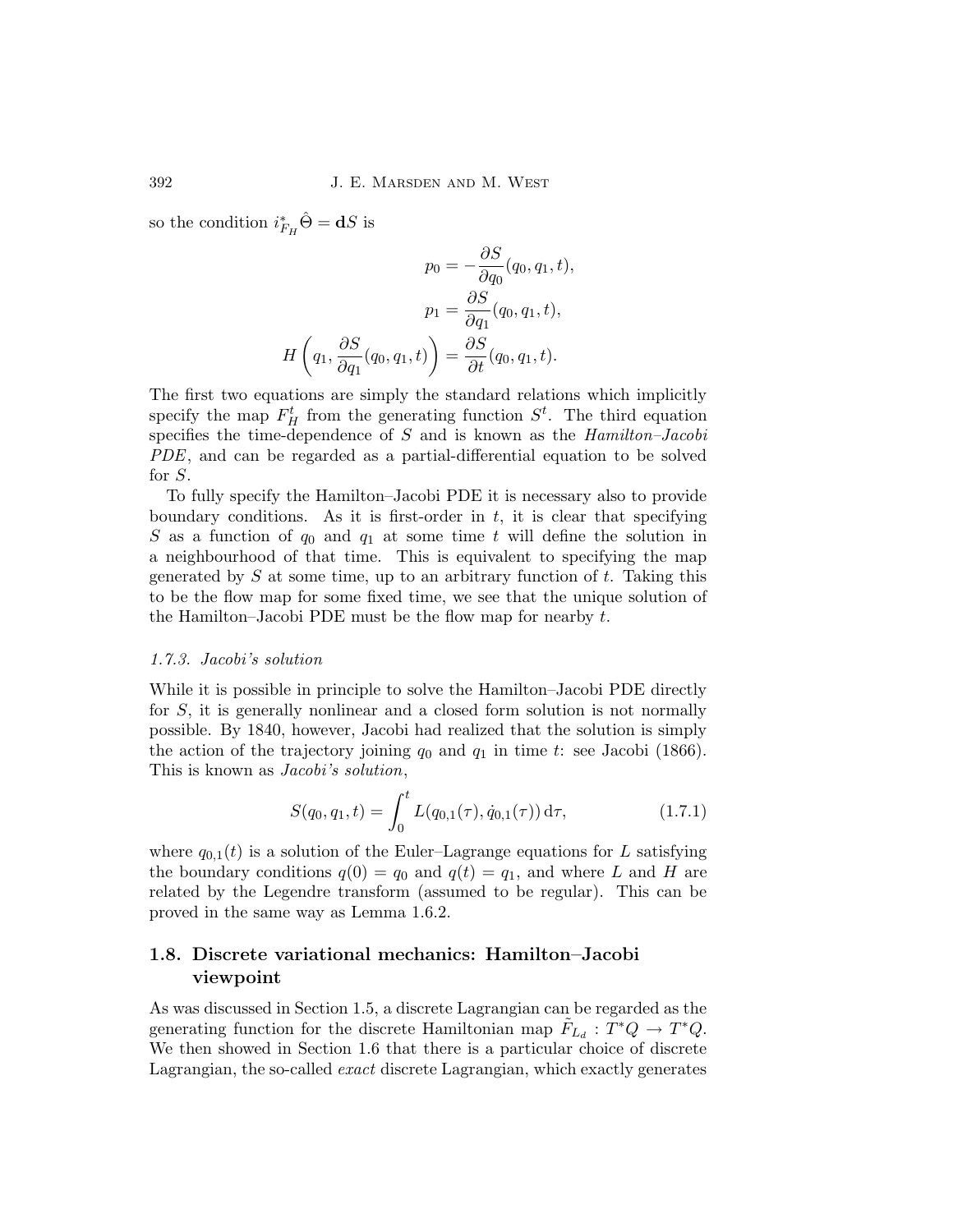the flow map  $F_H$  of the corresponding Hamiltonian system. From the development of Hamilton–Jacobi theory in Section 1.7, it is clear that this exact discrete Lagrangian must be a solution of the Hamilton–Jacobi equation. In fact, as can be seen by comparing the definitions given in equations (1.6.1) and (1.7.1), the exact discrete Lagrangian is precisely Jacobi's solution of the Hamilton–Jacobi equation.

To summarize, discrete Lagrangian mechanics can be regarded as a variational Lagrangian derivation of the standard generating function and Hamilton–Jacobi theory. Discrete Lagrangians generate symplectic transformations, and given a Lagrangian or Hamiltonian system, one can construct the exact discrete Lagrangian which solves the Hamilton–Jacobi equation, and this will then generate the exact flow of the continuous system.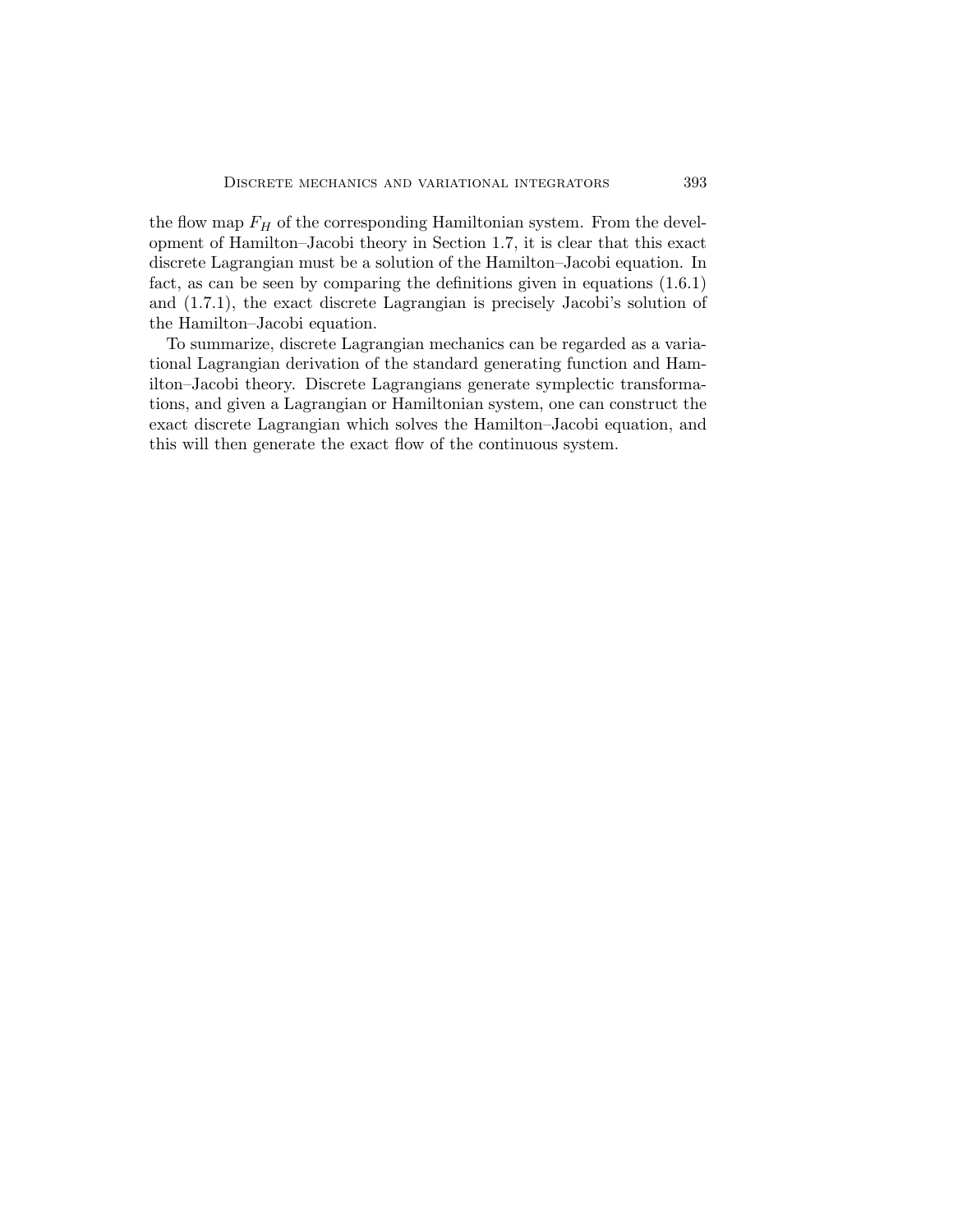394 J. E. MARSDEN AND M. WEST

# PART TWO Variational integrators

# 2.1. Introduction

We now turn our attention to considering a discrete Lagrangian system as an approximation to a given continuous system. That is, the discrete system is an integrator for the continuous system.

As we have seen, discrete Lagrangian maps preserve the symplectic structure and so, regarded as integrators, they are necessarily symplectic. Furthermore, generating function theory shows that any symplectic integrator for a mechanical system can be regarded as a discrete Lagrangian system, a fact we state here as a theorem.

**Theorem 2.1.1.** If the integrator  $F: T^*Q \times \mathbb{R} \to T^*Q$  is symplectic then there exists<sup>3</sup> a discrete Lagrangian  $L_d$  whose discrete Hamiltonian map  $\tilde{F}_{L_d}$ is F.

Proof. As shown above in Section 1.4, any symplectic transformation locally has a corresponding generating function, which is then a discrete Lagrangian for the method, as discussed in Section 1.5.4.  $\Box$ 

In addition, if the discrete Lagrangian inherits the same symmetry groups as the continuous system, then the discrete system will also preserve the corresponding momentum maps. As an integrator, it will thus be a so-called symplectic–momentum integrator .

Just as with continuous mechanics, we have seen that discrete variational mechanics has both a variational (Lagrangian) and a generating function (Hamiltonian) interpretation. These two viewpoints are complementary and both give insight into the behaviour and derivation of useful integrators.

However, the above theorem is not literally used in the construction of variational integrators, but is rather used as the first steps in obtaining inspiration. We will obtain much deeper insight from the variational principle itself and this is, in large part, what sets variational methods apart from standard symplectic methods.

Symplectic integrators have traditionally been approached from a Hamiltonian viewpoint and there is much existing literature treating this topic (see, for example, Hairer, Nørsett and Wanner (1993), Hairer and Wanner (1996), MacKay (1992) and Sanz-Serna (1992a)). In this paper, we concentrate on the analysis of symplectic methods from the variational viewpoint, and we reinterpret many standard concepts from ODE integration theory in this light.

<sup>&</sup>lt;sup>3</sup> The discrete Lagrangian may exist only locally, as is the case with generating functions, as was discussed in Section 1.4.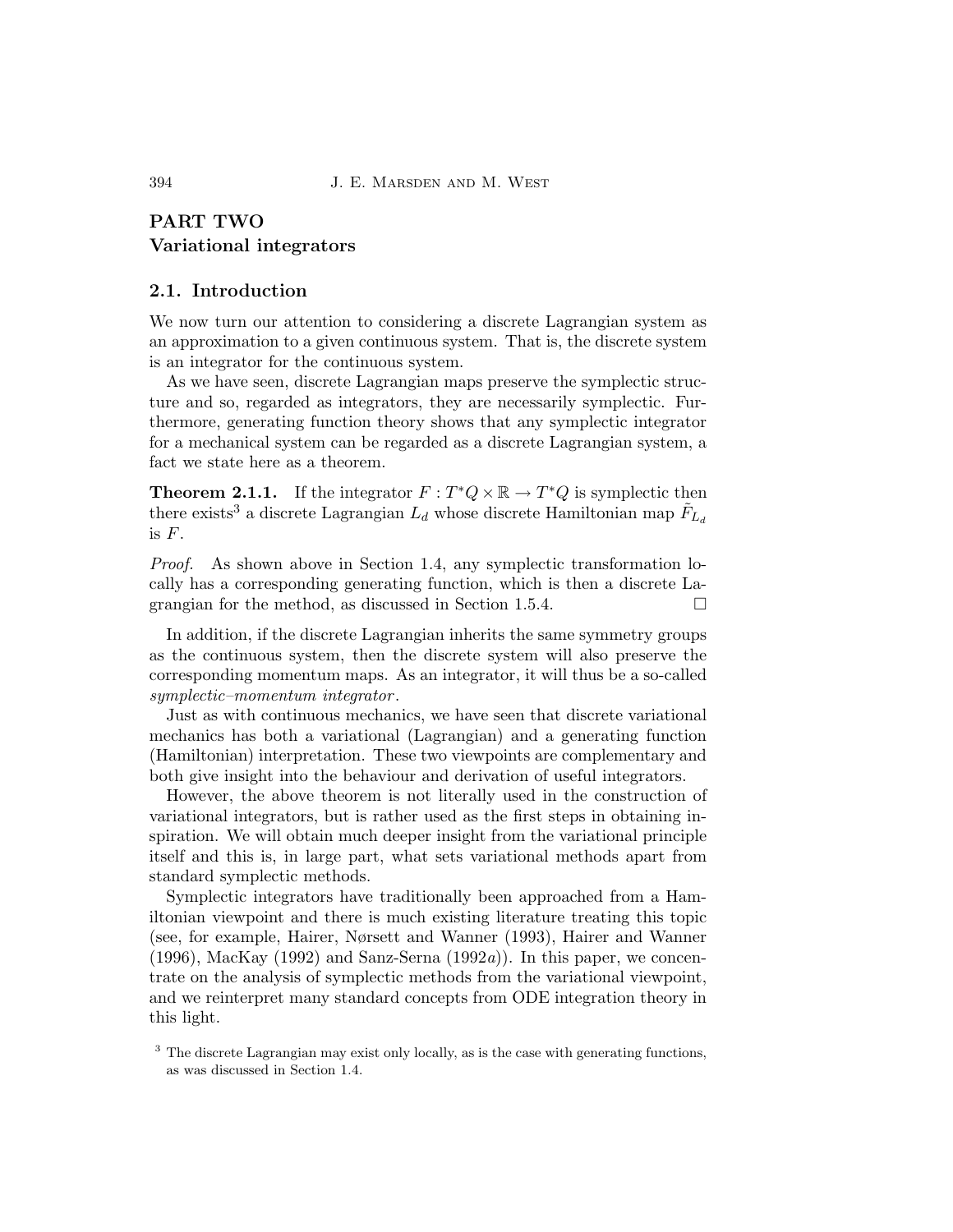It is also important to distinguish the two ways in which we can derive variational or generating function integrators. First, we can attempt to approximately solve the Hamilton–Jacobi PDE for a given system, such as by taking power series expansions of the generating function. This was used in some of the earliest derivations of symplectic integrators (such as De Vogelaére (1956) and Channell and Scovel (1990)). Second, the method we advocate involves trying to approximate the known Jacobi's solution to the Hamilton–Jacobi PDE: that is, we construct discrete Lagrangians that approximate the exact discrete Lagrangian. This approach is powerful not only because of the coherent and unifying underlying theory that reveals the beautiful geometry underlying discrete mechanics, but also because it leads to practical integrators.

In this section we will assume that  $Q$ , and thus also  $TQ$  and  $T^*Q$ , is a finite-dimensional vector space with an inner product  $\langle \cdot, \cdot \rangle$  and corresponding norm  $\|\cdot\|$ . In the case that it is not a vector space, we can embed Q within a vector space and use the theory of constrained discrete systems developed below in Section 3.4 and discussed further in Section 3.5.2.

A word of caution: we must be careful about imagining that we can simply pick a coordinate chart and apply the vector space methods described below in such a chart. Doing so indiscriminately can lead to coordinate-dependent integrators that can be unattractive theoretically as well as impractical: for instance, using Euler angles for rigid body integrators has the difficulty that we may spend most of our computational time switching coordinate systems. See, for instance, Wisdom, Peale and Mignard (1984), Leimkuhler and Patrick (1996) and related papers. For some special classes of configuration manifolds, however, such as when  $Q$  is a Lie group, there may be particular global coordinate systems that can be used for this purpose.

We will also frequently consider integrators for Lagrangian systems of the form  $L(q, \dot{q}) = \frac{1}{2}$  $\frac{1}{2} \dot{q}^T M \dot{q} - V(q)$ . When dealing with such systems, we will always assume that  $M$  is a positive-definite symmetric mass matrix, so that  $\mathbb{F}L(q, \dot{q}) = M\dot{q}$  and thus that L is regular.

#### 2.1.1. Implementation of variational integrators

Although the distinction between the discrete Lagrangian map  $F_{L_d}$ :  $Q \times$  $Q \times \mathbb{R} \to Q \times Q$  and its pushforward  $\tilde{F}_{L_d}: T^*Q \times \mathbb{R} \to T^*Q$  is important geometrically, for implementation purposes the two maps are essentially the same. This is because of the observation made in Section 1.5.2 that the discrete Euler-Lagrange equations that define  $F_{L_d}$  can be interpreted as matching of momenta between adjacent intervals.

In other words, given a trajectory  $q_0, q_1, q_2, \ldots, q_{k-1}, q_k$  the map  $F_{L_d}$ :  $Q \times Q \times \mathbb{R} \to Q \times Q$  calculates  $q_{k+1}$  according to

$$
D_2L_d(q_{k-1}, q_k, h) = -D_1L_d(q_k, q_{k+1}, h).
$$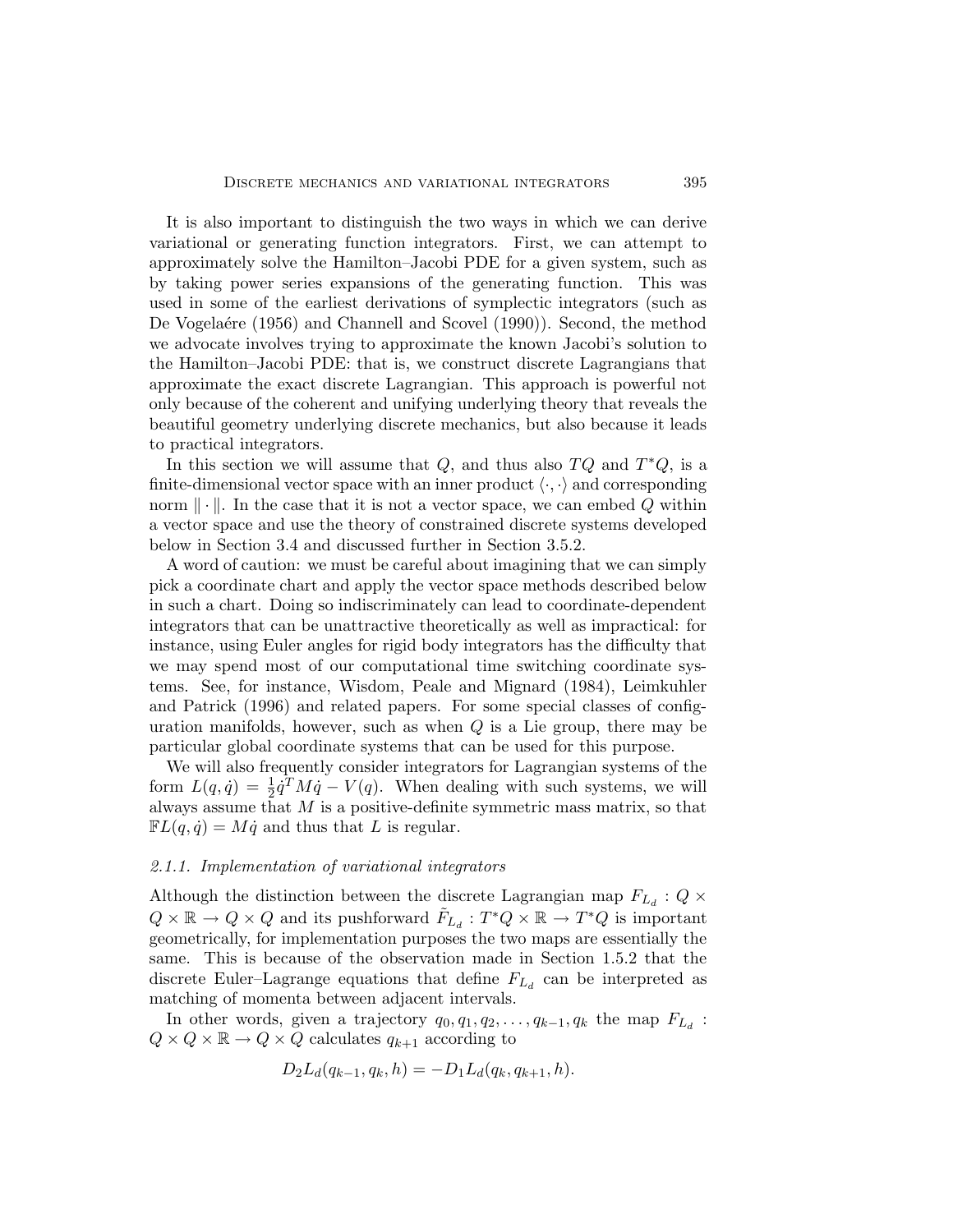If we now take  $p_k = D_2L_d(q_{k-1}, q_k, h)$  for each k, then this equation is simply

$$
p_k = -D_1 L_d(q_k, q_{k+1}, h), \tag{2.1.1}
$$

which, together with the next update

$$
p_{k+1} = D_2 L_d(q_k, q_{k+1}, h), \tag{2.1.2}
$$

defines the pushforward map  $\tilde{F}_{L_d}: T^*Q \times \mathbb{R} \to T^*Q$ . Another way to think of this is that the  $p_k$  are merely storing the values  $D_2L_d(q_{k-1}, q_k, h)$  from the last step.

For this reason it is typically easier to implement a variational integrator as the single step map  $\tilde{F}_{L_d}$ , as this also provides a simple method of initialization from initial values  $(q_0, p_0) \in T^*Q$ . Many discrete Lagrangians have pushforward maps that are simple to implement. For example,  $\tilde{F}_{L_d}$  may be explicit, or it may be a Runge–Kutta method or other integrator type with standard implementation techniques.

In the general case when no special form is apparent, however, the equations (2.1.1) and (2.1.2) must be solved directly. The update  $(q_k, p_k) \mapsto$  $(q_{k+1}, p_{k+1})$  thus involves first solving the implicit equation (2.1.1) for  $q_{k+1}$ and then evaluating the explicit update (2.1.2) to give  $p_{k+1}$ .

To solve the implicit equation (2.1.1) we must typically use an iterative technique such as Newton's method. This involves computing a first guess  $q_{k+1,0}$  for  $q_{k+1}$ , such as  $q_{k+1,0} = 2q_k-q_{k-1}$ , and then computing the sequence of approximations  $q_{k+1,n}$ ,  $n = 1, 2, \ldots$  until they converge to the solution value  $q_{k+1}$ . For Newton's method, the iteration rule is given by

$$
q_{k+1,n+1}^i = q_{k+1,n}^i - A^{ij} \left[ p_k^j + \frac{\partial L_d}{\partial q_0^j} (q_0, q_1, h) \right],
$$

where  $A^{ij}$  is the inverse of the matrix

$$
A_{ij} = \frac{\partial^2 L_d}{\partial q_0^i \partial q_1^j} (q_0, q_1, h).
$$

In the case that the Lagrangian has a simple form, such as  $L(q, \dot{q})$  = 1  $\frac{1}{2}\dot{q}^T M \dot{q} - V(q)$ , then we can use an initial guess based on  $p_k$ , such as  $q_{k+1,0} = q_k + hM^{-1}p_k.$ 

While the Newton's method outlined above typically experiences very fast convergence, it is also expensive to have to recompute  $A^{ij}$  at each iteration of the method. For this reason, it is typical to use an approximation to this matrix which can be held constant for all iterations of Newton's method. See Hairer *et al.* (1993) for details of this approach for Runge–Kutta methods.

## 2.1.2. Equivalence of integrators

Given two discrete Lagrangians  $L_d^1$  and  $L_d^2$ , we would like to know whether the integrators they generate are the same. Here it will be important to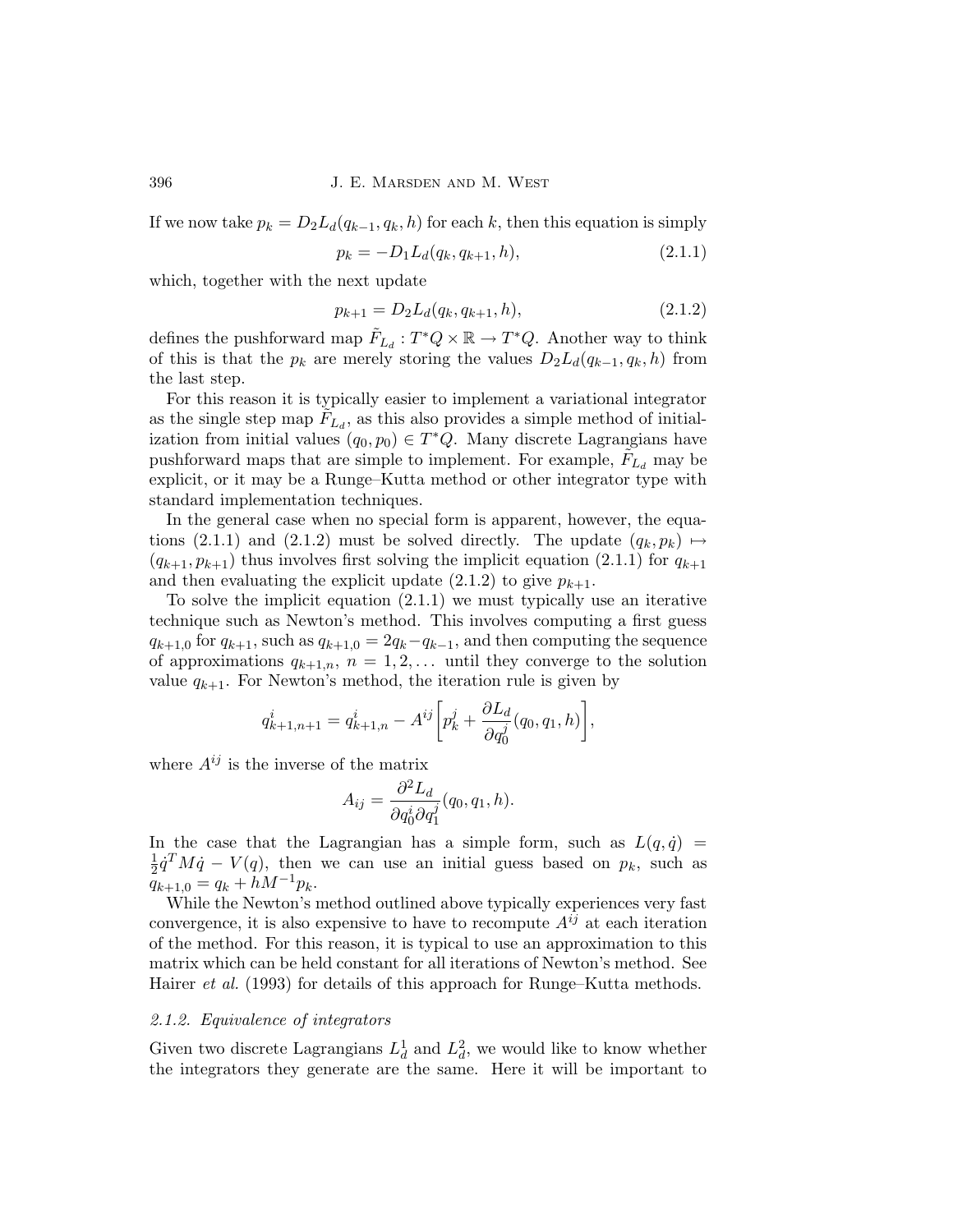distinguish between the discrete Lagrangian maps  $Q \times Q \rightarrow Q \times Q$  and the discrete Hamiltonian maps  $T^*Q \to T^*Q$ . We assume that we are dealing with regular discrete Lagrangians, so that the corresponding maps are welldefined.

We say that  $L_d^1$  is (strongly) *equivalent* to  $L_d^2$  if their discrete *Hamil*tonian maps are equal, so that  $\tilde{F}_{L_d^1} = \tilde{F}_{L_d^2}$ . Using the expression  $\tilde{F}_{L_d^1} =$  $\mathbb{F}^+L_d^1 \circ (\mathbb{F}^-L_d^1)^{-1}$ , we see that if  $L_d^1$  and  $L_d^2$  are equivalent then their discrete Legendre transforms will be equal. This implies that the difference  $L_d^{\Delta} = L_d^1 - L_d^2$  must be a function of h only. That is,  $L_d^{\Delta}(q_0, q_1, h) = f(h)$  for some function  $f$ . This is clearly also a sufficient condition, as well as being necessary.

We define  $L_d^1$  to be *weakly equivalent* to  $L_d^2$  if their discrete *Lagrangian* maps  $F_{L_d^1}$  and  $F_{L_d^2}$  are equal. A sufficient (and presumably necessary) condition for this to be true is that their difference  $L_d^{\Delta} = L_d^1 - L_d^2$  is a null discrete Lagrangian; that is, the discrete Euler–Lagrange equations for  $L_d^{\Delta}$ are satisfied by any triplet  $(q_0, q_1, q_2)$ . This terminology follows that of the continuous case, as in, for example, Oliver and Sivaloganathan (1988).

If  $L_d^{\Delta}$  is a null discrete Lagrangian, then  $D_2L_d^{\Delta}(q_0, q_1, h)$  cannot depend on  $q_0$  and  $D_1 L_d^{\Delta}(q_1, q_2, h)$  cannot depend on  $q_2$ . Furthermore, these two derivatives must be the negative of each other for all  $q_1$ . We thus have that  $L_d^{\Delta}$  is a null discrete Lagrangian if and only if it is of the form  $L_d^{\Delta}(q_0, q_1, h) =$  $f(q_1, h) - f(q_0, h)$  for some function f.

Using the above calculations, it is clear that strong equivalence implies weak equivalence of discrete Lagrangians. For variational integrators, weak equivalence is thus in some sense the more fundamental notion. Intuitively, if two integrators give solutions which have the same positions  $q_k$  for all time, but different momenta  $p_k$  at each step, then we would like to regard the methods as being essentially the same. This is exactly weak equivalence.

# 2.2. Background: Error analysis

In this section we consider a numerical method  $F: T^*Q \times \mathbb{R} \to T^*Q$  which approximates the flow  $F_H: T^*Q \times \mathbb{R} \to T^*Q$  of a given Hamiltonian vector field  $X_H$ . Error analysis is concerned with difference between an exact trajectory and a discrete trajectory. 4

<sup>&</sup>lt;sup>4</sup> The reader should be cautioned that in many circumstances, such as the integration of chaotic or complex systems, it may make little sense to imagine accurately computing an exact, but highly unstable, individual trajectory. Instead, we often want to accurately compute robust quantities, such as statistical measures that are insensitive to modelling errors and dynamical sensitivities. This vision, as important as it is, awaits a theory.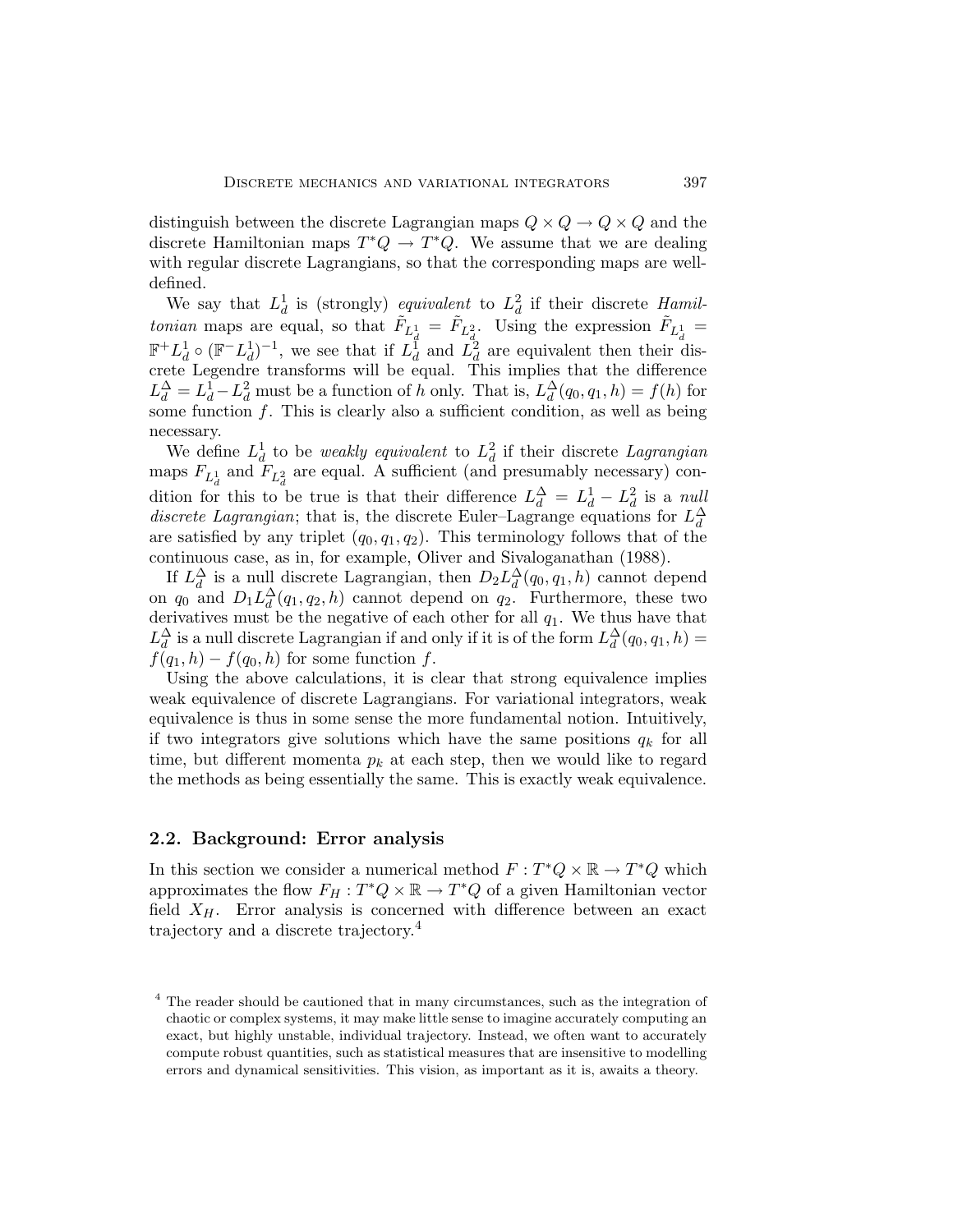### 2.2.1. Local error and method order

An integrator  $F$  of  $X_H$  is said to be of *order*  $r$  if there exist an open set  $U \subset T^*Q$  and constants  $C_l > 0$  and  $h_l > 0$  so that

$$
||F(q, p, h) - F_H(q, p, h)|| \le C_l h^{r+1}
$$
\n(2.2.1)

for all  $(q, p) \in U$  and  $h \leq h_l$ . The expression on the left-hand side of this inequality is known as the *local error*, and if a method has order of at least 1 then it is said to be consistent.

#### 2.2.2. Global error and convergence

Having defined the error after one step, we now consider the error after many steps. The integrator F of  $X_H$  is said to be *convergent of order* r if there exist an open set  $U \subset T^*Q$  and constants  $C_g > 0$ ,  $h_g > 0$  and  $T_g > 0$ so that

$$
||(F)^{N}(q, p, h) - F_{H}(q, p, T)|| \leq C_{g}h^{r},
$$

where  $h = T/N$ , for all  $(q, p) \in U$ ,  $h \leq h<sub>g</sub>$  and  $T \leq T<sub>g</sub>$ . The expression on the left-hand side is the *global error* at time  $T$ .

For one-step methods such as we consider here, convergence follows from a local error bound on the method and a Lipschitz bound on  $X_H$ .

**Theorem 2.2.1.** Suppose that the integrator F for  $X_H$  is of order r on the open set  $U \subset T^*Q$  with local error constant  $C_l$ , and assume that  $L > 0$ is such that

$$
\left\|\frac{\partial X_H}{\partial(q,p)}\right\| \le L
$$

on U. Then the method is consistent on U with global error constant  $C_q$ given by

$$
C_g = \frac{C_l}{L} \left( e^{LT_g} - 1 \right)
$$

*Proof.* See, for example, Hairer *et al.* (1993).

#### 2.2.3. Order calculation

Given an integrator  $F$  for  $X_H$ , the order can be calculated by expanding both the true flow  $F_H$  and the integrator F in a Taylor series in h and then comparing terms. If the terms agree up to order  $r$  then the method will be of order r.

Here we explicitly write the first few terms of the Taylor series for the true flow for a Hamiltonian of the form  $H(q, p) = \frac{1}{2}$  $\frac{1}{2}p^{T}M^{-1}p + V(q)$ . The corresponding Hamiltonian vector field  $X_H$  is

$$
\dot{q} = M^{-1}p,\tag{2.2.2a}
$$

$$
\dot{p} = -\nabla V(q),\tag{2.2.2b}
$$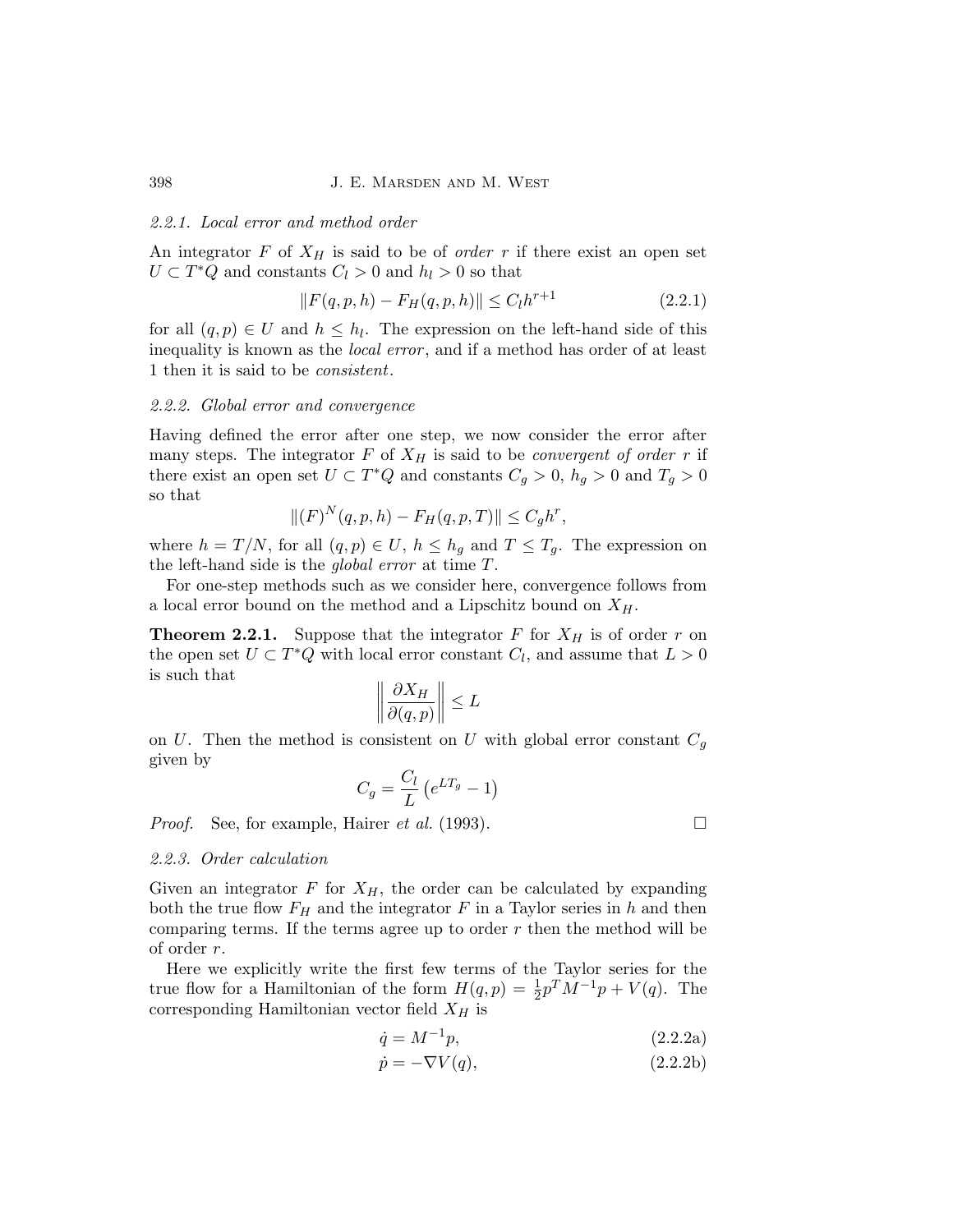and so the flow  $(q(h), p(h)) = F_H(q_0, p_0, h)$  has the expansion

$$
q(h) = q_0 + hM^{-1}p_0 - \frac{1}{2}h^2M^{-1}\nabla V(q_0) + \mathcal{O}(h^3),
$$
\n(2.2.3a)

$$
p(h) = p_0 - h\nabla V(q_0) - \frac{1}{2}h^2\nabla^2 V(q_0)M^{-1}p_0 + \mathcal{O}(h^3).
$$
 (2.2.3b)

We will see below an example of using this to calculate the order of a simple class of methods.

## 2.3. Variational error analysis

Rather than considering how closely the trajectory of F matches the exact trajectory given by  $F_H$ , we can alternatively consider how closely a discrete Lagrangian matches the ideal discrete Lagrangian given by the action. As we have seen in Section 1.6, if the discrete Lagrangian is equal to the action, then the corresponding discrete Hamiltonian map  $\tilde{F}_{L_d}$  will exactly equal the flow  $F_H$ . We now investigate what happens when this is only an approximation.

# 2.3.1. Local variational order

Recall that the exact discrete Lagrangian (1.6.1) is defined by

$$
L_d^E(q_0, q_1, h) = \int_0^h L(q, \dot{q}) dt,
$$

where  $q(t)$  is the solution of the Euler–Lagrange equations satisfying  $q(0)$  =  $q_0$  and  $q(h) = q_1$ .

We say that a given discrete Lagrangian  $L_d$  is of order r if there exist an open subset  $U_v \subset TQ$  with compact closure and constants  $C_v > 0$  and  $h_v > 0$  so that

$$
||L_d(q(0), q(h), h) - L_d^E(q(0), q(h), h)|| \le C_v h^{r+1}
$$
 (2.3.1)

for all solutions  $q(t)$  of the Euler–Lagrange equations with initial condition  $(q, \dot{q}) \in U_v$  and for all  $h \leq h_v$ .

### 2.3.2. Discrete Legendre transform order

The discrete Legendre transforms  $\mathbb{F}^{\dagger} L_d$  and  $\mathbb{F}^{-} L_d$  of a discrete Lagrangian  $L_d$  are said to be of *order* r if there exists an open subset  $U_f \subset T^*Q$  with compact closure and constants  $C_f > 0$  and  $h_f > 0$  so that

$$
\|\mathbb{F}^+ L_d(q(0), q(h), h) - \mathbb{F}^+ L_d^E(q(0), q(h), h)\| \le C_f h^{r+1}, \tag{2.3.2a}
$$

$$
\|\mathbb{F}^{-}L_{d}(q(0), q(h), h) - \mathbb{F}^{-}L_{d}^{E}(q(0), q(h), h)\| \leq C_{f}h^{r+1}, \qquad (2.3.2b)
$$

for all solutions  $q(t)$  of the Euler–Lagrange equations with initial condition  $(q, \dot{q}) \in U_f$  and for all  $h \leq h_f$ .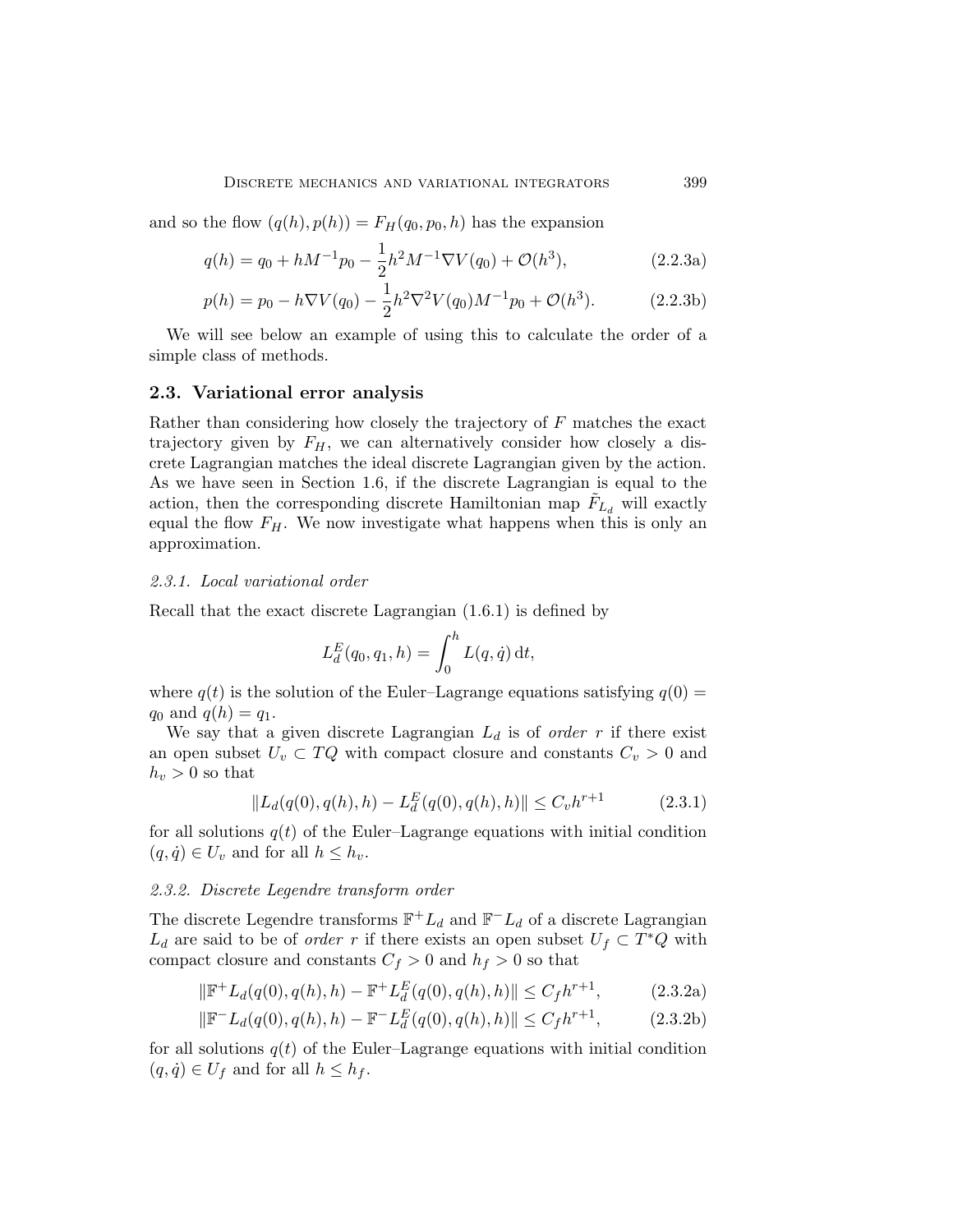The relationship between the orders of a discrete Lagrangian, its discrete Legendre transforms and its discrete Hamiltonian map is given in the following fundamental theorem.

**Theorem 2.3.1.** Given a regular Lagrangian L and corresponding Hamiltonian H, the following are equivalent for a discrete Lagrangian  $L_d$ :

- (1) the discrete Hamiltonian map for  $L_d$  is of order r,
- (2) the discrete Legendre transforms of  $L_d$  are of order r,
- (3)  $L_d$  is equivalent to a discrete Lagrangian of order r.

*Proof.* Begin by assuming that  $L_d$  is equivalent to a discrete Lagrangian of order  $r$ , and we will show that the discrete Legendre transforms are of order  $r$ . From Section 2.1.2 we know that equivalent discrete Lagrangians have the same discrete Legendre transforms, and we may thus assume without loss that  $L_d$  is itself of order r. Now note that  $(2.3.1)$  is equivalent to there existing a function  $e_v : T^*Q \times \mathbb{R} \to T^*Q$  so that

$$
L_d(q(0), q(h), h) = L_d^E(q(0), q(h), h) + h^{r+1}e_v(q(0), q(h), h)
$$

with  $||e_v(q(0), q(h), h)|| \leq C_v$  on  $U_v$ . Also, from Theorem 1.6.1 it is clear that we can parametrize the set  $U_v$  by either the initial condition  $(q, \dot{q})$  or by the endpoints  $(q(0), q(h))$ .

Taking derivatives of the above expression with respect to  $q(h)$  gives

$$
\mathbb{F}^+ L_d(q(0), q(h), h) = \mathbb{F}^+ L_d^E(q(0), q(h), h) + h^{r+1} D_2 e_v(q(0), q(h), h),
$$

and as  $e_v$  is smooth and bounded on the compact set  $\text{cl}(U_v)$ , so too is  $D_2e_v$ , giving (2.3.2a). Taking derivatives with respect to  $q(0)$  now shows that the discrete Legendre transforms of  $L_d$  are of order r.

Now assume that  $\mathbb{F}^{\dagger}L_d$  and  $\mathbb{F}^{\dagger}L_d$  are of order r, and set

$$
e_v(q(0), q(h), h) = \frac{1}{h^{r+1}} \left[ L_d(q(0), q(h), h) - L_d^E(q(0), q(h), h) \right]
$$

.

Taking derivatives with respect to  $q(0)$  and  $q(h)$  and using (2.3.2) shows that  $||D_1e_v|| \leq C_f$  and  $||D_2e_v|| \leq C_f$  on  $cl(U_f)$ , which is compact. This then implies that  $e_v(\cdot, \cdot, h)$  is itself locally bounded in its first two arguments, and so there exists a function  $d(h)$  and a constant  $C_v$  such that  $||e_v(q(0), q(h), h)-d(h)|| \leq C_v$ . This then proves that  $L_d(q(0), q(h), h)-d(h)$ has variational order  $r$ , and so  $L_d$  is equivalent to a discrete Lagrangian of order r.

We will now show the equivalence of the discrete Hamiltonian map being of order r and the discrete Legendre transforms being of order r. To do this we will make use of the following fact, which is a consequence of the implicit function theorem.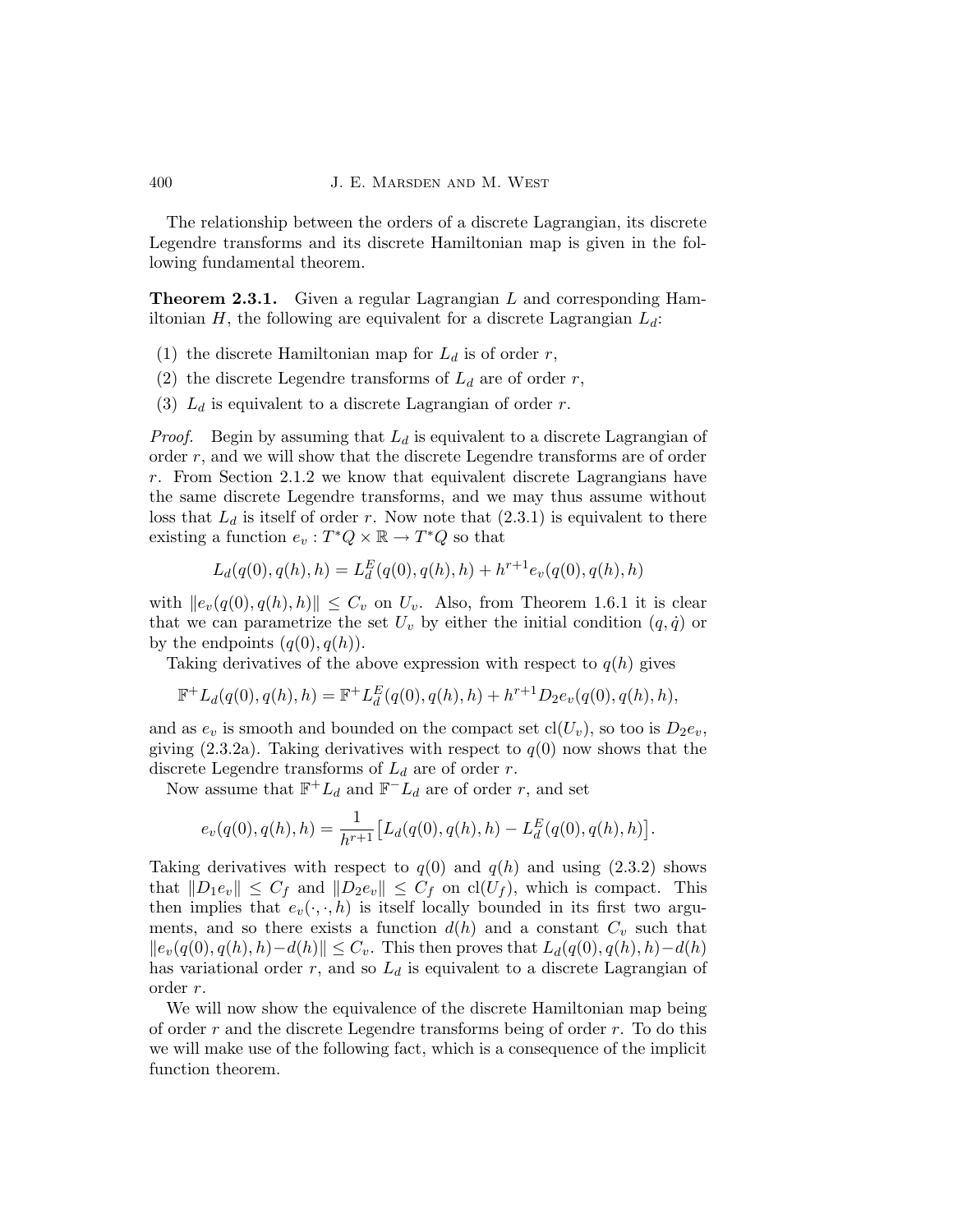Assume that we have smooth functions related by

$$
f_1(x,h) = g_1(x,h) + h^{r+1}e_1(x,h),
$$
  

$$
f_2(y,h) = g_2(y,h) + h^{r+1}e_2(y,h),
$$

with  $e_1$  and  $e_2$  bounded on some compact sets. Then we have

$$
f_2(f_1(x,h),h) = g_2(g_1(x,h),h) + h^{r+1}e_{12}(x,h),
$$
\n(2.3.3a)

$$
f_1^{-1}(y,h) = g_1^{-1}(y,h) + h^{r+1}\bar{e}_1(y,h),
$$
\n(2.3.3b)

for some functions  $e_{12}(x, h)$  and  $\bar{e}_1(y, h)$  bounded on compact sets.

Now assume that  $\mathbb{F}^{\dagger}L_d$  and  $\mathbb{F}^{\dagger}L_d$  are of order r and use Corollary 1.5.3 to write

$$
\tilde{F}_{L_d} = \mathbb{F}^+ L_d \circ (\mathbb{F}^- L_d)^{-1},
$$
\n
$$
\tilde{F}_{L_d^E} = \mathbb{F}^+ L_d^E \circ (\mathbb{F}^- L_d^E)^{-1}.
$$

Equation (2.3.3) gives the existence of a bounded function  $e_l$  such that

$$
\tilde{F}_{L_d}(q(0), q(h), h) = \tilde{F}_{L_d^E}(q(0), q(h), h) + h^{r+1} e_l(q(0), q(h), h),
$$

and thus we see that the discrete Hamiltonian map is of order r.

Finally, assume that  $\tilde{F}_{L_d^E}$  is of order r, and observe that

$$
(\mathbb{F}^{-}L_{d})^{-1}(q_{0},p_{0})=(q_{0},\pi_{Q}\circ\tilde{F}_{L_{d}}(q_{0},p_{0})),
$$

so  $(2.3.3)$  implies  $(2.3.2b)$ . But now we recall from  $(1.5.2)$  that

$$
\mathbb{F}^+L_d=\tilde{F}_{L_d}\circ \mathbb{F}^-L_d,
$$

and together with (2.3.3a) this gives (2.3.2a), showing that the discrete Legendre transforms are of order  $r$ .  $\Box$ 

#### 2.3.3. Variational order calculation

Given a discrete Lagrangian, its order can be calculated by expanding the expression for  $L_d(q(0), q(h), h)$  in a Taylor series in h and comparing this to the same expansion for the exact Lagrangian. If the series agree up to  $r$ terms then the discrete Lagrangian is of order r.

We explicitly evaluate the first few terms of the expansion of the exact discrete Lagrangian to give

$$
L_d^E(q(0), q(h), h) = hL(q, \dot{q}) + \frac{1}{2}h^2 \left(\frac{\partial L}{\partial q}(q, \dot{q}) \cdot \dot{q} + \frac{\partial L}{\partial \dot{q}}(q, \dot{q}) \cdot \ddot{q}\right) + \mathcal{O}(h^3),\tag{2.3.4}
$$

where  $q = q(0), \dot{q} = \dot{q}(0)$  and so forth. Higher derivatives of  $q(t)$  are determined by the Euler–Lagrange equations.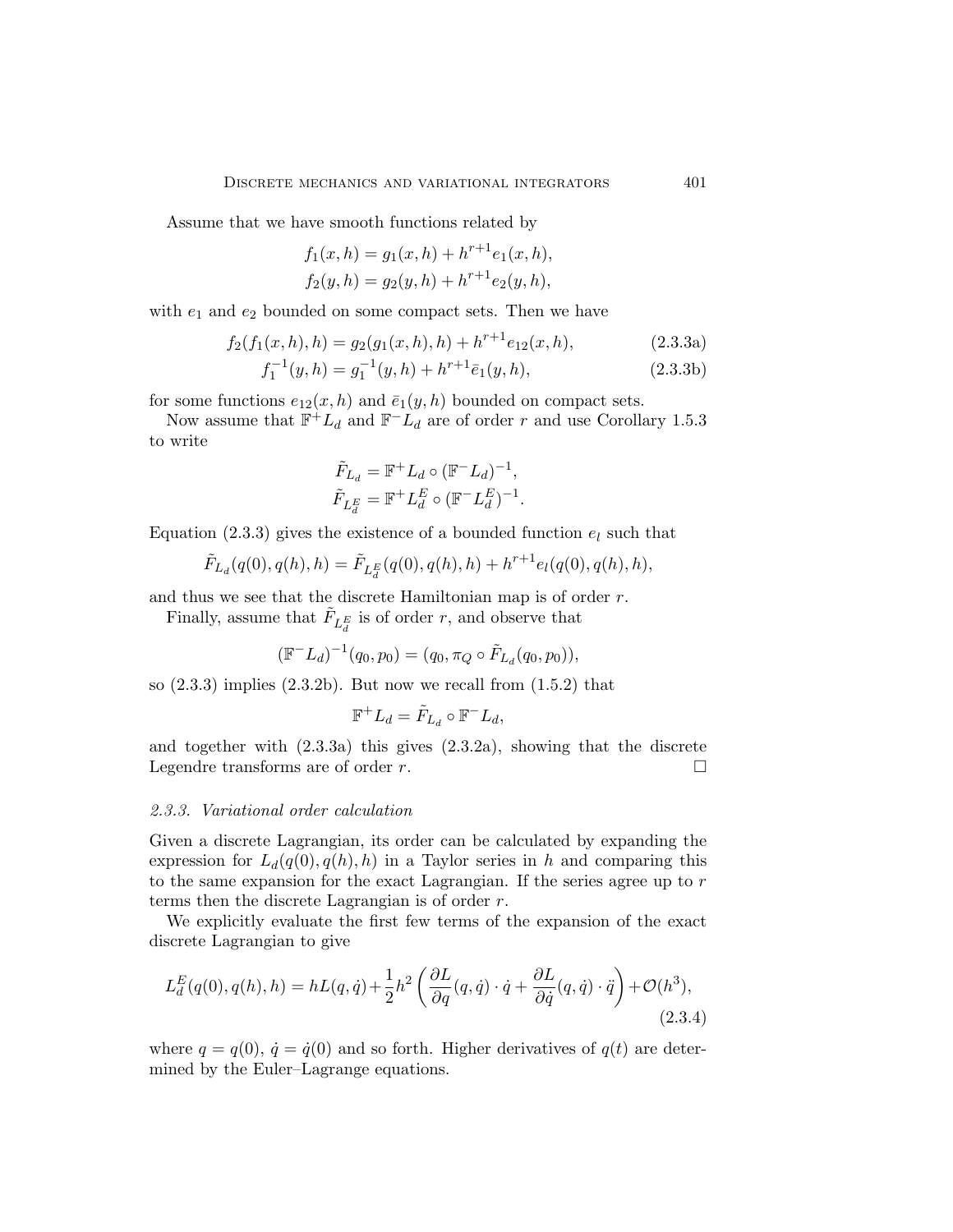Example 2.3.2. An illustrative class of discrete Lagrangian is given by

$$
L_d^{\alpha}(q_0, q_1, h) = hL\left((1-\alpha)q_0 + \alpha q_1, \frac{q_1 - q_0}{h}\right)
$$

for some parameter  $\alpha \in [0,1]$ . Calculating the expansion in h gives

$$
L_d^{\alpha}(q(0), q(h), h) = hL(q, \dot{q}) + \frac{1}{2}h^2 \left(2\alpha \frac{\partial L}{\partial q}(q, \dot{q}) \cdot \dot{q} + \frac{\partial L}{\partial \dot{q}}(q, \dot{q}) \cdot \ddot{q}\right) + \mathcal{O}(h^3).
$$

Comparing this to the expansion (2.3.4) for the exact discrete Lagrangian shows that the method is second-order if and only if  $\alpha = 1/2$ ; otherwise it is only consistent.

Calculating the discrete Hamiltonian map for  $L(q, \dot{q}) = \frac{1}{2}$  $\frac{1}{2}\dot{q}^T M \dot{q} - V(q)$ gives the integrator  $\tilde{F}_{L_d}^{\alpha}$ :  $(q_0, p_0) \mapsto (q_1, p_1)$  defined implicitly by the relations

$$
\frac{q_1 - q_0}{h} = M^{-1} \left( \alpha p_0 + (1 - \alpha) p_1 \right),\tag{2.3.5a}
$$

$$
\frac{p_1 - p_0}{h} = -\nabla V ((1 - \alpha)q_0 + \alpha q_1).
$$
 (2.3.5b)

Note that this method is explicit for  $\alpha = 0$  or  $\alpha = 1$  and that it is simply the midpoint rule for  $\alpha = 1/2$ . Expanding (2.3.5) in h gives

$$
q_1 = q_0 + hM^{-1}p_0 - (1 - \alpha)h^2 \nabla V(q_0) + \mathcal{O}(h^3),
$$
  
\n
$$
p_1 = p_0 - h\nabla V(q_0) - \alpha h^2 \nabla^2 V(q_0) M^{-1} p_0 + \mathcal{O}(h^3),
$$

and comparing this to the expansion (2.2.3) of the true flow shows that the method is second-order if and only if  $\alpha = 1/2$ , and otherwise it is only consistent.

The local error and the discrete Lagrangian error thus agree, as expected.  $\Diamond$ 

Example 2.3.3. As the expansions of discrete Lagrangians are linear in  $L_d$ , if we take the symmetrized discrete Lagrangian

$$
L_d^{\text{sym},\alpha} = \frac{1}{2}L_d^{\alpha} + \frac{1}{2}L_d^{1-\alpha},
$$

then the expansion will agree with that of the exact discrete Lagrangian up to terms of order  $h^2$ , so it gives a method that is second-order for any  $\alpha$ .  $\diamond$ 

# 2.4. The adjoint of a method and symmetric methods

For a one-step method  $F: T^*Q \times \mathbb{R} \to T^*Q$  the *adjoint method* is  $F^*$ :  $T^*Q \times \mathbb{R} \to T^*Q$  defined by

$$
(F^*)^h \circ F^{-h} = \text{Id};\tag{2.4.1}
$$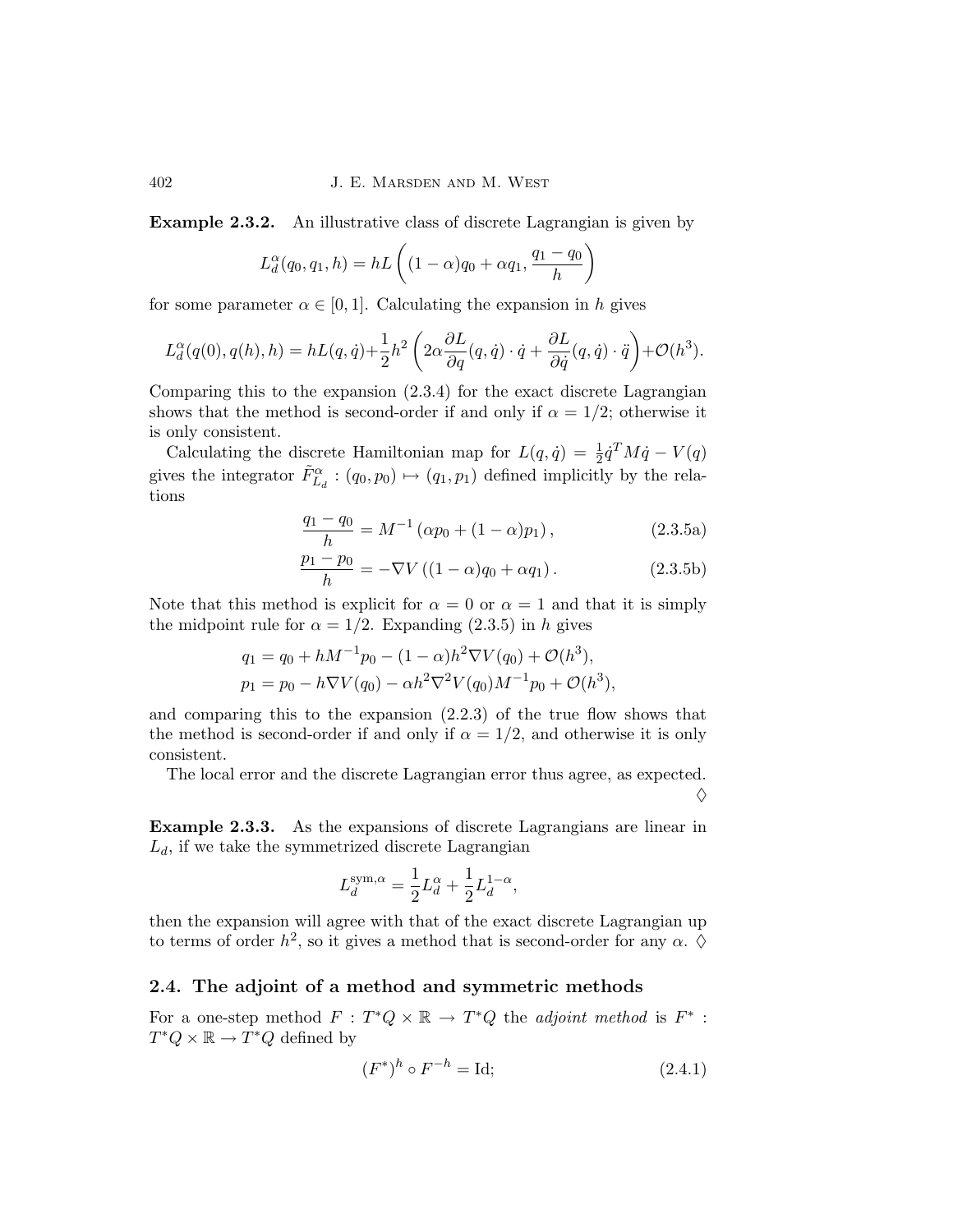that is,  $(F^*)^h = (F^{-h})^{-1}$ . The method F is said to be self-adjoint if  $F^* = F$ . Note that we always have  $F^{**} = F$ .

Given a discrete Lagrangian  $L_d: Q \times Q \times \mathbb{R} \to \mathbb{R}$ , we define the *adjoint* discrete Lagrangian to be  $L_d^*: Q \times Q \times \mathbb{R} \to \mathbb{R}$  defined by

$$
L_d^*(q_0, q_1, h) = -L_d(q_1, q_0, -h).
$$
\n(2.4.2)

The discrete Lagrangian  $L_d$  is said to be *self-adjoint* if  $L_d^* = L_d$ . Note that  $L_d^{**} = L_d$  for any  $L_d$ .

**Theorem 2.4.1.** If the discrete Lagrangian  $L_d$  has discrete Hamiltonian map  $\tilde{F}_{L_d}$  then the adjoint  $L_d^*$  of the discrete Lagrangian has discrete Hamiltonian map equal to the adjoint map, so that  $\tilde{F}_{L_d^*} = \tilde{F}_{L_d}^*$ . If the discrete Lagrangian is self-adjoint then the method is self-adjoint. Conversely, if the method is self-adjoint then the discrete Lagrangian is equivalent to a self-adjoint discrete Lagrangian.

*Proof.* Consider discrete Lagrangians  $L_d$  and  $L_d^*$  and the corresponding discrete Hamiltonian maps  $\tilde{F}_{L_d}$  and  $\tilde{F}_{L_d^*}$ . For  $\tilde{F}_{L_d}$  and  $\tilde{F}_{L_d^*}$  to be adjoint, the definition (2.4.1) requires that  $\tilde{F}_{L_d}(q_0, p_0, -h) = (q_1, p_1)$  and  $\tilde{F}_{L_d}(q_1, p_1, h) =$  $(q_0, p_0)$  for all  $(q_0, p_0)$ . In terms of the generating functions this is

$$
p_0 = -D_1 L_d(q_0, q_1, -h),
$$
  
\n
$$
p_1 = D_2 L_d(q_0, q_1, -h),
$$
  
\n
$$
p_1 = -D_1 L_d^*(q_1, q_0, h),
$$
  
\n
$$
p_0 = D_2 L_d^*(q_1, q_0, h).
$$
\n(2.4.3)

Equating the expressions for  $p_0$  and  $p_1$  shows that this, in turn, is equivalent to

$$
-D_1 L_d(q_0, q_1, -h) = D_2 L_d^*(q_1, q_0, h),
$$
  
\n
$$
D_2 L_d(q_0, q_1, -h) = D_1 L_d^*(q_1, q_0, h).
$$
\n(2.4.4)

Now, if  $L_d$  and  $L_d^*$  are mutually adjoint, then the definition (2.4.2) implies  $(2.4.4)$  and so  $(2.4.3)$ , thus establishing that  $\tilde{F}_{L_d}$  and  $\tilde{F}_{L_d^*}$  must also be mutually adjoint, which is written  $\tilde{F}_{L_d^*} = \tilde{F}_{L_d}^*$ . Note that this implies that  $\tilde{F}_{L_d^*}^* = \tilde{F}_{L_d}.$ 

If  $L_d$  is self-adjoint and so  $L_d = L_d^*$ , then this immediately gives that  $\tilde{F}_{L_d} = \tilde{F}_{L_d}^*$  and so  $\tilde{F}_{L_d}$  is also self-adjoint.

Conversely, if  $\tilde{F}_{L_d}$  and  $\tilde{F}_{L_d^*}$  are adjoint, then (2.4.1) implies (2.4.3) which implies (2.4.4). As this simply states that the derivatives of  $L_d$  and  $L_d^*$  with respect to  $q_0$  and  $q_1$  satisfy the requirement  $(2.4.2)$  for adjointness it follows that  $L_d$  and  $L_d^*$  are mutually adjoint up to the addition of a function of h. Symmetry of  $\tilde{F}_{L_d}$  thus implies symmetry of  $L_d$  up to a function of h, and so  $L_d$  is equivalent to a self-adjoint discrete Lagrangian.  $\Box$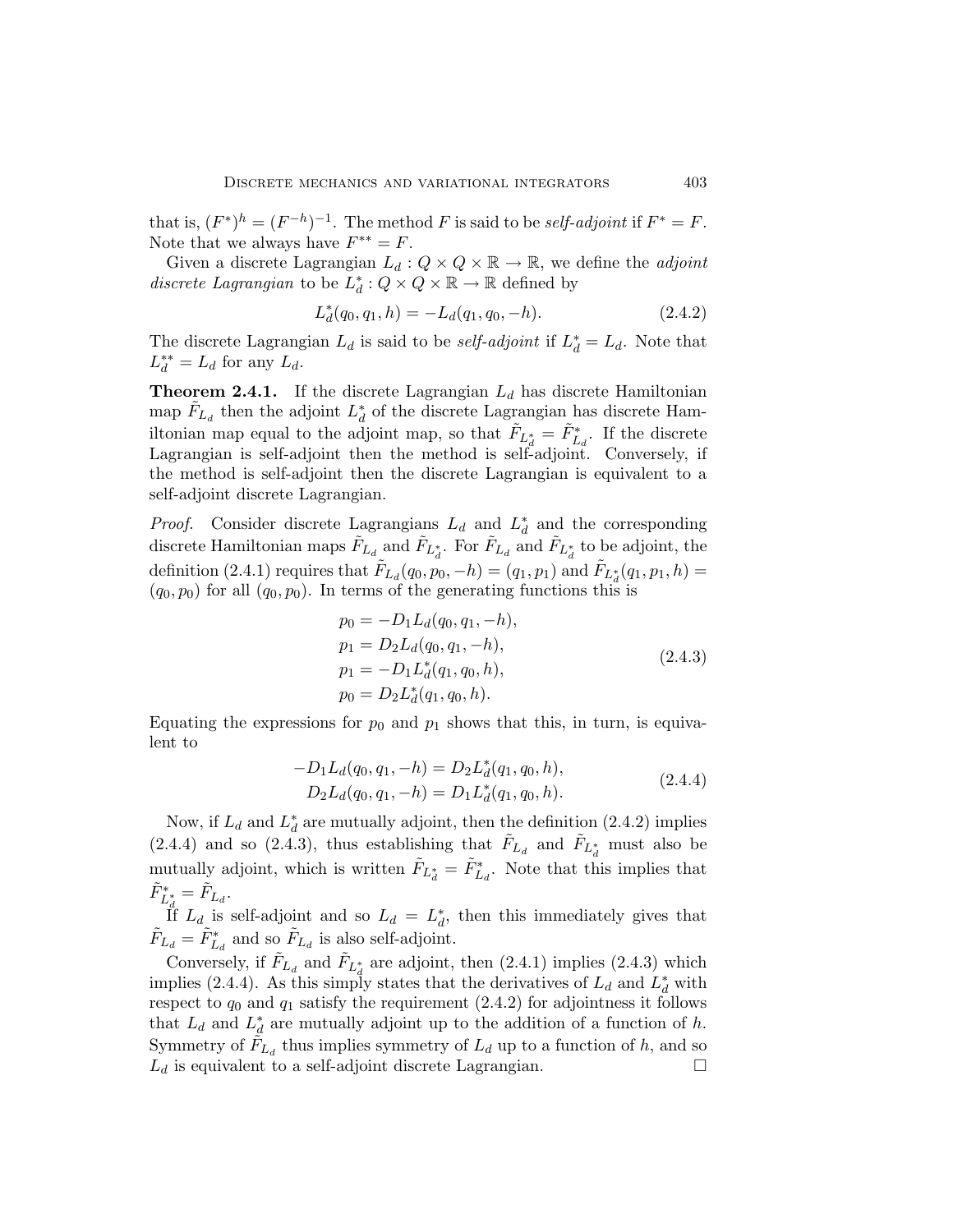### 2.4.1. Exact discrete Lagrangian is self-adjoint

It is easy to verify that the exact discrete Lagrangian (1.6.1) is self-adjoint. This can be done either directly from the definition (2.4.2), or by realizing that the exact flow map  $F_H$  generated by  $L_d^E$  satisfies (2.4.1), and then using Theorem 2.4.1.

#### 2.4.2. Order of adjoint methods

To relate the expansions of  $L_d$  and its adjoint in terms of h, it is necessary to work with the modified form

$$
L_d^*[q(-h/2), q(h/2), h) = -L_d(q(h/2), q(-h/2), -h),
$$

which can be used in the same way as  $L_d^*(q(0), q(h), h) = -L_d(q(h), q(0), -h)$ . From this it is clear that the expansion of  $L_d^*$  is the negative of the expansion of  $L_d$  with h replaced by  $-h$ . In other words, if  $L_d$  has expansion

$$
L_d(h) = hL_d^{(1)} + \frac{1}{2}h^2L_d^{(2)} + \frac{1}{6}h^3L_d^{(3)} + \cdots
$$

then  $L_d^*$  will have expansion

$$
L_d^*(h) = -(-h)L_d^{(1)} - \frac{1}{2}(-h)^2 L_d^{(2)} - \frac{1}{6}(-h)^3 L_d^{(3)} - \cdots
$$
  
=  $hL_d^{(1)} - \frac{1}{2}h^2 L_d^{(2)} + \frac{1}{6}h^3 L_d^{(3)} - \cdots$ 

and so the series agree on odd terms and are opposite on even terms.

This shows that the order of the adjoint discrete Lagrangian  $L_d^*$  is the same as the order of  $L_d$ . Furthermore, if  $L_d$  is self-adjoint, then all the even terms in its expansion must be zero, showing that self-adjoint discrete Lagrangians are necessarily of even order (the first nonzero term, which is  $r+1$ , must be odd).

These same conclusions can be also be reached by working with the discrete Hamiltonian map, and showing that its adjoint has the same order as it, and that it is of even order whenever it is self-adjoint. Theorems 2.4.1 and 2.3.1 then give the corresponding statements for the discrete Lagrangians.

Example 2.4.2. Perhaps the simplest example of adjoint discrete Lagrangians is the pair

$$
L_d(q_0, q_1, h) = hL\left(q_0, \frac{q_1 - q_0}{h}\right),
$$
  

$$
L_d^*(q_0, q_1, h) = hL\left(q_1, \frac{q_1 - q_0}{h}\right),
$$

which clearly satisfy (2.4.2). For a Lagrangian of the form  $L = \frac{1}{2}$  $\frac{1}{2}\dot{q}^TM\dot{q}$  –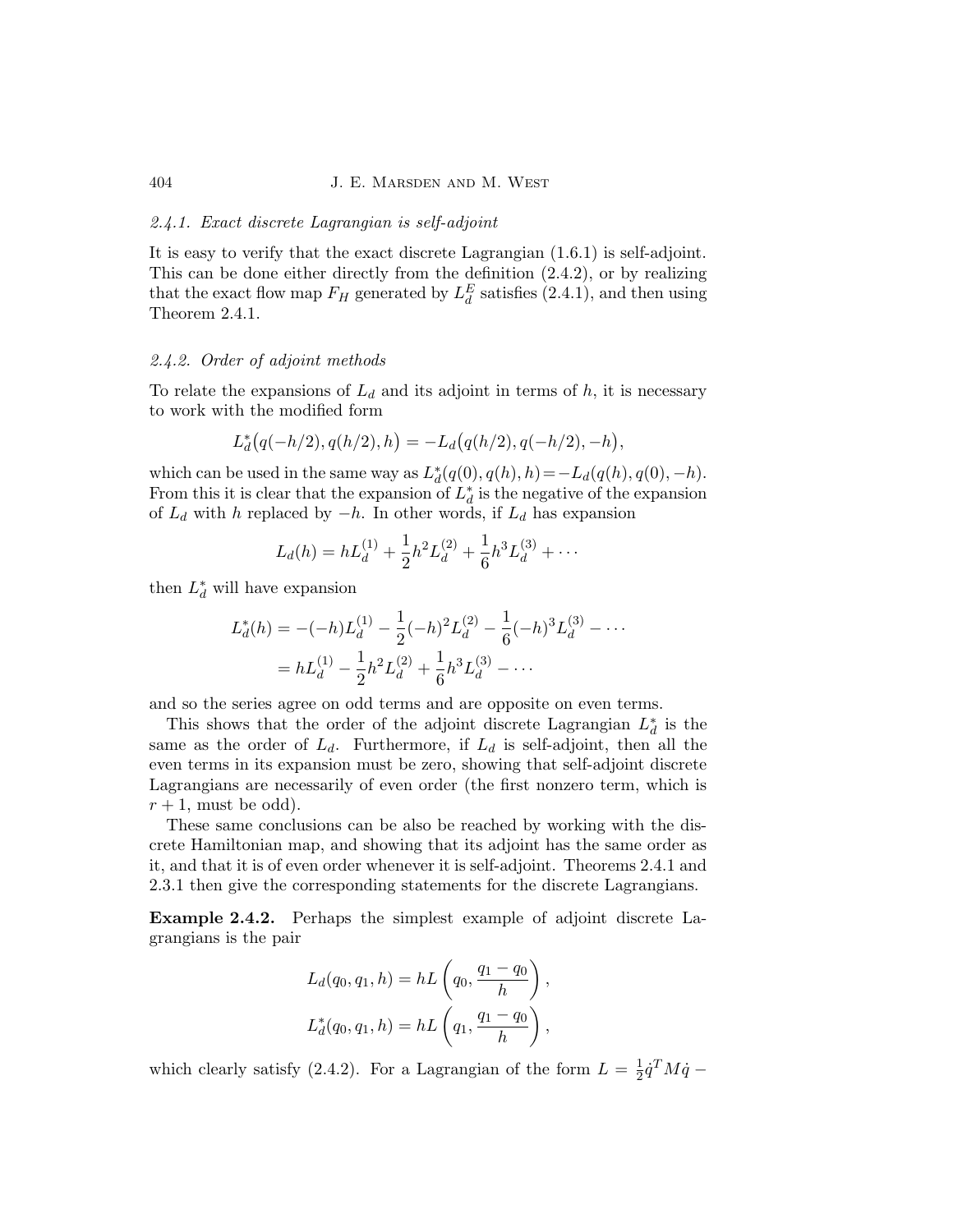$V(q)$  these two discrete Lagrangians produce the methods  $\tilde{F}_{L_d}$  and  $\tilde{F}_{L_d^*}$ given by

$$
\tilde{F}_{L_d} \begin{cases}\nq_1 = q_0 + hM^{-1}p_1, \\
p_1 = p_0 - h\nabla V(q_0), \\
\tilde{F}_{L_d^*} \begin{cases}\nq_1 = q_0 + hM^{-1}p_0, \\
p_1 = p_0 - h\nabla V(q_1).\n\end{cases}
$$

In the terminology of Hairer (1998) these are the two types of symplectic Euler. We can now explicitly compute:

$$
(\tilde{F}_{L_d^*})^h \circ (\tilde{F}_{L_d})^{(-h)}(q_0, p_0) = \tilde{F}_{L_d^*}(q_0 + hM^{-1}p_1, p_0 - h\nabla V(q_0), h)
$$
  
= (q\_0, p\_0),

which shows that  $\tilde{F}_{L_d}$  and  $\tilde{F}_{L_d^*}$  are indeed mutually adjoint.

Example 2.4.3. The discrete Lagrangians in the previous example are just  $L_d^{\alpha}$  for  $\alpha = 0$  and  $\alpha = 1$ , respectively. Extending this gives  $(L_d^{\alpha})^* =$  $L_d^{1-\alpha}$  $\frac{d^{1-\alpha}}{d}$ , which shows that the midpoint rule (given by  $\alpha = 1/2$ ) is self-adjoint. From this it is also clear that the symmetrized versions  $L_d^{\text{sym},\alpha}$  $d_d^{\text{sym},\alpha}$  are self-adjoint for all  $\alpha$ .

# 2.5. Composition methods

We now consider how to combine several discrete Lagrangians together to obtain a new discrete Lagrangian with higher order, or some other desirable property. The resulting discrete Hamiltonian map will be the composition of the maps of the component discrete Lagrangians. References on composition methods include Yoshida (1990), Qin and Zhu (1992), McLachlan (1995) and Murua and Sanz-Serna (1999).

The strength of the composition methodology can be illustrated by a few simple examples. Given a one-step method  $F: T^*Q \times \mathbb{R} \to T^*Q$  with corresponding adjoint  $F^*$ , then the method  $\hat{F}^h = F^{\hat{h}/2} \circ (F^*)^{h/2}$  will be self-adjoint and have order at least equal to that of  $F$ . Furthermore, for a self-adjoint method  $F$  with order  $r$ , which we recall must be even, the method  $\hat{F}^h = F^{\gamma h} \circ F^{(1-2\gamma)h} \circ F^{\gamma h}$  with the constant  $\gamma = (2 - 2^{1/(r+1)})^{-1}$ will have order  $r + 2$ . This thus provides a simple way to derive methods of arbitrarily high order starting from a given low-order method. See the above references for details and more complicated examples.

Consider now discrete Lagrangians  $L_d^i$  and time-step fractions  $\gamma^i$  for  $i =$ 1,..., s satisfying  $\sum_{i=1}^{s} \gamma^{i} = 1$ . Note that the  $\gamma^{i}$  may each be positive or negative. We now give three equivalent interpretations of composition discrete Lagrangians.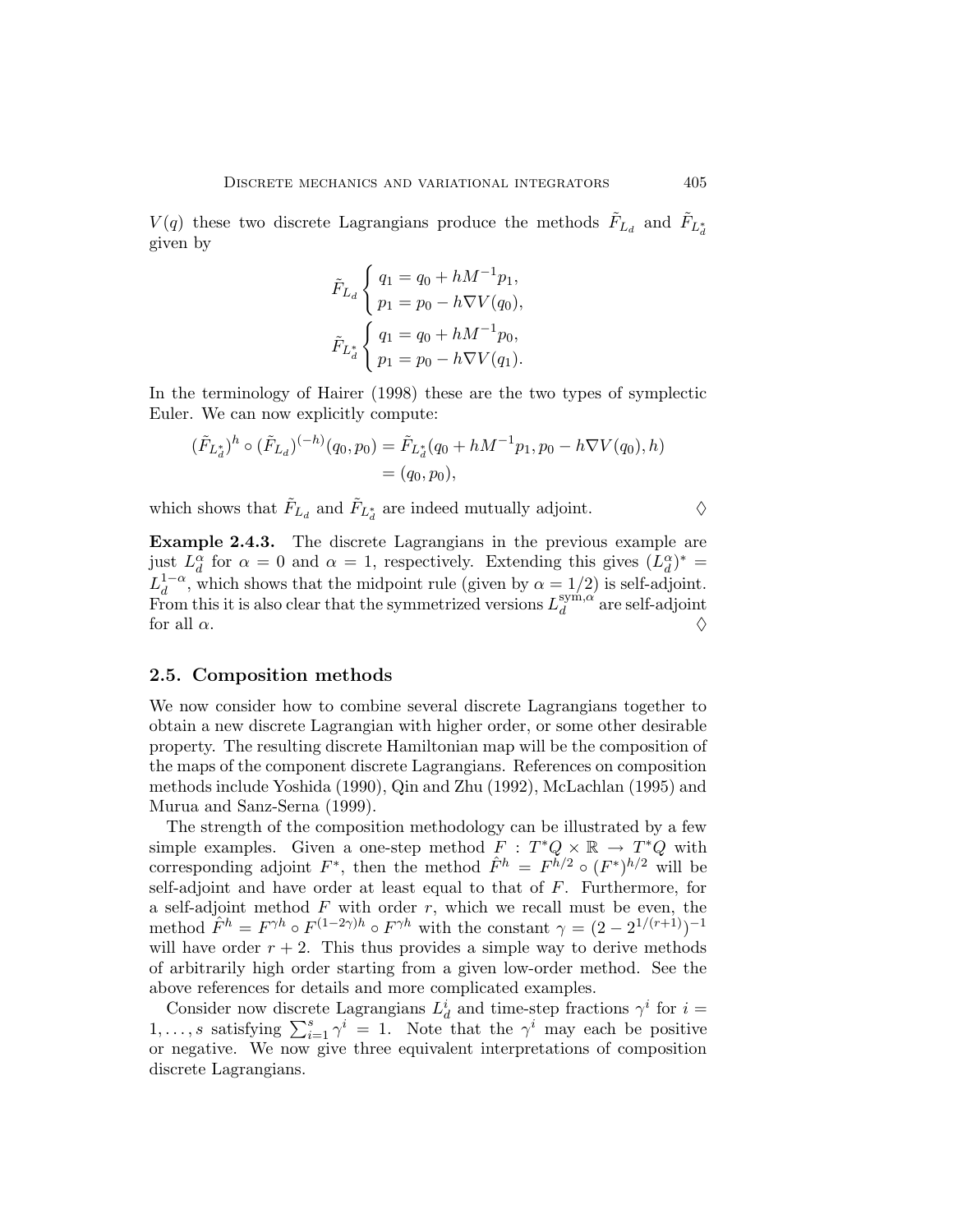#### 2.5.1. Multiple steps

Begin by taking a discrete trajectory  $\{q_k\}_{k=0}^N$ , dividing each step  $(q_k, q_{k+1})$ into s substeps  $(q_k = q_k^0, q_k^1, q_k^2, \dots, q_k^s = q_{k+1}^s)$ . Rather than using the same discrete Lagrangian for each step, as we have previously always assumed, we will now use the different  $L_d^i$  on each substep in turn.

This is equivalent to taking the discrete action sum to be

$$
\mathfrak{G}_d\big(\{(q_k = q_k^0, \dots, q_k^s = q_{k+1})\}_{k=1}^N\big) = \sum_{k=0}^N \sum_{i=1}^s L_d^i(q_k^{i-1}, q_k^i, \gamma^i h). \tag{2.5.1}
$$

The discrete Euler–Lagrange equations, resulting from requiring that this be stationary, pair neighbouring discrete Lagrangians together to give

$$
D_2 L_d^i(q_k^{i-1}, q_k^i, \gamma^i h) + D_1 L_d^{i+1}(q_k^i, q_k^{i+1}, \gamma^{i+1} h) = 0,
$$
\n
$$
i = 1, \dots, s-1,
$$
\n(2.5.2a)

$$
D_2 L_d^s(q_k^{s-1}, q_k^s, \gamma^s h) + D_1 L_d^1(q_{k+1}^0, q_{k+1}^1, \gamma^1 h) = 0,
$$
\n(2.5.2b)

where the steps are joined with  $q_k^s = q_{k+1}^0$ .

Considering the  $L_d^i$  as generating functions for the discrete Hamiltonian maps  $\tilde{F}_{L_d^i}$  shows that this is simply taking a step with  $\tilde{F}_{L_d^1}$  of length  $\gamma^1 h$ , followed by a step with  $\tilde{F}_{L_d}$  of length  $\gamma^2 h$ , and so on. The map over the entire time-step is thus the composition of the maps

$$
\tilde{F}^{\gamma^{sh}}_{L^s_d}\circ\cdots\circ\tilde{F}^{\gamma^{2}h}_{L^2_d}\circ\tilde{F}^{\gamma^{1}h}_{L^1_d}
$$

# 2.5.2. Single step, multiple substeps

We now combine the discrete Lagrangians on each step into one multipoint discrete Lagrangian defined by

$$
L_d(q_k^0, q_k^1, \dots, q_k^s, h) = \sum_{i=1}^s L_d^i(q_k^{i-1}, q_k^i, \gamma^i h), \qquad (2.5.3)
$$

.

and we define the discrete action sum over the entire trajectory to be

$$
\mathfrak{G}_d\big(\{(q_k = q_k^0, \dots, q_k^s = q_{k+1})\}_{k=1}^N\big) = \sum_{k=0}^N L_d(q_k^0, q_k^1, \dots, q_k^s, h), \qquad (2.5.4)
$$

which is clearly equal to  $(2.5.1)$ .

Requiring that  $\mathfrak{G}_d$  be stationary gives the extended set of discrete Euler– Lagrange equations

$$
D_i L_d(q_k^0, q_k^1, \dots, q_k^s, h) = 0 \qquad i = 2, \dots, s \tag{2.5.5a}
$$

 $D_{s+1}L_d(q_k^0, q_k^1, \dots, q_k^s, h) + D_1L_d(q_{k+1}^0, q_{k+1}^1, \dots, q_{k+1}^s, h) = 0, \quad (2.5.5b)$ 

which are equivalent to (2.5.2a) and (2.5.2b), respectively.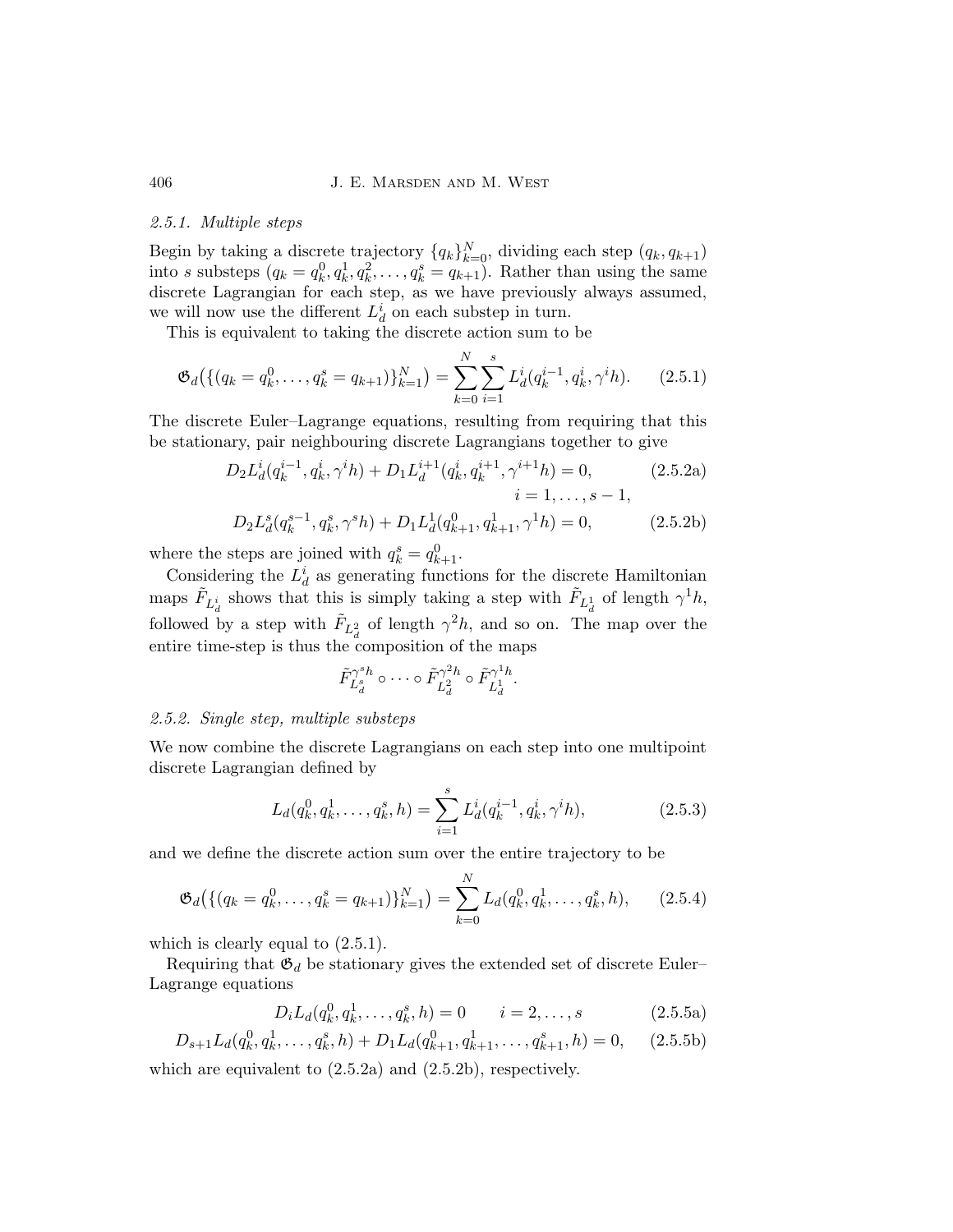#### 2.5.3. Single step

Finally, we form a standard discrete Lagrangian which is equivalent to the above methods. Set the composition discrete Lagrangian to be

$$
L_d(q_k, q_{k+1}, h) = \underset{(q_k^1, \dots, q_k^{s-1})}{\text{ext}} L_d(q_k = q_k^0, q_k^1, q_k^2, \dots, q_k^{s-1}, q_k^s = q_{k+1}, h)
$$
\n
$$
(2.5.6)
$$

which is the multipoint discrete Lagrangian defined above, evaluated on the trajectory within the step which solves (2.5.5a).

Note that the derivatives of this discrete Lagrangian satisfy

$$
D_1L_d(q_k, q_{k+1}, h) = D_1L_d(q_k, q_k^1, q_k^2, \dots, q_k^{s-1}, q_{k+1}, h)
$$
  
+ 
$$
\sum_{i=1}^{s-1} D_iL_d(q_k, q_k^1, q_k^2, \dots, q_k^{s-1}, q_{k+1}, h) \cdot \frac{\partial q_k^i}{\partial q_k}
$$
  
= 
$$
D_1L_d(q_k, q_k^1, q_k^2, \dots, q_k^{s-1}, q_{k+1}, h)
$$
  
= 
$$
D_1L_d^1(q_k, q_k^1, \gamma^1 h)
$$

using (2.5.5a), and similarly

$$
D_2L_d(q_k, q_{k+1}, h) = D_{s+1}L_d(q_k, q_k^1, q_k^2, \dots, q_k^{s-1}, q_{k+1}, h)
$$
  
= 
$$
D_2L_d^s(q_k^{s-1}, q_{k+1}, \gamma^s h).
$$

This gives the following theorem.

**Theorem 2.5.1.** Take discrete Lagrangians  $L_d^i$  and time-step fractions  $\gamma^i$ for  $i = 1, \ldots, s$  satisfying  $\sum_{i=1}^{s} \gamma^{i} = 1$ . Define the composition discrete Lagrangian  $L_d$  by (2.5.6). Then the discrete Hamiltonian map  $\tilde{F}_{L_d}$  is

$$
\tilde{F}_{L_d}^h = \tilde{F}_{L_d}^{\gamma^sh} \circ \cdots \circ \tilde{F}_{L_d}^{\gamma^2h} \circ \tilde{F}_{L_d}^{\gamma^1h}
$$

formed by the composition of the discrete Hamiltonian maps for each  $L_d^i$ .

*Proof.* The equations that define  $\tilde{F}_{L_d}$  are

$$
p_k = -D_1 L_d(q_k, q_{k+1}, h) = -D_1 L_d^1(q_k, q_k^1, \gamma^1 h),
$$
  

$$
p_{k+1} = D_2 L_d(q_k, q_{k+1}, h) = D_2 L_d^s(q_k^{s-1}, q_{k+1}, \gamma^s h),
$$

together with  $(2.5.5a)$ , which is equivalent to  $(2.5.2a)$ , which we write as

$$
p_k^i = D_2 L_d^i(q_k^{i-1}, q_k^i, \gamma^i h) = -D_1 L_d^{i+1}(q_k^i, q_k^{i+1}, \gamma^{i+1} h)
$$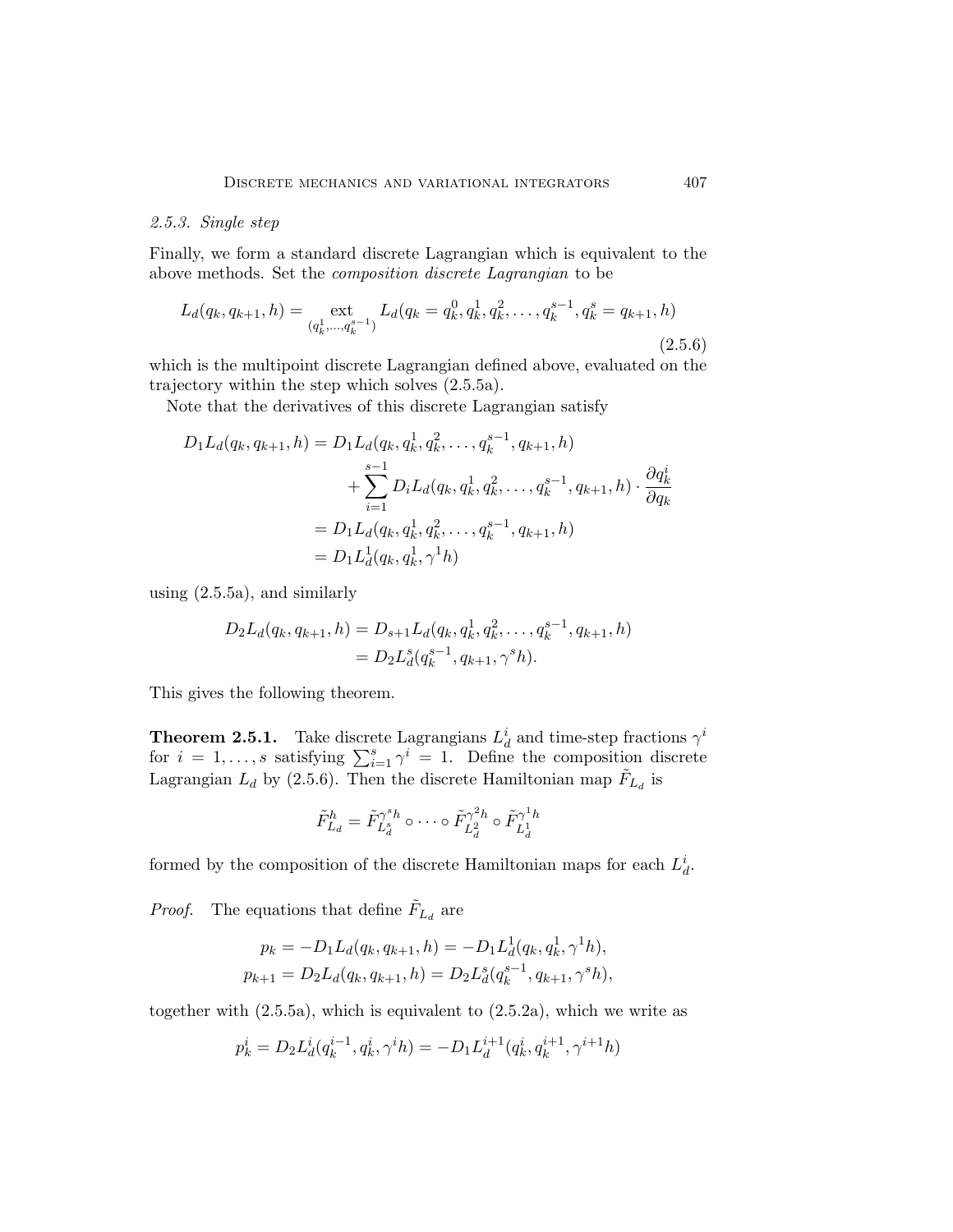for  $i = 1, ..., s - 1$ . Setting  $p_k^0 = p_k$  and  $p_k^s = p_{k+1}$ , we can group these to give

$$
p_k^{i-1} = -D_1 L_d^i(q_k^{i-1}, q_k^i, \gamma^i h),
$$
  

$$
p_k^i = D_2 L_d^i(q_k^{i-1}, q_k^i, \gamma^i h),
$$

for  $i = 1, \ldots, s$ , which are the definition of  $\tilde{F}_{L^s}^{\gamma^s h}$  $\tilde{L}^{\gamma^sh}_d \circ \cdots \circ \tilde{F}^{\gamma^2 h}_{L^2_d}$  $\tilde{L}_d^{2~h} \circ \tilde{F}_{L_d^1}^{\gamma^1 h}$  $L_d^{\gamma}$ <sup>n</sup>, thus giving the required equivalence.

# 2.6. Examples of variational integrators

In this section we will consider a number of standard symplectic methods and show how to write them as variational integrators. Recall that we are assuming that Q is a linear space with inner product  $\langle \cdot, \cdot \rangle$  and corresponding norm  $\|\cdot\|$ . We will always assume that the Lagrangian  $L : TQ \to \mathbb{R}$  is regular, so that it has a corresponding Hamiltonian  $H : T^*Q \to \mathbb{R}$ . In addition, we will sometimes consider the Lagrangian composed of a kinetic and a potential energy, so that it is of the form  $L(q, \dot{q}) = \frac{1}{2}$  $\frac{1}{2}\dot{q}^T M \dot{q} - V(q)$ where  $M$  is a positive-definite symmetric matrix.

# 2.6.1. Midpoint rule

Given a Hamiltonian system  $H: T^*Q \to \mathbb{R}$ , the midpoint rule is an integrator  $F^h: (q_0, p_0) \mapsto (q_1, p_1)$ . Setting  $z_0 = (q_0, p_0)$  and  $z_1 = (q_1, p_1)$  the map is defined implicitly by the relation

$$
\frac{z_1 - z_0}{h} = X_H \left( \frac{z_1 + z_0}{2} \right),
$$

where  $X_H$  is the Hamiltonian vector field. Writing the two components separately gives

$$
\frac{q_1 - q_0}{h} = \frac{\partial H}{\partial p} \left( \frac{q_1 + q_0}{2}, \frac{p_1 + p_0}{2} \right),
$$
 (2.6.1a)

$$
\frac{p_1 - p_0}{h} = -\frac{\partial H}{\partial p} \left( \frac{q_1 + q_0}{2}, \frac{p_1 + p_0}{2} \right).
$$
 (2.6.1b)

The symplectic nature of the midpoint rule is often explained by using the Cayley transform (this remark is due, as far as we know, to Krishnaprasad and J. C. Simo; see, for example, Austin, Krishnaprasad and Wang (1993), Simo, Tarnow and Wong (1992) and Simo and Tarnow (1992), and related papers). See Marsden (1999) for an exposition of this method.

To write the midpoint rule as a variational integrator, assume that  $H$ is regular and that  $L$  is the corresponding regular Lagrangian defined by (1.4.4). Define the discrete Lagrangian

$$
L_d^{\frac{1}{2}}(q_0, q_1, h) = hL\left(\frac{q_1 + q_0}{2}, \frac{q_1 - q_0}{h}\right).
$$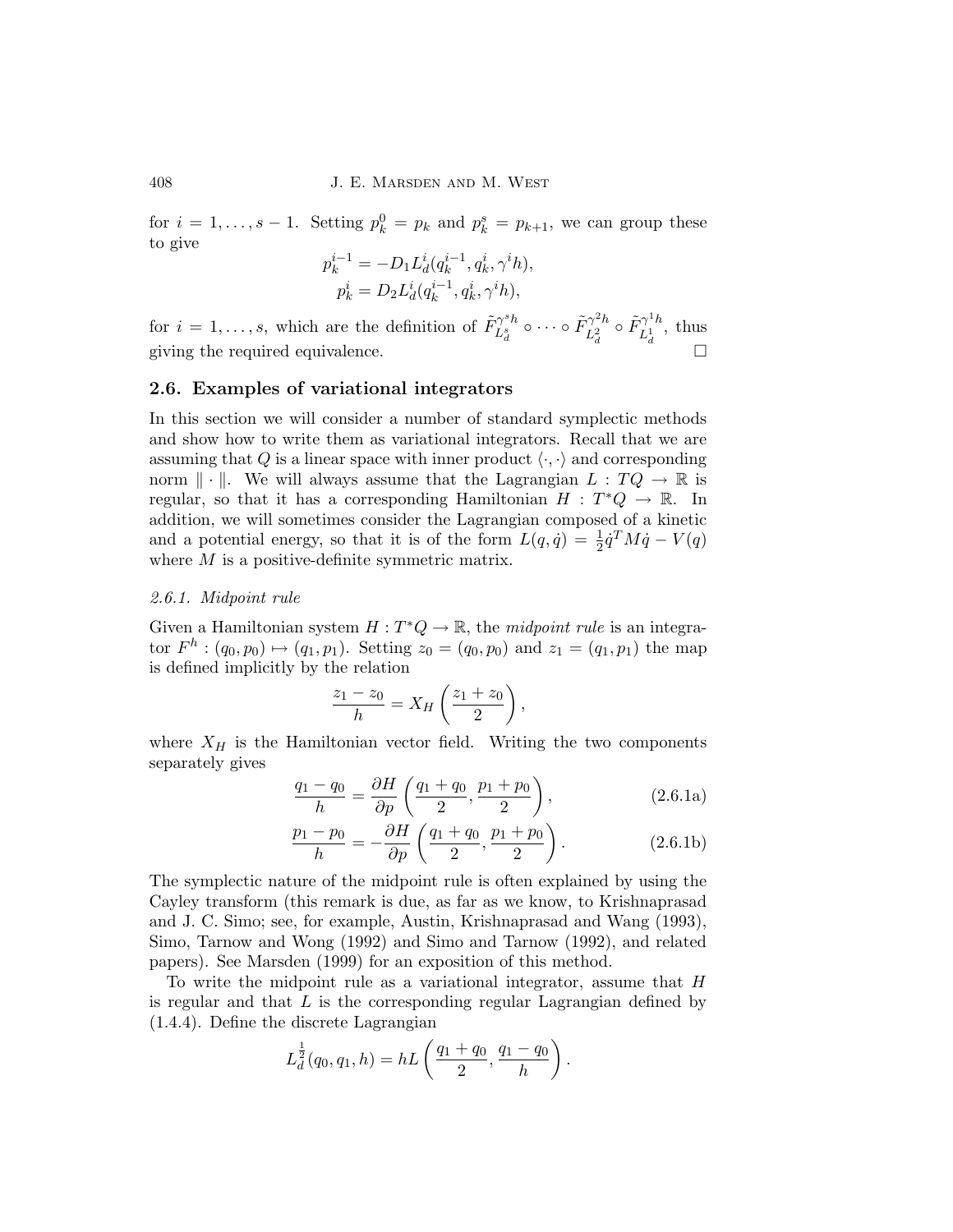Evaluating the expressions (1.5.4) for the discrete Hamiltonian map gives

$$
p_0 = -\frac{h}{2} \frac{\partial L}{\partial q} \left( \frac{q_1 + q_0}{2}, \frac{q_1 - q_0}{h} \right) + \frac{\partial L}{\partial \dot{q}} \left( \frac{q_1 + q_0}{2}, \frac{q_1 - q_0}{h} \right),
$$
  

$$
p_1 = \frac{h}{2} \frac{\partial L}{\partial q} \left( \frac{q_1 + q_0}{2}, \frac{q_1 - q_0}{h} \right) + \frac{\partial L}{\partial \dot{q}} \left( \frac{q_1 + q_0}{2}, \frac{q_1 - q_0}{h} \right),
$$

and subtracting and adding these two equations produces

$$
\frac{p_1 - p_0}{h} = \frac{\partial L}{\partial q} \left( \frac{q_1 + q_0}{2}, \frac{q_1 - q_0}{h} \right),
$$
\n
$$
\frac{p_1 + p_0}{2} = \frac{\partial L}{\partial \dot{q}} \left( \frac{q_1 + q_0}{2}, \frac{q_1 - q_0}{h} \right).
$$
\n(2.6.2)

The second of these equations is simply the statement that

$$
\left(\frac{q_1+q_0}{2}, \frac{p_1+p_0}{2}\right) = \mathbb{F}L\left(\frac{q_1+q_0}{2}, \frac{q_1-q_0}{h}\right),\,
$$

and so using  $(1.4.5a)$  shows that  $(2.6.2)$  is equivalent to  $(2.6.1b)$ , while  $(1.4.5c)$  gives  $(2.6.1a)$ .

For regular Lagrangian systems, the midpoint discrete Lagrangian  $L_d^{1/2}$ d thus has discrete Hamiltonian map which is the midpoint rule on  $T^*Q$  for the corresponding Hamiltonian system.

### 2.6.2. Störmer-Verlet

The Verlet method (Verlet 1967) (also known as Störmer's rule) was originally formulated for molecular dynamics problems and remains popular in that field. The derivation of Verlet as a variational integrator is in Wendlandt and Marsden (1997a) and is implicitly in Gillilan and Wilson (1992) as well.

Verlet is usually written for systems of the form  $L(q, \dot{q}) = \frac{1}{2} \dot{q}^T M \dot{q} - V(q)$ , vertet is usually written for systems of the form  $L(q, q) = \frac{1}{2}q^{-1M}q - V(q)$ ,<br>and was originally formulated as a map  $Q \times Q \to Q \times Q$  given by  $(q_k, q_{k+1}) \mapsto$  $(q_{k+1}, q_{k+2})$  with

$$
q_{k+1} = 2q_k - q_{k-1} + h^2 a_k,
$$

where we use the notation  $a_k = M^{-1}(-\nabla V(q_k))$ . As can be readily seen, this is just the discrete Lagrangian map  $F_{L_d}: Q \times Q \to Q \times Q$  for either of

$$
L_d^0(q_0, q_1, h) = hL\left(q_0, \frac{q_1 - q_0}{h}\right),
$$
  

$$
L_d^1(q_0, q_1, h) = hL\left(q_1, \frac{q_1 - q_0}{h}\right),
$$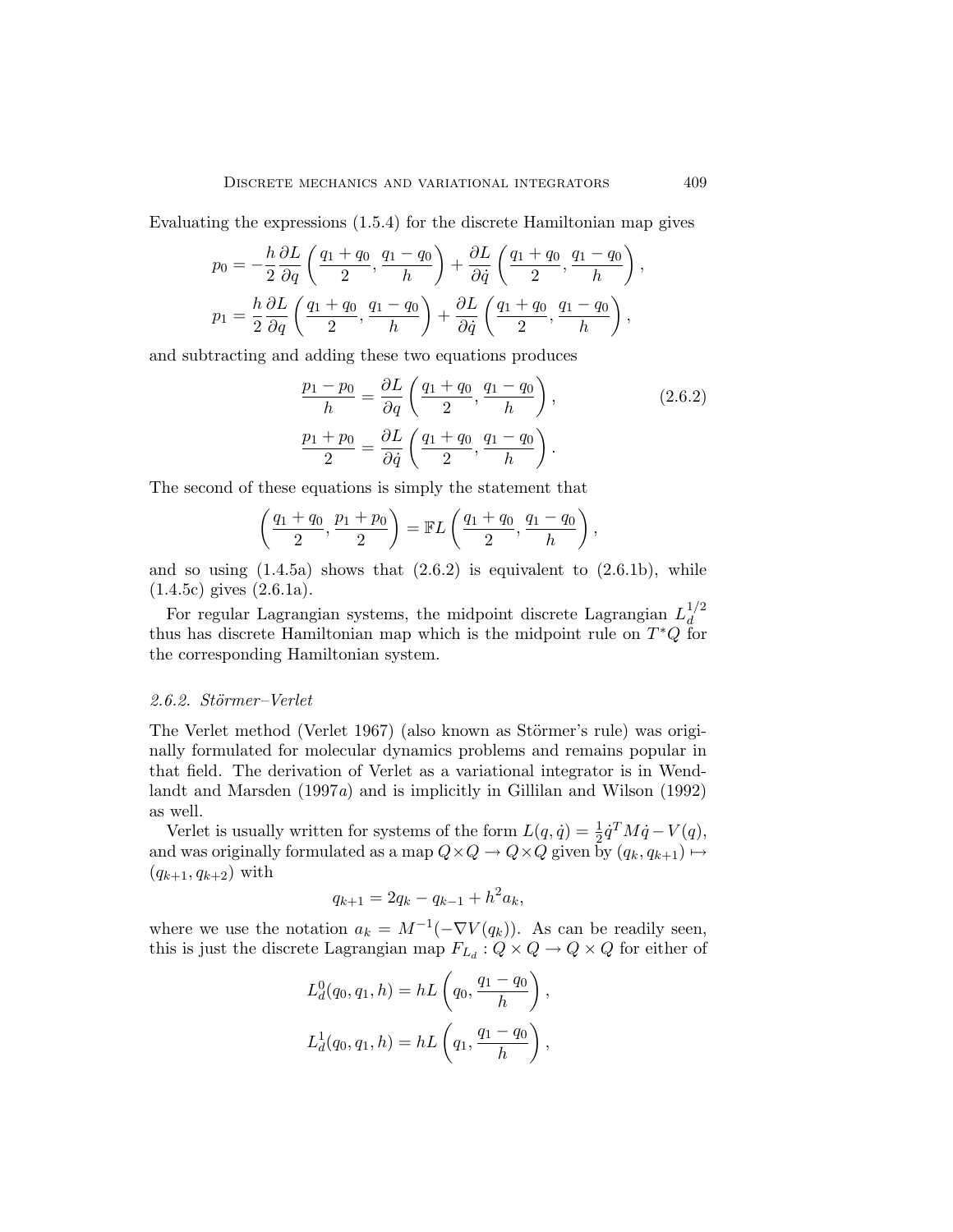or indeed any affine combination of these two. In particular, consider the symmetric version

$$
L_d(q_0, q_1, h) = \frac{1}{2} h L\left(q_0, \frac{q_1 - q_0}{h}\right) + \frac{1}{2} h L\left(q_1, \frac{q_1 - q_0}{h}\right),
$$

which gives Verlet as the corresponding  $F_{L_d}$ . Pushing this forward to  $T^*Q$ with  $\mathbb{F}^{\pm}L_d$  now gives  $\tilde{F}_{L_d}: T^*Q \to T^*Q$  defined by (1.5.4). Evaluating these yields

$$
p_k = M\left(\frac{q_{k+1} - q_k}{h}\right) + \frac{1}{2}h\nabla V(q_k),
$$
  

$$
p_{k+1} = M\left(\frac{q_{k+1} - q_k}{h}\right) - \frac{1}{2}h\nabla V(q_{k+1}).
$$

Now we subtract the first equation from the second and solve the first equation for  $q_{k+1}$  to obtain

$$
q_{k+1} = q_k + hM^{-1}p_k + \frac{1}{2}h^2M^{-1}(-\nabla V(q_k)),
$$
  

$$
p_{k+1} = p_k + h\left(\frac{-\nabla V(q_k) - \nabla V(q_{k+1})}{2}\right),
$$

which is the so-called *velocity Verlet* method (Swope, Andersen, Berens and Wilson 1982, Allen and Tildesley 1987) written on  $T^*Q$ . Using the Legendre transform  $\mathbb{F}L(q, \dot{q}) = (q, M\dot{q})$  this can also be mapped to  $TQ$ .

We thus see that velocity Verlet will preserve the canonical two-form  $\Omega$  on  $T^*Q$ , and as  $L_d$  is invariant under linear symmetries of the potential, Verlet will also preserve quadratic momentum maps such as linear and angular momentum.

#### 2.6.3. Newmark methods

The Newmark family of integrators, originally given in Newmark (1959), are widely used in structural dynamics codes. They are usually written (see, for example, Hughes (1987)) for the system  $L = \frac{1}{2}$  $\frac{1}{2}\dot{q}^TM\dot{q}-V(q)$  as maps  $TQ \rightarrow TQ$  given by  $(q_k, \dot{q}_k) \mapsto (q_{k+1}, \dot{q}_{k+1})$  satisfying the implicit relations

$$
q_{k+1} = q_k + h\dot{q}_k + \frac{h^2}{2} \left[ (1 - 2\beta)a(q_k) + 2\beta a(q_{k+1}) \right],
$$
 (2.6.3a)

$$
\dot{q}_{k+1} = \dot{q}_k + h\left[ (1 - \gamma)a(q_k) + \gamma a(q_{k+1}) \right],
$$
\n(2.6.3b)

$$
a(q) = M^{-1}(-\nabla V(q)),
$$
\n(2.6.3c)

where the parameters  $\gamma \in [0,1]$  and  $\beta \in [0,\frac{1}{2}]$  $\frac{1}{2}$ ] specify the method. It is simple to check that the method is second-order if  $\gamma = 1/2$  and first-order otherwise, and that it is generally explicit only for  $\beta = 0$ .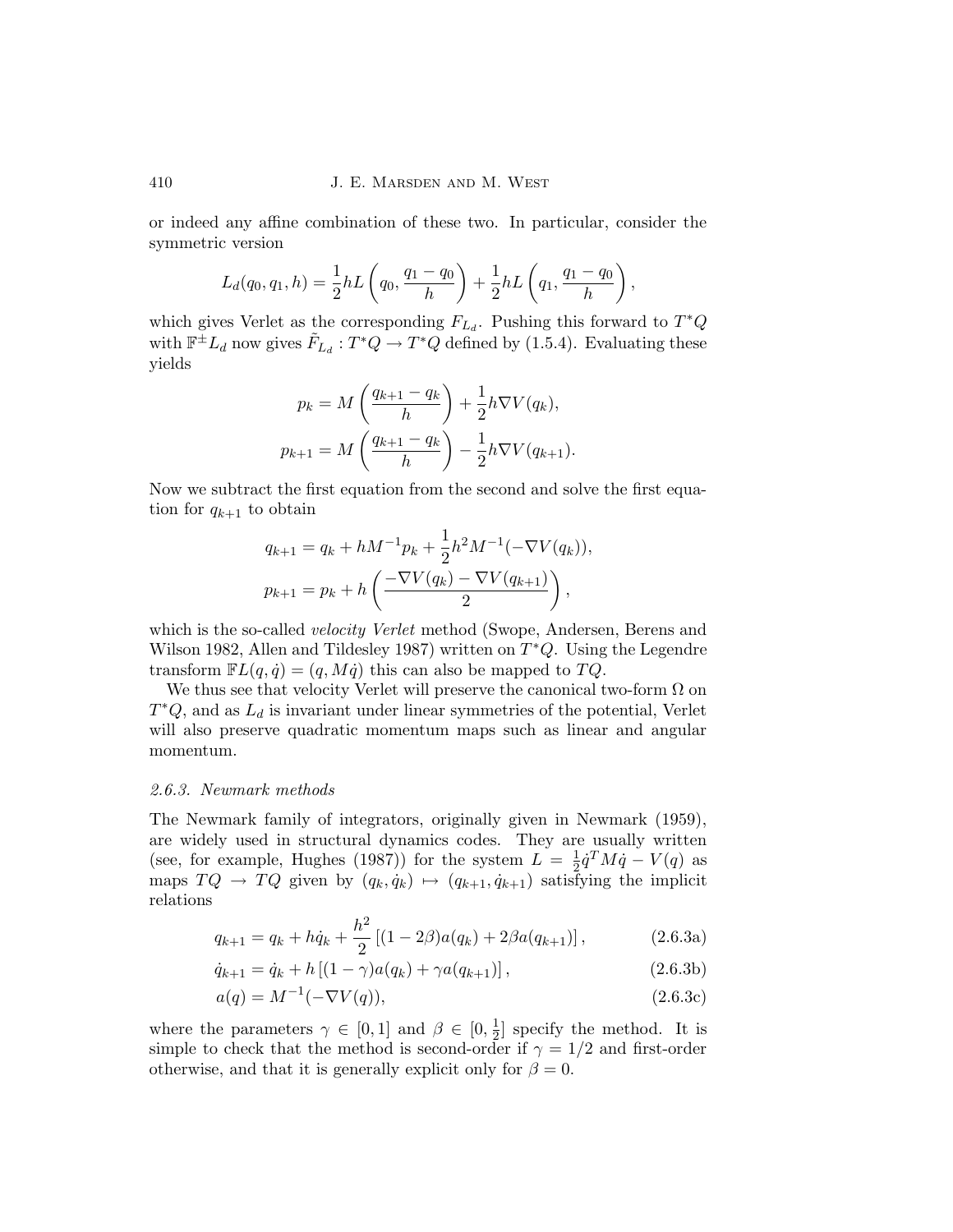The  $\beta = 0$ ,  $\gamma = 1/2$  case is well known to be symplectic (see, for example, Simo et al. (1992)) with respect to the canonical symplectic form  $\Omega_L$  on TQ. This can be easily seen from the fact that this method is simply the pullback by  $\mathbb{F}L$  of the discrete Hamiltonian map for  $L_d^{\text{sym},\alpha}$  with  $\alpha = 0$  or  $\alpha = 1$ . Note that this method is the same as velocity Verlet.

It is also well known (for example, Simo et al. (1992)) that the Newmark algorithm with  $\beta \neq 0$  does not preserve the *canonical* symplectic form. Nonetheless, based on a remark by Suris, it can be shown (Kane *et al.* 2000) that the Newmark method with  $\gamma = 1/2$  and any  $\beta$  can be generated from a discrete Lagrangian. To see this, we introduce the map  $\varphi^{\beta}: Q \times Q \to TQ$ defined by

$$
\varphi^{\beta}(q_k, q_{k+1}) = \left(q_k, \left[\frac{q_{k+1} - q_k}{h}\right] - \frac{h}{2}\left[(1 - 2\beta)a(q_k) + 2\beta a(q_{k+1})\right]\right).
$$

Pulling the Newmark map back by  $\varphi^{\beta}$  to a map  $Q \times Q \to Q \times Q$  gives the map  $(q_k, q_{k+1}) \mapsto (q_{k+1}, q_{k+2})$  where

$$
\frac{q_{k+2} - 2q_{k+1} + q_k}{h^2} = \beta a(q_{k+2}) + (1 - 2\beta)a(q_{k+1}) + \beta a(q_k). \tag{2.6.4}
$$

A straightforward calculation now shows that this is in fact the discrete Lagrange map  $F_{L_d^{\beta}}$  for the discrete Lagrangian

$$
L_d^{\beta}(q_0, q_1, h) = h \frac{1}{2} \left( \frac{\eta^{\beta}(q_1) - \eta^{\beta}(q_0)}{h} \right)^T M \left( \frac{\eta^{\beta}(q_1) - \eta^{\beta}(q_0)}{h} \right) - h \tilde{V}(\eta^{\beta}(q_0)),
$$

where we have introduced the map  $\eta^{\beta}: Q \to Q$  defined by

$$
\eta^{\beta}(q) = q - \beta h^2 M^{-1} \nabla V(q)
$$

and the modified potential function  $\tilde{V}: Q \to \mathbb{R}$  satisfying  $\nabla \tilde{V} \circ \eta^{\beta} = \nabla V$ , which will exist for small  $h$ .

This result shows that the Newmark method for  $\gamma = 1/2$  is the pullback of the discrete Hamiltonian map  $\tilde{F}_{L_d^{\beta}}$  by the map  $\mathbb{F}^{\dagger}L_d^{\beta}$ discrete Hamiltonian map preserves the canonical symplectic form on  $T^*Q$ ,  $\frac{\beta}{d} \circ (\varphi^{\beta})^{-1}$ . As the this means that Newmark preserves the two-form  $[\mathbb{F}^+L_d^{\beta}]$  $\frac{\beta}{d} \circ (\varphi^{\beta})^{-1} ]^* \Omega \text{ on } TQ.$ Note that this is not the canonical two-form  $\Omega_L$  on  $T\tilde{Q}$ , but this is enough to explain the otherwise inexplicably good long-time behaviour of  $\gamma = 1/2$ Newmark for nonlinear problems.

An alternative and independent method of analysing the symplectic members of Newmark has been given by Skeel, Zhang and Schlick (1997), including an interesting nonlinear analysis in Skeel and Srinivas (2000). This is based on the observation that if we define the map  $\bar{\eta}^{\beta} : TQ \to TQ$  by

$$
\bar{\eta}^{\beta}(q,v) = (\eta^{\beta}(q), v)
$$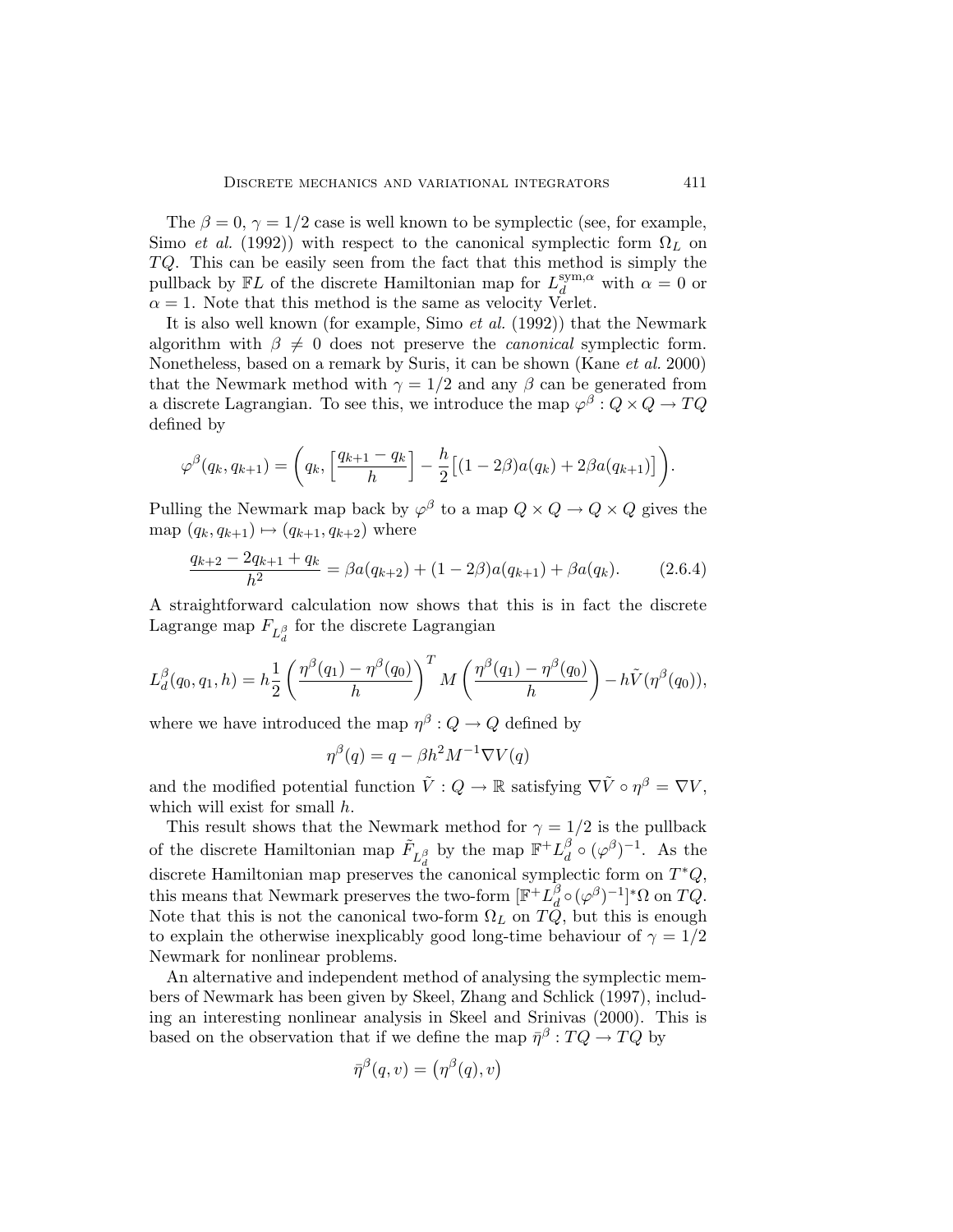then the pushforward of the Newmark method by  $\bar{\eta}^{\beta}$  is given by  $(x_k, v_k) \mapsto$  $(x_{k+1}, v_{k+1}),$  where

$$
x_{k+1} = x_k + hv_k + \frac{1}{2}h^2 a_k,
$$
\n(2.6.5a)

$$
v_{k+1} = v_k + \frac{1}{2}h(a_k + a_{k+1}),
$$
\n(2.6.5b)

$$
a_k = a(x_k + \beta h^2 a_k). \tag{2.6.5c}
$$

This map can be shown to be symplectic with respect to the canonical two-form  $\Omega_L$  on  $TQ$ , and so Newmark will preserve the two-form  $({\bar \eta}^\beta)^* \Omega_L$ on TQ.

To summarize, we have the following commutative diagram, where the map  $\tilde{F}_{L^{\beta}_d}$  preserves the canonical two-form  $\Omega$  on  $T^*Q$ , the map (2.6.5) preserves the Lagrange two-form  $\Omega_L$  on  $TQ$ , and we have set  $\gamma = 1/2$  in the Newmark equation (2.6.3).

$$
T^*Q \xleftarrow{\mathbb{F}^+L_d^{\beta}} Q \times Q \xrightarrow{\varphi^{\beta}} TQ \xrightarrow{\bar{\eta}^{\beta}} TQ
$$
  

$$
\bar{F}_{L_d^{\beta}} \downarrow \qquad F_{L_d^{\beta}} \downarrow (2.6.4) \qquad \qquad \downarrow (2.6.3)
$$
  

$$
T^*Q \xleftarrow{\mathbb{F}^+L_d^{\beta}} Q \times Q \xrightarrow{\varphi^{\beta}} TQ \xrightarrow{\bar{\eta}^{\beta}} TQ
$$

#### 2.6.4. Explicit symplectic partitioned Runge–Kutta methods

Symplectic integrators which are explicit partitioned Runge–Kutta methods were first used by Ruth (1983) and Forest and Ruth (1990), who constructed them as a composition of steps, each one generated by a generating function of the third kind. Using the same idea shows that these methods are also variational, at least for Hamiltonians with kinetic energy of the form  $T(p)$  =  $1/2p^T M^{-1} p$  for some constant mass matrix M.

It can be shown (Hairer et al. 1993) that explicit symplectic partitioned Runge–Kutta methods can always be written as the composition of a number of steps of the method  $F^{a,b}: T^*Q \times \mathbb{R} \to T^*Q$  given by

$$
q_1 = q_0 + ahM^{-1}p_0,
$$
  

$$
p_1 = p_0 - bh\nabla V(q_1),
$$

and of its adjoint method  $(F^{a,b})^*$ , with each step having different parameters  $(a, b)$ . Furthermore, it is simple to check that these can be chosen so that all steps have nonzero a.

We now see, however, that the method  $F^{a,b}$  is the discrete Hamiltonian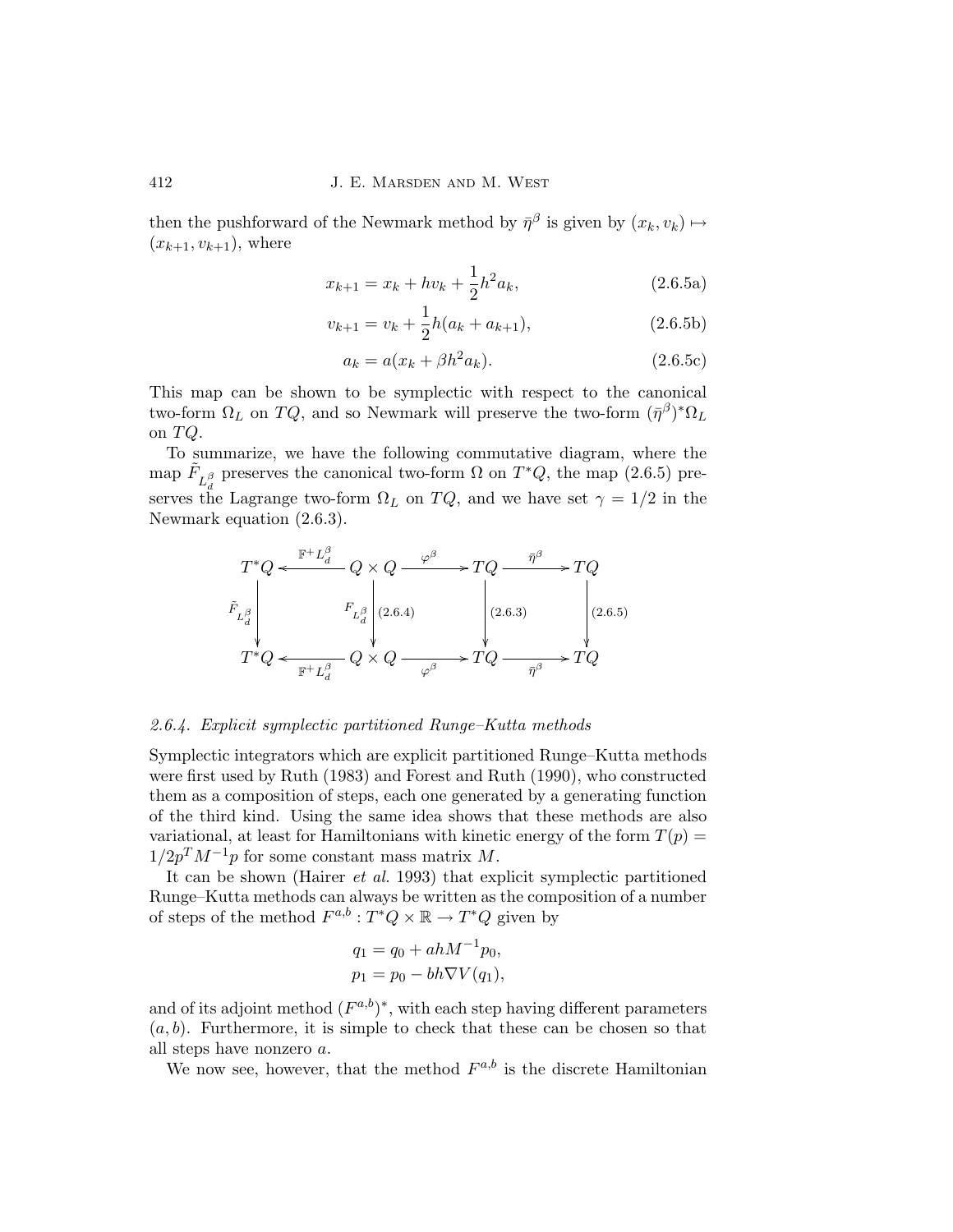map for the discrete Lagrangian  $L_d^{a,b}$  $_{d}^{a,b}$  given by

$$
L_d^{a,b}(q_0, q_1, h) = h \left[ b \frac{1}{2} \left( \frac{q_1 - q_0}{h} \right)^T M \left( \frac{q_1 - q_0}{h} \right) - \frac{1}{a} V(q_1) \right],
$$

and from Theorem 2.4.1 it is clear that  $(F^{a,b})^*$  is the discrete Hamiltonian map of the adjoint discrete Lagrangian  $(L_d^{a,b})$  $\binom{a,b}{d}^*$ .

We can thus form a composition discrete Lagrangian as in Theorem 2.5.1 whose discrete Hamiltonian map is the composition of the  $F^{a,b}$  and  $(F^{a,b})^*$ , and is therefore the explicit symplectic partitioned Runge–Kutta method.

### 2.6.5. Symplectic partitioned Runge–Kutta methods

Partitioned Runge–Kutta methods are a class of integrators about which much is known and which generalize standard Runge–Kutta methods. The symplectic members of Runge–Kutta were first identified by Lasagni (1988), Sanz-Serna (1988) and Suris (1989). Symplectic partitioned Runge–Kutta methods appeared in Sanz-Serna (1992a) and Suris (1990). Good general references are Hairer et al. (1993) and Hairer and Wanner (1996). See also Geng (1995, 2000), Sofroniou and Oevel (1997) and Oevel and Sofroniou (1997) for order conditions and derivations. An explicit construction has been given by Suris (1990) for the discrete Lagrangian which generates any symplectic partitioned Runge–Kutta method. We summarize this derivation below.

Recall that a partitioned Runge–Kutta method for the regular Lagrangian system L is a map  $T^*Q \times \mathbb{R} \to \overline{T^*Q}$  specified by the coefficients  $b_i, a_{ij}, \tilde{b}_i,$  $\tilde{a}_{ij}$  for  $i, j = 1, \ldots, s$ , and defined by  $(q_0, p_0) \mapsto (q_1, p_1)$  for

$$
q_1 = q_0 + h \sum_{j=1}^{s} b_j \dot{Q}_j, \qquad p_1 = p_0 + h \sum_{j=1}^{s} \tilde{b}_j \dot{P}_j,
$$
\n(2.6.6a)

$$
Q_i = q_0 + h \sum_{j=1}^s a_{ij} \dot{Q}_j, \quad P_i = p_0 + h \sum_{j=1}^s \tilde{a}_{ij} \dot{P}_j, \quad i = 1, ..., s, \quad (2.6.6b)
$$

$$
P_i = \frac{\partial L}{\partial \dot{q}}(Q_i, \dot{Q}_i), \qquad \dot{P}_i = \frac{\partial L}{\partial q}(Q_i, \dot{Q}_i), \qquad i = 1, \dots, s, \quad (2.6.6c)
$$

where the points  $(Q_i, P_i)$  are known as the internal stages. In the special case that  $a_{ij} = \tilde{a}_{ij}$  and  $b_i = b_i$  then a partitioned Runge–Kutta method is said to be simply a Runge–Kutta method.

It is well known that the method is symplectic (that is, it preserves the canonical symplectic form  $\Omega$  on  $T^*Q$ ) if the coefficients satisfy

$$
b_i \tilde{a}_{ij} + \tilde{b}_j a_{ji} = b_i \tilde{b}_j, \qquad i, j = 1, ..., s,
$$
 (2.6.7a)

$$
b_i = \tilde{b}_i, \qquad i = 1, \dots, s. \tag{2.6.7b}
$$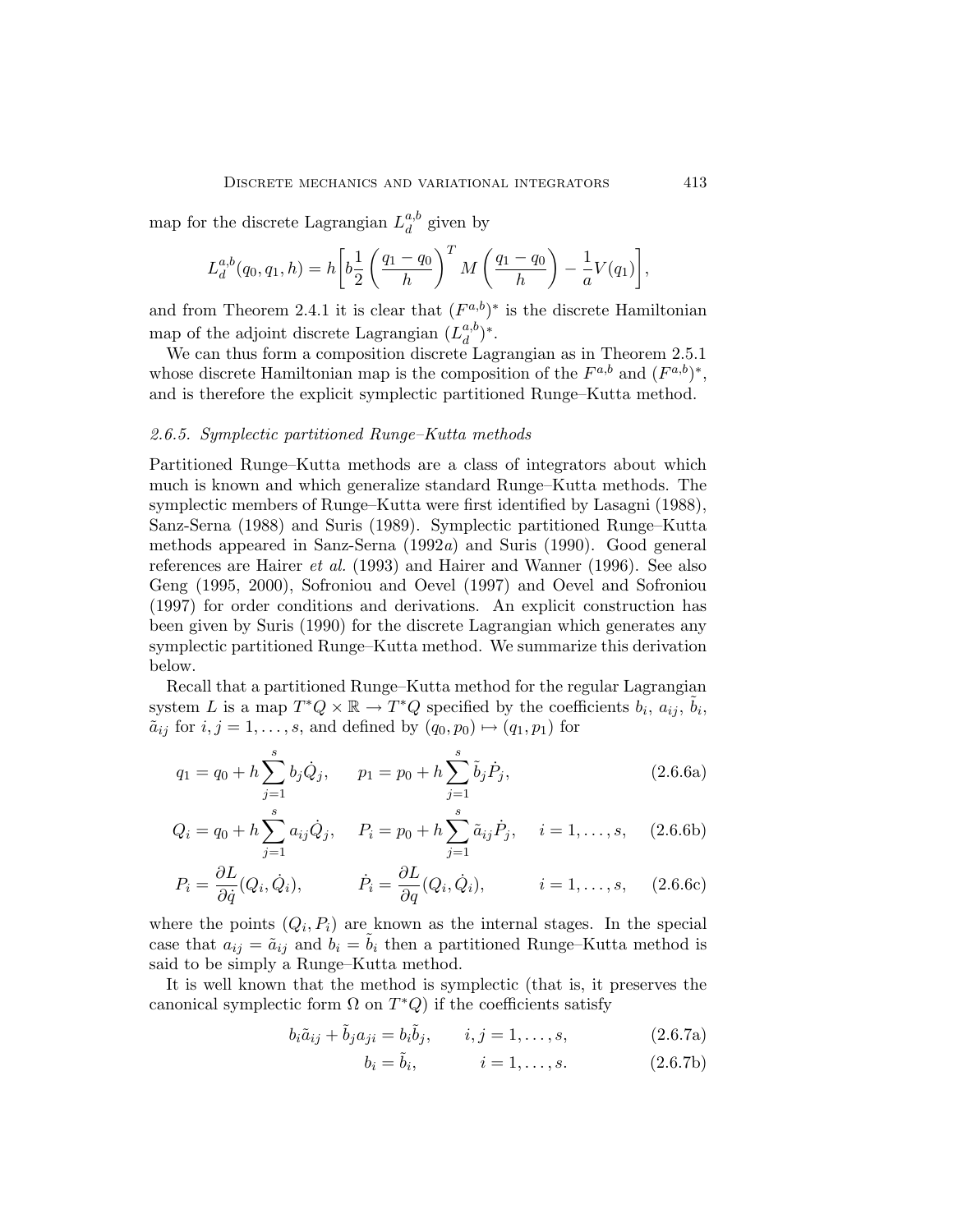We now assume that we have coefficients satisfying (2.6.7) and write a discrete Lagrangian that generates the corresponding symplectic partitioned Runge–Kutta method. Given points  $(q_0, q_1) \in Q \times Q$ , we can regard  $(2.6.6)$ as implicitly defining  $p_0, p_1, Q_i, P_i, \dot{Q}_i$  and  $\dot{P}_i$  for  $i = 1, \ldots, s$ . Taking these to be so defined as functions of  $(q_0, q_1)$ , we construct a discrete Lagrangian

$$
L_d(q_0, q_1, h) = h \sum_{i=1}^{s} b_i L(Q_i, \dot{Q}_i).
$$
 (2.6.8)

It can now be shown (Suris 1990) that the corresponding discrete Hamiltonian map is exactly the map  $(q_0, p_0) \mapsto (q_1, p_1)$ , which is the symplectic partitioned Runge–Kutta method. Nonsymplectic partitioned Runge–Kutta methods will clearly not have a corresponding discrete Lagrangian formulation.

**Theorem 2.6.1.** The discrete Hamiltonian map generated by the discrete Lagrangian (2.6.8) is a symplectic partitioned Runge–Kutta method.

*Proof.* To check that the discrete Hamiltonian map defined by  $L_d$  is indeed the partitioned Runge–Kutta method specified by (2.6.6), we need only check that equations (1.5.4) are satisfied. We compute

$$
\frac{\partial L_d}{\partial q_0}(q_0, q_1) = (\Delta t) \sum_{i=1}^s b_i \left[ \frac{\partial L}{\partial q} \cdot \frac{\partial Q_i}{\partial q_0} + \frac{\partial L}{\partial \dot{q}} \cdot \frac{\partial \dot{Q}_i}{\partial q_0} \right]
$$

$$
= (\Delta t) \sum_{i=1}^s b_i \left[ \dot{P}_i \cdot \frac{\partial Q_i}{\partial q_0} + P_i \cdot \frac{\partial \dot{Q}_i}{\partial q_0} \right],
$$

using the definitions for  $P_i$  and  $\dot{P}_i$  in (2.6.6). Differentiating the definition for  $Q_i$  in (2.6.6b) and substituting in this and the definition of  $P_i$  in (2.6.6b) now gives

$$
\frac{\partial L_d}{\partial q_0}(q_0, q_1) = (\Delta t) \sum_{i=1}^s b_i \left[ \dot{P}_i \cdot \left( I + (\Delta t) \sum_{j=1}^s a_{ij} \frac{\partial \dot{Q}_j}{\partial q_0} \right) + \left( p_0 + (\Delta t) \sum_{j=1}^s \tilde{a}_{ij} \dot{P}_j \right) \cdot \frac{\partial \dot{Q}_i}{\partial q_0} \right]
$$

$$
= (\Delta t) \sum_{i=1}^s b_i \left[ \dot{P}_i + p_0 \cdot \frac{\partial \dot{Q}_i}{\partial q_0} \right]
$$

$$
+ (\Delta t)^2 \sum_{i=1}^s \sum_{j=1}^s (b_i \tilde{a}_{ij} + b_j a_{ji}) \dot{P}_j \cdot \frac{\partial \dot{Q}_i}{\partial q_0},
$$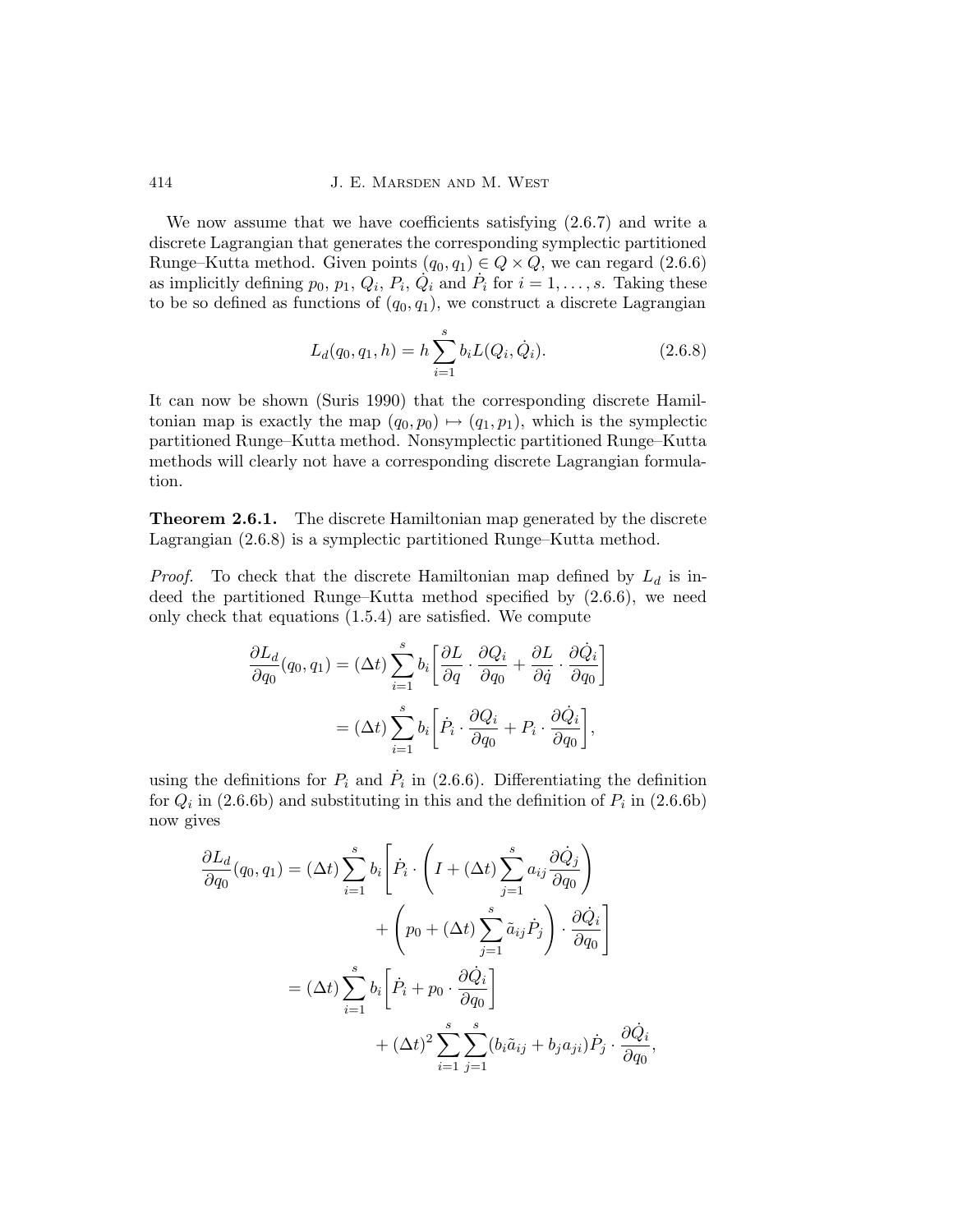and we can use the symplecticity identities (2.6.7) to obtain

$$
\frac{\partial L_d}{\partial q_0}(q_0, q_1) = p_0 \cdot \left[ (\Delta t) \sum_{i=1}^s b_i \frac{\partial \dot{Q}_i}{\partial q_0} \right] + (\Delta t) \sum_{i=1}^s b_i \dot{P}_i
$$

$$
+ (\Delta t) \sum_{j=1}^s b_j \dot{P}_j \cdot \left[ (\Delta t) \sum_{i=1}^s b_i \frac{\partial \dot{Q}_i}{\partial q_0} \right]
$$

$$
= -p_0,
$$

where we have differentiated the expression for  $q_1$  in (2.6.6a) to obtain the identity

$$
(\Delta t)\sum_{i=1}^s b_i \frac{\partial \dot{Q}_i}{\partial q_0}=-I.
$$

This thus establishes that the first equation of (1.5.4) is satisfied.

Differentiating  $L_d$  with respect to  $q_1$  and following a similar argument to that above gives the second part of (1.5.4), and shows that the discrete Hamiltonian map  $FL_d$  generated by the discrete Lagrangian (2.6.8) is indeed the symplectic partitioned Runge–Kutta method. □

This construction thus provides a proof of the well-known fact that the restrictions (2.6.7) on the coefficients mean that the partitioned Runge– Kutta method is symplectic, as discrete Hamiltonian maps always preserve the canonical symplectic form. In addition, the linear nature of the definition of the discrete Lagrangian (2.6.8) means that it will inherit linear symmetries of the Lagrangian  $L$ , which thus proves the standard result that partitioned Runge–Kutta methods preserve quadratic momentum maps.

Another way to regard the above derivation is to say that we have written down a generating function of the first kind for the symplectic partitioned Runge–Kutta map. A generalization of this is given in Jalnapurkar and Marsden (200x), where it is shown how to construct generating functions of arbitrary type for any given symplectic partitioned Runge–Kutta method.

The above construction has also been generalized to multisymplectic partial differential equations in West (2001), thereby obtaining multisymplectic product partitioned Runge–Kutta methods (Reich 2000).

# 2.6.6. Galerkin methods

To obtain accurate variational integrators, the results in Section 2.3 show that the discrete Lagrangian should approximate the action over short trajectory segments. One way to do this practically is to use polynomial approximations to the trajectories and numerical quadrature to approximate the integral. This can be shown to be equivalent both to a class of continuous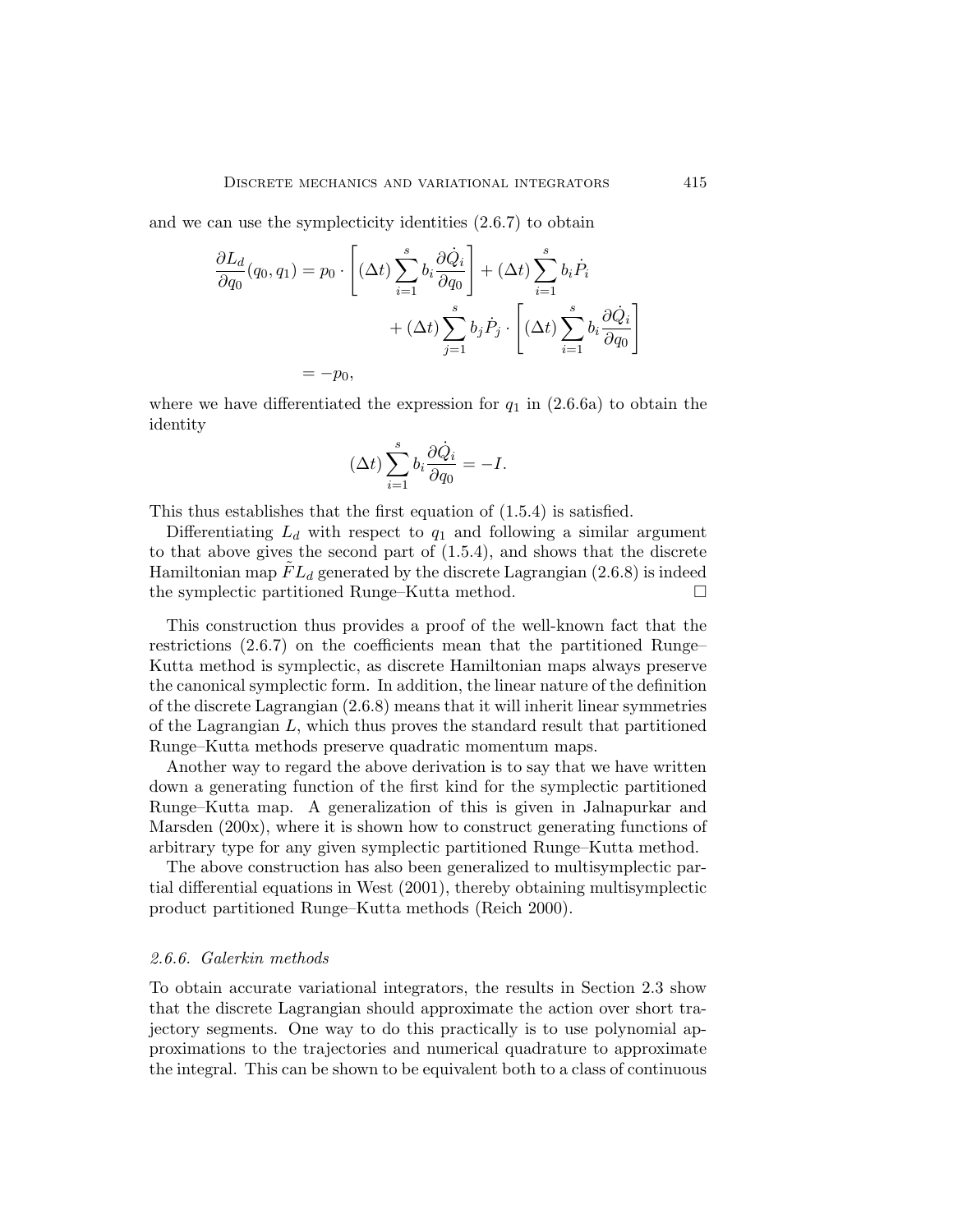Galerkin methods and to a subset of symplectic partitioned Runge–Kutta methods.

This approach is related to the Continuous Galerkin and Discontinuous Galerkin methods, as in Estep and French  $(1994)$ , Hulme  $(1972a, 1972b)$ and Thome's (1997). These methods differ in the precise choice of function space (continuous or discontinuous) and whether the position and velocity components are projected separately or the velocity projection is given by the lift of a position projection.

We know that a discrete Lagrangian should be an approximation

$$
L_d(q_0, q_1, h) \approx \operatorname{ext}_{q \in \mathcal{C}([0,h],Q)} \mathfrak{G}(q),
$$

where  $\mathcal{C}([0,h], Q)$  is the space of trajectories  $q : [0,h] \to Q$  with  $q(0) = q_0$ and  $q(h) = q_1$ , and  $\mathfrak{G} : \mathcal{C}(0, h) \to \mathbb{R}$  is the action (1.2.1).

To approximate this quantity, we choose the particular finite-dimensional approximation  $\mathcal{C}^s([0,h], Q) \subset \mathcal{C}([0,h], Q)$  of the trajectory space given by

 $\mathcal{C}^s([0,h], Q) = \{q \in \mathcal{C}([0,h], Q) \mid q \text{ is a polynomial of degree } s\},\$ 

and we approximate the action integral with numerical quadrature to give an approximate action  $\mathfrak{G}^s : \mathcal{C}([0,h], Q) \to \mathbb{R}$  by

$$
\mathfrak{G}^s(q) = h \sum_{i=1}^s b_i L(q(c_i h), \dot{q}(c_i h)), \qquad (2.6.9)
$$

where  $c_i \in [0, 1], i = 1, \ldots, s$  are a set of quadrature points and  $b_i$  are the associated maximal order weights. We now set the Galerkin discrete Lagrangian to be

$$
L_d(q_0, q_1, h) = \mathop{\rm ext}_{q \in \mathcal{C}^s([0, h], Q)} \mathfrak{G}^s(q),
$$
\n(2.6.10)

which can be practically evaluated. This procedure, of course, is simply performing Galerkin projection of the weak form of the ODE onto the space of piecewise polynomial trajectories. Furthermore, as we will show below, the resulting integrator is a symplectic partitioned Runge–Kutta method.

To make the above equations explicit, choose control times  $0 = d_0 < d_1 <$  $d_2 < \cdots < d_{s-1} < d_s = 1$  and control points  $q_0^0 = q_0, q_0^1, q_0^2, \ldots, q_0^{s-1}, q_0^s =$  $q_1$ . These uniquely define the degree s polynomial  $q_d(t; q_0, h)$  which passes through each  $q_0^{\nu}$  at time  $d_{\nu}h$ , that is,  $q_d(d_{\nu}h) = q_0^{\nu}$  for  $\nu = 0, \ldots, s$ . Letting  $l_{\nu,s}(t)$  denote the Lagrange polynomials associated with the  $d_{\nu}$ , we can express  $q_d(t; q_0^{\nu}, h)$  as

$$
q_d(\tau h; q_0^{\nu}, h) = \sum_{\nu=0}^{s} q_0^{\nu} \tilde{l}_{\nu, s}(\tau).
$$
 (2.6.11)

For  $q_d(t; q_0, h)$  to be a critical point of the discrete action (2.6.9) we must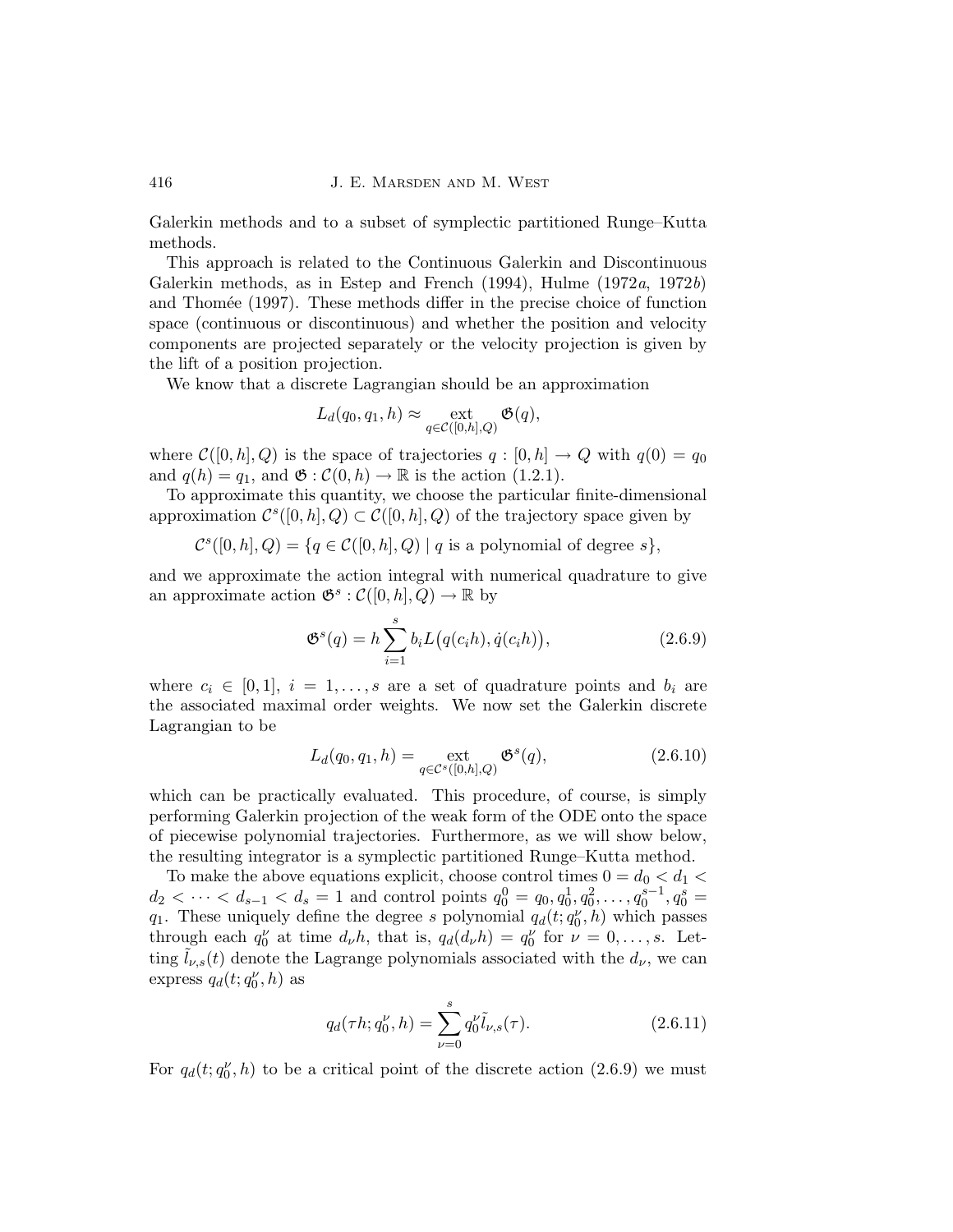have stationarity with respect to variations in  $q_0^{\nu}$  for  $\nu = 1, \ldots, s - 1$ . Differentiating  $(2.6.9)$  and  $(2.6.11)$  implies that we have

$$
0 = h \sum_{i=1}^{s} b_i \left[ \frac{\partial L}{\partial q} (c_i h) \tilde{l}_{\nu, s}(c_i) + \frac{1}{h} \frac{\partial L}{\partial \dot{q}} (c_i h) \dot{\tilde{l}}_{\nu, s}(c_i) \right]
$$
(2.6.12)

for each  $\nu = 1, \ldots, s - 1$ , where we denote  $\frac{\partial L}{\partial q}(c_i h) = \frac{\partial L}{\partial q}$  $\frac{\partial L}{\partial q}(q_d(c_i h), \dot{q}_d(c_i h))$ and similarly for the other expressions.

The integration scheme  $(q_0, p_0) \mapsto (q_1, p_1)$  generated by the Galerkin discrete Lagrangian (2.6.10) is now given implicitly by the relations

$$
-p_0 = \frac{\partial L_d}{\partial q_0}(q_0, q_1, h), \qquad p_1 = \frac{\partial L_d}{\partial q_1}(q_0, q_1, h).
$$

Evaluating these expressions and restating (2.6.12) gives the set of equations

$$
E(0) : -p_0 = h \sum_{i=1}^{s} b_i \left[ \frac{\partial L}{\partial q} (c_i h) \tilde{l}_{0,s}(c_i) + \frac{1}{h} \frac{\partial L}{\partial \dot{q}} (c_i h) \dot{\tilde{l}}_{0,s}(c_i) \right],
$$
  
\n
$$
E(\nu) : \quad 0 = h \sum_{i=1}^{s} b_i \left[ \frac{\partial L}{\partial q} (c_i h) \tilde{l}_{\nu,s}(c_i) + \frac{1}{h} \frac{\partial L}{\partial \dot{q}} (c_i h) \dot{\tilde{l}}_{\nu,s}(c_i) \right], \quad \nu = 1, \dots, s-1,
$$
  
\n
$$
E(s) : \quad p_1 = h \sum_{i=1}^{s} b_i \left[ \frac{\partial L}{\partial q} (c_i h) \tilde{l}_{s,s}(c_i) + \frac{1}{h} \frac{\partial L}{\partial \dot{q}} (c_i h) \dot{\tilde{l}}_{s,s}(c_i) \right],
$$

which define the discrete Hamiltonian map  $(q_0, p_0) \mapsto (q_1, p_1)$ .

The above Galerkin discrete Lagrangian can also be interpreted as a function of several points, in a similar way to the composition discrete Lagrangians discussed in Section 2.5. Essentially, we choose a set of interior points which act as a parametrization of the space of degree s polynomials mapping  $[0, h]$  to  $Q$ .

More precisely, we form the multipoint discrete Lagrangian

$$
L_d(q_0^0, q_0^1, \ldots, q_0^s, h) = \mathfrak{G}^s\big(q_d(t; q_0^{\nu}, h)\big),
$$

where we recall that  $q_d(t; q_0, h)$  is the unique polynomial of degree s passing through  $q_0^{\nu}$  at time  $d_{\nu}h$  and  $\mathfrak{G}^s$  is defined by (2.6.9). This multipoint discrete Lagrangian is the analogue of the discrete Lagrangian (2.5.3). The appropriate discrete action is then

$$
\mathfrak{G}_d\big(\{(q_k = q_k^0, \ldots, q_k^s = q_{k+1})\}_{k=1}^N\big) = \sum_{k=0}^N L_d(q_k^0, q_k^1, \ldots, q_k^s, h),
$$

and the corresponding discrete Euler–Lagrange equations are given by (2.5.5). Clearly, the discrete Lagrangian defined by extremizing the above multipoint  $L_d$  with respect to the interior points  $q_0^{\nu}$  for  $\nu = 1, \ldots, s$  is just the original Galerkin discrete Lagrangian (2.6.10), and the extended discrete Euler–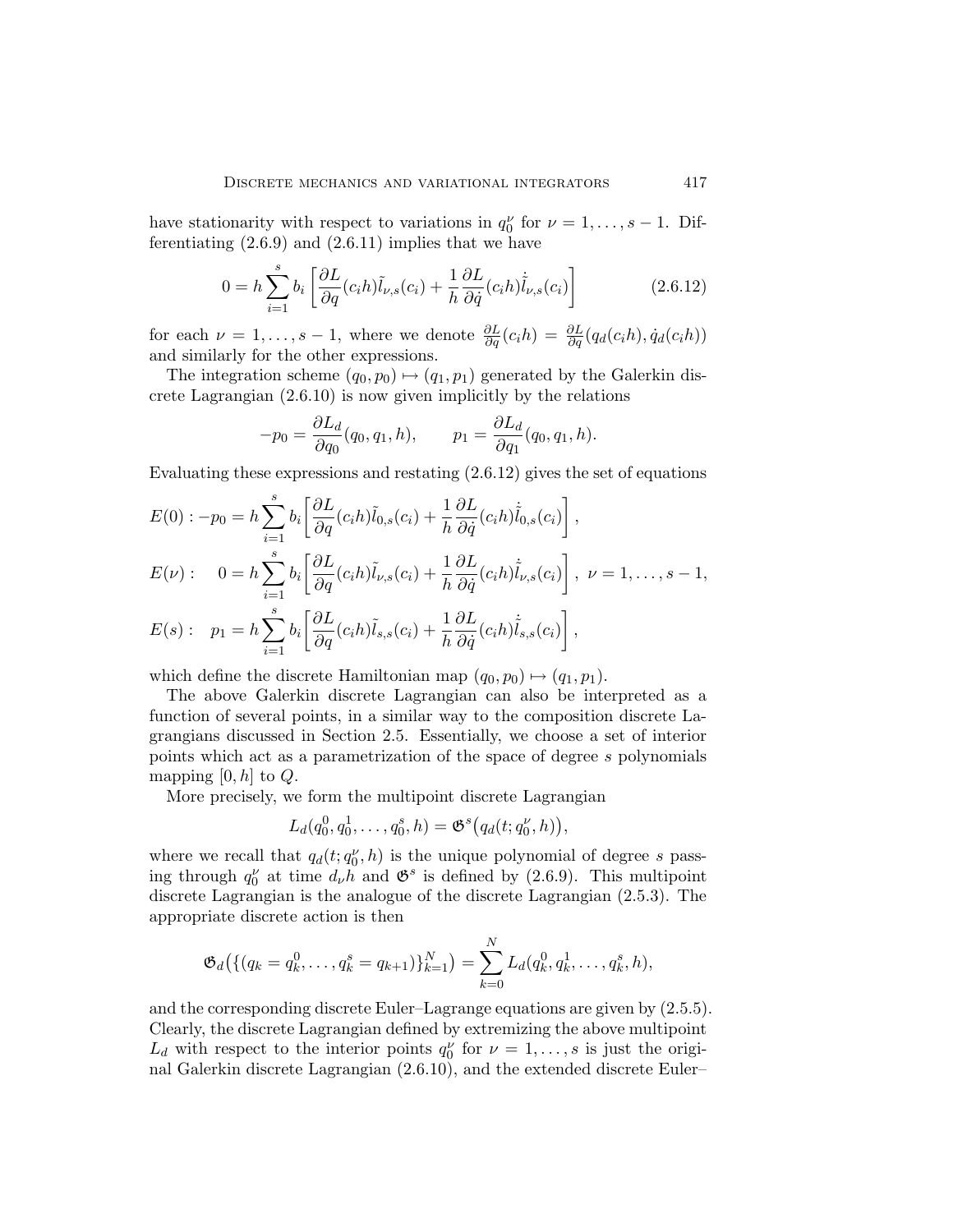Lagrange equations are thus equivalent to  $E(\nu)$  above for  $\nu = 0, \ldots, s$ . This follows in the same way as the proof of Theorem 2.5.1.

We will now see that these Galerkin variational integrators can be realized as particular examples of Runge–Kutta or partitioned Runge–Kutta schemes.

**Theorem 2.6.2.** Take a set of quadrature points  $c_i$  with corresponding maximal order weights  $b_i$  and let  $L_d$  be the corresponding Galerkin discrete Lagrangian (2.6.10). Then the integrator generated by this discrete Lagrangian is the partitioned Runge–Kutta scheme defined by the coefficients

$$
b_i = \tilde{b}_i = \int_0^1 l_{i,s}(\rho) \, d\rho,
$$
  
\n
$$
a_{ij} = \int_0^{c_i} l_{j,s}(\rho) \, d\rho,
$$
  
\n
$$
\tilde{a}_{ij} = \tilde{b}_j \left( 1 - \frac{a_{ji}}{b_i} \right),
$$
\n(2.6.13)

where the  $l_{i,s}(\rho)$  are the Lagrange polynomials associated with the  $c_i$ .

*Proof.* Given  $(q_0, p_0)$ ,  $(q_1, p_1)$  and  $q_0^{\nu}$  satisfying  $E(\nu)$ ,  $\nu = 0, \ldots, s$ , we will show that they also satisfy the partitioned Runge–Kutta equations (2.6.6) written for a Lagrangian system with coefficients given by (2.6.13). We restate the defining equations here for reference:

$$
q_1 = q_0 + h \sum_{j=1}^{s} b_j \dot{Q}_j, \qquad p_1 = p_0 + h \sum_{j=1}^{s} \tilde{b}_j \dot{P}_j,
$$
\n(2.6.14a)

$$
Q_i = q_0 + h \sum_{j=1}^s a_{ij} \dot{Q}_j, \quad P_i = p_0 + h \sum_{j=1}^s \tilde{a}_{ij} \dot{P}_j, \quad i = 1, ..., s, \quad (2.6.14b)
$$

$$
P_i = \frac{\partial L}{\partial \dot{q}}(Q_i, \dot{Q}_i), \qquad \dot{P}_i = \frac{\partial L}{\partial q}(Q_i, \dot{Q}_i), \qquad i = 1, \dots, s. \quad (2.6.14c)
$$

We will show that these equations are satisfied by the discrete Hamiltonian map.

Set  $\dot{Q}_i = \dot{q}_d(c_i h; q_0^{\nu}, h)$  so that  $\dot{q}_d(\tau h; q_0^{\nu}, h) = \sum_{j=1}^s \dot{Q}_j l_{j,s}(\tau)$ . Integrating this expression and using the fact that  $q_d(0; q_0, h) = q_0$  gives

$$
q_d(\tau h; q_0^{\nu}, h) = q_0 + h \sum_{j=1}^s \dot{Q}_j \int_0^{\tau} l_j(\rho) d\rho.
$$

Setting  $Q_i = q_d(c_i h; q_0^{\nu}, h)$  and using  $q_1 = q_d(h; q_0^{\nu}, h)$  now gives the first parts of (2.6.14a) and (2.6.14b) for  $Q_i$  and  $q_1$ . Now define  $P_i$  and  $\dot{P}_i$  according to (2.6.14c).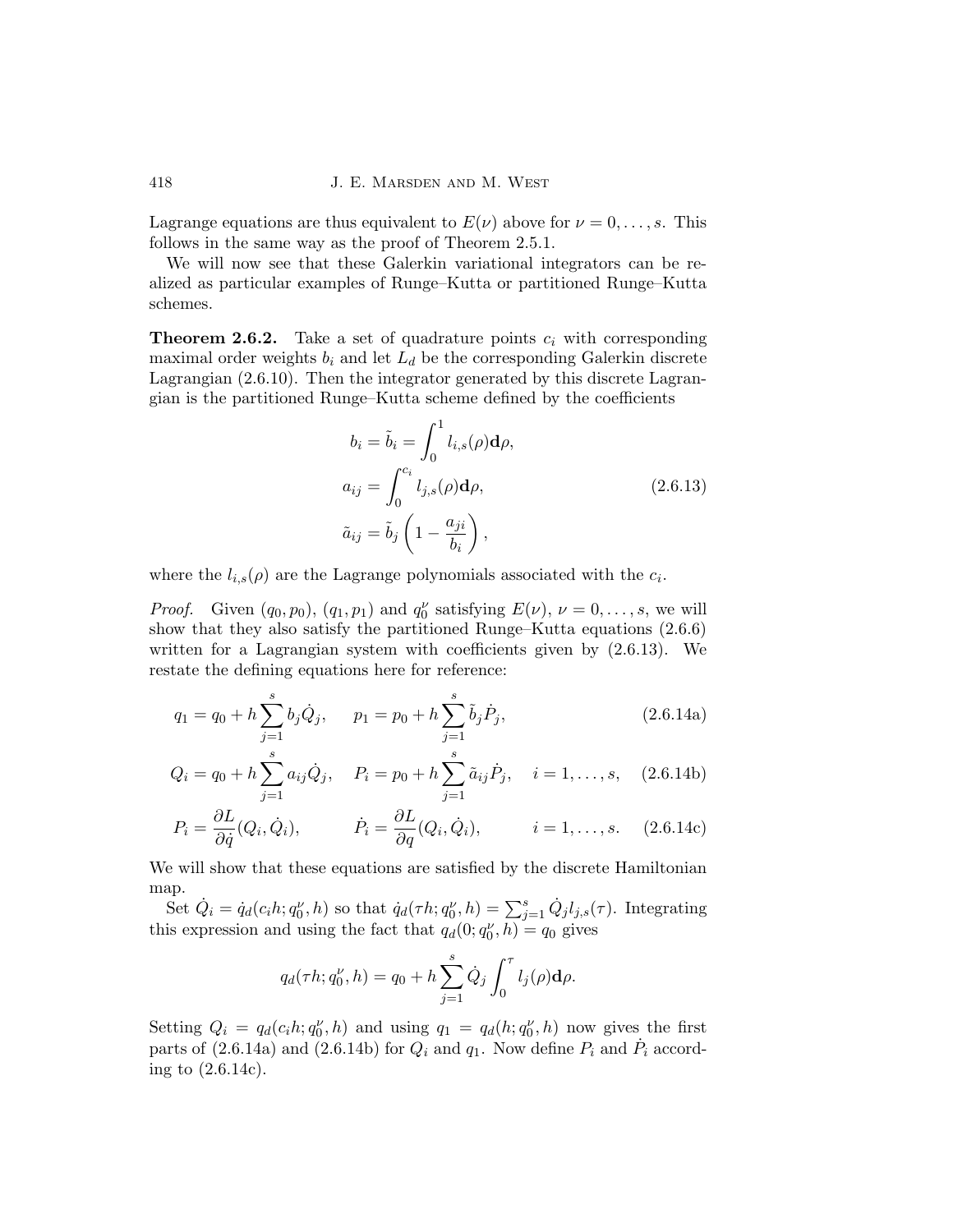Until this point we have not made use of the relations  $E(\nu)$ . We will now begin to do so by forming the sum of the  $E(\nu)$ ,  $\nu = 0, \ldots, s$ . This gives

$$
p_1 - p_0 = h \sum_{i=1}^s b_i \left[ \frac{\partial L}{\partial q}(c_i h) \sum_{\nu=0}^s \tilde{l}_{\nu,s}(c_i) + \frac{1}{h} \frac{\partial L}{\partial \dot{q}}(c_i h) \sum_{\nu=0}^s \dot{\tilde{l}}_{\nu,s}(c_i) \right].
$$

However, the Lagrange polynomials  $\tilde{l}_{\nu,s}(\tau)$  sum to the identity function, and therefore the sum of their derivatives must be zero. We thus recover the second part of  $(2.6.14a)$  for  $p_1$ .

Note that the  $l_{\nu,s+1}$  are a set of  $s+1$  independent polynomials of degree s and thus are a basis for  $\mathcal{P}_s$ , the space of polynomials of degree s. For each  $j = 1, \ldots, s$  the polynomial  $l_{j,s}$  is of degree  $s - 1$  and so has an integral of degree s. This implies that there exist coefficients  $m_{\nu}^{j}$  such that

$$
\sum_{\nu=0}^{s} m_{\nu}^{j} \tilde{l}_{\nu,s+1}(\tau) = \int_{0}^{\tau} l_{j,s}(\rho) \mathbf{d}\rho - b_{j}.
$$

Differentiating this expression with respect to  $\tau$  and evaluating it at  $\tau = 0$ and  $\tau = 1$  gives the following three identities:

$$
\sum_{\nu=0}^{s} m_{\nu}^{j} \dot{\tilde{l}}_{\nu,s+1}(\tau) = l_{j,s}(\tau),
$$
  

$$
m_{s}^{j} = \sum_{\nu=0}^{s} m_{\nu}^{j} \tilde{l}_{\nu,s+1}(1) = \int_{0}^{1} l_{j,s}(\rho) d\rho - b_{j} = 0,
$$
  

$$
m_{0}^{j} = \sum_{\nu=0}^{s} m_{\nu}^{j} \tilde{l}_{\nu,s+1}(0) = -b_{j}.
$$

If we now form the sum  $\sum_{\nu=0}^{s} m_{\nu}^{j} E(\nu)$  and make use of the above identities, we obtain

$$
b_j p_0 = h \sum_{i=1}^s b_i \left[ \dot{P}_i \left( \int_0^{c_i} l_{j,s}(\rho) \mathbf{d}\rho - b_j \right) + \frac{1}{h} P_i l_{j,s}(c_i) \right]
$$
  
=  $h \sum_{i=1}^s \dot{P}_i \left[ b_i (a_{ij} - b_j) \right] + b_j P_j,$ 

which can be rearranged to give the second part of  $(2.6.14b)$  for  $P_i$ .  $\Box$ 

If the  $\hat{a}_{ij}$  in Theorem 2.6.2 are equal to the  $a_{ij}$ , then the method is clearly the special case of a Runge–Kutta method, rather than the general partitioned Runge–Kutta case. Note that the definition of the  $\hat{a}_{ij}$  in (2.6.13) is simply a rearrangement of the requirement  $(2.6.7a)$ , and so the partitioned Runge–Kutta methods equivalent to the Galerkin variational integrators are naturally symplectic, as is clear from the symplectic nature of variational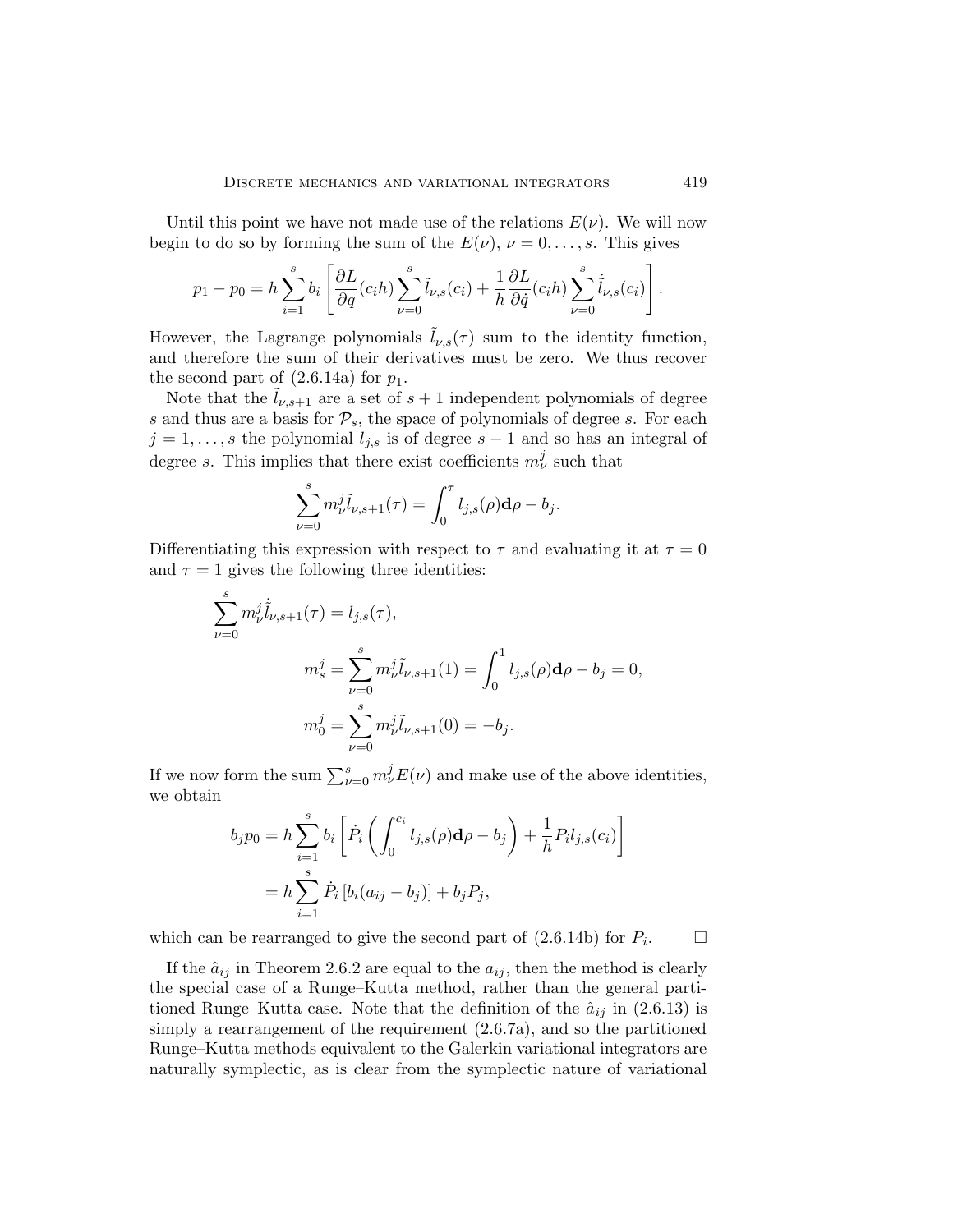integrators in general. In addition, the additive structure of the Galerkin discrete Lagrangian means that  $L_d$  will inherit linear symmetries of  $L$ , so Noether's theorem recovers the well-known fact that the partitioned Runge– Kutta methods will preserve quadratic momentum maps.

A particularly elegant symplectic Runge–Kutta method is the collocation Gauss–Legendre rule. In the present derivation this results simply from taking the quadrature points  $c_i$  to be those given by the Gauss–Legendre quadrature, which is the highest-order quadrature for a given number of points. The  $c_i$  produced in this manner are all strictly between 0 and 1.

If the system being integrated is stiff then better numerical performance results from having  $c_s = 1$ , making the integrator stiffly accurate (Hairer and Wanner 1996). If we also wish to preserve the symmetry of the discrete Lagrangian, then it is natural to seek the  $c_i$  giving the highest order quadrature rule while enforcing  $c_0 = 0$  and  $c_s = 1$ . This is the so-called Lobatto quadrature, and the Galerkin variational integrator generated in this way is the standard Lobatto IIIA–IIIB partitioned Runge–Kutta method.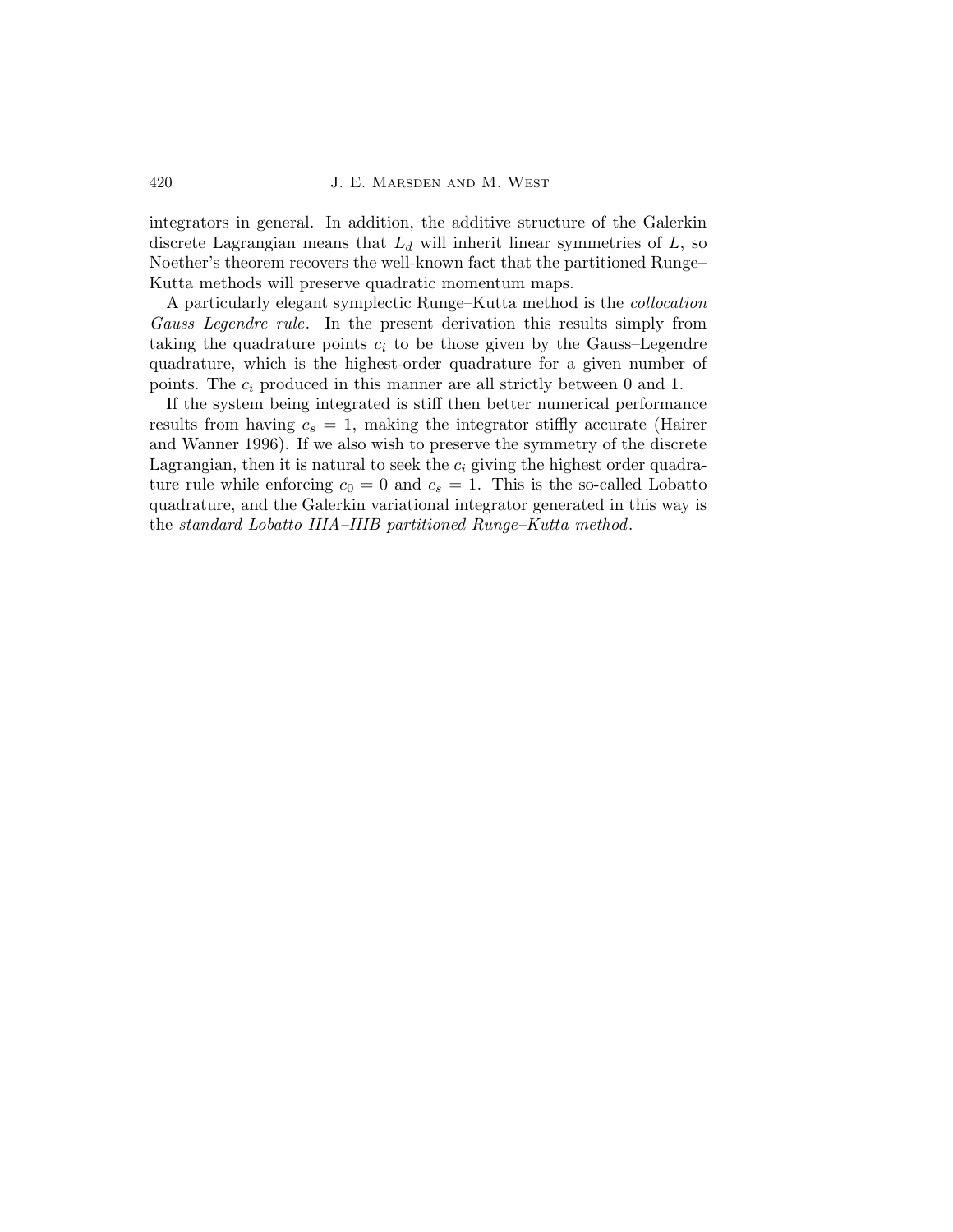# PART THREE Forcing and constraints

# 3.1. Background: Forced systems

Lagrangian and Hamiltonian systems with external forcing arise in many different contexts. Particular examples include control forces from actuators, dissipation and friction, and loading on mechanical systems. As we will see below, when integrating such systems it is important to take account of the geometric structure to avoid spurious numerical artifacts. One way to do this is by extending the discrete variational framework to include forcing, which we will now do.

# 3.1.1. Forced Lagrangian systems

A Lagrangian force is a fibre-preserving map  $f_L : TQ \to T^*Q$  over the identity, which we write in coordinates as

$$
f_L: (q, \dot{q}) \mapsto (q, f_L(q, \dot{q})).
$$

Given such a force, it is standard to modify Hamilton's principle, seeking stationary points of the action, to the  $Lagrange-d'Alembert principle$ , which seeks curves  $q \in \mathcal{C}(Q)$  satisfying

$$
\delta \int_0^T L(q(t), \dot{q}(t)) dt + \int_0^T f_L(q(t), \dot{q}(t)) \cdot \delta q(t) dt = 0,
$$
 (3.1.1)

where the  $\delta$  represents variations vanishing at the endpoints. Using integration by parts shows that this is equivalent to the forced Euler–Lagrange equations, which have coordinate expression

$$
\frac{\partial L}{\partial q}(q, \dot{q}) - \frac{\mathrm{d}}{\mathrm{d}t} \left( \frac{\partial L}{\partial \dot{q}}(q, \dot{q}) \right) + f_L(q, \dot{q}) = 0. \tag{3.1.2}
$$

Note that these are the same as the standard Euler–Lagrange equations (1.2.5) with the forcing term added.

# 3.1.2. Forced Hamiltonian systems

A *Hamiltonian force* is a fibre-preserving map  $f_H : T^*Q \to T^*Q$  over the identity. Given such a force, we define the corresponding horizontal one-form  $f'_H$  on  $T^*Q$  by

$$
f'_{H}(p_{q})\cdot u_{p_{q}} = \langle f_{H}(p_{q}), T\pi_{Q}\cdot u_{p_{q}} \rangle ,
$$

where  $\pi_Q: T^*Q \to Q$  is the projection. This expression is reminiscent of the definition (1.4.1) of the canonical one-form  $\Theta$  on  $T^*Q$ , and in coordinates it is  $f'_{H}(q, p) \cdot (\delta q, \delta p) = f_{H}(q, p) \cdot \delta q$ , so the one-form is clearly horizontal.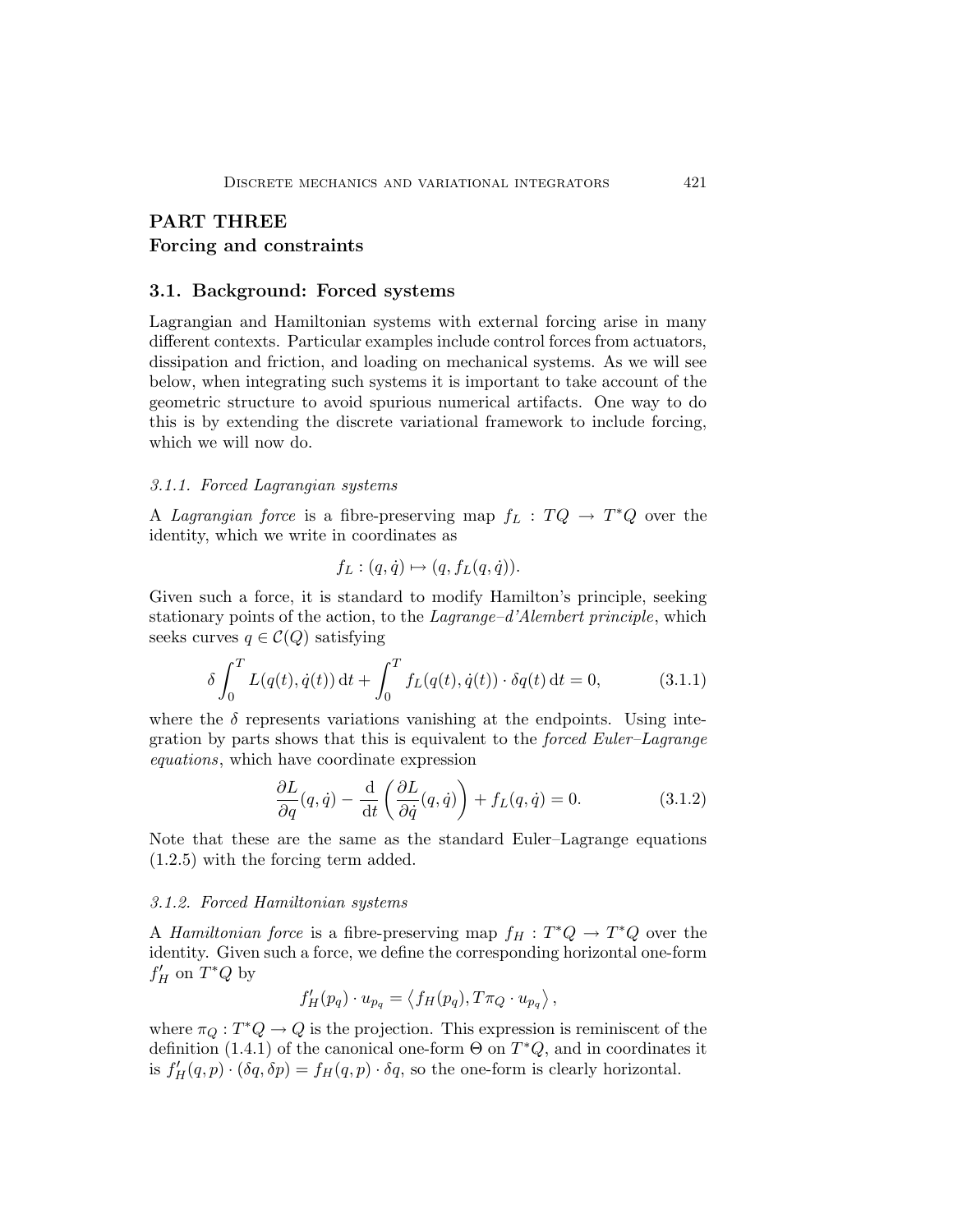The forced Hamiltonian vector field  $X_H$  is now defined to satisfy

$$
\mathbf{i}_{X_H}\Omega = \mathbf{d}H - f'_H
$$

and in coordinates this gives the well-known forced Hamilton's equations

$$
X_q(q,p) = \frac{\partial H}{\partial q}(q,p),\tag{3.1.3a}
$$

$$
X_p(q,p) = -\frac{\partial H}{\partial p}(q,p) + f_H(q,p),\tag{3.1.3b}
$$

which are the same as the standard Hamilton's equations (1.4.3) with the forcing term added to the momentum equation.

# 3.1.3. Legendre transform with forces

Given a Lagrangian L, we can take the standard Legendre transform  $FL$ :  $T^*Q \to TQ$  and relate Hamiltonian and Lagrangian forces by

$$
f_L = f_H \circ \mathbb{F}L.
$$

If we also have a Hamiltonian  $H$  related to  $L$  by the Legendre transform according to (1.4.4) then it can be shown that the forced Euler–Lagrange equations and the forced Hamilton's equations are equivalent. That is, if  $X_L$  and  $X_H$  are the forced Lagrangian and Hamiltonian vector fields, respectively, then  $(FL)^*(X_H) = X_L$ .

#### 3.1.4. Noether's theorem with forcing

We now consider the effect of forcing on the evolution of momentum maps that arise from symmetries of the Lagrangian  $L: TQ \to \mathbb{R}$ . Let  $\Phi: G \times Q \to$  $Q$  be a symmetry of  $L$  and let the Lagangian momentum map  $J_L: TQ \to \mathfrak{g}^*$ be as defined in Section 1.2.4.

Evaluating the left-hand side of (3.1.1) for a variation of the form  $\delta q(t)$  =  $\xi_Q(q(t))$  gives

$$
\int_0^T \mathbf{d}L \cdot \xi_{TQ} \, \mathrm{d}t + \int_0^T f_L \cdot \xi_Q \, \mathrm{d}t = \int_0^T f_L \cdot \xi_Q \, \mathrm{d}t,
$$

as  $L$  is assumed to be invariant. Using integration by parts as in the derivation of the forced Euler–Lagrange equations, we see that the above expression is equal to

$$
\int_0^T \left[ \frac{\partial L}{\partial q}(q, \dot{q}) - \frac{\mathrm{d}}{\mathrm{d}t} \left( \frac{\partial L}{\partial \dot{q}}(q, \dot{q}) \right) + f_L(q, \dot{q}) \right] + \Theta_L \cdot \xi_{TQ} \big|_0^T
$$
  
=  $(J_L \circ F_L^T)(q(0), \dot{q}(0)) \cdot \xi - J_L(q(0), \dot{q}(0)) \cdot \xi,$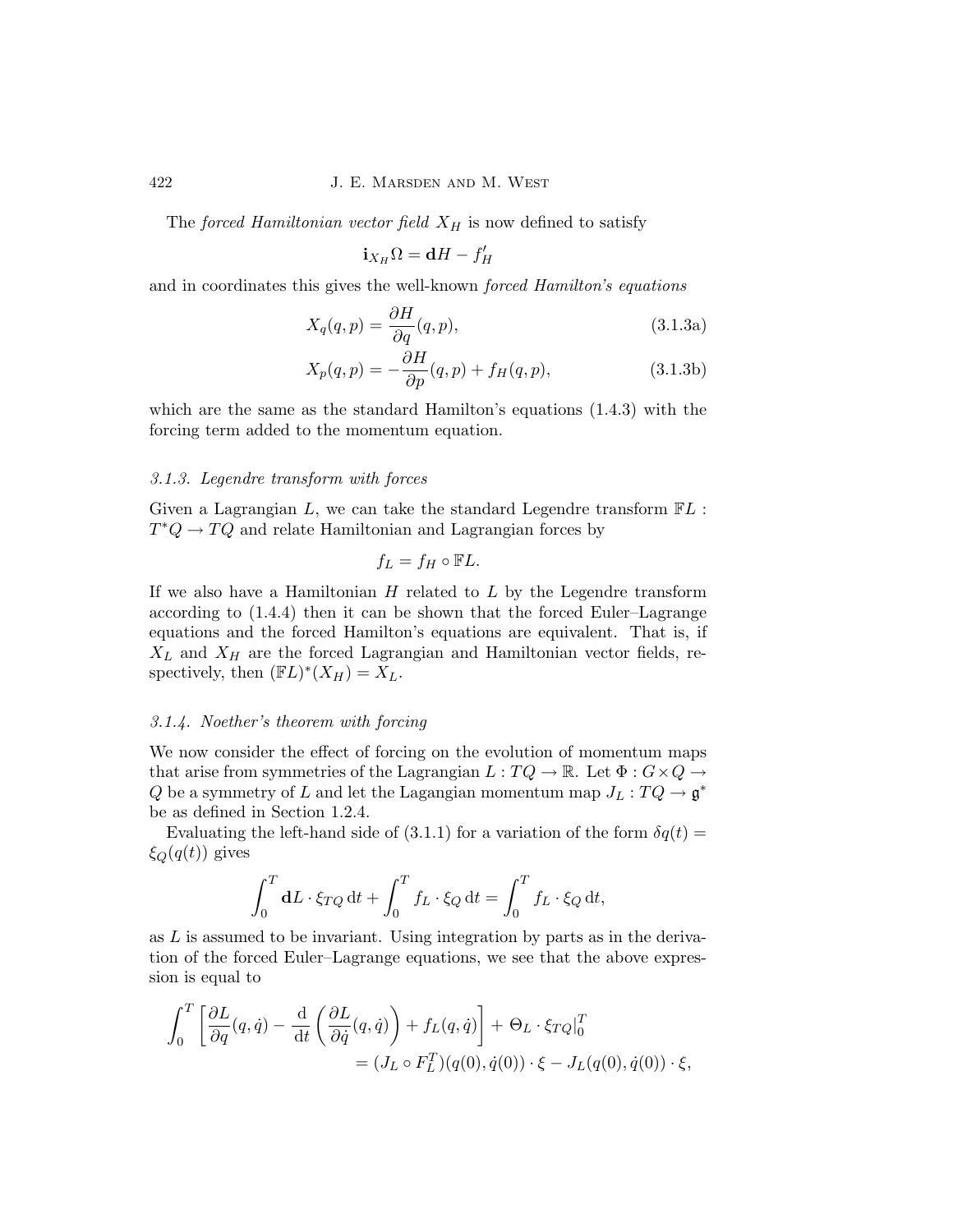and so equating these two statements of (3.1.1) gives

$$
[(J_L \circ F_L^T)(q(0), \dot{q}(0)) - J_L(q(0), \dot{q}(0))] \cdot \xi = \int_0^T f_L(q(t), \dot{q}(t)) \cdot \xi_Q(q(t)) dt.
$$
\n(3.1.4)

This equation describes the evolution of the momentum map from time 0 to time T, and shows that forcing will generally alter the momentum map. In the special case that the forcing is orthogonal to the group action, the above derivation shows that Noether's theorem will still hold.

Theorem 3.1.1. (Forced Noether's theorem) Consider a Lagrangian system  $L: TQ \to \mathbb{R}$  with forcing  $f_L: TQ \to T^*Q$  and a symmetry action  $\Phi: G \times Q \to Q$  such that  $\langle f_L(q, \dot{q}), \xi_Q(q) \rangle = 0$  for all  $(q, \dot{q}) \in TQ$  and all  $\xi \in \mathfrak{g}$ . Then the Lagrangian momentum map  $J_L : TQ \to \mathfrak{g}^*$  will be preserved by the flow, so that  $J_L \circ F_L^t = J_L$  for all t.

A similar result can also be derived for Hamiltonian systems, either by taking the Legendre transform of a regular forced Lagrangian system, or by working directly on the Hamiltonian side as in Section 1.4. For more details on the relationship between momentum maps and forcing see Bloch, Krishnaprasad, Marsden and Ratiu (1996b).

Note that, for nonzero forcing, the Lagrangian and Hamiltonian flows do not preserve the symplectic two-form. This can be seen by calculating  $d\mathcal{O}$ as was done in Section 1.2.3, and realizing that it contains a term with the integral of the force which does not vanish except when  $f_L = 0$ .

### 3.2. Discrete variational mechanics with forces

#### 3.2.1. Discrete Lagrange–d'Alembert principle

As with other discrete structures, we take two *discrete Lagrangian forces*  $f_d^+$  $f_d^+, f_d^$  $d^-_d: Q \times Q \to T^*Q$ , which are fibre-preserving in the sense that  $\pi_Q \circ f_d^{\pm} =$  $\pi_{\overline{O}}^{\mathbb{Z}}$  $_{Q}^{\pm}$ , and which thus have coordinate expressions

$$
f_d^+(q_0, q_1) = (q_1, f_d^+(q_0, q_1)),
$$
  

$$
f_d^-(q_0, q_1) = (q_0, f_d^-(q_0, q_1)).
$$

We combine the two discrete forces to give a single one-form  $f_d: Q \times Q \rightarrow$  $T^*(Q\times Q)$  defined by

$$
f_d(q_0, q_1) \cdot (\delta q_0, \delta q_1) = f_d^+(q_0, q_1) \cdot \delta q_1 + f_d^-(q_0, q_1) \cdot \delta q_0.
$$
 (3.2.1)

As with discrete Lagrangians, the discrete forces will also depend on the time-step  $h$ , which is important when relating the discrete and continuous mechanics. Given such forces, we modify the discrete Hamilton's principle, following Kane et al.  $(2000)$ , to the *discrete Lagrange-d'Alembert principle*,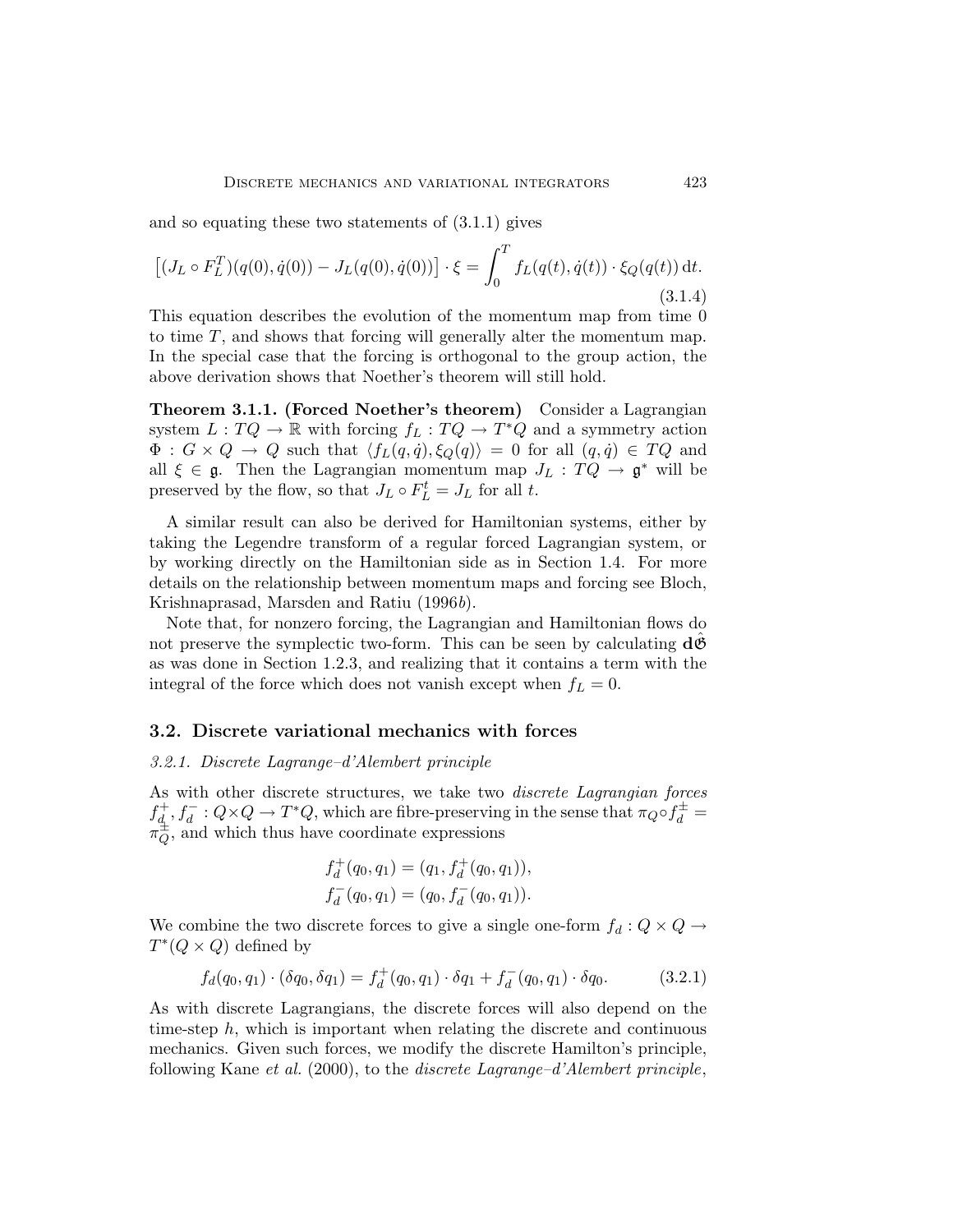which seeks discrete curves  ${q_k}_{k=0}^N$  that satisfy

$$
\delta \sum_{k=0}^{N-1} L_d(q_k, q_{k+1}) + \sum_{k=0}^{N-1} \left[ f_d^-(q_k, q_{k+1}) \cdot \delta q_k + f_d^+(q_k, q_{k+1}) \cdot \delta q_{k+1} \right] = 0
$$
\n(3.2.2)

for all variations  $\{\delta q_k\}_{k=0}^N$  vanishing at the endpoints. This is equivalent to the forced discrete Euler–Lagrange equations

$$
D_2L_d(q_{k-1}, q_k) + D_1L_d(q_k, q_{k+1}) + f_d^+(q_{k-1}, q_k) + f_d^-(q_k, q_{k+1}) = 0, (3.2.3)
$$

which are the same as the standard discrete Euler–Lagrange equations (1.3.3) with the discrete forces added. These implicitly define the *forced discrete* Lagrangian map  $f_d: Q \times Q \rightarrow Q \times Q$ .

## 3.2.2. Discrete Legendre transforms with forces

Although in the continuous case we used the standard Legendre transform for systems with forcing, in the discrete case it is necessary to take the forced discrete Legendre transforms to be

$$
\mathbb{F}^{f+}L_d: (q_0, q_1) \mapsto (q_1, p_1) = (q_1, D_2L_d(q_0, q_1) + f_d^+(q_0, q_1)), \tag{3.2.4a}
$$

$$
\mathbb{F}^{f-}L_d: (q_0, q_1) \mapsto (q_0, p_0) = (q_0, -D_1L_d(q_0, q_1) - f_d^-(q_0, q_1)).
$$
 (3.2.4b)

Using these definitions and the forced discrete Euler–Lagrange equations (3.2.3), we can see that the corresponding forced discrete Hamiltonian map  $\tilde{F}_{L_d} = \mathbb{F}^{f \pm} L_d \circ F_{L_d} \circ (\mathbb{F}^{f \pm} L_d)^{-1}$  is given by the map  $\tilde{F}_{L_d} : (q_0, p_0) \mapsto (q_1, p_1)$ , where

$$
p_0 = -D_1 L_d(q_0, q_1) - f_d^{-}(q_0, q_1),
$$
\n(3.2.5a)

$$
p_1 = D_2 L_d(q_0, q_1) + f_d^+(q_0, q_1), \qquad (3.2.5b)
$$

which is the same as the standard discrete Hamiltonian map (1.5.4) with the discrete forces added.

### 3.2.3. Discrete Noether's theorem with forcing

Consider a group action  $\Phi: G \times Q \to Q$  and assume that the discrete Lagrangian  $L_d: Q \times Q \to \mathbb{R}$  is invariant under the lifted product action, as in Section 1.3.3. We can now calculate (3.2.2) in the direction of a variation  $\delta q_k = \xi_Q(q_k)$  to give

$$
\sum_{k=0}^{N-1} \mathbf{d}L_d(q_k, q_{k+1}) \cdot \xi_{Q \times Q}(q_k, q_{k+1}) + \sum_{k=0}^{N-1} f_d(q_k, q_{k+1}) \cdot \xi_{Q \times Q}(q_k, q_{k+1})
$$
  
= 
$$
\sum_{k=0}^{N-1} f_d(q_k, q_{k+1}) \cdot \xi_{Q \times Q}(q_k, q_{k+1}),
$$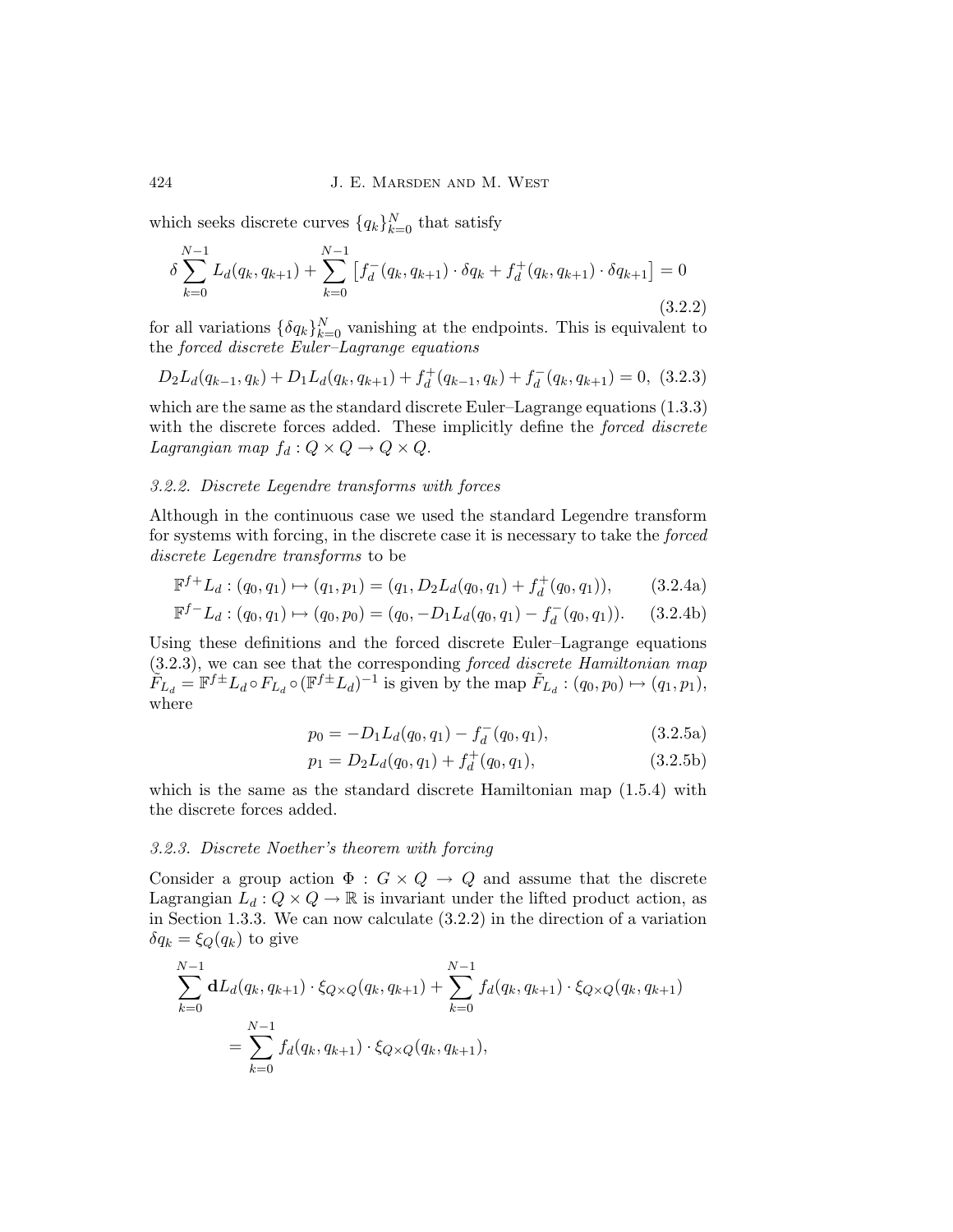or we can use a discrete integration by parts to obtain the alternative expression

$$
\sum_{k=1}^{N-1} \left[ D_2 L_d(q_{k-1}, q_k) + D_1 L_d(q_k, q_{k+1}) + f_d^+(q_{k-1}, q_k) + f_d^-(q_k, q_{k+1}) \right] \cdot \xi_Q(q_k)
$$
  
+ 
$$
\left[ D_2 L_d(q_{N-1}, q_N) + f_d^+(q_{N-1}, q_N) \right] \cdot \xi_Q(q_N)
$$
  
+ 
$$
\left[ D_1 L_d(q_0, q_1) + f_d^-(q_0, q_1) \right] \cdot \xi_Q(q_0)
$$
  
= 
$$
\mathbb{F}^{f+} L_d(q_{N-1}, q_N) \cdot \xi_Q(q_N) - \mathbb{F}^{f-} L_d(q_0, q_1) \cdot \xi_Q(q_0).
$$

We now consider how the discrete momentum map should be defined in the presence of forcing, as there is a choice between the expressions (1.2.7) involving  $\Theta_L^{\pm}$  $_{L_d}^{\pm}$  and the expressions

$$
J_{L_d}^{f+}(q_0, q_1) \cdot \xi = \langle \mathbb{F}^{f+} L_d(q_0, q_1), \xi_Q(q_1) \rangle, \tag{3.2.6a}
$$

$$
J_{L_d}^{f^-}(q_0, q_1) \cdot \xi = \langle \mathbb{F}^{f^-} L_d(q_0, q_1), \xi_Q(q_1) \rangle, \tag{3.2.6b}
$$

which are based on the discrete Legendre transforms. In the unforced discrete case and in the continuous case both with and without forcing, these expressions are equal to the definition based on  $\Theta_L$  and so the question does not arise. For a discrete system, however, consideration of the forced exact discrete Lagrangian defined below shows that (3.2.6) are the correct definitions. Given this, we can equate the above two forms of (3.2.2) to obtain

$$
\left[J_{L_d}^{f+} \circ F_{L_d}^{N-1} - J_{L_d}^{f-}\right](q_0, q_1) \cdot \xi = \sum_{k=0}^{N-1} f_d(q_k, q_{k+1}) \cdot \xi_{Q \times Q}(q_k, q_{k+1}),
$$

which describes the evolution of the discrete momentum map. If the discrete forces are orthogonal to the group action, so that  $\langle f_d, \xi_{Q\times Q}\rangle = 0$  for all  $\xi \in \mathfrak{g}$ , then we have

$$
0 = \langle \mathbf{d}L_d + f_d, \xi_{Q \times Q} \rangle = J_{L_d}^{f+} - J_{L_d}^{f-},
$$

and thus the two discrete Lagrangian momentum maps are equal. Denoting this unique map by  $J_I^f$  $L_d: Q \times Q \to \mathfrak{g}^*,$  we see that the momentum map evolution equation gives a forced Noether's theorem for discrete mechanics.

Theorem 3.2.1. (Discrete forced Noether's theorem) Consider a discrete Lagrangian system  $L_d: Q \times Q \to \mathbb{R}$  with discrete forces  $f_d^+$  $f_d^+, f_d^ \frac{d}{d}:Q\times$  $Q \to T^*Q$  and a symmetry action  $\Phi: G \times Q \to Q$  such that  $\langle f_d, \xi_{Q \times Q} \rangle = 0$ for all  $\xi \in \mathfrak{g}$ . Then the discrete Lagrangian momentum map  $J_L^f$  $_{L_d}^{J}:Q\times Q\rightarrow$  $\mathfrak{g}^*$  will be preserved by the discrete Lagrangian evolution map, so that  $J_I^f$  $L_d^f \circ F_{L_d} = J_L^f$  $_{L_d}^{\prime}$  .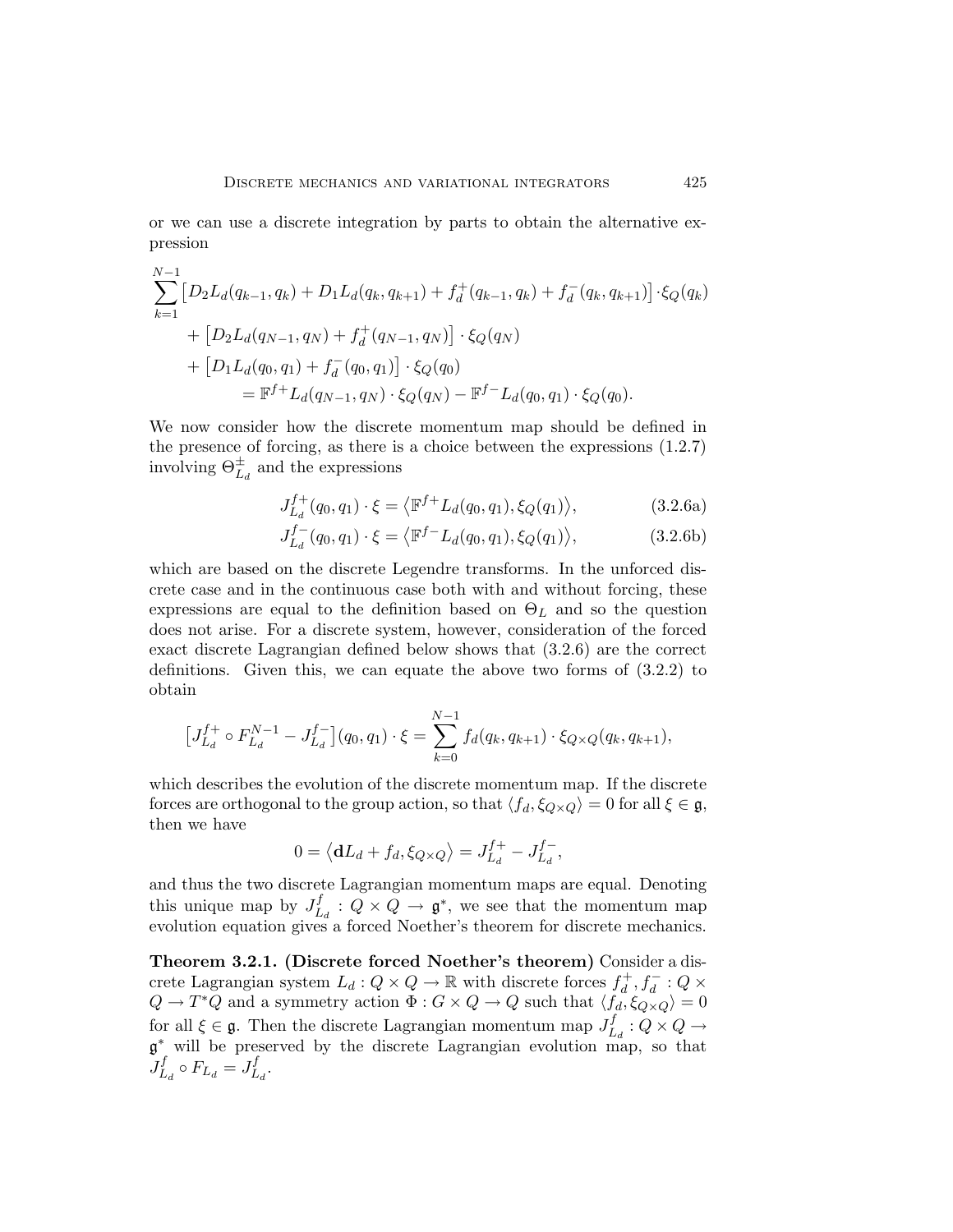With the above definition of the discrete Lagrangian momentum map in the presence of forcing, we see that it will be the pullback of the Hamiltonian momentum map under the forced discrete Legendre transforms, and so the discrete forced Noether's theorem can also be stated for the forced discrete Hamiltonian map  $\tilde{F}_{L_d}$  with the canonical momentum map  $J_H: T^*Q \to \mathfrak{g}^*$ .

As in the continuous case, a similar calculation to that given above shows that the discrete symplectic form will not be preserved in the presence of forcing.

## 3.2.4. Exact discrete forcing

In the unforced case, we have seen that the discrete Lagrangian should approximate the continuous action over the time-step. When forces are added, this must be modified so that the discrete Lagrange–d'Alembert principle (3.2.2) approximates the continuous expression (3.1.1).

Given a Lagrangian  $L: TQ \to \mathbb{R}$  and a Lagrangian force  $f_L: TQ \to T^*Q$ , we define the *exact forced discrete Lagrangian*  $L_d^E: Q \times Q \times \mathbb{R} \to \mathbb{R}$  and the exact discrete forces  $f_d^{E+}$  $d^{E+}, f_d^{E-}$  $d_d^{E-}: Q \times Q \times \mathbb{R} \to T^*Q$  to be

$$
L_d^E(q_0, q_1, h) = \int_0^h L(q(t), \dot{q}(t)) dt,
$$
\n(3.2.7a)

$$
f_d^{E+}(q_0, q_1, h) = \int_0^h f_L(q(t), \dot{q}(t)) \cdot \frac{\partial q(t)}{\partial q_1} dt,
$$
 (3.2.7b)

$$
f_d^{E-}(q_0, q_1, h) = \int_0^h f_L(q(t), \dot{q}(t)) \cdot \frac{\partial q(t)}{\partial q_0} dt,
$$
 (3.2.7c)

where  $q : [0, h] \to Q$  is the solution of the forced Euler–Lagrange equations (3.1.2) for L and  $f<sub>L</sub>$  satisfying the boundary conditions  $q(0) = q_0$  and  $q(h) = q_1$ .

Note that this exact discrete Lagrangian is not the same as that for the unforced system with Lagrangian L, as the curves  $q(t)$  are different. In other words, the exact discrete Lagrangian depends on both the continuous Lagrangian and the continuous forces, as do the discrete forces.

Given these definitions of the exact discrete quantities and the forced discrete Legendre transforms, it is easy to check that the forced version of Lemma 1.6.2 holds, and thus so too do forced versions of Theorems 1.6.4 and 1.6.3, showing the equivalence of the exact discrete system to the continuous systems. This is of particular interest because it shows that the variational error analysis developed in Section 2.3 can also be extended to the case of forced systems in the obvious way, and that there will be a forced version of Theorem 2.3.1.

Note that, if  $\Phi: G \times Q \to Q$  is a symmetry of L such that  $\langle f_L(q, \dot{q}), \xi_Q(q) \rangle =$ 0, so the forced Noether's theorem holds, then the exact discrete forces will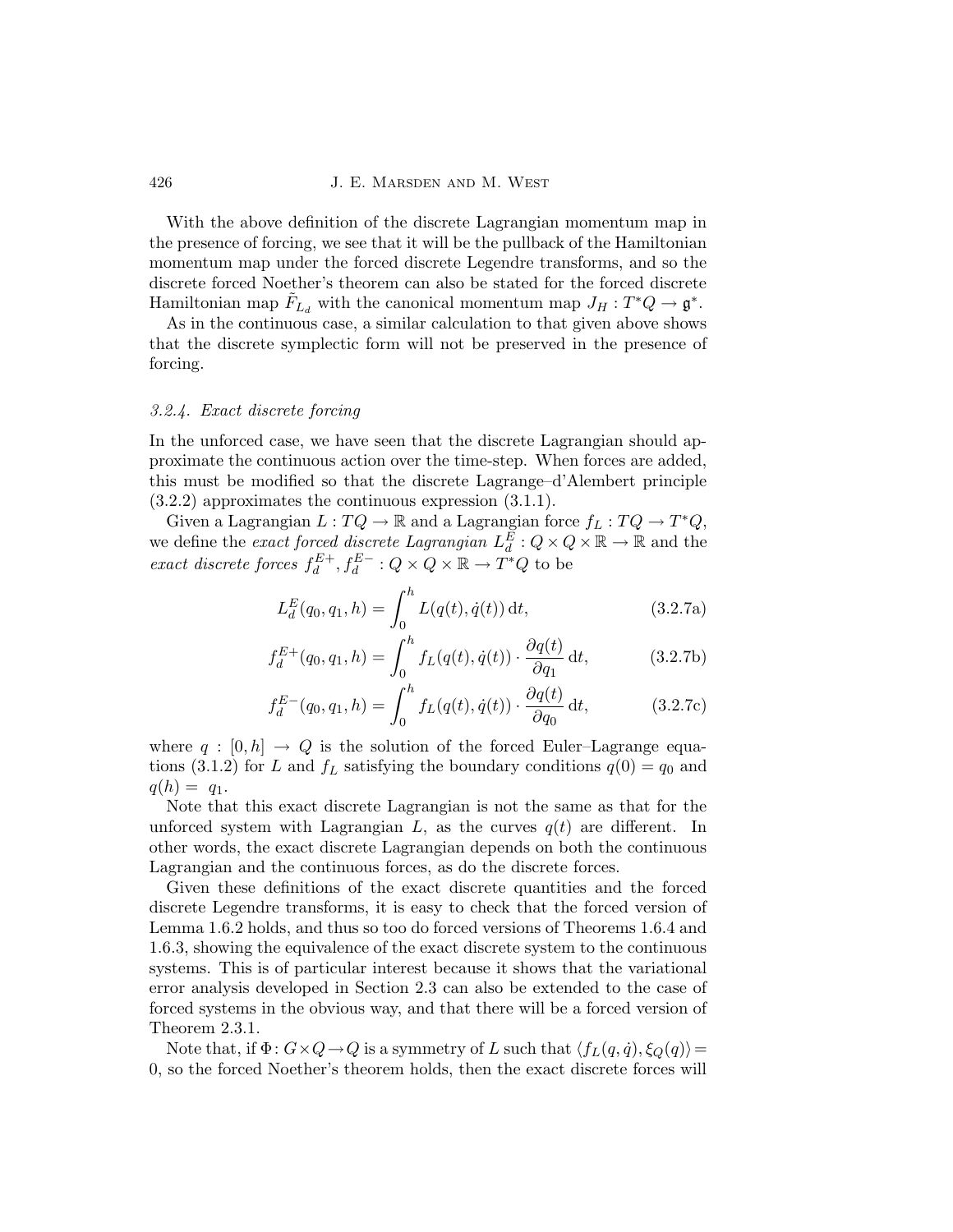satisfy  $\langle f_d, \xi_{Q\times Q} \rangle = 0$  and so the forced discrete Noether's theorem will also hold, as we would expect. This shows that  $(3.2.6)$  are the correct choice for the definition of the discrete Lagrangian momentum maps in the presence of forcing.

# 3.2.5. Integration of forced systems

To simulate a given forced Lagrangian or Hamiltonian system, we can choose a discrete Lagrangian and discrete forces to approximate the exact quantities given above, and then consider the resulting discrete system as an integrator for the continuous problem. We now give some simple examples of how to effect this.

**Example 3.2.2.** The natural discrete forces for the discrete Lagrangian  $L_d^{\alpha}$  given in Example 2.3.2 are

$$
f_d^{\alpha+}(q_0, q_1, h) = \alpha h f_L \left( (1 - \alpha) q_0 + \alpha q_1, \frac{q_1 - q_0}{h} \right),
$$
  

$$
f_d^{\alpha-}(q_0, q_1, h) = (1 - \alpha) h f_L \left( (1 - \alpha) q_0 + \alpha q_1, \frac{q_1 - q_0}{h} \right).
$$

For  $L=\frac{1}{2}$  $\frac{1}{2}\dot{q}^T M \dot{q} - V(q)$ , the discrete Hamiltonian map is then

$$
\frac{q_1 - q_0}{h} = M^{-1} (\alpha p_0 + (1 - \alpha)p_1),
$$
  
\n
$$
\frac{p_1 - p_0}{h} = -\nabla V ((1 - \alpha)q_0 + \alpha q_1)
$$
  
\n+  $f_H ((1 - \alpha)q_0 + \alpha q_1, \alpha p_0 + (1 - \alpha)p_1),$ 

which is the same as the unforced map  $(2.3.5)$  with the Hamiltonian force  $f_H = (\mathbb{F}L)^{-1} \circ f_L$  added to the momentum equation. For  $\alpha = 1/2$  this is once again simply the midpoint rule.  $\Diamond$ 

A particularly interesting class of Lagrangian forces  $f_L : TQ \rightarrow T^*Q$ consists of those forces that satisfy

$$
\big\langle f_L(q,\dot{q}), (q,\dot{q})\big\rangle < 0,
$$

for all  $(q, \dot{q}) \in TQ$ . Such forces are said to be (strongly) dissipative. This terminology can be justified by computing the time evolution of the energy  $E_L : TQ \to \mathbb{R}$  along a solution of the forced Euler–Lagrange equations to give

$$
\frac{\mathrm{d}}{\mathrm{d}t}E_L(q(t), \dot{q}(t)) = \frac{\mathrm{d}}{\mathrm{d}t} \left( \frac{\partial L}{\partial \dot{q}} \right) \cdot \dot{q} + \frac{\partial L}{\partial \dot{q}} \cdot \ddot{q} - \frac{\mathrm{d}}{\mathrm{d}t}L \n= \left( \frac{\partial L}{\partial q} + f_L \right) \cdot \dot{q} + \frac{\partial L}{\partial \dot{q}} \cdot \ddot{q} - \frac{\partial L}{\partial q} \cdot \dot{q} - \frac{\partial L}{\partial \dot{q}} \cdot \ddot{q} \n= f_L(q(t), \dot{q}(t)) \cdot \dot{q}(t).
$$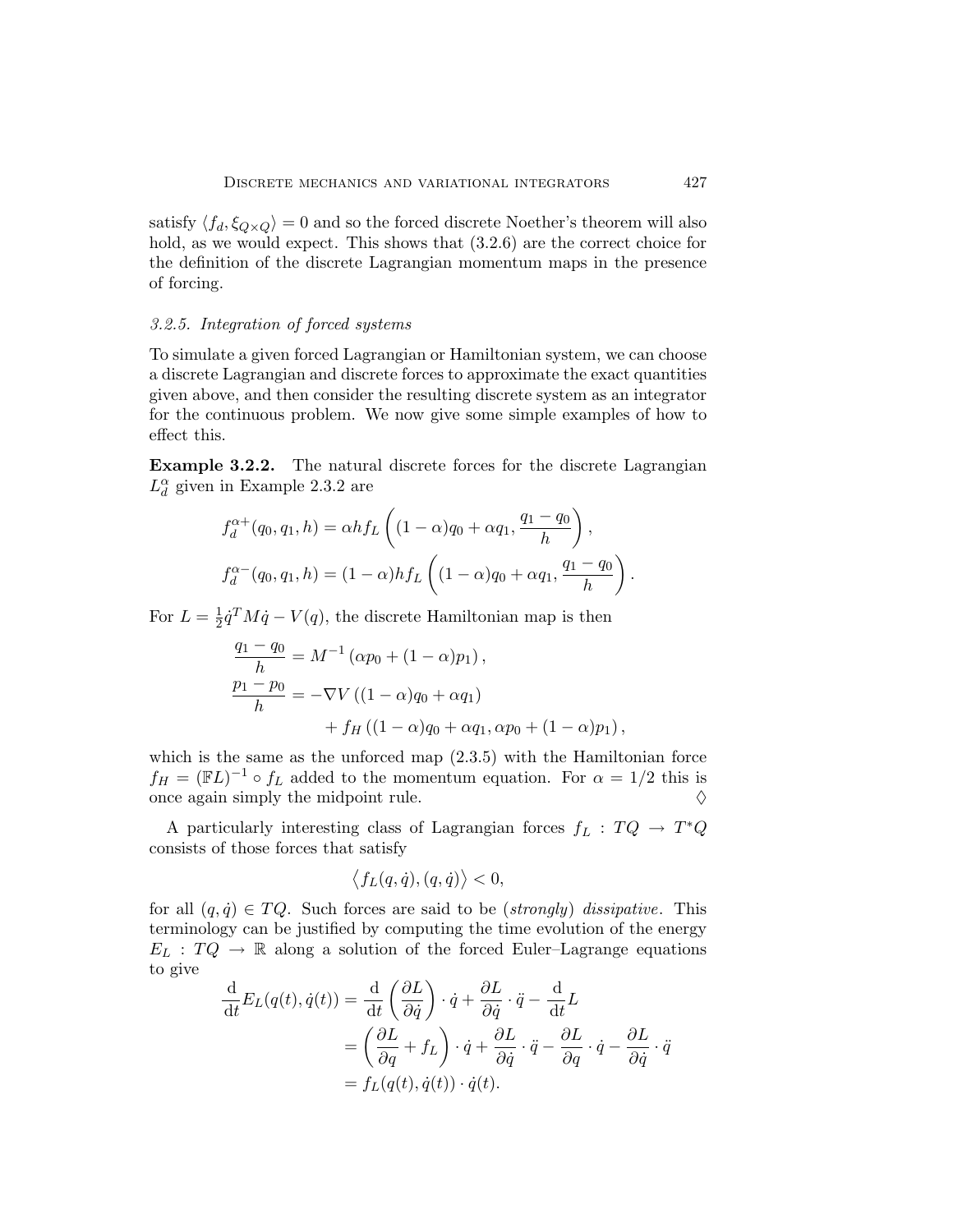

Fig. 2. Energy of a dissipative system computed with variational midpoint and Runge–Kutta. Note the accurate energy behaviour of the variational method

We thus see that dissipative forces are those for which the energy of the system always decreases. If we only have  $f_L \cdot \dot{q} \leq 0$  then the force is said to be weakly dissipative.

Because the discrete Euler–Lagrange equations do not, in general, conserve energy, it is unlikely that, without some time-step adaptation, there is a discrete analogue of this result.

**Example 3.2.3.** As an example of a dissipative system, consider the movement of a unit mass particle in the plane with radial potential  $V(q)$  $||q||^2(||q||^2 - 1)^2$  and forcing  $f_L(q, \dot{q}) = -10^{-3}\dot{q}$ . For this force we have  $f_L \cdot \dot{q} = -10^{-3} ||\dot{q}||^2 \leq 0.$ 

In Figure 2 we plot the energy behaviour of the  $L^\alpha_d$  method with  $\alpha=1/2$ for this system. For comparison, we also plot an extremely accurate benchmark trajectory, showing the true energy of the system, and the trajectory of the standard fourth-order Runge–Kutta method.

Observe that the variational method dissipates energy due to the discrete forces added to the Euler–Lagrange equations, but this energy dissipation is of the correct amount to accurately track the true energy. In contrast, non-conservative methods such as the Runge–Kutta integrator used here artificially dissipate energy.

These effects are of particular importance when the amount of forcing or dissipation in the system is small compared to the magnitude of the conservative dynamics and the time period of integration. For an investigation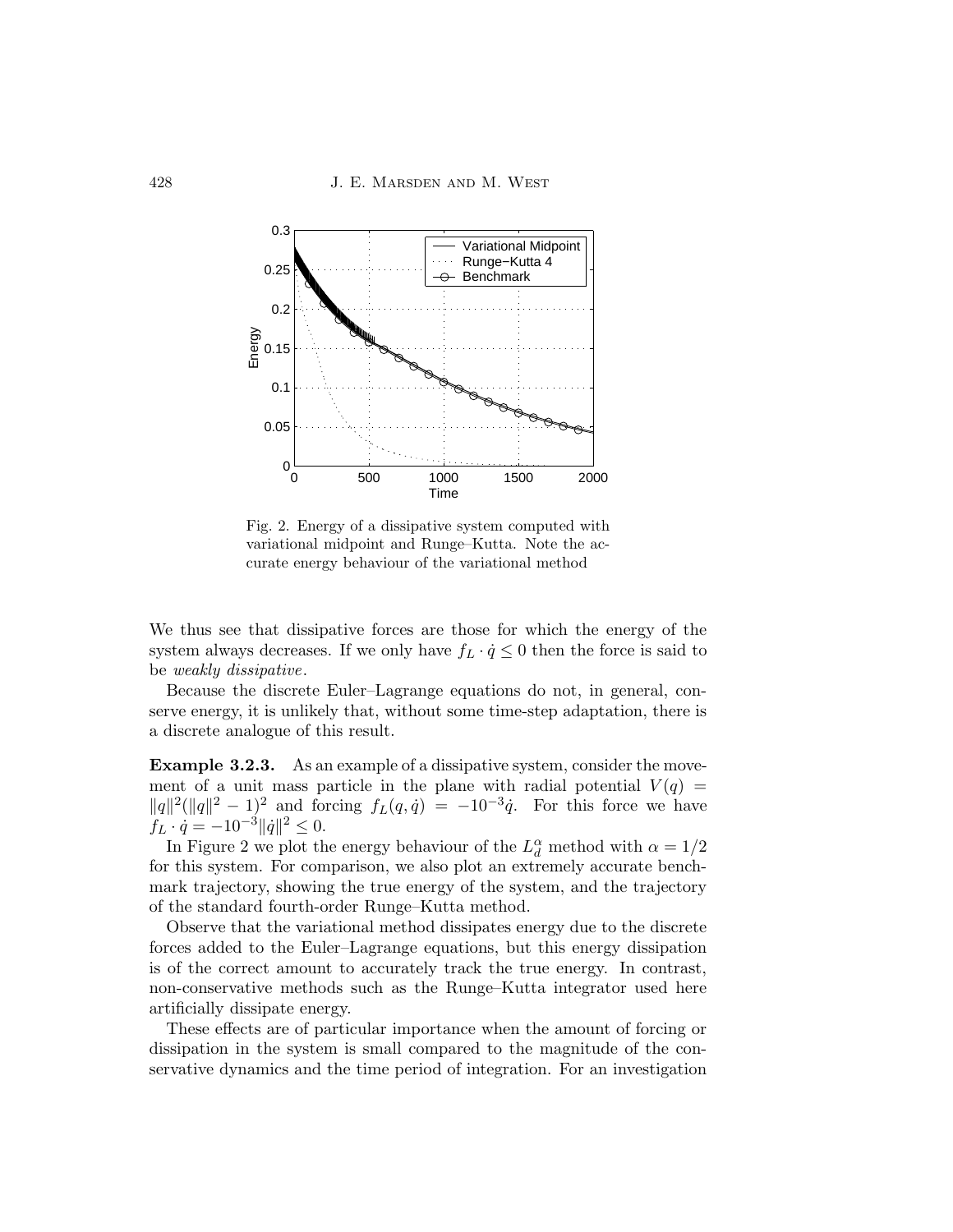of the long time behaviour of symplectic methods applied to systems with dissipation, see Hairer and Lubich (1999).

Example 3.2.4. (Composition methods) Consider a sequence of discrete Lagrangians  $L_d^i$ , discrete forces  $f_d^{i+}$  $d^{i+}, f_d^{i-}$  $\mu_d^{i-}$  and time-step fractions  $\gamma^i$  for  $i = 1, \ldots, s$  satisfying  $\sum_{i=1}^{s} \gamma^{i} = 1$ . Then we can form a composition discrete Lagrangian  $L_d$  and composition discrete forces  $f_d^+$  $f_d^+, f_d^ \overline{d}$  in a similar way to the procedures in Section 2.5.

Given points  $q_0$  and  $q_s$ , define  $q_i$  for  $i = 1, \ldots, s - 1$  to satisfy the forced discrete Euler–Lagrange equations (3.2.3) along the sequence  $q_0, q_1, \ldots, q_s$ . Regarding the  $q_i$  as functions of  $q_0$  and  $q_1$ , we now define the *composition* discrete Lagrangian and composition discrete forces by

$$
L_d(q_0, q_1, h) = \sum_{i=1}^{s} L_d(q_{i-1}, q_i, \gamma^i h),
$$
  
\n
$$
f_d^+(q_0, q_1, h) = f_d^{s+}(q_{s-1}, q_s, \gamma^s h)
$$
  
\n
$$
+ \sum_{i=1}^{s-1} (f_d^{i+}(q_{i-1}, q_i, \gamma^i h) + f_d^{i-}(q_i, q_{i+1}, \gamma^{i+1} h)) \cdot \frac{\partial q_i}{\partial q_1},
$$
  
\n
$$
f_d^-(q_0, q_1, h) = f_d^{1-}(q_0, q_1, \gamma^1 h)
$$
  
\n
$$
+ \sum_{i=1}^{s-1} (f_d^{i+}(q_{i-1}, q_i, \gamma^i h) + f_d^{i-}(q_i, q_{i+1}, \gamma^{i+1} h)) \cdot \frac{\partial q_i}{\partial q_0}.
$$

With these definitions it can be shown, using a similar derivation to that in Section 2.5, that the forced discrete Hamiltonian map for  $L_d$  and  $f_d^+$  $d^+, f_d^ \bar{d}$  is the composition of the individual forced discrete Hamiltonian maps, so that

 $i=1$ 

$$
\tilde{F}_{L_d}^h = \tilde{F}_{L_d}^{\gamma^sh} \circ \tilde{F}_{L_d}^{\gamma^{s-1}h} \circ \cdots \circ \tilde{F}_{L_d}^{\gamma^1h}.
$$

In forming composition methods it is often useful to use a sequence consisting of copies of a method together with its adjoint. It is thus worth noting that the adjoint of a discrete Lagrangian and discrete forces is given by

$$
L_d^*(q_0, q_1, h) = -L_d(q_1, q_0, -h),
$$
  
\n
$$
f_d^{*+}(q_0, q_1, h) = -f_d^-(q_1, q_0, -h),
$$
  
\n
$$
f_d^{*-}(q_0, q_1, h) = -f_d^+(q_1, q_0, -h).
$$

The discrete Hamiltonian map of the adjoint discrete Lagrangian and adjoint discrete forces will be the adjoint map of the original discrete Hamiltonian map. Observe that the exact discrete Lagrangian and exact discrete forces  $(3.2.7)$  are self-adjoint.  $\diamond$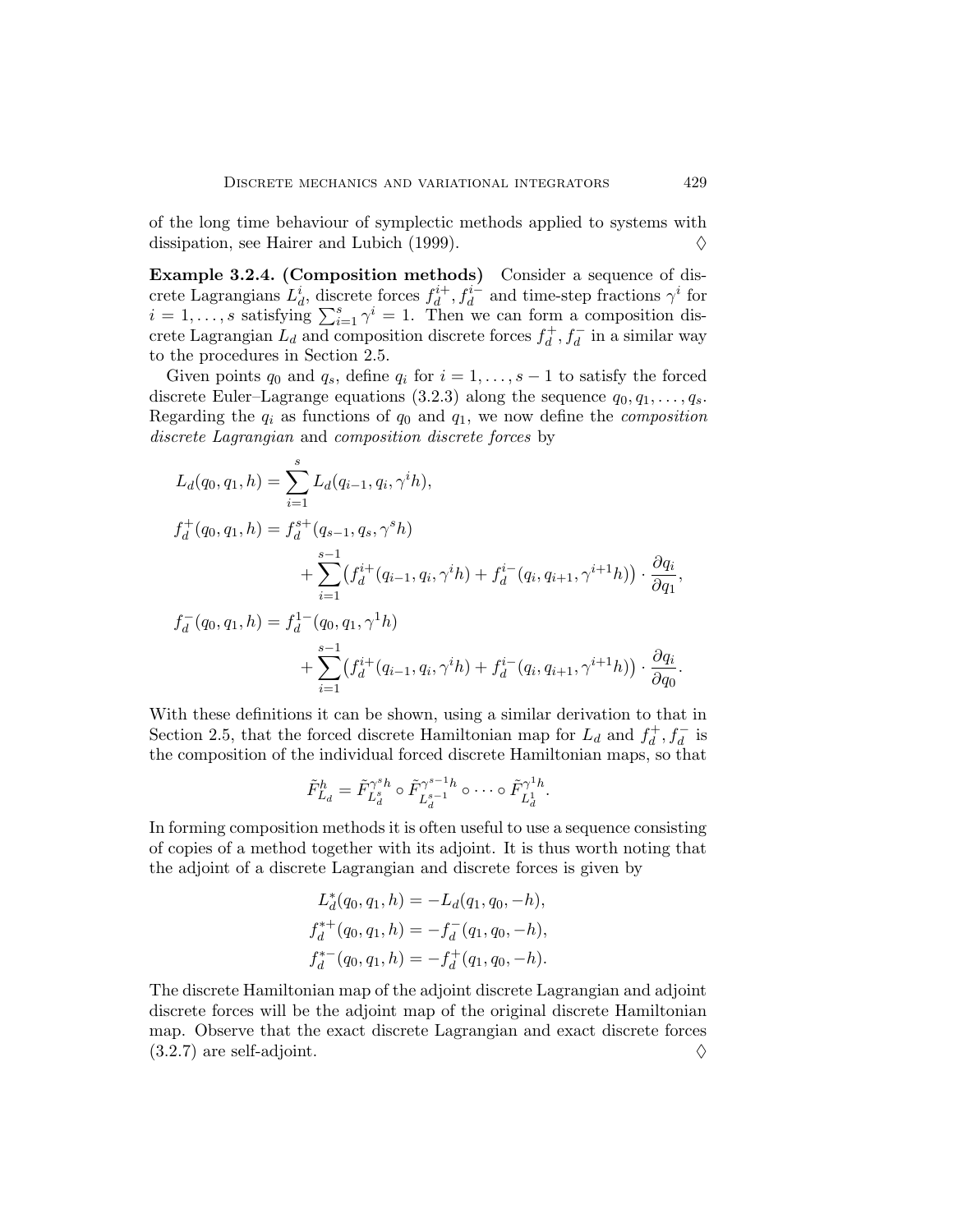Example 3.2.5. (Symplectic partitioned Runge–Kutta methods) Recall that the discrete Lagrangian (2.6.8) given by

$$
L_d(q_0, q_1, h) = h \sum_{i=1}^{s} b_i L(Q_i, \dot{Q}_i)
$$

generates symplectic partitioned Runge–Kutta methods. Reasonable choices of corresponding discrete forces are

$$
f_d^+(q_0, q_1, h) = h \sum_{i=1}^s b_i f_L(Q_i, \dot{Q}_i) \cdot \frac{\partial Q_i}{\partial q_0},
$$
 (3.2.8a)

$$
f_d^-(q_0, q_1, h) = h \sum_{i=1}^s b_i f_L(Q_i, \dot{Q}_i) \cdot \frac{\partial Q_i}{\partial q_1},
$$
 (3.2.8b)

which approximate the exact forces  $(3.2.7b)$  and  $(3.2.7c)$  in the same way that  $L_d$  approximates the exact discrete Lagrangian (3.2.7a).

With these choices of discrete forces, it can be shown that the discrete Hamiltonian map defined by (3.2.5) is exactly a partitioned Runge–Kutta method for the forced Hamiltonian system  $(3.1.3)$ .

In most of the other examples of variational integrators discussed above, discrete forces can be chosen in a natural way so that the discrete Hamiltonian maps give the expected integrator for the forced Hamiltonian system. In particular, this can be done for the symplectic Newmark methods (see Kane *et al.* (2000)). We can also use alternative splitting-style methods to include forcing (see Kane et al. (2000) for details).

## 3.3. Background: Constrained systems

A particularly elegant way to study many systems is to consider them as a constrained version of some larger system. This can be appealing for both theoretical reasons and, as we shall see, also on numerical grounds. Here we will only consider so-called *holonomic constraints*, which are constraints on the configuration manifold of a system.

More precisely, if we have a Lagrangian or Hamiltonian system with configuration manifold Q, we consider a *constraint function*  $\phi: Q \to \mathbb{R}^d$  and constrain the dynamics to the *constraint submanifold*  $N = \phi^{-1}(0) \subset Q$ . Here we will always assume that  $0 \in \mathbb{R}^d$  is a regular point of  $\phi$ , so that N is truly a submanifold of  $Q$  (Abraham *et al.* 1988).

Observe that, if  $i : N \to Q$  is the embedding map, then  $Ti : TN \to TQ$ provides a canonical way to embed  $TN$  in  $TQ$  and we will thus regard  $TN$ as a submanifold of  $TQ$ . There is, however, no canonical way to embed the cotangent bundle  $T^*N$  in  $T^*Q$ , a fact which has important consequences for the development of constrained Hamiltonian dynamics. We will see below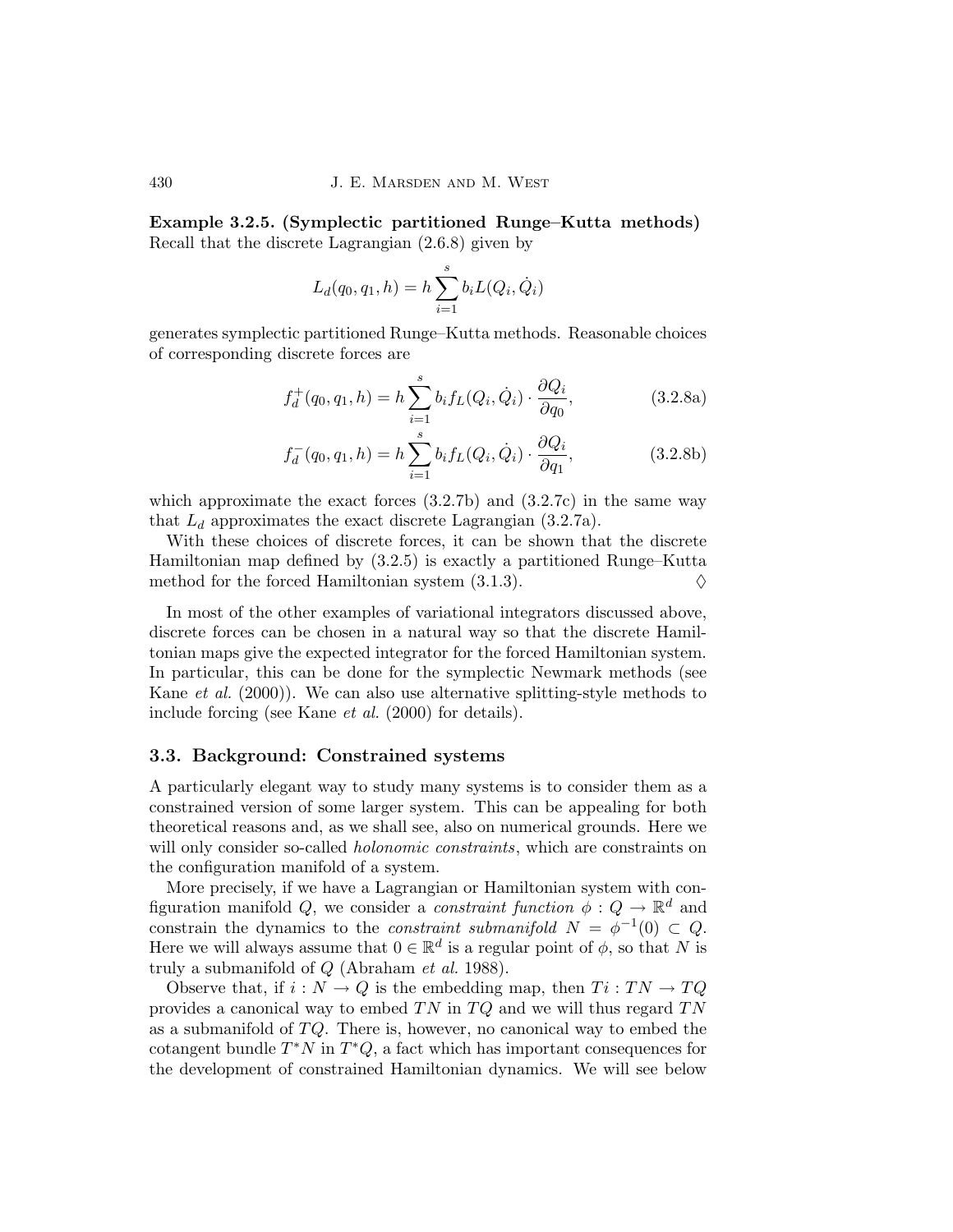that, in the special case when we have a regular Lagrangian or Hamiltonian, we can use this additional structure to provide a canonical embedding.

As in other areas of mechanics, we may consider constrained systems from both the Hamiltonian and the Lagrangian viewpoint. We will concentrate on the variational approach, however, as it is this formulation which readily extends to the discrete setting. The primary tool for constrained optimization problems is the Lagrange multiplier theorem, which we recall here (see Abraham *et al.* (1988) for the proof).

**Theorem 3.3.1.** Consider a smooth manifold C and a function  $\Phi : \mathcal{C} \to V$ mapping to some inner product space V, such that  $0 \in V$  is a regular point of  $\Phi$ . Set  $\mathcal{D} = \Phi^{-1}(0) \subset \mathcal{C}$ . Given a function  $\mathfrak{G} : \mathcal{C} \to \mathbb{R}$ , define  $\bar{\mathfrak{G}} : \mathcal{C} \times V \to \mathbb{R}$ by  $\bar{\mathfrak{G}}(q, \lambda) = \mathfrak{G}(q) - \langle \lambda, \Phi(q) \rangle$ . Then the following are equivalent:

- (1)  $q \in \mathcal{D}$  is an extremum of  $\mathfrak{G}|_{\mathcal{D}}$ ;
- (2)  $(q, \lambda) \in \mathcal{C} \times V$  is an extremum of  $\bar{\mathfrak{G}}$ .

#### 3.3.1. Constrained Lagrangian systems

Given a Lagrangian system specified by a configuration manifold Q and a Lagrangian  $L: TQ \to \mathbb{R}$ , consider the holonomic constraint  $\phi: Q \to \mathbb{R}^d$ and the corresponding constraint submanifold  $N = \phi^{-1}(0) \subset Q$ . Now TN is a submanifold of  $TQ$ , and so we may restrict L to  $L^N = L|_{TN}$ . We are interested in the relationship of the dynamics of  $L^N$  on TN to the dynamics of  $L$  on  $TQ$ .

To consider this, we will make use of the following convenient notation. Assume that we are working on a given time interval  $[0, T] \subset \mathbb{R}$ , and that we have fixed endpoints  $q_0, q_T \in N \subset Q$ . Now set  $\mathcal{C}(Q) = \mathcal{C}([0, T], Q; q_0, q_T)$ to be the space of smooth functions  $q : [0, T] \to Q$  satisfying  $q(0) = q_0$ and  $q(T) = q_T$ , and  $C(N)$  to be the corresponding space of curves in N. Similarly, we set  $\mathcal{C}(\mathbb{R}^d) = \mathcal{C}([0,T], \mathbb{R}^d)$  to be curves  $\lambda : [0,T] \to \mathbb{R}^d$  with no boundary conditions. In general  $\mathcal{C}(P)$  is the space of curves from  $[0, T]$  to the manifold P with the appropriate boundary conditions.

**Theorem 3.3.2.** Given a Lagrangian system  $L: TQ \to \mathbb{R}$  with holonomic constraint  $\phi: Q \to \mathbb{R}^d$ , set  $N = \phi^{-1}(0) \subset Q$  and  $L^N = L|_{TN}$ . Then the following are equivalent:

- (1)  $q \in \mathcal{C}(N)$  extremizes  $\mathfrak{G}^N$  and hence solves the Euler–Lagrange equations for  $L^N$ ;
- (2)  $q \in \mathcal{C}(Q)$  and  $\lambda \in \mathcal{C}(\mathbb{R}^d)$  satisfy the constrained Euler-Lagrange equations

$$
\frac{\partial L}{\partial q^i}(q(t), \dot{q}(t)) - \frac{\mathrm{d}}{\mathrm{d}t} \left( \frac{\partial L}{\partial \dot{q}^i}(q(t), \dot{q}(t)) \right) = \left\langle \lambda(t), \frac{\partial \phi}{\partial q^i}(q(t)) \right\rangle, \quad (3.3.1a)
$$

$$
\phi(q(t)) = 0; \quad (3.3.1b)
$$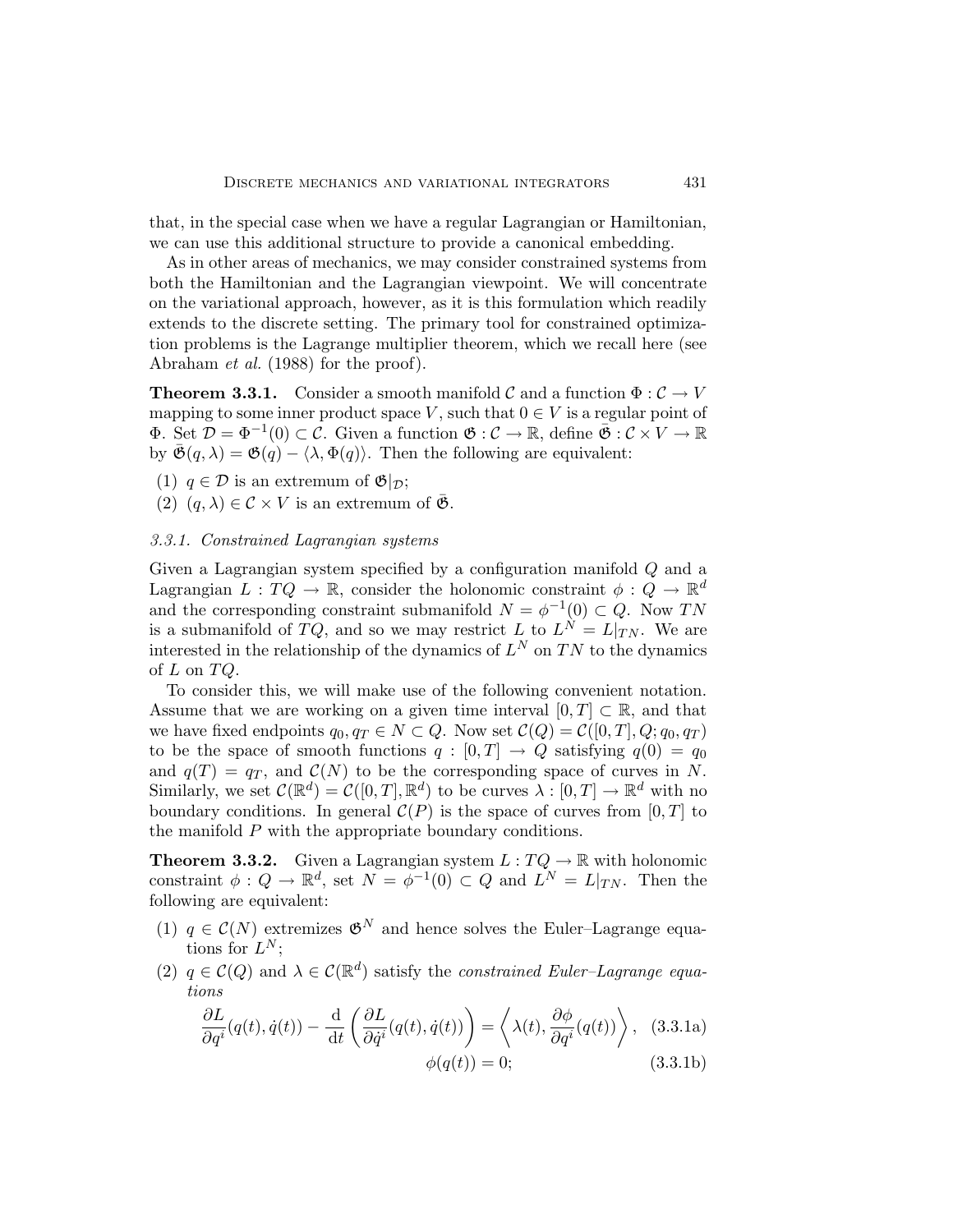(3)  $(q, \lambda) \in C(Q \times \mathbb{R}^d)$  extremizes  $\bar{\mathfrak{G}}(q, \lambda) = \mathfrak{G}(q) - \langle \lambda, \Phi(q) \rangle$  and hence solves the Euler–Lagrange equations for the *augmented Lagrangian*  $\overline{L}$  :  $T(Q \times \mathbb{R}^d) \to \mathbb{R}$  defined by

$$
\bar{L}(q,\lambda,\dot{q},\dot{\lambda})=L(q,\dot{q})-\langle\lambda,\phi(q)\rangle.
$$

Proof. We make use of the Lagrange multiplier theorem, Theorem 3.3.1. To do so, we prepare the following definitions. The full space is  $C = C(Q)$  and the function to be extremized is the action  $\mathfrak{G} : \mathcal{C}(Q) \to \mathbb{R}$ . Take  $V = \mathcal{C}(\mathbb{R}^d)$ with the  $L_2$  inner product and define the constraint function  $\Phi : \mathcal{C} \to V$  by  $\Phi(q)(t) = \phi(q(t))$ . Clearly  $\Phi(q) = 0$ , and hence  $\phi(q(t)) = 0$  for all  $t \in [0, T]$ , if and only if  $q \in \mathcal{C}(N)$ . We thus obtain that the constraint submanifold is  $\mathcal{D} = \Phi^{-1}(0) = \mathcal{C}(N).$ 

Condition (1) simply means that  $q \in \mathcal{C}(N) = \mathcal{D}$  is an extremum of the action for  $L^N$ , which is readily seen to be the standard action restricted to  $\mathcal{C}(N)$ . Thus  $q \in \mathcal{D}$  is an extremum of  $\mathfrak{G}|_{\mathcal{D}}$  and so, by the Lagrange multiplier theorem, this is equivalent to  $(q, \lambda) \in \mathcal{C} \times V$  being an extremum of  $\bar{\mathfrak{G}}(q, \lambda) = \mathfrak{G}(q) - \langle \lambda, \Phi(q) \rangle$ .

Now  $\mathcal{C} \times V = \mathcal{C}(Q) \times \mathcal{C}(\mathbb{R}^d)$  and so it can be identified with  $\mathcal{C}(Q \times \mathbb{R}^d)$ . Furthermore, we see that  $\dot{\mathfrak{G}} : \mathcal{C}(Q \times \mathbb{R}^d) \to \mathbb{R}$  is

$$
\overline{\mathfrak{G}}(q,\lambda) = \mathfrak{G}(q) - \langle \lambda, \Phi(q) \rangle
$$
  
= 
$$
\int_0^T L(q(t), \dot{q}(t)) dt - \int_0^T \langle \lambda(t), \Phi(q)(t) \rangle dt
$$
  
= 
$$
\int_0^T [L(q(t), \dot{q}(t)) - \langle \lambda(t), \phi(q(t)) \rangle] dt,
$$

which is simply the action for the augmented Lagrangian  $\bar{L}(q, \lambda, \dot{q}, \dot{\lambda}) =$  $L(q, \dot{q}) - \langle \lambda, \phi(q) \rangle$ . As  $(q, \lambda) \in C(Q \times \mathbb{R}^d)$  must extremize this action, we see that it is a solution of the Euler–Lagrange equations for  $\overline{L}$ , which is statement (3).

Finally, we extremize  $\bar{\mathfrak{G}}$  by solving  $d\bar{\mathfrak{G}}=0$  to obtain the Euler–Lagrange equations. The standard integration by parts argument gives (3.3.1a) for variations with respect to q, and variations with respect to  $\lambda$  imply (3.3.1b), and thus we have equivalence to statement (2).  $\Box$ 

If  $i: N \to Q$  is the embedding, then by differentiating  $L^N = L \circ Ti$  with respect to  $\dot{q}$  we see that

$$
\frac{\partial L^N}{\partial \dot{q}}(v_q) \cdot w_q = \frac{\partial L}{\partial \dot{q}}(Ti(v_q)) \cdot Ti \cdot w_q, \tag{3.3.2}
$$

which means that if L is regular then so is  $L^N$  and shows that the following diagram commutes.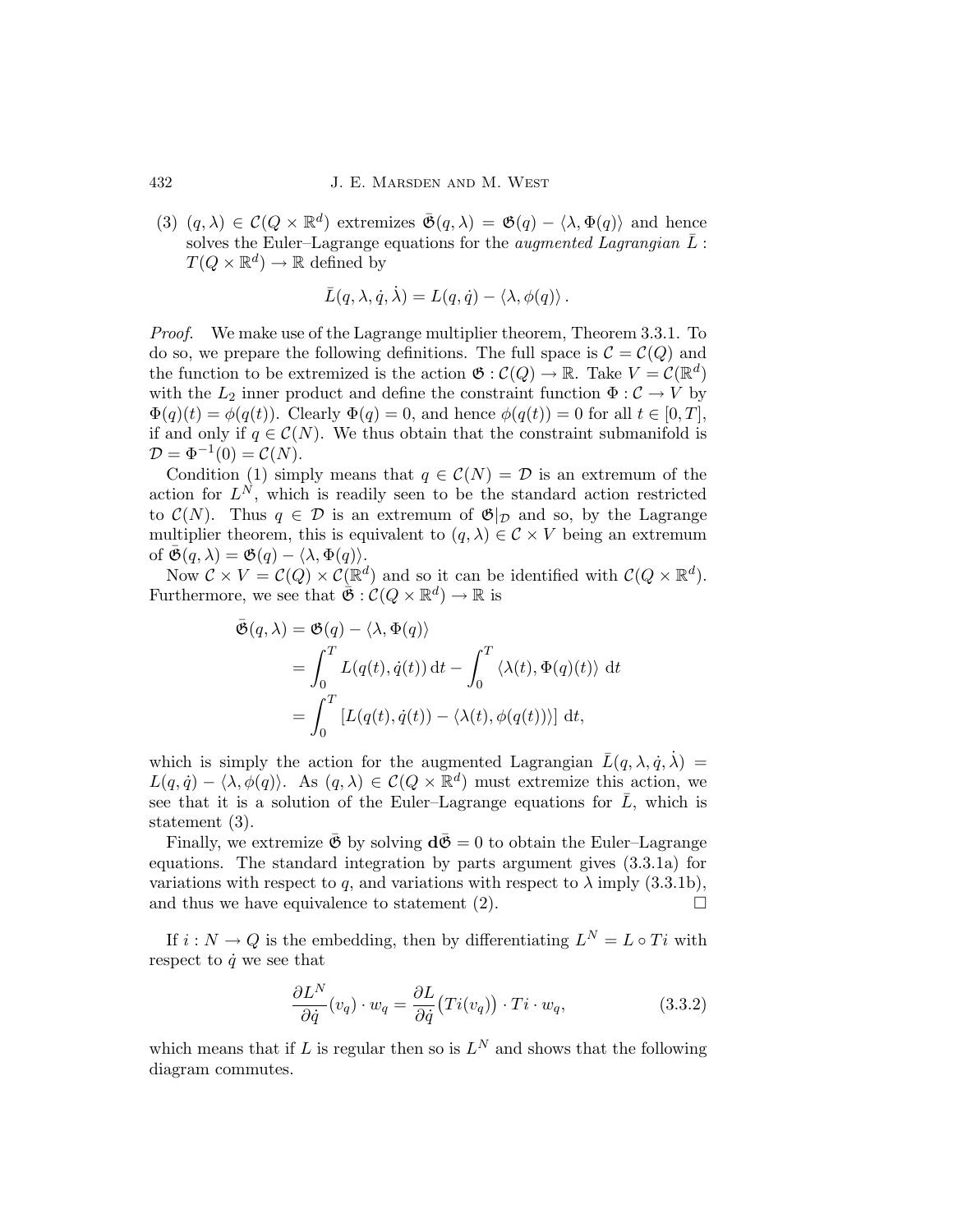$$
TQ|_N \xrightarrow{\mathbb{F}L} T^*Q|_N
$$
  
\n
$$
T^i \qquad \qquad T^*i
$$
  
\n
$$
T^N \xrightarrow{\mathbb{F}L^N} T^*N
$$
  
\n(3.3.3)

Using this together with the fact that  $\pi_Q \circ Ti = i \circ \pi_N$  for the projections  $\pi_Q: TQ \to Q$  and  $\pi_N: TN \to N$ , we compute the pullback of the Lagrange one-form  $\Theta_L$  on  $TQ$  to be

$$
((Ti)^*\Theta_L)(v_q) \cdot \delta v_q = \langle \mathbb{F}L(Ti(v_q)), T\pi_Q \circ T(Ti) \cdot \delta v_q \rangle
$$
  
= 
$$
\langle \mathbb{F}L(Ti(v_q)), Ti \circ T\pi_N \cdot \delta v_q \rangle
$$
  
= 
$$
\langle \mathbb{F}L^N(v_q), T\pi_N \cdot \delta v_q \rangle,
$$

and thus we see that  $(Ti)^{\ast} \Theta_L = \Theta_{L^N}$ , and so

$$
(Ti)^*\Omega_L = \Omega_{L^N}.\tag{3.3.4}
$$

Using the projection  $T^*i : T^*Q \to T^*N$  we can reinterpret statement (2) of Theorem 3.3.2. Observe that the span of the  $\nabla \phi^i$ ,  $i = 1, \ldots, d$  is exactly the null space of  $T^*i$ , and so  $(3.3.1)$  is equivalent to

$$
(T^*i)_{q(t)} \left[ \frac{\partial L}{\partial q} (q(t), \dot{q}(t)) - \frac{\mathrm{d}}{\mathrm{d}t} \left( \frac{\partial L}{\partial \dot{q}} (q(t), \dot{q}(t)) \right) \right] = 0. \tag{3.3.5}
$$

The above relationships hold for any Lagrangian  $L$ , irrespective of regularity. Also note that, although there is a canonical projection  $T^*i : T^*Q \to T^*N$ , there is no corresponding canonical embedding of  $T^*N$  into  $T^*Q$ . We will see below that when  $L$  is regular we can use the Legendre transform to define such an embedding.

#### 3.3.2. Constrained Hamiltonian systems: Augmented approach

One can consider the Hamiltonian formulation of constrained systems by either working on the augmented space  $T^*(Q \times \mathbb{R}^d)$ , or working directly on  $T^*N$ , which gives the Dirac theory of constraints. We consider the former option first.

Given a Hamiltonian  $H: T^*Q \to \mathbb{R}$ , we define the *augmented Hamiltonian* to be

$$
\bar{H}(q, \lambda, p, \pi) = H(q, p) + \langle \lambda, \phi(q) \rangle,
$$

where  $\pi$  is the conjugate variable to  $\lambda$ . We now consider the *primary con*straint set  $\Pi \subset T^*(Q \times \mathbb{R}^d)$  defined by  $\pi = 0$ . Pulling  $\Omega$  back to  $\Pi$  gives the degenerate two-form  $\Omega^{\Pi}$ , and the augmented Hamiltonian vector field  $\bar{X}_{\bar{H}}$ is defined by

$$
\mathbf{i}_{\bar{X}_{\bar{H}}} \Omega^{\Pi} = \mathbf{d} \bar{H},
$$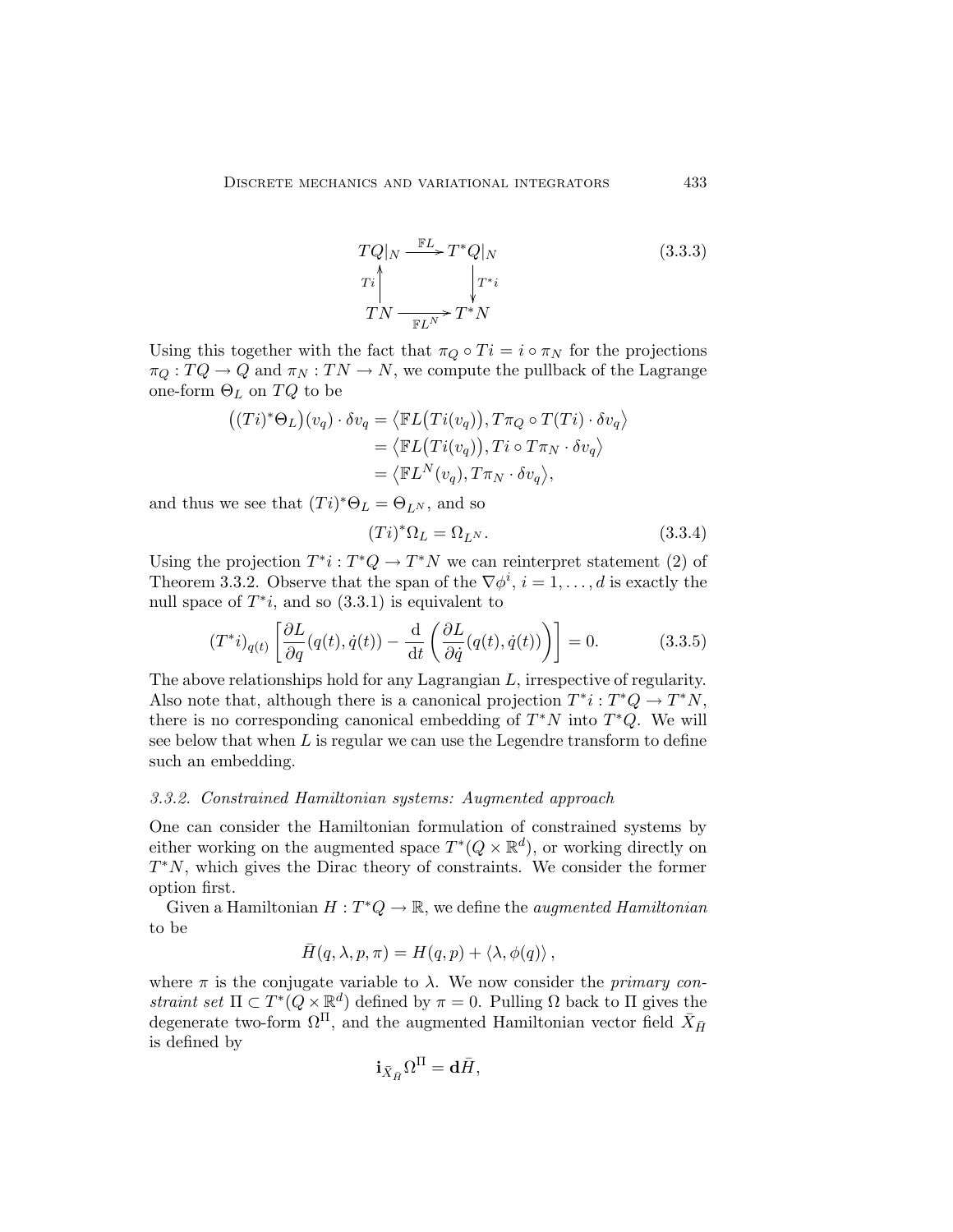which in coordinates is the set of *constrained Hamilton's equations* 

$$
\bar{X}_{q^{i}}(q,\lambda,p,\pi) = \frac{\partial H}{\partial p_{i}},
$$
\n(3.3.6a)

$$
\bar{X}_{p_i}(q,\lambda,p,\pi) = -\frac{\partial H}{\partial q^i} - \left\langle \lambda, \frac{\partial \phi}{\partial q^i}(q) \right\rangle, \tag{3.3.6b}
$$

$$
\phi(q) = 0,\tag{3.3.6c}
$$

where there is no  $\lambda$  equation owing to the degeneracy of  $\Omega^{\Pi}$ . Note that for nonregular  $H$  these equations will not, in general, uniquely define the vector field  $\bar{X}_{\bar{H}}$ .

Consider now a regular Lagrangian L and its corresponding Hamiltonian H. Observe that the augmented Lagrangian  $L$  is degenerate, owing to the lack of dependence on  $\tilde{\lambda}$ , and that the primary constraint manifold  $\Pi$  is exactly the image of  $\mathbb{F}\bar{L}$ . The augmented Hamiltonian and Lagrangian satisfy the equation  $\bar{H} \circ \mathbb{F}\bar{L} = E_{\bar{L}}$ , but this does not uniquely specify  $\bar{H}$  since  $\mathbb{F}L$  need not be invertible. Nonetheless, it is simple to check that the constrained Hamilton's equations given above are equivalent to the constrained Euler–Lagrange equations (3.3.1) when we neglect the  $\pi$  component.

#### 3.3.3. Constrained Hamiltonian systems: Dirac theory

As an alternative to working on the augmented space  $T^*(Q \times \mathbb{R}^d)$ , we can directly compare the dynamics of the constrained system on  $T^*N$  with those on  $T^*Q$ . The general form of this is the *Dirac theory of constraints* (Marsden and Ratiu 1999), but here we use only the simple case of holonomic constraints on cotangent bundles.

The main problem with this approach is that there is no canonical way to embed  $T^*N$  within  $T^*Q$ . For now we will assume that we have an embedding  $\eta: T^*N \to T^*Q$  such that  $\pi_Q \circ \eta = i \circ \pi_N$  and  $\eta^*\Omega = \Omega^N$ , where  $\Omega$  and  $\Omega^N$ are the canonical two-forms on  $T^*Q$  and  $T^*N$  respectively, and we will see below how to construct  $\eta$  given a regular Hamiltonian or Lagrangian.

Given a Hamiltonian  $H: T^*Q \to \mathbb{R}$ , we define  $H^N: T^*N \to \mathbb{R}$  by  $H^N =$  $H \circ \eta$ . The constrained Hamiltonian vector field  $X_{H^N}: T^*N \to T(T^*N)$  is then defined by

$$
\mathbf{i}_{X_{H^N}} \Omega^N = \mathbf{d} H^N.
$$

Taking  $\pi_{\Omega}: T(T^*Q) \to T(T^*N)$  to be the projection operator determined by using  $\Omega$  to define the orthogonal complement of  $T\eta \cdot T(T^*N) \subset T(T^*Q)$ , leads us to the following simple relationship between the Hamiltonian vector field  $X_H$  and the constrained vector field  $X_{H^N}$ .

**Theorem 3.3.3.** Consider a Hamiltonian system  $H : T^*Q \to \mathbb{R}$  and the corresponding constrained system  $H^N: T^*N \to \mathbb{R}$  as defined above. Then

$$
X_{H^N} = \pi_{\Omega} \cdot X_H \circ \eta.
$$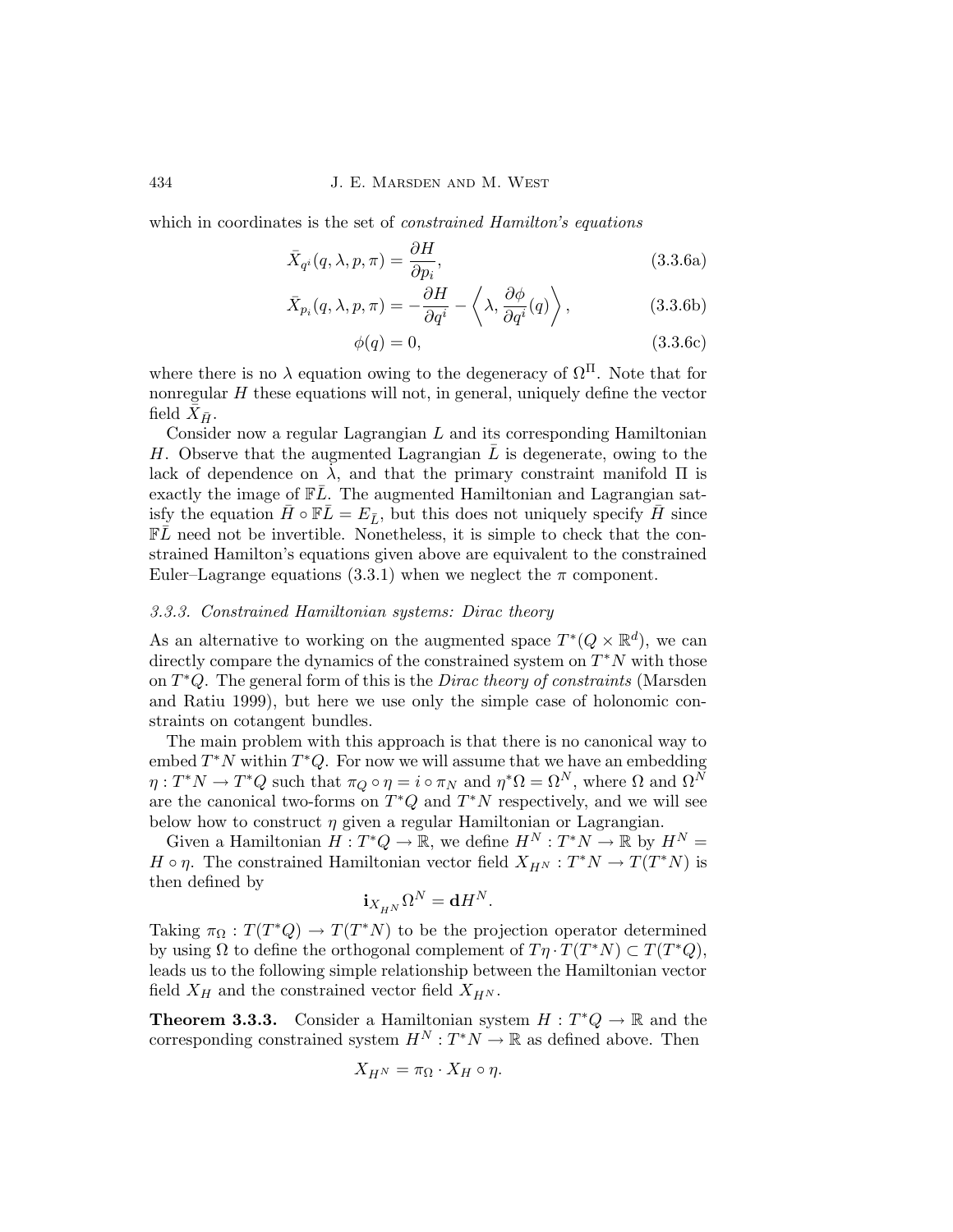*Proof.* We have that  $\eta^*\Omega = \Omega^N$ . Take an arbitrary  $V^N \in T(T^*N)$  and compute

$$
\begin{aligned} \mathbf{i}_{(\pi_{\Omega} \cdot X_H \circ \eta)} \Omega^N \cdot V^N &= \Omega(T\eta \cdot \pi_{\Omega} \cdot X_H, T\eta \cdot V^N) \\ &= \Omega(X_H, T\eta \cdot V^N) \\ &= \mathbf{d}H \cdot T\eta \cdot V^N \\ &= \mathbf{d}H^N \cdot V^N \\ &= \mathbf{i}_{X_H N} \Omega^N \cdot V^N, \end{aligned}
$$

where we used the fact that  $(Id - T\eta \cdot \pi_{\Omega}) \cdot X_H$  is  $\Omega$ -orthogonal to the set  $T\eta \cdot T(T^*N)$ . Finally, the fact that  $\Omega^N$  is nondegenerate gives the desired equivalence.

#### 3.3.4. Legendre transforms

Until this point we have assumed that we are using any symplectic embedding  $\eta: T^*N \to T^*Q$  covering the embedding  $i: N \to Q$ . We now consider a hyperregular Hamiltonian  $H$  and the corresponding hyperregular Lagrangian L. Recall that *hyperregularity* of H, for example, means that  $\mathbb{F}H$  is not only a local diffeomorphism (equivalent to regularity), but is a *global* diffeomorphism. Of course, if we only have regularity, these constructions may be done locally. We will show that, using this additional structure, there is a canonical way to construct  $\eta$ .

To do this, begin from either a hyperregular Lagrangian L or a hyperregular Hamiltonian  $H$ , and construct the corresponding  $L$  or  $H$ , which is necessarily hyperregular as well and has  $\mathbb{F}L = (\mathbb{F}H)^{-1}$ . This implies that  $L^N$  and  $H^N$  are also hyperregular.

We now define  $\eta: T^*N \to T^*Q$  by requiring that the following diagram commutes, where  $i : N \to Q$  is the embedding as before.

$$
TQ|_N \xrightarrow{\mathbb{F}L} T^*Q|_N
$$
  
\n
$$
T^i \qquad \qquad \uparrow \qquad \qquad (3.3.7)
$$
  
\n
$$
TN \xrightarrow{\uparrow} T^*N
$$

Clearly  $\pi_Q \circ \eta = i \circ \pi_N$ , and from (3.3.4) we see that  $\eta^* \Omega = \Omega^N$ , and so  $\eta$  gives a symplectic embedding of  $T^*N$  in  $T^*Q$ . Note that, although  $T_qN$ is a linear subset of  $T_qQ$ , the map  $\eta$  is in general not linear and so  $T_q^*N$  is not a linear subspace of  $T_q^*Q$ . It is true, however, that  $T_{p_q}(T^*N)$  is a linear subspace of  $T_{p_q}(T^*Q)$ .

Regarding  $T^*N$  as a submanifold of  $T^*Q$  by means of  $\eta$ , we have the natural embedding  $T\eta: T(T^*N) \to T(T^*Q)$  and so we can regard  $X_{H^N}$  as a vector field on  $\eta(T^*N)$ . Using canonical coordinates  $(q^i, p_i)$  on  $T^*Q$  we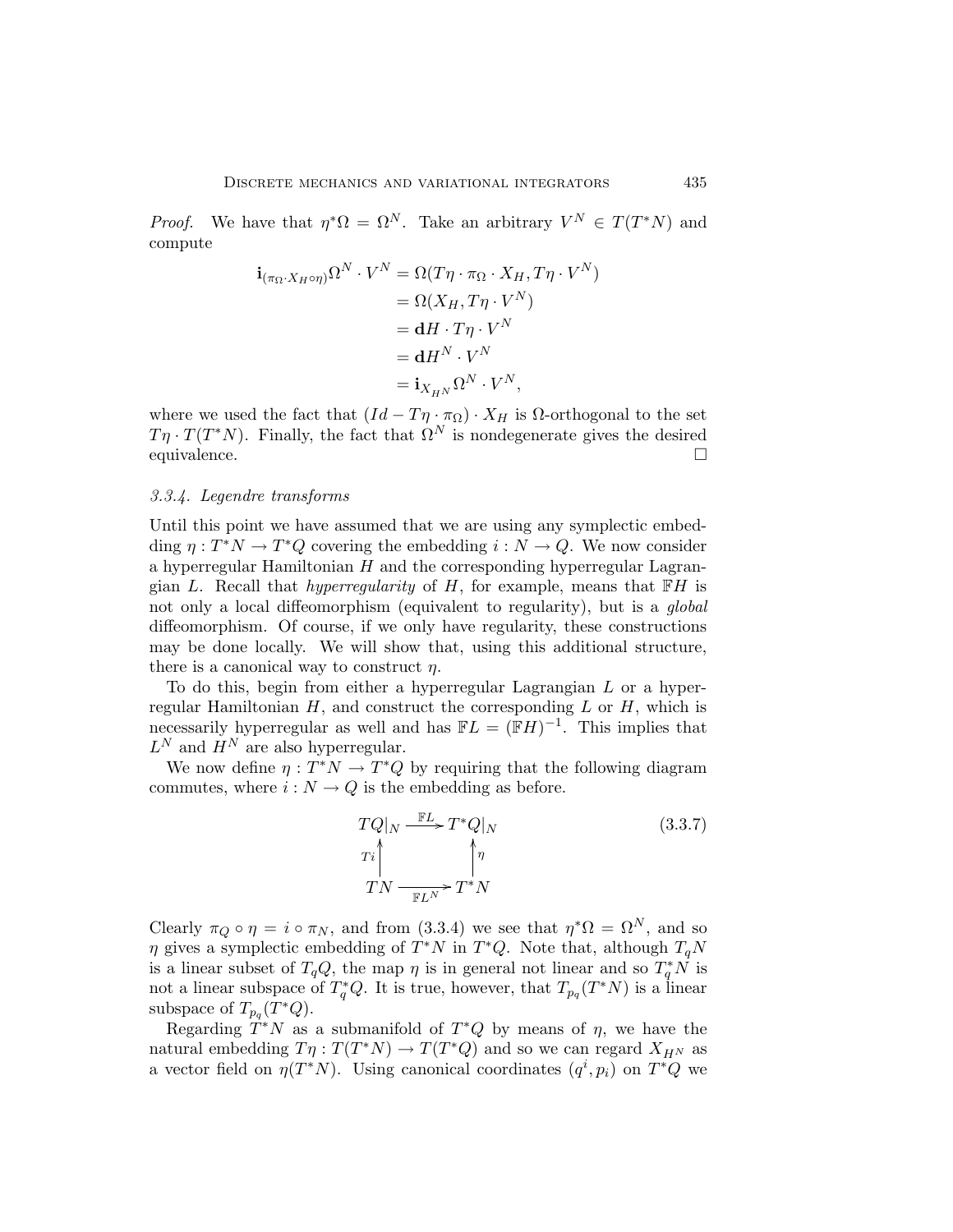can derive a simple coordinate representation of this vector field:

$$
\dot{q} = \frac{\partial H}{\partial p},
$$
  
\n
$$
\dot{p} = -\frac{\partial H}{\partial q} - \lambda^T \nabla \phi(q),
$$
  
\n
$$
\phi(q) = 0.
$$

These equations are clearly equivalent to (3.3.6) above if we neglect the  $\pi$ variable there.

Consider the projection operator  $\pi_{\Omega_L}: T(TQ) \to T(TN)$  defined by the  $\Omega_L$ -orthogonal complement to  $T(TN)$  regarded as a subspace of  $T(TQ)$  by the map  $TTi$ . As  $\Omega_L = (\mathbb{F}L)^*\Omega$ , elements of  $T(T^*Q)$  which are  $\Omega$ -orthogonal pull back under  $\mathbb{F}L$  to elements of  $T(TQ)$  which are  $\Omega_L$ -orthogonal. It follows that  $T \mathbb{F} L^n \circ \pi_{\Omega_L} = \pi_{\Omega} \circ T \mathbb{F} L$ . In addition, observe that, as both the constrained and unconstrained systems are regular, we obtain  $X_L$  =  $(EL)^* X_H$  and  $X_{L^N} = (FL^N)^* X_{H^N}$ . Combining this with the statement of Theorem 3.3.3 and regarding TN and  $T^*N$  as submanifolds of TQ and  $T^*Q$ , respectively, gives the following commutative diagram.



This establishes that  $X_{L^N} = \pi_{\Omega_L} \circ X_L \circ Ti$ , which is the Lagrangian analogue of Theorem 3.3.3. Note that this only holds for regular Lagrangians, whereas the Hamiltonian result does not require regularity.

A special case of hyperregular systems is when we have a Riemannian metric  $\langle \langle \cdot, \cdot \rangle \rangle$  on Q and the Lagrangian is of the form

$$
L(v_q) = \frac{1}{2} \langle v_q, v_q \rangle - V \circ \pi_Q(v_q)
$$

for a potential function  $V: Q \to \mathbb{R}$ . Computing the Legendre transform gives

$$
\mathbb{F}L(v_q) \cdot w_q = \langle v_q, w_q \rangle = v_q^T M(q) w_q,
$$

where we introduce the symmetric positive definite mass matrix  $M(q)$  as the coordinate representation of the metric. In coordinates, the Legendre transform is thus  $p = M(q)\dot{q}$ , and we see that the Legendre transform is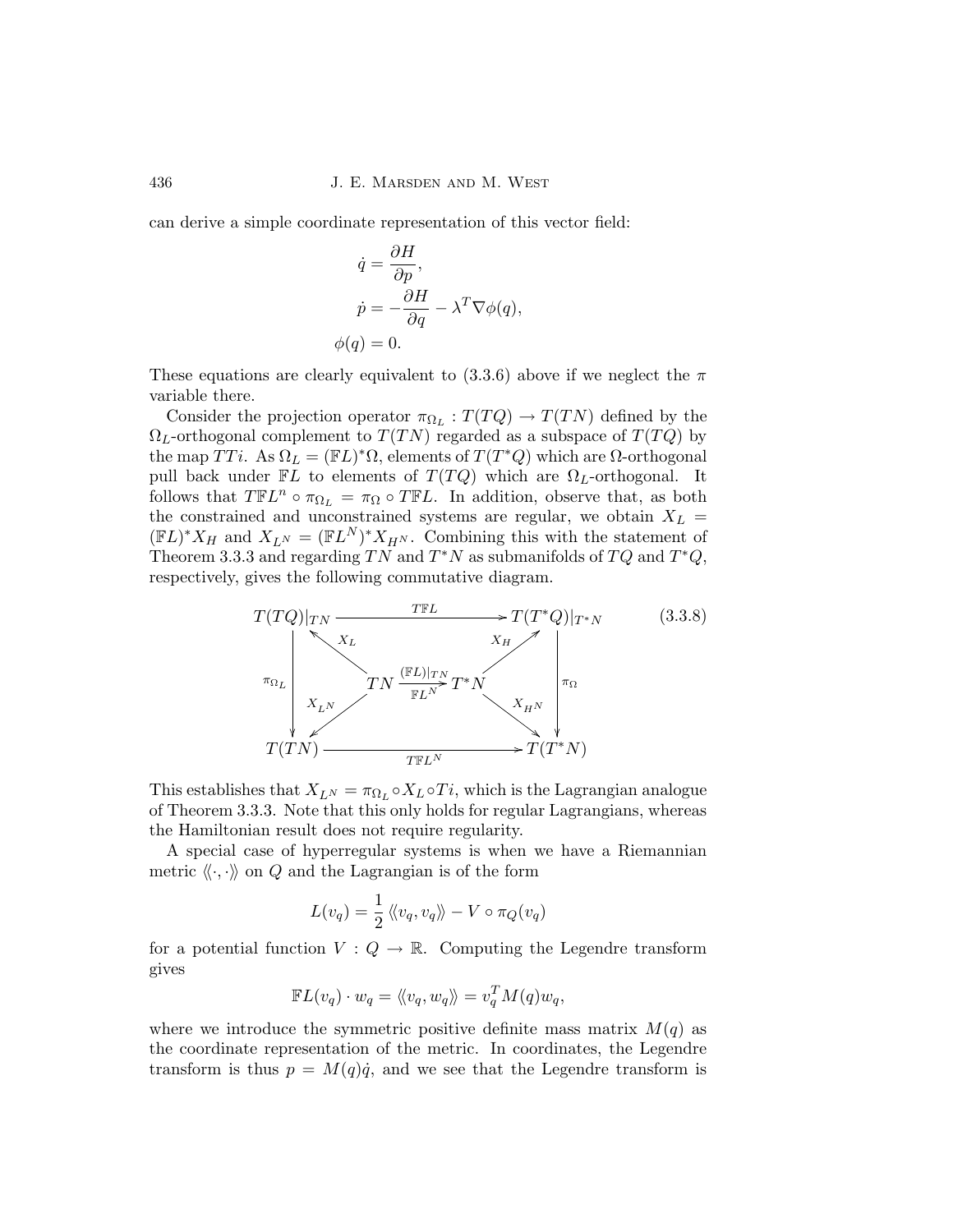linear in  $\dot{q}$  and so  $\eta(T_q^*N)$  is a linear subspace of  $T_q^*Q$  at each  $q \in N$ . Note that the constrained subspaces can be expressed as

$$
TN = \{ (q, \dot{q}) \in TQ \mid \phi(q) = 0 \text{ and } \nabla \phi \cdot \dot{q} = 0 \},
$$
\n(3.3.9)

$$
\eta(T^*N) = \{(q, p) \in T^*Q \mid \phi(q) = 0 \text{ and } \nabla \phi \cdot M^{-1}(q)\dot{q} = 0\}.
$$
 (3.3.10)

We define the projection map  $\mathbb{P}: T^*Q|_N \to \eta(T^*N)$  by  $\mathbb{P} = \eta \circ T^*i$ , and as it must satisfy  $\mathbb{P}(\nabla\phi^m) = 0$  for each  $m = 1, \ldots, d$  we can calculate the coordinate expression to be

$$
\mathbb{P} = I - (\nabla \phi)^T [(\nabla \phi) M^{-1} (\nabla \phi)^T]^{-1} (\nabla \phi) M^{-1},
$$
\n(3.3.11)

where I is the  $n \times n$  identity matrix and  $\nabla \phi$  is the  $d \times n$  matrix  $[\nabla \phi(q)]_{mi} =$  $\partial\phi^m$  $\frac{\partial \phi^m}{\partial q^i}$ , and all quantities are evaluated at  $q \in N$ .

Another way to derive this expression is to define an induced Riemannian metric on  $T^*Q$  by  $\langle p_q, r_q \rangle = \langle p_q, \mathbb{F}H(r_q) \rangle$ , which has coordinate expression  $p^T M^{-1}(q)r$ . The projection  $\mathbb P$  is then the projection onto the orthogonal subspace to the span of  $\{\nabla \phi^m\}$  in the inner product given by this metric.

In this case, note that  $\mathbb{P}: TQ|_N \to TN$ , and so  $T\mathbb{P}: T(TQ|_N) \to T(TN)$ . However, observe that

$$
T(TQ|_N) = \{ w \in T(TQ) \mid T\pi_Q(w) \in TN \},\
$$

and as  $X_L$  is a second-order vector field, it satisfies  $T\pi_Q \circ X_L = id$ , and so we have that  $X_L(v_q) \in T(TQ|_N)$  for all  $v_q \in TN$ . In particular, we can now show that, on the intersection of their domains,  $\pi_{\Omega_L} = T\mathbb{P}$ , which gives an explicit expression for the Lagrangian projection operator. This development is closely related to the expression of forces of constraint in terms of the second fundamental form (see Marsden and Ratiu (1999), Section 8.4).

#### 3.3.5. Conservation properties

As we have seen above, the constrained systems on  $TN$  and  $T^*N$  defined by  $L^N = L \circ Ti$  and  $H^N = H \circ \eta$ , respectively, are standard Lagrangian or Hamiltonian systems and so have the usual conservation properties.

In particular, the constrained Lagrangian system  $L^N: TN \to \mathbb{R}$  will have a flow map that preserves the symplectic two-form  $\Omega_{L^N} = (Ti)^* \Omega_L$ , and the constrained Hamiltonian system  $H^N: T^*N \to \mathbb{R}$  preserves the canonical two-form  $\Omega^N = \eta^* \Omega$  on  $T^* N$ . For (hyper)regular systems, the Lagrangian and Hamiltonian two-forms are related by the Legendre transforms on both the constrained and unconstrained levels, so that  $\Omega_L = (\mathbb{F}L)^*\Omega$  and  $\Omega_{L^N} =$  $(\mathbb{F}L^N)^*\Omega^N$ .

Suppose that we have a group action  $\Phi: G \times Q \to Q$  that leaves N invariant, that is, there is a restricted action  $\Phi^N: G \times N \to N$  satisfying  $i \circ \Phi^N = \Phi \circ i$ . It is now a simple matter to check that the infinitesimal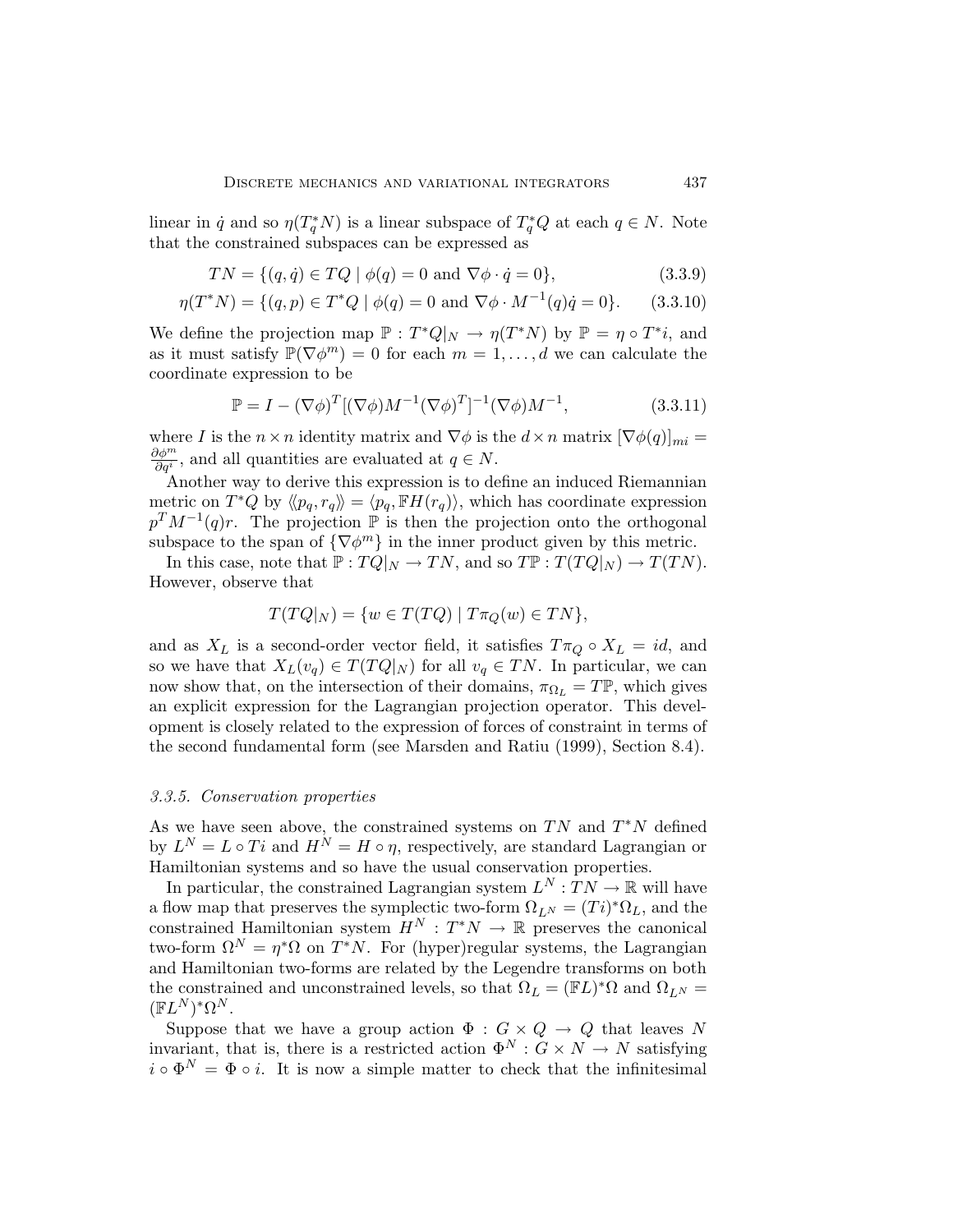generators are related by

$$
\xi_Q \circ i = Ti \circ \xi_N,
$$
  
\n
$$
\xi_{TQ} \circ Ti = T(Ti) \circ \xi_{TN},
$$
  
\n
$$
\xi_{T^*Q} \circ \eta = T\eta \circ \xi_{T^*N},
$$

and so the momentum maps satisfy

$$
J_{L^N} = J_L \circ Ti,
$$
  

$$
J_{H^N} = J_H \circ \eta.
$$

Since Noether's theorem holds for both the constrained and unconstrained systems, the above relationship shows that essentially the same momentum map is preserved on both levels. Note that if the group action does not leave the constraint submanifold  $N$  invariant, however, then in general it is not possible to define  $J_{LN}$  or  $J_{HN}$  and there will be no constrained Noether's theorems.

## 3.4. Discrete variational mechanics with constraints

We now consider a discrete Lagrangian system  $L_d: Q \times Q \to \mathbb{R}$  with the holonomic constraint  $\phi: Q \to \mathbb{R}^d$  and corresponding constraint submanifold  $N = \phi^{-1}(0) \subset Q$ . As in the continuous case, the fact that  $N \times N$  is naturally a submanifold of  $Q \times Q$  means that we can restrict the discrete Lagrangian to  $L_d^N = L_d|_{N \times N}$  to obtain a discrete Lagrangian system on  $N \times N$ . More precisely, we define the embedding  $i^{N \times N} : N \times N \to Q \times Q$ by  $i^{N \times N}(q_0, q_1) = (i(q_0), i(q_1)).$ 

To relate the dynamics of  $L_d^N$  to that of  $L_d$ , it is useful to introduce the notation for discrete trajectories corresponding to that used in the continuous case. Given times  $\{0, h, 2h, \ldots, Nh = T\}$  and endpoints  $q_0, q_T \in N$  we set  $\mathbb{C}_d(Q) = \mathbb{C}_d({0, h, 2h, \ldots, Nh}, Q; q_0, q_T)$  to be the set of discrete trajectories  $q_d$  :  $\{0, h, 2h, \ldots, Nh\} \rightarrow Q$  satisfying  $q_d(0) = q_0$  and  $q_d(Nh) = q_T$ , and  $\mathbb{C}_d(N)$  to be the corresponding set of discrete trajectories in N.

Similarly, we denote by  $C_d(\mathbb{R}^d) = C_d(\{h, 2h, ..., (N-1)h\}, \mathbb{R}^d)$  the set of maps  $\lambda_d : \{h, 2h, \ldots, (N-1)h\} \to \mathbb{R}^d$  with no boundary conditions. We will see below why we do not include the boundary points 0 and  $Nh$ . In general,  $C_d(P)$  is the space of maps from  $\{0, h, 2h, \ldots, Nh\}$  to the manifold P, and we identify such maps with their images, and write  $q_d = \{q_k\}_{k=0}^N$  for  $k = 0, 1, 2, \dots, N$ , and similarly for  $\lambda_d = {\lambda_k}_{k=0}^N$ .

#### 3.4.1. Constrained discrete variational principle

As we have do not use vector fields to define the dynamics in the discrete case, and so cannot project such objects onto the constraint manifold, we turn instead to constraining the variational principle. The following theorem gives the result of this procedure.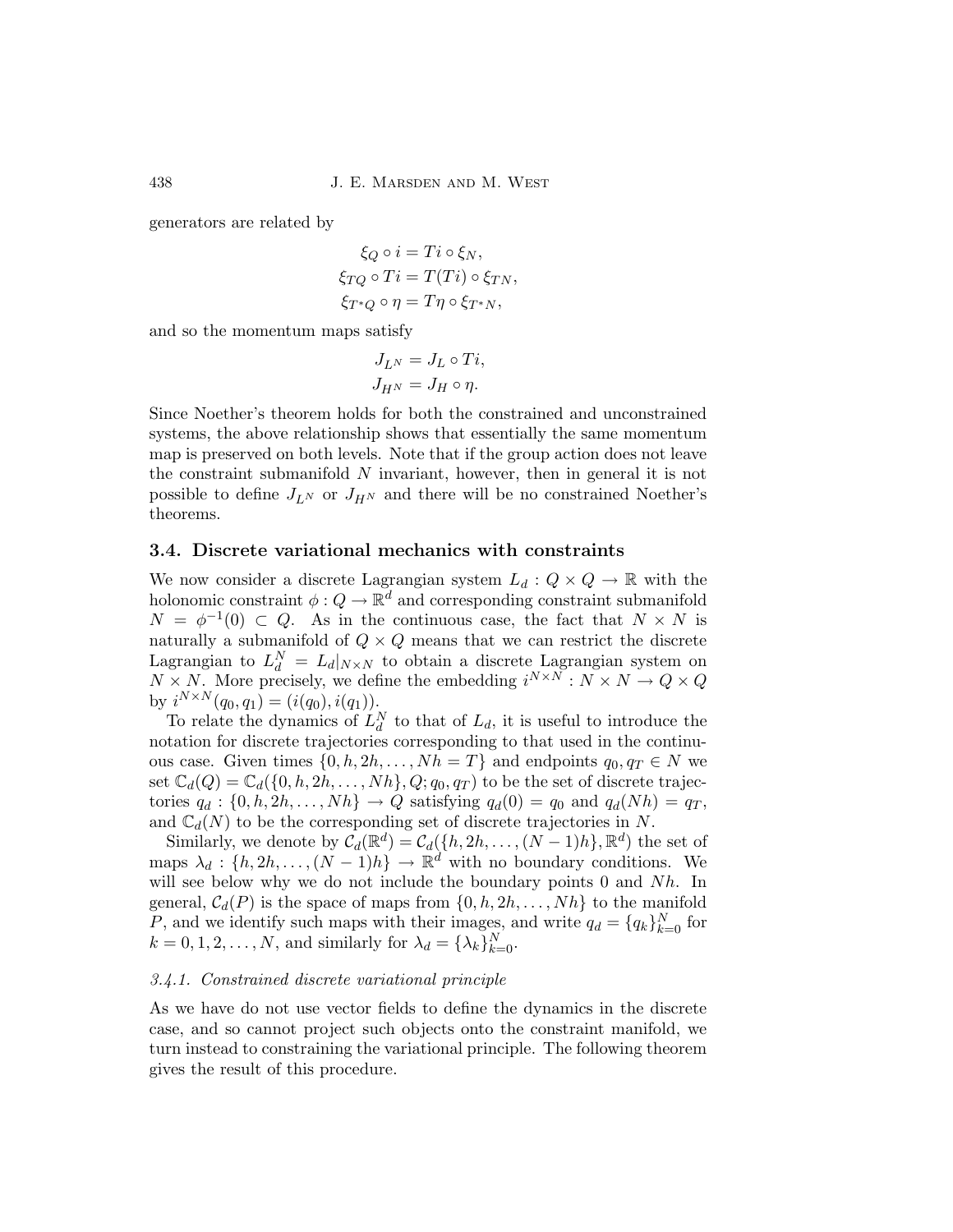**Theorem 3.4.1.** Given a discrete Lagrangian system  $L_d: Q \times Q \to \mathbb{R}$  with holonomic constraint  $\phi: Q \to \mathbb{R}^d$ , set  $N = \phi^{-1}(0) \subset Q$  and  $L_d^N = L_d|_{N \times N}$ . Then the following are equivalent:

- (1)  $q_d = \{q_k\}_{k=0}^N \in \mathcal{C}_d(N)$  extremizes  $\mathfrak{G}_d^N = \mathfrak{G}_d|_{N \times N}$  and hence solves the discrete Euler-Lagrange equations for  $L_d^N$ ;
- (2)  $q_d = \{q_k\}_{k=0}^N \in C_d(Q)$  and  $\lambda_d = \{\lambda_k\}_{k=1}^{N-1} \in C_d(\mathbb{R}^d)$  satisfy the constrained discrete Euler–Lagrange equations

$$
D_2L_d(q_{k-1}, q_k) + D_1L_d(q_k, q_{k+1}) = \langle \lambda_k, \nabla \phi(q_k) \rangle, \qquad (3.4.1a)
$$

$$
\phi(q_k) = 0; \tag{3.4.1b}
$$

(3)  $(q_d, \lambda_d) = \{(q_k, \lambda_k)\}_{k=0}^N \in C_d(Q \times \mathbb{R}^d)$  extremizes  $\bar{\mathfrak{G}}_d(q_d, \lambda_d) = \mathfrak{G}_d(q_d) \langle \lambda_d, \Phi_d(q_d) \rangle_{l_2}$  and hence solves the discrete Euler–Lagrange equations for either of the *augmented discrete Lagrangians*  $\bar{L}_d^+, \bar{L}_d^-$  :  $(Q \times \mathbb{R}^d) \times$  $(Q \times \mathbb{R}^d) \to \mathbb{R}$  defined by

$$
\overline{L}_d^+(q_k, \lambda_k, q_{k+1}, \lambda_{k+1}) = L_d(q_k, q_{k+1}) - \langle \lambda_{k+1}, \phi(q_{k+1}) \rangle,
$$
  

$$
\overline{L}_d^-(q_k, \lambda_k, q_{k+1}, \lambda_{k+1}) = L_d(q_k, q_{k+1}) - \langle \lambda_k, \phi(q_k) \rangle.
$$

Proof. The proof of Theorem 3.3.2 in the continuous case can be almost directly applied in the discrete case.

We take the full space to be  $\mathcal{C}_d = \mathcal{C}_d(Q)$  and the function we are extremizing is the discrete action  $\mathfrak{G}_d : \mathcal{C}_d(Q) \to \mathbb{R}$ . The constraint is specified by setting  $V_d = C_d(\mathbb{R}^d)$  with the  $l_2$  inner product, and defining the constraint function  $\Phi_d : \mathcal{C}_d \to V_d$  by  $\Phi_d(q_d)(kh) = \phi(q_d(kh)) = \phi(q_k)$ . Thus  $q_d \in \mathcal{C}_d(N)$ if and only if  $\phi(q_k) = 0$  for all k, and hence if and only if  $\Phi_d(q_d) = 0$ . The constraint submanifold is therefore  $\mathcal{D}_d = \Phi_d^{-1}$  $_{d}^{-1}(0) = C_{d}(N).$ 

As in the continuous case, statement (1) means that  $q_d \in C_d(N) = \mathcal{D}_d$ is an extremum of the action for  $L_d^N$ , which is the full action restricted to  $\mathcal{C}_d(N)$ . From the Lagrange multiplier theorem (Theorem 3.3.1),  $q_d \in \mathcal{D}_d$ being an extremum of  $\mathfrak{G}_d|_{\mathcal{D}_d}$  is equivalent to  $(q_d, \lambda_d) \in \mathcal{C}_d \times V_d$  being an extremum of  $\bar{\mathfrak{G}}_d(q_d, \lambda_d) = \mathfrak{G}_d(q_d) - \langle \lambda_d, \Phi_d(q_d) \rangle$ . Computing, this gives

$$
\bar{\mathfrak{G}}_d(q_d, \lambda_d) = \mathfrak{G}_d(q_d) - \langle \lambda_d, \Phi_d(q_d) \rangle
$$
  
= 
$$
\sum_{k=0}^{N-1} L_d(q_k, q_{k+1}) - \sum_{k=1}^{N-1} \langle \lambda_d(kh), \Phi_d(q_d)(kh) \rangle.
$$

Extremizing this function with respect to  $q_d$  now gives  $(3.4.1a)$ , and extremizing with respect to  $\lambda_d$  recovers (3.4.1b). We therefore have equivalence to statement (2).

As we only extremize with respect to the internal points, and hold the boundary terms fixed, we may extend  $\mathcal{C}_d(\mathbb{R}^d)$  to include  $\lambda_0$  and  $\lambda_N$ . We now identify  $C_d \times V_d = C_d(Q) \times C_d(\mathbb{R}^d)$  with the space  $C_d(Q \times \mathbb{R}^d) =$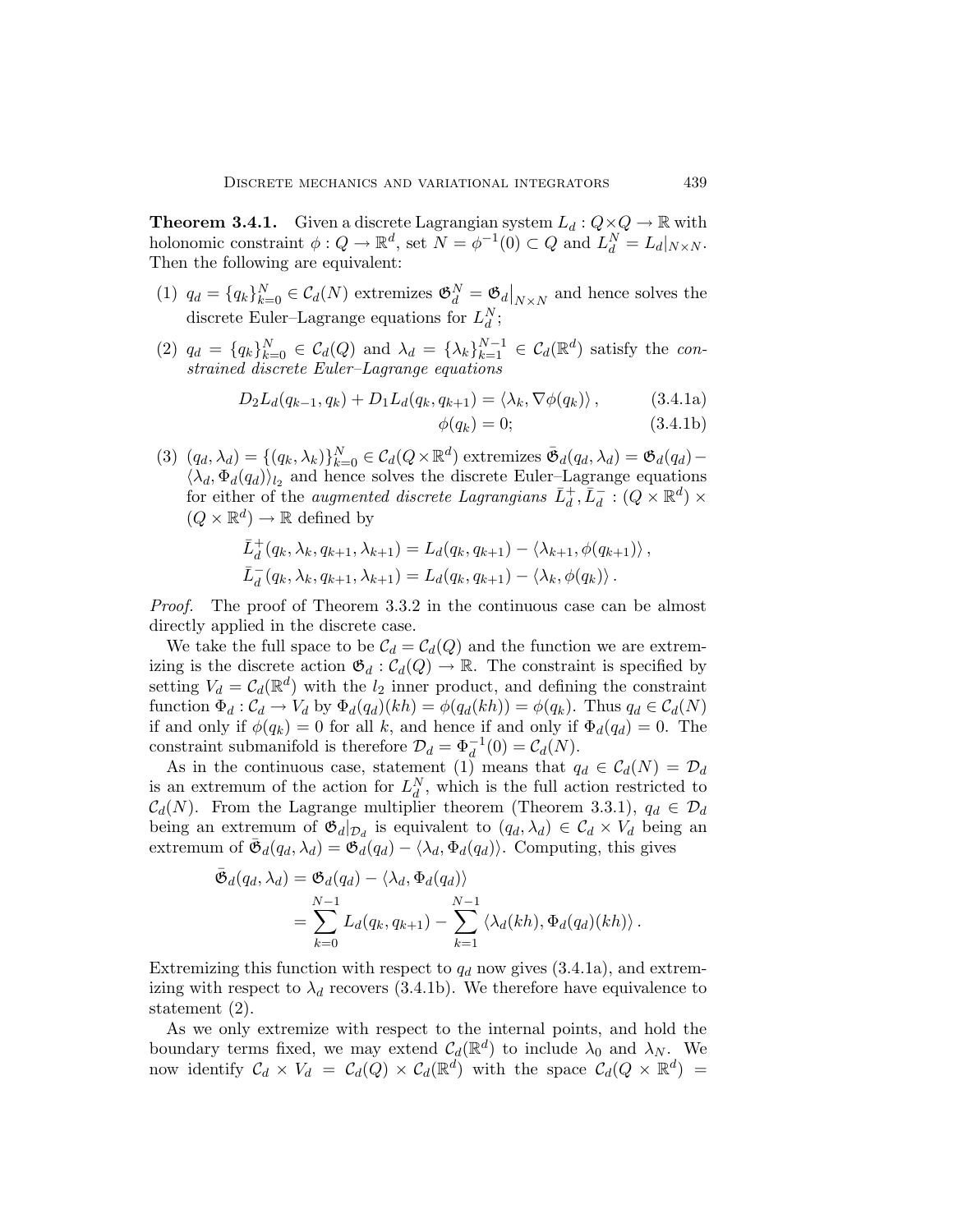$\mathcal{C}_d({0,h, 2h, \ldots, Nh}, Q \times \mathbb{R}^d)$ , and group the terms in the above expression for  $\bar{\mathfrak{G}}_d$  to give two alternative functions  $\bar{\mathfrak{G}}_d^+$ ,  $\bar{\mathfrak{G}}_d^-$  :  $\mathcal{C}_d(Q \times \mathbb{R}^d) \to \mathbb{R}$ defined by

$$
\bar{\mathfrak{G}}_d^+ = \sum_{k=0}^{N-1} \left[ L_d(q_k, q_{k+1}) - \langle \lambda_{k+1}, \phi(q_{k+1}) \rangle \right],
$$
  

$$
\bar{\mathfrak{G}}_d^- = \sum_{k=0}^{N-1} \left[ L_d(q_k, q_{k+1}) - \langle \lambda_k, \phi(q_k) \rangle \right],
$$

which have the same extrema as  $\bar{\mathfrak{G}}_d$  when the boundary terms are held fixed. Identifying the terms in the summations as the augmented discrete Lagrangians  $\bar{L}_d^+$  and  $\bar{L}_d^-$ , respectively, gives equivalence to statement (3).  $\Box$ 

Note that in Theorem 3.4.1 one can actually take any convex combination of  $\bar{L}_d^+$  and  $\bar{L}_d^-$ , although this will not substantially alter the result.

We may also use the projection operator  $T^*i : T^*Q|_N \to T^*N$  to act on statement (2) of Theorem 3.4.1, showing that (3.4.1) is equivalent to

$$
(T^*i)_{q_k} [D_2L_d(q_{k-1}, q_k) + D_1L_d(q_k, q_{k+1})] = 0.
$$
 (3.4.2)

This is the counterpart of the continuous equation (3.3.5).

#### 3.4.2. Augmented Hamiltonian viewpoint

Just as in the continuous case, one can either work on the augmented space  $T^*(Q \times \mathbb{R}^d)$  or directly on the constrained space  $T^*N$ .

The problem with trying to form the augmented discrete Hamiltonian maps  $\overline{L}_d^{\pm}$  is the same as in this continuous case, namely the fact that the augmented discrete Lagrangians  $\bar{L}_d^{\pm}$  are necessarily degenerate. Nonetheless, we will *define* the discrete Hamiltonian map  $\tilde{F}_{\bar{L}_d^-}$ :  $(q_0, \lambda_0, p_0, \pi_0) \mapsto$  $(q_1, \lambda_1, p_1, \pi_1)$  by the equations

$$
p_0 = -D_1 L_d(q_0, q_1) + \langle \lambda_0, \nabla \phi(q_0) \rangle, \qquad (3.4.3a)
$$

$$
\pi_0 = \phi(q_0), \tag{3.4.3b}
$$

$$
p_1 = D_2 L_d(q_0, q_1), \tag{3.4.3c}
$$

$$
\pi_1 = 0. \tag{3.4.3d}
$$

Restricting to the same primary constraint set  $\Pi \subset T^*(Q \times \mathbb{R}^d)$  as in the continuous case, we see that these equations are the equivalent to (3.4.1) together with the requirement  $\phi(q_k) = 0$  and hence  $q_d \in C_d(N)$ , that is, they are equivalent to statement (2) in Theorem 3.4.1.

Note that the evolution of  $\lambda$  is not well-defined, as in the continuous case, so that (3.4.3) do not define a map  $\Pi \to \Pi$ , that is,  $\lambda_0$  is not a free initial condition, as it will be determined by  $(q_0, p_0)$ . Note that constructing the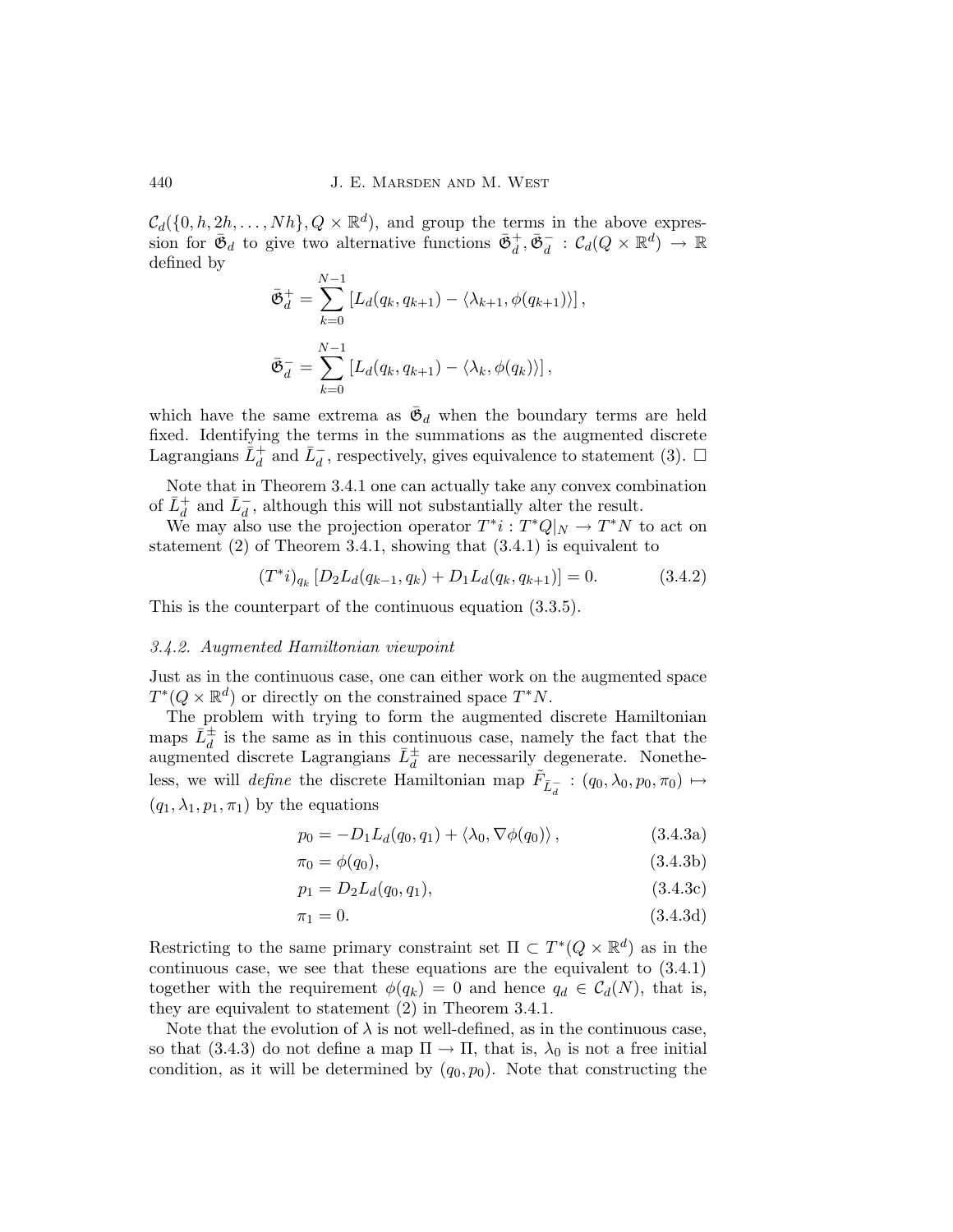alternative map  $\tilde{F}_{\tilde{L}^+_d}$  does not give a well-defined forward map in general. In fact, to map forward in time it is necessary to use  $\tilde{F}_{\bar{L}_d^-}$  as defined above, while  $\tilde{F}_{\bar{L}_{d}^{+}}$  can be used to map backward in time.

## 3.4.3. Direct Hamiltonian viewpoint

Alternatively, one can neglect the augmented space and directly relate  $T^*N$ and  $T^*Q$ . To do so, we differentiate  $L_d^N = L_d \circ i^{N \times N}$  with respect to  $q_0$  and  $q_1$  to obtain the discrete equivalents of  $(3.3.2)$ , thus establishing that the following diagrams commute.

$$
T^*Q|_N \stackrel{\mathbb{F}^{-}L_d}{\underset{\text{F}^{-}L_q}{\longrightarrow}} Q \times Q|_{\{q_0 \in N\}} \qquad Q \times Q|_{\{q_1 \in N\}} \stackrel{\mathbb{F}^{+}L_d}{\underset{\text{F}^{-}L_q}{\longrightarrow}} T^*Q|_N \qquad (3.4.4)
$$
\n
$$
T^*N \stackrel{\left(\underset{\text{F}^{-}L_q}{\overset{\text{F}^{-}L_q}{\longrightarrow}}} N \times N \qquad N \times N \stackrel{\text{F}^{-}L_q}{\underset{\text{F}^{+}L_q}{\longrightarrow}} T^*N
$$

We will henceforth assume that  $L_d$  is regular, which means that  $L_d^N$  is also regular and that the discrete Hamiltonian maps  $\tilde{F}_{L_d}$  and  $\tilde{F}_{L_d^N}$  are welldefined. Combining the above diagrams with the expressions  $\tilde{F}_{L_d} = \mathbb{F}^+ L_d \circ$  $(\mathbb{F} - L_d)^{-1} : T^*Q \to T^*Q$  and  $\tilde{F}_{L_d^N} = \mathbb{F} + L_d^N \circ (\mathbb{F} - L_d^N)^{-1} : T^*N \to T^*N$  gives the following commutative diagram.



This proves the following theorem.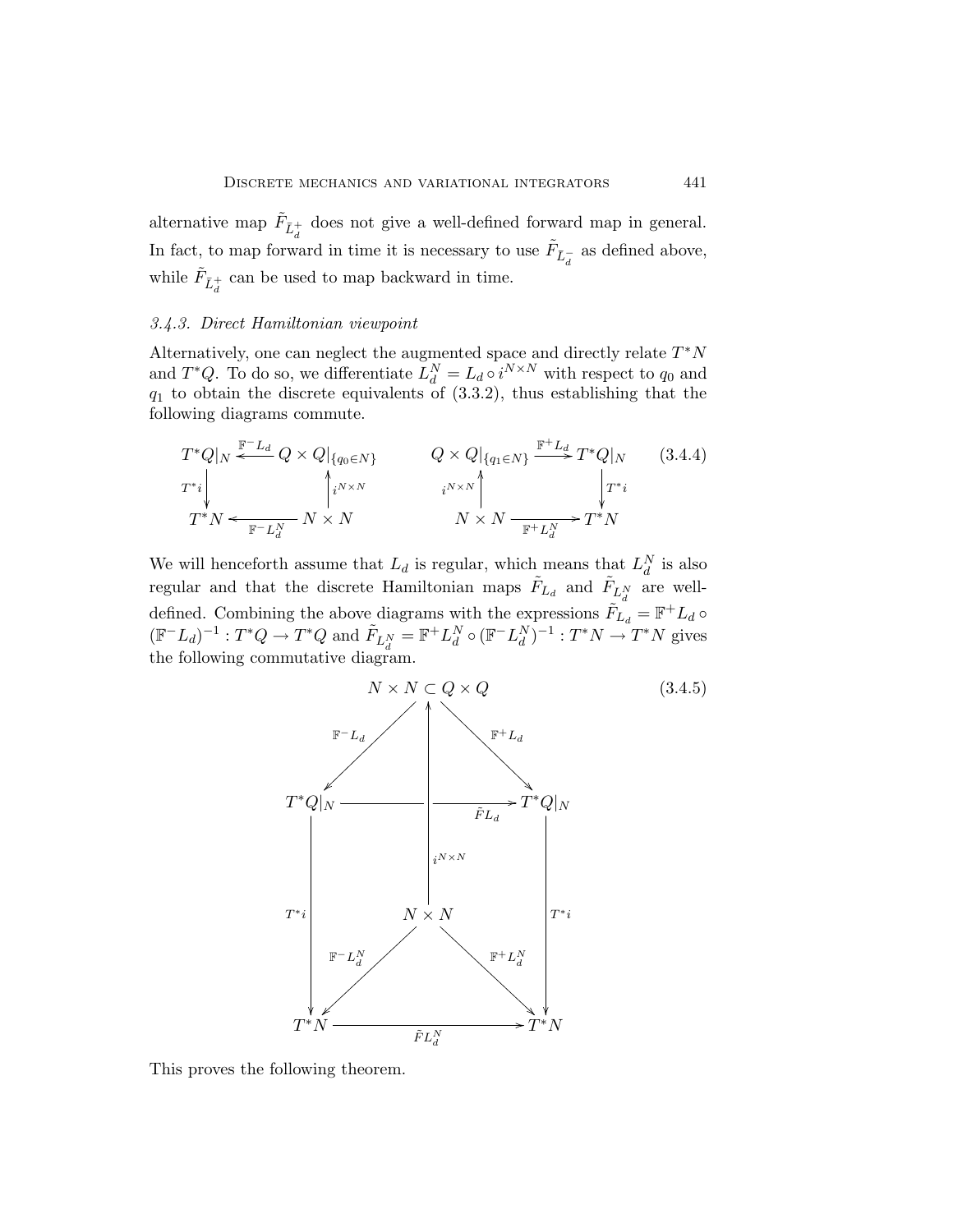**Theorem 3.4.2.** Consider a regular discrete Lagrangian system  $L_d: Q \times$  $Q \to \mathbb{R}$  and the constrained system  $L_d^N : N \times N \to \mathbb{R}$  defined by  $L_d^N =$  $L_d \circ i^{N \times N}$ . Then the discrete Hamiltonian map  $\tilde{F}_{L_d^N}: T^*N \to T^*N$  has the following equivalent formulations:

(1)  $\tilde{F}_{L_d^N} : (q_0, p_0) \mapsto (q_1, p_1)$  for  $(q_0, p_0), (q_1, p_1) \in T^*N$  satisfying

$$
p_0 = -D_1 L_d^N(q_0, q_1), \qquad (3.4.6a)
$$

$$
p_1 = D_2 L_d^N(q_0, q_1); \tag{3.4.6b}
$$

(2)  $\tilde{F}_{L_d^N} : (q_0, p_0) \mapsto (q_1, p_1)$  for  $(q_0, p_0), (q_1, p_1) \in T^*N$  satisfying

$$
p_0 = (T^*i)_{q_0}(-D_1L_d \circ i^{N \times N}(q_0, q_1)), \qquad (3.4.7a)
$$

$$
p_1 = (T^*i)_{q_1}(D_2L_d \circ i^{N \times N}(q_0, q_1)); \tag{3.4.7b}
$$

(3)  $\tilde{F}_{L_d^N} : \eta(T^*N) \mapsto \eta(T^*N)$  for  $(q_0, p_0) \in \eta(T^*N)$  and  $(q_1, p_1) \in T^*Q$ satisfying

$$
p_0 = \mathbb{P}_{q_0}(-D_1 L_d \circ i^{N \times N}(q_0, q_1)), \tag{3.4.8a}
$$

$$
p_1 = \mathbb{P}_{q_1}(D_2 L_d \circ i^{N \times N}(q_0, q_1)), \tag{3.4.8b}
$$

$$
\phi(q_1) = 0.\tag{3.4.8c}
$$

Here  $\eta : T^*N \to T^*Q$  is any symplectic embedding covering the identity, so that  $\pi_Q \circ \eta = i \circ \pi_N$ , and  $\mathbb{P} : T^*Q|_N \to \eta(T^*N)$  is the map defined by  $\mathbb{P} = \eta \circ T^*i.$ 

This theorem is the discrete analogue of Theorem 3.3.3, and shows how the unconstrained Hamiltonian equations are related to the constrained equations. If we further assume that  $\eta$  is defined by (3.3.7) for some regular Lagrangian  $L$  with corresponding Hamiltonian  $H$ , then we can use the fact that the null space of  $\mathbb P$  is the span of the  $\nabla\phi^m$  and introduce Lagrange multipliers to write (3.4.8) as

$$
p_0 = -D_1 L_d(q_0, q_1) + (\lambda^{(0)})^T \nabla \phi(q_0), \qquad (3.4.9a)
$$

$$
p_1 = D_2 L_d(q_0, q_1) - (\lambda^{(1)})^T \nabla \phi(q_1), \qquad (3.4.9b)
$$

$$
\phi(q_1) = 0,\tag{3.4.9c}
$$

$$
\nabla \phi(q_1) \cdot \frac{\partial H}{\partial p}(q_1, p_1) = 0,\tag{3.4.9d}
$$

defining a map from  $(q_0, p_0) \in \eta(T^*N)$  to  $(q_1, p_1) \in T^*Q$  which will satisfy  $(q_1, p_1) \in \eta(T^*N)$ . Here the arbitrary signs on the Lagrange multipliers have been chosen to correspond to the signs for discrete forces in  $(3.2.5)$ .

∂H

Now consider the special case when  $Q$  is a Riemannian manifold with metric  $\langle \langle \cdot, \cdot \rangle \rangle$  having coordinate representation  $M(q)$  and  $\eta$  is defined by (3.3.7)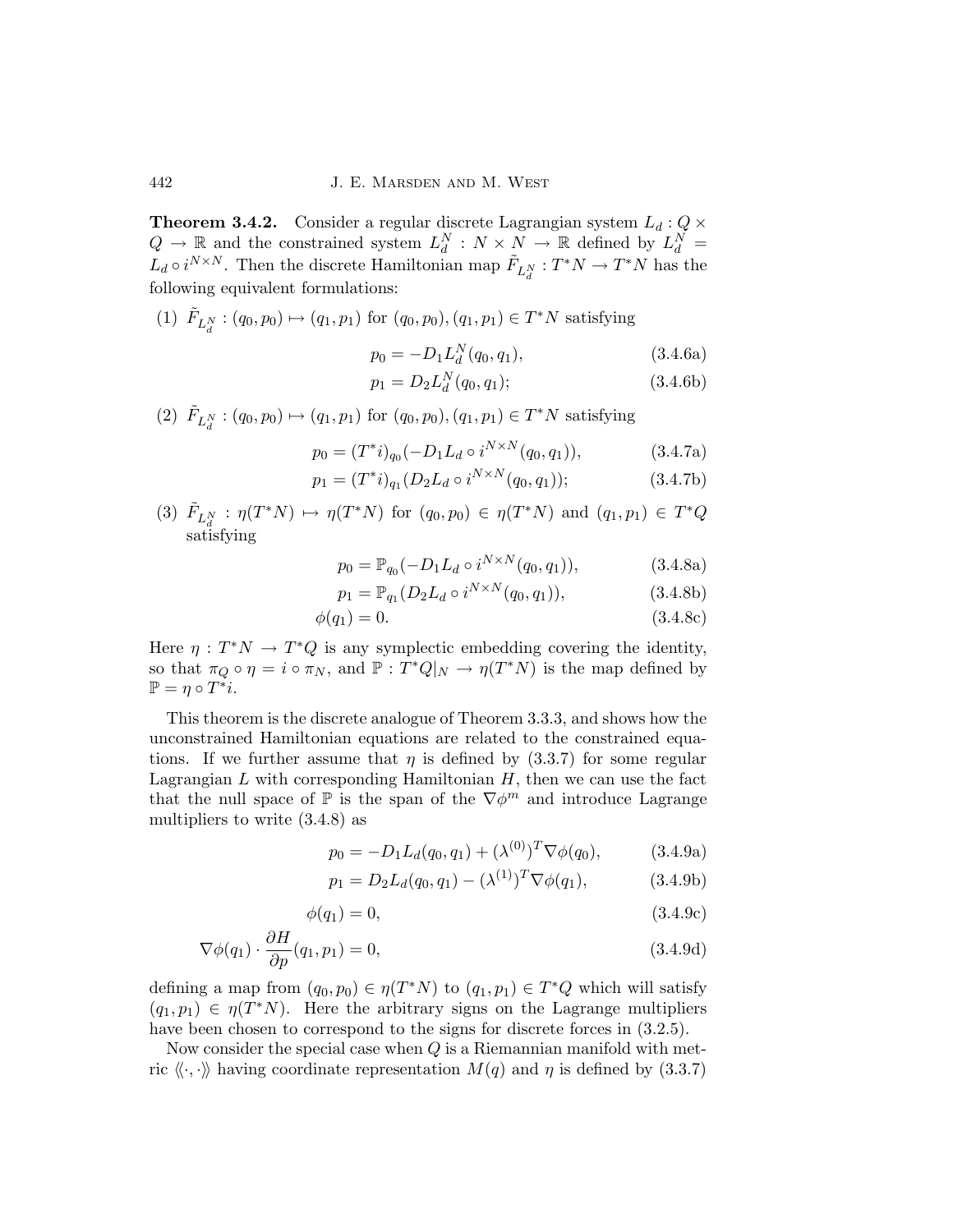for a Lagrangian with kinetic energy given by the metric. As we have seen in Section 3.3.4 above,  $\eta(T^*N)$  and  $\mathbb P$  are now given explicitly by (3.3.10) and (3.3.11), respectively. Using this, we can write (3.4.8) as

$$
p_0 = -\left(I - (\nabla \phi)^T \left[ (\nabla \phi) M^{-1} (\nabla \phi)^T \right]^{-1} (\nabla \phi) M^{-1} \right) D_1 L_d(q_0, q_1),
$$
\n(3.4.10a)  
\n
$$
p_1 = \left(I - (\nabla \phi)^T \left[ (\nabla \phi) M^{-1} (\nabla \phi)^T \right]^{-1} (\nabla \phi) M^{-1} \right) D_2 L_d(q_0, q_1),
$$
\n(3.4.10b)  
\n
$$
\phi(q_1) = 0,
$$
\n(3.4.10c)

where  $\nabla \phi$  and M are evaluated at  $q_0$  or  $q_1$  as appropriate.

## 3.4.4. Conservation properties

A constrained discrete Lagrangian system on  $N \times N$  and an unconstrained system on  $Q \times Q$  will clearly preserve the standard discrete symplectic twoforms  $\Omega_{L_q}$  and  $\Omega_{L_d}$ , respectively. Now define the projections  $\pi_Q^1: Q \times Q \to$ Q and  $\pi_N^1 : N \times N \to N$  onto the first components of  $Q \times Q$  and  $N \times N$ . Observe that  $\pi_Q^1 \circ i^{N \times N} = i \circ \pi_N^1$  and, together with the left-hand diagram in (3.4.4), a similar calculation to that preceding equation (3.3.4) will now establish that  $\Theta^-_L$  $L_d^N = (i^{N \times N})^* \Theta_{L_d}^ L_d$ . Using the same idea for  $\Theta_L^+$  $_{L_d}^+$  and taking the exterior derivative of these expressions shows that the constrained and unconstrained discrete one- and two-forms are related by

$$
\Theta_{L_d^N}^+ = (i^{N \times N})^* \Theta_{L_d}^+, \qquad \Theta_{L_d^N}^- = (i^{N \times N})^* \Theta_{L_d}^-, \qquad \Omega_{L_d^N} = (i^{N \times N})^* \Omega_{L_d}.
$$

Pushing all of these structures forward with the discrete Legendre transforms shows that the constrained discrete Hamiltonian map  $\tilde{F}_{L_d^N}$ , regarded as acting either on  $T^*N$  or  $\eta(T^*N)$ , preserves the canonical two-form  $\Omega^N$ , while  $\tilde{F}_{L_d}$  naturally preserves  $\Omega$ .

If we further consider a symmetry action  $\Phi: G \times Q \to Q$  which leaves N invariant, so that it covers an action  $\Phi^N: G \times N \to N$ , then the infinitesimal generators are related by

$$
\xi_Q \circ i = Ti \circ \xi_N, \tag{3.4.11a}
$$

$$
\xi_{Q\times Q} \circ i^{N \times N} = T(i^{N \times N}) \circ \xi_{N \times N}.
$$
 (3.4.11b)

Using now the above relations between the constrained and unconstrained symplectic one-forms, we have that the momentum maps for the product action will be related by

$$
J_{L_d^N}^+ = J_{L_d}^+ \circ i^{N \times N}, \tag{3.4.12a}
$$

$$
J_{L_d^N}^- = J_{L_d}^- \circ i^{N \times N}.\tag{3.4.12b}
$$

If the group action is a symmetry of the Lagrangian then these momentum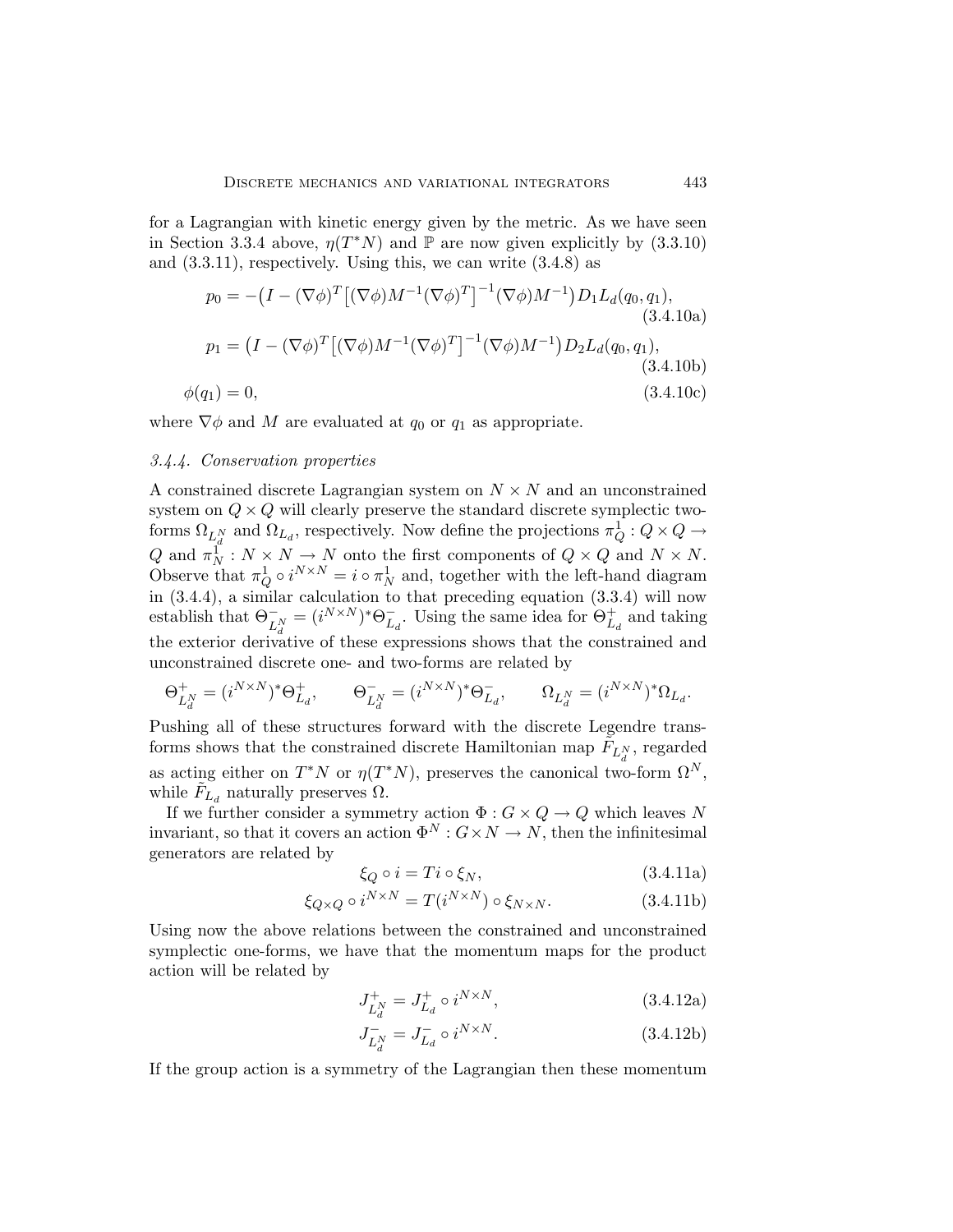maps are equal and Noether's theorem holds on both the constrained and unconstrained levels with this unique momentum map.

#### 3.4.5. Constrained exact discrete Lagrangians

The exact discrete Lagrangian for a constrained system is not simply the standard exact discrete Lagrangian restricted to the constraint submanifold, as that would be the action along an unconstrained trajectory. Instead, the constrained exact discrete Lagrangian is the action of the constrained system, evaluated along the trajectory which lies on the constraint submanifold: that is,

$$
L_d^{N,E}(q_0, q_1, h) = \int_0^h L^N(q_{0,1}(t), \dot{q}_{0,1}(t)) dt,
$$
\n(3.4.13)

where  $q : [0, h] \to N$  is the solution of the Euler–Lagrange equations for  $L^N: TN \to \mathbb{R}$  which satisfies  $q(0) = q_0$  and  $q(h) = q_1$ . As this discrete Lagrangian is defined on  $N \times N \times \mathbb{R}$ , it satisfies

$$
\mathbb{F}^{-}L_{d}^{N,E}(q_{0},q_{1},h)) = \mathbb{F}L^{N}(q_{0,1}(0),\dot{q}_{0,1}(0)),
$$
  

$$
\mathbb{F}^{+}L_{d}^{N,E}(q_{0},q_{1},h)) = \mathbb{F}L^{N}(q_{0,1}(h),\dot{q}_{0,1}(h)).
$$

We would like, however, to define a function on  $Q \times Q \times \mathbb{R}$  whose restriction to  $N \times N \times \mathbb{R}$  would give  $L_d^{N,E}$  $\mathcal{L}_{d}^{N,E}$ . Without introducing additional structure, however, there is no canonical way to do so. Indeed, let  $L_d^{Q,E}$  $Q_d^{Q,E}: Q \times Q \times \mathbb{R} \to \mathbb{R}$ be any smooth extension of  $L_d^{N,E}$  $\frac{d^{N,E}}{d}$ . Then from (3.3.3), (3.4.4) and the above relations we have immediately that

$$
(T^*i)_{q_0}(\mathbb{F}^{-}L_d^{Q,E}(q_0,q_1,h)) = (T^*i)_{q_0}(\mathbb{F}L(q_{0,1}(0),\dot{q}_{0,1}(0))),
$$
  

$$
(T^*i)_{q_1}(\mathbb{F}^{+}L_d^{Q,E}(q_0,q_1,h)) = (T^*i)_{q_1}(\mathbb{F}L(q_{0,1}(h),\dot{q}_{0,1}(h))),
$$

which is a constrained version of Lemma 1.6.2. The equivalence of the discrete and continuous systems now follows as in Section 1.6.

Note that this means that the order of accuracy of a discrete Lagrangian constrained to  $N \times N$  will not, in general, be the same as the order of accuracy on  $Q \times Q$ : that is, if  $L_d : Q \times Q \times \mathbb{R} \to \mathbb{R}$  approximates the action on Q to some particular order, then the restriction  $L_d^N = L_d|_{N \times N}$  will typically approximate the action of constrained solutions in  $N$  to some different order. Indeed, to derive high-order discrete Lagrangians for a constrained system, it is necessary to take account of the constraints in defining  $L_d^N$ , since a high-order  $L_d$  will typically restrict to only a first- or second-order  $L_d^N$ .

# 3.5. Constrained variational integrators

In this section we consider implementing the integration of a mechanical system with constraints. First we review standard geometric methods, and then we turn to variational integrators.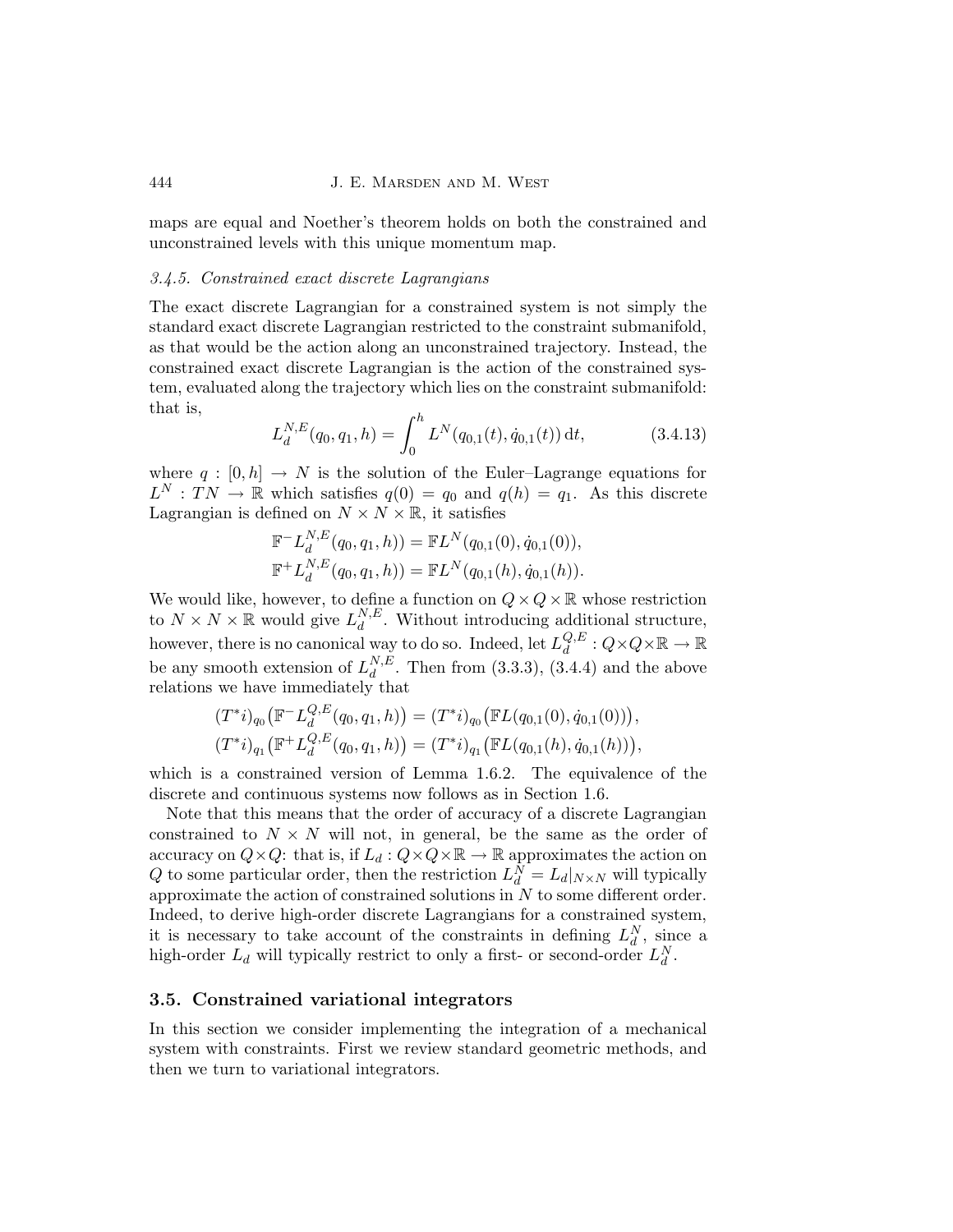#### 3.5.1. Constrained geometric integration

There are a number of standard approaches to the numerical integration of constrained mechanical systems. These include working in local coordinates on the constraint submanifold (for example, see Bobenko and Suris (1999b) in the case of Lie groups, or Leimkuhler and Reich (1994)), solving a modified system on the containing space which has the constraint submanifold as a stable invariant set (for example, see Leimkuhler and Reich (1994)), and methods based in the containing space which explicitly enforce the constraints. Constrained mechanical systems are particular examples of differential algebraic systems, and many of the techniques for the numerical integration of such systems can also be applied in the mechanical setting (see Hairer and Wanner (1996) and Ascher and Petzold (1998)).

Unless the system under consideration has a particularly simple structure, working in local coordinates on the constraint submanifold suffers from a number of problems, including the fact that changing charts during the integration is not smooth, which breaks many of the nice properties of geometric integrators. In addition, local coordinate computations can be very expensive, and the equations can be very complicated, making the integrator difficult to code. For all of these reasons, it is often preferable to use integration techniques based on the containing space.

There are a number of different approaches to this, with representative samples being Gonzalez (1999), Seiler (1999, 1998*a*, 1998*b*), McLachlan and Scovel (1995) and Brasey and Hairer (1993). For a good overview of this area see Hairer (200x).

## 3.5.2. Variational integrators for constrained systems

Here we consider a constrained discrete Lagrangian system as an integrator for a continuous system. Given a continuous system  $L: TQ \to \mathbb{R}$  and a constraint submanifold  $N \subset Q$  defined by  $N = \phi^{-1}(0)$  for some  $\phi : Q \to$  $\mathbb{R}^d$ , we would like a discrete Lagrangian  $L_d: Q \times Q \times \mathbb{R} \to \mathbb{R}$  so that its restriction to  $N \times N \times \mathbb{R}$  approximates the exact constrained discrete Lagrangian (3.4.13). The order of this approximation is related to the order of the resulting integrator.

Given such an  $L_d$ , we can now use any of the equivalent formulations of the constrained Euler–Lagrange equations from Section 3.4.3 to obtain an integrator. As in the unconstrained case, we can regard such an integrator as defined on the product  $N \times N$  or on the corresponding cotangent bundle, although the latter interpretation is typically simpler for implementation purposes.

To be explicit, we will henceforth assume that the given continuous system is regular, so that we have equivalent Lagrangian and Hamiltonian representations, and that the containing manifold  $Q$  is linear, so that it is isomorphic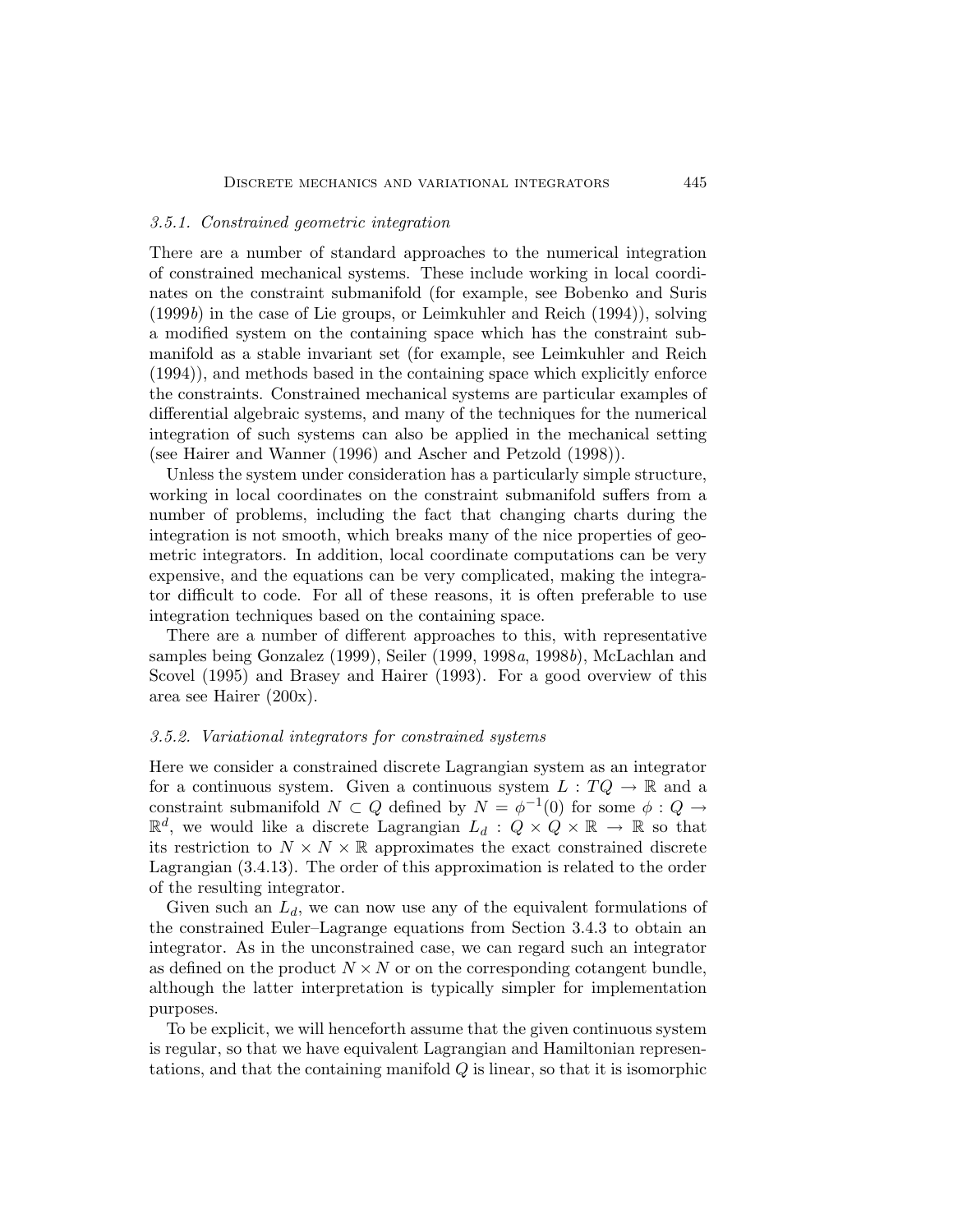to  $\mathbb{R}^n$ . We will use (3.4.9) to define the constrained discrete Hamiltonian map  $\tilde{F}_{L_q^N}$  regarded as mapping  $\eta(T^*N)$  to  $\eta(T^*N)$ , where we recall that  $\eta(T^*N)$  is the embedding of  $T^*N$  in  $T^*Q$  defined by

$$
\eta(T^*N) = \left\{ (q, p) \in T^*Q \mid \phi(q) = 0 \text{ and } \nabla \phi(q) \cdot \frac{\partial H}{\partial p}(q, p) = 0 \right\}. \tag{3.5.1}
$$

As we are now treating the discrete Lagrangian as the approximation to the exact system, it will be dependent upon a time-step  $h$  and thus have the form  $L_d(q_0, q_1, h)$ . Given this, we may rescale the Lagrange multipliers in  $(3.4.9)$  by h so that the constraint terms appear in the same way as discrete forces, allowing them to be interpreted as discrete forces of constraint. This gives

$$
p_0 = -D_1 L_d(q_0, q_1) + h(\lambda^{(0)})^T \nabla \phi(q_0), \quad (3.5.2a)
$$

$$
p_1 = D_2 L_d(q_0, q_1) - h(\lambda^{(1)})^T \nabla \phi(q_1), \tag{3.5.2b}
$$

$$
\phi(q_1) = 0,\tag{3.5.2c}
$$

$$
\nabla \phi(q_1) \cdot \frac{\partial H}{\partial p}(q_1, p_1) = 0. \tag{3.5.2d}
$$

To use these equations as an integrator, we must take an initial condition  $(q_0, p_0) \in \eta(T^*N)$ , so that  $q_0$  and  $p_0$  satisfy the conditions given by (3.5.1). The  $2n + 2d$  system (3.5.2) must then be solved implicitly to find  $(q_1, p_1)$ and the accompanying Lagrange multipliers. Iterating this process gives the integrated trajectory.

Although this is generally the simplest way to implement a variational integrator, note that if the Lagrangian has a special form, such as being composed of kinetic and potential terms, then we could also use one of the other equivalent expressions of the discrete Hamiltonian map given previously. Alternatively, we could also choose to work directly on  $N \times N$  and to use (3.4.1) as an integrator mapping each pair  $(q_k, q_{k+1})$  to  $(q_{k+1}, q_{k+2})$ .

Using the above theory, we recall that any such methods will always be symplectic, and if the discrete Lagrangian inherits the symmetries of the continuous system, then the integrator will also conserve the corresponding momentum maps.

To implement a constrained variational integrator, it is of course necessary to choose a particular discrete Lagrangian. We give below a number of ways in which this can be done and we explicitly evaluate the defining equations (3.5.2) in several cases.

## 3.5.3. Low-order methods

Given a low-order discrete Lagrangian, such as  $L_d^{\alpha}$  given in Example 2.3.2, one can simply restrict it to  $N \times N$  to obtain an integrator for the constrained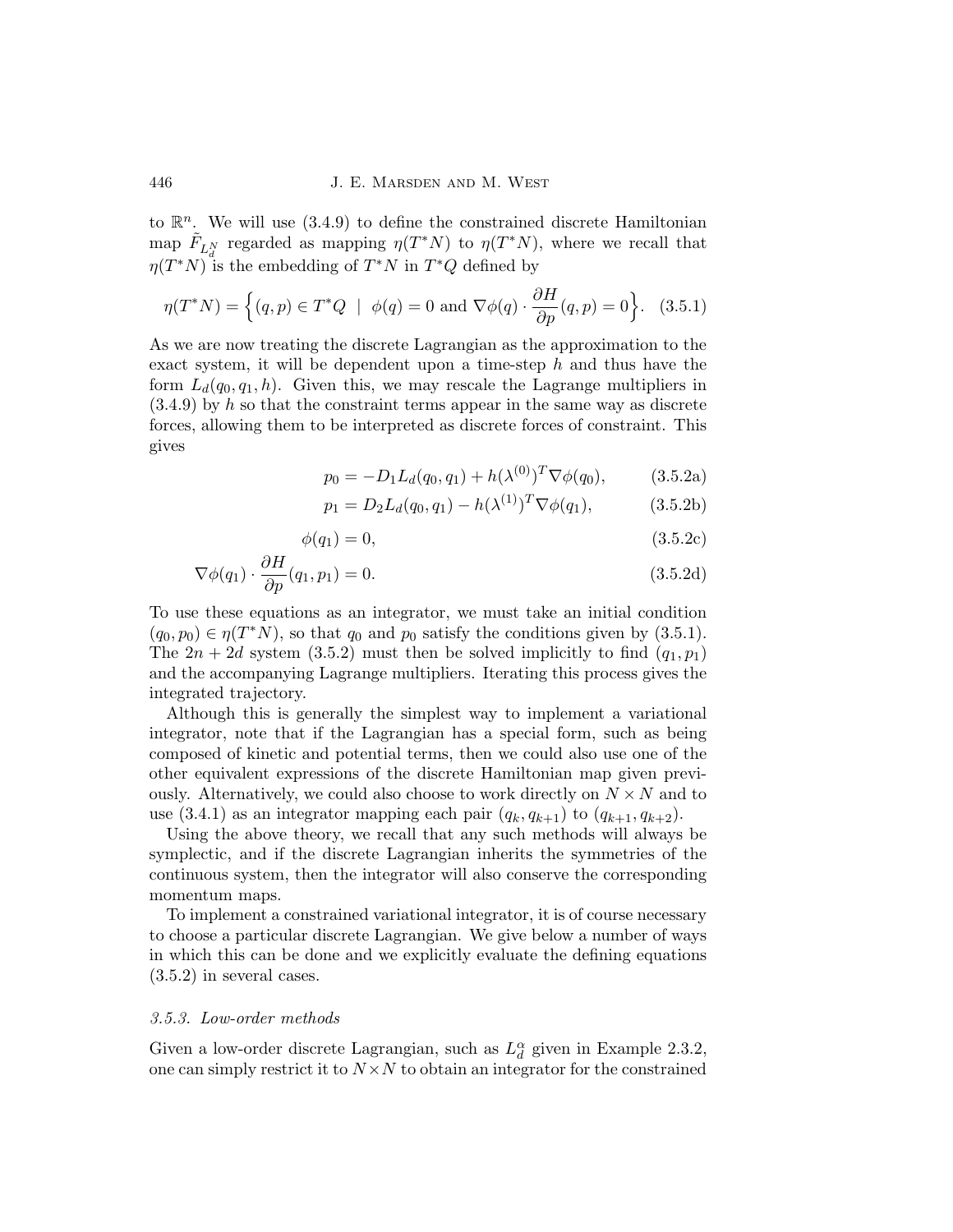system. As N will generally not be convex, the points  $(1 - \alpha)q_0 + \alpha q_1$  will not be in N when  $q_0$  and  $q_1$  are. If the Lagrangian on N is the restriction of a smooth Lagrangian on  $Q$ , then this will not matter for sufficiently small stepsizes.

For a Lagrangian which is not defined of  $N$ , or which varies quickly compared to the stepsize, it is important to only evaluate  $L$  and its derivatives on N. Perhaps the simplest examples of such methods are given by  $L_d^0$  and  $L_d^1$ , which give constrained versions of the symplectic Euler methods.

#### 3.5.4. SHAKE and RATTLE

As we saw in Section 2.6.2, the Verlet algorithm is the discrete Lagrangian map  $F_{L_d}: Q \times Q \to Q \times Q$  generated by the discrete Lagrangian

$$
L_d(q_0, q_1, h) = \frac{1}{2} h L\left(q_0, \frac{q_1 - q_0}{h}\right) + \frac{1}{2} h L\left(q_1, \frac{q_1 - q_0}{h}\right),\tag{3.5.3}
$$

where we assume that the continuous system has the form  $L(q, \dot{q}) = \frac{1}{2}$  $\frac{1}{2}\dot{q}^TM\dot{q} V(q)$ . To form a constrained version of this method, we can simply restrict  $L_d$  to  $N \times N$  and calculate the constrained discrete Euler–Lagrange equations (3.4.1). These give

$$
M\left(\frac{q_{k+1} - 2q_k + q_{k-1}}{h}\right) + h\nabla V(q_k) + (\lambda_k)^T \nabla \phi(q_k) = 0,
$$
  

$$
\phi(q_{k+1}) = 0,
$$

which is known as the SHAKE algorithm. This was first proposed by Ryckaert, Ciccotti and Berendsen (1977) as a constrained version of Verlet.

A constrained version of the velocity Verlet integrator, RATTLE, was given by Anderson (1983). This was later shown by Leimkuhler and Skeel (1994) to be a symplectic integrator on  $T^*N$ . In fact, RATTLE is simply the constrained discrete Hamiltonian map  $\tilde{F}_{L^N_d} : T^*N \to T^*N$  associated to the discrete Lagrangian (3.5.3). To see this, we calculate the coordinate expressions of (3.5.2) with  $L(q, \dot{q}) = \frac{1}{2}$  $\frac{1}{2}\dot{q}^TM\dot{q}-V(q)$  to give

$$
p_k = M\left(\frac{q_{k+1} - q_k}{h}\right) + \frac{1}{2}h\nabla V(q_k) + (\lambda_k^{(0)})^T \nabla \phi(q_k),
$$
  
\n
$$
p_{k+1} = M\left(\frac{q_{k+1} - q_k}{h}\right) - \frac{1}{2}h\nabla V(q_{k+1}) + (\lambda_k^{(1)})^T \nabla \phi(q_{k+1}),
$$
  
\n
$$
0 = \phi(q_{k+1}),
$$
  
\n
$$
0 = \nabla \phi(q_{k+1}) M^{-1} p_{k+1}.
$$

Now we subtract the first equation from the second and solve the first equa-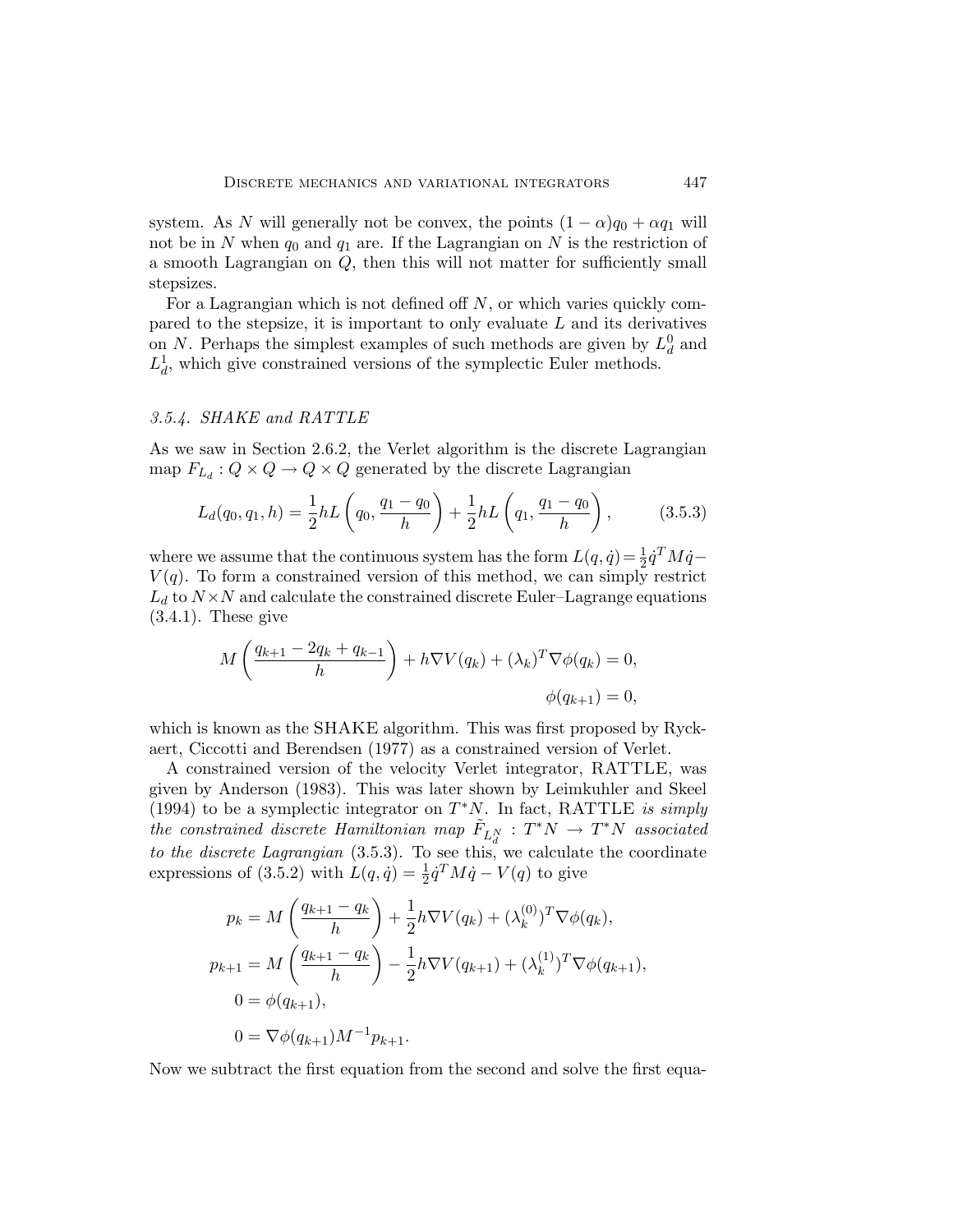tion for  $q_{k+1}$  to obtain

$$
q_{k+1} = q_k + hM^{-1}p_k + \frac{1}{2}h^2M^{-1}(-\nabla V(q_k)) + \frac{1}{2}h^2M^{-1}(\lambda_k^{(0)})^T\nabla\phi(q_k),
$$
  
\n
$$
p_{k+1} = p_k + h\left(\frac{-\nabla V(q_k) - \nabla V(q_{k+1})}{2}\right)
$$
  
\n
$$
+ h\left(\frac{(\lambda_k^{(0)})^T\nabla\phi(q_k) + (\lambda_k^{(1)})^T\nabla\phi(q_{k+1})}{2}\right),
$$
  
\n
$$
0 = \phi(q_{k+1}),
$$

$$
0 = \nabla \phi(q_{k+1}) M^{-1} p_{k+1},
$$

where we are assuming

$$
(\nabla \phi)_{ij}(q) = \frac{\partial \phi^i}{\partial q^j}
$$

and where we have scaled  $\lambda_k^{(0)}$  $\lambda_k^{(0)}$  and  $\lambda_k^{(1)}$  $_{k}^{(1)}$  by  $-\frac{1}{2}$  $\frac{1}{2}$ . This is exactly the RATTLE method.

This integrator is also the 2-stage member of the Lobatto IIIA–IIIB family (Jay 1996, 1999), which is discussed further below.

To summarize, the integrators known as Verlet, velocity Verlet, SHAKE and RATTLE are all derived from the discrete Lagrangian (3.5.3). Verlet is the discrete Lagrangian map  $F_{L_d}: Q \times Q \to Q \times Q$ , velocity Verlet is the discrete Hamiltonian map  $\tilde{F}_{L_d}: T^*Q \to T^*Q$ , SHAKE is the constrained discrete Lagrangian map  $F_{L_d^N} : N \times N \to N \times N$ , and RATTLE is the constrained discrete Hamiltonian map  $\tilde{F}_{L_d^N}: T^*N \to T^*N$ .

Thus, the variational formulation shows the natural connection between these methods, and proves in a unified way that they all conserve both the symplectic structure and quadratic momentum maps, as linear symmetries of V will be inherited by  $L_d$ .

#### 3.5.5. Composition methods

To construct high-order integrators for a constrained system, a simple loworder constraint-preserving method can be used in a composition rule, as in Section 2.5 (Reich 1996). This approach has the advantage that the resulting method will inherit properties such as symplecticity from the base method, and will necessarily preserve the constraint.

Composing discrete Lagrangians extends directly to constrained systems. Given discrete Lagrangians  $L_d^i$  and time-step fractions  $\gamma^i$  for  $i = 1, \ldots, s$ , we can use any of the three interpretations of the composition  $L_d$  from Section 2.5. For the multiple steps method or the single step, multiple substeps method, the correct constraint to impose is that all the points  $q_k^i$  lie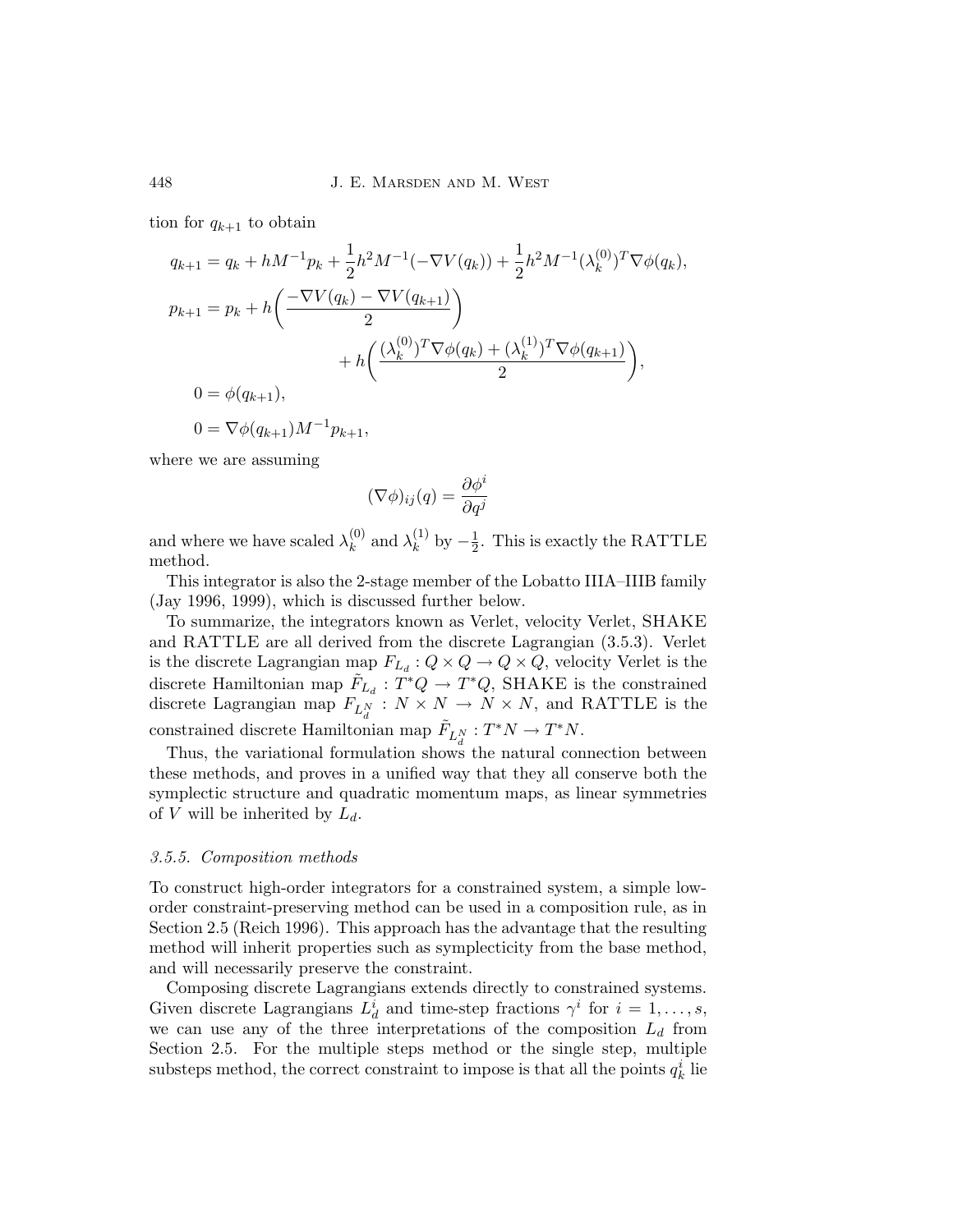on the constraint submanifold. This implies that the single step constrained composition discrete Lagrangian should be defined as

$$
L_d(q_k, q_{k+1}, h) = \operatorname{ext}_{q_k^i \in N} L_d(q_k, q_k^i, q_{k+1}, h),
$$

which denotes the extreme value of the multipoint discrete Lagrangian over the set of interior points in the constraint submanifold  $N$ . The constrained discrete Hamiltonian map for this  $L_d$  will then be the composition of the constrained discrete Hamiltonian maps of the component  $L_d^i$ .

When composing non-self-adjoint methods, it is common to use a sequence including both the methods themselves and their adjoints. For this reason, it is worth noting that the adjoint of a constrained discrete Lagrangian is equal to the constrained version of the adjoint, that is,  $(L_d^*)^N = (L_d^N)^*$ . Furthermore, the associated constrained discrete Hamiltonian maps are adjoint as integrators.

#### 3.5.6. Constrained symplectic partitioned Runge–Kutta methods

For a Hamiltonian system  $H: T^*Q \to \mathbb{R}$  with holonomic constraint  $\phi: Q \to$  $\mathbb{R}^d$ , a constrained partitioned Runge–Kutta method is a map  $T^*N \to T^*N$ specified by  $(q_0, p_0) \mapsto (q_1, p_1)$  where

$$
q_1 = q_0 + h \sum_{j=1}^{s} b_j \dot{Q}_j, \quad p_1 = p_0 + h \sum_{j=1}^{s} \tilde{b}_j \dot{P}_j,
$$
\n(3.5.4a)

$$
Q_i = q_0 + h \sum_{j=1}^s a_{ij} \dot{Q}_j, \quad P_i = p_0 + h \sum_{j=1}^s \tilde{a}_{ij} \dot{P}_j, \qquad i = 1, ..., s,
$$
\n(3.5.4b)

$$
\dot{Q}_i = \frac{\partial H}{\partial p}(Q_i, P_i), \qquad \dot{P}_i = -\frac{\partial H}{\partial q}(Q_i, P_i) - \Lambda_i^T \nabla \phi(Q_i), \quad i = 1, ..., s,
$$
\n(3.5.4c)

$$
0 = \phi(Q_i), \qquad 0 = \nabla \phi(q_1) \cdot \frac{\partial H}{\partial p}(q_1, p_1), \qquad i = 1, \dots, s.
$$
\n(3.5.4d)

In addition, it is necessary to place some restrictions on the coefficients to ensure that these equations do in fact define a map on  $T^*N$ . We begin by imposing the requirement (2.6.7) of symplecticity to give

$$
b_i \tilde{a}_{ij} + \tilde{b}_j a_{ji} = b_i \tilde{b}_j,
$$
  $i, j = 1, ..., s,$   
 $b_i = \tilde{b}_i,$   $i = 1, ..., s.$ 

We also require that the method be *stiffly accurate*: that is,  $a_{si} = b_i$  for  $i = 1, \ldots, s$ . This means that  $q_1 = Q_s$ , and hence  $q_1 \in N$ . Further requiring that  $b_i \neq 0$  for  $i = 1, \ldots, s$  implies that  $\tilde{a}_{is} = 0$  for each  $i = 1, \ldots, s$ .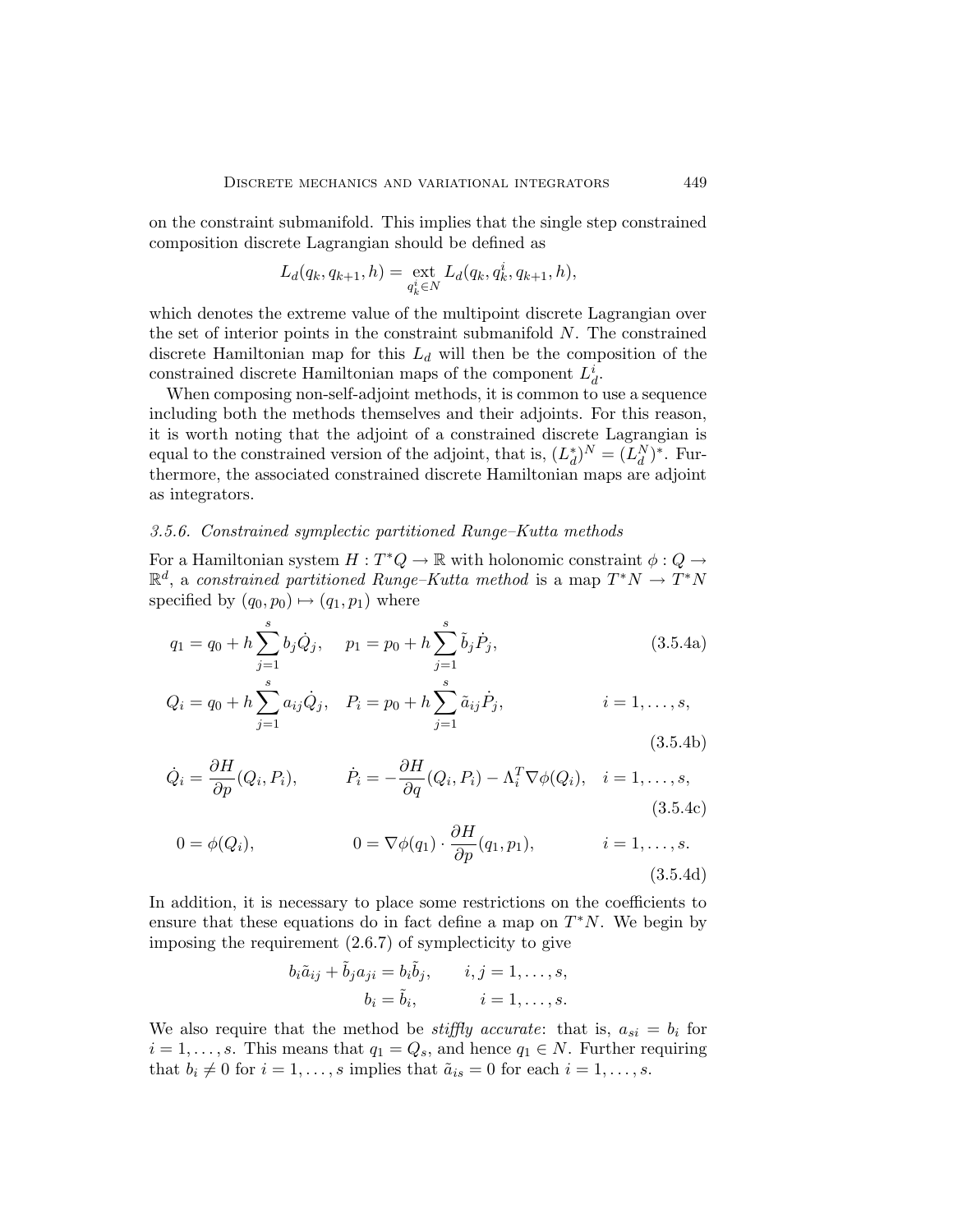To ensure that the system is not over-determined, we set  $a_{1i} = 0$  for  $i = 1, \ldots, s$  and so obtain  $q_0 = Q_1$ . Requiring that  $b_i \neq 0$  for  $i = 1, \ldots, s$ now implies that  $\tilde{a}_{i1} = b_i$  for  $i = 1, \ldots, s$ . Given that we start from  $(q_0, p_0) \in$  $T^*N$  we thus have that  $\phi(Q_1) = \phi(q_0) = 0$  is immediately satisfied.

With these restrictions,  $(3.5.4)$  is a system of  $s(4n+d)+2n$  equations for the same number of unknowns, defining a map  $\eta(T^*N) \to \eta(T^*N)$ . It can be shown (Jay 1996) that this is a well-defined symplectic map on  $T^*N$ . Such methods are a particular example of the SPARK methods of Jay (1999), and the subset of these methods which are explicit have been analysed for constrained systems by Reich (1997).

To see how such constrained symplectic partitioned Runge–Kutta methods can be derived variationally, we proceed in a similar fashion to the unconstrained case in Section 2.6.5. Given  $(q_0, q_1) \in Q \times Q$ , we implicitly define  $\bar{p}_0$ ,  $\bar{p}_1$ ,  $\bar{Q}_i$ ,  $\bar{P}_i$ ,  $\dot{\bar{Q}}_i$ ,  $\dot{\bar{P}}_i$  for  $i = 1, \ldots, s$ , and  $\bar{\Lambda}_i$  for  $i = 2, \ldots, (s - 1)$  by the equations

$$
q_1 = q_0 + h \sum_{j=1}^s b_j \dot{\bar{Q}}_j, \qquad \qquad \bar{p}_1 = \bar{p}_0 + h \sum_{j=1}^s \tilde{b}_j \dot{\bar{P}}_j, \qquad (3.5.5a)
$$
  

$$
\bar{Q}_i = q_0 + h \sum_{j=1}^s a_{ij} \dot{\bar{Q}}_j, \qquad \qquad \bar{P}_i = \bar{p}_0 + h \sum_{j=1}^s \tilde{a}_{ij} \dot{\bar{P}}_j, \quad i = 1, ..., s,
$$
  

$$
(3.5.5b)
$$

$$
\dot{\bar{Q}}_i = \frac{\partial H}{\partial p}(\bar{Q}_i, \bar{P}_i), \qquad i = 1, \dots, s,
$$
\n(3.5.5c)

$$
\dot{\bar{P}}_i = -\frac{\partial H}{\partial q}(\bar{Q}_i, \bar{P}_i) - \bar{\Lambda}_i^T \nabla \phi(\bar{Q}_i), \qquad 0 = \phi(\bar{Q}_i), \qquad i = 2, \dots, (s-1),
$$
\n(3.5.5d)

$$
\dot{\bar{P}}_1 = -\frac{\partial H}{\partial q}(\bar{Q}_1, \bar{P}_1), \qquad \dot{\bar{P}}_s = -\frac{\partial H}{\partial q}(\bar{Q}_s, \bar{P}_s). \qquad (3.5.5e)
$$

This is a system of  $4sn+(s-2)d$  equations in the same number of variables and the restrictions on the coefficients ensure that it will have a solution for sufficiently small  $h$ .

This subset of the equations (3.5.4) was chosen from the fact that  $\overline{Q}_1 = q_0$ and  $\overline{Q}_s = q_1$ , so it is necessary to relax the constraints on these two points. Having done so, the same number of Lagrange multipliers must also then be disregarded. Given these definitions of the various quantities in terms of  $q_0$ and  $q_1$  we define the discrete Lagrangian  $L_d: Q \times Q \times \mathbb{R} \to \mathbb{R}$  by

$$
L_d(q_0, q_1, h) = h \sum_{i=1}^{s} b_i L(\bar{Q}_i, \dot{\bar{Q}}_i),
$$
\n(3.5.6)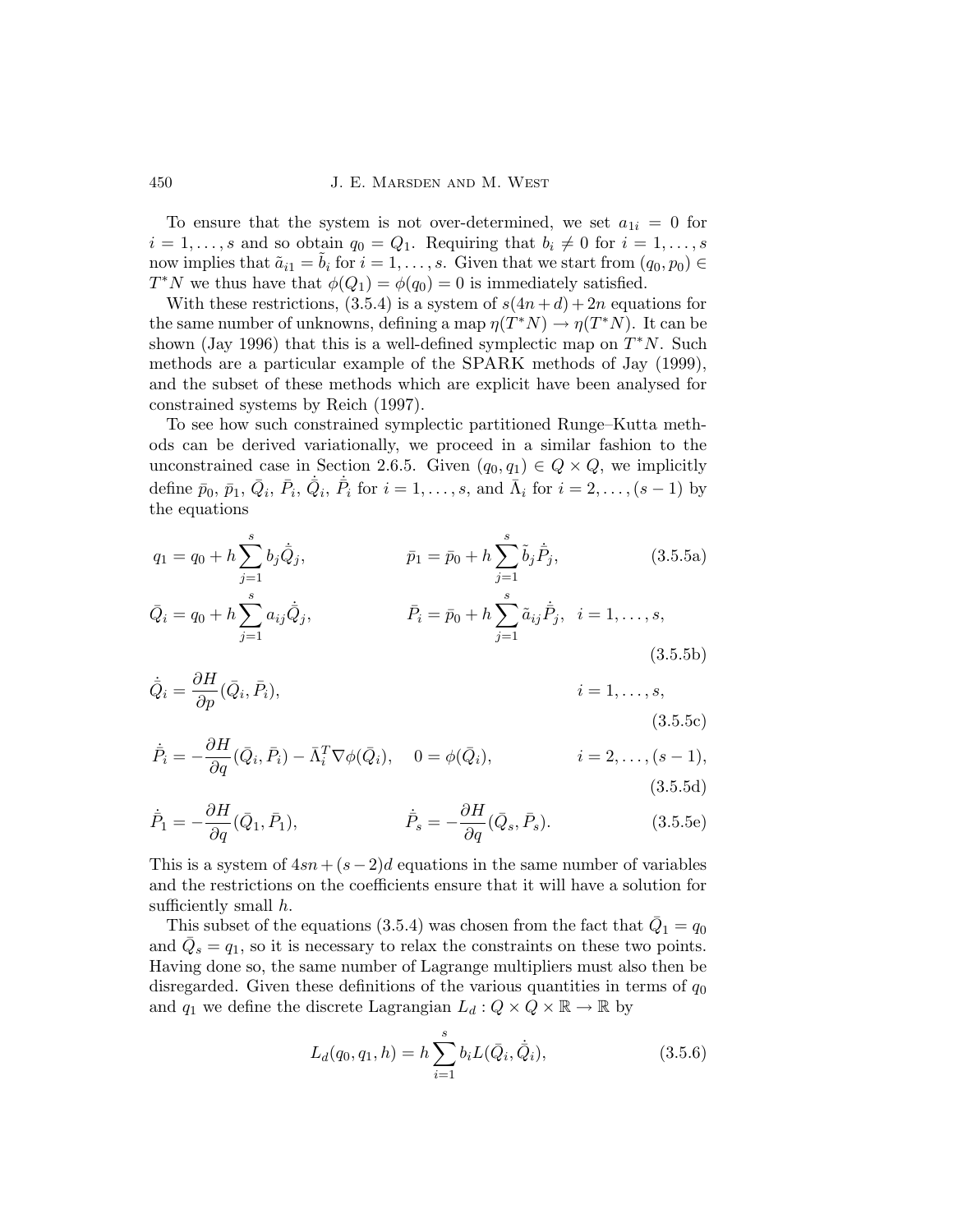where we assume that the coefficients satisfy all of the previous requirements. For a given continuous system  $(L \text{ or } H)$  this is not the same as the corresponding expression (2.6.8) in the unconstrained case, as the equations defining  $\overline{Q}_i$  and  $\dot{\overline{Q}}_i$  have been modified here to take account of the constraints. We now show that the constrained discrete Hamiltonian map corresponding to (3.5.6) is indeed the constrained symplectic partitioned Runge–Kutta method.

**Theorem 3.5.1.** The constrained discrete Hamiltonian map for the discrete Lagrangian (3.5.6) is exactly the integrator defined by the constrained symplectic partitioned Runge–Kutta equations (3.5.4).

*Proof.* Differentiating  $\phi(\bar{Q}_i) = 0$  for  $i = 2, \ldots, s - 1$  gives

$$
\nabla \phi(\bar{Q}_i) \cdot \frac{\partial \bar{Q}_i}{\partial q_0} = 0, \qquad i = 2, \dots, s - 1,
$$

and using this together with the definitions (3.5.5) and the same argument as in Theorem 2.6.1 shows that

$$
\frac{\partial L_d}{\partial q_0} = -\bar{p}_0, \qquad \qquad \frac{\partial L_d}{\partial q_1} = \bar{p}_1.
$$

We now consider a given initial condition  $(q_0, p_0) \in T^*N$  and recall that the discrete Hamiltonian map will give  $(q_1, p_1) \in T^*N$  which satisfy (3.5.2). To see the relation of this mapping to the symplectic partitioned Runge–Kutta map, we make the following change of variables:

$$
Q_i = \bar{Q}_i, \t P_i = \bar{P}_i, \t i = 1, ..., s,\n\dot{Q}_i = \dot{\bar{Q}}_i, \t i = 1, ..., s,\n\Lambda_i = \bar{\Lambda}_i, \t \dot{P}_i = \dot{\bar{P}}_i, \t i = 2, ..., s - 1,\n\tilde{b}_1 \Lambda_1 = \lambda^{(0)}, \t \dot{P}_1 = \dot{P}_1 - \Lambda_1^T \nabla \phi(Q_1),\n\tilde{b}_s \Lambda_s = \lambda^{(1)}, \t \dot{P}_s = \dot{P}_s - \Lambda_s^T \nabla \phi(Q_s).
$$

Recalling that the coefficients are such that  $Q_1 = q_0$  and  $Q_s = q_1$ , we now see that  $(3.5.2c)$  and  $(3.5.2d)$ , together with the restrictions  $(3.5.5d)$  on  $\overline{Q}_i$ , give the conditions (3.5.4d) on the non-overbar quantities.

Furthermore, (3.5.2a) and (3.5.2b) give

$$
\bar{p}_0 = p_0 - h\tilde{b}_1 \Lambda_1^T \nabla \phi(Q_1),
$$
  

$$
\bar{p}_1 = p_1 + h\tilde{b}_s \Lambda_s^T \nabla \phi(Q_s).
$$

Substituting these definitions into the equations (3.5.5) and using the fact that  $\tilde{a}_{is} = 0$  and  $\tilde{a}_{i1} = b_i$  for  $i = 1, \ldots, s$  now shows that the non-overbar quantities satisfy  $(3.5.4a)$ ,  $(3.5.4b)$  and  $(3.5.4c)$ . We thus have that the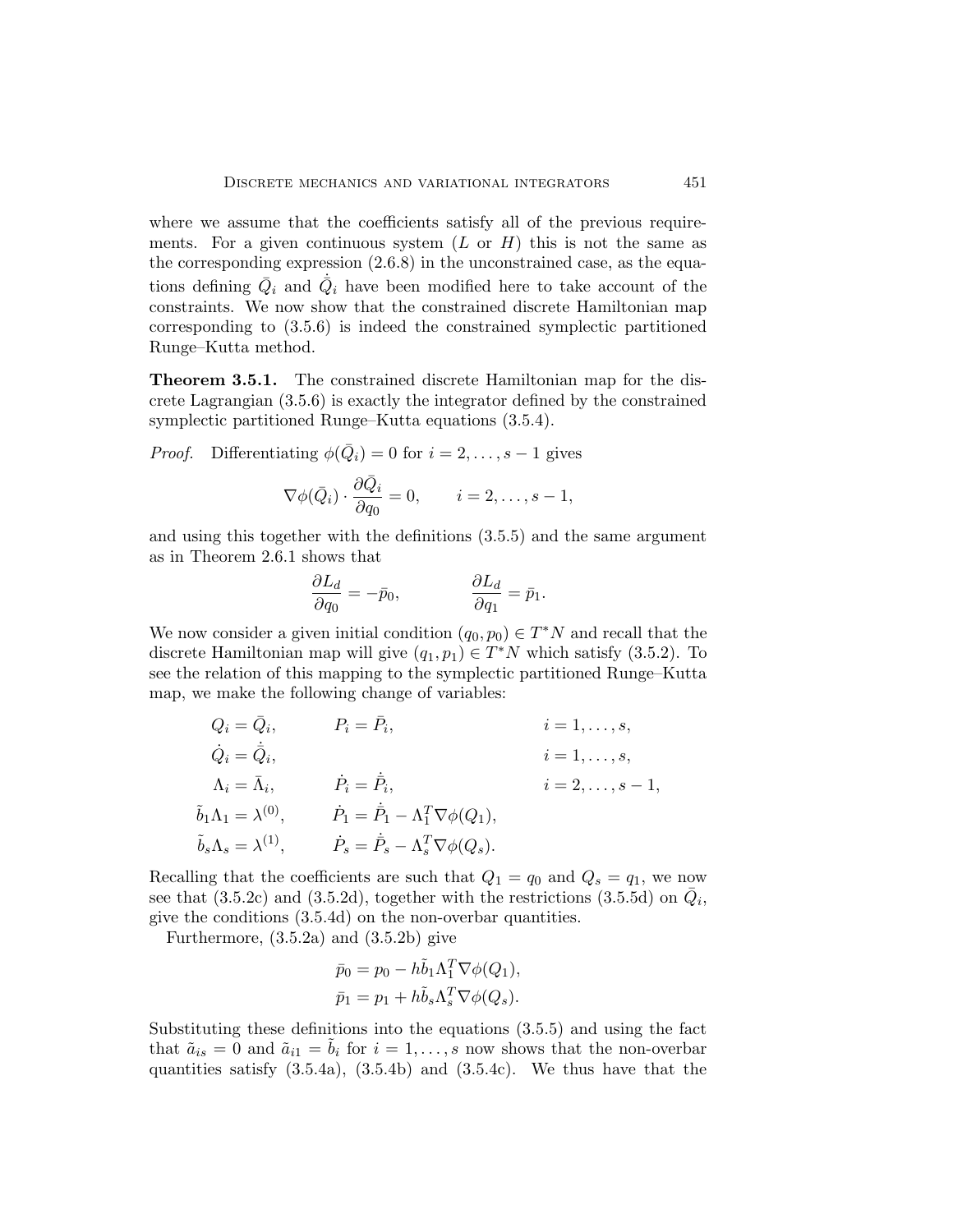discrete Hamiltonian map  $(q_0, p_0) \mapsto (q_1, p_1)$  on  $\eta(T^*N)$  is identical to the constrained symplectic Runge–Kutta map. ¤

## 3.5.7. Constrained Galerkin methods

With the insight gained from the definition of the constrained exact discrete Lagrangian (3.4.13) it is simple to extend the Galerkin discrete Lagrangians of Section 2.6.6 to include holonomic constraints.

In the particular example of polynomial trajectory approximations and numerical quadrature, the definition (2.6.10) of the Galerkin discrete Lagrangian should be modified to

$$
L_d(q_0, q_1, h) = \mathop{\text{ext}}_{\substack{q \in \mathcal{C}^s([0, h], Q) \\ \phi(q(c_i h)) = 0}} \mathfrak{G}^s(q),
$$
\n(3.5.7)

where  $\phi: Q \to \mathbb{R}$  is the constraint function. This constrains the intermediate trajectories to intersect the constraint submanifold at each quadrature point. For such methods it is typically reasonable to require that  $c_0 = 0$  and  $c_s = 1$ , so that the endpoints  $q_0$  and  $q_1$  also satisfy the constraint.

Evaluating the constrained discrete Euler–Lagrange equations for (3.5.7) shows that the associated discrete Hamiltonian map is a constrained symplectic partitioned Runge–Kutta method, in the sense of the preceding section and of Jay (1999). In particular, choosing the quadrature rule to be Lobatto quadrature results in the constrained Lobatto IIIA–IIIB method of Jay (1999).

#### 3.6. Background: Forced and constrained systems

We now consider Lagrangian and Hamiltonian systems with *both* external forcing and holonomic constraints. The formulations and equations for such systems are straightforward combinations of the material in the preceding sections for systems with only forces or only constraints. For this reason, we will simply state the results without proof.

As before, we assume that we have a system on the unconstrained configuration manifold Q, and a holonomic constraint function  $\phi: Q \to \mathbb{R}^d$ so that the constraint manifold is  $N = \phi^{-1}(0) \subset Q$ . The inclusion map is denoted  $i : N \to Q$ , and we have the natural lifts  $Ti : TN \to TQ$  and  $T^*i: T^*Q \to T^*N.$ 

## 3.6.1. Lagrangian systems

Given a Lagrangian force  $f_L: TQ \to T^*Q$ , we restrict it to  $f_L^N = T^*i \circ$  $f_L \circ Ti : TN \to T^*N$ , which is then a Lagrangian force on TN. Taking the Lagrange–d'Alembert principle and restricting to the space of constrained curves gives the following theorem.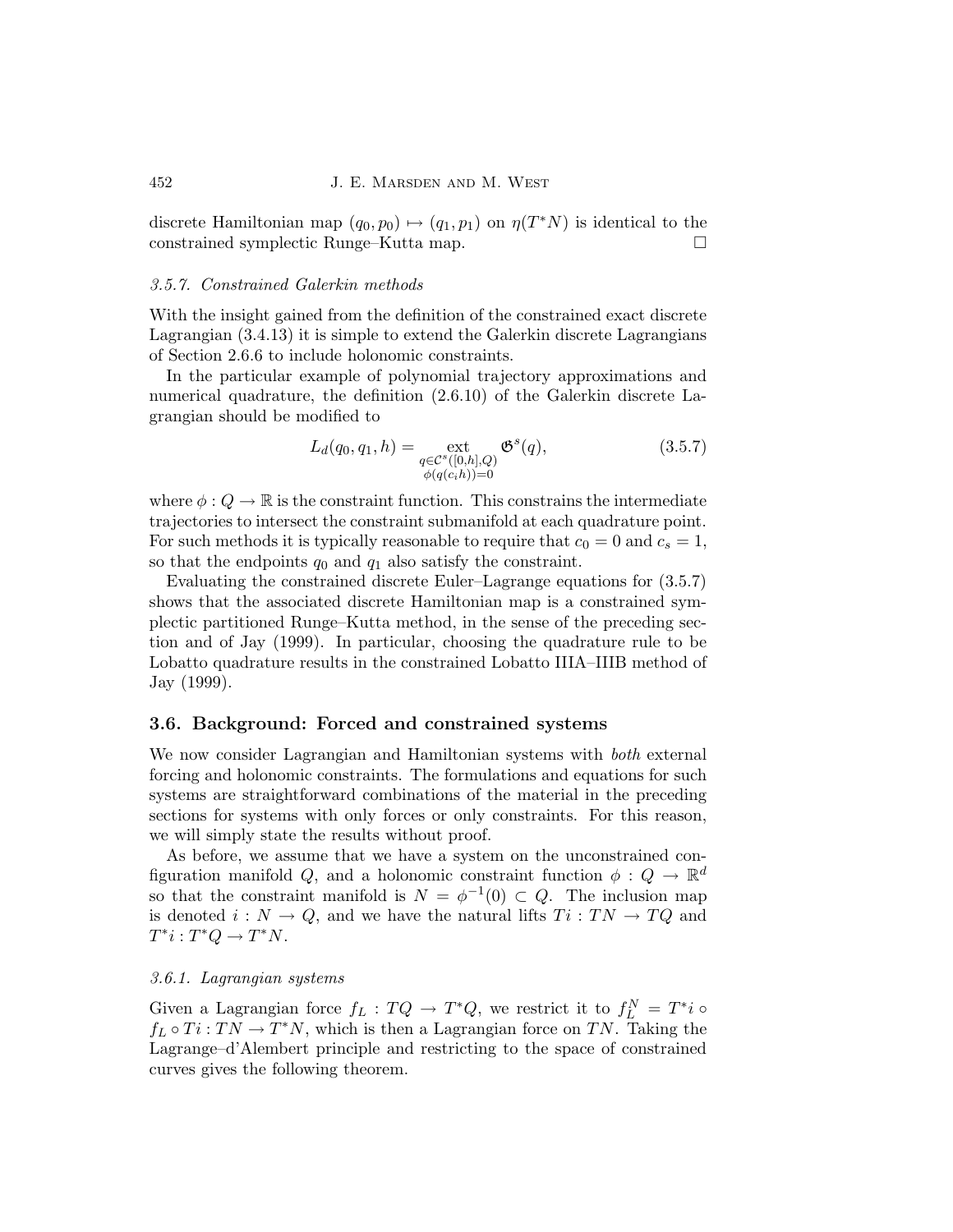**Theorem 3.6.1.** Given a Lagrangian system  $L: TQ \to \mathbb{R}$  with Lagrangian force  $f_L: TQ \to T^*Q$  and holonomic constraint  $\phi: Q \to \mathbb{R}^d$ , set  $N = \phi^{-1}(0) \subset Q$ ,  $f_L^N = T^*i \circ f_L \circ Ti$ , and  $L^N = L|_{TN}$ . Then the following are equivalent:

- (1)  $q \in \mathcal{C}(N)$  satisfies the Lagrange–d'Alembert principle for  $L^N$  and  $f_L^N$ and hence solves the forced Euler–Lagrange equations;
- (2)  $q \in \mathcal{C}(Q)$  and  $\lambda \in \mathcal{C}(\mathbb{R}^d)$  satisfy the forced constrained Euler-Lagrange equations

$$
\frac{\partial L}{\partial q^{i}}(q(t), \dot{q}(t)) - \frac{\mathrm{d}}{\mathrm{d}t} \left( \frac{\partial L}{\partial \dot{q}^{i}}(q(t), \dot{q}(t)) \right) + f_{L}(q(t), \dot{q}(t))
$$
\n
$$
= \left\langle \lambda(t), \frac{\partial \phi}{\partial q^{i}}(q(t)) \right\rangle, \quad (3.6.1a)
$$
\n
$$
\phi(q(t)) = 0; \quad (3.6.1b)
$$

(3)  $(q, \lambda) \in \mathcal{C}(Q \times \mathbb{R}^d)$  satisfies the Lagrange-d'Alembert principle, and hence solves the forced Euler–Lagrange equations, for  $\overline{L}: T^*(Q\times \mathbb{R}^d) \to$  $\mathbb R$  and  $\bar{f}_L: T(Q \times \mathbb R^d) \to T^*(Q \times \mathbb R^d)$  defined by

$$
\bar{L}(q, \lambda, \dot{q}, \dot{\lambda}) = L(q, \dot{q}) - \langle \lambda, \phi(q) \rangle ,
$$
  

$$
\bar{f}_L(q, \lambda, \dot{q}, \dot{\lambda}) = \pi_Q^* \circ f_L(q, \dot{q}),
$$

where  $\pi_Q: Q \times \mathbb{R}^d \to Q$  is the projection.

One can also project (3.6.1a) with  $T^*i : T^*Q \to T^*N$  to obtain a system without  $\lambda$ , as in Section 3.3.

Observe that in the forced constrained Euler–Lagrange equations (3.6.1) the forcing and Lagrange multiplier terms enter in same way. For this reason, the Lagrange multiplier term is sometimes referred to as the *forces of* constraint, and we can regard it as being a force which is constructed exactly so that the solution is kept on the constraint submanifold N.

#### 3.6.2. Hamiltonian systems

Following the development of the unforced constrained case, we can move to the Hamiltonian framework by either taking the Legendre transform of the degenerate augmented system, or by working directly on  $T^*N$ .

The former approach takes a Hamiltonian force  $f_H : T^*Q \to T^*Q$  and forms the augmented Hamiltonian force  $\bar{f}_H: T^*(Q \times \mathbb{R}^d) \to T^*(Q \times \mathbb{R}^d)$  by  $\bar{f}_H(q, \lambda, p, \pi) = \pi_Q^* \circ f_H(q, p)$ . The forced constrained Hamiltonian vector field  $\bar{X}_H$  on the primary constraint set  $\Pi$  is defined by

$$
\mathbf{i}_{\bar{X}_H}\Omega^{\Pi}=\mathbf{d}\bar{H}-\bar{f}_H'
$$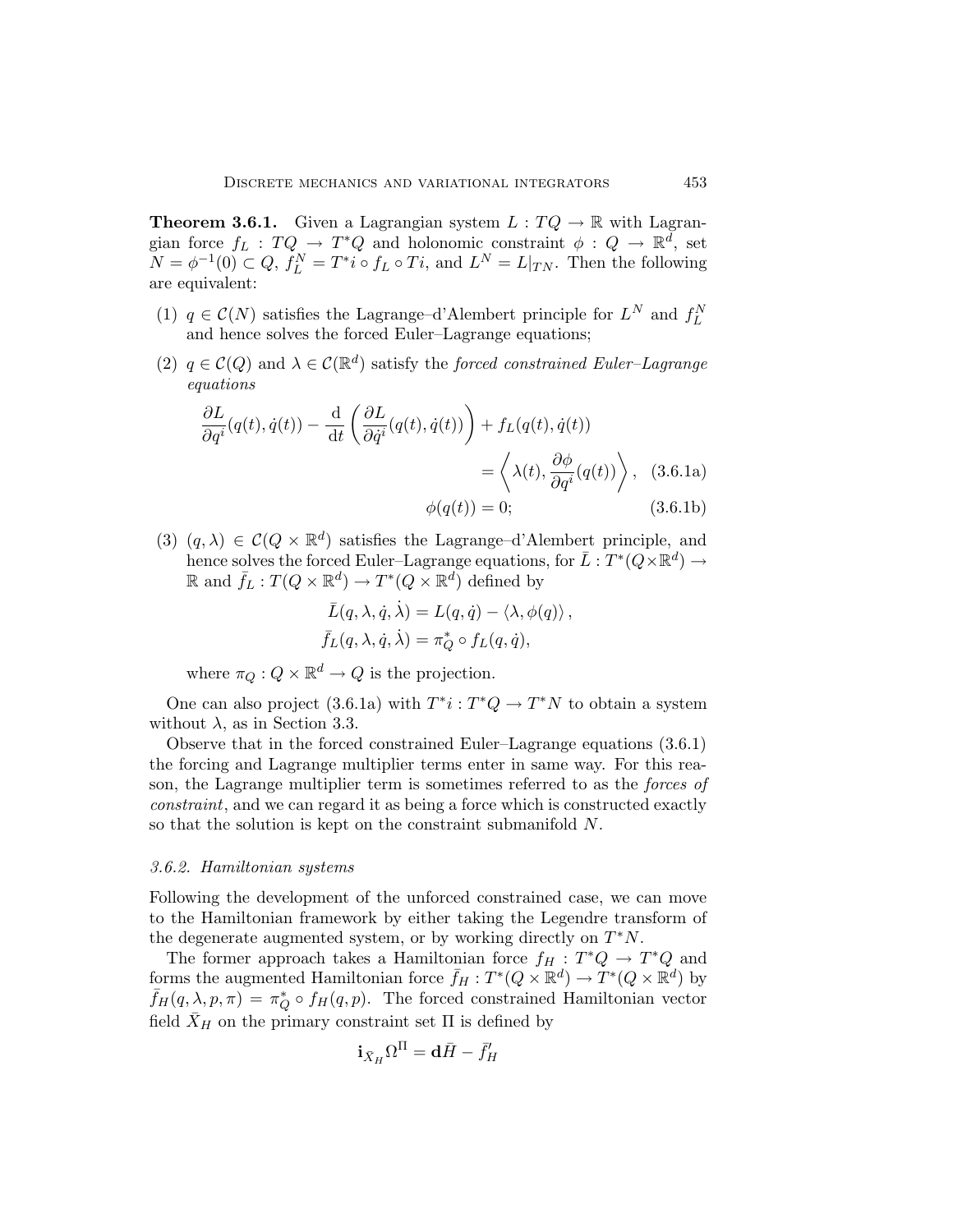where  $\bar{H}$  and  $\Omega^{\Pi}$  are as before, and  $\bar{f}'_H$  is the horizontal one-form on  $T^*(Q \times$  $\mathbb{R}^d$ ) corresponding to  $\bar{f}_H$ . In coordinates this gives the forced constrained Hamilton equations

$$
\begin{split} X_{q^i}(q,\lambda,p,\pi) &= \frac{\partial H}{\partial p^i}, \\ X_{p^i}(q,\lambda,p,\pi) &= -\frac{\partial H}{\partial q^i} + f_H(q,p) - \left\langle \lambda, \frac{\partial \phi}{\partial q^i}(q) \right\rangle, \\ \phi(q) &= 0. \end{split}
$$

Alternatively, we can directly relate the unconstrained Hamiltonian system to the constrained system as in Section 3.3.3. To do this, we must choose a symplectic embedding  $\eta: T^*N \to T^*Q$ , which we will assume covers the embedding  $i : N \to Q$ . Given such a map, we now define the *constrained* Hamiltonian force  $f_H^N : T^*N \to T^*N$  by  $f_H^N = T^*i \circ f_H \circ \eta$  and we let  $f_H^N$  $\prime$  be the corresponding horizontal one-form on  $T^*N$ . We assume that all other structures are as in Section 3.3.3, so that the constrained Hamiltonian is  $H^N = H \circ \eta.$ 

The forced constrained Hamiltonian vector field  $X_{H<sup>N</sup>}$  and the forced unconstrained Hamiltonian vector field  $X_H$  are now defined by

$$
\mathbf{i}_{X_{HN}} \Omega^N = \mathbf{d}H^N - f_H^{N'},
$$
  

$$
\mathbf{i}_{X_H} \Omega = \mathbf{d}H - f_H'.
$$

Denoting the  $\Omega$ -orthogonal projection to  $\eta(T^*N)$  by  $\pi_{\Omega}: T^*Q \to T^*N$ , we can show that the projection of the forced unconstrained vector field is just the forced constrained vector field.

**Theorem 3.6.2.** Consider a Hamiltonian system  $H : T^*Q \to \mathbb{R}$  with forcing  $f_H : T^*Q \to T^*Q$  and constraint submanifold  $N \subset Q$  and let the constrained system  $H^N: T^*N \to \mathbb{R}$  and  $f^N_H: T^*N \to T^*N$  be defined as above. Then  $X_{H^N} = \pi_{\Omega} \cdot X_H \circ \eta$ .

Proof. We can use essentially the same proof as for Theorem 3.3.3 in the unforced case. The only additional requirement is to check that the one-form  $f_H^N$ ' is the pullback under  $\eta$  of  $f'_H$ , so that  $f'_H(\eta(p_q)) \cdot T \eta \cdot V^N = f^N_H$  $'(p_q)\cdot V^N$ .

To see this, we recall that  $\eta$  covers the identity and so  $\pi_Q \circ \eta = i \circ \pi_N$ . Using the derivative of this expression we calculate

$$
f_H^{N'}(p_q) \cdot V^N = \langle T^*i \circ f_H \circ \eta(p_q), T\pi_N \cdot V^N \rangle
$$
  
=  $\langle f_H \circ \eta(p_q), Ti \circ T\pi_N \cdot V^N \rangle$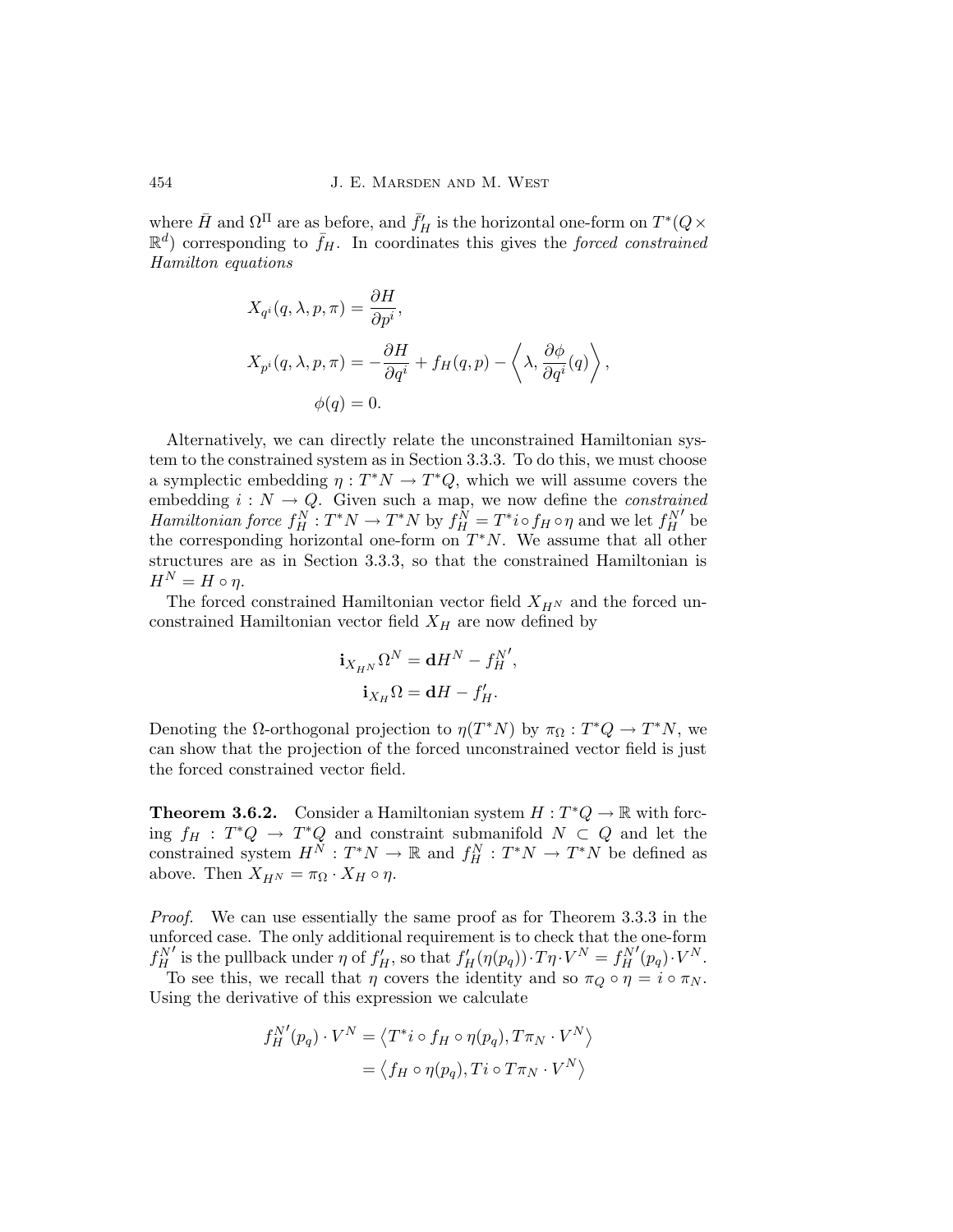$$
= \langle f_H \circ \eta(p_q), T\pi_Q \circ T\eta \cdot V^N \rangle
$$
  
= 
$$
(\eta^*(f'_H))(p_q) \cdot V^N,
$$

which can then be used to modify the proof of Theorem 3.3.3, to obtain the desired result.  $\Box$ 

## 3.6.3. Legendre transforms

Given a regular Lagrangian system and the corresponding regular Hamiltonian system, we have seen in Section 3.3.4 that the standard Legendre transforms provide a canonical way to construct a map  $\eta: T^*N \to T^*Q$  and so to regard  $T^*N$  as a submanifold of  $T^*Q$ .

Furthermore, as we saw in Section 3.1.3, the forced Lagrangian and Hamiltonian vector fields are related by the standard Legendre transform, so this will hold for both the constrained and unconstrained systems. Note that our definitions of constrained Lagrangian and Hamiltonian forces commute with the Legendre transform, so that if  $f_L = f_H \circ \mathbb{F}L$  then  $f_L^N = f_H^N \circ \mathbb{F}L^N$ . This can be seen by recalling that  $\eta \circ \mathbb{F}L^N = \mathbb{F}L \circ Ti$  and using the definitions of the constrained forces.

We thus have that the constrained and unconstrained forced vector fields on both the Lagrangian and Hamiltonian sides are related by projection and Legendre transforms, which fully commute. In particular, we can write the projected vector field on the Hamiltonian side in coordinates to give

$$
\dot{q} = \frac{\partial H}{\partial p},
$$
  
\n
$$
\dot{p} = -\frac{\partial H}{\partial q} - \lambda^T \nabla \phi(q) + f_H(q, p),
$$
  
\n
$$
\phi(q) = 0.
$$

In the special case when the Hamiltonian depends quadratically on  $p$  then this projection is induced by the metric given on  $T^*Q$  by the kinetic energy, as in Section 3.3.4 above.

#### 3.6.4. Conservation properties

Given a group action  $\Phi: G \times Q \to Q$ , we have seen in Section 3.4.4 that if  $\Phi$ leaves N invariant then it can be restricted to an action  $\Phi^N$  on N and the infinitesimal generators of this restricted action are related by projection to the generators of the action on  $Q$ . This then shows that the momentum maps of the constrained systems are just the appropriate restrictions of the unconstrained momentum maps.

In addition, from Section 3.1.4 we know that if the Lagrangian is invariant under the group action and the forces are orthogonal to the action, then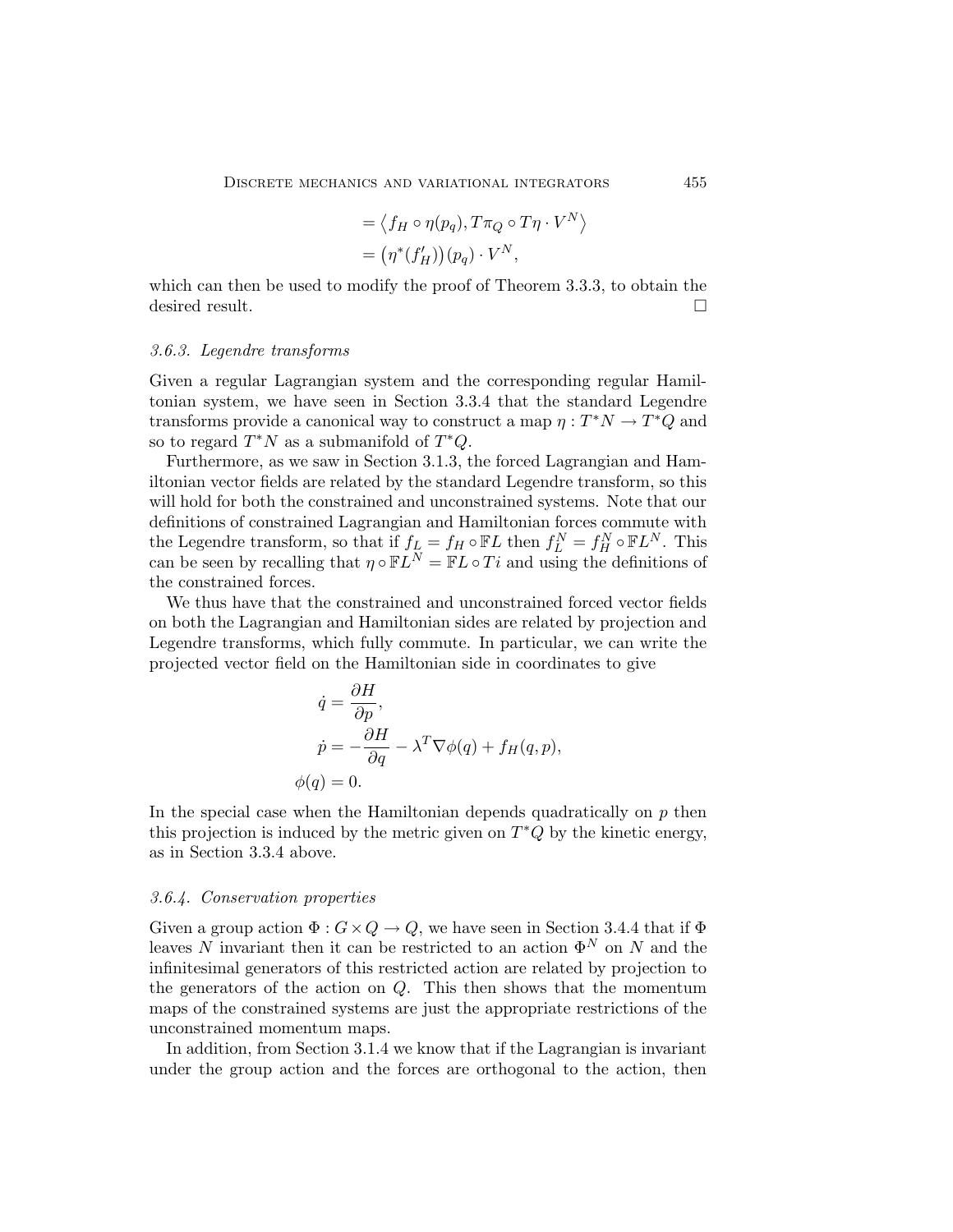Noether's theorem will still hold. In the constrained setting, observe that we have

$$
\langle f_L^N(v_q), \xi_N(q) \rangle = \langle T^*i \circ f_L \circ Ti(v_q), \xi_N(q) \rangle
$$
  
=  $\langle f_L \circ Ti(v_q), Ti \cdot \xi_N(q) \rangle$   
=  $\langle f_L \circ Ti(v_q), \xi_Q \circ i(q) \rangle$ ,

and so if  $f_L$  is orthogonal to  $\xi_Q$  then the constrained force  $f_L^N$  will also be orthogonal to the constrained infinitesimal generator  $\xi_N$ . This gives us the following Noether's theorem.

Theorem 3.6.3. (Forced constrained Noether's theorem) Consider a Lagrangian system  $L: TQ \to \mathbb{R}$  with constraint submanifold  $N \subset Q$ , forcing  $f_L: TQ \to T^*Q$  and a symmetry action  $\Phi: G \times Q \to Q$  such that  $\langle f_L(q, \dot{q}), \xi_Q(q)\rangle = 0$  for all  $(q, \dot{q}) \in TQ$  and  $\xi \in \mathfrak{g}$ . Then the constrained Lagrangian momentum map  $J_{L^N}: TN \to \mathfrak{g}^*$  will be preserved by the forced constrained Lagrangian flow.

Of course, it is only necessary that the constrained force be orthogonal to the group action on the constraint submanifold and that the reduced action be a symmetry of the constrained Lagrangian. The above theorem simply gives sufficient conditions for this in terms of the unconstrained quantities.

# 3.7. Discrete variational mechanics with forces and constraints

We now combine the previous results for forced and constrained systems to consider discrete Lagrangian systems with both forcing and constraints. The definitions and results are the expected combinations of the special cases of only forcing or only constraints, and so we will not give detailed proofs.

## 3.7.1. Lagrangian viewpoint

Given discrete Lagrangian forces  $f_d^+$  $f_d^+, f_d^$  $d^-: Q \times Q \to T^*Q$ , we form the restrictions  $f_d^{N+}$  $d^{N+}, f_d^{N-}$  $d_d^{N-}: N \times N \to T^*N$  by  $f_d^{N\pm} = T^*i \circ f_d^{\pm}$  $\vec{d} \circ i^{N \times N}$ , which are then discrete Lagrangian forces on  $N$ . As in the continuous Lagrangian case, we now take the discrete Lagrange–d'Alembert principle from Section 3.4 and constrain it to  $N$ , thus obtaining the following theorem.

**Theorem 3.7.1.** Given discrete Lagrangian system  $L_d: Q \times Q \to \mathbb{R}$  with discrete Lagrangian forces  $f_d^+$  $f_d^+, f_d^$  $d_d^-: Q \times Q \to T^*Q$  and holonomic constraint  $\phi: Q \to \mathbb{R}^d$ , set  $N = \phi^{-1}(0) \subset Q$ ,  $f_d^{N \pm} = T^* i \circ f_d^{\pm}$  $d^{\pm} \circ i^{N \times N}$ , and  $L_d^N = L_d |_{Q \times Q}$ .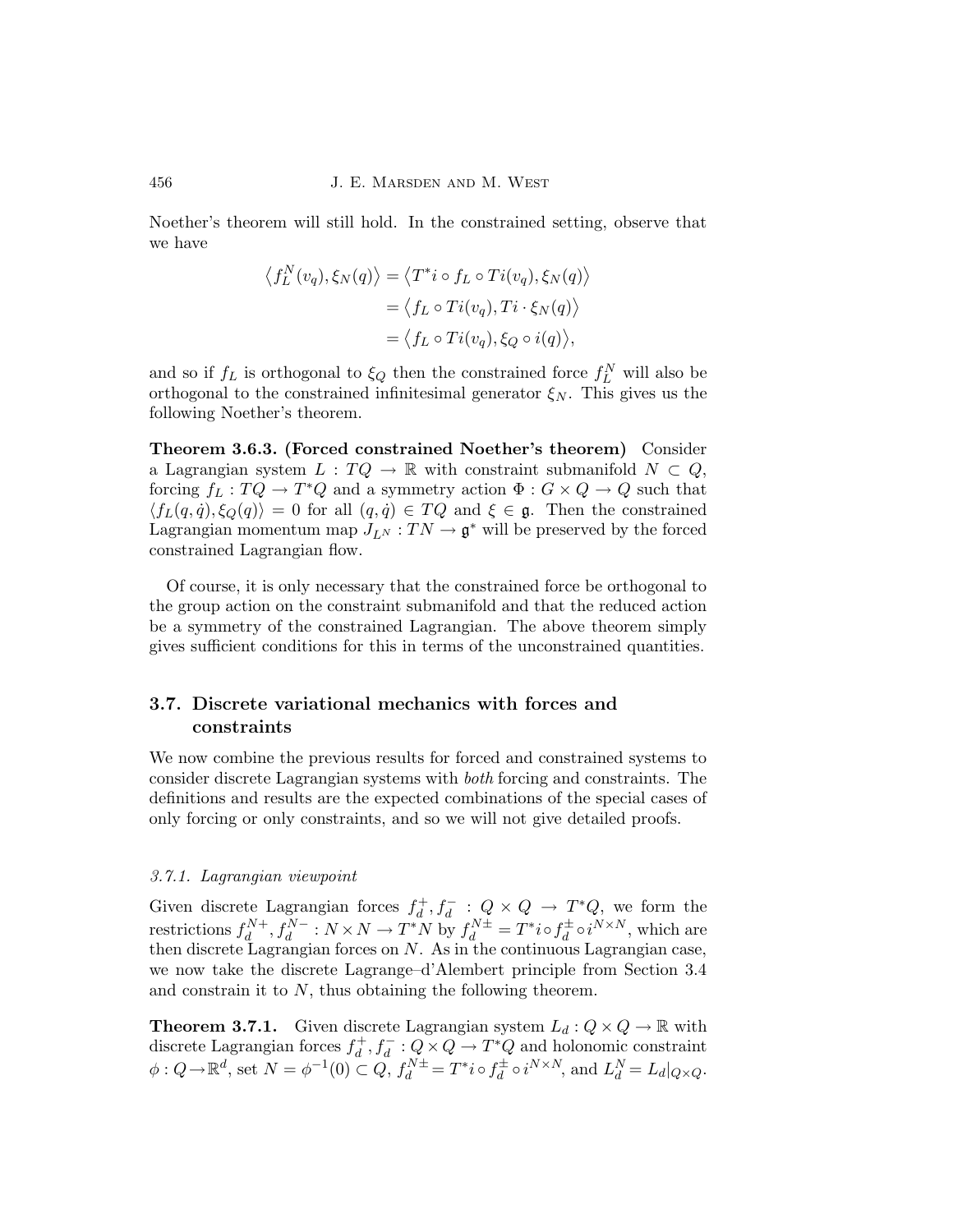Then the following are equivalent:

- (1)  $q_d = \{q_k\}_{k=0}^N \in \mathcal{C}_d(N)$  satisfies the discrete Lagrange-d'Alembert principle for  $L_d^N$ ,  $f_d^{N+}$  $f_d^{N+}$  and  $f_d^{N-}$  $\frac{d}{d}$ , and hence solves the forced discrete Euler– Lagrange equations;
- (2)  $q_d = \{q_k\}_{k=0}^N \in \mathcal{C}_d(Q)$  and  $\lambda_d = \{\lambda_k\}_{k=1}^{N-1} \in \mathcal{C}_d(\mathbb{R}^d)$  satisfy the forced constrained discrete Euler–Lagrange equations

$$
D_2L_d(q_{k-1}, q_k) + D_1L_d(q_k, q_{k+1})
$$
  
+  $f_d^+(q_{k-1}, q_k) + f_d^-(q_k, q_{k+1}) = \langle \lambda_k, \nabla \phi(q_k) \rangle$ , (3.7.1a)  
 $\phi(q_k) = 0$ ; (3.7.1b)

(3)  $(q_d, \lambda_d) = \{(q_k, \lambda_k)\}_{k=0}^N \in \mathcal{C}_d(Q \times \mathbb{R}^d)$  satisfies the discrete Lagranged'Alembert principle, and hence solves the forced discrete Euler–Lagrange equations, for either of  $\bar{L}_d^+, \bar{L}_d^-$  :  $(Q \times \mathbb{R}^d) \times (Q \times \mathbb{R}^d) \to \mathbb{R}$ defined by

$$
\overline{L}_d^+(q_k, \lambda_k, q_{k+1}, \lambda_{k+1}) = L_d(q_k, q_{k+1}) - \langle \lambda_{k+1}, \phi(q_{k+1}) \rangle,
$$
  

$$
\overline{L}_d^-(q_k, \lambda_k, q_{k+1}, \lambda_{k+1}) = L_d(q_k, q_{k+1}) - \langle \lambda_k, \phi(q_k) \rangle,
$$

with the discrete Lagrangian forces  $\bar{f}_d^+$  $\bar{f}_d^+, \bar{f}_d^ \overline{d}^{\leftarrow} : (Q \times \mathbb{R}^d) \times (Q \times \mathbb{R}^d) \rightarrow$  $T^*(Q \times \mathbb{R}^d)$  defined by

$$
\bar{f}_d^+(q_k, \lambda_k, q_{k+1}, \lambda_{k+1}) = \pi_Q^* \circ f_d^+(q_k, q_{k+1}),
$$
  

$$
\bar{f}_d^-(q_k, \lambda_k, q_{k+1}, \lambda_{k+1}) = \pi_Q^* \circ f_d^-(q_k, q_{k+1}),
$$

where  $\pi_Q: Q \times \mathbb{R}^d \to Q$  is the projection.

Using the canonical projection operator  $T^*i : T^*Q \to T^*N$ , we can also write (3.7.1) without the Lagrange multipliers.

#### 3.7.2. Discrete Hamiltonian maps

We first consider the augmented approach to constructing a discrete Hamiltonian map, despite the lack of regularity. The forced augmented discrete Hamiltonian map  $\tilde{F}_{\bar{L}_{d}}$ :  $(q_0, \lambda_0, p_0, \pi_0) \mapsto (q_1, \lambda_1, p_1, \pi_1)$  is defined by the equations

$$
p_0 = -D_1 L_d(q_0, q_1) - f_d^{-}(q_0, q_1) + \langle \lambda_0, \nabla \phi(q_0) \rangle, \qquad (3.7.2a)
$$

$$
\pi_0 = \phi(q_0),\tag{3.7.2b}
$$

$$
p_1 = D_2 L_d(q_0, q_1) + f_d^+(q_0, q_1),
$$
\n(3.7.2c)

$$
\pi_1 = 0. \tag{3.7.2d}
$$

Restricting to the primary constraint set  $\Pi \subset T^*(Q \times \mathbb{R}^d)$  now shows that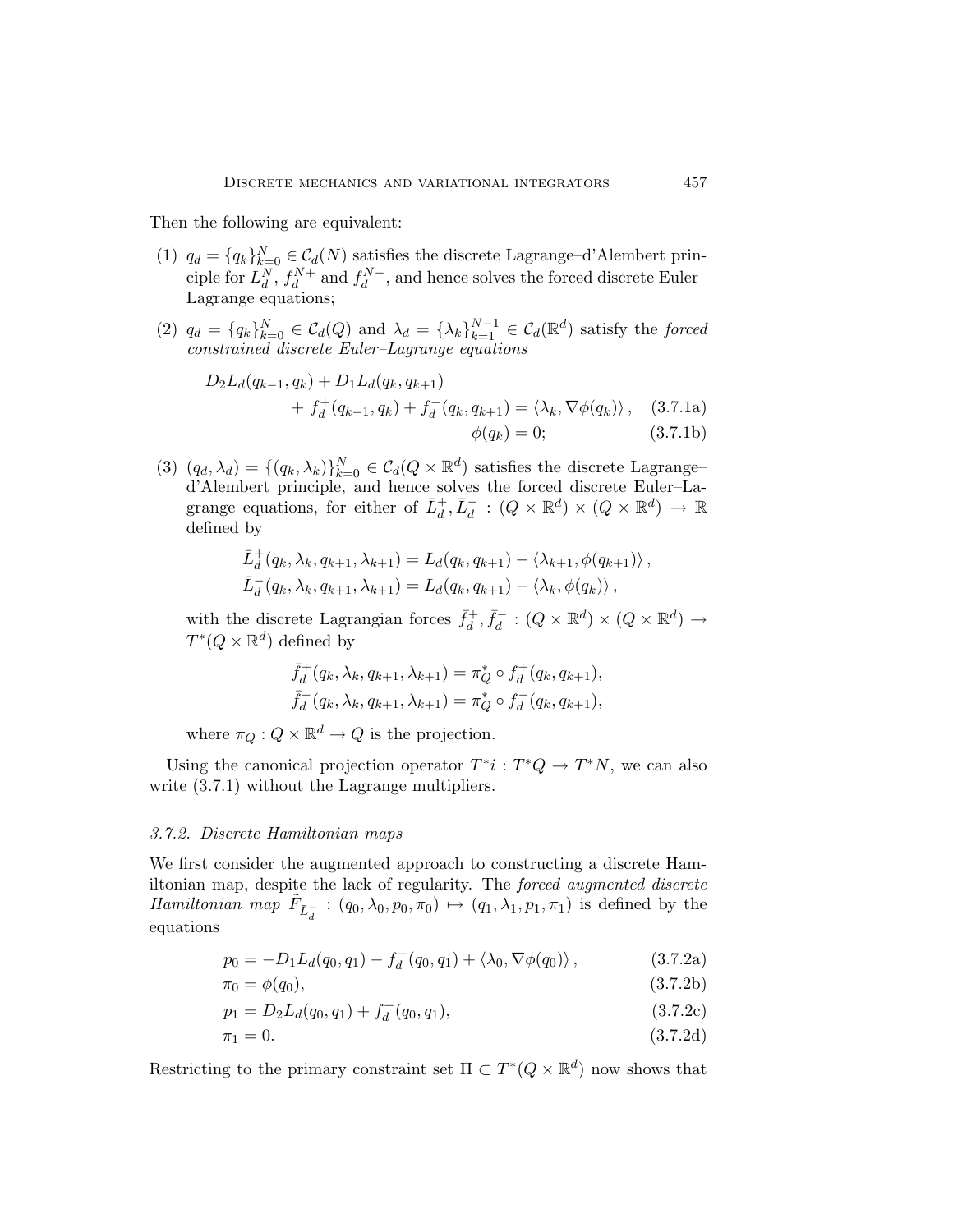these equations are equivalent to the forced constrained discrete Euler– Lagrange equations (3.7.1) together with the constraint  $\phi(q_k) = 0$ . As before, the evolution of  $\lambda$  is not well-defined.

Rather than considering the augmented systems, we can also directly relate the constrained and unconstrained systems. Here we must use the forced discrete Legendre transforms (3.2.4), which we recall are

$$
\mathbb{F}^{f+}L_d: (q_0, q_1) \mapsto (q_1, p_1) = (q_1, D_2L_d(q_0, q_1) + f_d^+(q_0, q_1)),
$$
  

$$
\mathbb{F}^{f-}L_d: (q_0, q_1) \mapsto (q_0, p_0) = (q_0, -D_1L_d(q_0, q_1) - f_d^-(q_0, q_1)).
$$

These depend on both the discrete Lagrangian and discrete forces. From (3.4.4) we have the relations

$$
D_2 L_d^N = T^* i \circ D_2 L_d \circ i^{N \times N},
$$
  
-
$$
D_1 L_d^N = T^* i \circ (-D_1 L_d) \circ i^{N \times N},
$$

and, combining these with the definitions of the constrained discrete forces  $f_d^{N+}$  $d^{N+}$  and  $f_d^{N-}$  $\frac{d}{d}$ , we have the following commutative diagrams, where the discrete Legendre transforms are those which include the forcing.

$$
T^*Q|_N \stackrel{\mathbb{F}^{f-L_d}}{\longleftarrow} Q \times Q|_{\{q_0 \in N\}} \qquad Q \times Q|_{\{q_1 \in N\}} \stackrel{\mathbb{F}^{f-L_d}}{\longrightarrow} T^*Q|_N \qquad (3.7.3)
$$
  
\n
$$
T^*i \downarrow \qquad \qquad i^{N \times N} \qquad \qquad i^{N \times N} \qquad \qquad i^{N \times N} \qquad \qquad i^{N \times N} \qquad \qquad i^{N \times N} \qquad \qquad i^{N \times N} \qquad \qquad i^{N \times N} \qquad \qquad i^{N \times N} \qquad \qquad i^{N \times N} \qquad \qquad i^{N \times N} \qquad \qquad i^{N \times N} \qquad \qquad i^{N \times N} \qquad \qquad i^{N \times N} \qquad \qquad i^{N \times N} \qquad \qquad i^{N \times N} \qquad \qquad i^{N \times N} \qquad \qquad i^{N \times N} \qquad \qquad i^{N \times N} \qquad \qquad i^{N \times N} \qquad \qquad i^{N \times N} \qquad \qquad i^{N \times N} \qquad \qquad i^{N \times N} \qquad \qquad i^{N \times N} \qquad \qquad i^{N \times N} \qquad \qquad i^{N \times N} \qquad \qquad i^{N \times N} \qquad \qquad i^{N \times N} \qquad \qquad i^{N \times N} \qquad \qquad i^{N \times N} \qquad \qquad i^{N \times N} \qquad \qquad i^{N \times N} \qquad \qquad i^{N \times N} \qquad \qquad i^{N \times N} \qquad \qquad i^{N \times N} \qquad \qquad i^{N \times N} \qquad \qquad i^{N \times N} \qquad \qquad i^{N \times N} \qquad \qquad i^{N \times N} \qquad \qquad i^{N \times N} \qquad \qquad i^{N \times N} \qquad \qquad i^{N \times N} \qquad \qquad i^{N \times N} \qquad \qquad i^{N \times N} \qquad \qquad i^{N \times N} \qquad \qquad i^{N \times N} \qquad \qquad i^{N \times N} \qquad \qquad i^{N \times N} \qquad \qquad i^{N \times N} \qquad \qquad i^{N \times N} \qquad \qquad i^{N
$$

This is the equivalent of (3.4.4) in the unforced case, and using this we now have the equivalent of diagram (3.4.5) for the forced discrete Legendre transforms, proving the following theorem.

**Theorem 3.7.2.** Consider a regular discrete Lagrangian system  $L_d: Q \times$  $Q \to \mathbb{R}$  with constraint submanifold  $N \subset Q$  and forcing  $f_d^+$  $\frac{d}{d}$ ,  $f_d^ \widetilde{\iota\!d}^-(Q\times Q\to$  $T^*Q$ . Then the forced constrained discrete Hamiltonian map  $\tilde{F}_{L_d^N}: T^*N \to$  $T^*N$  has the following equivalent formulations:

(1)  $\tilde{F}_{L_d^N} : (q_0, p_0) \mapsto (q_1, p_1)$  for  $(q_0, p_0), (q_1, p_1) \in T^*N$  satisfying

$$
p_0 = -D_1 L_d^N(q_0, q_1) - f_d^{N-}(q_0, q_1),
$$
\n(3.7.4a)

$$
p_1 = D_2 L_d^N(q_0, q_1) + f_d^{N+}(q_0, q_1); \qquad (3.7.4b)
$$

(2)  $\tilde{F}_{L_d^N} : (q_0, p_0) \mapsto (q_1, p_1)$  for  $(q_0, p_0), (q_1, p_1) \in T^*N$  satisfying

$$
p_0 = (T^*i)_{q_0} \big( (-D_1 L_d - f_d^-) \circ i^{N \times N}(q_0, q_1) \big), \tag{3.7.5a}
$$

$$
p_1 = (T^*i)_{q_1} ((D_2L_d + f_d^+) \circ i^{N \times N}(q_0, q_1)); \tag{3.7.5b}
$$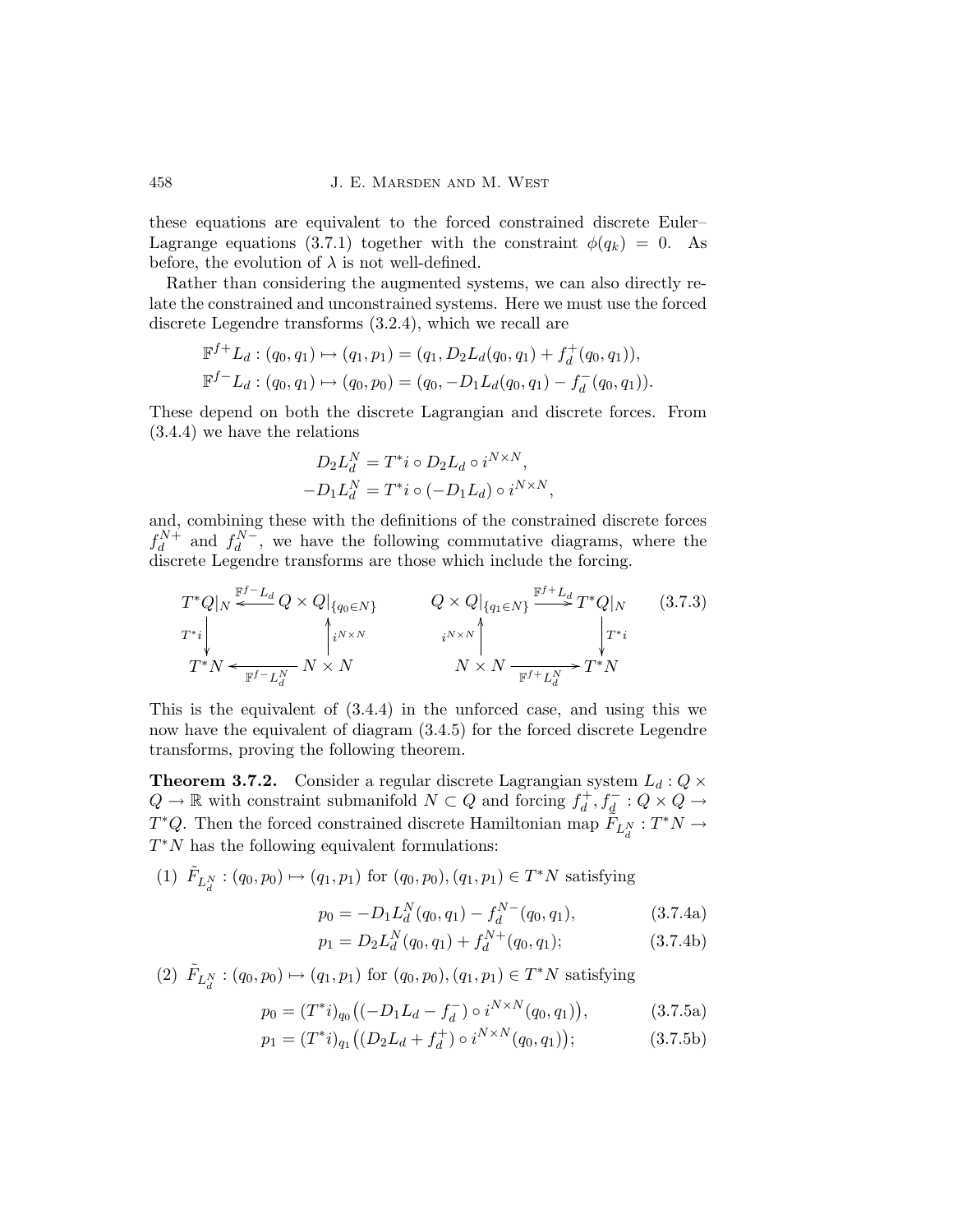(3)  $\tilde{F}_{L_d^N} : \eta(T^*N) \mapsto \eta(T^*N)$  for  $(q_0, p_0) \in \eta(T^*N)$  and  $(q_1, p_1) \in T^*Q$ satisfying

$$
p_0 = \mathbb{P}_{q_0}\big((-D_1L_d - f_d^-) \circ i^{N \times N}(q_0, q_1)\big),\tag{3.7.6a}
$$

$$
p_1 = \mathbb{P}_{q_1}((D_2L_d + f_d^+) \circ i^{N \times N}(q_0, q_1)), \tag{3.7.6b}
$$

$$
\phi(q_1) = 0. \t\t(3.7.6c)
$$

Here  $\eta : T^*N \to T^*Q$  is any symplectic embedding covering the identity, so that  $\pi_Q \circ \eta = i \circ \pi_N$ , and  $\mathbb{P} : T^*Q|_N \to \eta(T^*N)$  is the map defined by  $\mathbb{P} = \eta \circ T^*i.$ 

These equations are clearly the combination of the constrained equations from Theorem 3.4.2 with the forced equations (3.2.5).

Now assume that  $\eta$  is constructed from the Legendre transforms of some regular Lagrangian according to (3.3.7). Introducing Lagrange multipliers allows us to rewrite (3.7.6) as

$$
p_0 = -D_1 L_d(q_0, q_1) - f_d^{-}(q_0, q_1) + (\lambda^{(0)})^T \nabla \phi(q_0),
$$
\n(3.7.7a)  
\n
$$
p_1 = D_2 L_d(q_0, q_1) + f_d^{+}(q_0, q_1) - (\lambda^{(1)})^T \nabla \phi(q_1),
$$
\n(3.7.7b)

$$
\phi(q_1) = 0,\tag{3.7.7c}
$$

$$
\nabla \phi(q_1) \cdot \frac{\partial H}{\partial p}(q_1, p_1) = 0,\tag{3.7.7d}
$$

where  $(q_0, p_0)$  are in  $\eta(T^*N)$ . As before, we have chosen the signs on the Lagrange multipliers to correspond with the conventions of the discrete forces.

This form of the forced constrained discrete Hamiltonian map shows clearly that one can interpret the Lagrange multiplier terms as discrete forces of constraint. That is, the additional terms due to the constraints enter the equations in exactly the same way as the forcing terms. Indeed, the constraint terms can be regarded as forces which have exactly the correct action to keep the discrete trajectory on the constraint submanifold N.

If we are working with a particular form of Lagrangian, such as one involving a quadratic kinetic energy, then we can explicitly write the projection form of the discrete Hamiltonian map as was done in Section 3.4.3.

## 3.7.3. Exact forced constrained discrete Lagrangian

Given a Lagrangian system with forces and constraints, we can combine the ideas from Sections 3.2.4 and 3.4.5 to define the appropriate exact discrete Lagrangian and exact discrete forces.

Begin by considering the constrained system  $L^N : TN \to \mathbb{R}$  with constrained force  $f_L^N$  :  $TN \rightarrow T^*N$ . Recall that the exact forced discrete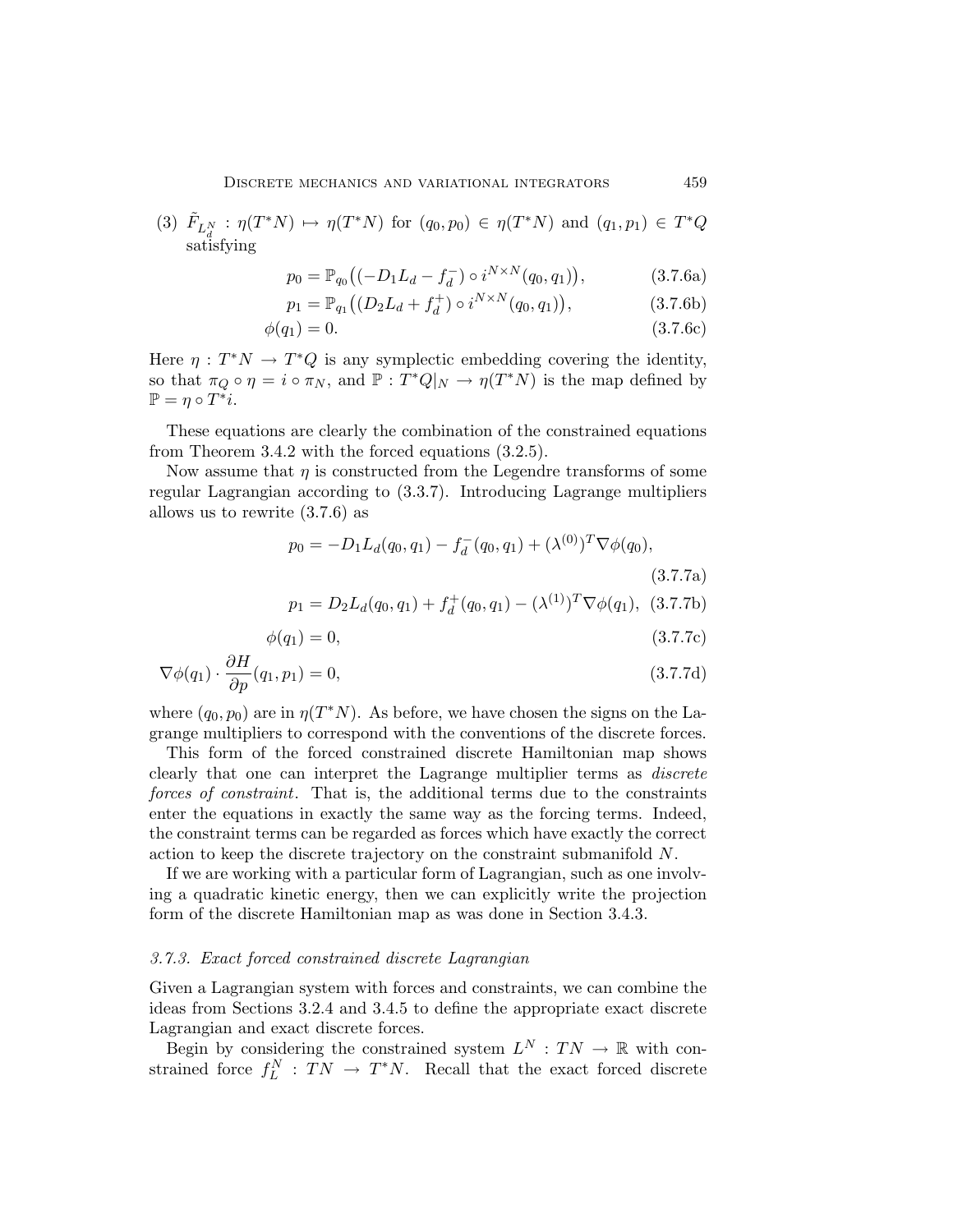Lagrangian  $L_A^{N,E}$  $\frac{d}{d}^{N,E}$  :  $N \times N \times \mathbb{R}$  is the action (3.2.7a) along a solution of the forced Euler–Lagrange equations, and that the exact discrete forces  $f^{N,E+}_d$  $f_d^{N,E+}, f_d^{N,E-}$  $d_d^{N,E-}: N \times N \times \mathbb{R} \to T^*N$  are the integrals of the forces (3.2.7b), (3.2.7c) along the variations of such a solution.

Having constructed these functions on  $N \times N \times \mathbb{R}$ , we take any smooth extension to functions  $L_d^{Q,E}$  $Q_{d}^{Q,E}: Q \times Q \times \mathbb{R}$  and  $f_d^{Q,E+}$  $d^{Q,E+}, f_d^{Q,E-}$  $d_d^{Q,E-}: Q \times Q \times \mathbb{R} \to \mathbb{R},$ as in Section 3.4.5. The same argument as used there now shows that

$$
(T^*i)_{q_0} (\mathbb{F}^{f-} L_d^{Q,E}(q_0, q_1, h)) = (T^*i)_{q_0} (\mathbb{F}L(q_{0,1}(0), \dot{q}_{0,1}(0))),
$$
  

$$
(T^*i)_{q_1} (\mathbb{F}^{f+} L_d^{Q,E}(q_0, q_1, h)) = (T^*i)_{q_1} (\mathbb{F}L(q_{0,1}(h), \dot{q}_{0,1}(h))),
$$

for all  $q_0, q_1 \in N$  and the corresponding solutions  $q : [0, h] \to N$  of the forced constrained Euler–Lagrange equations.

Using the above definitions, it is clear that to derive high-order discrete Lagrangians and discrete forces in the presence of constraints, both the discrete Lagrangian and the discrete forces will have to depend upon the continuous Lagrangian, the continuous forces and also the constraints. We will see examples of this below.

## 3.7.4. Noether's theorem

Consider a group action  $\Phi: G \times Q \to Q$  and assume that it leaves N invariant, so that it restricts to  $\Phi^N: G \times N \to N$ . In the presence of forcing we saw in Section 3.2.3 that it is necessary to use the forced Legendre transforms to define the discrete momentum maps by (3.2.6). For the unconstrained system this gives

$$
J_{L_d}^{f+}(q_0, q_1) \cdot \xi = \langle \mathbb{F}^{f+} L_d(q_0, q_1), \xi_Q(q_1) \rangle, \tag{3.7.8a}
$$

$$
J_{L_d}^{f^-}(q_0, q_1) \cdot \xi = \langle \mathbb{F}^{f^-} L_d(q_0, q_1), \xi_Q(q_1) \rangle, \tag{3.7.8b}
$$

while the constrained forced momentum maps are

$$
J_{L_d^N}^{f+}(q_0, q_1) \cdot \xi = \langle \mathbb{F}^{f+} L_d^N(q_0, q_1), \xi_N(q_1) \rangle, \tag{3.7.9a}
$$

$$
J_{L_d^N}^{f^-}(q_0, q_1) \cdot \xi = \langle \mathbb{F}^{f^-} L_d^N(q_0, q_1), \xi_N(q_1) \rangle.
$$
 (3.7.9b)

Recalling that the forced discrete Legendre transforms satisfy (3.7.3), we can use the relations (3.4.11) between the constrained and unconstrained infinitesimal generators to show that

$$
J_{L_d^N}^{f+} = J_{L_d}^{f+} \circ i^{N \times N}, \tag{3.7.10a}
$$

$$
J_{L_d^N}^{f-} = J_{L_d}^{f-} \circ i^{N \times N}, \qquad (3.7.10b)
$$

which is the forced equivalent of  $(3.4.12)$ . If the group action is a symmetry of the discrete Lagrangian then these momentum maps will be equal.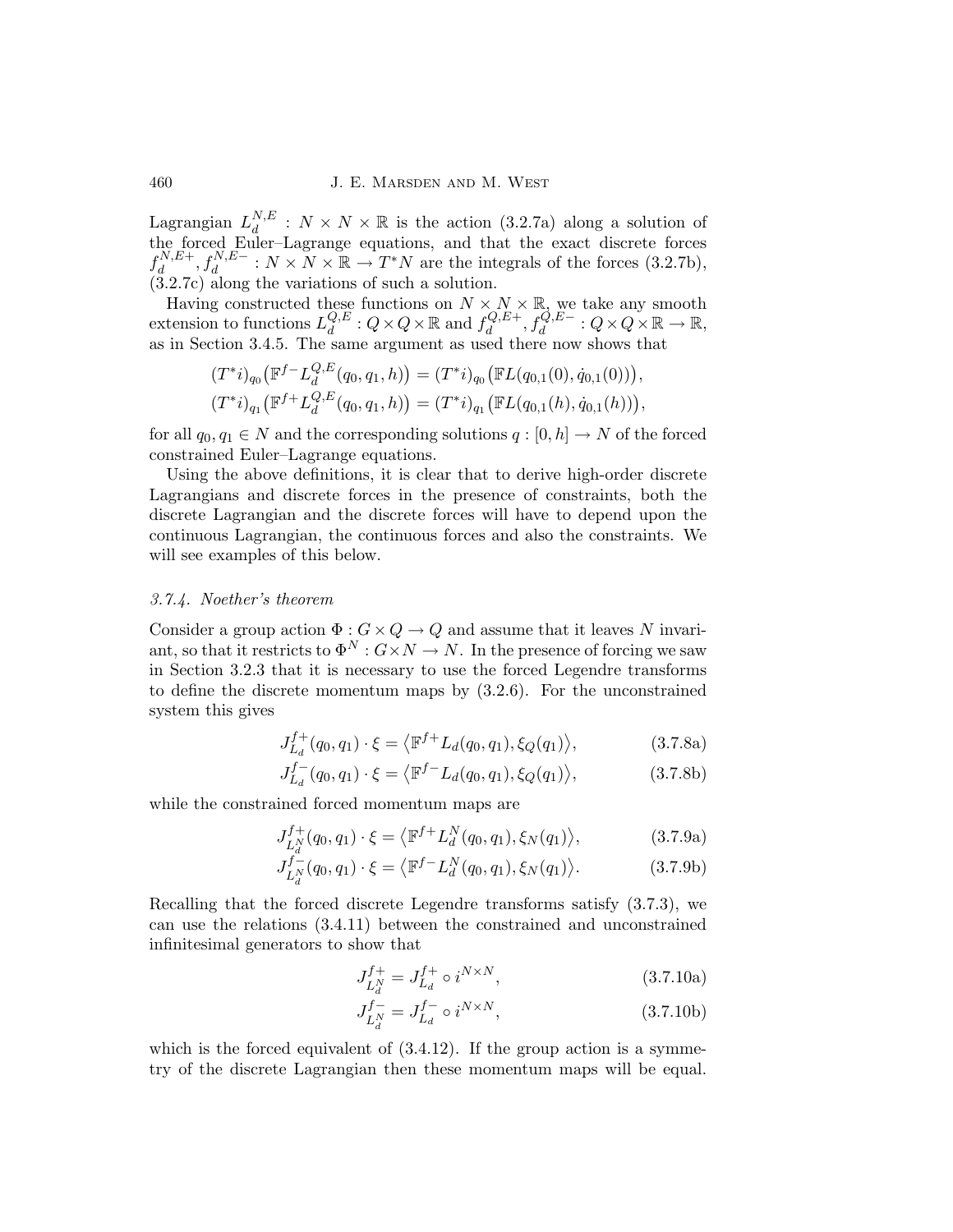In general Noether's theorem does not hold in the presence of forcing, except in the special case when the forces are orthogonal to the group action. We will now see how this occurs in the presence of constraints.

Recall that, given discrete forces  $f_d^+$  $f_d^+$  and  $f_d^ \overline{d}$ , we can construct a one-form  $f_d$  on  $Q \times Q$  by (3.2.1), which gives

$$
f_d^N(q_0, q_1) \cdot (\delta q_0, \delta q_1) = f_d^{N+}(q_0, q_1) \cdot \delta q_1 + f_d^{N-}(q_0, q_1) \cdot \delta q_0,
$$
  

$$
f_d(q_0, q_1) \cdot (\delta q_0, \delta q_1) = f_d^+(q_0, q_1) \cdot \delta q_1 + f_d^-(q_0, q_1) \cdot \delta q_0,
$$

and so we have the relation  $f_d^N = T^*(i^{N \times N}) \circ f_d \circ i^{N \times N}$ . Using this, we compute

$$
\langle f_d^N(q_0, q_1), \xi_{N \times N}(q_0, q_1) \rangle = \langle T^*(i^{N \times N}) \circ f_d \circ i^{N \times N}(q_0, q_1), \xi_{N \times N}(q_0, q_1) \rangle
$$
  
=  $\langle f_d \circ i^{N \times N}(q_0, q_1), T(i^{N \times N}) \circ \xi_{N \times N}(q_0, q_1) \rangle$   
=  $\langle f_d \circ i^{N \times N}(q_0, q_1), \xi_{Q \times Q} \circ i^{N \times N}(q_0, q_1) \rangle$ ,

where we have used the fact that  $\xi_{Q\times Q} \circ i^{N\times N} = T(i^{N\times N}) \circ \xi_{N\times N}$ . This shows that if  $f_d$  is orthogonal to  $\xi_{Q\times Q}$ , so that  $\langle f_d, \xi_{Q\times Q} \rangle = 0$ , then  $f_d^N$  will be orthogonal to  $\xi_{N\times N}$ . We thus have a Noether's theorem in this case.

Theorem 3.7.3. (Discrete forced constrained Noether's theorem) Consider a discrete Lagrangian system  $L_d: Q \times Q \to \mathbb{R}$  with constraint submanifold  $N \subset Q$ , discrete forces  $f_d^+$  $f_d^+, f_d^$  $d^-_d: Q \times Q \to T^*Q$  and a symmetry action  $\Phi: G \times Q \to Q$  such that  $\langle f_d, \xi_{Q \times Q} \rangle = 0$  for all  $\xi \in \mathfrak{g}$ . Then the constrained Lagrangian momentum map  $J_I^f$  $L_d^N : N \times N \to \mathfrak{g}^*$  is preserved by the forced constrained discrete Hamiltonian map.

As in the continuous case with forcing and constraints, this only provides a sufficient condition as it is enough to just have orthogonality and invariance on  $N$ .

## 3.7.5. Variational integrators with forces and constraints

Consider a Lagrangian system  $L: TQ \to \mathbb{R}$  with a constraint submanifold  $N \subset Q$  specified by  $N = \phi^{-1}(0)$  for some  $\phi: Q \to \mathbb{R}^d$  and a Lagrangian force  $f_L: TQ \to T^*Q$ . We would now like to construct a discrete Lagrangian  $L_d$ :  $Q \times Q \to \mathbb{R}$  and discrete forces  $f_d^+$  $f_d^+, f_d^$  $d_d^-: Q \times Q \to T^*Q$  which approximate an extension of the exact discrete Lagrangian and exact forces. The discrete Hamiltonian map will then be an integrator for the continuous system.

We will assume here that the Lagrangian is regular, so that it has an equivalent Hamiltonian formulation, and also that  $Q$  is linear and isomorphic to  $\mathbb{R}^n$ . Regularity of the Lagrangian also provides a canonical embedding  $\eta: T^*N \to T^*Q$ , and we will use the Lagrange multiplier formulation (3.7.7) of the forced constrained Hamiltonian map. As in Section 3.5.2, we will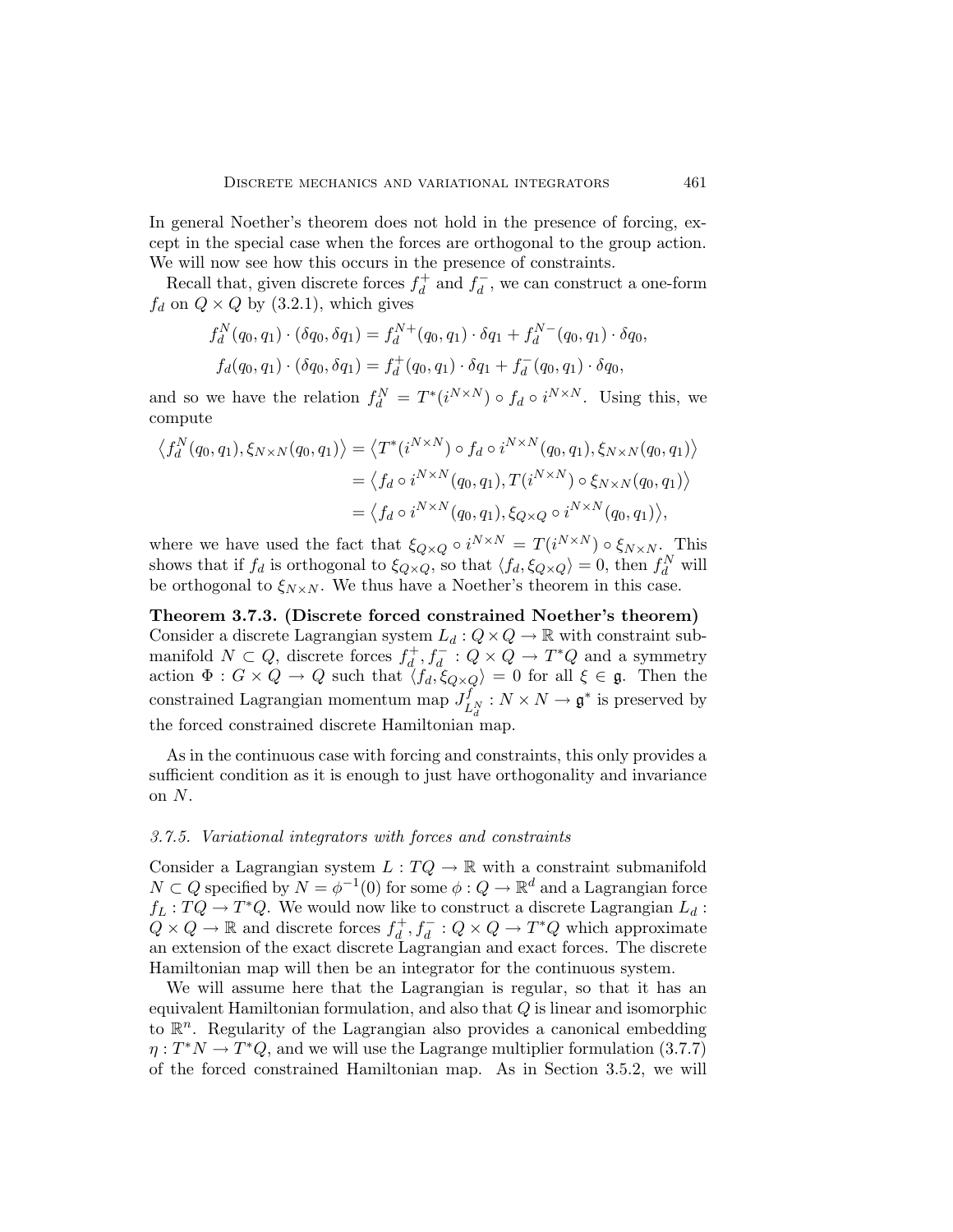rescale the Lagrange multipliers by the time-step to give

$$
p_0 = -D_1 L_d(q_0, q_1) - f_d^{-}(q_0, q_1) + h(\lambda^{(0)})^T \nabla \phi(q_0),
$$
  
(3.7.11a)  

$$
p_1 = D_2 L_d(q_0, q_1) + f_d^{+}(q_0, q_1) - h(\lambda^{(1)})^T \nabla \phi(q_1),
$$

$$
(3.7.11b)
$$

$$
\phi(q_1) = 0,\t(3.7.11c)
$$

$$
\nabla \phi(q_1) \cdot \frac{\partial H}{\partial p}(q_1, p_1) = 0, \qquad (3.7.11d)
$$

where the initial condition  $(q_0, p_0)$  is in  $\eta(T^*N)$ , and we solve over  $(q_1, p_1) \in$  $T^*Q$ . The last two equations ensure that the solution  $(q_1, p_1)$  will also lie in  $\eta(T^*N)$ . Of course, we could also use one of the alternative formulations from Theorem 3.7.2 or we could use the forced constrained discrete Euler– Lagrange equations (3.7.1) and work directly on  $N \times N$ .

To construct discrete Lagrangians and discrete forces we can use any of the techniques discussed previously. Here we give a few examples.

Example 3.7.4. (Low-order methods) For a low-order discrete Lagrangian and discrete forces, such as the  $L_d^{\alpha}$  and  $f_d^{\alpha, \pm}$  $\frac{d}{dt}$  from Example 3.2.2, we can simply restrict them to  $N \times N$ , as in Section 3.5.3. This yields a simple method that remains on the constraint manifold and includes the forcing.  $\diamond$ 

Example 3.7.5. (Composition methods) As we have seen in several examples already, composition methods provide a particularly elegant method to construct high-order methods from a given low-order integrator. In the case of systems with both forcing and constraints, the appropriate composed discrete forces and discrete Lagrangians are given by the combination of the definitions for the forced and constrained cases.  $\Diamond$ 

Example 3.7.6. (Symplectic partitioned Runge–Kutta methods) Combining the definitions of the discrete forces (3.2.8) with the constrained formulation of the discrete Lagrangian (3.5.6), we arrive at discrete forces and a discrete Lagrangian for which the discrete Hamiltonian map is a constrained symplectic partitioned Runge–Kutta method with forcing.  $\Diamond$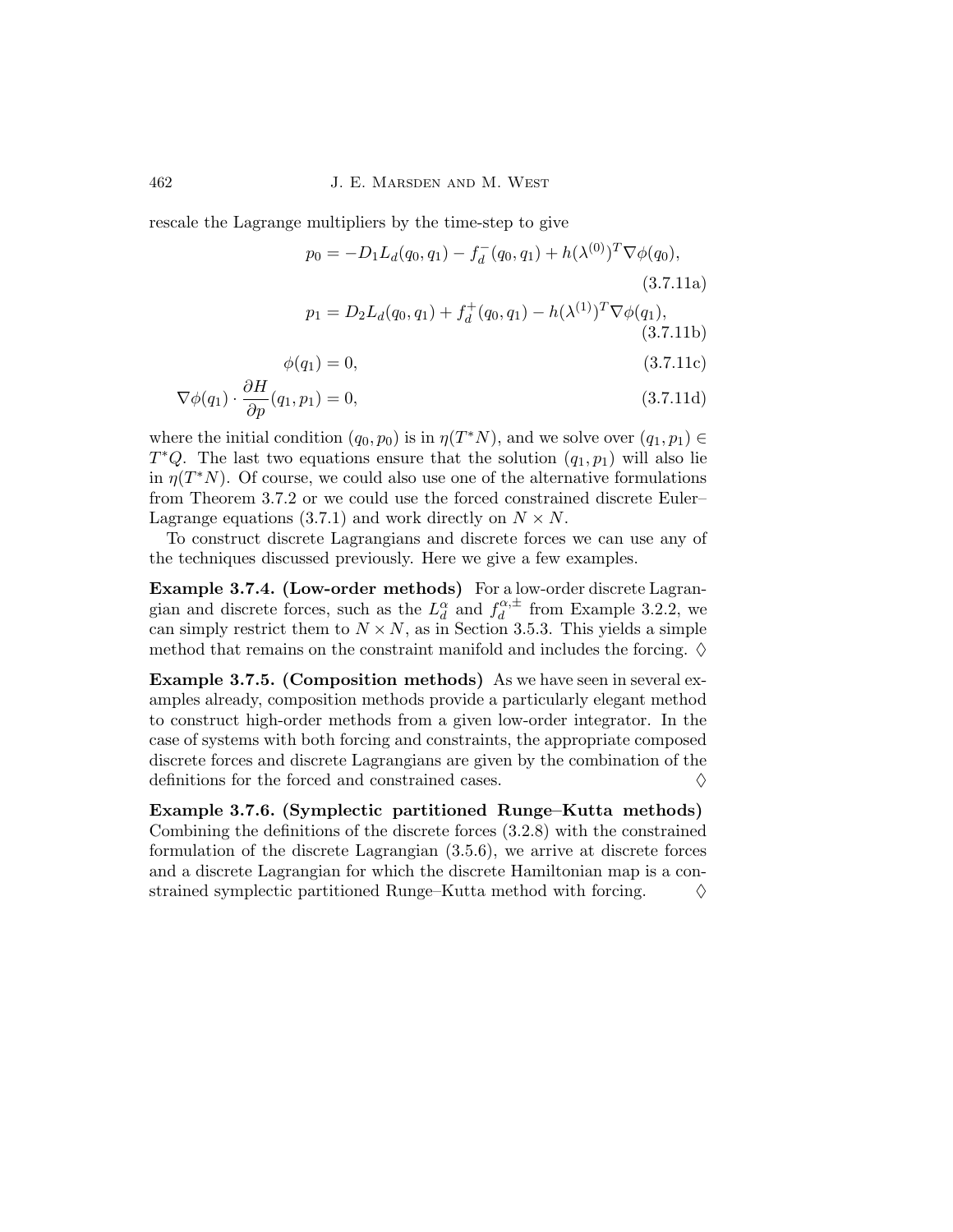# PART FOUR Time-dependent mechanics

## 4.1. Introduction

In this part we address the issues of nonautonomous systems and discrete energies, which are closely related. In doing so, we rederive the symplectic– energy–momentum-conserving integrators of Kane *et al.* (1999*a*) in a purely variational way. We stress, however, that the theory developed here has many applications, aside from deriving such integrators. These applications include a deeper understanding of the behaviour of the symplectic– momentum integrators discussed in previous parts, as well as apparently unrelated areas such as nonsmooth variational mechanics (Fetecau et al. 2001).

The basic methodology used here is that of variational mechanics and variational discretizations. Unlike the standard discrete variational mechanics discussed in earlier parts of this work, however, we extend the framework to include time variations in addition to the usual configuration variable variations, as in Lee (1983) and (1987).

For continuous Lagrangian dynamics, these extra variations, which produce conservation of energy, do not contribute any new information to the Euler–Lagrange equations. In the discrete setting, however, we see that we obtain an extra equation which exactly ensures preservation of a quantity we can identify as the discrete energy. In this way, both the definition of the discrete energy and the fact that it is preserved arise naturally from the variational principle.

This same approach is also used in variational multisymplectic mechanics, where a configuration is regarded as a section of a fibre bundle over spacetime and we distinguish between vertical (configuration) variations and horizontal (spacetime) variations. In that theory the nature of the dual state space and fully covariant momentum maps can be properly defined. The interested reader is referred to Gotay, Isenberg and Marsden (1997) and Marsden, Patrick and Shkoller (1998), as here we use only the limited subset of the formalism which is sufficient for our purposes. To keep the exposition as simple and direct as possible, we have had to compromise with the general theory just a little: for example, in discussing momentum maps, one should really use the *affine dual* rather than the *linear dual* as we do here. This distinction becomes crucial in the multisymplectic, or PDE context.

We also investigate the links between the discrete variational mechanics and Hamilton–Jacobi theory. In particular, we see that requiring the discrete and continuous energies to be equal is exactly the Hamilton–Jacobi PDE, which proves that the symplectic–energy–momentum variational integrators will only conserve the continuous energy exactly if they also exactly integrate the continuous flow.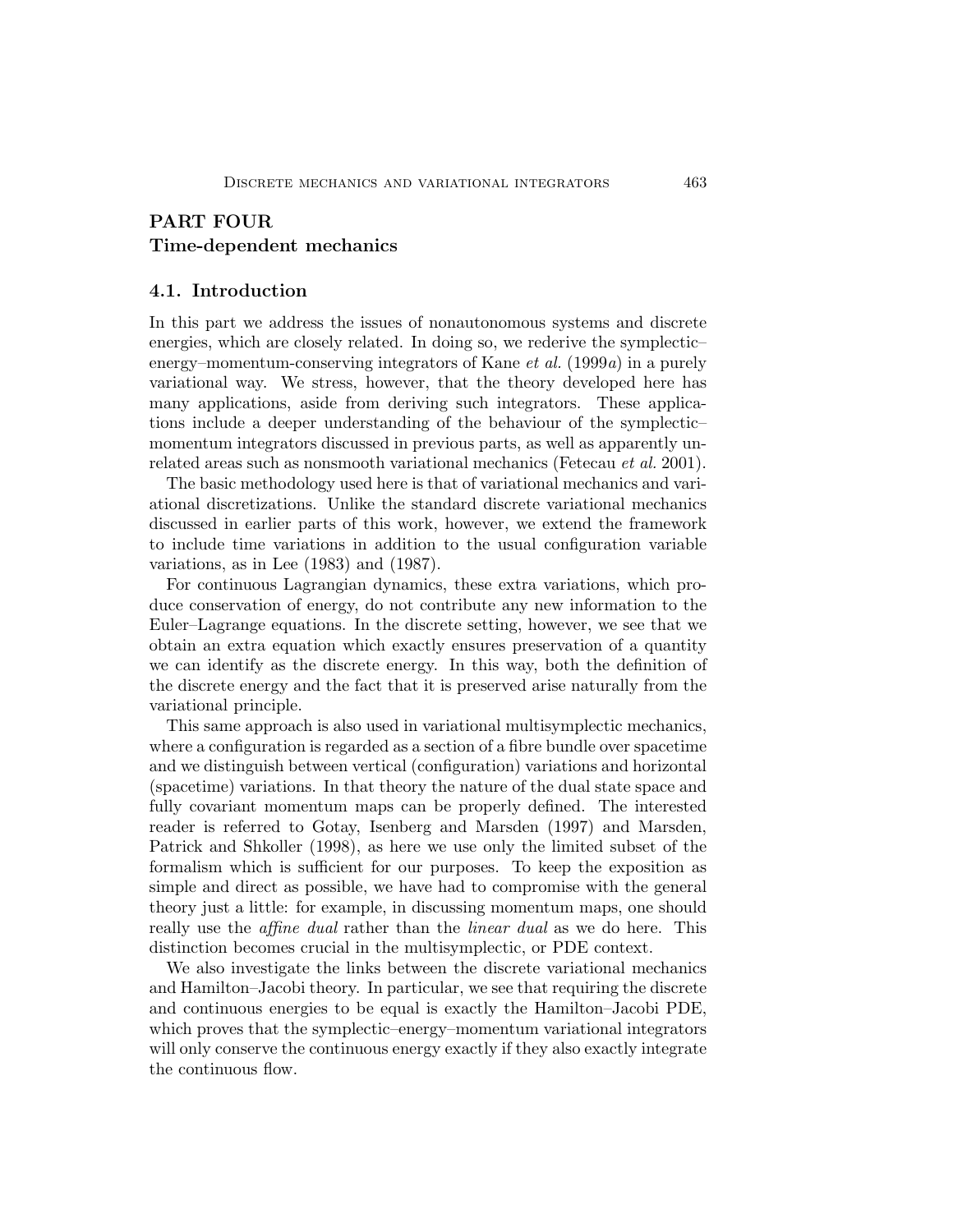This result is clearly consistent with the well-known theorem of Ge and Marsden (1988) and shows the advantage of identifying the correct discrete energy. While we cannot hope to conserve the continuous energy for an arbitrary non-integrable system, we can exactly conserve the corresponding discrete quantity.

This is similar to the situation with the Newmark integrator, discussed in Kane et al. (2000), where it was long thought that the integrator did not conserve the momenta, but where the problem was simply that the wrong discretization of the momenta was being used. Once the correct discretization was chosen, it was seen that the algorithm was actually momentumconserving (and indeed symplectic).

## 4.2. Background: Extended Lagrangian mechanics

#### 4.2.1. Basic definitions

Consider a *configuration manifold Q* and the *time space*  $\mathbb{R}$ . Define the extended configuration manifold to be  $\overline{Q} = \mathbb{R} \times Q$  and the corresponding extended state space to be  $\mathbb{R} \times TQ$ . Take an extended Lagrangian  $L : \mathbb{R} \times$  $TQ \to \mathbb{R}$ .

The extended path space is

$$
\bar{\mathcal{C}} = \{c : [a_0, a_f] \to \bar{Q} \mid c \text{ is a } C^2 \text{ curve and } c'_t(a) > 0\},\
$$

and we denote the two components of c by  $c(a) = (c_t(a), c_q(a))$ . Given a path  $c(a)$ , we define the *initial time*  $t_0 = c_t(a_0)$  and *final time*  $t_f = c_t(t_f)$ and we form the associated curve  $q : [t_0, t_f] \to Q$  by

$$
q(t) = c_q(c_t^{-1}(t)).
$$

It is simple to check that two paths  $c^1(a)$  and  $c^2(a)$  have the same associated curve if and only if they are reparametrizations of each other: that is, if there exists a smooth monotone increasing isomorphism  $h : [a_0, a_f] \rightarrow [a_0, a_f]$  such that  $c^1 \circ h = c^2$ .

Given an associated curve, it will be useful to define

$$
\hat{\dot{q}}(t) = (t, q(t), \dot{q}(t)) \in \mathbb{R} \times TQ,
$$
  

$$
\hat{\ddot{q}}(t) = ((t, q(t), \dot{q}(t)), (1, \dot{q}(t), \ddot{q}(t))) \in T(\mathbb{R} \times TQ).
$$

Now define the *extended action map*  $\bar{\mathfrak{G}} : \bar{\mathcal{C}} \to \mathbb{R}$  to be

$$
\bar{\mathfrak{G}}(c) = \int_{t_0}^{t_f} L(\hat{t}) dt,
$$
\n(4.2.1)

where  $q(t)$  is the associated curve to  $c(a)$  and  $t_0$  and  $t_f$  are the initial and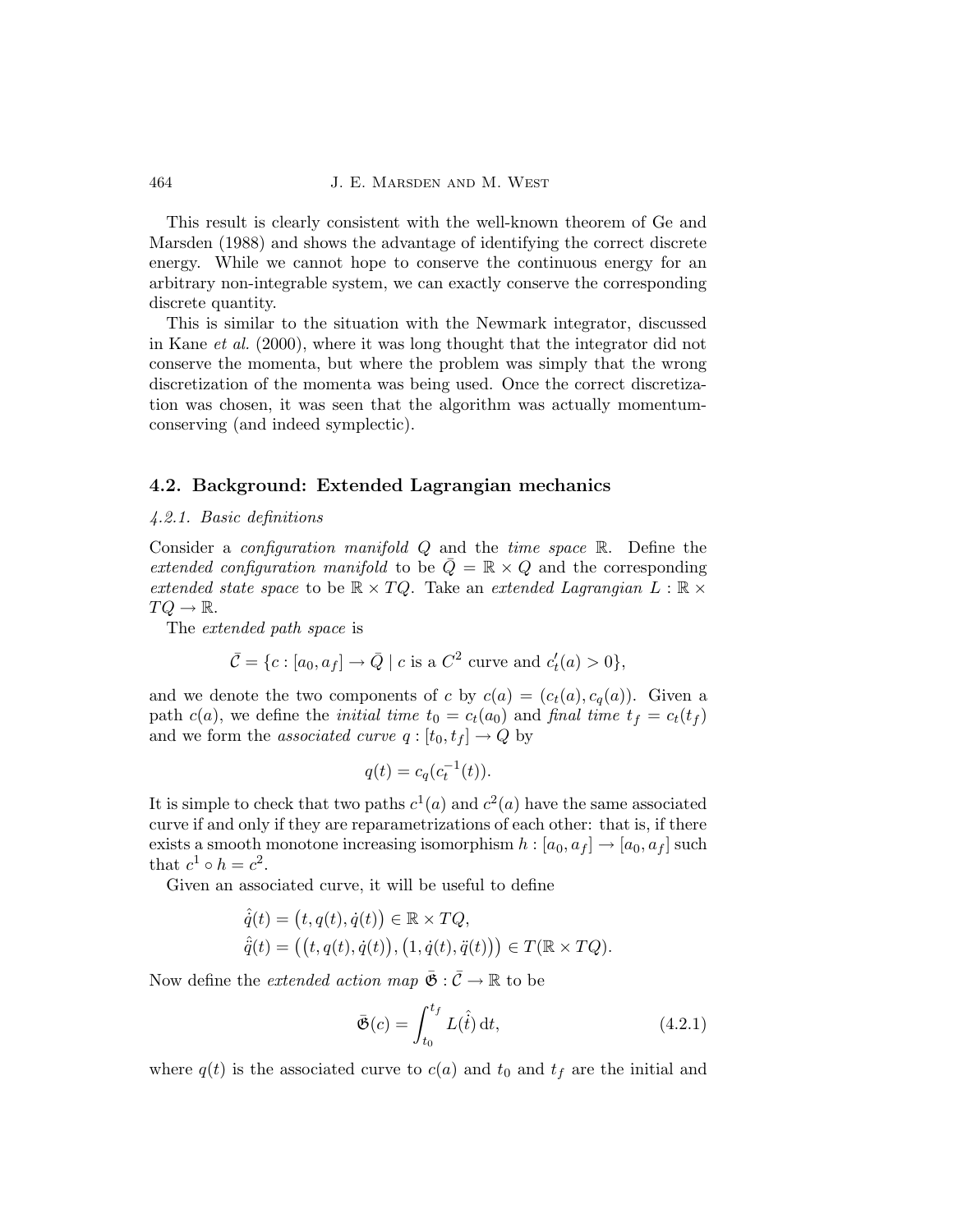final times, respectively, for c. Differentiating  $q(t) = c_q(c_t^{-1}(t))$  gives

$$
\dot{q}(t) = \frac{c_q'(c_t^{-1}(t))}{c_t'(c_t^{-1}(t))},\tag{4.2.2}
$$

where  $\dot{q}$  denotes the derivative with respect to t and  $c'$  denotes the derivative with respect to a. With this,  $\bar{\mathfrak{G}}$  can be written as

$$
\bar{\mathfrak{G}}(c) = \int_{a_0}^{a_f} L\left(c_t(a), c_q(a), \frac{c'_q(a)}{c'_t(a)}\right) c'_t(a) da. \tag{4.2.3}
$$

The tangent space  $T_c\bar{C}$  to the extended path space  $\bar{C}$  at the path c is the set of all  $C^2$  maps  $\delta c : [a_0, a_f] \to T\overline{Q}$  such that  $\pi_{\overline{Q}} \circ \delta c = c$ , where  $\pi_{\bar{Q}} : T\bar{Q} \to \bar{Q}$  is the canonical projection map.

Define the *extended second-order submanifold* of  $T(\mathbb{R} \times TQ)$  to be

$$
\overline{\ddot{Q}} = \{ w \in T(\mathbb{R} \times TQ) \mid T\pi_Q(w) = \pi_{TQ}(w) \} \subset T(\mathbb{R} \times TQ), \qquad (4.2.4)
$$

where  $\pi_Q : \mathbb{R} \times TQ \to Q$  and  $\pi_{TQ} : T(\mathbb{R} \times TQ) \to TQ$  are the canonical projections.  $\overline{Q}$  is the set of points of the form  $((t, q, q'), (t', q', q''))$ , where the third and fifth entries are equal.

#### 4.2.2. Variations of the action

Now that we have defined the spaces we are working on and have formed the action function, we are ready to derive the Euler–Lagrange equations of motion and prove a number of facts about solutions of these equations. The basic methodology here is variational, that is, we derive the equations and symplectic forms from taking variations of the action with respect to the path. To begin this process, we state the following fundamental theorem.

**Theorem 4.2.1.** Given a  $C^k$  extended Lagrangian  $L : \mathbb{R} \times TQ \to \mathbb{R}$ ,  $k \geq 2$ , there exists a unique  $C^{k-2}$  mapping  $\overline{\tilde{D}_{\text{EL}}} L : \overline{\tilde{Q}} \to T^* \overline{Q}$  and a unique  $C^{k-1}$  one-form  $\bar{\Theta}_L$  on the extended state space  $\mathbb{R} \times TQ$ , such that for all variations  $\delta c \in T_c \overline{C}$  of  $c \in \overline{C}$  we have

$$
\mathbf{d}\bar{\mathfrak{G}}(c) \cdot \delta c = \int_{t_0}^{t_f} \bar{D}_{\text{EL}} L(\hat{\ddot{q}}) \cdot \delta c \, dt + \bar{\Theta}_L(\hat{\dot{q}}) \cdot \hat{\delta}c \Big|_{t_0}^{t_f}, \tag{4.2.5}
$$

where

$$
\hat{\delta}c(a) = \left. \frac{\partial}{\partial \epsilon} \right|_{\epsilon=0} \left( c_t^{\epsilon}(a), c_q^{\epsilon}(a), \frac{(c_q^{\epsilon})'(a)}{(c_t^{\epsilon})'(a)} \right),
$$

and  $c^{\epsilon}(a)$  is such that  $\delta c(a) = \frac{\partial}{\partial a}$  $\frac{\partial}{\partial \epsilon}\Big|_{\epsilon=0} c^{\epsilon}(a)$  and  $q(t)$  is the associated curve to  $c(a)$ .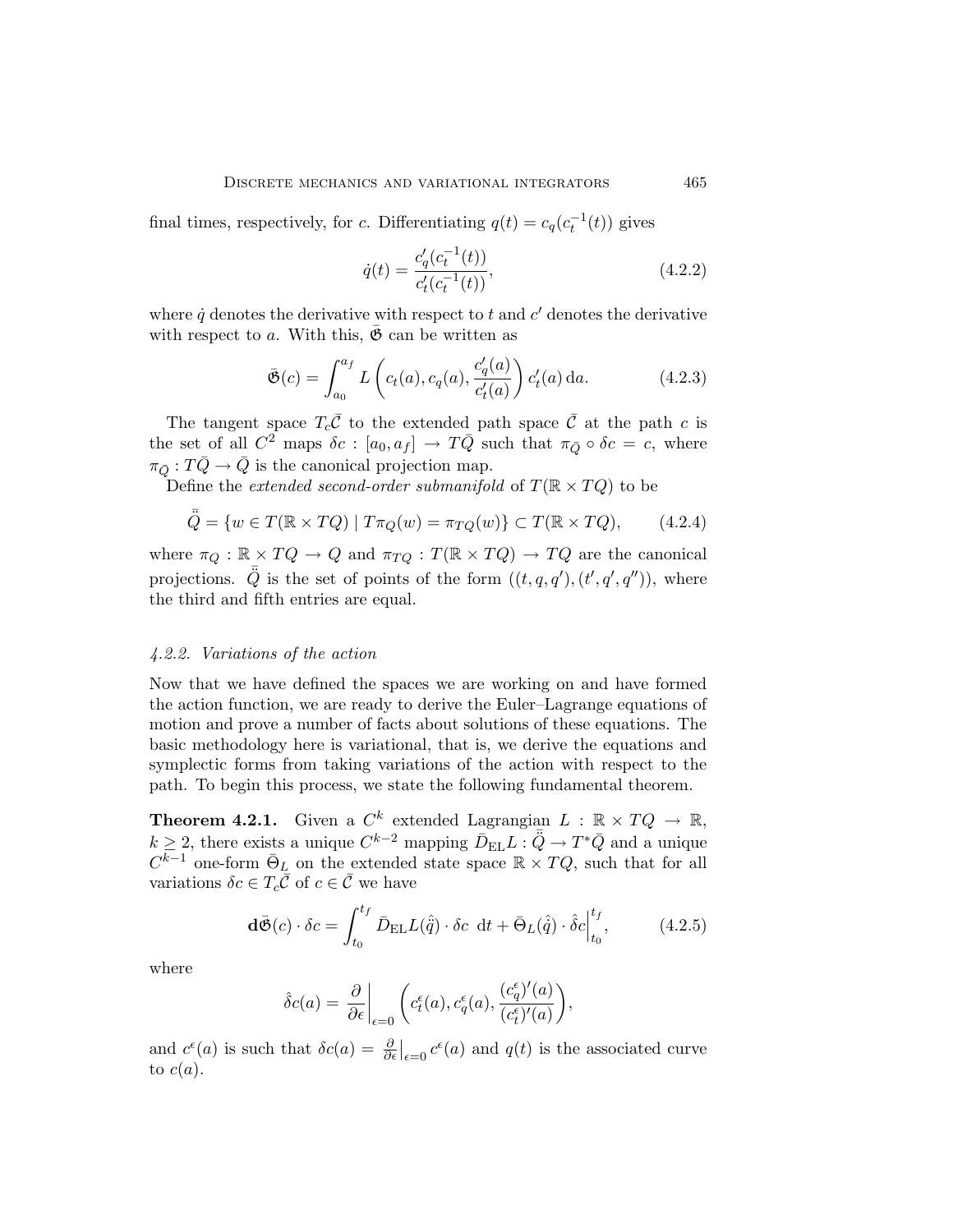The one-form  $\bar{\Theta}_L$  is called the *extended Lagrangian one-form* and the mapping  $\bar{D}_{\text{EL}}L$  is called the *extended Euler–Lagrange map*. In coordinates they have the form

$$
\bar{D}_{\text{EL}}L(c'') = \left[\frac{\partial L}{\partial q^i} - \frac{d}{dt}\left(\frac{\partial L}{\partial \dot{q}^i}\right)\right] \mathbf{d}c_q^i + \left[\frac{\partial L}{\partial t} + \frac{d}{dt}\left(\frac{\partial L}{\partial \dot{q}^i}\dot{q}^i - L\right)\right] \mathbf{d}c_t,
$$
\n(4.2.6)

$$
\bar{\Theta}_L(c') = \left[\frac{\partial L}{\partial \dot{q}^i}\right] \mathbf{d}c_q^i - \left[\frac{\partial L}{\partial \dot{q}^i} \dot{q}^i - L\right] \mathbf{d}c_t
$$
\n(4.2.7)

where the various quantities are evaluated at either t or  $a = c_t^{-1}(t)$  as appropriate.

*Proof.* Take the derivative of equation (4.2.3) in the direction  $\delta c$  to obtain

$$
\mathbf{d}\bar{\mathfrak{G}}(c) \cdot \delta c = \int_{a_0}^{a_f} \left[ \frac{\partial L}{\partial t} \delta c_t + \frac{\partial L}{\partial q} \delta c_q + \frac{\partial L}{\partial \dot{q}} \left( \frac{\delta c'_q}{c'_t} - \frac{c'_q \delta c'_t}{(c'_t)^2} \right) \right] c'_t \, \mathrm{d}a
$$
  
+ 
$$
\int_{a_0}^{a_f} L \delta c'_t \, \mathrm{d}a
$$
  
= 
$$
\int_{a_0}^{a_f} \left[ \frac{\partial L}{\partial q} c'_t - \frac{\mathrm{d}}{\mathrm{d}a} \frac{\partial L}{\partial \dot{q}} \right] \delta c_q \, \mathrm{d}a
$$
  
+ 
$$
\int_{a_0}^{a_f} \left[ \frac{\partial L}{\partial t} c'_t + \frac{\mathrm{d}}{\mathrm{d}a} \left( \frac{\partial L}{\partial \dot{q}} \frac{c'_q}{c'_t} - L \right) \right] \delta c_t \, \mathrm{d}a
$$
  
+ 
$$
\left[ \frac{\partial L}{\partial \dot{q}} \delta c_q \right]_{a_0}^{a_f} + \left[ -\left( \frac{\partial L}{\partial \dot{q}} \frac{c'_q}{c'_t} - L \right) \delta c_t \right]_{a_0}^{a_f},
$$

where integration by parts has been used on the  $\delta c'_q$  and  $\delta c'_t$  terms.

Now change coordinates so that the integrals are taken with respect to t rather than a. In doing this, use the facts that  $dt = c_t'(a) da$  and  $\frac{d}{da} =$  $c'_t(a) \frac{d}{dt}$  $\frac{d}{dt}$ . This gives the desired expression (4.2.5) with the Euler–Lagrange derivative  $(4.2.6)$  and the Lagrangian one-form  $(4.2.7)$ .

The fact that the extended Euler–Lagrange operator and extended Lagrangian one-form are functions only of the associated curve  $q(t)$  and not of the full path  $c(a)$  is a reflection of the fact that the extended action  $\mathfrak{G}$  is itself only a function of  $q(t)$ . This will be very important in what follows.

# 4.2.3. Euler–Lagrange equations

Hamilton's principle of critical action now seeks those paths  $c \in \overline{C}$  which are critical points of the action. More precisely, define the space of solutions  $\bar{\mathcal{C}}_L \subset \bar{\mathcal{C}}$  to be all those paths c that satisfy  $\mathbf{d}\bar{\mathfrak{G}}(c) \cdot \delta c = 0$  for all variations  $\delta c \in T_c \overline{\mathcal{C}}$  which are zero at the boundary points  $a_0$  and  $a_f$ .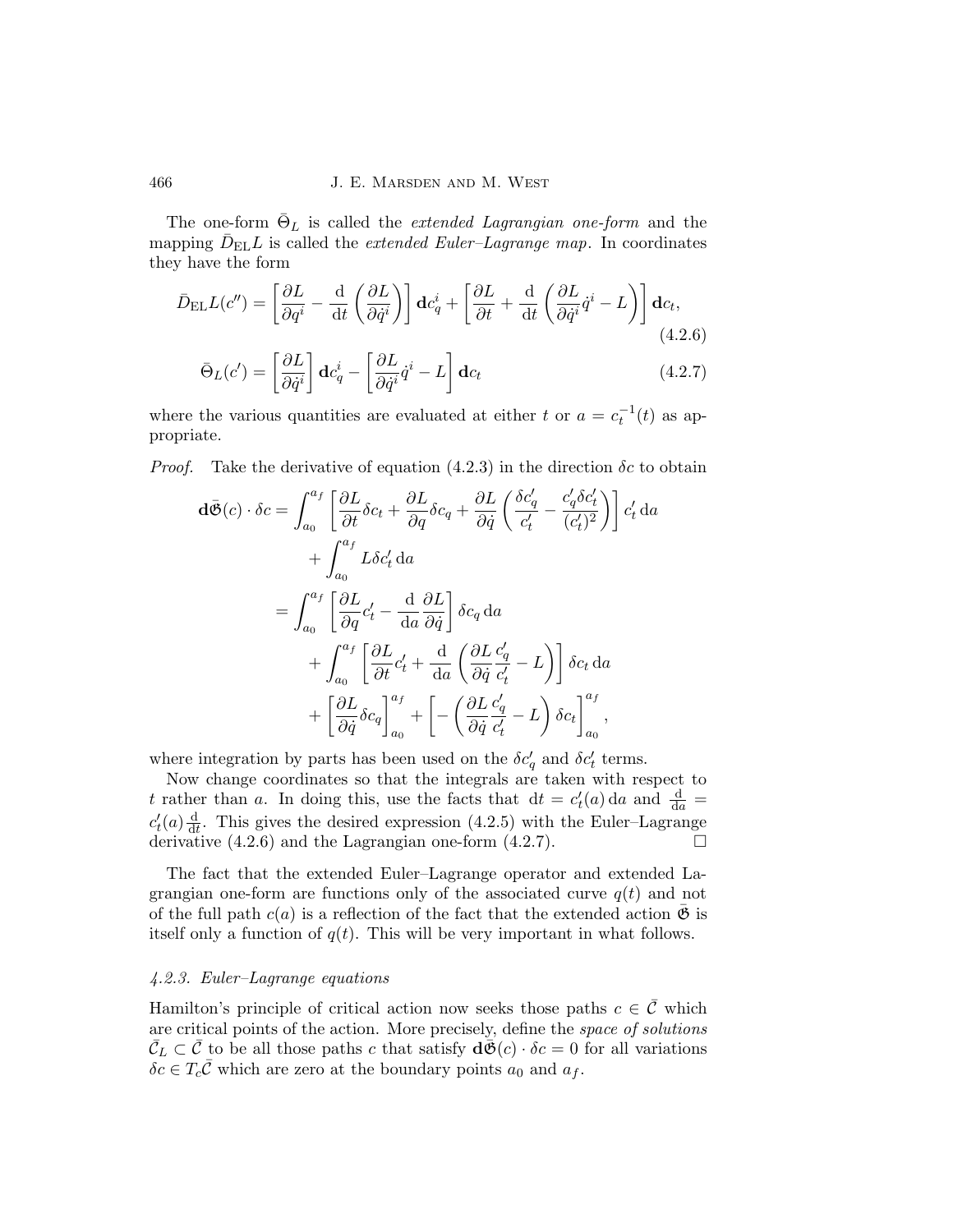Using equation  $(4.2.5)$  it is clear that c is a solution if and only if the extended Euler–Lagrange map  $(4.2.6)$  is zero on the associated curve to c for all  $t \in (t_0, t_f)$ . For any time t this statement is

$$
\bar{D}_{\rm EL}L(\hat{\tilde{q}}) = 0\tag{4.2.8}
$$

and is called the extended Euler–Lagrange equations.

The fact that the extended Euler–Lagrange map depends only on the associated curve, and not on the path  $c$  itself, means that any other paths which have the same associated curve will be solutions if and only if  $c$  is a solution. As remarked earlier, this is equivalent to the paths being reparametrizations of each other. We can thus group the solution space  $\overline{C}_L$  into equivalence classes of paths, each of which correspond to a single associated curve that satisfies the extended Euler–Lagrange equations. We will use this identification later when deriving an extended Lagrangian vector field and flow map, and in proving the conservation properties of these structures.

Of course, for an arbitrary Lagrangian the extended Euler–Lagrange equations will not necessarily uniquely define the associated curve, either. For the remainder of this section, however, we will assume that  $L$  is chosen such that  $q(t)$  is uniquely determined, and in Section 4.4.4 we will consider conditions under which this is true.

Considering the expression of the extended Euler–Lagrange equations in more detail, we can break it up into the two components to give

$$
\frac{\partial L}{\partial q^i} - \frac{\mathrm{d}}{\mathrm{d}t} \left( \frac{\partial L}{\partial \dot{q}^i} \right) = 0, \tag{4.2.9a}
$$

$$
\frac{\partial L}{\partial t} + \frac{\mathrm{d}}{\mathrm{d}t} \left( \frac{\partial L}{\partial \dot{q}^i} \dot{q}^i - L \right) = 0. \tag{4.2.9b}
$$

In fact, only the first component of the Euler–Lagrange equations (4.2.9) is necessary, as it implies the second. To see this, consider an associated curve q satisfying (4.2.9a) for all  $t \in (t_0, t_f)$ . We now compute the second component (4.2.9b) of the Euler–Lagrange equations to be

$$
\frac{\partial L}{\partial t} + \frac{\mathrm{d}}{\mathrm{d}t} \left( \frac{\partial L}{\partial \dot{q}^i} \dot{q}^i - L \right) = \frac{\partial L}{\partial t} + \frac{\mathrm{d}}{\mathrm{d}t} \left( \frac{\partial L}{\partial \dot{q}^i} \right) \dot{q}^i + \frac{\partial L}{\partial \dot{q}^i} \ddot{q}^i - \frac{\mathrm{d}L}{\mathrm{d}t}
$$

$$
= \left[ \frac{\partial L}{\partial t} + \frac{\partial L}{\partial q^i} \dot{q}^i + \frac{\partial L}{\partial \dot{q}^i} \ddot{q}^i \right] - \frac{\mathrm{d}L}{\mathrm{d}t}
$$

$$
= 0,
$$

where we used (4.2.9a) to pass from the first to the second line. The space of solutions  $\overline{\mathcal{C}}_L$  is thus the space of paths whose associated curves satisfy  $(4.2.9a)$  for all t.

This redundancy in the equations is a reflection of the fact that they only depend on the associated curve, and so the equations cannot determine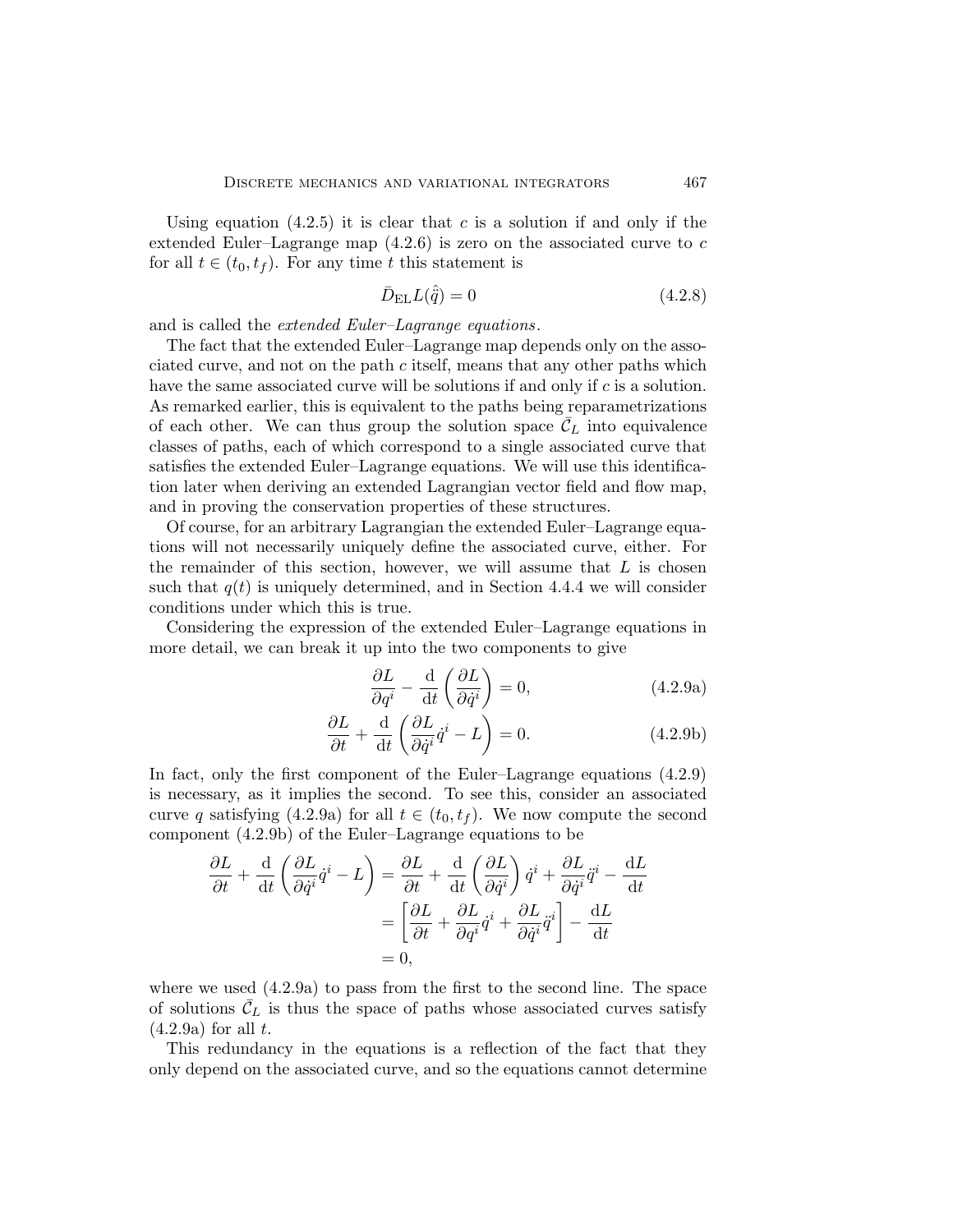the map  $c_t(a)$ . There must therefore be some functional dependency in the system, as is explicitly shown above.

The second part of the extended Euler–Lagrange equation (4.2.9) is actually the statement of energy evolution for an extended Lagrangian system. The energy  $E_L : \mathbb{R} \times TQ \to \mathbb{R}$  is defined to be

$$
E_L(t, q, \dot{q}) = \frac{\partial L}{\partial \dot{q}}(t, q, \dot{q}) \cdot \dot{q} - L(t, q, \dot{q}) \tag{4.2.10}
$$

and is constant along solutions if L does not explicitly depend on time. This is clear from the fact that the second part (4.2.9b) of the extended Euler–Lagrange equations can be written as

$$
\frac{\partial L}{\partial t} + \frac{\mathrm{d}E_L}{\mathrm{d}t} = 0.
$$

Another reason that only the first part (4.2.9a) of the extended Euler– Lagrange equations is needed is that it already has the energy evolution built into it, making the second part redundant. If it did not, then the second part would ensure energy conservation (for  $L$  time-independent) or the correct energy change (for  $L$  time-varying). This will be especially important when we consider discrete Lagrangian systems.

Note that the definition of the energy function (4.2.10) also allows us to write the extended Lagrangian one-form in the compact notation

$$
\bar{\Theta}_L = \frac{\partial L}{\partial \dot{q}} \mathbf{d}q - E_L \mathbf{d}t,\tag{4.2.11}
$$

where we use  $(q,t)$  to refer to the two components of c. This expression for  $\bar{\Theta}_L$  will be useful when we consider the corresponding discrete object.

#### 4.2.4. Lagrangian vector fields and flow maps

As we have already seen, the solution paths are only uniquely defined up to reparametrizations in a. Equivalently, this means that only the associated curve is uniquely defined by the extended Euler–Lagrange equations. For this reason, there is no unique vector field on  $T\overline{Q}$  for which solution paths are integral curves, but there is a unique vector field on  $\mathbb{R} \times TQ$  for which the associated curves are integral curves, assuming that the time evolution is fixed as the identity.

More precisely, define *extended Lagrangian vector field*  $\bar{X}_L : \mathbb{R} \times TQ \rightarrow$  $T(\mathbb{R} \times TQ)$  to be the unique second-order vector field satisfying

$$
\bar{D}_{\text{EL}}L \circ \bar{X}_L = 0,
$$
  

$$
T\pi_{\mathbb{R}} \circ \bar{X}_L(t, q, \dot{q}) = (t, 1),
$$

where  $\pi_{\mathbb{R}} : \mathbb{R} \times TQ \to \mathbb{R}$  is the projection.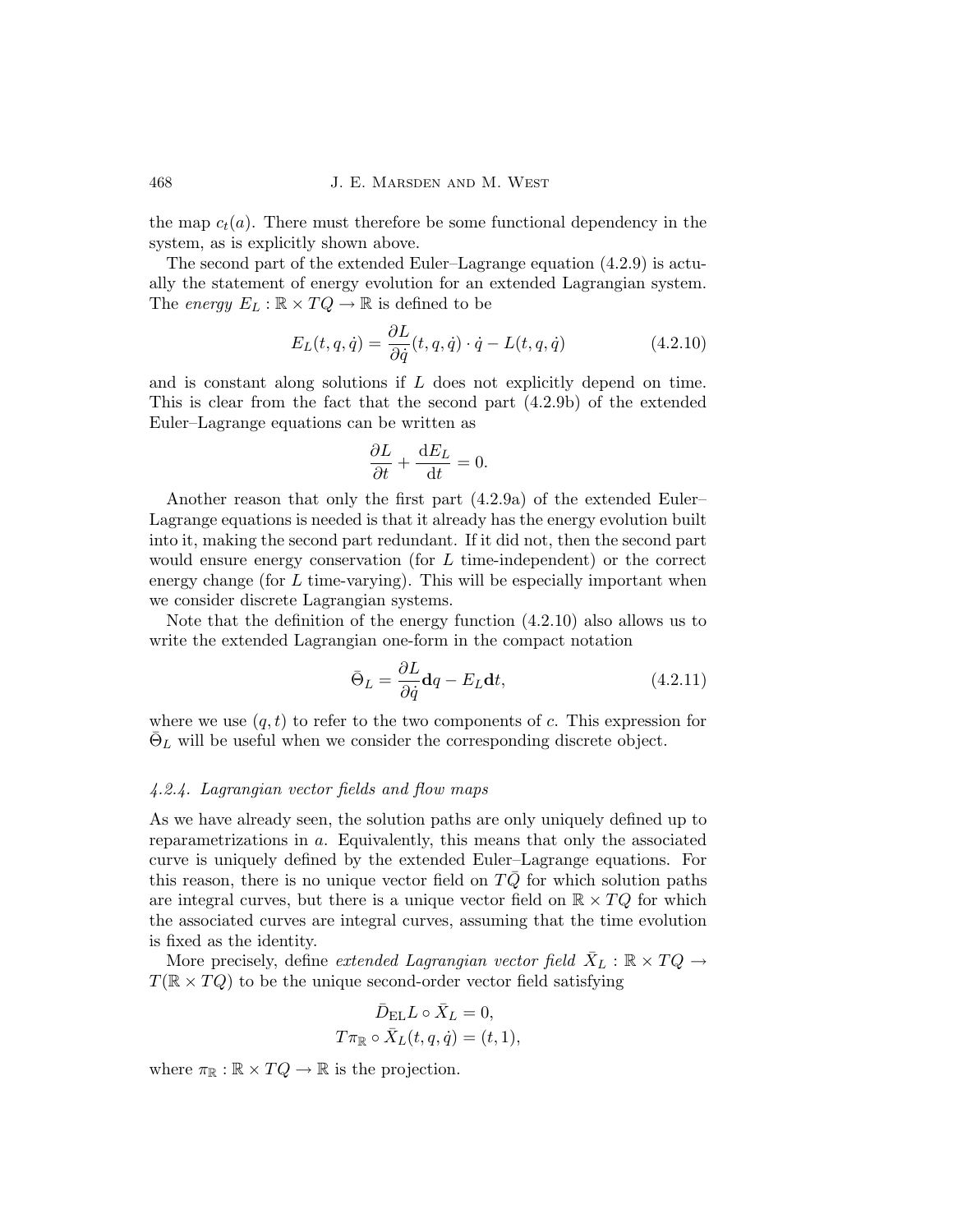The extended Lagrangian flow  $\bar{F}_L : \mathbb{R} \times (\mathbb{R} \times TQ) \to \mathbb{R} \times TQ$  is the flow map of  $\bar{X}_L$ , and we write  $\bar{F}_L^h : \mathbb{R} \times TQ \to \mathbb{R} \times TQ$  for some fixed time h.

# 4.2.5. Conservation of the extended symplectic form

Using the definition of  $\bar{F}_L$ , it is clear that setting  $q(t) = \pi_Q \circ \bar{F}_L^{t-t_0}(t_0, q_0, \dot{q}_0)$ for some initial condition  $(t_0, q_0, \dot{q}_0) \in \mathbb{R} \times TQ$  means that  $q(t)$  will satisfy the extended Euler–Lagrange equations and will thus be an element of  $\bar{C}_L$ . Also, given any  $q(t) \in \overline{C}_L$ , it will satisfy  $q(t) = \pi_Q \circ \overline{F}_L^{t-t_0}(t_0, q(t_0), \dot{q}(t_0))$ .

Choosing an elapsed time  $h \in \mathbb{R}$ , we may thus define the *restricted ex*tended action map  $\overline{\hat{\mathfrak{G}}} : \mathbb{R} \times TQ \to \mathbb{R}$  to be

$$
\bar{\hat{\mathfrak{G}}}^h(t_0,q_0,\dot{q}_0)=\bar{\mathfrak{G}}(c),
$$

where  $c \in C_L(Q)$  is any solution satisfying

$$
\left(c_t(a_0), c_q(a_0), \frac{c'_q(a_0)}{c'_t(a_0)}\right) = (t_0, q_0, \dot{q}_0),
$$

$$
c_t(a_f) = t_0 + h.
$$

We now wish to calculate the derivative of this expression. Begin by considering a variation derived from a family of initial conditions by

$$
((t_0, q_0, \dot{q}_0), (\delta t_0, \delta q_0, \delta \dot{q}_0)) = \left. \frac{\partial}{\partial \epsilon} \right|_{\epsilon=0} (t_0^{\epsilon}, q_0^{\epsilon}, \dot{q}_0^{\epsilon}) \in T(\mathbb{R} \times TQ),
$$

and let  $c^{\epsilon} \in \overline{C}_L$  be a corresponding family of solutions satisfying

$$
\left(c_t^{\epsilon}(a_0), c_q^{\epsilon}(a_0), \frac{(c_q^{\epsilon})'(a_0)}{(c_t^{\epsilon})'(a_0)}\right) = (t_0^{\epsilon}, q_0^{\epsilon}, \dot{q}_0^{\epsilon}),
$$
  

$$
c_t^{\epsilon}(a_f) = t_0^{\epsilon} + h.
$$

Observe that we thus have

$$
\bar{F}_L^{t-t_0^{\epsilon}}(t_0^{\epsilon}, q_0^{\epsilon}, \dot{q}_0^{\epsilon}) = \left( c_t^{\epsilon}(a), c_q^{\epsilon}(a), \frac{(c_q^{\epsilon})'(a)}{(c_t^{\epsilon})'(a)} \right), \qquad a = (c_t^{\epsilon})^{-1}(t),
$$

and so

$$
\hat{\delta}c(a_0) = \frac{\partial}{\partial \epsilon}\Big|_{\epsilon=0} \bar{F}_L^0(t_0^{\epsilon}, q_0^{\epsilon}, \dot{q}_0^{\epsilon}) = (\delta t_0, \delta q_0, \delta \dot{q}_0),
$$
  

$$
\hat{\delta}c(a_f) = \frac{\partial}{\partial \epsilon}\Big|_{\epsilon=0} \bar{F}_L^h(t_0^{\epsilon}, q_0^{\epsilon}, \dot{q}_0^{\epsilon}) = T \bar{F}_L^h(t_0, q_0, \dot{q}_0) \cdot (\delta t_0, \delta q_0, \delta \dot{q}_0).
$$

To calculate  $\mathbf{d}\tilde{\hat{\mathcal{G}}}$  we now use equation (4.2.5) for the derivative of the extended action together with the above expressions for the variations and the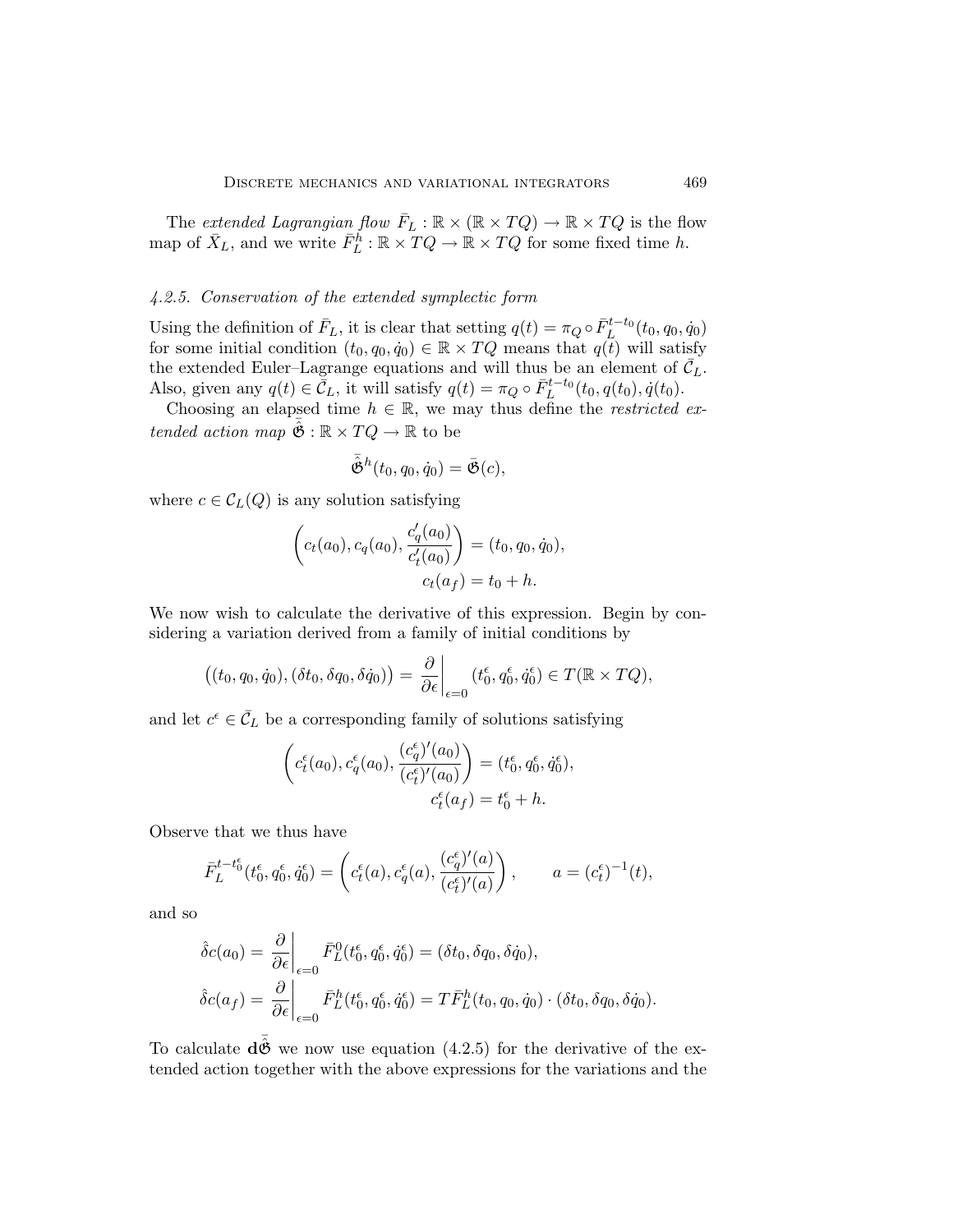fact that the extended Euler–Lagrange map is zero on solutions to give

$$
\begin{split} \mathbf{d}\tilde{\hat{\mathfrak{G}}}^{h}(t_{0},q_{0},\dot{q}_{0})\cdot(\delta t_{0},\delta q_{0},\delta\dot{q}_{0}) &= \bar{\Theta}_{L}\big(\bar{F}_{L}^{h}(t_{0},q_{0},\dot{q}_{0})\big)\cdot T\bar{F}_{L}^{h}\cdot(\delta t_{0},\delta q_{0},\delta\dot{q}_{0}) \\ &- \bar{\Theta}_{L}(t_{0},q_{0},\dot{q}_{0})\cdot(\delta t_{0},\delta q_{0},\delta\dot{q}_{0}), \end{split}
$$

which implies that

$$
\mathbf{d}\bar{\hat{\mathfrak{G}}}^h = (\bar{F}_L^h)^* \bar{\Theta}_L - \bar{\Theta}_L. \tag{4.2.12}
$$

Taking a further derivative of (4.2.12), and using the fact that  $\mathbf{d}^2 = 0$ , now gives conservation of the extended symplectic structure

$$
(F_L^h)^*\Omega_L = \Omega_L,
$$

where  $\Omega_L = -d\Theta_L$  is the extended Lagrangian symplectic form on  $\mathbb{R} \times TQ$ .

# 4.2.6. Conservation of momentum maps

Consider a Lie group G which acts on  $\overline{Q}$  by the (left or right) action  $\Phi^{\overline{Q}}$ :  $G \times \bar{Q} \to \bar{Q}$  in such a way that it covers an action  $\Phi^t : G \times \mathbb{R} \to \mathbb{R}$ , which is assumed to be monotone  $(\partial_t \Phi^t(t) \neq 0)$ . In coordinates this is

$$
\Phi_g^{\bar{Q}}(t,q) = (\Phi^t(t), \Phi^q(t,q)).
$$

The tangent lift of this action to  $\Phi^{T\bar{Q}}$  :  $G \times T\bar{Q} \to T\bar{Q}$  is defined by  $\Phi_g^{T\bar{Q}} =$  $T\Phi_g$ , and the lift to the extended state space  $\Phi^{\mathbb{R}\times TQ}: G\times (\mathbb{R}\times T\tilde{Q}) \to$  $\mathbb{R} \times TQ$  is defined by

$$
\Phi_g^{\mathbb{R} \times TQ}(t,q,\dot{q}) = \left( \Phi_g^t(t), \Phi_g^q(t,q), \frac{\partial_t \Phi_g^q(t,q) + \partial_q \Phi_g^q(t,q) \cdot \dot{q}}{\partial_t \Phi_g^t(t)} \right).
$$

This is defined so that, if a path  $c(a)$  is transformed by the pointwise action of  $\Phi_g^{T\bar{Q}}$ , then the associated curve and its first derivative will transform pointwise with  $\Phi_g^{\mathbb{R} \times TQ}$ .

The *infinitesimal generators* corresponding to these actions are  $\xi_{\bar{Q}} : \bar{Q} \to$  $T(\bar{Q}), \xi_{T\bar{Q}} : T\bar{Q} \to T(T\bar{Q})$  and  $\xi_{\mathbb{R} \times TQ} : \mathbb{R} \times TQ \to T(\mathbb{R} \times TQ)$ , given by

$$
\xi_{\overline{Q}}(t,q) = \frac{\mathrm{d}}{\mathrm{d}g} \big( \Phi_g^{\overline{Q}}(t,q) \big) \cdot \xi,
$$
  

$$
\xi_{T\overline{Q}}(t,q,\delta t,\delta q) = \frac{\mathrm{d}}{\mathrm{d}g} \big( \Phi_g^{T\overline{Q}}(t,q,\delta t,\delta q) \big) \cdot \xi,
$$
  

$$
\xi_{\mathbb{R} \times TQ}(t,q,\dot{q}) = \frac{\mathrm{d}}{\mathrm{d}g} \big( \Phi_g^{\mathbb{R} \times TQ}(t,q,\dot{q}) \big) \cdot \xi.
$$

The extended Lagrangian momentum map  $\bar{J}_L : \mathbb{R} \times TQ \to \mathfrak{g}^*$  is now defined by

$$
\bar{J}_L(t,q,\dot{q})\cdot \xi = \bar{\Theta}_L \cdot \xi_{\mathbb{R}\times TQ}(t,q,\dot{q}).
$$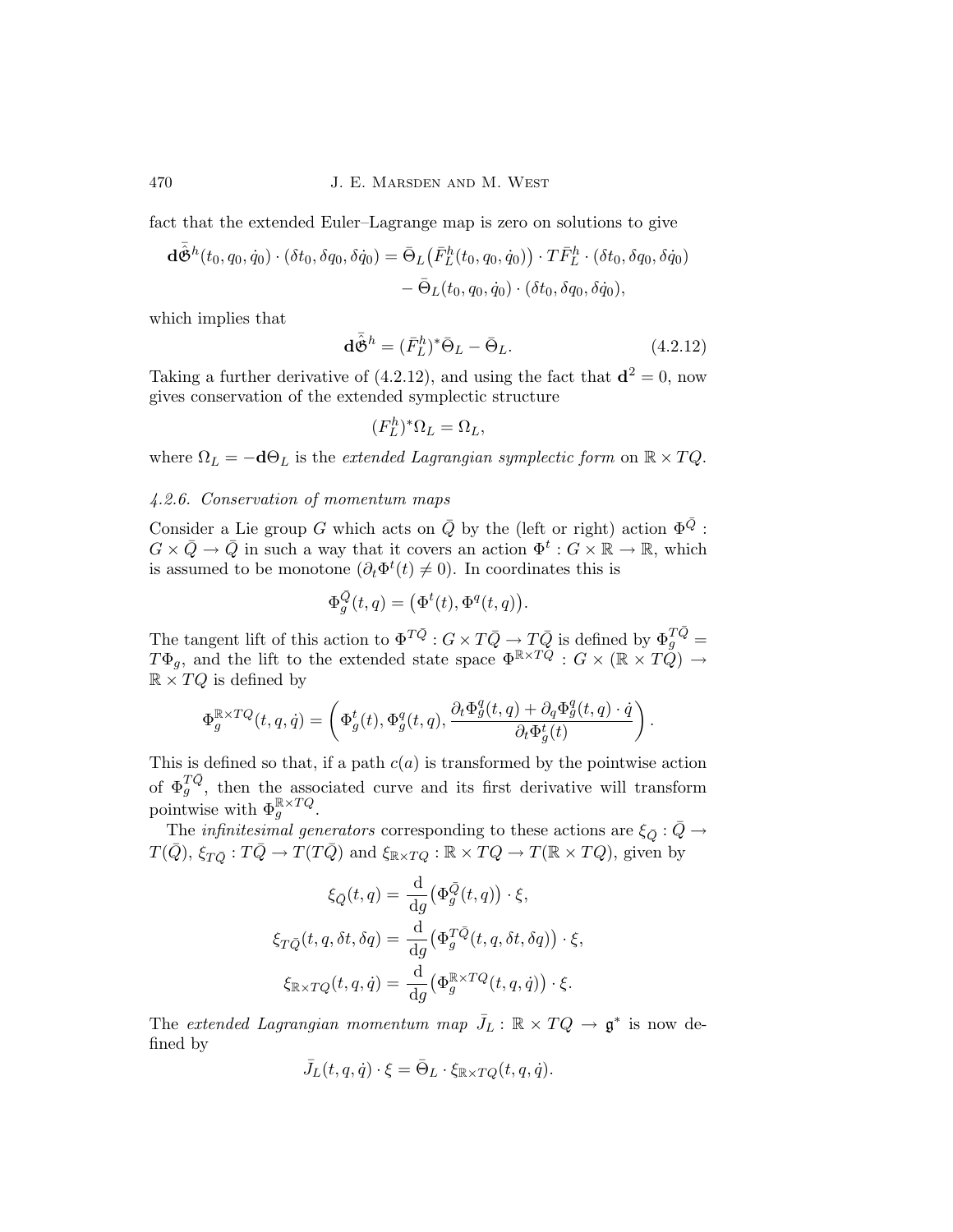Denoting the two components of  $\xi_{\bar{Q}}$  by  $\xi_{\bar{Q}}(t,q) = (\xi_{\bar{Q}}^t(t,q), \xi_{\bar{Q}}^q(t,q))$ , it can be checked that an equivalent expression for  $\bar{J}_L$  is

$$
\bar{J}_L(t,q,\dot{q})\cdot \xi = \left\langle \frac{\partial L}{\partial \dot{q}}, \xi_{\bar{Q}}^q(t,q) \right\rangle - E_L(t,q,\dot{q}) \xi_{\bar{Q}}^t(t,q),
$$

which is useful in applications as it does not involve the lifted action.

If  $\Phi^{\bar{Q}}$  acts by extended special symplectic maps, so that  $(\Phi_g^{\bar{Q}})^*\Theta_L = \Theta_L$ , then it can be proved that the lifted action on the extended state space is equivariant, so that  $\bar{J}_L \circ \Phi_g^{\mathbb{R} \times TQ} = \mathrm{Ad}^*_{g^{-1}} \circ \bar{J}_L$ . The proof of this is essentially identical to that of Theorem 1.2.2.

In the autonomous setting, invariance of the Lagrangian implies invariance of the action. As the action is an integral with respect to time, however, and extended group actions can reparametrize time, this is no longer sufficient. Instead, we say that the group action is a *symmetry* if the one-form  $Ldt$  is preserved, so that

$$
(\Phi_g^{\mathbb{R} \times TQ})^*(L\mathbf{d}t) = L\mathbf{d}t.
$$

In fact, this same condition ensures that the group action is by extended special symplectic maps, and hence the momentum maps are equivariant. To see this, we differentiate the above expression with respect to  $\dot{q}$  in the direction  $\delta q$  to obtain

$$
\frac{\partial L}{\partial \dot{q}} \circ \Phi_g^{\mathbb{R} \times TQ} \cdot \partial_q \Phi_g^q \cdot \delta q = \frac{\partial L}{\partial \dot{q}} \cdot \delta q,
$$

and substituting this into the expression for  $(\Phi_g^{R\times TQ})^*(\bar{\Theta}_L)(t, q, \dot{q})\cdot(\delta t, \delta q, \delta \dot{q})$ we can rearrange to obtain  $\bar{\Theta}_L \cdot (\delta t, \delta q, \delta \dot{q}).$ 

Note that in the language of multisymplectic mechanics we have required that the Lagrangian density be invariant, and the extended Lagrangian momentum map defined above is the fully covariant Lagrangian momentum map. See Gotay *et al.* (1997) for more details.

Theorem 4.2.2. (Extended Noether's theorem) Consider an extended Lagrangian system  $L : \mathbb{R} \times TQ \to \mathbb{R}$  with a (left or right) symmetry action  $\Phi: G \times \bar{Q} \to \bar{Q}$ . Then the corresponding (left or right) extended Lagrangian momentum map  $\bar{J}_L : \mathbb{R} \times TQ \to \mathfrak{g}^*$  is a conserved quantity of the flow, so that  $\bar{J}_L \circ \bar{F}_L^h = \bar{J}_L$  for all elapsed times h.

*Proof.* First define the lifted action on paths  $\Phi^{\bar{C}}$  :  $G \times \bar{C} \to \bar{C}$  by  $\Phi_{g}^{\bar{C}}(c)(a) =$  $\Phi_g^{T\bar{Q}}(c(a))$ . If two paths  $c_1$  and  $c_2$  have the same associated curve q, then the transformed paths  $\bar{c}_1 = \Phi_g^{\bar{C}}(c_1)$  and  $\bar{c}_2 = \Phi_g^{\bar{C}}(c_2)$  will also map to a single associated curve  $\bar{q}$ . We can thus define the lifted action of G on the set of associated curves by

$$
\Phi_g^{\overline{C}}(q) = \Phi_g^{\mathbb{R} \times TQ} \circ q \circ (\Phi_g^t)^{-1},
$$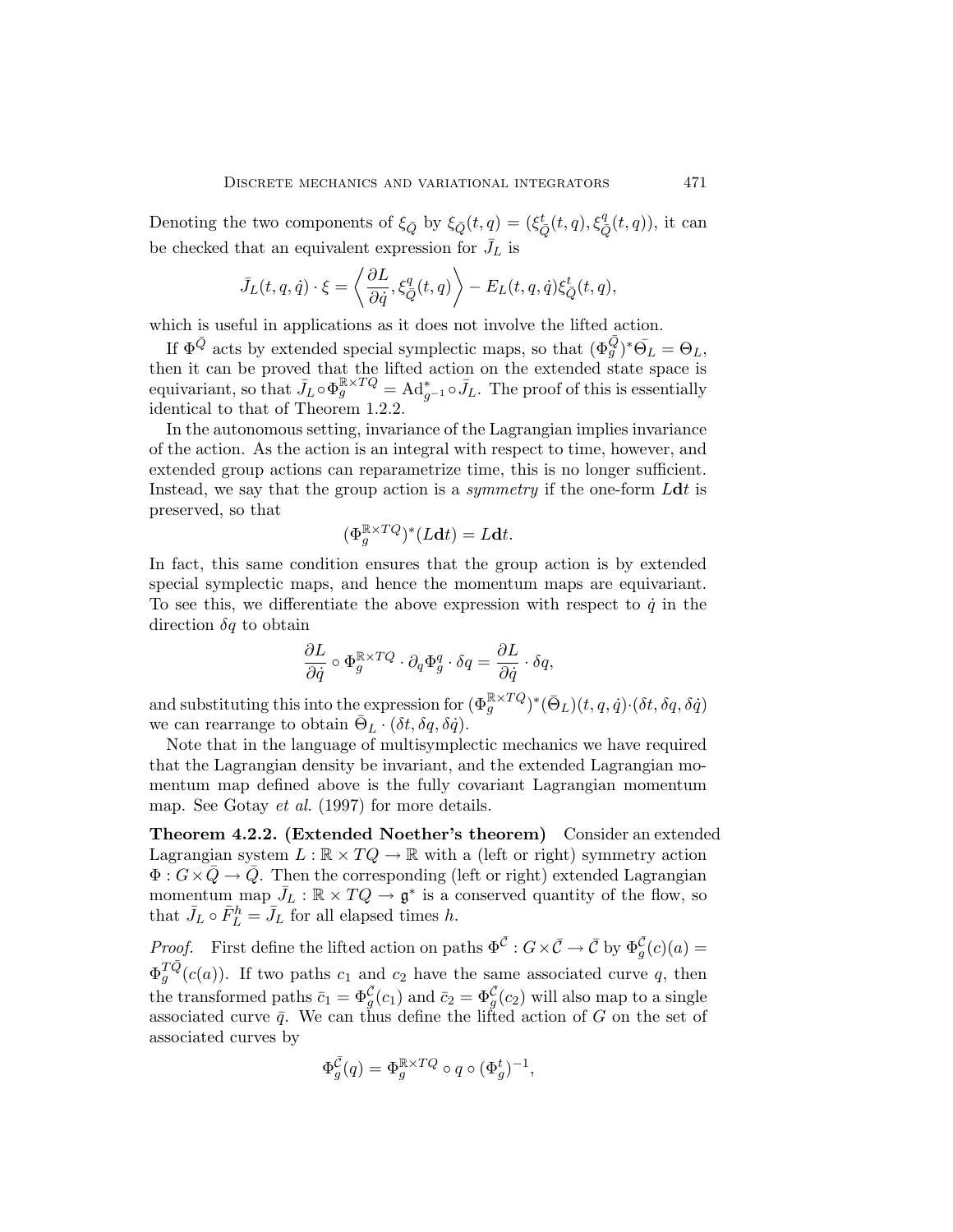so that if q is the associated curve to c, then  $\Phi_{g}^{\bar{C}}(q)$  is the associated curve to  $\Phi_{g}^{\overline{C}}(c)$ . The infinitesimal generators corresponding to the action on the space of paths is  $\xi_{\bar{\mathcal{C}}} : \bar{\mathcal{C}} \to T\bar{\mathcal{C}}$  defined by

$$
\xi_{\overline{\mathcal{C}}}(c) = \frac{\mathrm{d}}{\mathrm{d}g} \left( \Phi_g^{\overline{\mathcal{C}}}(c) \right) \cdot \xi.
$$

If the one-form  $Ldt$  is invariant, then taking an integral of this along an associated curve shows that the action  $\bar{\mathfrak{G}} : \bar{\mathcal{C}} \to \mathbb{R}$  is also invariant, which is  $\bar{\mathfrak{G}} \circ \Phi_g^{\bar{\mathcal{C}}} = \bar{\mathfrak{G}}.$ 

We thus have that solution curves map to solution curves and so  $\xi_{\bar{c}}(c) \in$  $T_c\bar{C}$ . Restricting the infinitesimal invariance of the action to the space of solutions gives

$$
0 = \mathbf{d}\bar{\mathfrak{G}}(c) \cdot \xi_{\bar{\mathcal{C}}}(c) = \bar{\Theta}_L(\hat{\dot{q}}) \cdot \hat{\delta}c \Big|_{t_0}^{t_f},
$$

where

$$
\hat{\delta}c(a) = \frac{\mathrm{d}}{\mathrm{d}g} \bigg( \Phi_g^t(c_t(a)), \Phi_g^q(c_t(a), c_q(a)), \frac{\partial_a \Phi_g^q(c_t(a), c_q(a))}{\partial_a \Phi_g^t(c_t(a))} \bigg) \cdot \xi
$$
  
= 
$$
\frac{\mathrm{d}}{\mathrm{d}g} \Phi_g^{\mathbb{R} \times TQ}(\hat{q}(t)) \cdot \xi \quad \text{where } t = c_t(a)
$$
  
= 
$$
\xi_{\mathbb{R} \times TQ}(\hat{q}(t)).
$$

Recall now that, for an initial condition  $(t_0, q_0, \dot{q}_0)$  with corresponding solution  $q(t)$ , we have  $\hat{q}(t_0) = (t_0, q_0, \dot{q}_0)$  and  $\hat{q}(t_f) = \bar{F}_L^h(t_0, q_0, \dot{q}_0)$ . Combining this with the above expressions now gives

$$
0 = \bar{\Theta}_L(\bar{F}_L^h(t_0, q_0, \dot{q}_0)) \cdot \xi_{\mathbb{R} \times TQ}(\bar{F}_L^h(t_0, q_0, \dot{q}_0)) - \bar{\Theta}_L(t_0, q_0, \dot{q}_0) \cdot \xi_{\mathbb{R} \times TQ}(t_0, q_0, \dot{q}_0)
$$

which is exactly the statement  $\bar{J}_L \circ \bar{F}_L^h = \bar{J}_L$  $L$ .

An interesting example of an extended momentum map arises for the time translation action of  $\mathbb R$  on  $\overline{Q}$ . The corresponding momentum map is  $\bar{J}_L(t,q,\dot{q}) = -E_L(t,q,\dot{q})d\xi$  and if the Lagrangian is time-independent then Noether's theorem recovers the statement of energy conservation.

# 4.3. Discrete variational mechanics: Lagrangian viewpoint

We now turn to constructing a discrete time-dependent Lagrangian mechanics. As in the continuous case, the basic idea is to use a variational principle to derive the equations of motion, which then automatically guarantees conservation of discrete symplectic forms and discrete momentum maps.

The difference from standard discrete variational mechanics is that we work here with time-varying systems and take variations with respect to time, and not only with respect to the configuration variables. This gives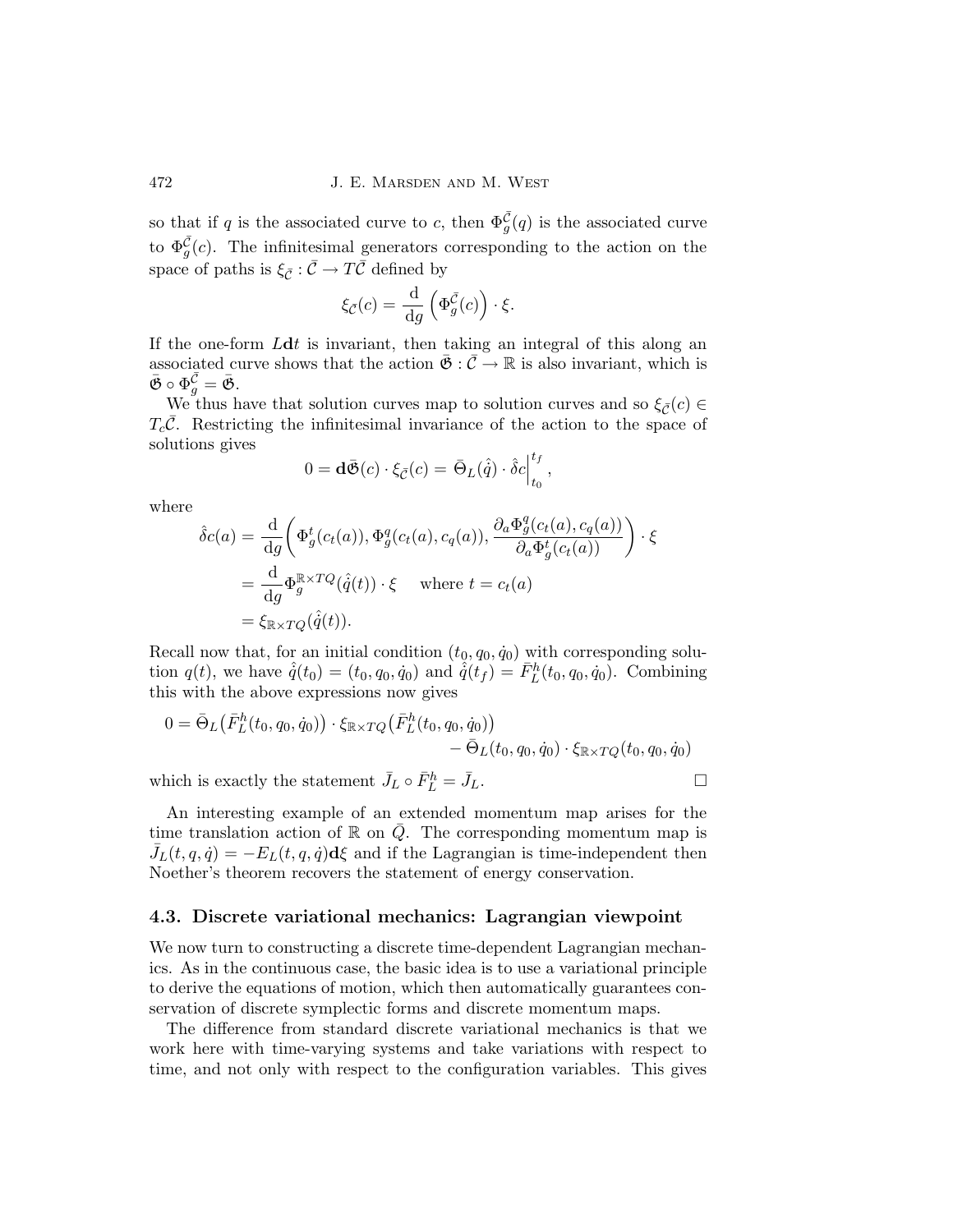us two components to the discrete Euler–Lagrange equations, the second of which ensures the preservation of a discrete energy. This is different to the continuous case, where the first component of the Euler–Lagrange equations implies the second. In the discrete setting, both are independent and necessary.

# 4.3.1. Basic definitions

Consider once again a configuration manifold  $Q$ , time space  $\mathbb R$  and extended configuration manifold  $Q = \mathbb{R} \times Q$ . Define the extended discrete Lagrangian state space to be  $\overline{Q} \times \overline{Q}$  and take an extended discrete Lagrangian  $L_d$ :  $\bar{Q} \times Q \to \mathbb{R}$ .

The extended discrete path space is

$$
\bar{\mathcal{C}}_d = \{c : \{0, \ldots, N\} \to \bar{Q} \mid c_t(k+1) > c_t(k) \text{ for all } k\},\
$$

and as before we denote the two components of c by  $c(k) = (c_t(k), c_q(k))$ . Given a discrete path c, we form the *associated discrete curve* 

$$
q: \{c_t(0), \ldots, c_t(N)\} \to Q
$$

by

$$
q(c_t(k)) = c_q(k),
$$

and we denote the images of the time component of c by  $t_k = c_t(k)$  and the images of the configuration component by  $q_k = q(c_t(k)) = c_q(k)$ . An extended discrete path is thus a sequence  $\{(t_k, q_k)\}_{k=0}^N$  of points  $(t_k, q_k) \in \overline{Q}$ .

Observe that, unlike the autonomous situation, the extended discrete Lagrangian state space  $Q \times Q = \mathbb{R} \times Q \times \mathbb{R} \times Q$  is not locally isomorphic to the extended Lagrangian state space  $\mathbb{R} \times TQ$ , as it has one extra dimension. Regarding a discrete Lagrangian system as an integrator, this is a reflection of the fact that nonautonomous discrete Lagrangian systems require adaptive time-stepping, which implies that it is necessary to keep track of both the current time and the current time-step.

In the case when the system being modelled is indeed autonomous, one could take the discrete system to be  $Q \times \mathbb{R} \times Q$ , with each element  $(q_0, h, q_1)$ consisting of two points  $q_0$  and  $q_1$  and a time-step h. As we will see later, however, this is not essentially different from the more general case of  $(t_0, q_0, t_1, q_1)$ , and so we will only consider this more general formulation.

The extended discrete action sum  $\bar{\mathfrak{G}}_d : \mathcal{C}_d \to \mathbb{R}$  is given by

$$
\bar{\mathfrak{G}}_d(c) = \sum_{k=0}^{N-1} L_d(c(k), c(k+1)),
$$
\n(4.3.1a)\n  
\n
$$
\bar{N-1}
$$

$$
\bar{\mathfrak{G}}_d(c) = \sum_{k=0}^{N-1} L_d(t_k, q_k, t_{k+1}, q_{k+1}). \tag{4.3.1b}
$$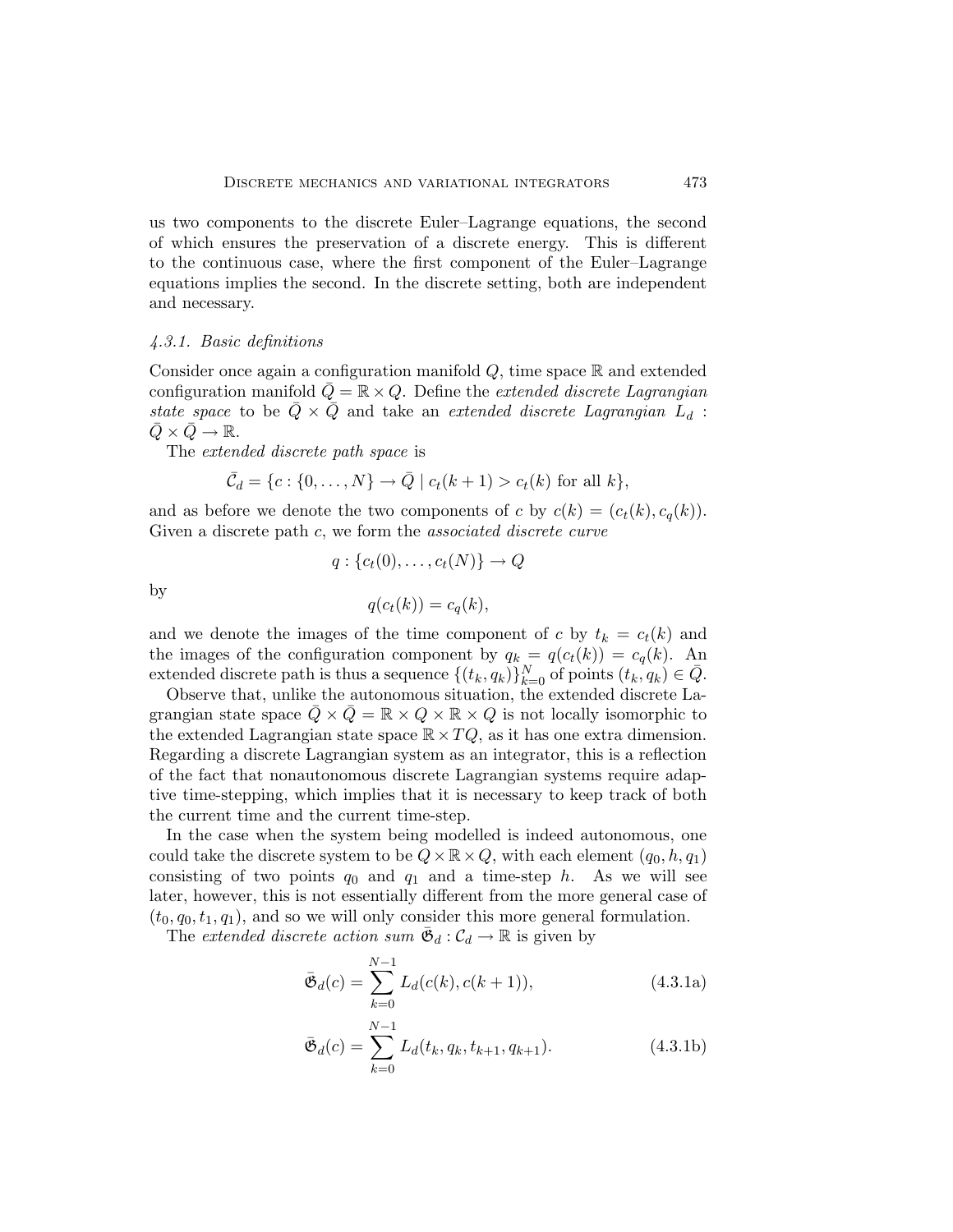Equation  $(4.3.1a)$  is the discrete equivalent of  $(4.2.3)$  and equation  $(4.3.1b)$ is the equivalent of (4.2.1).

The tangent space  $T_c \overline{C}_d$  to the discrete path space  $\overline{C}_d$  at the path c is the set of all maps  $\delta c : \{0, \ldots, N\} \to TQ$  such that  $\pi_{\bar{Q}} \circ \delta c = c$ .

Consider the space  $(Q \times Q) \times (Q \times Q)$  and define the *extended projection operator* π and the *extended translation operator*  $\sigma$  by

$$
\pi: ((c_0, c_1), (c'_0, c'_1)) \mapsto (c_0, c_1),
$$
  

$$
\sigma: ((c_0, c_1), (c'_0, c'_1)) \mapsto (c'_0, c'_1).
$$

We define the *extended discrete second-order submanifold* of  $(\bar{Q}\times\bar{Q})\times(\bar{Q}\times\bar{Q})$ to be

$$
\overline{\dot{Q}}_d = \{w_d \in (\overline{Q} \times \overline{Q}) \times (\overline{Q} \times \overline{Q}) \mid \pi_1 \circ \sigma(w_d) = \pi_2 \circ \pi(w_d)\},\
$$

where  $\pi_1, \pi_2 : \bar{Q} \times \bar{Q} \to \bar{Q}$  are the projections onto the first and second components, respectively.  $\overline{\ddot{Q}}_d$  is thus the set of points of the form  $((t_0, q_0, t_1, q_1))$ ,  $(t_1, q_1, t_2, q_2)$ , with the second and third values in Q being equal.

In contrast to the autonomous case, the extended discrete second-order submanifold  $\ddot{\bar{Q}}_d$  is not isomorphic to the extended continuous second-order submanifold  $\overline{\ddot{Q}}$ . This will be reflected in the choice of initial conditions for a solution curve, as we will see below.

### 4.3.2. Variations of the discrete action

As in the continuous case, the discrete equations of motion and conservation laws are derived from a stationarity principle: that is, we take variations of the discrete action sum with respect to the discrete path, as stated in the following theorem.

**Theorem 4.3.1.** Given a  $C^k$  extended discrete Lagrangian  $L_d : \bar{Q} \times \bar{Q} \to$ R,  $k \geq 1$ , there exists a unique  $C^{k-1}$  mapping  $\overline{D}_{\text{DEL}}L_d$ :  $\overline{\ddot{Q}}_d \rightarrow T^*\overline{Q}$  and unique  $C^{k-1}$  one-forms  $\bar{\Theta}_{L_d}^-$  and  $\bar{\Theta}_{L_d}^+$  on the discrete Lagrangian state space  $\overline{Q} \times \overline{Q}$ , such that, for all variations  $\delta c \in T_c \overline{C}_d$  of  $c \in \overline{C}_d$ , we have

$$
\mathbf{d}\bar{\mathfrak{G}}_{d}(c) \cdot \delta c = \sum_{k=1}^{N-1} \bar{D}_{\text{DEL}}L_{d}(t_{k-1}, q_{k-1}, t_{k}, q_{k}, t_{k+1}, q_{k+1}) \cdot (\delta q_{k}, \delta t_{k}) \n+ \bar{\Theta}_{L_{d}}^{+}(t_{N-1}, q_{N-1}, t_{N}, q_{N}) \cdot (\delta t_{N-1}, \delta q_{N-1}, \delta t_{N}, \delta q_{N}) \n- \bar{\Theta}_{L_{d}}^{-}(t_{0}, q_{0}, t_{1}, q_{1}) \cdot (\delta t_{0}, \delta q_{0}, \delta t_{1}, \delta q_{1}), \qquad (4.3.2)
$$

where we write  $t_k = c_t(k)$  and  $q_k = c_q(k)$  and similarly for the variations. The map  $\bar{D}_{\text{DEL}}L_d$  is called the *extended discrete Euler–Lagrange map* and the one-forms  $\bar{\Theta}_{L_d}^+$  and  $\bar{\Theta}_{L_d}^-$  are the *extended discrete Lagrangian one-forms*.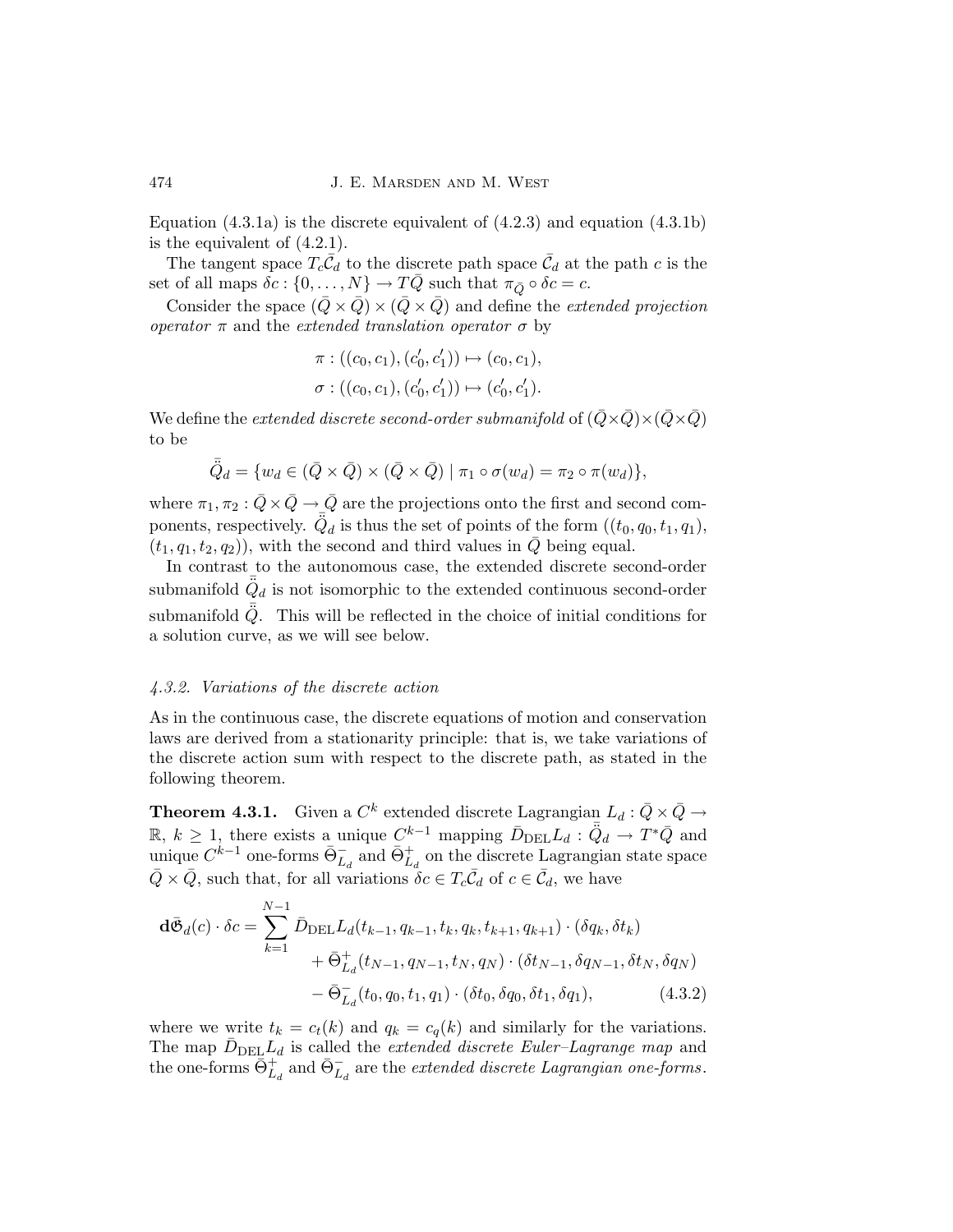In coordinates these have the expressions

$$
\bar{D}_{\text{DEL}}L_d(t_{k-1}, q_{k-1}, t_k, q_k, t_{k+1}, q_{k+1})
$$
\n
$$
= [D_4L_d(t_{k-1}, q_{k-1}, t_k, q_k) + D_2L_d(t_k, q_k, t_{k+1}, q_{k+1})] \mathbf{d}q
$$
\n
$$
+ [D_3L_d(t_{k-1}, q_{k-1}, t_k, q_k) + D_1L_d(t_k, q_k, t_{k+1}, q_{k+1})] \mathbf{d}t,
$$
\n
$$
\bar{\Theta}_{L_d}^+(t_k, q_k, t_{k+1}, q_{k+1})
$$
\n
$$
= D_4L_d(t_k, q_k, t_{k+1}, q_{k+1}) \mathbf{d}q_{k+1} + D_3L_d(t_k, q_k, t_{k+1}, q_{k+1}) \mathbf{d}t_{k+1},
$$
\n
$$
\bar{\Theta}_{L_d}^-(t_k, q_k, t_{k+1}, q_{k+1})
$$
\n
$$
= -D_2L_d(t_k, q_k, t_{k+1}, q_{k+1}) \mathbf{d}q_k - D_1L_d(t_k, q_k, t_{k+1}, q_{k+1}) \mathbf{d}t_k.
$$
\n(4.3.5)

*Proof.* Taking the derivative of  $(4.3.1a)$  at c in the direction  $\delta c$  yields

$$
\begin{split} \mathbf{d}\bar{\mathfrak{G}}_{d}(c)\cdot\delta c &= \sum_{k=0}^{N-1} \left[ D_{1}L_{d}(c(k),c(k+1))\cdot\delta c(k) \right. \\ &\quad \left. + D_{2}L_{d}(c(k),c(k+1))\cdot\delta c(k+1) \right] \\ &= \sum_{k=1}^{N-1} \left[ D_{2}L_{d}(c(k-1),c(k)) + D_{1}L_{d}(c(k),c(k+1)) \right] \cdot\delta c(k) \\ &\quad \left. + D_{2}L_{d}(c(N-1),c(N))\cdot\delta c(N) \right. \\ &\quad \left. + D_{1}L_{d}(c(0),c(1))\cdot\delta c(0), \right. \end{split}
$$

where we have rearranged and grouped terms to isolate internal and boundary terms, as integration by parts achieved in the continuous setting.

Now we change notations to  $(t_k, q_k) = (c_t(k), c_q(k)) = c(k)$ , and similarly for the variations, and we obtain the desired expressions.  $\Box$ 

#### 4.3.3. Discrete Euler–Lagrange equations

We now apply the discrete Hamilton's principle, and seek discrete paths  $c \in \bar{\mathcal{C}}_d$  which are critical points of the discrete action. That is, we define the *discrete space of solutions*  $\bar{C}_{L_d} \subset \bar{C}_d$  to be all those paths which satisfy  $d\bar{\mathfrak{G}}_d(c) \cdot \delta c = 0$  for all variations  $\delta c \in T_c \bar{\mathcal{C}}_d$  which are zero at the boundary points 0 and N.

As in the continuous case, it is clear from  $(4.3.2)$  that c is a solution if and only if the discrete Euler–Lagrange derivative is zero at all points other than the endpoints  $0$  and  $N$ . This statement at  $k$  reads

$$
\bar{D}_{\text{DEL}}L_d(t_{k-1}, q_{k-1}, t_k, q_k, t_{k+1}, q_{k+1}) = 0 \tag{4.3.6}
$$

and is known as the extended discrete Euler–Lagrange equations. It can be separated into the configuration and time components to give

$$
D_4L_d(t_{k-1}, q_{k-1}, t_k, q_k) + D_2L_d(t_k, q_k, t_{k+1}, q_{k+1}) = 0,
$$
\n(4.3.7a)

$$
D_3L_d(t_{k-1}, q_{k-1}, t_k, q_k) + D_1L_d(t_k, q_k, t_{k+1}, q_{k+1}) = 0.
$$
 (4.3.7b)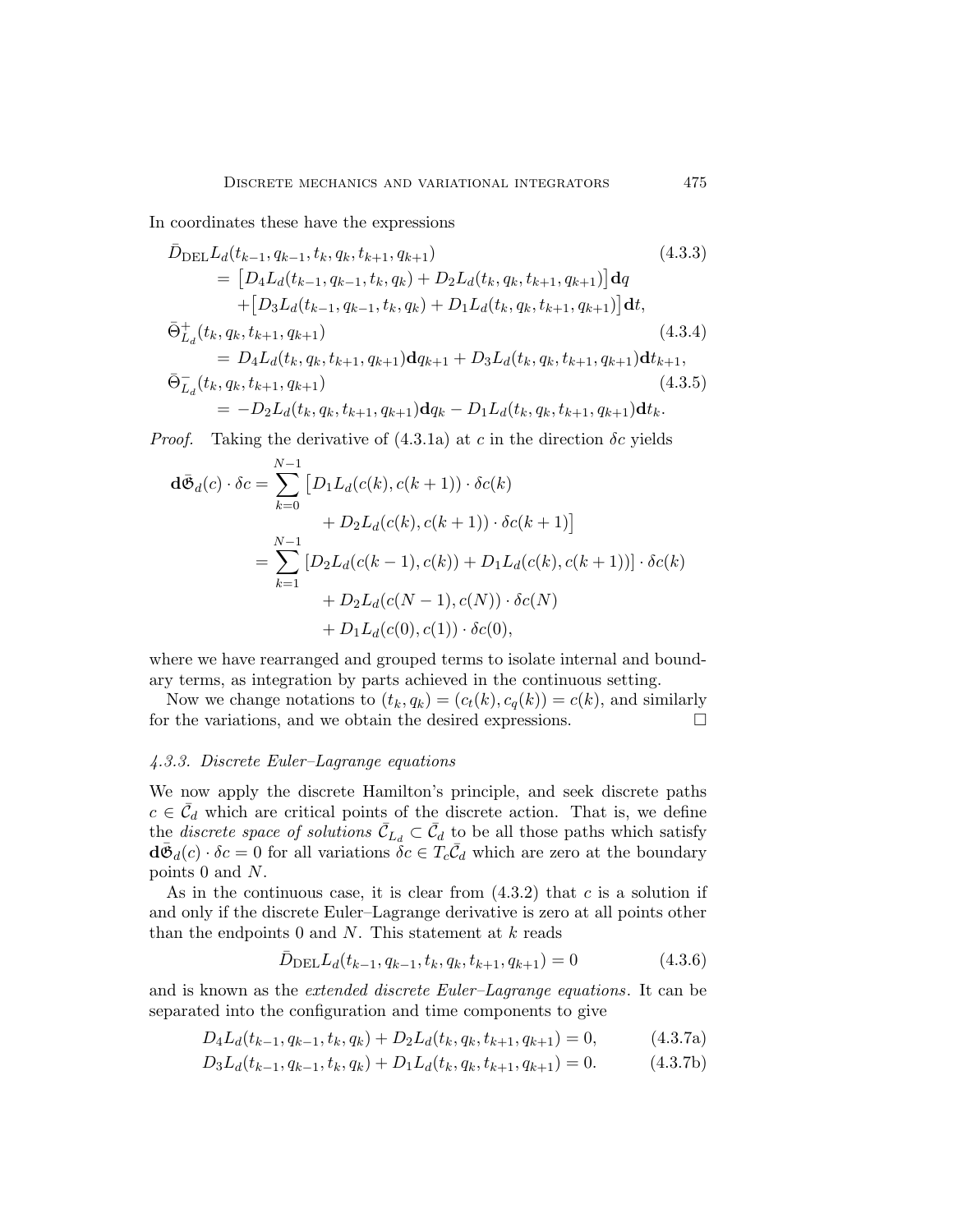Unlike the continuous case, however, paths which satisfy the first component (4.3.7a) of the Euler–Lagrange equations do not automatically satisfy the second component (4.3.7b) as well: that is, both components contribute restrictions on the space of solutions, and both are necessary. This is because the extended discrete action is a function of the entire extended path, not just of some discrete associated curve.

The interpretation of the discrete Euler–Lagrange equations and the discrete Lagrangian one-forms can be aided by defining the discrete energies to be

$$
E_{L_d}^+(t_k, q_k, t_{k+1}, q_{k+1}) = -D_3 L_d(t_k, q_k, t_{k+1}, q_{k+1}),
$$
  
\n
$$
E_{L_d}^-(t_k, q_k, t_{k+1}, q_{k+1}) = D_1 L_d(t_k, q_k, t_{k+1}, q_{k+1}).
$$
\n(4.3.8)

With these definitions we see that the second component of the discrete Euler–Lagrange equations (4.3.7b) is simply

$$
E_{L_d}^+(t_{k-1}, q_{k-1}, t_k, q_k) = E_{L_d}^-(t_k, q_k, t_{k+1}, q_{k+1}),
$$
\n(4.3.9)

and reflects the evolution of the discrete energy.

If the discrete Lagrangian is time-invariant, so that  $L_d(t_k + \tau, q_k, t_{k+1} +$  $\tau, q_{k+1}$ ) =  $L_d(t_k, q_k, t_{k+1}, q_{k+1})$  for all  $\tau \in \mathbb{R}$ , then taking derivatives with respect to  $\tau$  shows that  $D_1L_d + D_3L_d = 0$ , and thus

$$
E_{L_d}^-(t_k, q_k, t_{k+1}, q_{k+1}) = E_{L_d}^+(t_k, q_k, t_{k+1}, q_{k+1}).
$$
\n(4.3.10)

Combining this with the time component of the Euler–Lagrange equations  $(4.3.7b)$  written as  $(4.3.9)$  then yields

$$
E_{L_d}^+(t_k, q_k, t_{k+1}, q_{k+1}) = E_{L_d}^+(t_{k-1}, q_{k-1}, t_k, q_k),
$$
  

$$
E_{L_d}^-(t_k, q_k, t_{k+1}, q_{k+1}) = E_{L_d}^-(t_{k-1}, q_{k-1}, t_k, q_k),
$$

which shows that time invariance of the discrete Lagrangian leads to conservation of the discrete energies. This is a special case of the extended discrete Noether's theorem, as we will see below. If the Lagrangian is not time-invariant, then the equivalent of equation (4.3.10) will indicate how the discrete energies evolve.

# 4.3.4. Extended discrete Lagrangian evolution operator and mappings

The extended discrete Lagrangian evolution operator  $\bar{X}_{L_d}$  is the second-order discrete evolution operator defined by

$$
\bar{D}_{\text{DEL}}L_d \circ \bar{X}_{L_d} = 0.
$$

If this expression uniquely determines  $\bar{X}_{L_d}$  then we will say that the extended discrete Lagrangian is *discretely well-posed*. In this case, the extended discrete Lagrangian map  $\bar{F}_{L_d} : \bar{Q} \times \bar{Q} \to \bar{Q} \times \bar{Q}$  is specified by  $\bar{F}_{L_d} = \sigma \circ X_{L_d}$ .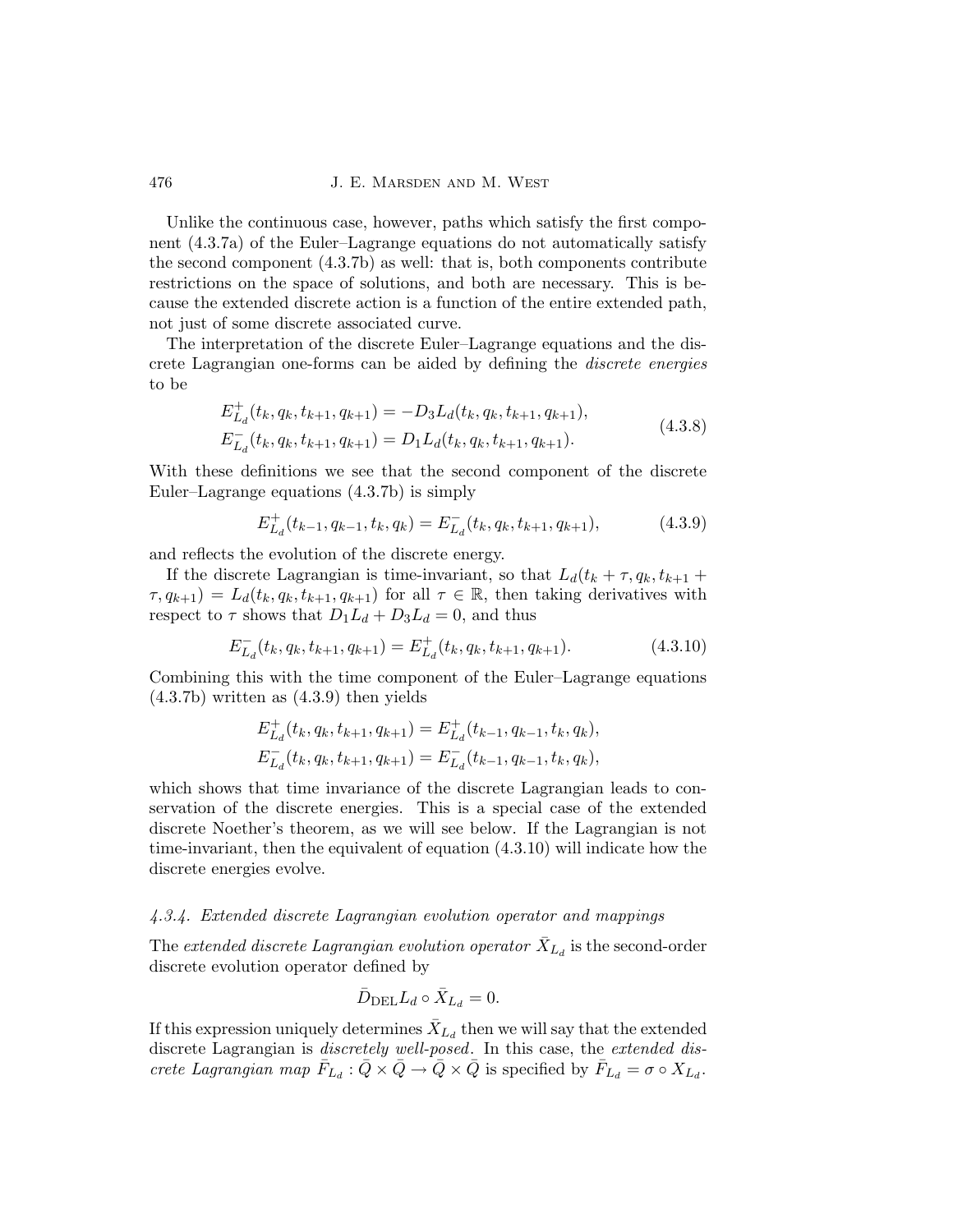For the rest of this section we will assume that we are working with an extended discrete Lagrangian which is discretely well-posed. Note that this is equivalent to the extended discrete Euler–Lagrange equations having unique solutions for  $t_2$  and  $q_2$  in terms of the other variables. Later we will investigate under what conditions  $L_d$  is in fact discretely well-posed.

Note that here, and in the material which follows, we are implicitly making use of the restriction on the extended discrete path space that  $t_{k+1} > t_k$  for each k. This rules out spurious solutions which do not uniformly increase in time.

An extended discrete path  $c_d \in \overline{C}_d$  is a solution of the extended discrete Euler–Lagrange equations if the points  $\{(t_k, q_k)\}_{k=0}^N$  satisfy

$$
\bar{F}_{L_d}(t_{k-1},q_{k-1},t_k,q_k)=(t_k,q_k,t_{k+1},q_{k+1})
$$

for each  $k = 1, \ldots, N - 1$ . That is, the extended discrete Lagrangian map defines a trajectory forward in time.

#### 4.3.5. Extended discrete Lagrangian maps are symplectic

The extended discrete space of solutions  $\bar{\mathcal{C}}_{L_d}$  defined above can, by means of the extended discrete Lagrangian map, be identified with the space of initial conditions  $\overline{Q} \times \overline{Q}$ . Restricting the extended discrete action to this space gives the restricted extended discrete action  $\overline{\hat{\mathfrak{G}}}_d : \overline{Q} \times \overline{Q} \to \mathbb{R}$  defined by

$$
\bar{\hat{\mathfrak{G}}}_d(t_0,q_0,t_1,q_1)=\bar{\mathfrak{G}}_d(c_d),
$$

where  $c_d \in \bar{\mathcal{C}}_{L_d}$  is the solution of the extended discrete Euler–Lagrange equations satisfying  $c(0) = (t_0, q_0)$  and  $c(1) = (t_1, q_1)$ . We now use (4.3.2) to calculate

$$
\mathbf{d}\overline{\hat{\mathfrak{G}}}_{d}=(\overline{F}_{L_d}^{N-1})^*(\Theta^+_{L_d})-\Theta^-_{L_d},
$$

and so taking another derivative and using the fact that  $\mathbf{d}^2 = 0$  gives the conservation law

$$
(\bar{F}_{L_d}^{N-1})^*(\Omega_{L_d}) = \Omega_{L_d},
$$

where the *extended discrete Lagrangian two-form*  $\Omega_{L_d}$  is defined by

$$
\Omega_{L_d}=-{\mathbf{d}}\Theta^+_{L_d}=-{\mathbf{d}}\Theta^-_{L_d}.
$$

Taking any subinterval of  $0, \ldots, N$  and using the same argument gives the same conservation law for any number of steps of  $\bar{F}_{L_d}$ .

# 4.3.6. Extended discrete Noether's theorem

Take a Lie group G with a (left or right) action  $\Phi^{\bar{Q}}$  on  $\bar{Q}$ , and consider the lift to the extended discrete state space  $\overline{Q} \times \overline{Q}$  defined by the product action  $\Phi_{g}^{\bar{Q}\times \bar{Q}}(t_0, q_0, t_1, q_1) = (\Phi_{g}^{\bar{Q}}(t_0, q_0), \Phi_{g}^{\bar{Q}}(t_0, q_0)).$  The corresponding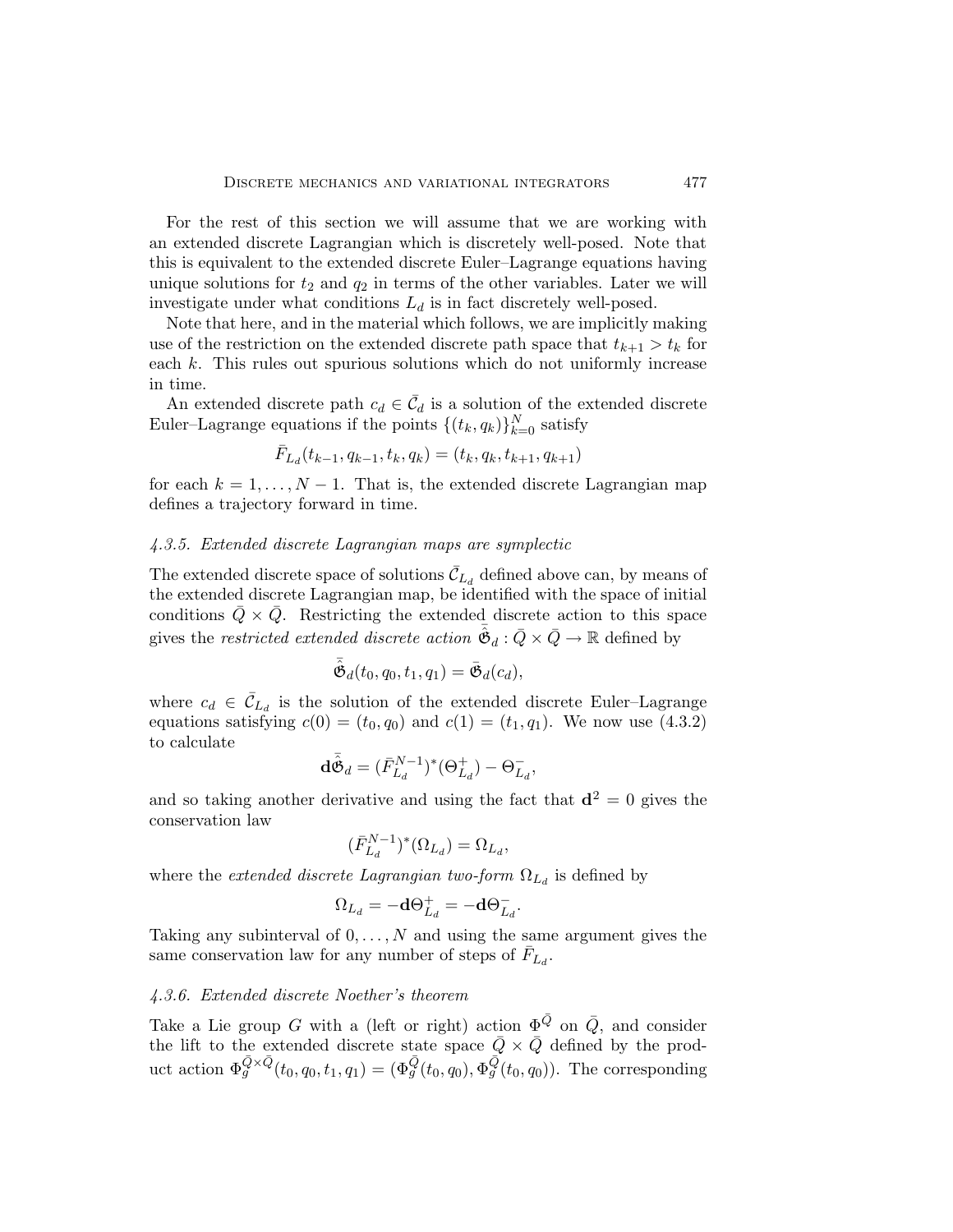*infinitesimal generator* is then  $\xi_{\bar{Q}\times\bar{Q}}$ :  $\bar{Q}\times\bar{Q}\rightarrow T(\bar{Q}\times\bar{Q})$ , defined by

 $\xi_{\bar{Q}\times\bar{Q}}(t_0, q_0, t_1, q_1) = (\xi_{\bar{Q}}(t_0, q_0), \xi_{\bar{Q}}(t_1, q_1))$ 

and the extended discrete Lagrangian momentum maps  $\bar{J}_{L_d}^+$ ,  $\bar{J}_{L_d}^-$  :  $\bar{Q} \times \bar{Q} \to$ g <sup>∗</sup> are

$$
\bar{J}_{L_d}^+(t_0, q_0, t_1, q_1) \cdot \xi = \bar{\Theta}_{L_d}^+ \cdot \xi_{\bar{Q} \times \bar{Q}}(t_0, q_0, t_1, q_1), \bar{J}_{L_d}^-(t_0, q_0, t_1, q_1) \cdot \xi = \bar{\Theta}_{L_d}^- \cdot \xi_{\bar{Q} \times \bar{Q}}(t_0, q_0, t_1, q_1).
$$

Equivalent expressions for these are

$$
\begin{split} \bar{J}_{L_d}^+(t_0, q_0, t_1, q_1) \cdot \xi \\ &= \left\langle D_4 L_d(t_0, q_0, t_1, q_1), \xi_{\bar{Q}}^q(t_1, q_1) \right\rangle + D_3 L_d(t_0, q_0, t_1, q_1) \xi_{\bar{Q}}^t(t_1), \\ \bar{J}_{L_d}^-(t_0, q_0, t_1, q_1) \cdot \xi \\ &= \left\langle -D_2 L_d(t_0, q_0, t_1, q_1), \xi_{\bar{Q}}^q(t_0, q_0) \right\rangle - D_1 L_d(t_0, q_0, t_1, q_1) \xi_{\bar{Q}}^t(t_0). \end{split}
$$

If the lifted action on  $\bar Q \times \bar Q$  acts by extended special discrete symplectic maps, which requires  $(\Phi_g^{\bar{Q}\times\bar{Q}})^*(\bar{\Theta}_{L_d}^+) = \bar{\Theta}_{L_d}^+$  and  $(\Phi_g^{\bar{Q}\times\bar{Q}})^*(\bar{\Theta}_{L_d}^-) = \bar{\Theta}_{L_d}^$ then the extended discrete Lagrangian momentum maps will be equivariant. that is,

$$
\begin{aligned} \bar{J}^+_{L_d} \circ \Phi_g^{\bar{Q} \times \bar{Q}} &= \mathrm{Ad}^*_{g^{-1}} \circ \bar{J}^+_{L_d}, \\ \bar{J}^-_{L_d} \circ \Phi_g^{\bar{Q} \times \bar{Q}} &= \mathrm{Ad}^*_{g^{-1}} \circ \bar{J}^-_{L_d}. \end{aligned}
$$

This can be proved in the same way as Theorem 1.2.2.

An extended discrete Lagrangian  $L_d : \overline{Q} \times \overline{Q} \to \mathbb{R}$  is said to be *invariant* under the lifted group action if  $L_d(g \cdot (t_0, q_0), g \cdot (t_1, q_1)) = L_d(t_0, q_0, t_1, q_1))$ for all g and all  $t_0$ ,  $q_0$ ,  $t_1$  and  $q_1$ , and then G is said to be symmetry of  $L_d$ . If a discrete Lagrangian is invariant then it is necessarily *infinitesimally invariant*, which is the requirement that  $dL_d \cdot \xi_{\bar{Q}\times \bar{Q}} = 0$  for all  $\xi \in \mathfrak{g}$ .

In the case that  $L_d$  is infinitesimally invariant, the fact that  $\mathbf{d}L_d = \bar{\Theta}_{L_d}^+ \bar{\Theta}_{L_d}^-$  implies that the two extended discrete momentum maps are equal, and we will denote the single *extended discrete Lagrangian momentum map* by  $\bar{J}_{L_d} : \bar{Q} \times \bar{Q} \to \mathfrak{g}^*.$ 

As the discrete Lagrangian plays an analogous role to the continuous action, it is not surprising that for the extended continuous Noether's theorem we had to require invariance of the one-form  $L \, dt$ , which gives invariance of the action, while for the discrete version action invariance is directly implied by invariance of the extended discrete Lagrangian itself.

If the extended discrete Lagrangian is invariant, then the lifted group action acts by extended special discrete symplectic maps. This can be seen in a similar way to the corresponding autonomous statement, by differentiating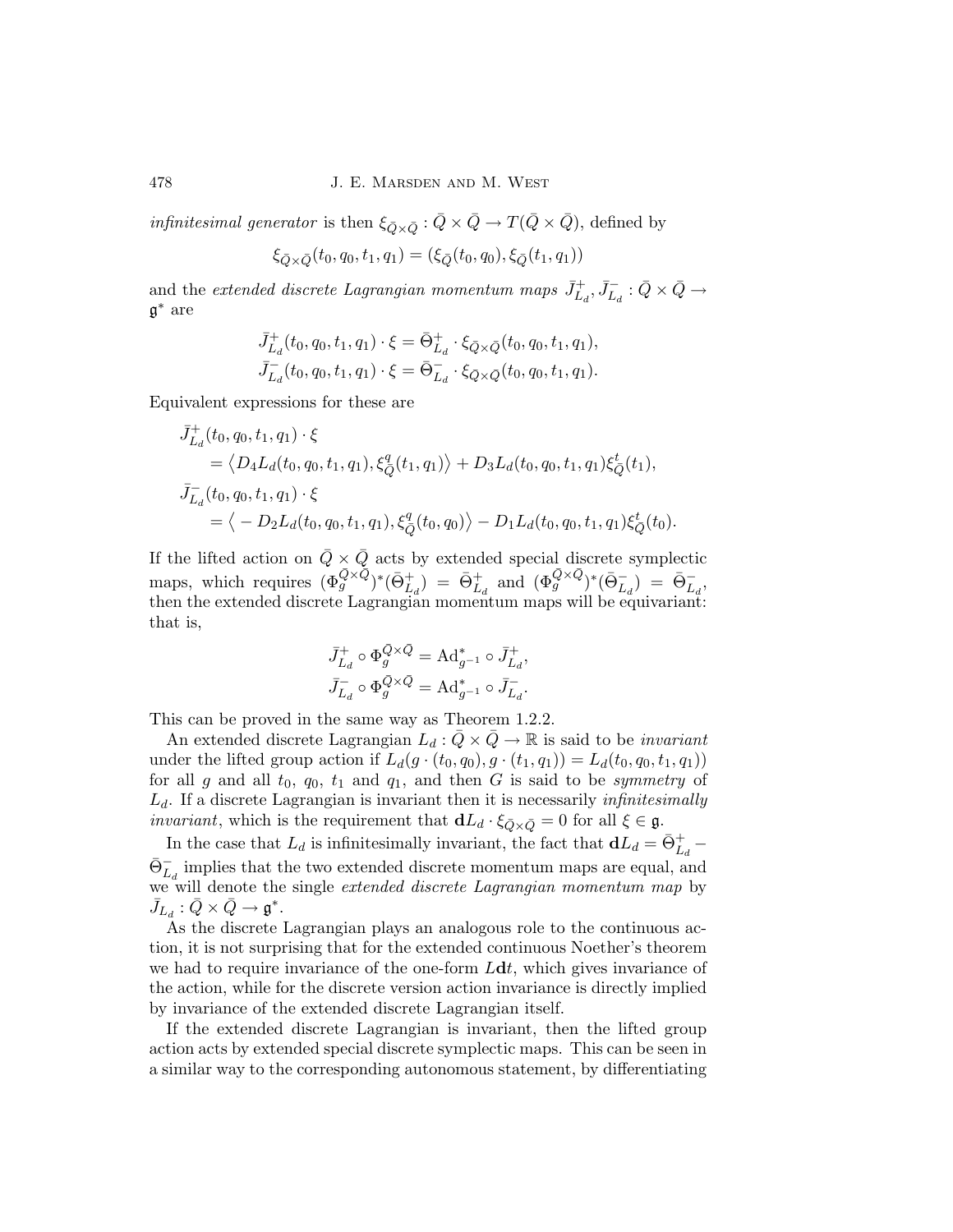$L_d \circ \Phi_g^{\bar{Q} \times \bar{Q}}(t_0, q_0, t_1, q_1) = L_d(t_0, q_0, t_1, q_1)$  with respect to  $t_1$  and  $q_1$  and using the resulting identities to show  $(\Phi_g^{\bar{Q} \times \bar{Q}})^*(\bar{\Theta}_{L_d}^+) = \bar{\Theta}_{L_d}^+$ , and similarly for  $\bar{\Theta}_{L_d}^+$ .

Theorem 4.3.2. (Extended discrete Noether's theorem) Consider an extended discrete Lagrangian system  $L_d : \overline{Q} \times \overline{Q} \to \mathbb{R}$  which is invariant under the lift of the (left or right) group action  $\Phi^{\bar{Q}}: G \times \bar{Q} \to \bar{Q}$ . Then the corresponding extended discrete Lagrangian momentum map  $\bar{J}_{L_d}$  :  $\bar{Q} \times$  $\overline{Q} \to \mathfrak{g}^*$  is a conserved quantity of the extended discrete Lagrangian map  $\bar{F}_{L_d} : \bar{Q} \times \bar{Q} \to \bar{Q} \times \bar{Q}$ , in the sense that  $\bar{J}_{L_d} \circ \bar{F}_{L_d} = \bar{J}_{L_d}$ .

Proof. The extended discrete Noether's theorem can be proved in exactly the same way as the standard discrete Noether's theorem (Theorem 1.3.3): that is, we compute

$$
0 = \mathbf{d}\overline{\hat{\mathfrak{G}}}_{d}(t_{0}, q_{0}, t_{1}, q_{1}) \cdot \xi_{\overline{Q} \times \overline{Q}}(t_{0}, q_{0}, t_{1}, q_{1})
$$
  
= 
$$
((\overline{F}_{L_{d}}^{N-1})^{*}(\overline{\Theta}_{L_{d}}^{+}) - \overline{\Theta}_{L_{d}}^{-})(t_{0}, q_{0}, t_{1}, q_{1}) \cdot \xi_{\overline{Q} \times \overline{Q}}(t_{0}, q_{0}, t_{1}, q_{1}),
$$

which gives the desired expression, using the fact that we may take  $N$  to be arbitrary.  $\Box$ 

As in earlier Noether's theorems, we have required more than is actually necessary for the proof. In particular, the result will still hold if  $L_d$  is only infinitesimally invariant.

Example 4.3.3. If we have a discrete Lagrangian which is autonomous, in the sense that it is invariant with respect to the additive action of  $\mathbb{R}$  on the time component of  $Q$ , then the extended discrete Noether's theorem recovers the statement of discrete energy conservation.

To see this, consider the group action  $g \cdot (t, q) = (t + g, q)$  for  $g \in \mathbb{R}$ , which has infinitesimal generator  $\xi_{\bar{Q}}(t,q) = ((t,q),(\xi,0))$  for  $\xi \in \mathfrak{g}^* \cong \mathbb{R}$ . Using this, we compute the extended discrete Lagrangian momentum map to be  $\bar{J}_{L_d} = -E_{L_d}^+$  $\bar{L}_d \mathbf{d} t_1$ , or equivalently  $\bar{J}_{L_d} = -E_{L_d}^{-1}$  $_{L_d}^{\text{--}} dt_0$ . Noether's theorem thus gives  $E_L^+$  $L_d^+(k, k+1) = E_{L_d}^+$  $L_d^+(k-1,k)$ , or  $E_{L_d}^ L_d(k, k + 1) = E_{L_d}^{-1}$  $L_d(k-1,k),$ which are the statements of discrete energy conservation. This is directly analogous to the continuous case, where energy conservation is also recovered by Noether's theorem in the case when L is autonomous.  $\Diamond$ 

A difference from the continuous case arises because the proof of the extended discrete Noether's theorem relied upon the fact that both components of the extended discrete Euler–Lagrange equations (4.3.7) are satisfied at intermediate (non-boundary) points, unlike the continuous case where only the first component was required to be satisfied. Weakening this requirement to only insist on (4.3.7a) being satisfied means that full extended discrete Noether's theorem will only be true in the case that the symmetry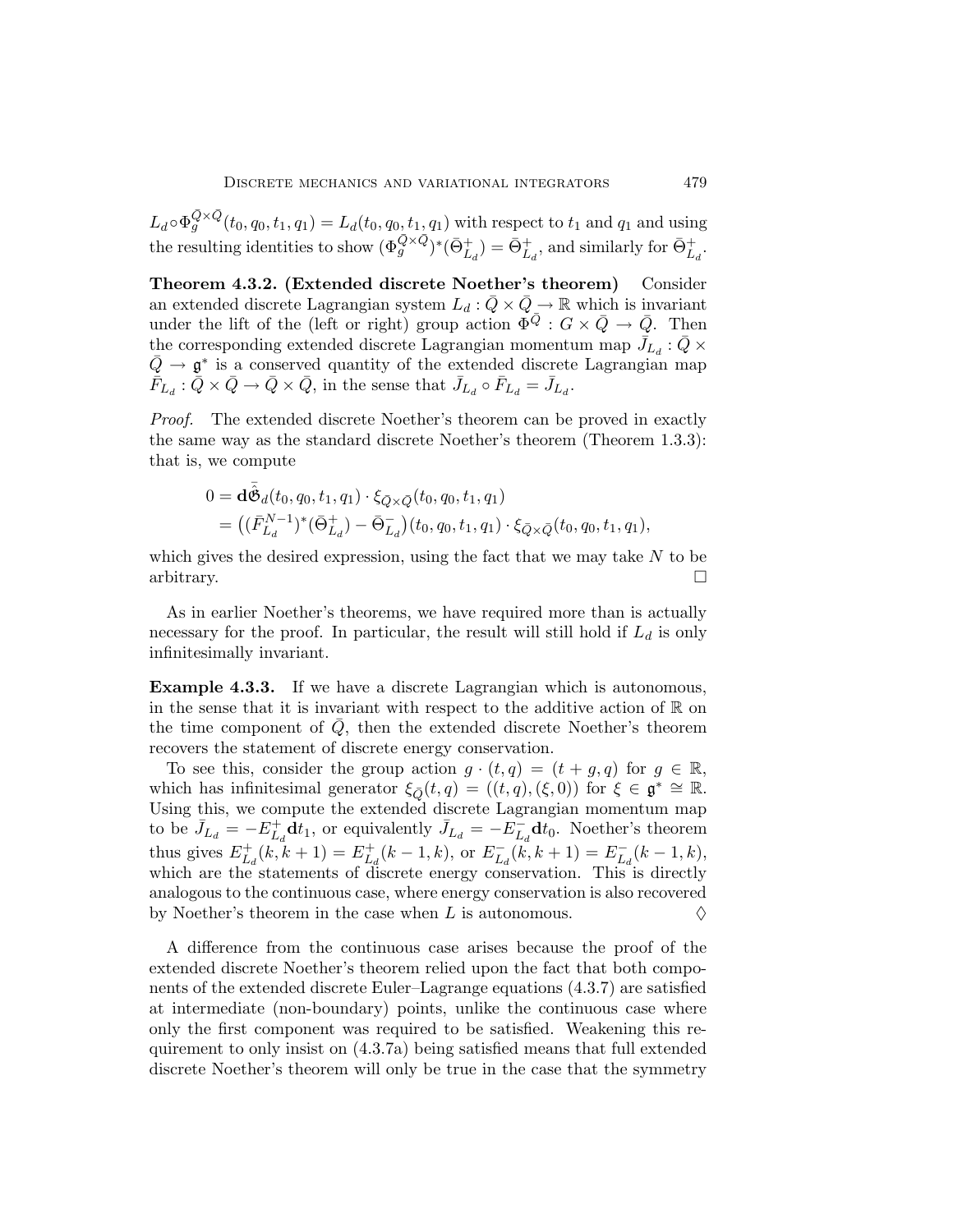action is autonomous and time-preserving, which shows that the discrete energy would not then be preserved.

#### 4.3.7. Autonomous discrete Lagrangians

The previous example is also interesting because this is the case in which one could formulate a discrete theory using a state space of  $Q \times \mathbb{R} \times Q$  with elements  $(q_0, h, q_1)$  consisting of two points  $q_0$  and  $q_1$  and a time-step h. In such a theory there would be only a single discrete energy  $E_{L_d}$  rather than  $E_L^+$  $L_d$  and  $E_L^ L_d$ . Given such a discrete Lagrangian  $L'_d(q_0, h, q_1)$ , however, we can also simply define an extended discrete Lagrangian by

$$
L_d(t_0, q_0, t_1, q_1) = L'_d(q_0, t_1 - t_0, q_1)
$$

and proceed to use the extended discrete Lagrangian theory derived in this section. Such an  $L_d$  will automatically have the time translation symmetry, and so the statement of infinitesimal invariance  $dL_d \cdot \xi_{\bar{Q}\times \bar{Q}} = 0$  can be seen to be just

$$
0 = \mathbf{d}L_d(t_0, q_0, t_1, q_1) \cdot (\xi, 0, \xi, 0)
$$
  
=  $D_1 L_d(t_0, q_0, t_1, q_1) \cdot \xi + D_3 L_d(t_0, q_0, t_1, q_1) \cdot \xi$   
=  $(E_{L_d}^-(t_0, q_0, t_1, q_1) - E_{L_d}^+(t_0, q_0, t_1, q_1)) \cdot \xi,$ 

and so the two discrete energies in this case are equal. This is just the single discrete energy  $E_{L_d} = E_{L_d}^{\pm}$  $\mathcal{L}_d^{\pm}$ , which would appear in a theory based on  $Q \times \mathbb{R} \times Q$ .

This same calculation can also be carried through for the discrete one- and two-forms and the other discrete structures, and shows that a  $Q \times \mathbb{R} \times Q$ theory would not be essentially different from that based on  $\overline{Q} \times \overline{Q}$ .

# 4.4. Background: Extended Hamiltonian mechanics

As in the autonomous setting, the Hamiltonian picture of mechanics is complementary to the Lagrangian, and additional insight can be gained for variational integrators if the connection is made with Hamiltonian mechanics and, in particular, with extended Hamilton–Jacobi theory.

#### 4.4.1. Basic definitions

Consider a configuration manifold  $Q$ , time space  $\mathbb R$  and extended configuration manifold  $\overline{Q} = \mathbb{R} \times Q$ . Define the *extended phase space* to be  $\mathbb{R} \times \overline{T}^*Q$ , that is, the usual phase space augmented with time, and consider an  $ex$ tended Hamiltonian  $H : \mathbb{R} \times T^*Q \to \mathbb{R}$ .

Given an extended Hamiltonian H, we define the extended canonical one-form  $\Theta_H$  and the extended canonical two-form or extended symplectic form  $\Omega_H$  to be one- and two-forms respectively on the extended phase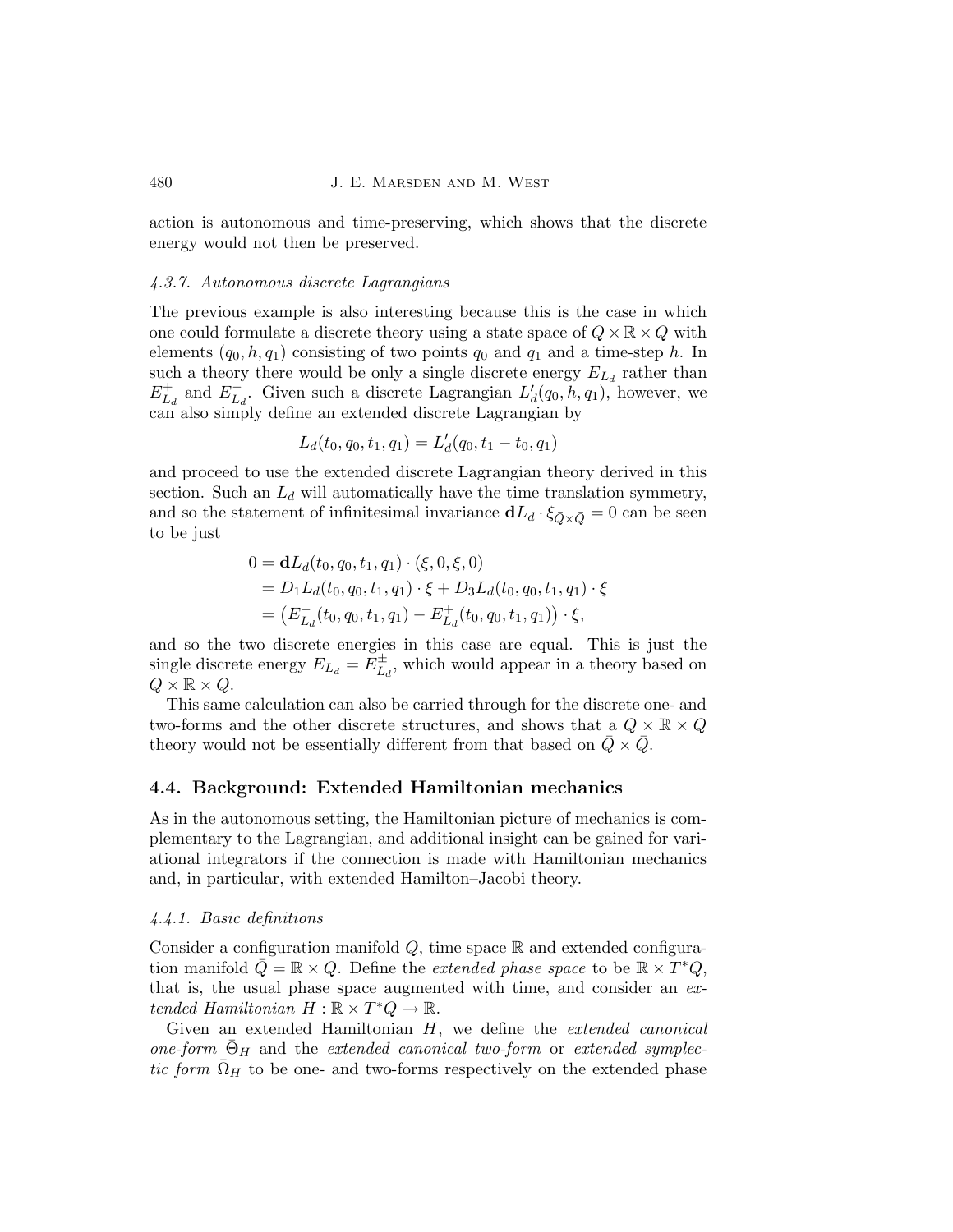space  $\mathbb{R} \times T^*Q$  given by

$$
\bar{\Theta}_H(t,q,p) = p_i \mathbf{d}q^i - H(t,q,p) \mathbf{d}t,\tag{4.4.1}
$$

$$
\bar{\Omega}_H(t,q,p) = -\mathbf{d}\bar{\Theta}_H = \mathbf{d}q^i \wedge \mathbf{d}p_i + \mathbf{d}H(t,q,p) \wedge \mathbf{d}t. \tag{4.4.2}
$$

If  $\phi : \mathbb{R} \times T^*Q \to \mathbb{R} \times T^*Q$  is a map from the extended phase space with Hamiltonian  $H_0$  to the extended phase space with Hamiltonian  $H_1$ , then we say that  $\phi$  is *symplectic* or *canonical* if  $\phi$  pulls the extended symplectic form back to the appropriate other extended symplectic form, so that

$$
\phi^*(\bar{\Omega}_{H_1}) = \bar{\Omega}_{H_0}.
$$

# 4.4.2. Hamiltonian vector fields and flow maps

For an extended Hamiltonian  $H : \mathbb{R} \times T^*Q$  we define the *extended Hamiltonian vector field*  $\bar{X}_H$  on the extended phase space  $\mathbb{R} \times T^*Q$  to be the unique vector field with unit time flow satisfying

$$
\mathbf{i}_{\bar{X}_H} \bar{\Omega}_H = 0. \tag{4.4.3}
$$

Note that this uniquely defines  $\bar{X}_H$  for any H. Writing  $\bar{X}_H = (1, X_q, X_p)$  in coordinates, we see that the above expression is

$$
\mathbf{i}_{\bar{X}_H} \bar{\Omega}_H = \left[ \frac{\partial H}{\partial q} \cdot X_q + \frac{\partial H}{\partial p} \cdot X_p \right] \mathbf{d}t + \left[ -X_p - \frac{\partial H}{\partial q} \right] \mathbf{d}q + \left[ X_q - \frac{\partial H}{\partial p} \right] \mathbf{d}p,
$$

and requiring that this be zero gives the familiar *extended Hamilton's equa*tions

$$
X_q(t,q,p) = \frac{\partial H}{\partial p}(t,q,p),\tag{4.4.4a}
$$

$$
X_p(t,q,p) = -\frac{\partial H}{\partial q}(t,q,p). \tag{4.4.4b}
$$

Notice that the time component of (4.4.3) does not contribute an equation, because the other two equations automatically imply that

$$
\frac{\partial H}{\partial q} \cdot X_q + \frac{\partial H}{\partial p} \cdot X_p = \frac{\partial H}{\partial q} \cdot \left(\frac{\partial H}{\partial p}\right) + \frac{\partial H}{\partial p} \cdot \left(-\frac{\partial H}{\partial q}\right) = 0,
$$

which is equivalent to the fact that time variations in the Lagrangian case do not give additional constraints beyond the Euler–Lagrange equations.

The time component of (4.4.3) is a statement about the time evolution of the Hamiltonian. Computing

$$
\frac{\mathrm{d}H}{\mathrm{d}t} = \frac{\partial H}{\partial t} \cdot X_t + \frac{\partial H}{\partial q} \cdot X_q + \frac{\partial H}{\partial p} \cdot X_p = \frac{\partial H}{\partial t},
$$

we see that the derivative of the Hamiltonian with respect to time simply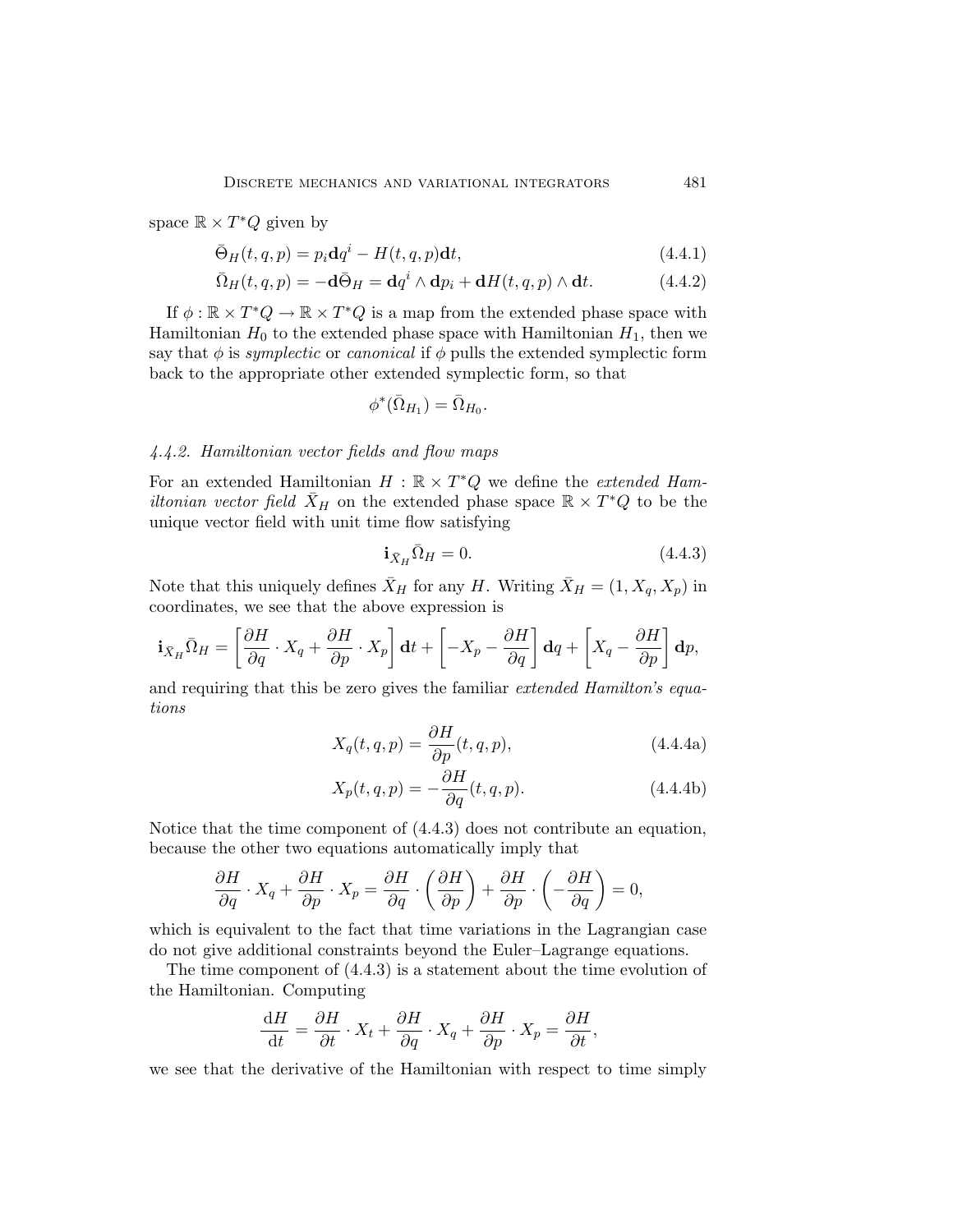reflects the explicit dependence of  $H$  on  $t$ . If this is zero, so that the extended Hamiltonian is time-independent, then H is constant along the flow of  $X_H$ .

We denote the *extended flow map* of the extended Hamiltonian vector field  $\bar{X}_H$  by  $\bar{F}_H : \mathbb{R} \times (\mathbb{R} \times T^*Q) \to \mathbb{R} \times T^*Q$ , defined as

$$
\bar{F}_{H}^{h}(t_{0}, q_{0}, p_{0}) = \bar{F}_{H}(h, t_{0}, q_{0}, p_{0}) = (t_{0} + h, q_{1}, p_{1}).
$$

The flow map  $\bar{F}_{H}^{h}$  for any fixed h is a symplectic map from  $\mathbb{R} \times T^*Q$  to itself, as can be readily seen by taking the time derivative to obtain

$$
\frac{\partial}{\partial h}\Big|_{h=0} (\bar{F}_H^h)^* \bar{\Omega}_H = \mathcal{L}_{\bar{X}_H} \bar{\Omega}_H
$$
  
=  $\mathbf{d}\mathbf{i}_{\bar{X}_H} \bar{\Omega}_H + \mathbf{i}_{\bar{X}_H} \mathbf{d}\bar{\Omega}_H$   
= 0,

where we have used Cartan's magic formula  $\mathcal{L}_X\alpha = \mathbf{di}_X\alpha + \mathbf{i}_X\mathbf{d}\alpha$ , and then the facts that  $i_{\bar{X}_H} \bar{\Omega}_H = 0$  is the definition of the extended Hamiltonian vector field, and that  $\mathbf{d}^2 = 0$  implies  $\mathbf{d}\overline{\Omega}_H = -\mathbf{d}^2 \overline{\Theta}_H = 0$ .

# 4.4.3. Extended Hamiltonian Noether's theorem

Consider a (left or right) action  $\Phi : G \times \overline{Q} \to \overline{Q}$  of G on the extended configuration manifold  $\overline{Q}$ , as in Section 4.2.6. The lift of this action to the extended phase space  $\mathbb{R} \times T^*Q$  is denoted by  $\Phi^{\mathbb{R} \times T^*Q} : G \times (\mathbb{R} \times T^*Q) \to$  $\mathbb{R} \times T^*Q$  and is defined by

$$
\left\langle \Phi_g^{\mathbb{R}\times T^*Q}(t,q,p),(t,q,\dot{q})\right\rangle=\left\langle (t,q,p),(\Phi_g^t(t),\Phi_g^q(t,q),\partial_q\Phi_g^q(t,q)\cdot\dot{q})\right\rangle.
$$

This has the corresponding *infinitesimal generator*  $\xi_{\mathbb{R}\times T^*Q}$  :  $\mathbb{R}\times T^*Q \to$  $T(\mathbb{R} \times T^*Q)$  defined by

$$
\xi_{\mathbb{R}\times T^*Q}(t,q,p) = \frac{\mathrm{d}}{\mathrm{d}g} \big(\Phi_g^{\mathbb{R}\times T^*Q}(t,q,p)\big) \cdot \xi.
$$

The extended Hamiltonian momentum map  $\bar{J}_H : \mathbb{R} \times T^*Q \to \mathfrak{g}^*$  is defined by

$$
\bar{J}_H(t,q,p)\cdot\xi=\bar{\Theta}_H(t,q,p)\cdot\xi_{\mathbb{R}\times T^*Q}(t,q,p).
$$

For each  $\xi \in \mathfrak{g}$  we define  $\bar{J}_H^{\xi} : \mathbb{R} \times T^*Q \to \mathbb{R}$  by  $\bar{J}_H^{\xi}(t, q, p) = \bar{J}_H(t, q, p) \cdot \xi$ , which has expression  $\bar{J}_{H}^{\xi} = \mathbf{i}_{\xi_{\mathbb{R}\times T^*Q}} \bar{\Theta}_{H}$ . Note that the Hamiltonian map is also given by the expression

$$
\bar{J}_H(t,q,p)\cdot\xi = \langle (t,q,p), \xi_{\bar{Q}}^q(t,q)\rangle - H(t,q,p)\xi_{\bar{Q}}^t(t,q),
$$

where the two components of  $\xi_{\bar{Q}}$  are denoted by  $\xi_{\bar{Q}} = (\xi_{\bar{Q}}^t, \xi_{\bar{Q}}^q)$ .

As in the case of the extended Lagrangian system, invariance of the Hamiltonian is not the correct requirement to ensure conservation of the momentum maps. Instead, we define a group action to be a *symmetry* if its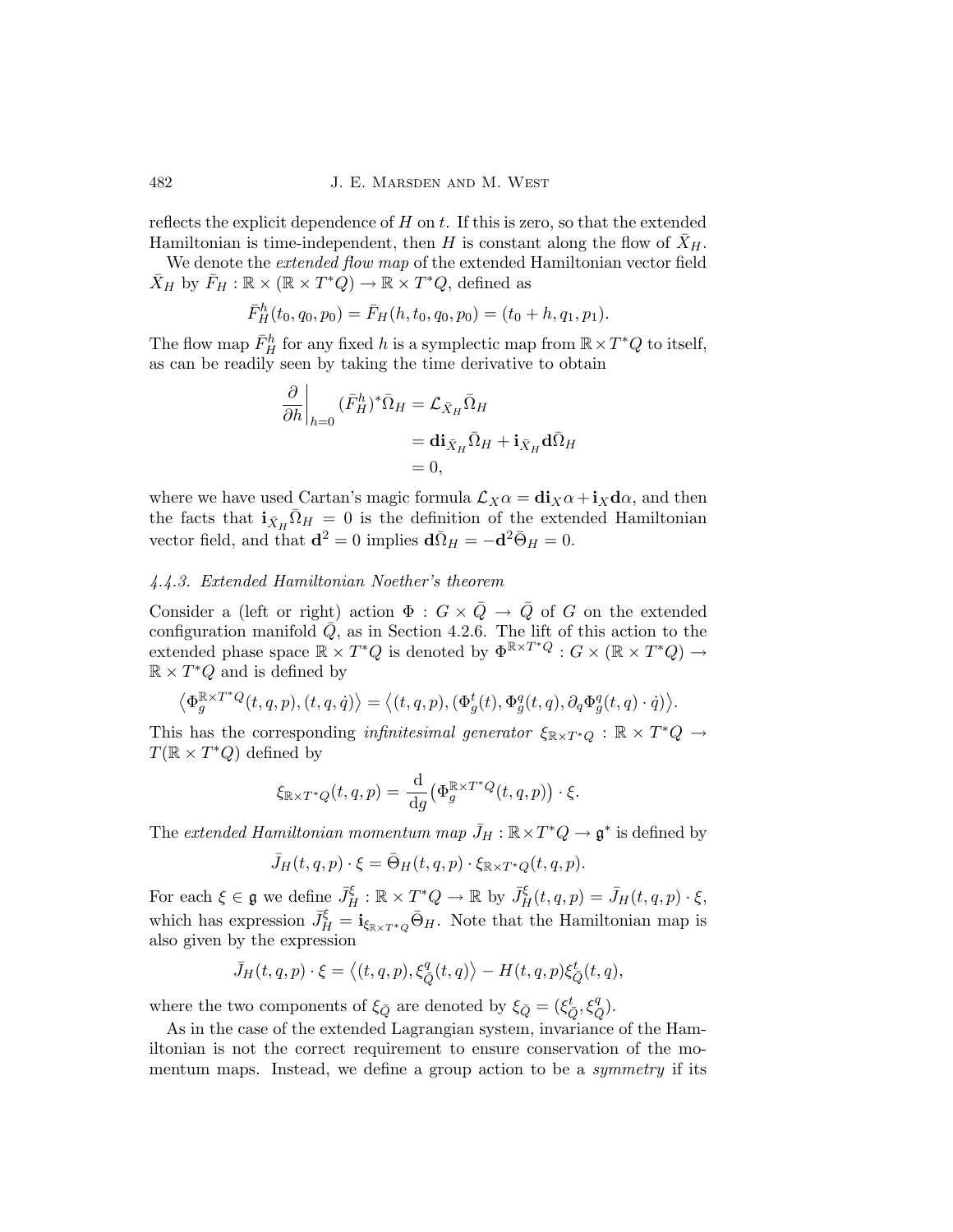lift acts by extended special symplectic maps, which is the requirement that  $(\Phi_g^{\mathbb{R} \times T^*Q})^* \bar{\Theta}_H = \bar{\Theta}_H$  for all  $g \in G$ .

With this requirement the same proof as in Theorem 1.2.2 shows that the extended Hamiltonian momentum map is equivariant, in the sense that  $\bar{J}_H \circ$  $\bar{T}^*\Phi_g = \mathrm{Ad}^*_{g^{-1}} \circ \bar{J}_H.$ 

Theorem 4.4.1. (Extended Hamiltonian Noether's theorem) Let  $H: \mathbb{R} \times T^*Q \to \mathbb{R}$  be an extended Hamiltonian system that is invariant under the lift of the (left or right) action  $\Phi: G \times \overline{Q} \to \overline{Q}$ . Then the corresponding extended Hamiltonian momentum map  $\bar{J}_H : \mathbb{R} \times T^*Q \to \mathfrak{g}^*$  is a conserved quantity of the flow, so that  $\bar{J}_H \circ \bar{F}_H^h = \bar{J}_H$  for all times h.

*Proof.* By assumption we have that  $(T^*\Phi_g)^*\bar{\Theta}_H = \bar{\Theta}_H$  for all  $g \in G$  and hence  $\mathcal{L}_{\xi_{\mathbb{R}\times T^*Q}}\bar{\Theta}_H=0$ . Now, computing the derivative of  $\bar{J}_{H}^{\xi}$  in the direction given by the extended Hamiltonian vector field  $\bar{X}_H$  gives

$$
\begin{aligned} \mathbf{d}\bar{J}_{H}^{\xi} \cdot \bar{X}_{H} &= \mathbf{d}(\mathbf{i}_{\xi_{\mathbb{R}\times T^{*}Q}}\bar{\Theta}_{H}) \cdot \bar{X}_{H} \\ &= \mathcal{L}_{\xi_{\mathbb{R}\times T^{*}Q}}\bar{\Theta}_{H} \cdot \bar{X}_{H} - \mathbf{i}_{\xi_{\mathbb{R}\times T^{*}Q}}\mathbf{d}\bar{\Theta}_{H} \cdot \bar{X}_{H} \\ &= -\mathbf{i}_{\bar{X}_{H}}\bar{\Omega}_{H} \cdot \xi_{\mathbb{R}\times T^{*}Q} \\ &= 0 \end{aligned}
$$

using Cartan's magic formula  $\mathcal{L}_X \alpha = \mathbf{di}_X \alpha + \mathbf{i}_X \mathbf{d} \alpha$  and (4.4.3). As  $\bar{F}_H^h$  is the flow map for  $\bar{X}_H$  this gives the desired result.

Observe that in this extended case the assumption that  $\Theta_H$  is preserved by the lifted group action plays the same role as invariance of  $H$  did in the autonomous case, when invariance of  $\Theta$  was a result of the fact that the action was a lift.

#### 4.4.4. Extended Legendre transform

To relate the extended Lagrangian picture developed previously to that of extended Hamiltonian mechanics we define the extended Legendre transform  $\overline{\mathbb{F}}L : \mathbb{R} \times TQ \to \mathbb{R} \times T^*Q$  to be

$$
\overline{\mathbb{F}}L : (t, q, \dot{q}) \mapsto (t, q, p) = \left(t, q, \frac{\partial L}{\partial \dot{q}}(t, q, \dot{q})\right).
$$

If  $\mathbb{F}L$  is a local isomorphism then we say that L is regular, and if is a global isomorphism then we say that  $L$  is hyperregular.

Using the definitions, it is simple to check that the Lagrangian and Hamiltonian symplectic forms and momentum maps are related by

$$
\bar{\Theta}_L = (\bar{\mathbb{F}}L)^* \bar{\Theta}_H
$$
,  $\bar{\Omega}_L = (\bar{\mathbb{F}}L)^* \bar{\Omega}_H$ , and  $\bar{J}_L = (\bar{\mathbb{F}}L)^* \bar{J}_H$ .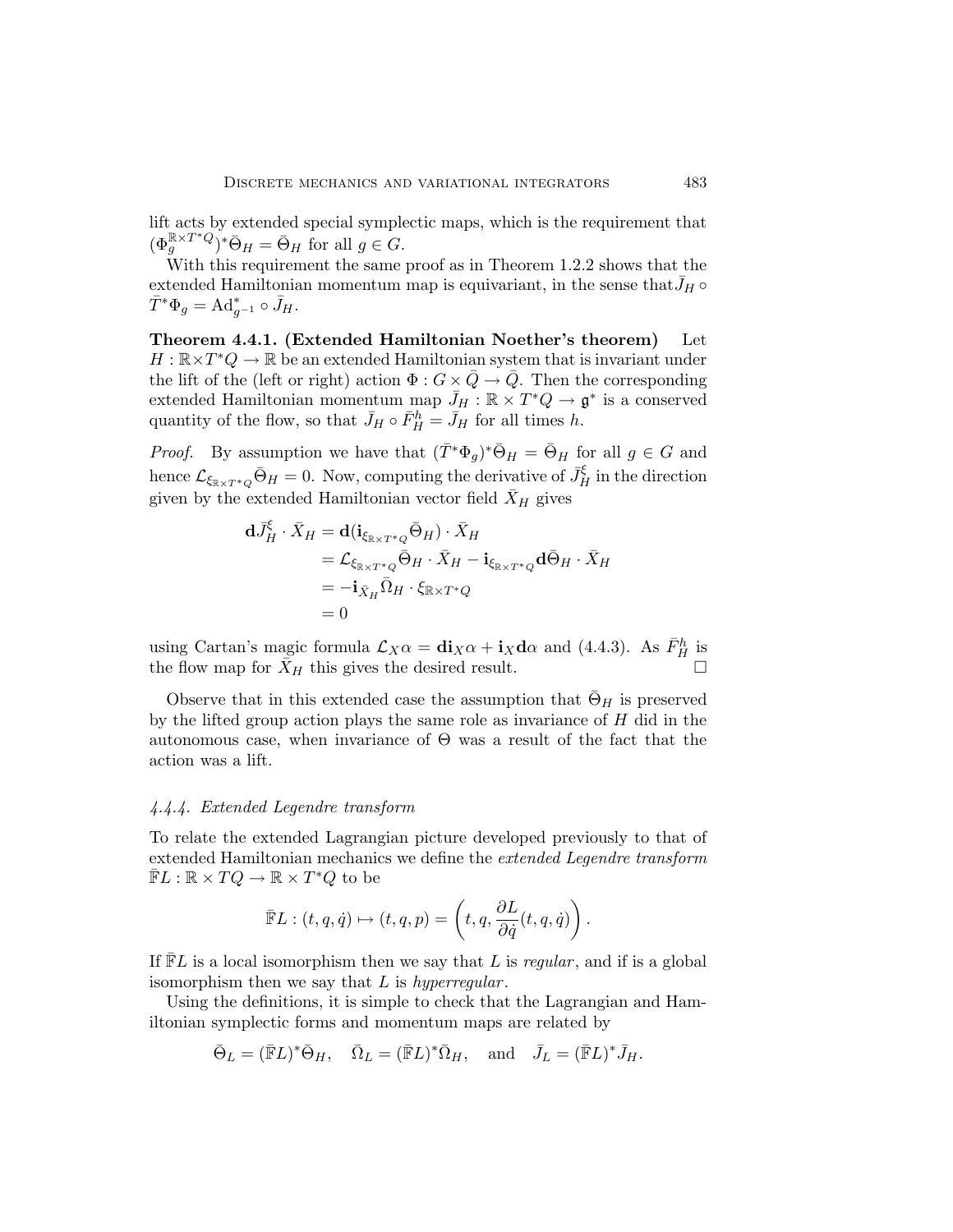Given a regular extended Lagrangian L, we define the associated extended Hamiltonian by

$$
H = E_L \circ (\bar{\mathbb{F}}L)^{-1},
$$

which in coordinates is

$$
H(t, q, p) = \mathbb{F}L(t, q, \dot{q}) \cdot \dot{q} - L(t, q, \dot{q}),
$$

since  $(t, q, p)$  and  $(t, q, \dot{q})$  are related by the extended Legendre transform. With this additional assumption on  $H$  and  $L$  we can use calculations similar to those in Section 1.4.3 to see that the Hamiltonian and Lagrangian vector fields and flow maps are related by

$$
\bar{X}_L = (\bar{\mathbb{F}}L)^* \bar{X}_H, \quad \bar{F}_L^h = (\bar{\mathbb{F}}L)^{-1} \circ \bar{F}_H^h \circ \bar{\mathbb{F}}L.
$$

The definition of regularity of an extended Lagrangian can also be used to give a characterization of when the Euler–Lagrange equations uniquely define solution curves.

**Theorem 4.4.2.** Given an extended Lagrangian  $L : \mathbb{R} \times TQ \to \mathbb{R}$ , the extended Lagrangian vector field  $\bar{X}_L$ , and hence the extended flow map  $\bar{F}_L$ , is well-defined if and only if the Lagrangian is regular.

Proof. The same coordinate proof as is given for Theorem 1.4.3 also works here.  $\Box$ 

#### 4.4.5. Extended generating functions

Consider two extended phase spaces with Hamiltonians  $H_0$  and  $H_1$  and extended canonical two-forms  $\bar{\Omega}_{H_0} = -\mathbf{d}\bar{\Theta}_{H_0}$  and  $\bar{\Omega}_{H_1} = -\mathbf{d}\bar{\Theta}_{H_1}$  respectively, and let  $\varphi : \mathbb{R} \times T^*Q \to \mathbb{R} \times T^*Q$  be a time-dependent transformation. Set  $\Gamma(\varphi) \subset (\mathbb{R} \times T^*Q) \times (\mathbb{R} \times T^*Q)$  to be the graph of  $\varphi$ . Consider the one-form on  $(\mathbb{R} \times T^*Q) \times (\mathbb{R} \times T^*Q)$  defined by

$$
\bar{\Theta}_{H_0,H_1} = \pi_2^* \bar{\Theta}_{H_0} - \pi_1^* \bar{\Theta}_{H_1},
$$

where  $\pi_i : (\mathbb{R} \times T^*Q) \times (\mathbb{R} \times T^*Q) \to \mathbb{R} \times T^*Q$  are the projections. The corresponding two-form is then

$$
\bar{\Omega}_{H_0,H_1} = -\mathbf{d}\bar{\Theta}_{H_0,H_1} = -\pi_2^* \bar{\Omega}_{H_0} + \pi_1^* \bar{\Omega}_{H_1}.
$$

Denoting the inclusion map by  $i_{\varphi} : \Gamma(\varphi) \to (\mathbb{R} \times T^*Q) \times (\mathbb{R} \times T^*Q)$ , we see that we have the identities

$$
\pi_1 \circ i_\varphi = \pi_1|_{\Gamma(\varphi)},\tag{4.4.5}
$$

$$
\pi_2 \circ i_\varphi = \varphi \circ \pi_1 \text{ on } \Gamma(\varphi). \tag{4.4.6}
$$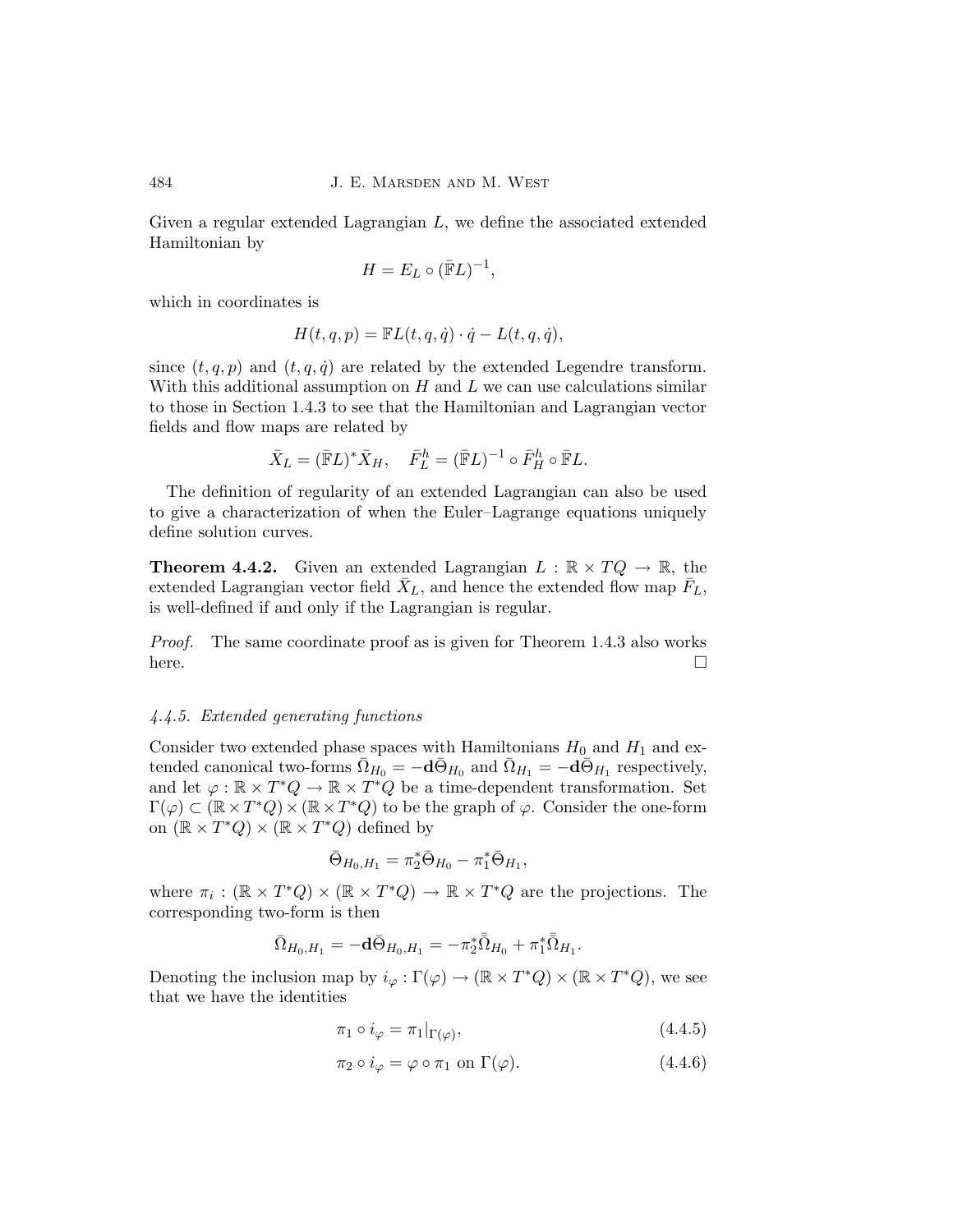Using these relations we have

$$
i_{\varphi}^* \bar{\Omega}_{H_0, H_1} = i_{\varphi}^* (\pi_1^* \bar{\Omega}_{H_0} - \pi_2^* \bar{\Omega}_{H_1})
$$
  
=  $(\pi_1 \circ i_{\varphi})^* \bar{\Omega}_{H_0} - (\pi_2 \circ i_{\varphi}^* \bar{\Omega}_{H_1})$   
=  $(\pi_1|_{\Gamma(\varphi)})^* (\bar{\Omega}_{H_0} - \varphi^* \bar{\Omega}_{H_1}),$ 

where we have used  $(4.4.5)$  and  $(4.4.6)$ .

This last relation shows that  $\varphi$  is an extended symplectic transformation if and only if  $i_{\varphi}^* \bar{\Omega}_{H_0,H_1} = 0$  or, equivalently, if and only if  $\mathbf{d}(i_{\varphi}^* \bar{\Theta}_{H_0,H_1}) = 0$ . By the Poincaré lemma, this last statement is equivalent to there existing a function  $\bar{S}: \Gamma(\varphi) \to \mathbb{R}$  so that, locally,  $i_{\varphi}^* \bar{\Theta}_{H_0,H_1} = \mathbf{d}\bar{S}$ . Such a function  $\overline{S}$  is known as the *extended generating function* of the extended symplectic transformation  $\varphi$ . Note that  $\overline{S}$  is not unique, as it is only defined up to a constant.

The extended generating function  $\bar{S}$  is specified on the graph  $\Gamma(\varphi)$ , and so can be expressed in any local coordinate system on  $\Gamma(\varphi)$ .

### 4.4.6. Coordinate expression

We will be particularly interested in the choice  $(q_0, q_1, t_0)$  as local coordinates on  $\Gamma(\varphi)$ , and so we give the coordinate expressions for the above general extended generating function derivation for this particular case. This choice results in extended generating functions of the so-called *first kind*.

Consider a function  $\bar{S}: Q \times Q \times \mathbb{R} \to \mathbb{R}$ . Now the differential will be

$$
\mathbf{d}\bar{S} = \frac{\partial \bar{S}}{\partial q_0}\mathbf{d}q_0 + \frac{\partial \bar{S}}{\partial q_1}\mathbf{d}q_1 + \frac{\partial \bar{S}}{\partial t_0}\mathbf{d}t_0.
$$

Let  $\varphi : \mathbb{R} \times T^*Q \to \mathbb{R} \times T^*Q$  be the extended symplectic transformation generated by  $\bar{S}$ . In coordinates, the quantity  $i_{\varphi}^* \bar{\Theta}_{H_0,H_1}$  is

$$
i_{\varphi}^* \bar{\Theta}_{H_0,H_1} = \left(-p_0 - H_1 \frac{\partial t_1}{\partial q_0}\right) \mathbf{d}q_0 + \left(p_1 - H_1 \frac{\partial t_1}{\partial q_1}\right) \mathbf{d}q_1 + \left(H_0 - H_1 \frac{\partial t_1}{\partial t_0}\right) \mathbf{d}t_0
$$

and so the condition  $i_{\varphi}^* \bar{\Theta}_{H_0,H_1} = \mathbf{d}\bar{S}$  reduces to the equations

$$
\frac{\partial \bar{S}}{\partial q_0} = -p_0 - H_1 \frac{\partial t_1}{\partial q_0},\tag{4.4.7a}
$$

$$
\frac{\partial \bar{S}}{\partial q_1} = p_1 - H_1 \frac{\partial t_1}{\partial q_1},\tag{4.4.7b}
$$

$$
\frac{\partial \bar{S}}{\partial t_0} = H_0 - H_1 \frac{\partial t_1}{\partial t_0},\tag{4.4.7c}
$$

which are an implicit definition of the transformation  $\varphi : (t_0, q_0, p_0) \mapsto$  $(t_1, q_1, p_1)$ . From the above general theory, we know that such a transforma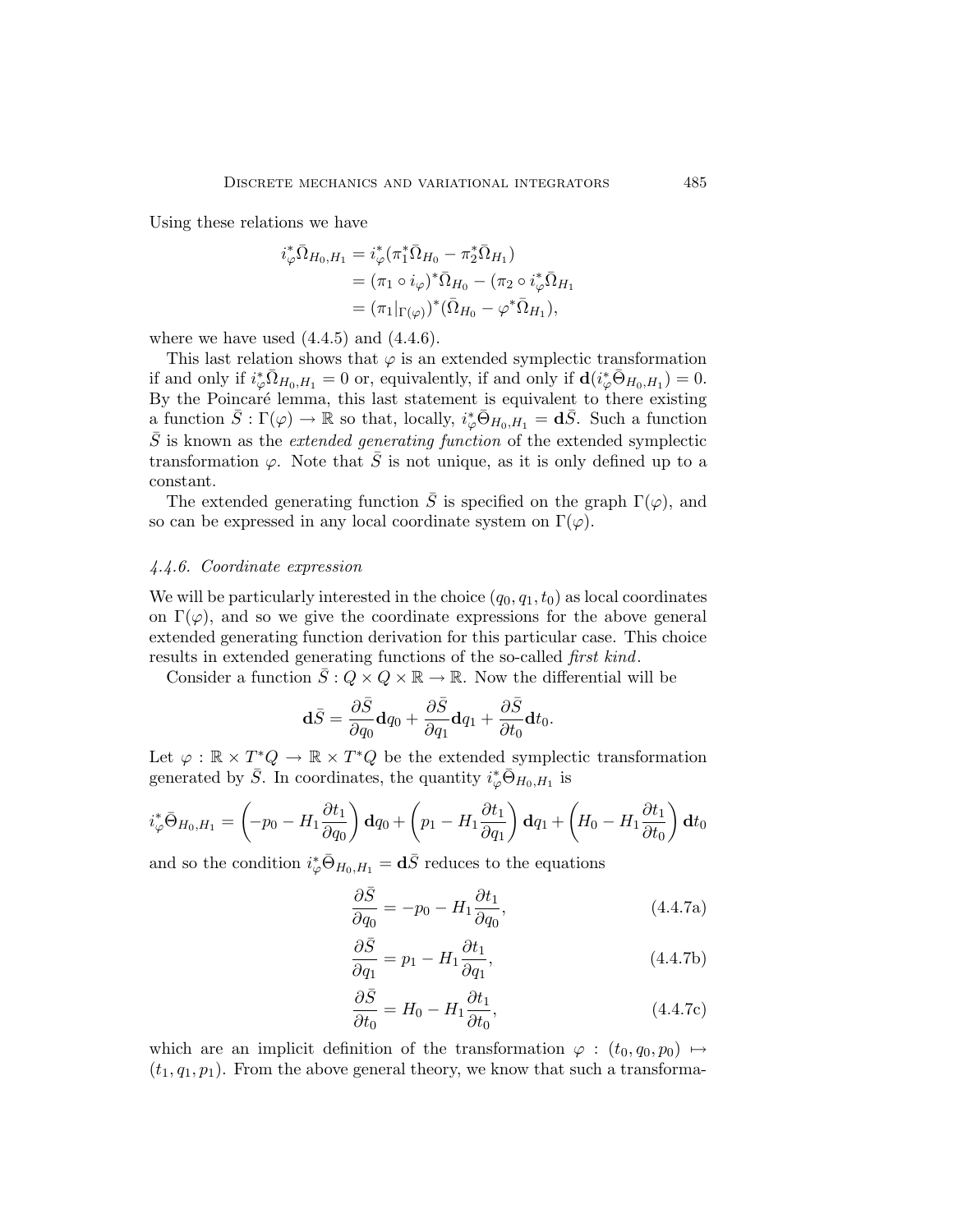tion is automatically symplectic in an extended sense, and that all extended symplectic transformations have such a representation.

Observe that for some choices of  $S$  the above equations do not define a single map  $\varphi$ , as was also the case for autonomous generating functions and the extended discrete Euler–Lagrange equations. As before, we will assume for now that  $\overline{S}$  is chosen so that there is a single well-defined map  $\varphi$  which satisfies (4.4.7), and we will investigate this issue further in Sections 4.5.4 and 4.9.4.

# 4.5. Discrete variational mechanics: Hamiltonian viewpoint

#### 4.5.1. Extended discrete Legendre transforms

The fact that the extended discrete state space  $\overline{Q} \times \overline{Q}$  is larger than the extended state space  $\mathbb{R} \times TQ$  is particularly important when it comes to defining extended discrete Legendre transforms. We will see this below, where the Legendre transform to the Hamiltonian phase space  $\mathbb{R}\times T^{\ast}Q$  will not be a local isomorphism, and so it will be necessary to define another map to  $\mathbb{R} \times (\mathbb{R} \times T^*Q)$  in order to push the extended discrete Lagrangian map forward.

We begin by defining the extended discrete Legendre transforms  $\bar{\mathbb{F}}^{\pm}L_d$ :  $\bar{Q} \times \bar{Q} \to \mathbb{R} \times T^*Q$  to be

$$
\overline{\mathbb{F}}^+ L_d(t_0, q_0, t_1, q_1) = (t_1, q_1, D_4 L_d(t_0, q_0, t_1, q_1)),
$$
  

$$
\overline{\mathbb{F}}^- L_d(t_0, q_0, t_1, q_1) = (t_0, q_0, -D_2 L_d(t_0, q_0, t_1, q_1)).
$$

As  $\bar{Q} \times \bar{Q}$  is larger than  $\mathbb{R} \times T^*Q$ , these maps cannot be even local isomorphisms. If they are both onto, however, then we say that the extended discrete Lagrangian is regular, and if they are both globally onto then we say that  $L_d$  is *hyperregular*, which will typically require that  $Q$  be a linear space.

Note that, in general, symplectic forms and momentum maps do not pull back to their discrete counterparts. If a momentum map arises from a vertical action, however, then we essentially reduce to the autonomous case and it can be seen that the associated extended Hamiltonian momentum map will indeed pull back to the extended discrete momentum maps.

### 4.5.2. Momentum and energy matching

Just as we earlier defined the discrete energies, we can also define the discrete momenta to be the image of the extended discrete Legendre transforms: that is, we set

$$
p_{k,k+1}^+ = p^+(t_k, q_k, t_{k+1}, q_{k+1}) = D_4 L_d(t_k, q_k, t_{k+1}, q_{k+1}),
$$
  

$$
p_{k,k+1}^- = p^-(t_k, q_k, t_{k+1}, q_{k+1}) = -D_2 L_d(t_k, q_k, t_{k+1}, q_{k+1}),
$$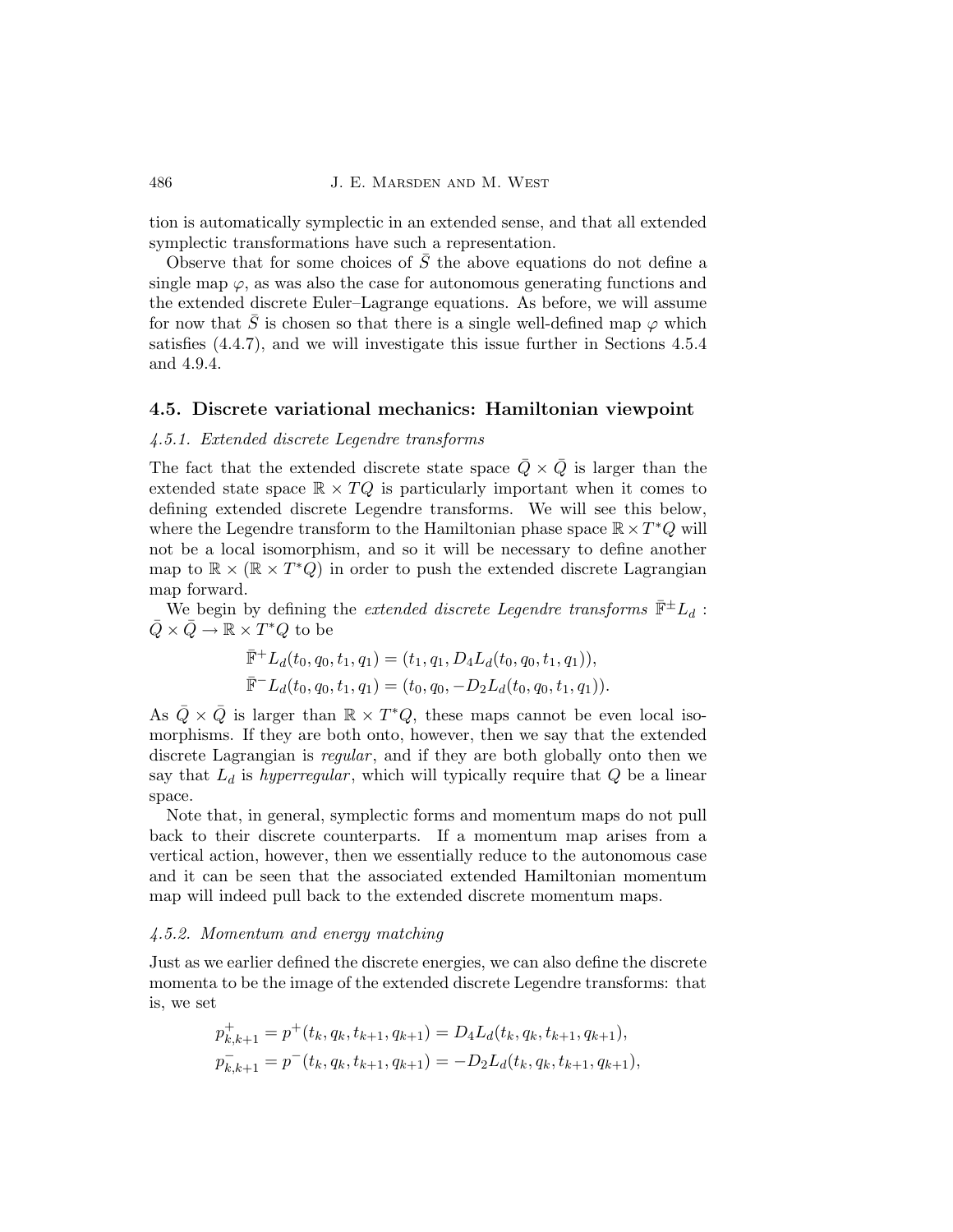or equivalently

$$
\bar{\mathbb{F}}^+ L_d(t_k, q_k, t_{k+1}, q_{k+1}) = (t_{k+1}, q_{k+1}, p_{k,k+1}^+),
$$
  

$$
\bar{\mathbb{F}}^- L_d(t_k, q_k, t_{k+1}, q_{k+1}) = (t_k, q_k, p_{k,k+1}^-).
$$

In other words,  $p_{k,k+1}^+$  is the discrete momentum at the right endpoint of the interval  $[t_k, t_{k+1}]$ , while  $p_{k,k+1}^-$  is the discrete momentum at the left endpoint. We also introduce the notation

$$
E_{k,k+1}^{+} = E_{L_d}^{+}(t_k, q_k, t_{k+1}, q_{k+1}),
$$
  

$$
E_{k,k+1}^{-} = E_{L_d}^{-}(t_k, q_k, t_{k+1}, q_{k+1}).
$$

Using these definitions, we see that the extended discrete Euler–Lagrange equations can be written

$$
p_{k-1,k}^+ = p_{k,k+1}^-,
$$
  

$$
E_{k-1,k}^+ = E_{k,k+1}^-,
$$

and thus can be interpreted as a matching of momenta and energies at each time  $t_k$ . This is a generalization of the autonomous case, where only the discrete momenta are matched.

The definitions above also allow us to write the discrete Lagrangian oneforms in the more compact form

$$
\bar{\Theta}_{L_d}^+(k, k+1) = p_{k,k+1}^+ \mathbf{d}q_{k+1} - E_{k,k+1}^+ \mathbf{d}t_{k+1},
$$
  

$$
\bar{\Theta}_{L_d}^-(k, k+1) = p_{k,k+1}^- \mathbf{d}q_k - E_{k,k+1}^- \mathbf{d}t_k,
$$

which makes the analogy to the continuous extended Lagrangian one-form (4.2.11) even more apparent.

Note that, unlike the continuous case, regularity of an extended discrete Lagrangian is not sufficient to ensure that the extended discrete Euler– Lagrange equations have unique solutions, or indeed any solutions at all. We will investigate this issue further in Section 4.9.4.

#### 4.5.3. Extended discrete Hamiltonian maps

The extended discrete Legendre transforms defined above clearly cannot be used to push the extended discrete Lagrangian map  $\bar{F}_{L_d}$  :  $\bar{Q} \times \bar{Q} \to \bar{Q} \times \bar{Q}$ forward to the Hamiltonian phase space, as these Legendre transforms are not injective. Another way of saying this is that we need to augment the Hamiltonian phase space with time-step information to give a well-defined map.

This results in the space  $(\mathbb{R} \times T^*Q) \times \mathbb{R}$  where an element  $(t, q, p, h)$  is interpreted as being a point  $(t, q, p)$  in phase space together with a timestep h. Given a sequence  $\{(t_k, q_k, p_k, h_k)\}_{k=0}^N$ , we regard  $h_k$  as being the time-step  $t_{k+1} - t_k$ .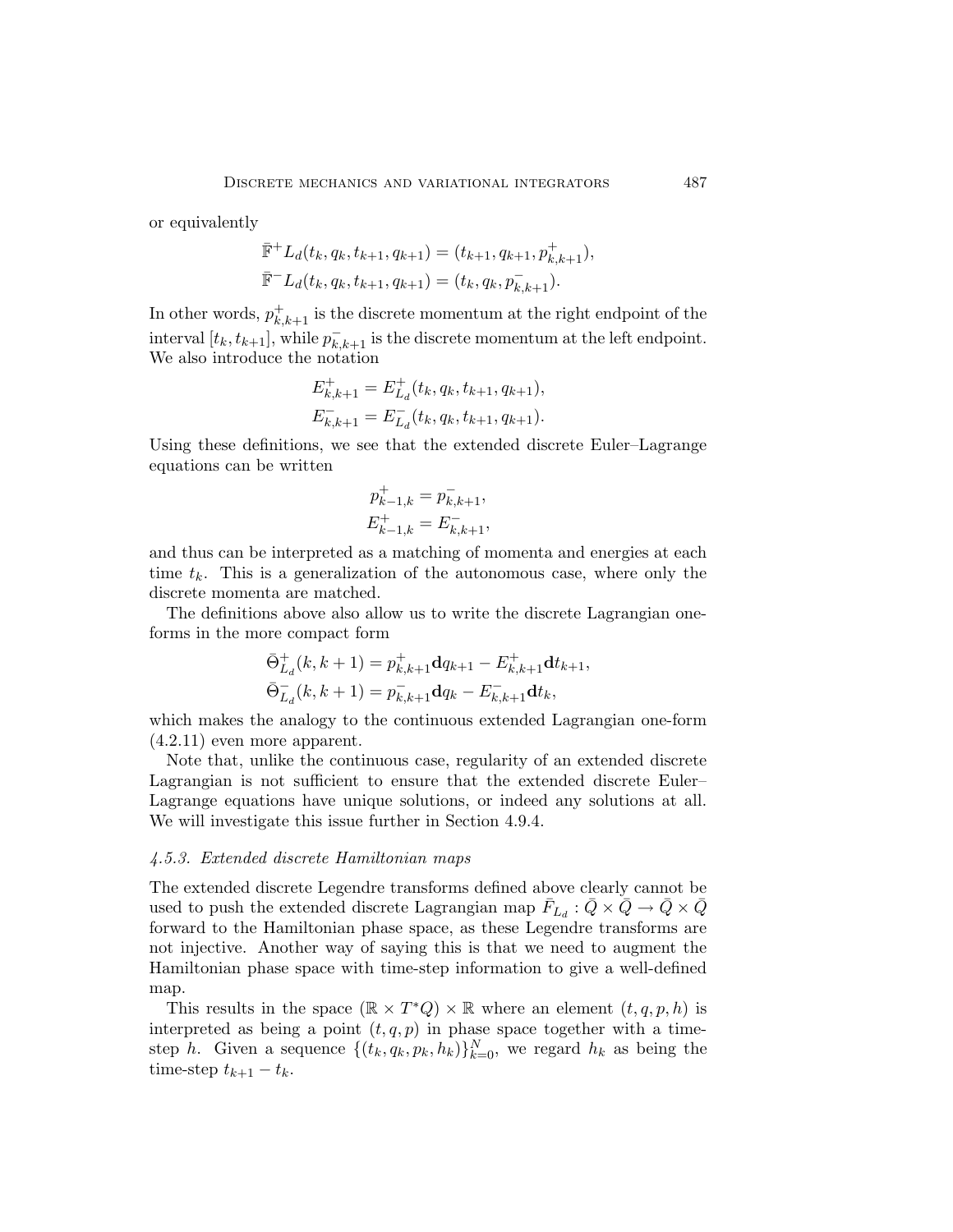488 J. E. MARSDEN AND M. WEST

Now define the map  $\tilde{\mathbb{F}}$ <sup>-</sup> $L_d$ :  $\bar{Q} \times \bar{Q} \to (\mathbb{R} \times T^*Q) \times \mathbb{R}$  by  $\widetilde{\mathbb{F}}^{-}L_d$  :  $(t_0, q_0, t_1, q_1) \mapsto (t_0, q_0, p_0, h_0) = (t_0, q_0, -D_2L_d(t_0, q_0, t_1, q_1), t_1 - t_0)$ and define the *extended discrete Hamiltonian map*  $\tilde{F}_{L_d} : (\mathbb{R} \times T^*Q) \times \mathbb{R} \to$  $(\mathbb{R}\times T^*Q)\times \mathbb{R}$  to be

$$
\tilde{F}_{L_d} : (t_0, q_0, p_0, h_0) \mapsto (t_1, q_1, p_1, h_1), \n\tilde{F}_{L_d} = (\tilde{\mathbb{F}}^{-} L_d) \circ \bar{F}_{L_d} \circ (\tilde{\mathbb{F}}^{-} L_d)^{-1},
$$

which is equivalent to the following commutative diagram.

$$
(t_0, q_0, t_1, q_1) \xrightarrow{\bar{F}_{L_d}} (t_1, q_1, t_2, q_2)
$$
  

$$
\tilde{F}^{-L_d} \downarrow \qquad \qquad \downarrow \tilde{F}_{L_d}
$$
  

$$
(t_0, q_0, p_0, h_0) \xrightarrow{\bar{F}_{L_d}} (t_1, q_1, p_1, h_1)
$$

Using this we can define the map  $\tilde{F}^+L_d : \bar{Q} \times \bar{Q} \to \mathbb{R} \times T^*Q$  by the following commutative diagram.



Now that we have a discrete system on an extension of the Hamiltonian phase space, it is natural to ask what structure is preserved by the evolution map. Unlike the autonomous case, the pushforward of the extended discrete symplectic form does not give any canonical structure on  $(\mathbb{R} \times T^*Q) \times \mathbb{R}$ . Of course, it does define a two-form there, which will be preserved by  $\tilde{F}_{L_d}$ , and we will see below one way in which this is related to  $\overline{\Omega}_H$  on  $\mathbb{R} \times T^*Q$ .

An alternative to mapping to a point  $(t, q, p) \in \mathbb{R} \times T^*Q$  and an associated time-step h would be to map to  $(t, q, p, E)$ , where E is a discrete energy. This is reminiscent of the structure found in the continuous formulation of multisymplectic mechanics, but such discrete systems will often fail to behave well, as is further investigated in Section 4.9.4.

# 4.5.4. Extended discrete Lagrangians are extended generating functions

Although the extended discrete Hamiltonian map is not a map on the Hamiltonian phase space, we will see that a particular restriction of it is in fact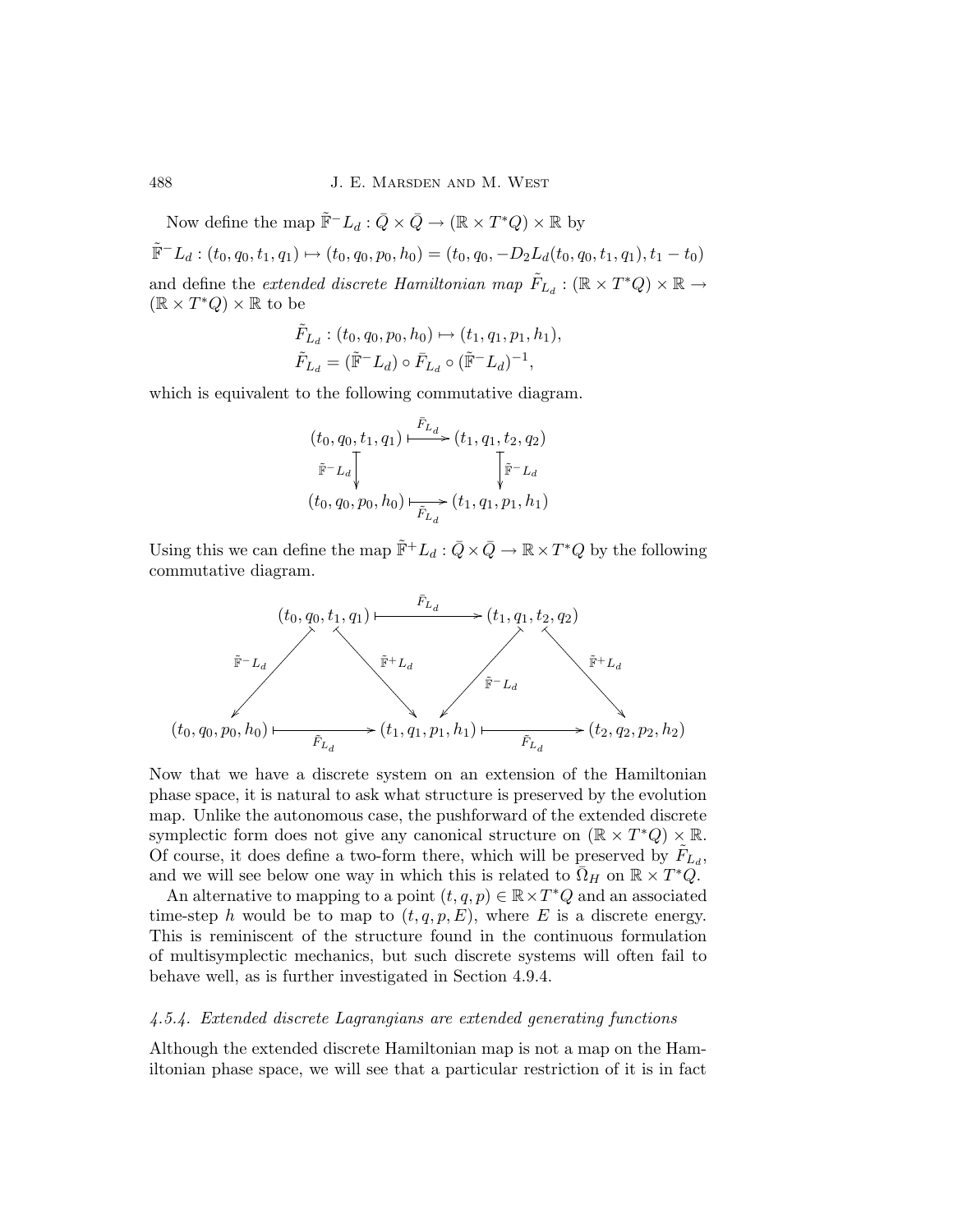generated by a restriction of the extended discrete Lagrangian, in the sense of Section 4.4.5.

Given  $L_d : \overline{Q} \times \overline{Q} \to \mathbb{R}$ , choose a fixed time-step  $h \in \mathbb{R}$  and define the restriction of the extended discrete Hamiltonian map to  $\varphi^h : \mathbb{R} \times T^*Q \to$  $\mathbb{R} \times T^*Q$  by

$$
\varphi^h : (t_0, q_0, p_0) \mapsto (t_1, q_1, p_1),
$$

where  $(t_1, q_1, p_1, h_1) = \tilde{F}_{L_d}(t_0, q_0, p_0, h)$ . This provides an implicit definition of  $(t_0, q_0, t_1, q_1)$  in terms of either  $(t_0, q_0, p_0)$  or  $(t_1, q_1, p_1)$ . Given this, we define the Hamiltonians  $H_0^h$  and  $H_1^h$  to be

$$
H_0^h(t_0, q_0, p_0) = E_{L_d}^-(t_0, q_0, t_1, q_1),
$$
  

$$
H_1^h(t_1, q_1, p_1) = E_{L_d}^+(t_0, q_0, t_1, q_1),
$$

and the extended generating function  $\bar{S}^h: Q \times Q \times \mathbb{R} \to \mathbb{R}$  to be

$$
\bar{S}^h(q_0, q_1, t_0) = L_d(t_0, q_0, t_1, q_1).
$$

With these definitions we have the following result.

**Theorem 4.5.1.** Take a fixed time-step  $h \in \mathbb{R}$  and let the functions  $\bar{S}^h$ ,  $\varphi^h$ ,  $H_0^h$  and  $H_1^h$  be defined as above. Then the map  $\varphi^h$  from the space  $\mathbb{R} \times T^*Q$  with Hamiltonian  $H_0^h$  to the space  $\mathbb{R} \times T^*Q$  with Hamiltonian  $H_1^h$  is generated by the extended generating function  $\bar{S}^h$ .

*Proof.* Observe that the definition of  $\varphi^h$  implies that  $t_1 = t_0 + h$ . Computing the derivatives of  $\bar{S}^h$  and using the definitions above we thus obtain

$$
\frac{\partial \bar{S}}{\partial q_0} = D_2 L_d(t_0, q_0, t_1, q_1) = -p_0,
$$
  
\n
$$
\frac{\partial \bar{S}}{\partial q_1} = D_4 L_d(t_0, q_0, t_1, q_1) = p_1,
$$
  
\n
$$
\frac{\partial \bar{S}}{\partial t_0} = D_1 L_d(t_0, q_0, t_1, q_1) + D_3 L_d(t_0, q_0, t_1, q_1)
$$
  
\n
$$
= H_0^h(t_0, q_0, p_0) - H_1^h(t_1, q_1, p_1).
$$

However, these are simply the equations (4.4.7) which define the map generated by  $\bar{S}^h$ , and so  $\varphi^{\bar{h}}$  must be this map.  $\Box$ 

As maps generated by extended generating functions must be symplectic, this construction shows that  $(\varphi^h)^*\Omega_{H_1^h} = \Omega_{H_0^h}$ . This provides a way in which the discrete Hamiltonian map  $\tilde{F}_{L_d}$  can be viewed as preserving canonical structures on  $\mathbb{R} \times T^*Q$ .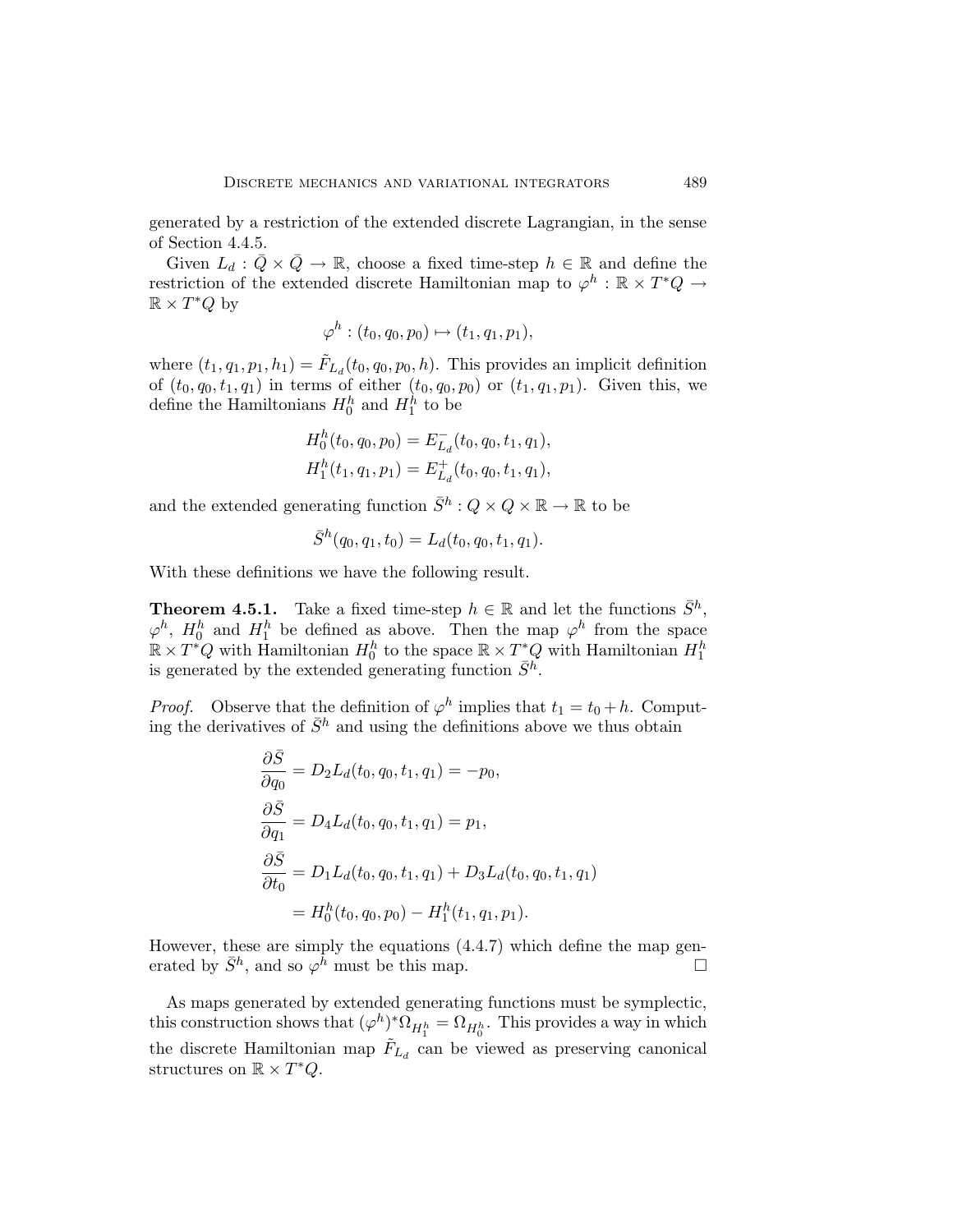# 4.6. Correspondence between discrete and continuous mechanics

We will now investigate the choice of extended discrete Lagrangian which gives an exact correlation between a continuous and a discrete system, for which we need the following result.

**Theorem 4.6.1.** Consider a regular extended Lagrangian  $L : \mathbb{R} \times TQ \rightarrow$ R, two points  $q_0, q_1 \in Q$  and two times  $t_0, t_1 \in \mathbb{R}$ . If  $||q_1 - q_0||$  and  $|t_1 - t_0|$ are sufficiently small then there exists a unique solution  $q : [t_0, t_1] \to Q$  of the Euler–Lagrange equations for L satisfying  $q(t_0) = q_0$  and  $q(t_1) = q_1$ .

Proof. Essentially the same proof as that given in Marsden and Ratiu (1999), Section 7.4, for the autonomous case holds in the extended setting as well.  $\Box$ 

Given a regular extended Lagrangian  $L : \mathbb{R} \times TQ \to \mathbb{R}$ , define the *exact* extended discrete Lagrangian to be

$$
L_d^E(t_0, q_0, t_1, q_1) = \int_{t_0}^{t_1} L(t, q_{0,1}(t), \dot{q}_{0,1}(t)) dt,
$$
\n(4.6.1)

where  $q_{0,1} : [t_0, t_1] \to Q$  is the unique solution of the Euler–Lagrange equations satisfying  $q_{0,1}(t_0) = q_0$  and  $q_{0,1}(t_1) = q_1$ .

**Lemma 4.6.2.** A regular extended Lagrangian  $L : \mathbb{R} \times TQ \to \mathbb{R}$  and the corresponding exact extended discrete Lagrangian  $L_d^E: \bar{Q} \times \bar{Q} \to \mathbb{R}$  satisfy the relations

$$
\bar{\mathbb{F}}^+ L_d^E(t_0, q_0, t_1, q_1) = \bar{\mathbb{F}}L(t_1, q_{0,1}(t_1), \dot{q}_{0,1}(t_1)),
$$
\n
$$
E_{L_d^E}^+(t_0, q_0, t_1, q_1) = E_L(t_1, q_{0,1}(t_1), \dot{q}_{0,1}(t_1)),
$$
\n
$$
\bar{\mathbb{F}}^- L_d^E(t_0, q_0, t_1, q_1) = \bar{\mathbb{F}}L(t_0, q_{0,1}(t_0), \dot{q}_{0,1}(t_0)),
$$
\n
$$
E_{L_d^E}^-(t_0, q_0, t_1, q_1) = E_L(t_0, q_{0,1}(t_0), \dot{q}_{0,1}(t_0)),
$$

for sufficiently close  $q_0, q_1 \in Q$  and  $t_0, t_1 \in \mathbb{R}$ .

Proof. The calculation for the Legendre transforms is essentially the same as in the time-independent case. For the energies, we calculate

$$
\frac{\partial L_d^E}{\partial t_0} = -L(t_0, q_{0,1}(t_0), \dot{q}_{0,1}(t_0)) + \int_{t_0}^{t_1} \left[ \frac{\partial L}{\partial q} \cdot \frac{\partial q_{0,1}}{\partial t_0} + \frac{\partial L}{\partial \dot{q}} \cdot \frac{\partial \dot{q}_{0,1}}{\partial t_0} \right] dt
$$
  
\n
$$
= -L(t_0, q_{0,1}(t_0), \dot{q}_{0,1}(t_0)) - \int_{t_0}^{t_1} \left[ \frac{\partial L}{\partial q} - \frac{d}{dt} \left( \frac{\partial L}{\partial \dot{q}} \right) \right] \cdot \frac{\partial q_{0,1}}{\partial t_0} dt
$$
  
\n
$$
+ \left[ \frac{\partial L}{\partial \dot{q}}(t, q_{0,1}(t), \dot{q}_{0,1}(t)) \cdot \frac{\partial q_{0,1}}{\partial t_0}(t) \right]_{t_0}^{t_1}
$$

,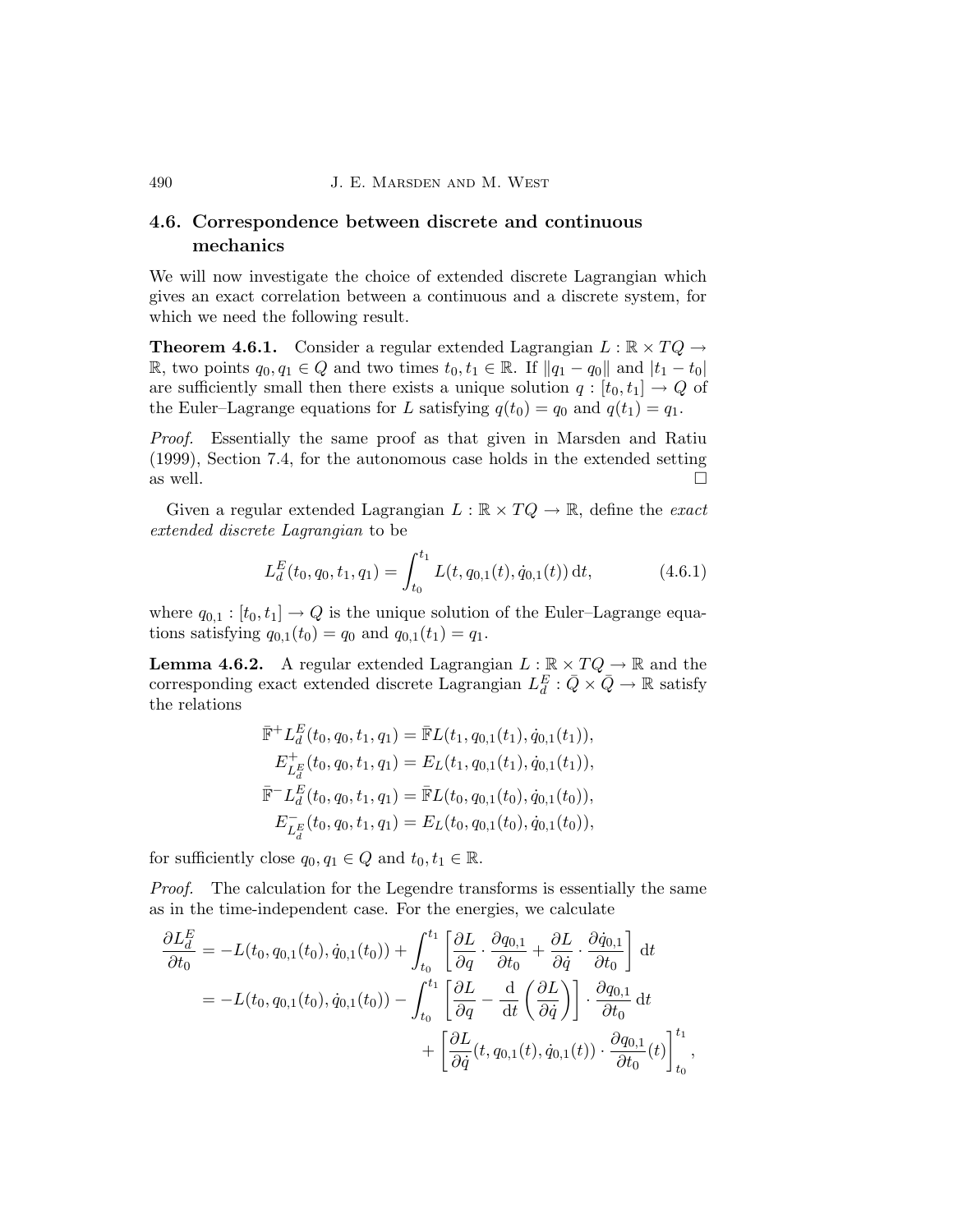using integration by parts. However,  $q_{0,1}(t)$  is a solution of the Euler– Lagrange equations for  $L$  and so the middle term is zero. Now note that we have

$$
\frac{\partial q_{0,1}(t; t_0, q_0, t_1, q_1)}{\partial t_0}\Big|_{t=t_0} = \dot{q}_{0,1}(t_0; t_0, q_0, t_1, q_1),
$$
  

$$
\frac{\partial q_{0,1}(t; t_0, q_0, t_1, q_1)}{\partial t_0}\Big|_{t=t_1} = 0,
$$

and using this gives

$$
\frac{\partial L_d^E}{\partial t_0} = -L(t_0, q_{0,1}(t_0), \dot{q}_{0,1}(t_0)) + \left[\frac{\partial L}{\partial \dot{q}}(t, q_{0,1}(t), \dot{q}_{0,1}(t)) \cdot \frac{\partial q_{0,1}}{\partial t_0}(t)\right]_{t_0}^{t_1}
$$
\n
$$
= -L(t_0, q_{0,1}(t_0), \dot{q}_{0,1}(t_0)) + \frac{\partial L}{\partial \dot{q}}(t_0, q_{0,1}(t_0), \dot{q}_{0,1}(t_0)) \cdot \dot{q}_{0,1}(t_0)
$$
\n
$$
= E_L(t_0, q_{0,1}(t_0), \dot{q}_{0,1}(t_0)).
$$

The result for  $D_4 L_d^E$  can be established by a similar calculation, using the fact that

$$
\frac{\partial q_{0,1}(t; t_0, q_0, t_1, q_1)}{\partial t_1}\Big|_{t=t_0} = 0,
$$
\n
$$
\frac{\partial q_{0,1}(t; t_0, q_0, t_1, q_1)}{\partial t_0}\Big|_{t=t_1} = -\dot{q}_{0,1}(t_1; t_0, q_0, t_1, q_1).
$$

One interesting consequence of this lemma is that, for an exact extended discrete Lagrangian, the extended discrete Euler–Lagrange equations are always functionally dependent. Indeed, the second equation (4.3.7b) becomes a consequence of the first equation (4.3.7a), just as in the continuous case. Before we prove this, however, we give a theorem relating discrete and continuous solution curves.

**Theorem 4.6.3.** Given a regular extended Lagrangian  $L : \mathbb{R} \times TQ \to \mathbb{R}$ , let  $L_d^E: \bar{Q} \times \bar{Q} \to \mathbb{R}$  be the associated exact extended discrete Lagrangian. Consider a solution  $q : [t_0, t_N] \to Q$  of the extended Euler–Lagrange equations for L, and take any sequence  $\{t_k\}_{k=0}^N \subset [0, T]$  with sufficiently small  $|t_{k+1}-t_k|$ . Setting  $q_k = q(t_k)$ , we now have that  $\{(t_k, q_k)\}_{k=0}^N$  is a solution of the extended discrete Euler–Lagrange equations for  $L_d^E$ .

Conversely, given any solution  $\{(t_k, q_k)\}_{k=0}^N$  of the extended discrete Euler– Lagrange equations for  $L_d^E$ , define a curve  $q : [t_0, t_N] \to Q$  by  $q(t) = q_{k,k+1}(t)$ for  $t \in [t_k, t_{k+1}]$ , where  $q_{k,k+1} : [t_k, t_{k+1}] \rightarrow Q$  is the unique solution of the extended Euler–Lagrange equations for L satisfying  $q_{k,k+1}(t_k) = q_k$  and  $q_{k,k+1}(t_{k+1}) = q_{k+1}$ . Then  $q(t)$  is a solution of the extended Euler–Lagrange equations for L on  $[t_0, t_N]$ .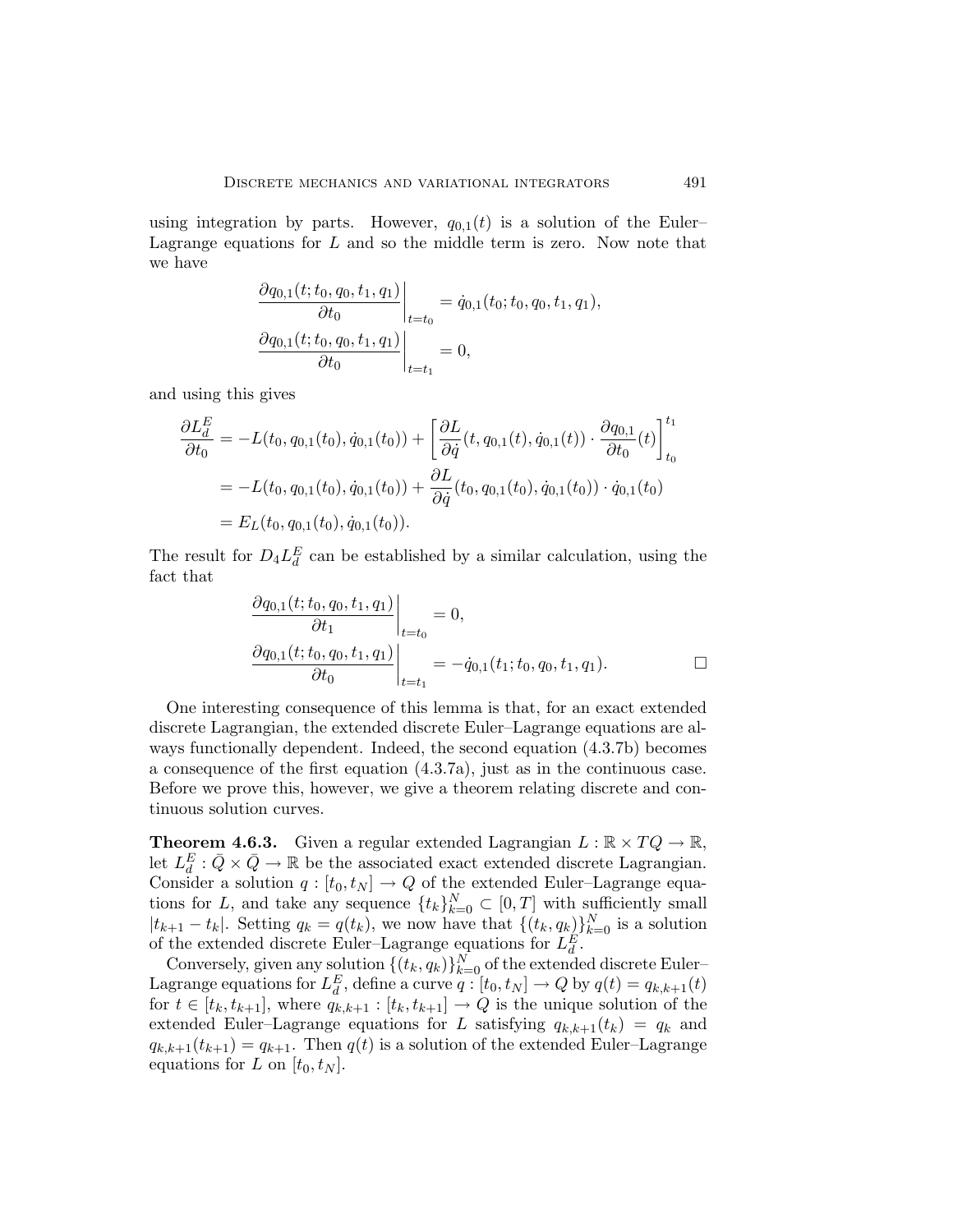Proof. The proof of this theorem is essentially identical to that of Theorem 1.6.4. Forming  $\{(t_k, q_k)\}_{k=0}^N$  from a given solution  $q(t)$ , we see that the discrete Euler–Lagrange equations, which are just a matching of discrete momenta and energies at each  $t_k$ , are satisfied because the discrete quantities are equal to the continuous ones.

In the reverse direction, the first part (4.3.7a) of the extended discrete Euler–Lagrange equations, together with Lemma 4.6.2, implies that the first part (4.2.9a) of the Euler–Lagrange equations is satisfied for  $q(t)$ . It can now be checked, in the same way as the proof of Theorem 1.6.4, that  $q(t)$  is  $C^2$ . As the second part of the Euler–Lagrange equations is dependent on the first, this means that  $q(t)$  automatically satisfies the full extended Euler– Lagrange equations for  $L$ .

Note that in the last part of the above proof the fact that the discrete curve also satisfied the second part (4.3.7b) of the extended discrete Euler– Lagrange equations was not used. This allows us to prove the following.

**Corollary 4.6.4.** Given a regular extended Lagrangian  $L : \mathbb{R} \times TQ \to \mathbb{R}$ , let  $L_d^E: \bar{Q} \times \bar{Q} \to \mathbb{R}$  be the associated exact extended discrete Lagrangian. Then the second part (4.3.7b) of the extended discrete Euler–Lagrange equations for  $L_d^E$  is satisfied whenever the first part (4.3.7a) is satisfied.

*Proof.* Consider points  $(t_0, q_0, t_1, q_1, t_2, q_2)$  which satisfy the first part of the extended discrete Euler-Lagrange equations for  $L_d^E$ . Now define  $q_{0,1,2}(t)$ :  $[t_0,t_2] \to Q$  by  $q_{0,1,2}(t) = q_{k,k+1}(t)$  for  $t \in [t_k,t_{k+1}]$ , as in Theorem 4.6.3. From the proof of that theorem it is clear that  $q(t)$  is a solution of the Euler–Lagrange equations for L on  $[t_0,t_2]$ , and thus

$$
E_L(t_1, q_{0,1}(t_1), \dot{q}_{0,1}(t_1)) = E_L(t_1, q_{0,1,2}(t_1), \dot{q}_{0,1,2}(t_1))
$$
  
=  $E_L(t_1, q_{1,2}(t_1), \dot{q}_{1,2}(t_1)).$ 

By Lemma 4.6.2, however, the left- and right-hand parts of this expression give

$$
E_{L_d}^+(t_0, q_0, t_1, q_1) = E_{L_d}^-(t_1, q_1, t_2, q_2)
$$

which is exactly the second part of the extended discrete Euler–Lagrange equations for  $L_d^E$ .  $\Box$ 

Indeed, as we will see in Section 4.8, the above statement is actually both necessary and sufficient for  $L_d$  to be an exact extended discrete Lagrangian.

Note that this corollary means that the exact extended discrete Lagrangian is not discretely well-posed, and thus does not define an extended discrete Lagrangian map  $\bar{F}_{L_d}$ :  $\bar{Q} \times \bar{Q} \to \bar{Q} \times \bar{Q}$ . Indeed, any time-step forward will give a valid solution. This means that the statements about symplectic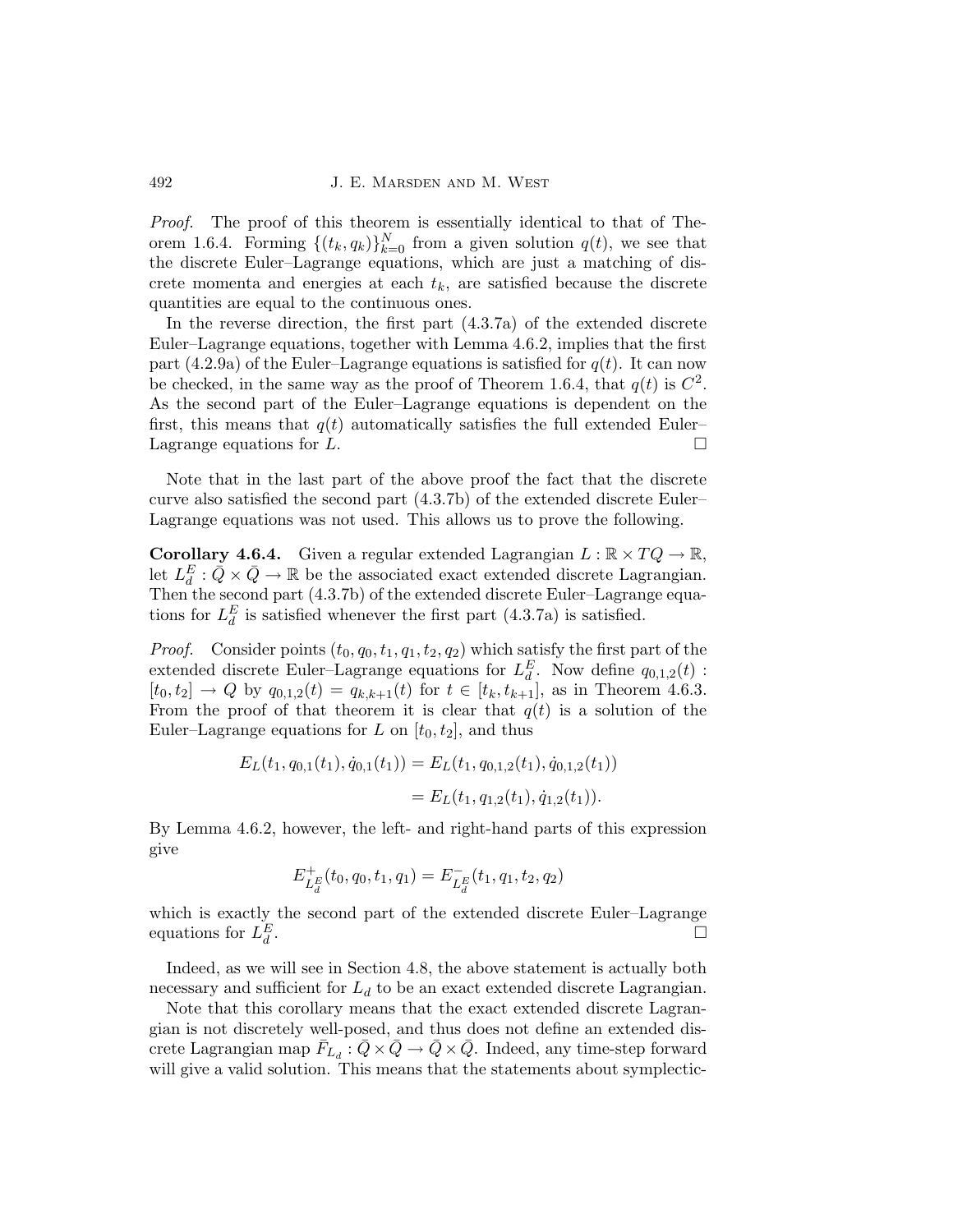ity and momentum conservation do not hold literally in this case. Instead, we must consider a generalized first variation interpretation of symplecticity or momentum conservation, which would hold for any tangent vectors to the set of solution curves. See Marsden et al. (1998) for the outline of this idea, although it is used there for a different reason.

As we have seen above, it is exactly because any time-step gives a solution of the extended discrete Euler–Lagrange equations for  $L_d^E$  that we cannot define  $\bar{F}_{L_d}$  or  $\tilde{F}_{L_d}$ . For a given time-step h, however, we can define the map  $\varphi^{E,h}: \mathbb{R} \times T^*Q \to \mathbb{R} \times T^*Q$  by the conditions

$$
\varphi^{E,h} \circ \bar{\mathbb{F}}^{-} L_d^E = \bar{\mathbb{F}}^{+} L_d^E,
$$
  

$$
t_1 = t_0 + h,
$$

where  $(t_1, q_1, p_1) = \varphi^{E,h}(t_0, q_0, p_0)$ . This map plays the same role as the restriction of  $\tilde{F}_{L_d}$  to  $\varphi^h$  defined in Section 4.5.4, although  $\varphi^{E,h}$  is not the restriction of anything. Using now the fact that  $\bar{F}_{L_1}^h(t_0, q_{0,1}(0), \dot{q}_{0,1}(0)) =$  $(t_1, q_{0,1}(h), \dot{q}_{0,1}(h))$  and combining the definition of  $\varphi^{E,h}$  with Lemma 4.6.2 shows that  $\varphi^{E,h}$  satisfies the following commutative diagram.



This proves the following theorem.

**Theorem 4.6.5.** Consider a regular extended Lagrangian  $L : \mathbb{R} \times TQ$ with corresponding extended Hamiltonian  $H : \mathbb{R} \times T^*Q$  and exact extended discrete Lagrangian  $L_d^E: \bar{Q} \times \bar{Q} \to \mathbb{R}$ . Then  $\varphi^{E,h}$  defined as above is exactly the extended Hamiltonian flow map  $\bar{F}_{H}^{h}$ .

The above construction will be useful when we consider the relationship between exact extended discrete Lagrangians and extended Hamilton–Jacobi theory in Section 4.8.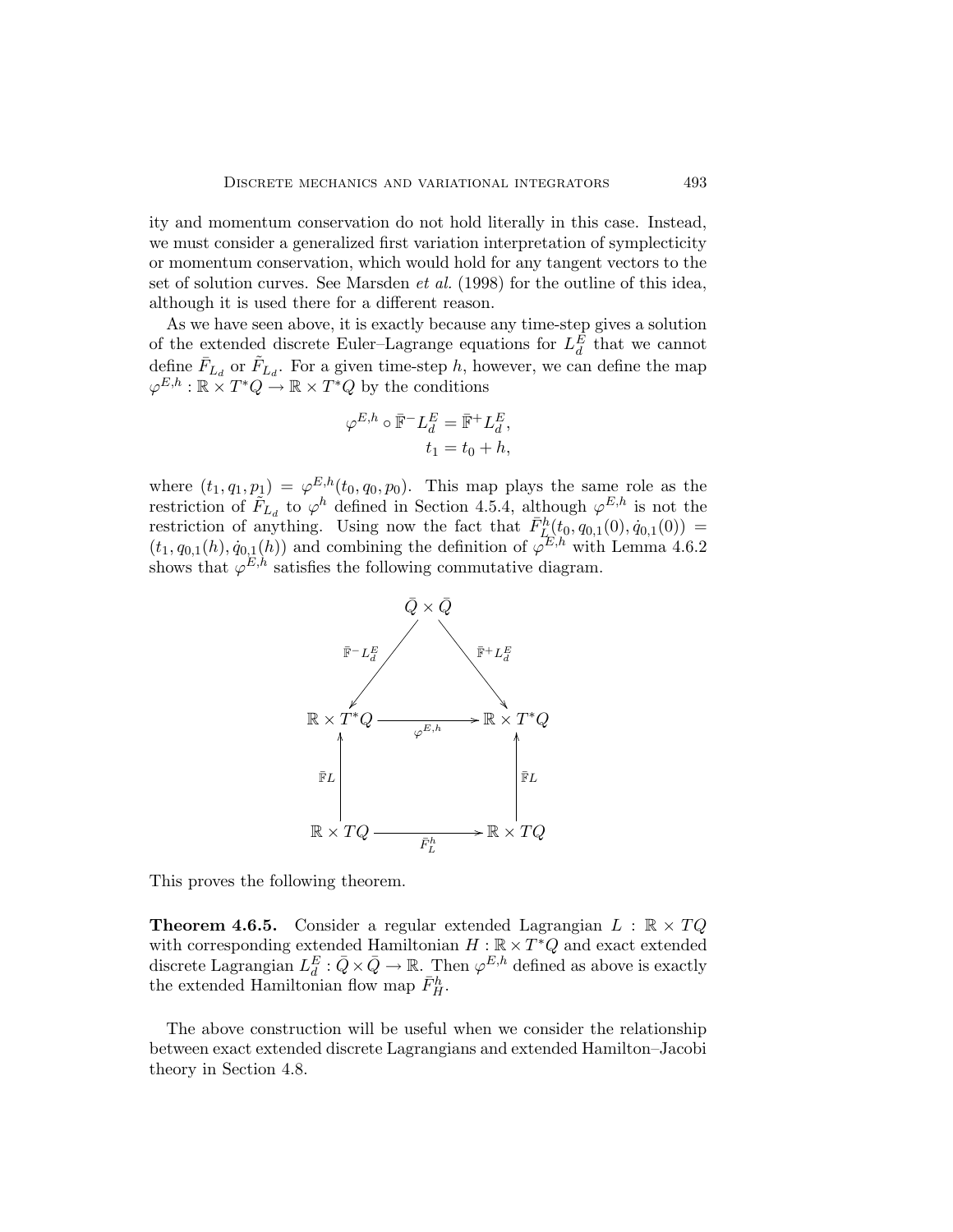# 4.7. Background: Extended Hamilton–Jacobi theory

# 4.7.1. Extended generating function for the flow

As we have already shown, the flow map  $\bar{F}_{H}^{h}$  :  $(t_0, q_0, p_0) \mapsto (t_1, q_1, p_1)$  of an extended Hamiltonian system is an extended symplectic map for each fixed h. From the preceding theory, it must therefore have a representation in terms of some extended generating function  $\bar{S}^h$ . The extended Hamilton– Jacobi equation is a PDE that defines this generating function.

Considering that the flow map acts

$$
\bar{F}_H : (\mathbb{R} \times T^*Q) \times \mathbb{R} \to (\mathbb{R} \times T^*Q)
$$

we calculate the tangent map of this to be

$$
\begin{aligned}\nT\bar{F}_H((t,q,p),h) \cdot ((\delta t,\delta q,\delta p),\delta h) \\
&= T\bar{F}_H^h(t,q,p) \cdot (\delta t,\delta q,\delta p) + \frac{\partial}{\partial h} \bar{F}_H^h(t,q,p) \cdot \delta h \\
&= T\bar{F}_H^h(t,q,p) \cdot (\delta t,\delta q,\delta p) + \bar{X}_H \circ \bar{F}_H^h(t,q,p) \cdot \delta h,\n\end{aligned}
$$

using the fact that  $\bar{F}_H$  is the flow of the vector field  $\bar{X}_H$ . This then shows that

$$
\bar{F}_H^*(\bar{\Omega}_H) = (\pi_{\mathbb{R} \times T^*Q})^*(\bar{\Omega}_H),
$$

which follows from (4.4.3). Consider now the space  $(\mathbb{R} \times T^*Q) \times \mathbb{R} \times (\mathbb{R} \times T^*Q)$ with projections

$$
\pi_1 : (\mathbb{R} \times T^*Q) \times \mathbb{R} \times (\mathbb{R} \times T^*Q) \to (\mathbb{R} \times T^*Q) \times \mathbb{R},
$$
  

$$
\pi_2 : (\mathbb{R} \times T^*Q) \times \mathbb{R} \times (\mathbb{R} \times T^*Q) \to \mathbb{R} \times T^*Q
$$

onto the first and second parts, respectively. Define the one-form

$$
\hat{\Theta} = \pi_2^* \bar{\Theta}_H - \pi_1^* \pi_{\mathbb{R} \times T^* Q}^* \bar{\Theta}_H
$$

and the corresponding two-form

$$
\hat{\Omega} = -\mathbf{d}\hat{\Theta} = \pi_1^* \pi_{\mathbb{R} \times T^*Q}^* \bar{\Omega}_H - \pi_2^* \bar{\Omega}_H.
$$

The graph of the flow map is a subset  $\Gamma(F_H) \subset (\mathbb{R} \times T^*Q) \times \mathbb{R} \times (\mathbb{R} \times T^*Q)$ , and we denote the corresponding inclusion map by  $i_{\bar{F}_H} : \Gamma(\bar{F}_H) \to (\mathbb{R} \times$  $T^*Q \times \mathbb{R} \times (\mathbb{R} \times T^*Q)$ . Now note that

$$
\pi_1 \circ i_{\bar{F}_H} = \pi_1|_{\Gamma(\bar{F}_H)},
$$
  
\n
$$
\pi_2 \circ i_{\bar{F}_H} = \bar{F}_H \circ \pi_1 \text{ on } \Gamma(\bar{F}_H),
$$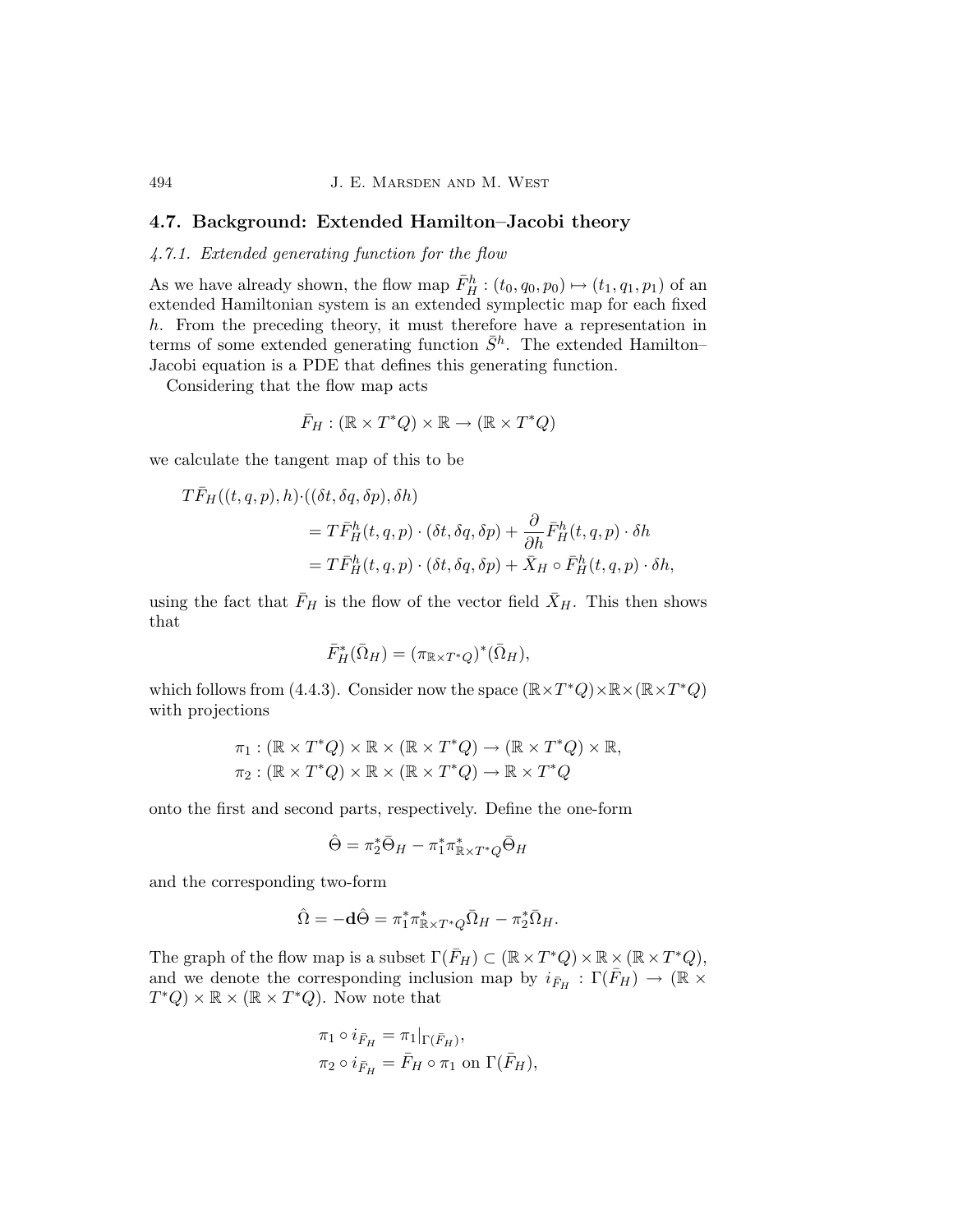with which we calculate

$$
(i_{\bar{F}_H})^*\hat{\Omega} = (i_{\bar{F}_H})^*(\pi_1)^*(\pi_{\mathbb{R}\times T^*Q})^*(\bar{\Omega}_H) - (i_{\bar{F}_H})^*(\pi_2)^*(\bar{\Omega}_H)
$$
  
\n
$$
= (\pi_{\mathbb{R}\times T^*Q} \circ \pi_1 \circ i_{\bar{F}_H})^*(\bar{\Omega}_H) - (\pi_2 \circ i_{\bar{F}_H})^*(\bar{\Omega}_H)
$$
  
\n
$$
= (\pi_{\mathbb{R}\times T^*Q} \circ \pi_1 \circ i_{\bar{F}_H})^*(\bar{\Omega}_H) - (\bar{F}_H \circ \pi_1 \circ i_{\bar{F}_H})^*(\bar{\Omega}_H)
$$
  
\n
$$
= (\pi_{\mathbb{R}\times T^*Q} \circ \pi_1 \circ i_{\bar{F}_H})^*(\bar{\Omega}_H) - (\pi_{\mathbb{R}\times T^*Q} \circ \pi_1 \circ i_{\bar{F}_H})^*(\bar{\Omega}_H)
$$
  
\n
$$
= 0.
$$

This thus establishes that  $\mathbf{d}(i_{\bar{F}_H}^*\hat{\Theta})=0$ , and so there is locally a function  $\bar{S} : \Gamma(\bar{F}_H) \to \mathbb{R}$  with  $i_{\bar{F}_H}^* \hat{\Theta} = \mathbf{d}\bar{S}$ .

# 4.7.2. Extended Hamilton–Jacobi equation

We now choose a particular set of coordinates on  $\Gamma(\bar{F}_H)$  and derive a coordinate expression for  $i_{\overline{F}_H}^* \hat{\Theta} = \mathbf{d}\overline{S}$ . Taking coordinates on  $(\mathbb{R} \times T^*Q) \times \mathbb{R} \times (\mathbb{R} \times T^*Q)$  $T^*(Q)$  of  $((t_0, q_0, p_0), \ddot{h}, (t_1, q_1, p_1)),$  we will take  $(t_0, q_0, t_1, q_1)$  as coordinates on  $\Gamma(\bar{F}_H)$ . The function  $\bar{S}$  is thus a map  $\bar{S}$ :  $\mathbb{R} \times Q \times \mathbb{R} \times Q \to \mathbb{R}$  and has differential

$$
\mathbf{d} \bar S = \frac{\partial \bar S}{\partial t_0} \mathbf{d} t_0 + \frac{\partial \bar S}{\partial q_0} \mathbf{d} q_0 + \frac{\partial \bar S}{\partial t_1} \mathbf{d} t_1 + \frac{\partial \bar S}{\partial q_1} \mathbf{d} q_1.
$$

In these coordinates we also have

$$
\hat{\Omega} = (p_1 dq_1 - H(t_1, q_1, p_1) dt_1) - (p_0 dq_0 - H(t_0, q_0, p_0) dt_0).
$$

Equating coefficients, we now see that the equation  $i_{\bar{F}_H}^* \hat{\Theta} = \mathbf{d}\bar{S}$  is

$$
p_0 = -\frac{\partial \bar{S}}{\partial q_0}(t_0, q_0, t_1, q_1), \qquad (4.7.1a)
$$

$$
H\left(t_0, q_0, -\frac{\partial \bar{S}}{\partial q_0}(t_0, q_0, t_1, q_1)\right) = \frac{\partial \bar{S}}{\partial t_0}(t_0, q_0, t_1, q_1),\tag{4.7.1b}
$$

$$
p_1 = \frac{\partial \bar{S}}{\partial q_1}(t_0, q_0, t_1, q_1), \qquad (4.7.1c)
$$

$$
H\left(t_1, q_1, \frac{\partial \bar{S}}{\partial q_1}(t_0, q_0, t_1, q_1)\right) = -\frac{\partial \bar{S}}{\partial t_1}(t_0, q_0, t_1, q_1).
$$
 (4.7.1d)

Of these four equations, (4.7.1a), (4.7.1c) and (4.7.1d) can be regarded as the generating function equations (4.4.7) for the map  $F_H$ , while (4.7.1b) is the equation which must be satisfied if  $\bar{F}_H$  is to be the Hamiltonian flow. Note that the first three equations do not actually specify  $\bar{F}_H$  uniquely, as any time reparametrization of the flow will satisfy them. To ensure uniqueness, we must augment the above equations with the condition  $t_1 = t_0 + h$ .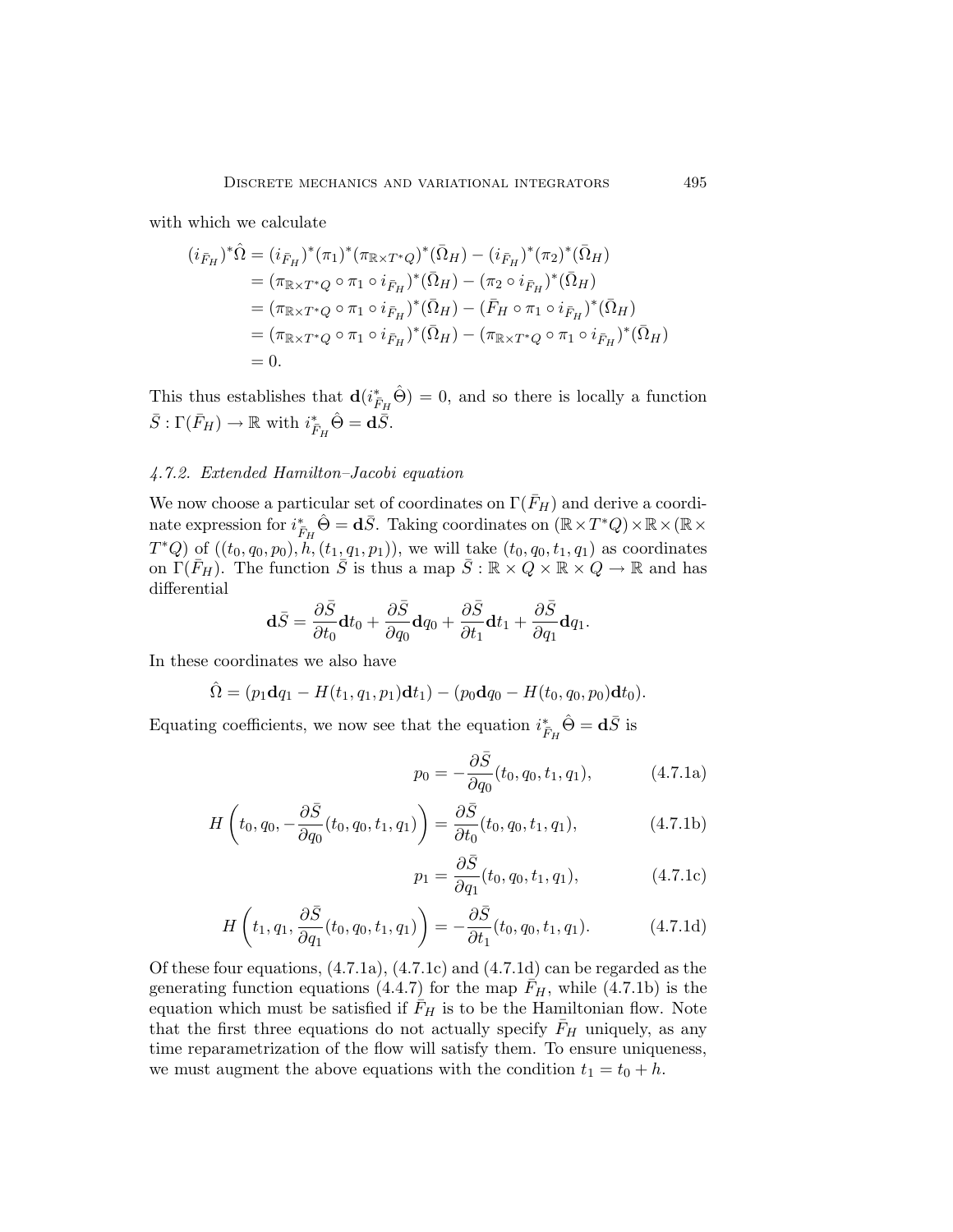The last equation which  $\overline{S}$  must satisfy to be an extended generating function for the flow is known as the extended Hamilton–Jacobi equation and is given by

$$
H\left(t_0, q_0, -\frac{\partial \bar{S}}{\partial q_0}(t_0, q_0, t_1, q_1)\right) = \frac{\partial \bar{S}}{\partial t_0}(t_0, q_0, t_1, q_1).
$$
 (4.7.2)

As in the autonomous case, it is necessary to specify boundary conditions for this partial differential equation.

#### 4.7.3. Jacobi's solution

The solution of the extended Hamilton–Jacobi equation can be written in terms of the action associated to the Lagrangian which is the Legendre transform of H. This is known as the *extended Jacobi's solution* and is

$$
\bar{S}(t_0, q_0, t_1, q_1) = \int_{t_0}^{t_1} L(t, q(t), \dot{q}(t)) dt,
$$
\n(4.7.3)

where  $q : [t_0, t_1] \to Q$  is the unique solution of the extended Euler–Lagrange equations for L satisfying  $q(t_0) = q_0$  and  $q(t_1) = q_1$ . The proof that this is indeed a solution is essentially identical to the proof of Lemma 4.6.2.

# 4.8. Discrete variational mechanics: Hamilton–Jacobi viewpoint

For a fixed time-step h, we saw in Section 4.5.4 that the restriction of  $\tilde{F}_{L_d}$ to the extended phase space  $\mathbb{R} \times T^*Q$  is generated by the restriction of the discrete Lagrangian to the set  $t_1 - t_0 = h$ . We then showed that there is a particular choice of extended discrete Lagrangian, called the exact extended discrete Lagrangian, for a particular restricted map is exactly the extended Hamiltonian flow map.

In the preceding section we have seen that the generating function for the extended Hamiltonian flow map must satisfy the extended Hamilton–Jacobi equation. It is clear that this is the case for the exact extended discrete Lagrangian, as it is simply the standard Jacobi's solution to the extended Hamilton–Jacobi equation.

Note that the story is not as simple as in the autonomous case, however. The extended discrete Lagrangian in fact defines a map  $\tilde{F}_{L_d}$  on the enlarged space  $(\mathbb{R} \times T^*Q) \times \mathbb{R}$ , and it is only upon restriction that we have a generating function construction. This restriction essentially discards the equation for updating the time-step.

The definition of  $\tilde{F}_{L_d}$  relied upon  $L_d$  being discretely well-posed, which fails for the exact discrete Lagrangian. Nonetheless, we saw that by adding the condition  $t_1 = t_0 + h$  then the *restriction* of  $F_{L_d}$  still makes sense even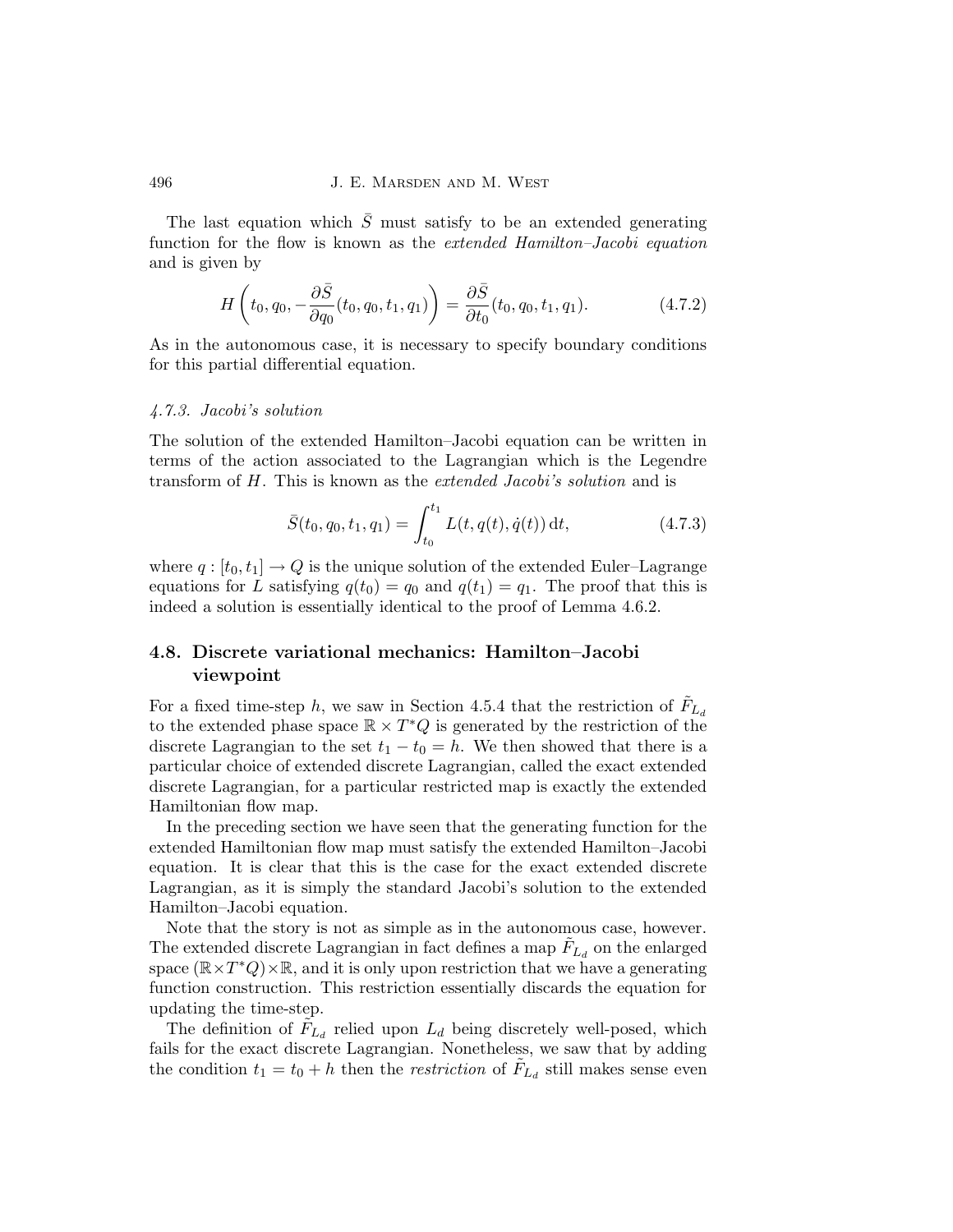when  $L_d$  is not discretely well-posed, and it is this map which is exactly the Hamiltonian flow. It is precisely this same extra equation which was also necessary to specify the map generated by the solution to the Hamilton– Jacobi equation.

Another way of viewing the situation is to consider a Hamiltonian system  $H : \mathbb{R} \times T^*Q \to \mathbb{R}$  and to attempt to find a discrete Lagrangian for which  $(\bar{\mathbb{F}}^{\pm}L_d)^*H = E_{L_d}^{\pm}$  $_{L_d}^{\pm}$  or, equivalently,  $(\bar{\mathbb{F}}^{\pm}L_d)^*\Theta_H = \Theta_{L_d}$ . Such a discrete Lagrangian would have the appealing property that  $\tilde{F}_{L_d}$  would exactly preserve the true energy, symplectic form and momentum maps.

Considering the statement  $(\bar{F}^+L_d)^*H = E_L^+$  $L_d$ , however, we see that this is exactly the extended Hamilton–Jacobi PDE: that is, the only extended discrete Lagrangian for which the pullback of the Hamiltonian is the discrete energy is the exact extended discrete Lagrangian. The same statement also holds with energy replaced by canonical one-forms.

Note that this does not say that the standard autonomous discrete Hamiltonian map will preserve  $H$  if and only if it exactly integrates the flow, as H could be preserved even though  $E_L^{\pm}$  $\mathcal{L}_d$  was not equal to  $(\bar{\mathbb{F}}^{\pm} L_d)^* H$ . Indeed, as we saw above, this would be the case for reparametrizations of the flow map, as discussed in Ge and Marsden (1988).

# 4.9. Time-dependent variational integrators

Just as we can regard autonomous discrete variational systems as integrators for a given autonomous Lagrangian system, so too can we consider an extended discrete Lagrangian system as an integrator for an extended Lagrangian system  $L : \mathbb{R} \times TQ \to \mathbb{R}$ . For this to be the case, we need that the discrete Lagrangian  $L_d : \bar{Q} \times \bar{Q} \to \mathbb{R}$  satisfies

$$
L_d(t_0, q(t_0), t_1, q(t_1)) = \int_{t_0}^{t_1} L(t, q(t), \dot{q}(t)) dt + \mathcal{O}(|t_1 - t_0|^{r+1}),
$$

where  $q : [t_0, t_1] \rightarrow Q$  is any solution of the extended Euler–Lagrange equations for  $L$ . Here r is known as the *order* of the discrete Lagrangian, and we require  $r \geq 1$  for  $L_d$  to be *consistent*.

Having chosen an extended discrete Lagrangian of some order, we can then use the extended discrete Hamiltonian map  $\tilde{F}_{L_d} : (\mathbb{R} \times T^*Q) \times \mathbb{R} \to$  $(\mathbb{R} \times T^*Q) \times \mathbb{R}$  as an integrator for the Hamiltonian system associated to L. This maps from the point  $(t_k, q_k, p_k)$  and the time-step  $h_k$  to give a new point  $(t_{k+1}, q_{k+1}, p_{k+1})$ , as described in Section 4.5.3.

Although this map, based on updating time-steps, was useful for understanding the relationship of extended discrete variational mechanics to extended Hamilton–Jacobi theory, it turns out to be more convenient to implement an equivalent method which updates points in conjunction with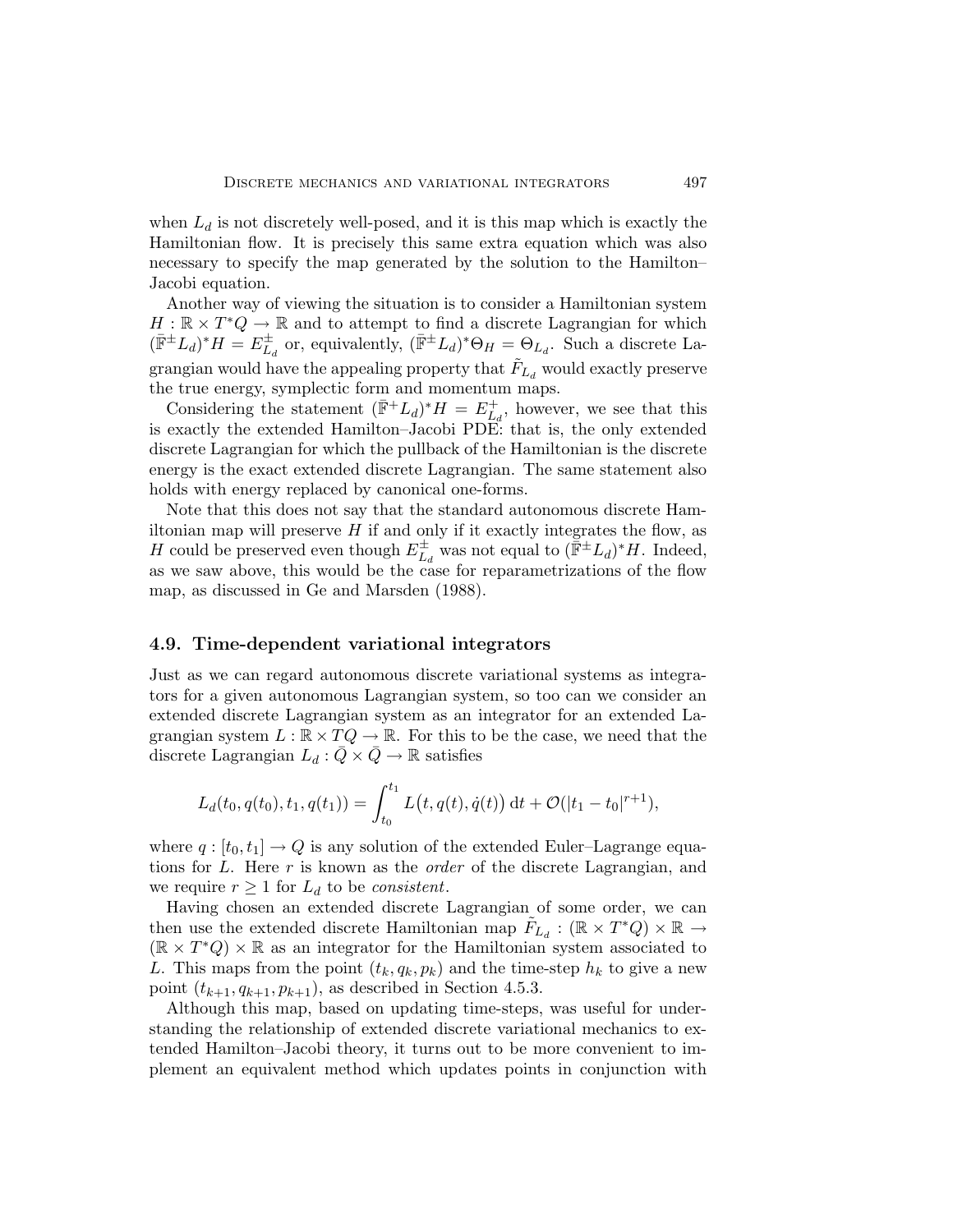energies, rather than time-steps. To construct this, we define the maps

$$
\hat{\mathbb{F}}^+ L_d : (t_0, q_0, t_1, q_1) \mapsto (t_1, q_1, p_1 = D_4 L_d, E_1 = -D_3 L_d),
$$
  

$$
\hat{\mathbb{F}}^- L_d : (t_0, q_0, t_1, q_1) \mapsto (t_0, q_0, p_0 = -D_2 L_d, E_0 = D_1 L_d),
$$

and define the alternative extended discrete Hamiltonian map  $\hat{F}_{L_d}$  :  $\mathbb{R} \times$  $T^*Q \times \mathbb{R} \to \mathbb{R} \times T^*Q \times \mathbb{R}$  by

$$
\hat{F}_{L_d} = \hat{\mathbb{F}}^+ L_d \circ (\hat{\mathbb{F}}^- L_d)^{-1}.
$$

Regarding  $\hat{F}_{L_d}$  as an integrator, it maps

$$
\hat{F}_{L_d} : (t_k, q_k, p_k, E_k) \mapsto (t_{k+1}, q_{k+1}, p_{k+1}, E_{k+1})
$$

and is defined by the relations

$$
p_k = -D_2 L_d(t_k, q_k, t_{k+1}, q_{k+1}),
$$
\n(4.9.1a)

$$
E_k = D_1 L_d(t_k, q_k, t_{k+1}, q_{k+1}),
$$
\n(4.9.1b)

$$
p_{k+1} = D_4 L_d(t_k, q_k, t_{k+1}, q_{k+1}),
$$
\n(4.9.1c)

$$
E_{k+1} = -D_3 L_d(t_k, q_k, t_{k+1}, q_{k+1}),
$$
\n(4.9.1d)

together with the requirement that  $t_{k+1} > t_k$ , which is built in to the definition of the extended discrete path space. Computationally, the implicit equations (4.9.1a) and (4.9.1b) must be solved simultaneously for  $t_{k+1}$  and  $q_{k+1}$  under the restriction  $t_{k+1} > t_k$ , and then the explicit equations (4.9.1c) and (4.9.1d) must be evaluated to give  $p_{k+1}$  and  $E_{k+1}$ . Note that the calculations to produce a trajectory with  $\tilde{F}_{L_d}$  are the same as those for calculating the same trajectory with  $\hat{F}_{L_d}$ , but the presentation is clearer in this form.

As we have seen in previous sections, the method defined by (4.9.1) preserves an extended discrete symplectic form and extended discrete momentum maps and it satisfies a discrete energy evolution equation which exactly conserves the discrete energy if the discrete Lagrangian is autonomous.

### 4.9.1. Initial conditions

To actually use  $\hat{F}_{L_d}$  as an integrator, it is necessary to choose initial conditions. Given  $(t_0, q_0, p_0) \in \mathbb{R} \times T^*Q$ , this reduces to the question of choosing an initial energy  $E_0 \in \mathbb{R}$ .

While the natural choice may, at first, appear to be the Hamiltonian H evaluated at  $(t_0, q_0, p_0)$ , this is not a feasible option. As we have seen, requiring that the Hamiltonian coincides with the discrete energies is equivalent to the extended Hamilton–Jacobi PDE, and so using this as an initial condition will generally make the first step of  $\hat{F}_{L_d}$  ill-defined. Even when this equation is solvable, this approach provides no control over the size of the initial time-step.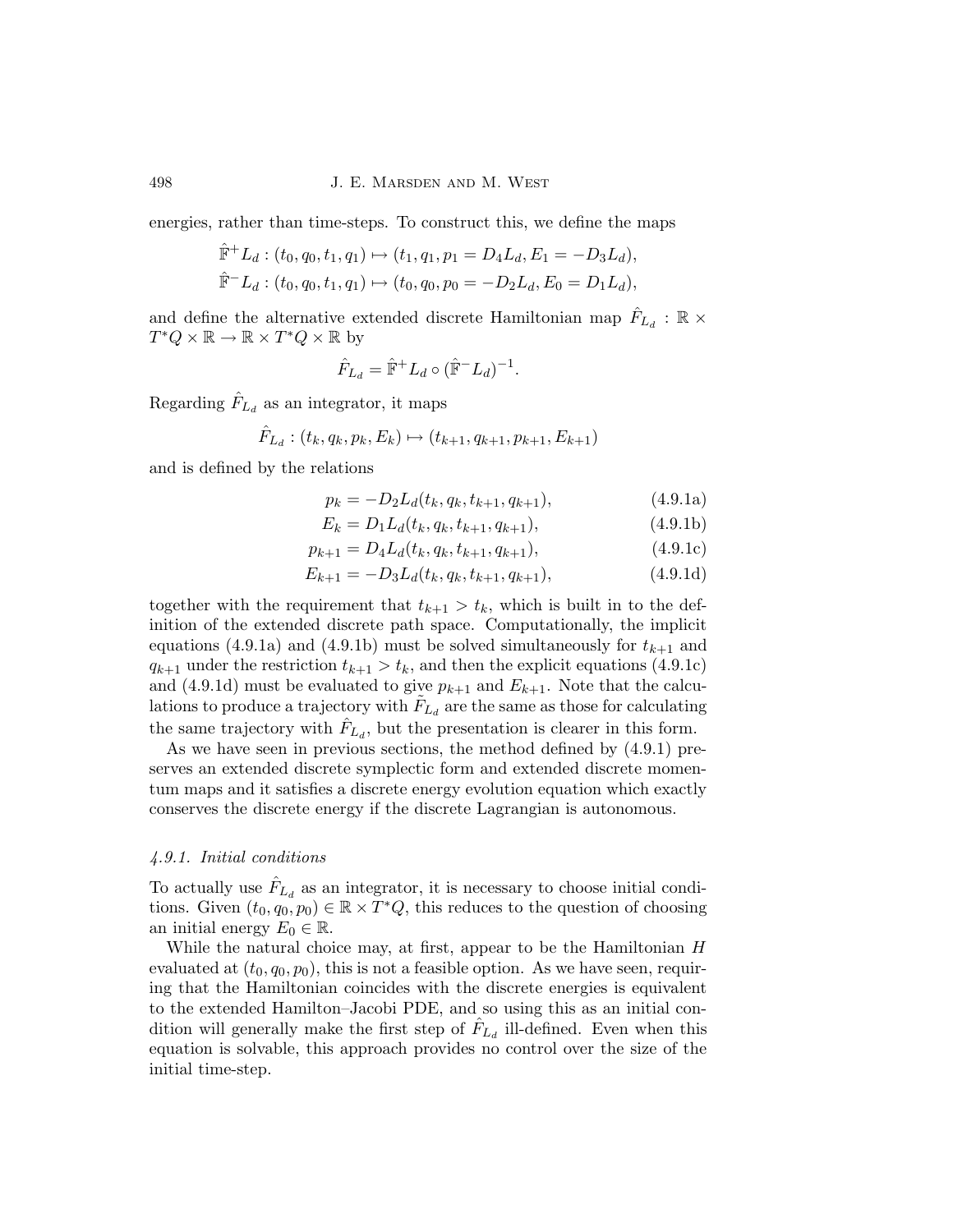Instead, a better choice is to select an initial time-step  $h_0 \in \mathbb{R}$  and then to set  $t_1 = t_0 + h_0$  and to solve the equation

$$
p_0 = -D_2 L_d(t_0, q_0, t_1, q_1)
$$

for  $q_1$ . We can then evaluate  $E_0 = E_L^ L_d(t_0, q_0, t_1, q_1)$  to obtain the initial condition for the discrete energy.

To see the difficulties encountered with choosing  $E_h = H(t_0, q_0, p_0)$ , consider the following example.

**Example 4.9.1.** Taking the discrete Lagrangian  $L_d^{\alpha}$  from Example 2.3.2 with  $\alpha = 1$  and extending it to the time-dependent case gives

$$
L_d(t_0, q_0, t_1, q_1) = (t_1 - t_0)L\left(t_1, q_1, \frac{q_1 - q_0}{t_1 - t_0}\right),
$$

and for the case of the autonomous Lagrangian  $L(t, q, \dot{q}) = \frac{1}{2}$  $\frac{1}{2}\dot{q}^T M \dot{q} - V(q)$ we can calculate

$$
\overline{\mathbb{F}}^{-}L_d(t_0, q_0, t_1, q_1) = \left(t_0, q_0, M\left(\frac{q_1 - q_0}{t_1 - t_0}\right)\right),
$$
\n
$$
E_{L_d}^{-}(t_0, q_0, t_1, q_1) = \frac{1}{2} \left(\frac{q_1 - q_0}{t_1 - t_0}\right)^T M \left(\frac{q_1 - q_0}{t_1 - t_0}\right) + V(q_1),
$$

and hence

$$
((\mathbb{F}^{-}L_{d})^{*}H)(t_{0},q_{0},t_{1},q_{1})=\frac{1}{2}\left(\frac{q_{1}-q_{0}}{t_{1}-t_{0}}\right)^{T}M\left(\frac{q_{1}-q_{0}}{t_{1}-t_{0}}\right)+V(q_{0}).
$$

If we now take  $E_0 = H(t_0, q_0, p_0)$  and calculate the first step of  $\hat{F}_{L_d}$ , then equations (4.9.1a) and (4.9.1b) are

$$
(t_0, q_0, p_0) = \overline{\mathbb{F}}^{-} L_d(t_0, q_0, t_1, q_1),
$$
  

$$
((\mathbb{F}^{-} L_d)^* H)(t_0, q_0, t_1, q_1) = E_{L_d}^{-}(t_0, q_0, t_1, q_1),
$$

which reduce to

$$
q_1 = q_0 + (t_1 - t_0)M^{-1}p_0,
$$
  

$$
V(q_1) = V(q_0).
$$

For a nontrivial potential function  $V: Q \to \mathbb{R}$  these equations will not have a solution  $(t_1, q_1)$ , except for special choices of  $p_0$ .

# 4.9.2. Order of accuracy and local errors

As we have seen while considering the choice of initial conditions, and as we will discuss in more detail below, existence of solutions for an extended discrete Lagrangian system can be problematic for their use as integrators. For this reason we will not discuss the order of accuracy of the extended discrete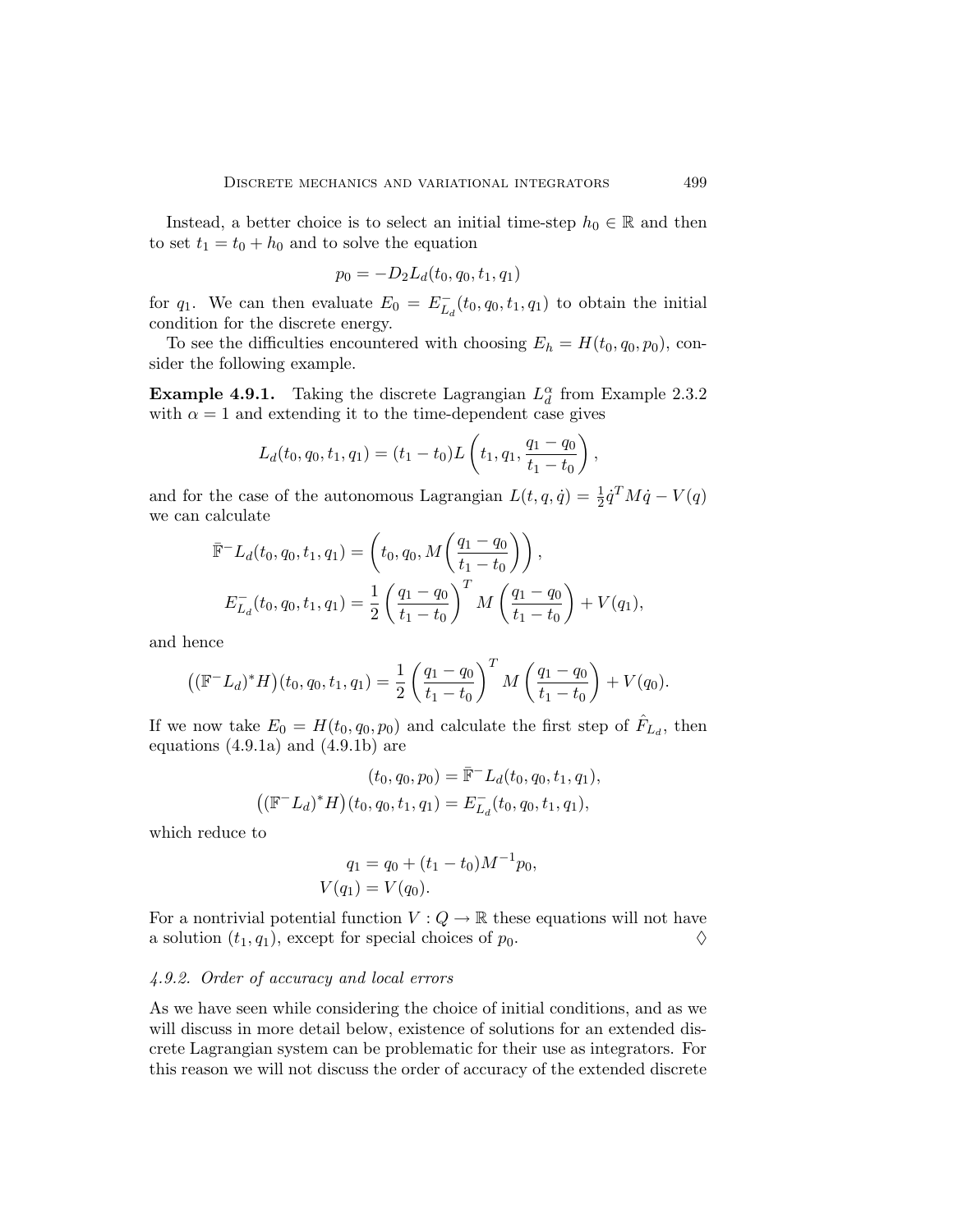Hamiltonian map  $\tilde{F}_{L_d}$  or the variant  $\hat{F}_{L_d}$  here, but instead we will consider the relationship between the order of accuracy of the extended discrete Lagrangian and its discrete energies and extended Legendre transforms.

**Theorem 4.9.2.** Consider an extended Lagrangian system  $L : \mathbb{R} \times TQ$ and a corresponding extended discrete Lagrangian system  $L_d : \overline{Q} \times \overline{Q} \to \mathbb{R}$ of order r. Then the extended discrete Legendre transforms  $\bar{\mathbb{F}}^{\pm}L_d : \bar{Q} \times \bar{Q} \to$  $\mathbb{R} \times T^*Q$  and the discrete energies  $E_L^{\pm}$  $\overline{L}_d^{\pm} : \overline{Q} \times \overline{Q} \to \mathbb{R}$  are also of order r, in the sense that

$$
\bar{\mathbb{F}}^{+}L_{d}(t_{0}, q(t_{0}), t_{1}, q(t_{1})) = \bar{\mathbb{F}}L(t_{1}, q(t_{1}), \dot{q}(t_{1})) + \mathcal{O}(|t_{1} - t_{0}|^{r+1}),
$$
\n
$$
E_{L_{d}}^{+}(t_{0}, q(t_{0}), t_{1}, q(t_{1})) = E_{L}(t_{1}, q(t_{1}), \dot{q}(t_{1})) + \mathcal{O}(|t_{1} - t_{0}|^{r+1}),
$$
\n
$$
\bar{\mathbb{F}}^{-}L_{d}(t_{0}, q(t_{0}), t_{1}, q(t_{1})) = \bar{\mathbb{F}}L(t_{0}, q(t_{0}), \dot{q}(t_{0})) + \mathcal{O}(|t_{1} - t_{0}|^{r+1}),
$$
\n
$$
E_{L_{d}}^{-}(t_{0}, q(t_{0}), t_{1}, q(t_{1})) = E_{L}(t_{0}, q(t_{0}), \dot{q}(t_{0})) + \mathcal{O}(|t_{1} - t_{0}|^{r+1}),
$$

for any solution  $q : [t_0, t_1] \to Q$  of the extended Euler–Lagrange equations for L.

Proof. This can be proved in the same way as Theorem 2.3.1, using the results of Lemma 4.6.2.  $\Box$ 

# 4.9.3. Autonomous discrete Lagrangians

If we have an autonomous discrete Lagrangian  $L'_d: Q \times Q \to \mathbb{R}$ , then we can either treat it using the autonomous theory and obtain the integrator  $\tilde{F}_{L_d}: T^*Q \to T^*Q$ , or we can form the corresponding extended discrete Lagrangian by

$$
L_d(t_0, q_0, t_1, q_1) = L'_d(q_0, q_1, t_1 - t_0),
$$

as was considered in Section 4.3.7. As we saw there, the time translation invariance of  $L_d$  means that the two discrete energies are equal, and using the map  $\hat{F}_{L_d}$  will integrate the system while preserving the discrete energy. Indeed, this method is exactly the symplectic-energy-momentum-conserving integrator presented in Kane et al. (1999a), written in a slightly different form. That paper gives some simple specific examples that show the advantage in using these types of integrators.

Although using the autonomous integrator  $\tilde{F}_{L_d}$  for this system will not exactly preserve the discrete energy or the Hamiltonian, backward error analysis techniques can be used to show that the Hamiltonian, and hence the discrete energies, will be nearly preserved for exponentially long times (see, for example, Hairer (1994), Hairer and Lubich (1997) and Reich (1999 $a$ ).

For autonomous systems, it will thus generally be preferable to use a standard variational integrator, and not to enforce exact energy conservation. Even in this case, however, the theory developed above for nonautonomous systems gives much insight into the geometric structure.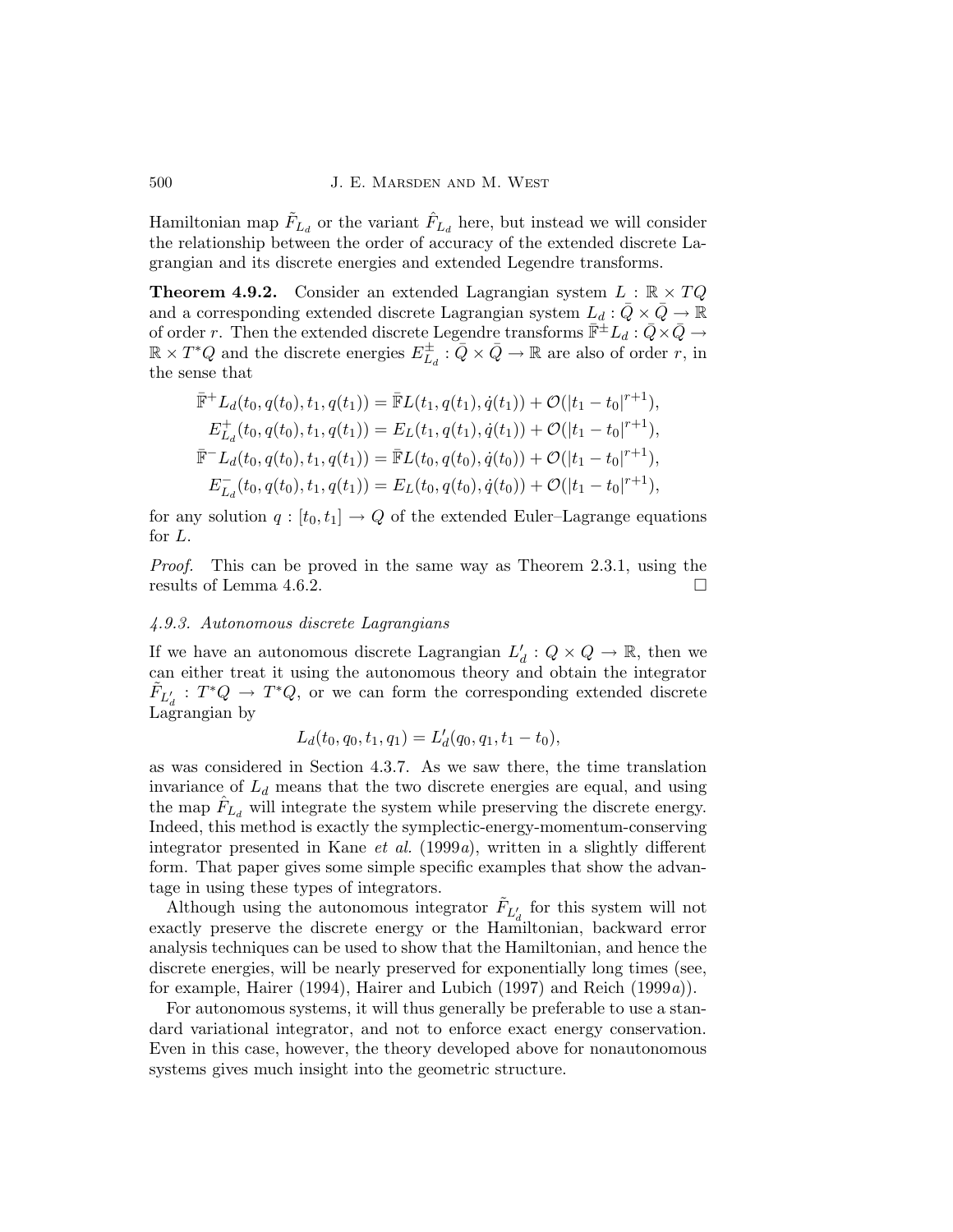#### 4.9.4. Existence of solutions

The question of the existence of solutions to the extended discrete Euler– Lagrange equations is, in general, rather subtle. There are two main problems which may arise.

First, it may be that for certain choices of initial condition  $(t_0, q_0, p_0, E_0)$ , or correspondingly  $(t_0, q_0, t_1, q_1)$ , that the extended discrete Euler–Lagrange equations simply have no solutions.

For specific choices of discrete Lagrangian it is sometimes possible to analyse this situation in more detail. For example, in Kane et al. (1999a) it is proved that, for Lagrangians of the form  $L(q, \dot{q}) = \frac{1}{2}$  $\frac{1}{2}\dot{q}^TM\dot{q} - V(q)$  and the discrete Lagrangian  $L_d^{\alpha}$  from Example 2.3.2, then the extended discrete Euler–Lagrange equations have unique solutions away from points where the kinetic energy is near zero. This criterion of being away from turning points is illustrated in that paper with numerical examples.

A particular choice of discrete Lagrangian, albeit in a different setting, is also analysed in Lew, Marsden, Ortiz and West (2001), where the existence of solutions to a time-adaptive variational PDE integrator is investigated.

The second problem which may arise is that the solution times  $t_k$  may not be unbounded, that is, they may converge to some finite value  $t_k \to T \in \mathbb{R}$ . This is similar to the issue of completeness of the differential equations in the continuous case, where a solution may escape to infinity in finite time.

### 4.9.5. Examples of extended variational integrators

To actually construct an extended discrete Lagrangian given an extended Lagrangian, most of the methods discussed in Section 2.6 can be readily extended to the nonautonomous case. Typically the time-step  $h$  should be replaced by  $t_{k+1} - t_k$  and the continuous Lagrangian should be evaluated at the appropriate interpolated times. We give here a number of examples of this.

Example 4.9.3. (Low-order methods) Consider the discrete Lagrangian  $L_d^{\alpha}$  from Example 2.3.2, and extend it to a nonautonomous Lagrangian by

$$
\bar{L}_d^{\alpha}(t_0, q_0, t_1, q_1) = (t_1 - t_0)L\left((1 - \alpha)t_0 + \alpha t_1, (1 - \alpha)q_0 + \alpha q_1, \frac{q_1 - q_0}{t_1 - t_0}\right).
$$

Similarly we can extend  $L_d^{\text{sym},\alpha}$  $\frac{1}{d}$  to

$$
\bar{L}_d^{\text{sym},\alpha} = \frac{1}{2}\bar{L}_d^{\alpha} + \frac{1}{2}\bar{L}_d^{1-\alpha}.
$$

It is straightforward to check that the order of these discrete Lagrangians is the same as in the autonomous case, namely  $\bar{L}_d^{\alpha}$  is first-order unless  $\alpha = \frac{1}{2}$  $\frac{1}{2}$ , when it is second-order, and  $\bar{L}_d^{\text{sym},\alpha}$  is always second-order.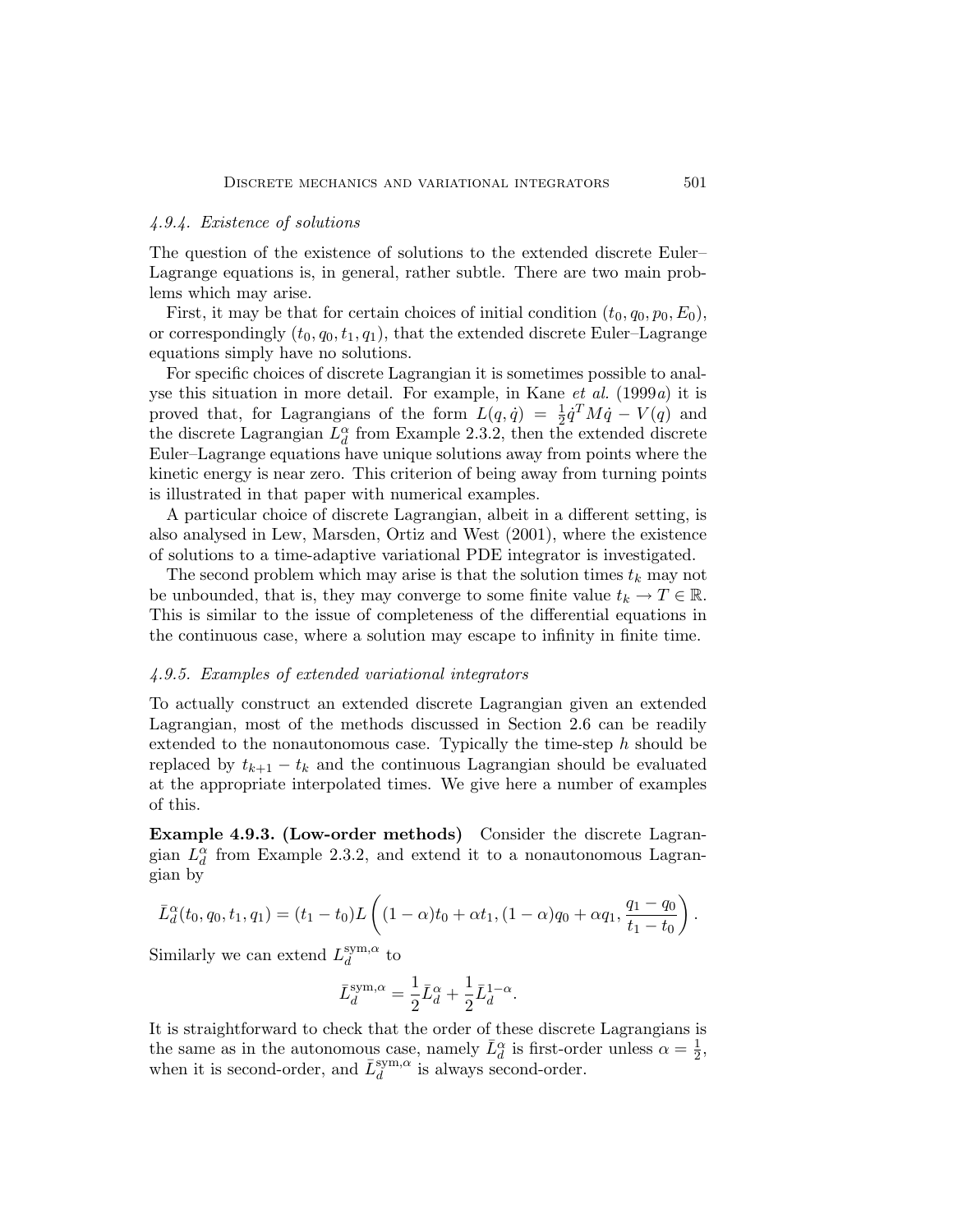This is reflected in the expression for the discrete energy  $E_{\bar{L}^1_d}^-$  given in Example 4.9.1 above, which is clearly a first-order approximation to the Hamiltonian, as implied by Theorem 4.9.2.  $\Diamond$ 

Example 4.9.4. (Symplectic partitioned Runge–Kutta methods) The symplectic partitioned Runge–Kutta methods discussed in Section 2.6.5 have a standard extension to nonautonomous systems, although they will clearly not be symplectic in the normal sense on  $T^*Q$  in that case. Taking coefficients  $c_i$ ,  $\overline{b}_i$ ,  $\overline{a}_{ij}$ ,  $\overline{c}_i$ ,  $\overline{b}_i$ ,  $\overline{a}_{ij}$  for  $i, j = 1, \ldots, s$ , then the corresponding partitioned Runge–Kutta method for a regular extended Lagrangian system  $L : \mathbb{R} \times TQ \to \mathbb{R}$  is a map  $(t_0, q_0, p_0, h) \mapsto (t_1 = t_0 + h, q_1, p_1)$  defined by

$$
q_1 = q_0 + (t_1 - t_0) \sum_{j=1}^{s} b_j \dot{Q}_j, \quad p_1 = p_0 + (t_1 - t_0) \sum_{j=1}^{s} \tilde{b}_j \dot{P}_j,
$$
 (4.9.2a)

$$
Q_i = q_0 + (t_1 - t_0) \sum_{j=1}^s a_{ij} \dot{Q}_j, \quad P_i = p_0 + (t_1 - t_0) \sum_{j=1}^s \tilde{a}_{ij} \dot{P}_j, \quad i = 1, ..., s,
$$
\n(4.9.2b)

$$
P_i = \frac{\partial L}{\partial \dot{q}}(t_i, Q_i, \dot{Q}_i), \qquad \dot{P}_i = \frac{\partial L}{\partial q}(\tilde{t}_i, Q_i, \dot{Q}_i), \qquad i = 1, \dots, s,
$$
\n(4.9.2c)

where  $t_i = (1 - c_i)t_0 + c_it_1$  and  $\tilde{t}_i = (1 - \tilde{c}_i)t_0 + \tilde{c}_it_1$  are the interpolated times. As in the autonomous case, we can regard  $(4.9.2)$  as defining  $p_0$ ,  $p_1$ ,  $Q_i$ ,  $P_i$ ,  $\dot{Q}_i$  and  $\dot{P}_i$  for  $i = 1, \ldots, s$  as functions of  $(t_0, q_0, t_1, q_1)$ . Assuming this, we define the extended discrete Lagrangian

$$
L_d(t_0, q_0, t_1, q_1) = (t_1 - t_0) \sum_{i=1}^s b_i L(t_i, Q_i, \dot{Q}_i),
$$

and, if the coefficients satisfy the extended conditions

$$
b_i \tilde{a}_{ij} + \tilde{b}_j a_{ji} = b_i \tilde{b}_j, \qquad i, j = 1, \dots, s,
$$
\n
$$
(4.9.3a)
$$

$$
b_i = \tilde{b}_i, \qquad i = 1, \dots, s,
$$
\n
$$
(4.9.3b)
$$

$$
c_i = \tilde{c}_i, \qquad i = 1, \dots, s,
$$
\n
$$
(4.9.3c)
$$

then it is clear from the result in Section 2.6.5 that the partitioned Runge– Kutta method is exactly the restriction  $\varphi^h$  of the extended discrete Hamiltonian map  $\tilde{F}_{L_d}$  defined in Section 4.5.4.

If we instead use the full map  $\tilde{F}_{L_d}$  or the alternative  $\hat{F}_{L_d}$  then the theory developed above shows that we will have a symplectic integrator in the extended sense.  $\Diamond$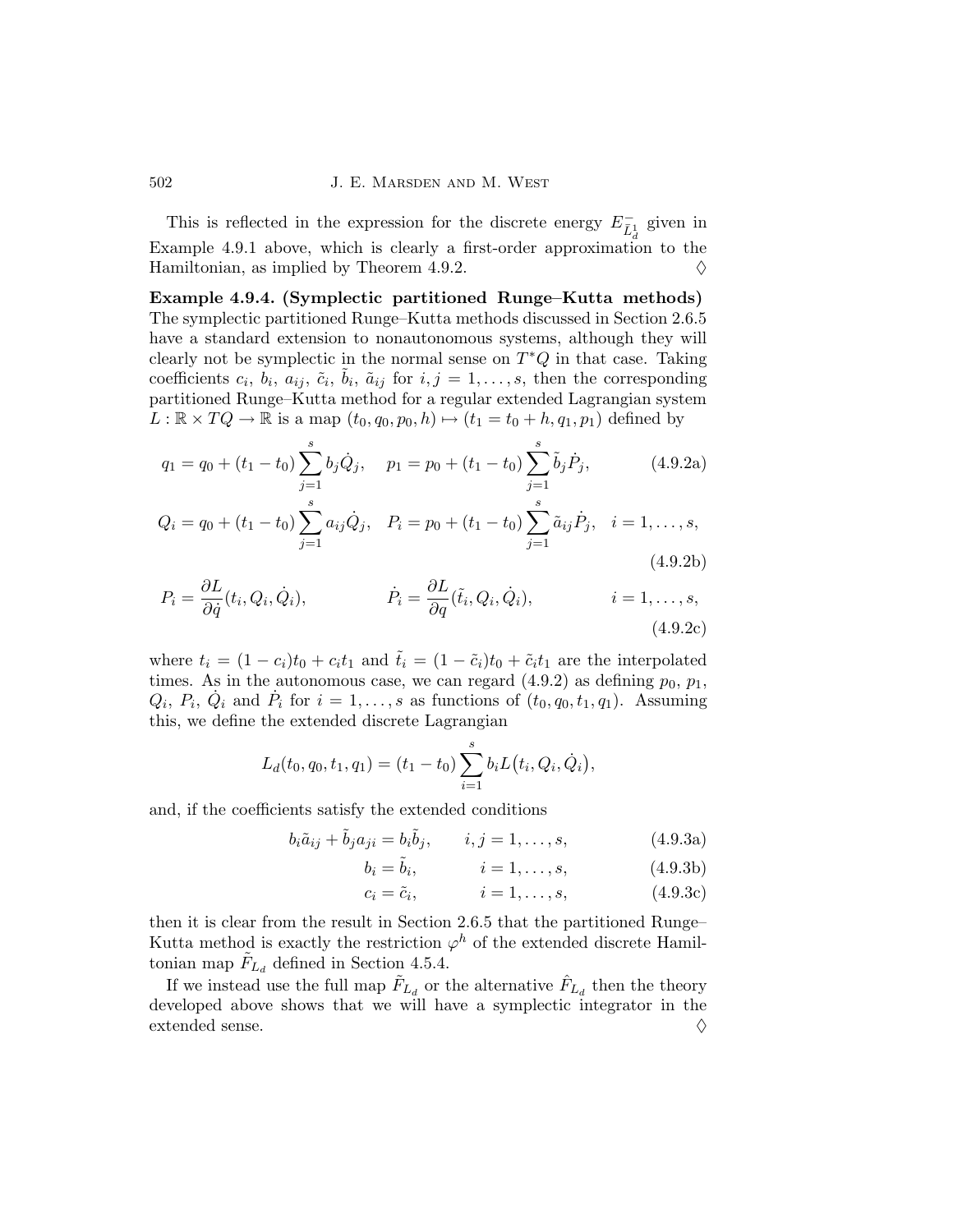# PART FIVE Further topics

In this part we briefly discuss some additional topics and future directions that are related to those covered in this review. We cite relevant references in the literature for further information.

## 5.1. Discrete symmetry reduction

The theory and applications of reduction of mechanical systems with symmetry both from the Hamiltonian and Lagrangian perspectives have been an active area of investigation for quite some time. For a recent review, see Marsden, Ratiu and Scheurle (2000). It is natural to investigate the discrete counterpart of this theory and such an investigation has begun. The discrete analogue of the Euler–Poincar´e equations and reduction theory (rigid body and fluid-type equations on Lie algebras) lead to the DEP (discrete Euler–Poincaré) equations: see Marsden et al. (1999a, 1999b), and Bobenko and Suris (1999a, 1999b). The latter references also make intriguing links with discrete integrable systems. Other intriguing links between discrete mechanics, rigid body systems and optimal control are given in Bloch, Crouch, Marsden and Ratiu (1998).

The DEP context assumes that the configuration space of the system is a Lie group. The development of a more general reduction theory for group actions on more general configuration manifolds has begun, with the case of abelian group actions given in Jalnapurkar, Leok, Marsden and West (2000). The general nonabelian case as well as discrete analogues of singular reduction are also of considerable interest.

It would also be of interest to combine these variational methods for systems with symmetry with general methods that preserve symmetry structure to take advantage of both approaches: see Iserles, McLachlan and Zanna (1999) and Iserles et al. (2000), and literature cited therein.

## 5.2. Multisymplectic integrators for PDEs

The basic extension of the methods of this paper to the context of PDEs was given in Marsden *et al.* (1998), and Marsden and Shkoller (1999). These papers lay down the variational discretization of PDEs in a multisymplectic context. The examples in these papers were fairly simple, while more interesting examples in the context of continuum mechanics are given in Marsden, Pekarsky, Shkoller and West (2001a, 2001b).

An important point about the variational methods for multisymplectic PDEs is that they do not require that the PDE and multisymplectic structure be discretized separately (as in Bridges and Reich (200x)). Instead,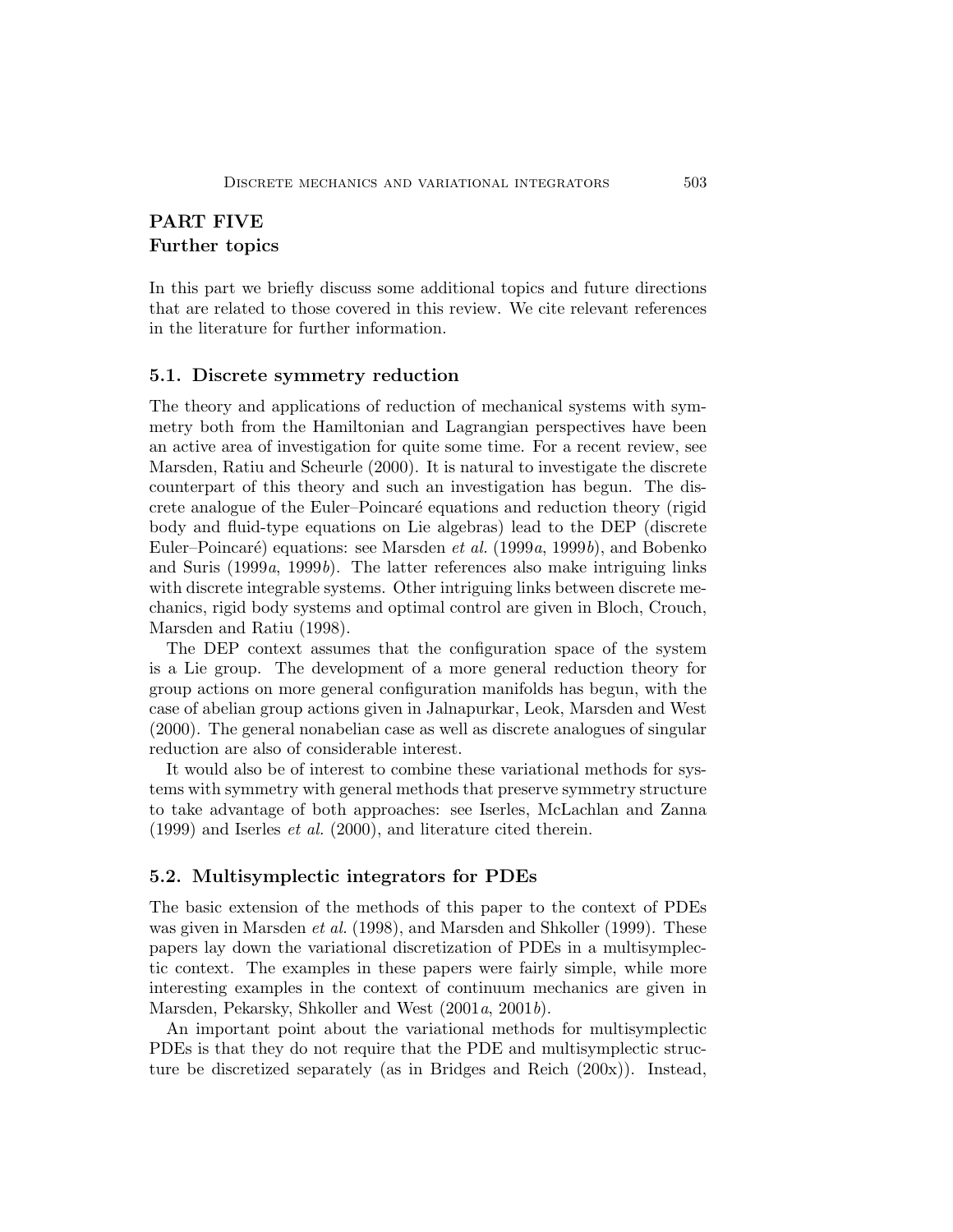#### 504 J. E. MARSDEN AND M. WEST

the discrete multisymplectic structure arises directly from the discrete variational principle, which also immediately gives a discrete multisymplectic form formula: that is, the PDE analogue of the symplectic nature of variational integrators.

This procedure is illustrated in West (2001), where the method of Suris is extended to construct discrete Lagrangians for product Runge–Kutta discretizations of multisymplectic PDEs. From the variational principle we derive the discrete multisymplectic structure, which turns out to coincide with that proposed in Reich (2000).

Lew *et al.* (2001) develop and apply the theory of asynchronous variational integrators (AVIs) in the context of shell dynamics. This is the PDE analogue of integrators that use adaptive time-steps to achieve exact energy and momentum balance as well as being multisymplectic. We expect that similar integrators can be developed for other problems in continuum mechanics, including fluids.

## 5.3. Open problems

#### 5.3.1. Reversibility

It would be interesting to make closer links with methods that have been developed for reversible systems (see, for example, Cano and Sanz-Serna (1997), Barth, Leimkuhler and Reich (1999), McLachlan, Quispel and Turner  $(1998b)$  and references therein). We should keep in mind that there are many interesting systems that are Lagrangian but not time-reversible (such as gyroscopic systems, including particles in magnetic fields) as well as systems that are reversible but not Lagrangian. See McLachlan, Quispel and Robidoux (1998a) for a discussion of the general classification of these systems as well as those with a first integral, volume-preserving integrators, etc.

#### 5.3.2. Variational backward error analysis

Given a symplectic integrator  $F$  for a Hamiltonian vector field, traditional backward error analysis finds a modified vector field  $\bar{X}_H$  which is exactly integrated by  $F$ . It is then shown that this is in fact the Hamiltonian vector field of a modified Hamiltonian H, so that  $X_H = X_{\bar{H}}$ , which is therefore exactly preserved by  $F$ . As  $H$  and  $H$  are close, this shows that  $F$  almost preserves H for long times.

We could alternatively do such an analysis on the Lagrangian side. Given a discrete Lagrangian that approximates the action of a given Lagrangian system  $L_d \approx \int L dt$ , we seek a modified Lagrangian whose action is exactly equal to the discrete Lagrangian, so that  $\overline{L_d} = \int \overline{L} dt$ .

To do this, follow the same idea as for traditional backward error analysis and expand  $\bar{L} = L + hL^1 + h^2L^2 + \dots$ . Substituting this into  $L_d = \int \bar{L} dt$ ,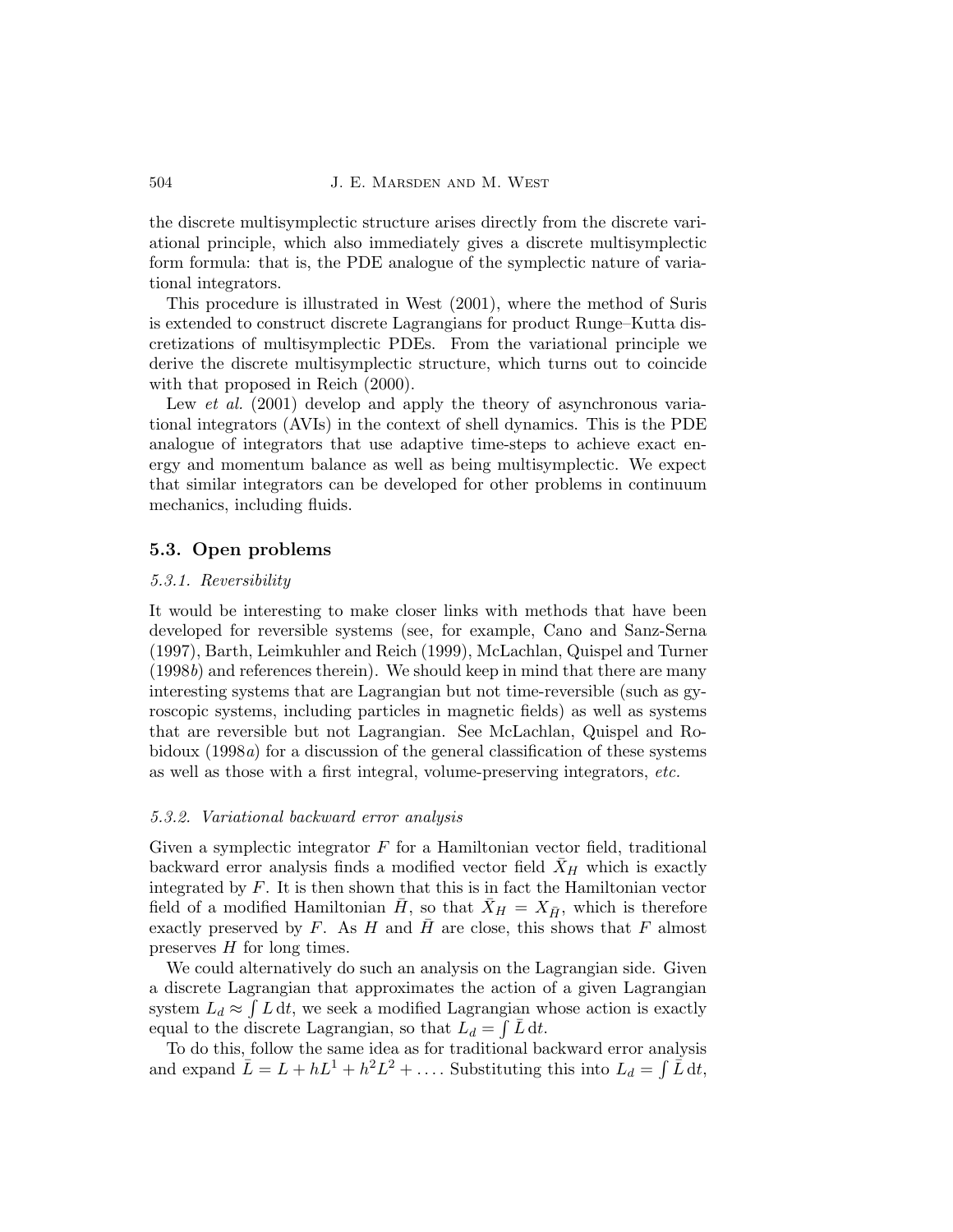expanding both sides in  $h$ , and equating terms allows us to solve for the  $L^i$ . To make this rigorous we would need to investigate the convergence of the sum, which will undoubtedly require optimal truncation techniques.

The primary advantage of a Lagrangian backward error analysis is that it may be able to be extended to Lagrangian PDEs, via the techniques of variational multisymplectic integrators, and to situations where the Hamiltonian vector field is not defined, such as nonsmooth contact problems.

#### 5.3.3. Discrete multisymplectic reduction

A natural extension of the discrete reduction theory for ODEs would be its multisymplectic counterpart. Some modest progress has been made in this direction, for instance in Castrillon Lopez, Ratiu and Shkoller (2000), but much remains to be done. The examples of Maxwell's equations (where reduction theory is understood from the infinite-dimensional function space perspective, as in Marsden and Weinstein (1982)) and fluids are challenging, but progress seems likely, both with the theory and, eventually, the associated numerics.

## 5.3.4. Splitting methods

If  $L = \sum L^i$ , what can be said about constructing a discrete Lagrangian for L given discrete Lagrangians  $L_d^i$  for the  $L^{i}$ ? The answer to such a question would be an interesting analogue of the corresponding question for Hamiltonian systems, as in, for example, McLachlan and Scovel (1996) and references therein. What makes the Hamiltonian case in a sense easier is that the equations are linear in the Hamiltonian, whereas this is not the case with the Euler–Lagrange equations (when written in the form  $\dot{x} = f(x)$ ). On the other hand, Hamilton's variational principle is linear in the Lagrangian, so we should be able to exploit that structure.

#### 5.3.5. Evolution of conserved quantities for forced systems

When forcing or dissipation is added to a Lagrangian or Hamiltonian system, then the symplectic form, momentum maps and energy are no longer preserved by the flow. It is often of importance in applications, however, to be able to correctly simulate the amount by which these various quantities change over time.

The variational framework for discrete systems with forcing given in Section 3.2 offers a way in which this evolution can be studied, both for the discrete system and for the true Lagrangian system. Numerical results in Kane *et al.* (2000) for simple systems indicate that, for weakly damped systems, correctly estimating energy and momentum decay requires the use of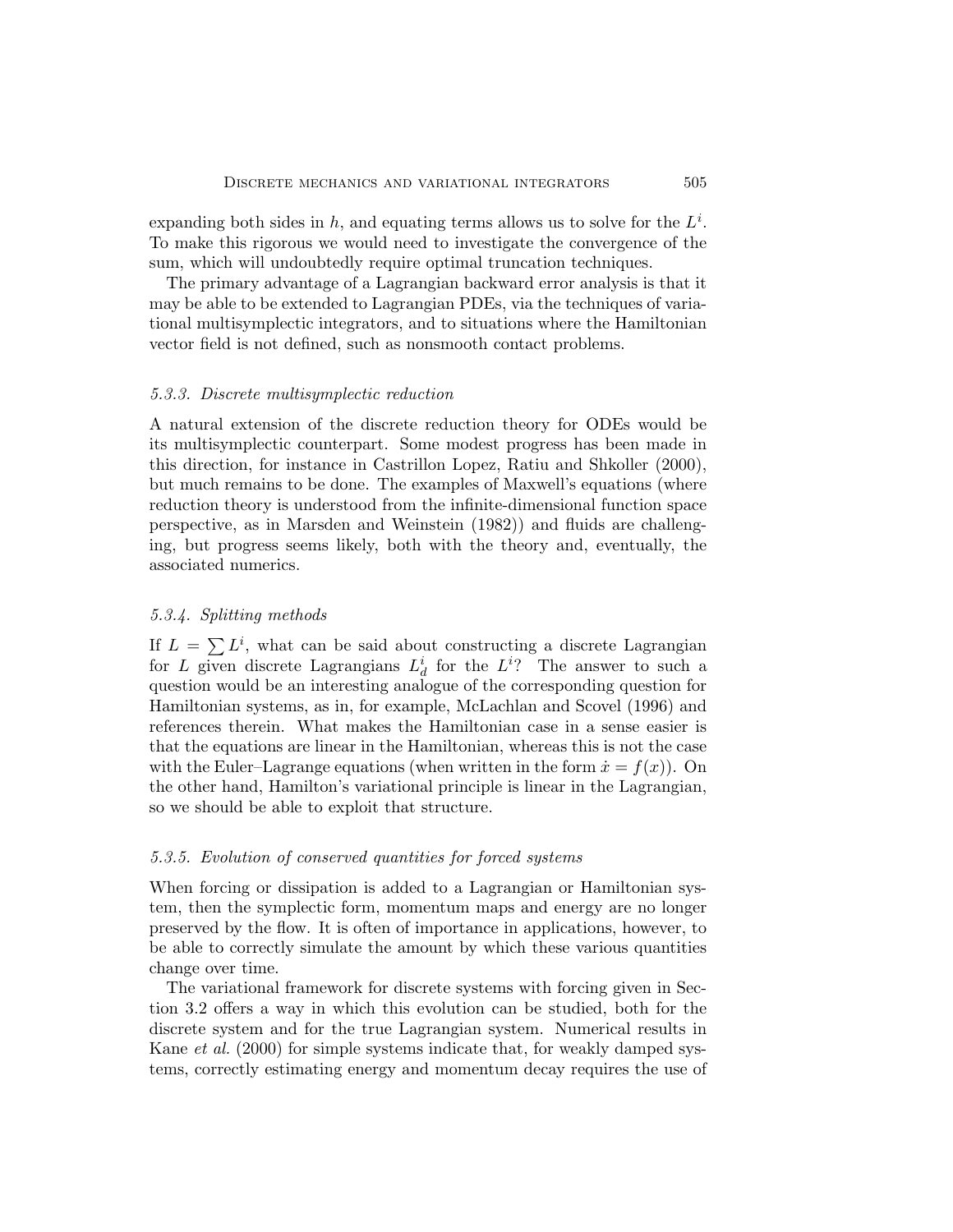conservative integrators. It may be possible to make these statements rigorous using the ideas of variational backward error analysis and variational integrators with forcing.

#### 5.3.6. Nonsmooth mechanics

Although we have concentrated on mechanical systems which follow smooth trajectories, there are many physical situations which demand nonsmooth models, such as collision and fragmentation problems. In such cases it can be very profitable to directly use nonsmooth techniques, as described in Kane *et al.* (1999*b*), rather than try to take smooth approximations.

When dealing with truly nonsmooth mechanics, many of the conventional definitions and derivations no longer apply, relying as they do on standard calculus. The variational approach, and in particular discrete variational mechanics, can be extended to nonsmooth situations with little difficulty, however, and provides a useful tool for the analysis of nonsmooth systems and numerical integrators for them (see Kane, Ortiz and Marsden (1998) and Fetecau  $et \ al. (2001)$ .

#### 5.3.7. Systems with nonholonomic constraints

A nonholonomic constraint is, loosely speaking, a constraint on both the position and velocity variables. This can be defined by a constraint function  $\phi: TQ \to \mathbb{R}$ , and we seek trajectories  $q(t)$  so that  $\phi(q(t), \dot{q}(t)) = 0$  for all t. The variational principle which gives the correct equations of motion in this case is the Lagrange–d'Alembert principle used in Section 3.1 to add forcing (Bloch, Krishnaprasad, Marsden and Murray 1996a).

We could extend the discrete variational mechanics to systems with nonholonomic constraints by using the same discrete Lagrange–d'Alembert principle as in Section 3.2. This would yield a constrained discrete Hamiltonian map which would approximate the continuous constrained system, and preserve the nonholonomic constraints.

As nonholonomic systems do not, in general, preserve the standard symplectic structure, we would not expect the discrete system to preserve the discrete symplectic structure. It would be interesting, however, to see whether the evolution was qualitatively correct, as discussed above for the energy decay of dissipative systems. See McLachlan and Perlmutter (200x) for steps in this direction.

#### 5.3.8. Other Galerkin methods

In Section 2.6.6 we considered variational integrators derived by taking polynomial approximations to the trajectory segments, and we saw that this is equivalent to Galerkin projection onto the space of polynomials.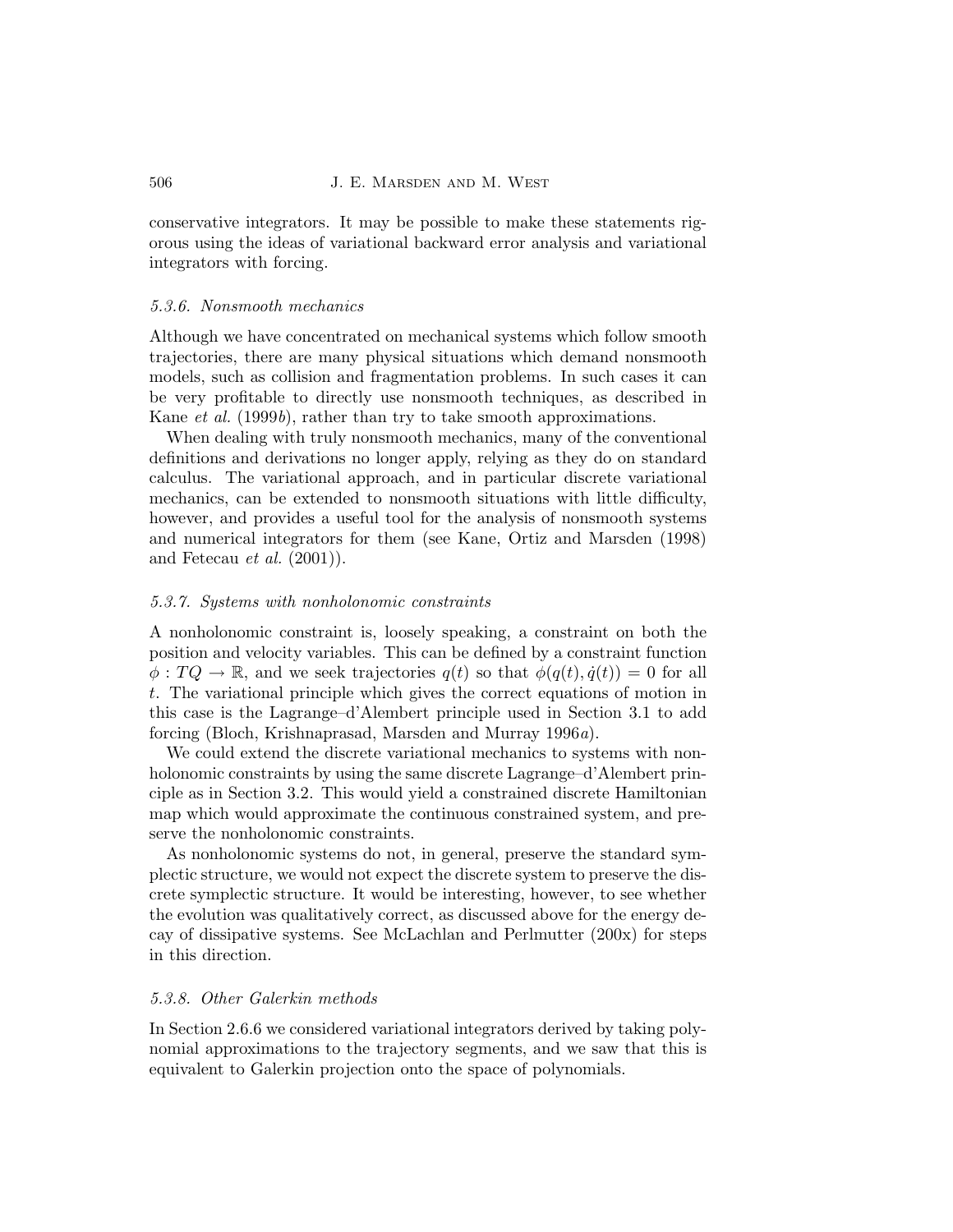While polynomials are a good choice for general smooth mechanical systems, there are many problems for which some other choice of curves may be more appropriate. For example, in systems with highly oscillatory components, variational integrators based on sinusoidal trajectory approximations may have superior accuracy or stability properties.

## Acknowledgements

We thank many colleagues for their explicit and implicit help in putting this article together, including Razvan Fetecau, Arieh Iserles, Sameer Jalnapurkar, Couro Kane, Melvin Leok, Adrian Lew, Ben Leimkuhler, Michael Ortiz, George Patrick, Sergey Pekarsky, Reinout Quispel, Sebastian Reich, Steve Shkoller, and Robert Skeel. This work was supported by the California Institute of Technology and NSF/KDI grant ATM-9873133, as well as NSF grant DMS-9874082.

## REFERENCES

- R. Abraham, J. E. Marsden and T. Ratiu (1988), Manifolds, Tensor Analysis, and Applications, Vol. 75 of Applied Mathematical Sciences, 2nd edn, Springer, New York.
- M. P. Allen and D. J. Tildesley (1987), Computer Simulation of Liquids, Oxford University Press, New York.
- H. Anderson (1983), 'RATTLE: A velocity version of the SHAKE algorithm for molecular dynamics calculations', J. Comput. Phys. 52, 24–34.
- U. M. Ascher and L. R. Petzold (1998), Computer Methods for Ordinary Differential Equations and Differential-Algebraic Equations, SIAM, Philadelphia, PA.
- M. A. Austin, P. S. Krishnaprasad and L. S. Wang (1993), Almost Poisson integration of rigid body systems,  $J.$  Comput. Phys.  $107$ ,  $105-117$ .
- J. C. Baez and J. W. Gilliam (1994), An algebraic approach to discrete mechanics, Lett. Math. Phys. 31, 205–212.
- E. Barth and B. Leimkuhler (1996), 'Symplectic methods for conservative multibody systems', in Integration Algorithms and Classical Mechanics (Toronto, ON, 1993), American Mathematical Society, Providence, RI, pp. 25–43.
- E. Barth, B. Leimkuhler and S. Reich (1999), 'A time-reversible variable-stepsize integrator for constrained dynamics', SIAM J. Sci. Comput. 21, 1027–1044 (electronic).
- G. Benettin and A. Giorgilli (1994), 'On the Hamiltonian interpolation of near-tothe-identity symplectic mappings with application to symplectic integration algorithms', J. Statist. Phys. 74, 1117–1143.
- J. S. Berg, R. L. Warnock, R. D. Ruth and E. Forest (1994), 'Construction of symplectic maps for nonlinear motion of particles in accelerators', Phys. Rev. E 49, 722–739.
- A. M. Bloch, P. S. Krishnaprasad, J. E. Marsden and R. M. Murray (1996a), 'Nonholonomic mechanical systems with symmetry', Arch. Rational Mech. Anal. **136**, 21–99.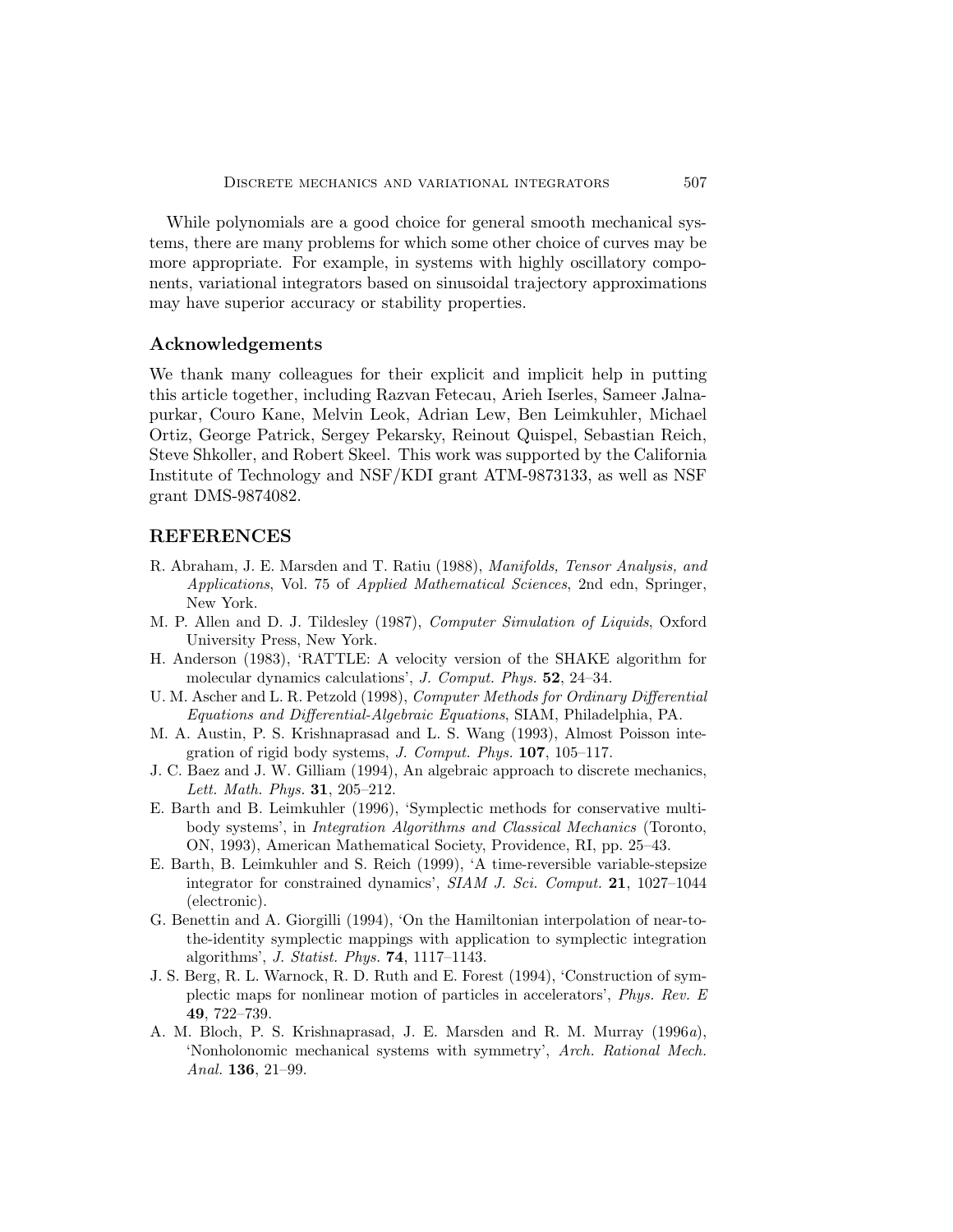- A. M. Bloch, P. S. Krishnaprasad, J. E. Marsden and T. Ratiu (1996b), 'The Euler– Poincaré equations and double bracket dissipation', Comm. Math. Phys. 175, 1–42.
- A. M. Bloch, P. Crouch, J. E. Marsden and T. S. Ratiu (1998), 'Discrete rigid body dynamics and optimal control', Proc. CDC 37, 2249-2254. Longer manuscript in preparation.
- A. I. Bobenko and Y. B. Suris (1999a), 'Discrete Lagrangian reduction, discrete Euler–Poincaré equations, and semidirect products', Lett. Math. Phys. 49, 79– 93.
- A. I. Bobenko and Y. B. Suris (1999b), 'Discrete time Lagrangian mechanics on Lie groups, with an application to the Lagrange top', Comm. Math. Phys. 204, 147–188.
- V. Brasey and E. Hairer (1993), 'Symmetrized half-explicit methods for constrained mechanical systems', Appl. Numer. Math. 13, 23–31.
- T. J. Bridges and S. Reich (200x), Multi-symplectic integrators: Numerical schemes for Hamiltonian PDEs that conserve symplecticity, Phys. Lett. A, to appear.
- C. J. Budd and A. Iserles (1999), 'Geometric integration: Numerical solution of differential equations on manifolds', *Philos. Trans. Royal Soc. London Ser. A*, Math. Phys. Eng. Sci. 357, 945–956.
- J. A. Cadzow (1970), 'Discrete calculus of variations', Internat. J. Control. 11, 393–407.
- J. A. Cadzow (1973), Discrete-Time Systems: An Introduction with Interdisciplinary Applications, Prentice-Hall.
- B. Cano and J. Lewis (1998), A comparison of symplectic and Hamilton's principle algorithms for autonomous and non-autonomous systems of ordinary differential equations, Technical report, Departamento de Matemática Aplicada y Computación, Universidad de Valladolid.
- B. Cano and J. M. Sanz-Serna (1997), 'Error growth in the numerical integration of periodic orbits, with application to Hamiltonian and reversible systems', SIAM J. Numer. Anal. 34, 1391–1417.
- M. Castrillón López, T. S. Ratiu and S. Shkoller (2000), Reduction in principal fiber bundles: Covariant Euler-Poincaré equations, Proc. Amer. Math. Soc. 128, 2155–2164.
- P. J. Channell and C. Scovel (1990), 'Symplectic integration of Hamiltonian systems', Nonlinearity  $3, 231-259$ .
- R. De Vogelaére (1956), Methods of integration which preserve the contact transformation property of the Hamiltonian equations, University of Notre Dame preprint.
- D. Estep and D. French (1994), 'Global error control for the continuous Galerkin finite element method for ordinary differential equations', RAIRO Modelisation Mathématique et Analyse Numérique 28, 815–852
- R. Fetecau, J. E. Marsden, M. Ortiz and M. West (2001), Nonsmooth Lagrangian mechanics. Preprint.
- E. Forest and R. D. Ruth (1990), '4th-order symplectic integration', Physica D 43, 105–117.
- Z. Ge and J. E. Marsden (1988), 'Lie–Poisson integrators and Lie–Poisson Hamilton–Jacobi theory', Phys. Lett. A 133, 134–139.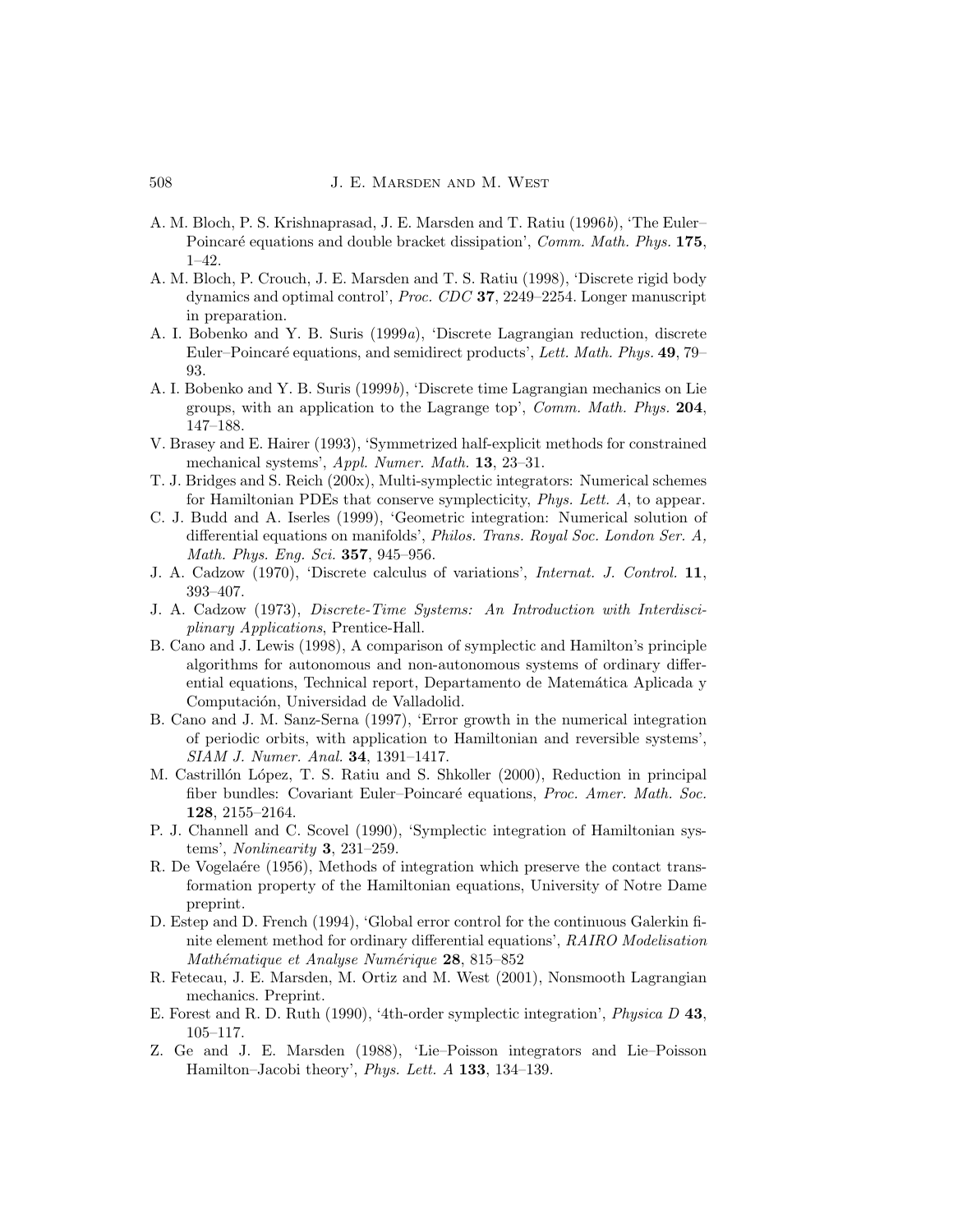- S. Geng (1995), 'Construction of high-order symplectic PRK methods', J. Comput. *Math.* **13**, 40–50.
- S. Geng (2000), 'A simple way of constructing symplectic Runge–Kutta methods', J. Comput. Math. 18, 61–68.
- J. W. Gilliam (1996), Lagrangian and symplectic techniques in discrete mechanics, PhD thesis, University of California, Riverside, Department of Mathematics. Available from: http://math.ucr.edu/home/baez
- R. Gillilan and K. Wilson (1992), 'Shadowing, rare events and rubber bands: A variational Verlet algorithm for molecular dynamics', J. Chem. Phys. 97, 1757– 1772.
- H. Goldstein (1980), Classical Mechanics, 1950, 2nd edn 1980, Addison-Wesley.
- O. Gonzalez (1996a), Design and analysis of conserving integrators for nonlinear Hamiltonian systems with symmetry, PhD thesis, Stanford University, Department of Mechanical Engineering.
- O. Gonzalez (1996b), 'Time integration and discrete Hamiltonian systems', J. Nonlin. Sci. **6**, 449–467.
- O. Gonzalez (1999), 'Mechanical systems subject to holonomic constraints: Differential-algebraic formulations and conservative integration', *Physica D* 132, 165–174.
- O. Gonzalez and J. C. Simo (1996), 'On the stability of symplectic and energymomentum algorithms for nonlinear Hamiltonian systems with symmetry', Comput. Meth. Appl. Mech. Eng. 134, 197–222.
- O. Gonzalez, D. J. Higham and A. M. Stuart (1999), 'Qualitative properties of modified equations', IMA J. Numer. Anal. 19, 169-190.
- M. Gotay, J. Isenberg and J. E. Marsden (1997), Momentum maps and classical relativistic fields, Part I: Covariant field theory. Unpublished; available from: http://www.cds.caltech.edu/ marsden/
- E. Hairer (1994), 'Backward analysis of numerical integrators and symplectic methods', Ann. Numer. Math. 1, 107–132.
- E. Hairer (1997), 'Variable time step integration with symplectic methods', Appl. Numer. Math. 25, 219–227.
- E. Hairer (1998), 'Numerical geometric integration'. Notes available from: http://www.unige.ch/math/folks/hairer/polycop.html.
- E. Hairer (200x), Geometric integration of ordinary differential equations on manifolds, BIT, to appear.
- E. Hairer and C. Lubich (1997), 'The life-span of backward error analysis for numerical integrators', Numer. Math. 76, 441–462.
- E. Hairer and C. Lubich (1999), 'Invariant tori of dissipatively perturbed Hamiltonian systems under symplectic discretization', *Appl. Numer. Math.* 29, 57– 71.
- E. Hairer and C. Lubich (2000), 'Long-time energy conservation of numerical methods for oscillatory differential equations', SIAM J. Numer. Anal. 38, 414–441.
- E. Hairer and G. Wanner (1996), Solving Ordinary Differential Equations II: Stiff and Differential-Algebraic Problems, Vol. 14 of Springer Series in Computational Mathematics, 2nd edn, Springer.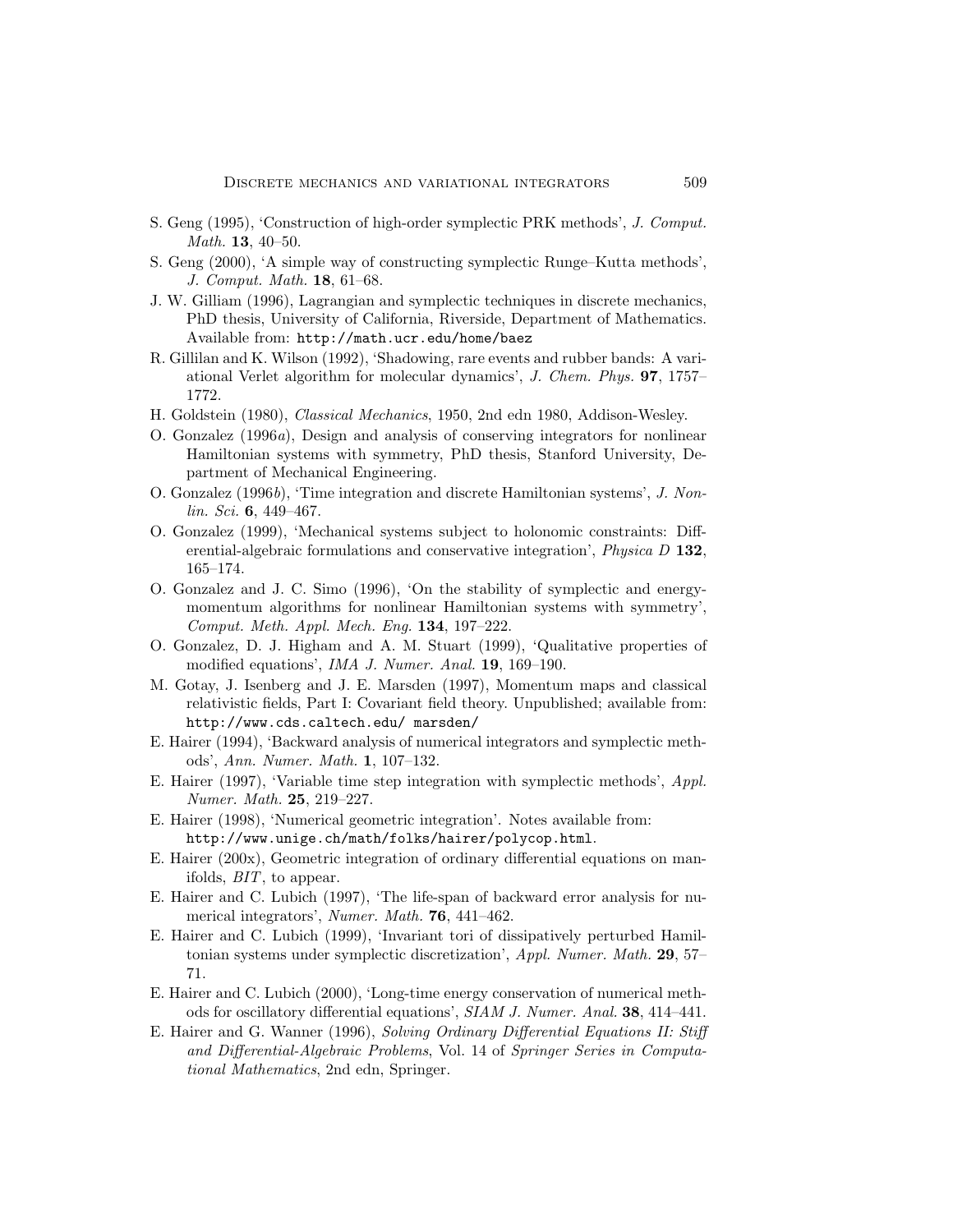- E. Hairer, S. P. Nørsett and G. Wanner (1993), Solving Ordinary Differential Equations I: Nonstiff Problems, Vol. 8 of Springer Series in Computational Mathematics, 2nd edn, Springer.
- W. R. Hamilton (1834), On a general method in dynamics, *Philos. Trans. Royal* Soc. London Part II, 247–308; Part I for 1835, pp. 95–144.
- D. J. Hardy, D. I. Okunbor and R. Skeel (1999), 'Symplectic variable step size integration for N-body problems', in Proceedings of the NSF/CBMS Regional Conference on Numerical Analysis of Hamiltonian Differential Equations (Golden, CO, 1997), Appl. Numer. Math. 29, 19–30.
- T. J. R. Hughes (1987), The Finite Element Method: Linear Static and Dynamic Finite Element Analysis, Prentice-Hall.
- B. Hulme (1972a), 'One-step piecewise polynomial Galerkin methods for initial value problems', *Math. Comput.* **26**, 415–426.
- B. Hulme (1972b), 'Discrete Galerkin and related one-step methods for ordinary differential equations', Math. Comput. 26, 881-891.
- C. L. Hwang and L. T. Fan (1967), 'A discrete version of Pontryagin's maximum principle'. Oper. Res. 15, 139–146.
- A. Iserles, R. I. McLachlan and A. Zanna (1999), 'Approximately preserving symmetries in the numerical integration of ordinary differential equations', *Europ*. J. Appl. Math. 10, 419–445.
- A. Iserles, H. Munthe-Kaas and A. Zanna (2000), 'Lie-group methods', in Acta Numerica, Vol. 9, Cambridge University Press, pp. 215–365.
- T. Itoh and K. Abe (1988), 'Hamiltonian-conserving discrete canonical equations based on variational difference equations', J. Comput. Phys. 77, 85–102.
- C. G. K. Jacobi (1866), Vorlesungen über Dynamik, Verlag G. Reimer.
- S. M. Jalnapurkar and J. E. Marsden (200x), 'Discretization of Hamiltonian Systems'. In preparation.
- S. M. Jalnapurkar, M. Leok, J. E. Marsden and M. West (2000), Discrete Routh reduction. Preprint.
- G. Jaroszkiewicz and K. Norton (1997a), 'Principles of discrete time mechanics, I: Particle systems', J. Phys. A 30, 3115–3144.
- G. Jaroszkiewicz and K. Norton (1997b), 'Principles of discrete time mechanics, II: Classical field theory', J. Phys.  $A$  30, 3145–3163.
- L. O. Jay (1996), 'Symplectic partitioned Runge–Kutta methods for constrained Hamiltonian systems', SIAM J. Numer. Anal. 33, 368-387.
- L. O. Jay (1999), 'Structure preservation for constrained dynamics with super partitioned additive Runge–Kutta methods', SIAM J. Sci. Comput. 20, 416–446.
- B. W. Jordan and E. Polak (1964), 'Theory of a class of discrete optimal control systems'. J. Electron. Control 17, 697–711.
- C. Kane, M. Ortiz and J. E. Marsden (1998), The convergence of collision algorithms. Notes.
- C. Kane, J. E. Marsden and M. Ortiz (1999a), 'Symplectic energy-momentum integrators', J. Math. Phys. 40, 3353–3371.
- C. Kane, E. A. Repetto, M. Ortiz and J. E. Marsden (1999b), 'Finite element analysis of nonsmooth contact', Comput. Meth. Appl. Mech. Eng. 180, 1-26.
- C. Kane, J. E. Marsden, M. Ortiz and M. West (2000), 'Variational integrators and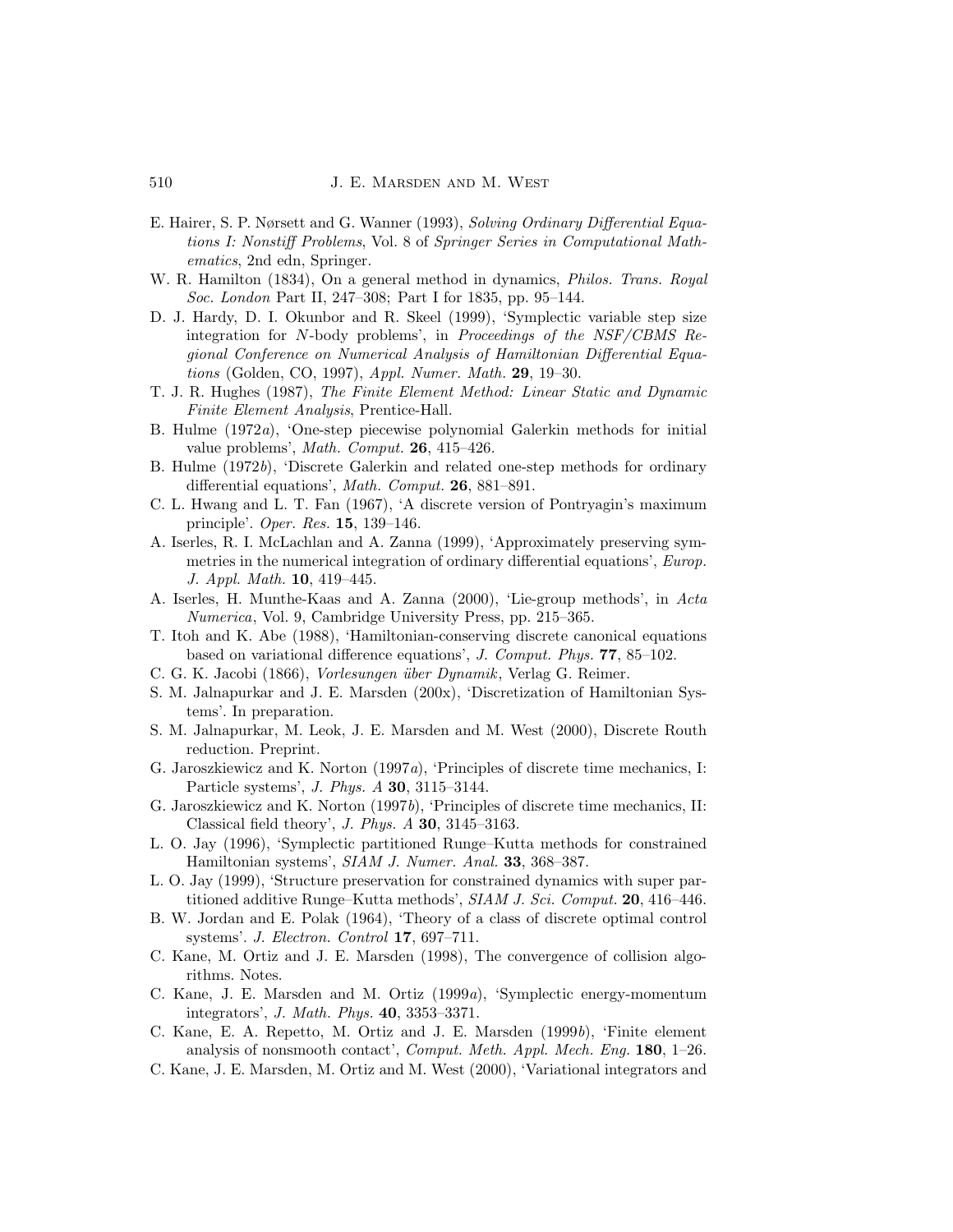the Newmark algorithm for conservative and dissipative mechanical systems', Internat. J. Numer. Math. Eng. 49, 1295–1325.

- R. A. Labudde and D. Greenspan (1974), 'Discrete mechanics: A general treatment', *J. Comput. Phys.* **15**, 134–167.
- R. A. Labudde and D. Greenspan (1976a), 'Energy and momentum conserving methods of arbitrary order for the numerical integration of equations of motion, I: Motion of a single particle', Numer. Math. 25, 323-346.
- R. A. Labudde and D. Greenspan (1976b), 'Energy and momentum conserving methods of arbitrary order for the numerical integration of equations of motion, II: Motion of a system of particles', *Numer. Math.* 26,  $1\n-16$ .
- F. Lasagni (1988), 'Canonical Runge–Kutta methods', ZAMP 39, 952–953.
- T. D. Lee (1983), 'Can time be a discrete dynamical variable?', Phys. Lett. B 122, 217–220.
- T. D. Lee (1987), 'Difference equations and conservation laws', J. Stat. Phys. 46, 843–860
- B. Leimkuhler and G. Patrick (1996), Symplectic integration on Riemannian manifolds, J. Nonlin. Sci. 6, 367–384.
- B. Leimkuhler and S. Reich (1994), 'Symplectic integration of constrained Hamiltonian systems', Math. Comput.  $63, 589-605$ .
- B. J. Leimkuhler and R. Skeel (1994), 'Symplectic numerical integrators in constrained Hamiltonian systems', J. Comput. Phys.  $112$ ,  $117-125$ .
- A. Lew, J. E. Marsden, M. Ortiz and M. West (2001), 'Asynchronous variational integrators'. Preprint.
- J. D. Logan (1973), 'First integrals in the discrete calculus of variations', Aequationes Mathematicae 9, 210–220.
- R. MacKay (1992), Some aspects of the dynamics of Hamiltonian systems, in The Dynamics of Numerics and the Numerics of Dynamics (D. Broomhead and A. Iserles, eds), Clarendon Press, Oxford, pp. 137–193.
- R. I. McLachlan (1995), 'On the numerical integration of ordinary differential equations by symmetric composition methods', SIAM J. Sci. Comput. 16, 151-168.
- R. I. McLachlan and M. Perlmutter (200x), Geometric integration of nonholonomic mechanical systems. In preparation.
- R. I. McLachlan and C. Scovel (1995), 'Equivariant constrained symplectic integration', *J. Nonlin. Sci.* 5, 233–256.
- R. I. McLachlan and C. Scovel (1996), 'A survey of open problems in symplectic integration', Fields Inst. Commun. 10, 151–180.
- R. I. McLachlan, G. R. W. Quispel and N. Robidoux (1998a), 'Unified approach to Hamiltonian systems, Poisson systems, gradient systems, and systems with Lyapunov functions or first integrals', *Phys. Rev. Lett.* **81**, 2399–2403.
- R. I. McLachlan, G. R. W. Quispel and G. Turner (1998b), 'Numerical integrators that preserve symmetries and reversing symmetries', SIAM J. Numer. Anal. 35, 586–599.
- R. I. McLachlan, G. R. W. Quispel and N. Robidoux (1999), 'Geometric integration using discrete gradients', Philos. Trans. Royal Soc. London Ser. A, Math. Phys. Eng. Sci. 357, 1021–1045.
- S. Maeda (1980), 'Canonical structure and symmetries for discrete systems', Math. Japonica 25, 405–420.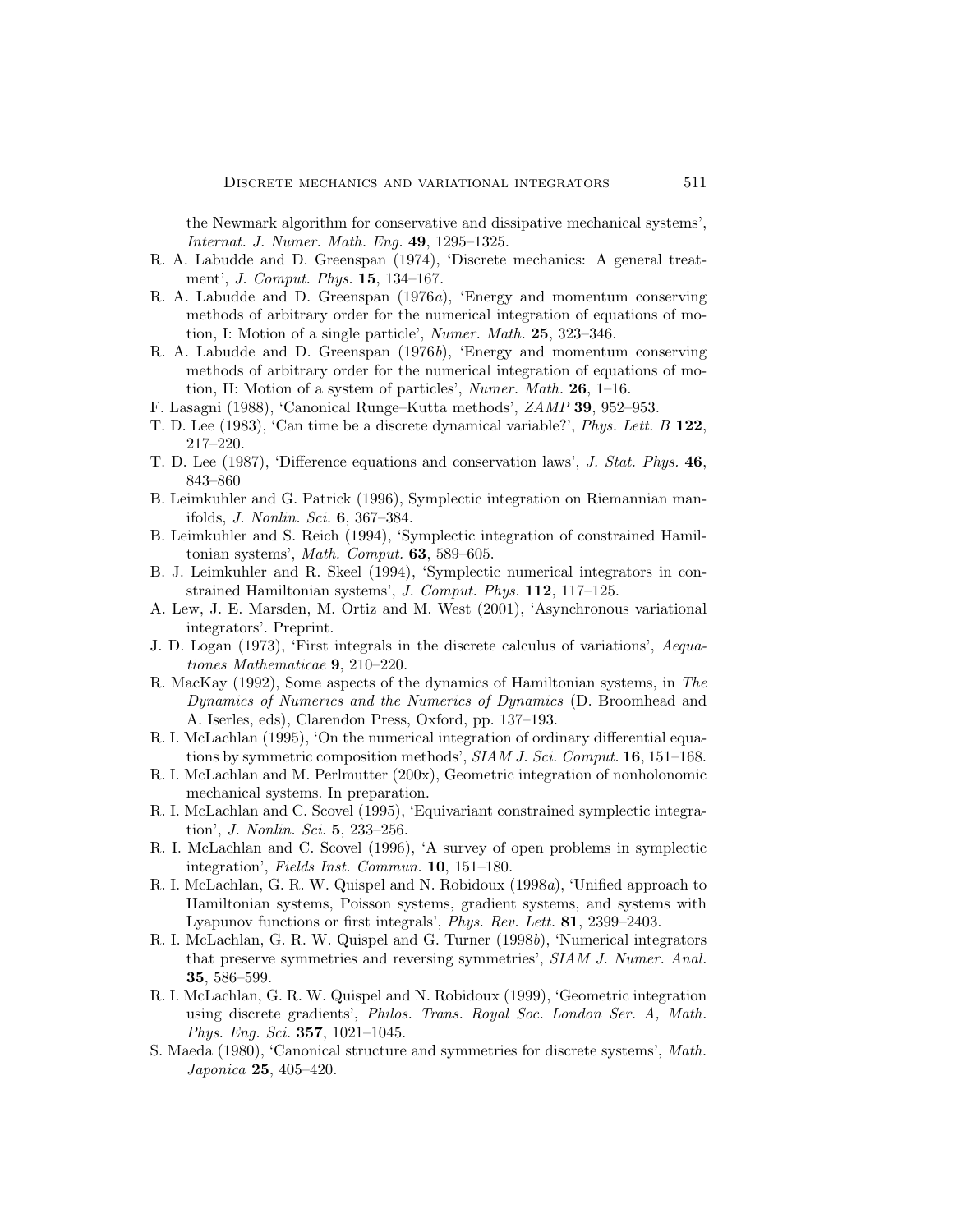- S. Maeda (1981a), 'Extension of discrete Noether theorem', Math. Japonica 26, 85– 90
- S. Maeda (1981b), 'Lagrangian formulation of discrete systems and concept of difference space', *Math. Japonica* 27, 345–356.
- J. E. Marsden (1999), 'Park City lectures on mechanics, dynamics and symmetry', in Symplectic Geometry and Topology (Y. Eliashberg and L. Traynor, eds), American Mathematical Society, Providence, RI, Vol. 7 of IAS/Park City Math. Ser., pp. 335–430.
- J. E. Marsden and T. Ratiu (1999), Introduction to Mechanics and Symmetry, Vol. 17 of Texts in Applied Mathematics, 2nd edn, Springer.
- J. E. Marsden and S. Shkoller (1999), 'Multisymplectic geometry, covariant Hamiltonians, and water waves', Math. Proc. Cambridge Philos. Soc. 125, 553–575.
- J. E. Marsden and A. Weinstein (1982), The Hamiltonian structure of the Maxwell– Vlasov equations, Physica D 4, 394–406.
- J. E. Marsden, G. W. Patrick and S. Shkoller (1998), 'Multisymplectic geometry, variational integrators, and nonlinear PDEs', Comm. Math. Phys. 199, 351-395.
- J. E. Marsden, S. Pekarsky and S. Shkoller (1999a), 'Discrete Euler–Poincaré and Lie–Poisson equations', Nonlinearity 12, 1647–1662.
- J. E. Marsden, S. Pekarsky and S. Shkoller (1999b), Symmetry reduction of discrete Lagrangian mechanics on Lie groups, J. Geom. Phys. 36, 140-151.
- J. E. Marsden, T. Ratiu and J. Scheurle (2000), Reduction theory and the Lagrange–Routh equations,  $J. \text{ Math. Phys. } 41, 3379-3429.$
- J. E. Marsden, S. Pekarsky, S. Shkoller and M. West (2001a), 'Variational methods, multisymplectic geometry and continuum mechanics', J. Geom. Phys., to appear.
- J. E. Marsden, S. Pekarsky, S. Shkoller and M. West (2001b), 'Multisymplectic continuum mechanics in Euclidean spaces and multisymplectic discretizations'. Preprint.
- J. Moser and A. P. Veselov (1991), 'Discrete versions of some classical integrable systems and factorization of matrix polynomials', *Comm. Math. Phys.* **139**, 217– 243.
- A. Murua and J. M. Sanz-Serna (1999), 'Order conditions for numerical integrators obtained by composing simpler integrators', Philos. Trans. Royal Soc. London Ser. A, Math. Phys. Eng. Sci. 357, 1079–1100.
- U. Mutze (1998), Predicting classical motion directly from the action principle. Preprint.
- N. N. Newmark (1959), 'A method of computation for structural dynamics', ASCE J. Eng. Mech. Div. 85, 67–94.
- E. Noether (1918), 'Invariante Variationsprobleme', Kgl. Ges. Wiss. Nachr. Göttingen. Math. Physik 2, 235–257.
- K. Norton and G. Jaroszkiewicz (1998), 'Principles of discrete time mechanics, III: Quantum field theory', J. Phys. A 31, 977–1000.
- W. Oevel and M. Sofroniou (1997), Symplectic Runge–Kutta schemes, II: Classification of symmetric methods. Preprint.
- P. J. Oliver and J. Sivaloganathan (1988), The structure of null Lagrangians, Nonlinearity 1, 389–398.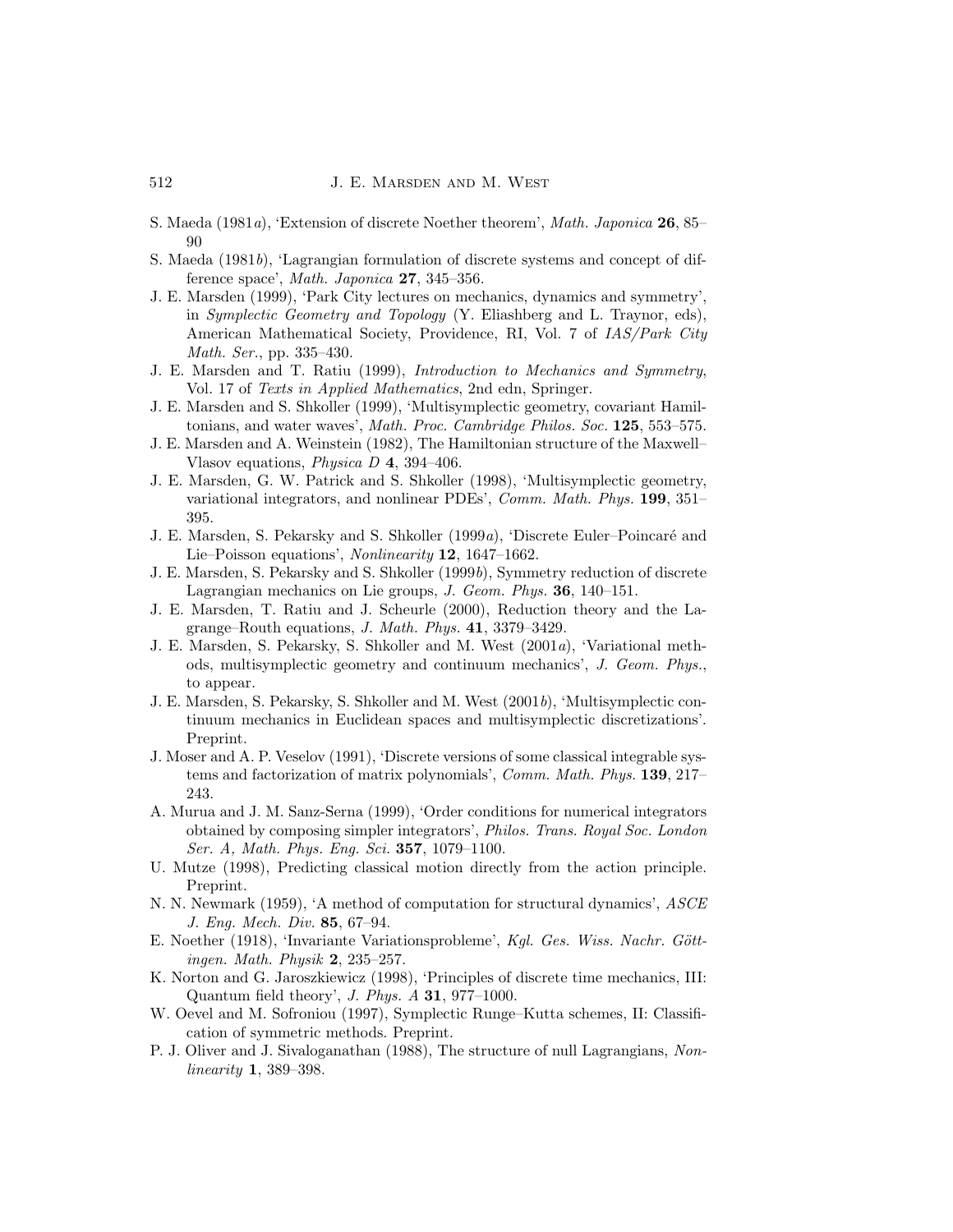- M. Ortiz (1986), 'A note on energy conservation and stability of nonlinear timestepping algorithms', Comput. Structures 24, 167–168.
- M. Ortiz and L. Stainier (1999), 'The variational formulation of viscoplastic constitutive updates', *Comput. Meth. Appl. Mech. Eng.* **171**, 419–444.
- M. Qin and W. J. Zhu (1992), 'Construction of higher order symplectic schemes by composition', Computing 27, 309–321.
- R. Radovitzky and M. Ortiz (1999), 'Error estimation and adaptive meshing in strongly nonlinear dynamic problems', Comput. Meth. Appl. Mech. Eng. 172, 203–240.
- S. Reich (1996), 'Symplectic integration of constrained Hamiltonian systems by composition methods', SIAM J. Numer. Anal. 33, 475–491.
- S. Reich (1997), 'On higher-order semi-explicit symplectic partitioned Runge–Kutta methods for constrained Hamiltonian systems', Numer. Math. 76, 231-247.
- S. Reich (1999a), 'Backward error analysis for numerical integrators', SIAM J. Numer. Anal. 36, 1549–1570.
- S. Reich (1999b), 'Preservation of adiabatic invariants under symplectic discretization', Appl. Numer. Math. 29, 45–55.
- S. Reich (2000), Multi-symplectic Runge–Kutta collocation methods for Hamiltonian wave equations, J. Comput. Phys. 157, 473-499.
- R. D. Ruth (1983), 'A canonical integration technique', IEEE Trans. Nuclear Sci. 30, 2669–2671.
- J. Ryckaert, G. Ciccotti and H. Berendsen (1977), 'Numerical integration of the Cartesian equations of motion of a system with constraints: Molecular dynamics of *n*-alkanes', *J. Comput. Phys.* **23**, 327-341.
- J. M. Sanz-Serna (1988), 'Runge–Kutta schemes for Hamiltonian systems', BIT 28, 877–883.
- J. M. Sanz-Serna (1992a), The numerical integration of Hamiltonian systems, in Computational Ordinary Differential Equations (J. Cash and I. Gladwell, eds), Clarendon Press, Oxford, pp. 437–449.
- J. M. Sanz-Serna (1992b), 'Symplectic integrators for Hamiltonian problems: An overview', in Acta Numerica, Vol. 1, Cambridge University Press, pp. 243– 286.
- J. M. Sanz-serna and M. P. Calvo (1994), Numerical Hamiltonian Problems, Chapman and Hall, London.
- T. Schlick, R. Skeel et al. (1999), 'Algorithmic challenges in computational molecular biophysics', J. Comput. Phys.  $151, 9-48$ .
- W. M. Seiler (1998a), 'Numerical analysis of constrained Hamiltonian systems and the formal theory of differential equations', Math. Comput. Simulation 45, 561–576.
- W. M. Seiler (1998b), 'Position versus momentum projections for constrained Hamiltonian systems', Numer. Algorithms 19, 223-234.
- W. M. Seiler (1999), 'Numerical integration of constrained Hamiltonian systems using Dirac brackets', *Math. Comput.*  $68, 661-681$ .
- Y. Shibberu (1994), 'Time-discretization of Hamiltonian systems', Comput. Math. Appl. 28, 123–145.
- M. Shimada and H. Yoshida (1996), 'Long-term conservation of adiabatic invariants by using symplectic integrators', Publ. Astronomical Soc. Japan 48, 147–155.